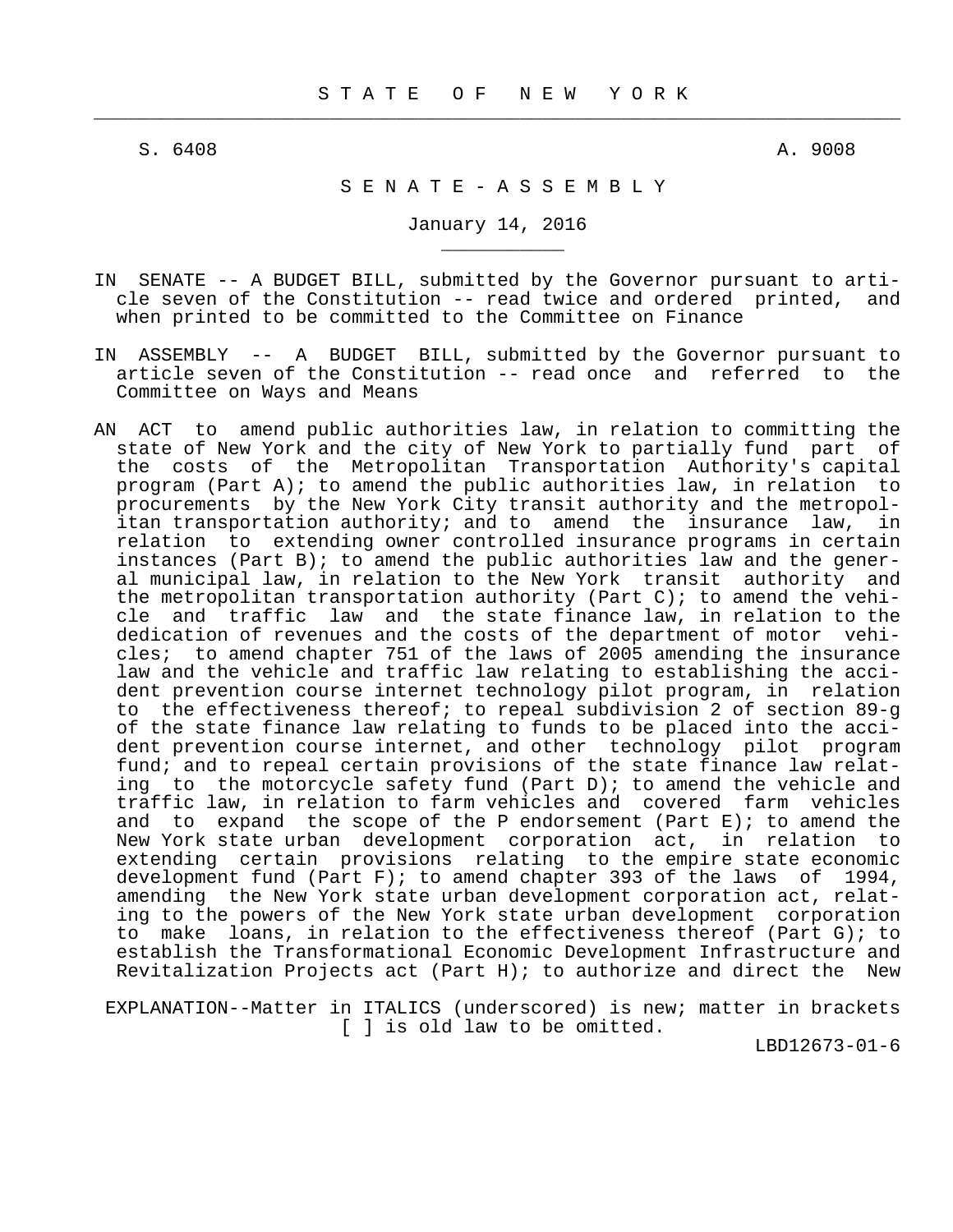$S. 6408$  and  $2$  and  $4.9008$ 

 York state energy research and development authority to make a payment to the general fund of up to \$913,000 (Part I); to authorize the New York state energy research and development authority to finance a portion of its research, development and demonstration, policy and planning, and Fuel NY programs, and to finance the department of envi ronmental conservation's climate change program, from an assessment on gas and electric corporations (Part J); to authorize the department of health to finance certain activities with revenues generated from an assessment on cable television companies (Part  $K$ ); to amend the public service law, in relation to authorizing the department of public service to increase program efficiencies (Part L); to amend chapter 21 of the laws of 2003, amending the executive law, relating to permit ting the secretary of state to provide special handling for all docu ments filed or issued by the division of corporations and to permit additional levels of such expedited service, in relation to extending the expiration date thereof (Part M); to amend the business corpo ration law, the cooperative corporations law, the executive law, the general associations law, the general business law, the limited liability company law, the not-for-profit corporation law, the part nership law, the private housing finance law, the real property law and the tax law, in relation to streamlining the process by which service of process is served against a corporate or other entity with the secretary of state; and to repeal certain provisions of the real property law relating thereto (Part N); to amend the general business law, the tax law, and the alcoholic beverage control law, in relation to authorized combative sports and to the costs of boxer medical exam inations; and to repeal chapter 912 of the laws of 1920, relating to the regulation of boxing, sparring, and wrestling (Part O); to amend chapter 584 of the laws of 2011, amending the public authorities law relating to the powers and duties of the dormitory authority of the state of New York relative to the establishment of subsidiaries for certain purposes in relation to the effectiveness thereof (Part P); to amend the public authorities law, the canal law, the state finance law, the public officers law, the transportation law, and the parks, recreation and historic preservation law, in relation to eliminating the canal corporation; and to repeal certain provisions of the public authorities law and the public officers law relating thereto (Part  $Q$ ); to establish the private activity bond allocation act of 2016; to amend the public authorities law in relation to the powers, functions and duties of the New York state public authorities control board; and to repeal the private activity bond allocation act of 2014 (Part R); to amend the New York state urban development corporation act, in relation to transferring the statutory authority for the promulgation of marketing orders from the department of agriculture and markets to the New York state urban development corporation; to repeal certain provisions of the agriculture and markets law relating to the market ing of agricultural products; and providing for the repeal of such provisions upon expiration thereof (Part S); to amend the environ mental conservation law, in relation to mandatory tire acceptance (Part T); to amend the state finance law, in relation to creating a new climate change mitigation and adaptation account in the environ mental protection fund; to amend the environmental conservation law, in relation to local waterfront revitalization programs; and to amend the executive law, in relation to payments for local waterfront revi talization programs (Part U); and to amend the navigation law, in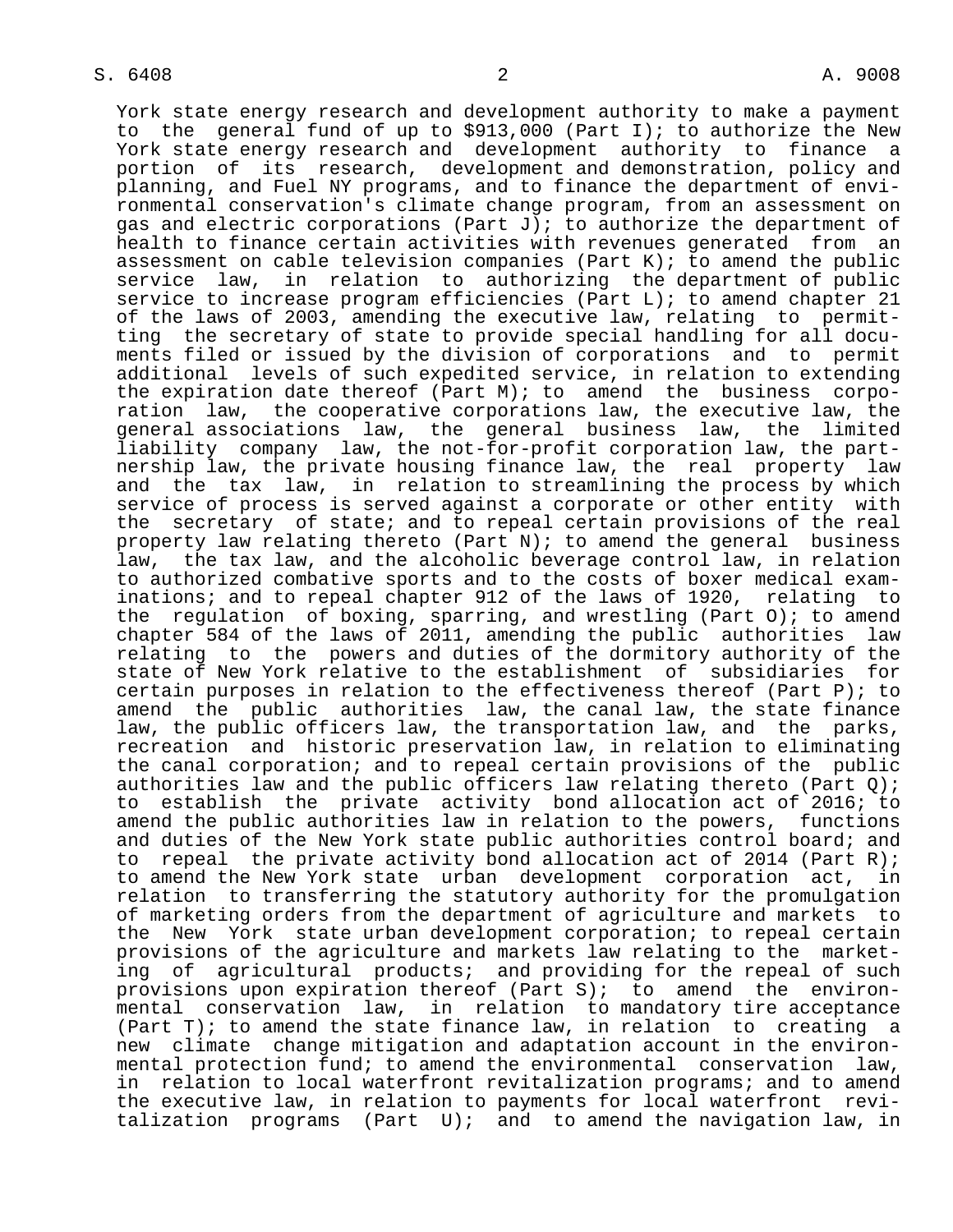# $S. 6408$  and  $3$  and  $A. 9008$

 relation to the authorized reimbursement rate paid to governmental entities (Part V)

 THE PEOPLE OF THE STATE OF NEW YORK, REPRESENTED IN SENATE AND ASSEM- BLY, DO ENACT AS FOLLOWS:

1 Section 1. This act enacts into law major components of legislation<br>2 which are necessary to implement the state fiscal plan for the 2016-2017 2 which are necessary to implement the state fiscal plan for the 2016-2017<br>3 state fiscal year. Each component is wholly contained within a Part 3 state fiscal year. Each component is wholly contained within a Part 4 identified as Parts A through V. The effective date for each particular<br>5 provision contained within such Part is set forth in the last section of 5 provision contained within such Part is set forth in the last section of<br>6 such Part. Any provision in any section contained within a Part, includ- 6 such Part. Any provision in any section contained within a Part, includ- 7 ing the effective date of the Part, which makes a reference to a section<br>8 "of this act", when used in connection with that particular component, "of this act", when used in connection with that particular component, 9 shall be deemed to mean and refer to the corresponding section of the<br>10 Part in which it is found. Section three of this act sets forth the 10 Part in which it is found. Section three of this act sets forth the 11 general effective date of this act. general effective date of this act.

# 12 PART A

13 Section 1. This act shall be known as the "Metropolitan Transportation<br>14 Authority (MTA) Capital Financing Act of 2016". This act commits the 14 Authority (MTA) Capital Financing Act of 2016". This act commits the<br>15 state of New York (state) and the city of New York (city) to fund, over state of New York (state) and the city of New York (city) to fund, over 16 a multi-year period, \$10,828,000,000 in capital costs related to 17 projects contained in the MTA's 2015-2019 capital program (capital 18 program). The state share of \$8,336,000,000 shall consist of 19 \$1,000,000,000 in appropriations first enacted in the 2015-2016 state 20 budget and additional funds sufficient for MTA to pay \$7,336,000,000 of<br>21 capital costs as provided herein. The city share of \$2,492,000,000 shall 21 capital costs as provided herein. The city share of \$2,492,000,000 shall<br>22 consist of \$657,000,000 to be provided by the city from 2015 through 22 consist of \$657,000,000 to be provided by the city from 2015 through 23 2019, and additional funds sufficient for MTA to pay \$1,835,000,000 of<br>24 capital costs for the capital program. The \$7,336,000,000 of additional 24 capital costs for the capital program. The \$7,336,000,000 of additional<br>25 funds to be provided by the state may be used by the MTA to pay direct 25 funds to be provided by the state may be used by the MTA to pay direct<br>26 capital costs and/or the state may fund such \$7,336,000,000 of capital 26 capital costs and/or the state may fund such \$7,336,000,000 of capital<br>27 costs through financing mechanisms undertaken by the MTA. 27 costs through financing mechanisms undertaken by the MTA.<br>28 S 2. (a) The additional funds provided by the stat

28 S 2. (a) The additional funds provided by the state pursuant to<br>29 section one of this act shall be scheduled and made available to pay for 29 section one of this act shall be scheduled and made available to pay for<br>20 the costs of the capital program after MTA capital resources planned for 30 the costs of the capital program after MTA capital resources planned for<br>31 the capital program, not including additional city and state funds, have 31 the capital program, not including additional city and state funds, have<br>32 been exhausted, or when MTA capital resources planned for the capital 32 been exhausted, or when MTA capital resources planned for the capital<br>33 program are not available. It is anticipated that state funds shall be 33 program are not available. It is anticipated that state funds shall be<br>34 required by, and provided to, the MTA in an amount to support 34 required by, and provided to, the MTA in an amount to support<br>35 \$1,500,000,000 of capital costs in the first year in which planned MTA 35 \$1,500,000,000 of capital costs in the first year in which planned MTA<br>36 capital resources are exhausted; \$2,600,000,000 in the second year; 36 capital resources are exhausted; \$2,600,000,000 in the second year;<br>37 \$1,840,000,000 in the third year and \$1,396,000,000 in the fourth year  $37$  \$1,840,000,000 in the third year and \$1,396,000,000 in the fourth year<br>38 or thereafter. 38 or thereafter.<br>39 (b) Such fun

 39 (b) Such funds may be provided to the MTA through direct payments from 40 the state and/or financing mechanisms undertaken by the MTA utilizing<br>41 aid paid by the state on a schedule sufficient to support the capital 41 aid paid by the state on a schedule sufficient to support the capital<br>42 costs outlined in this act. The director of the budget (director) shall 42 costs outlined in this act. The director of the budget (director) shall<br>43 annually determine the level of funding required to meet the state's 43 annually determine the level of funding required to meet the state's<br>44 commitment and recommend such amounts for inclusion in the executive 44 commitment and recommend such amounts for inclusion in the executive 45 budget. In making such determination, the director shall consider the<br>46 availability of MTA capital resources planned for the capital program, 46 availability of MTA capital resources planned for the capital program,<br>47 the current progress and timing of the MTA capital program, the financthe current progress and timing of the MTA capital program, the financ-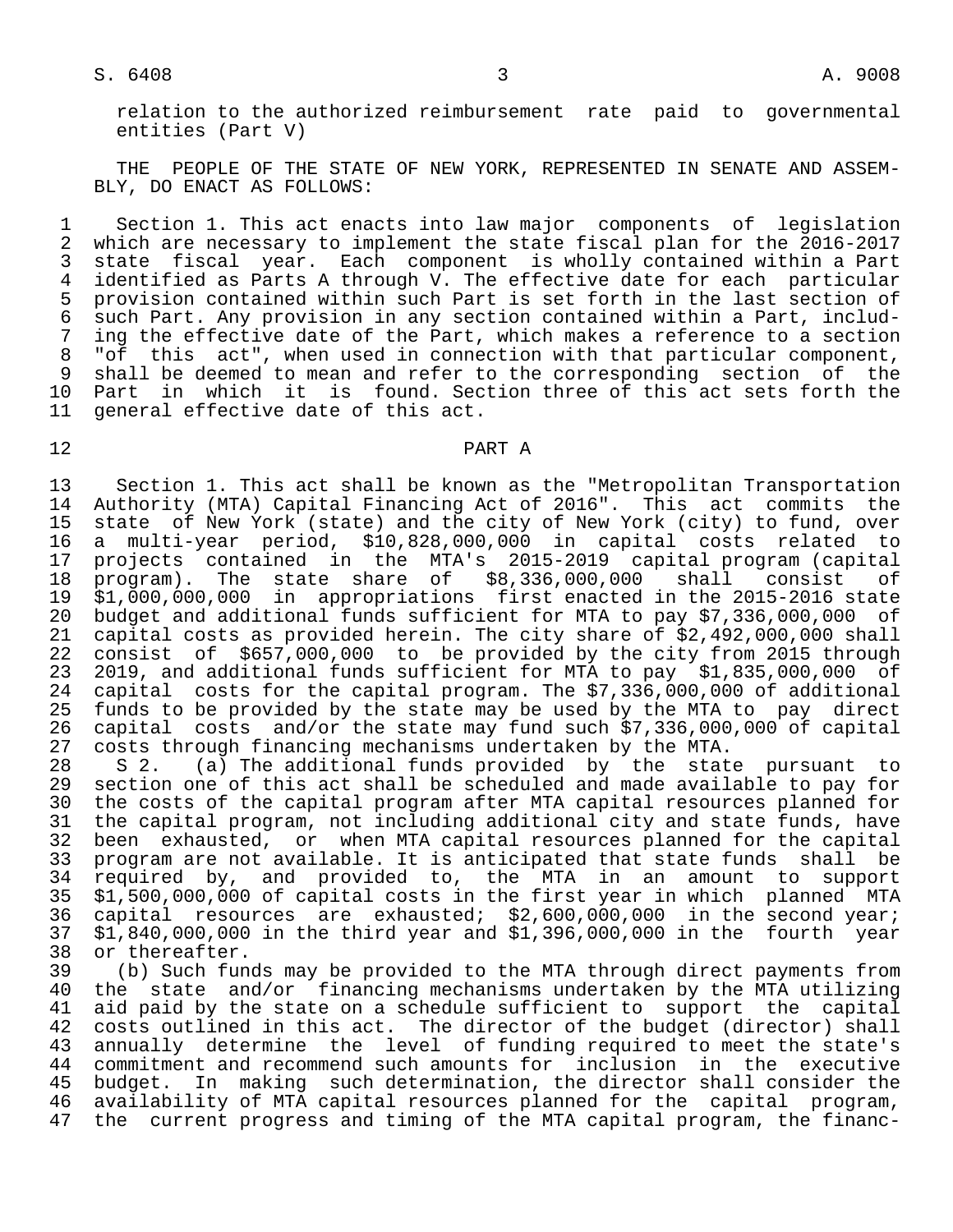1 ing mechanisms employed by the MTA, if any, and any other pertinent<br>2 factors. 2 factors.<br>3 (c) St 3 (c) State funding amounts, whether direct or in support of a financing 4 mechanism undertaken by the MTA, shall be subject to appropriation with- 5 in applicable annual state budgets; provided, however, that in the event<br>6 the state does not appropriate the full amount of the funding required 6 the state does not appropriate the full amount of the funding required<br>7 pursuant to this act in any year, such action shall not reduce the 7 pursuant to this act in any year, such action shall not reduce the<br>8 commitment of the state to fund the full state share specified in 8 commitment of the state to fund the full state share specified in<br>9 section one of this act, with the state fulfilling its aggregate commit-9 section one of this act, with the state fulfilling its aggregate commit-<br>10 ment in this act no later than state fiscal year 2025-2026 or by the 10 ment in this act no later than state fiscal year 2025-2026 or by the<br>11 completion of the capital program. In the event that the MTA has 11 completion of the capital program. In the event that the MTA has<br>12 exhausted all currently available sources of funding, the MTA may, with 12 exhausted all currently available sources of funding, the MTA may, with<br>13 the approval of the director, issue anticipation notes or other obli-13 the approval of the director, issue anticipation notes or other obli-<br>14 gations secured solely by the additional funds specified in subdivision 14 gations secured solely by the additional funds specified in subdivision 15 (a) of this section and shall provide for capitalized interest thereon.<br>16 S 3. In order to annually determine the adequacy and pace of the leve 16 S 3. In order to annually determine the adequacy and pace of the level<br>17 of state funding in support of the MTA's capital program, and to gauge 17 of state funding in support of the MTA's capital program, and to gauge<br>18 the availability of MTA capital resources planned for the capital 18 the availability of MTA capital resources planned for the capital<br>19 program, the director may request, and the MTA shall provide, periodic 19 program, the director may request, and the MTA shall provide, periodic<br>20 reports on the MTA's capital programs and financial activities in a form 20 reports on the MTA's capital programs and financial activities in a form<br>21 and on a schedule prescribed by the director. 21 and on a schedule prescribed by the director.<br>22 S 4. Subdivision 12 of section 1269 of the 22 S 4. Subdivision 12 of section 1269 of the public authorities law, as<br>23 amended by section 1 of part E of chapter 58 of the laws of 2012, is 23 amended by section 1 of part E of chapter 58 of the laws of 2012, is 24 amended to read as follows: 24 amended to read as follows:<br>25 12. The aggregate princip 12. The aggregate principal amount of bonds, notes or other obli- 26 gations issued after the first day of January, nineteen hundred ninety- 27 three by the authority, the Triborough bridge and tunnel authority and<br>28 the New York city transit authority to fund projects contained in capi-28 the New York city transit authority to fund projects contained in capi-<br>29 tal program plans approved pursuant to section twelve hundred sixty- 29 tal program plans approved pursuant to section twelve hundred sixty- 30 nine-b of this title for the period nineteen hundred ninety-two through 31 two thousand [fourteen] NINETEEN shall not exceed [thirty-seven] FIFTY- 32 FIVE billion [two hundred eleven] FOUR HUNDRED NINETY-SEVEN million<br>33 dollars [prior to January one, two thousand thirteen; shall not exceed 33 dollars [prior to January one, two thousand thirteen; shall not exceed<br>34 thirty-nine billion five hundred forty-four million prior to January 34 thirty-nine billion five hundred forty-four million prior to January<br>35 one, two thousand fourteen; and shall not exceed forty-one billion eight 35 one, two thousand fourteen; and shall not exceed forty-one billion eight<br>36 hundred seventy-seven million dollars thereafter]. Such aggregate prinhundred seventy-seven million dollars thereafter]. Such aggregate prin- 37 cipal amount of bonds, notes or other obligations or the expenditure 38 thereof shall not be subject to any limitation contained in any other<br>39 provision of law on the principal amount of bonds, notes or other obli-39 provision of law on the principal amount of bonds, notes or other obli-<br>40 gations or the expenditure thereof applicable to the authority, the 40 gations or the expenditure thereof applicable to the authority, the<br>41 Triborough bridge and tunnel authority or the New York city transit 41 Triborough bridge and tunnel authority or the New York city transit<br>42 authority. The aggregate limitation established by this subdivision 42 authority. The aggregate limitation established by this subdivision<br>43 shall not include (i) obligations issued to refund, redeem or otherwise 43 shall not include (i) obligations issued to refund, redeem or otherwise<br>44 repay, including by purchase or tender, obligations theretofore issued 44 repay, including by purchase or tender, obligations theretofore issued<br>45 either by the issuer of such refunding obligations or by the authority, either by the issuer of such refunding obligations or by the authority, 46 the New York city transit authority or the Triborough bridge and tunnel<br>47 authority, (ii) obligations issued to fund any debt service or other authority, (ii) obligations issued to fund any debt service or other 48 reserve funds for such obligations, (iii) obligations issued or incurred 49 to fund the costs of issuance, the payment of amounts required under<br>50 bond and note facilities, federal or other governmental loans, security 50 bond and note facilities, federal or other governmental loans, security<br>51 or credit arrangements or other agreements related thereto and the 51 or credit arrangements or other agreements related thereto and the<br>52 payment of other financing, ORIGINAL ISSUE PREMIUMS and related costs 52 payment of other financing, ORIGINAL ISSUE PREMIUMS and related costs<br>53 associated with such obligations, (iv) an amount equal to any original 53 associated with such obligations, (iv) an amount equal to any original<br>54 issue discount from the principal amount of such obligations or to fund 54 issue discount from the principal amount of such obligations or to fund<br>55 capitalized interest, (v) obligations incurred pursuant to section 55 capitalized interest, (v) obligations incurred pursuant to section twelve hundred seven-m of this article, (vi) obligations incurred to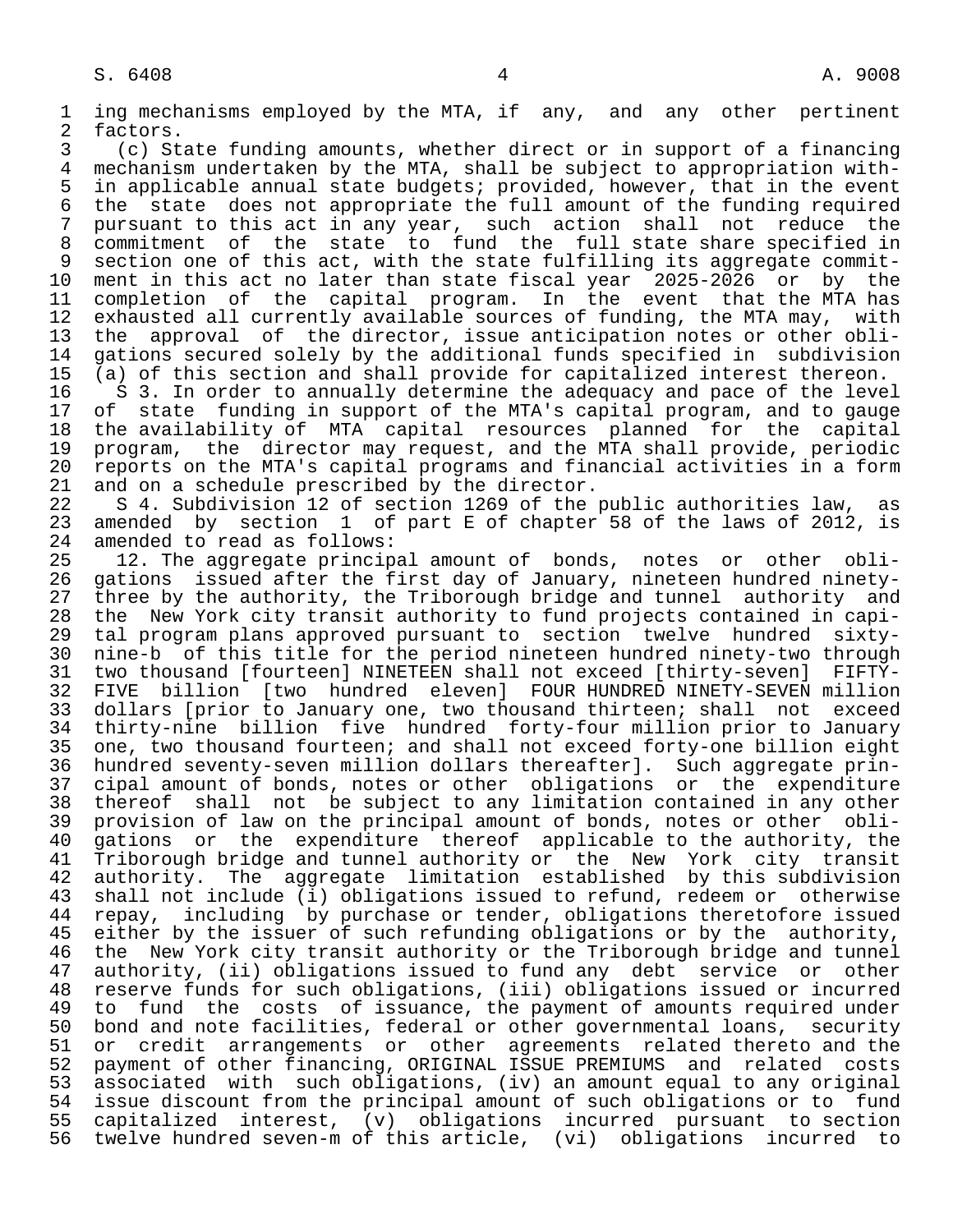1 fund the acquisition of certain buses for the New York city transit<br>2 authority as identified in a capital program plan approved pursuant to 2 authority as identified in a capital program plan approved pursuant to<br>3 chapter fifty-three of the laws of nineteen hundred ninety-two. (vii) 3 chapter fifty-three of the laws of nineteen hundred ninety-two, (vii)<br>4 obligations incurred in connection with the leasing, selling or trans- 4 obligations incurred in connection with the leasing, selling or trans- 5 ferring of equipment, and (viii) bond anticipation notes or other obli-<br>6 gations pavable solely from the proceeds of other bonds, notes or other 6 gations payable solely from the proceeds of other bonds, notes or other<br>7 obligations which would be included in the aggregate principal amount 7 obligations which would be included in the aggregate principal amount<br>8 specified in the first sentence of this subdivision, whether or not 8 specified in the first sentence of this subdivision, whether or not<br>9 additionally secured by revenues of the authority, or any of its subsid-9 additionally secured by revenues of the authority, or any of its subsid-<br>10 iary corporations, New York city transit authority, or any of its 10 iary corporations, New York city transit authority, or any of its<br>11 subsidiary corporations, or Triborough bridge and tunnel authority. 11 subsidiary corporations, or Triborough bridge and tunnel authority.<br>12 S 5. This act shall take effect immediately and shall be deem

12 S 5. This act shall take effect immediately and shall be deemed to<br>13 have been in full force and effect on and after April 1, 2016. have been in full force and effect on and after April 1, 2016.

# 14 PART B

15 Section 1. Subdivision 7 of section 1209 of the public authorities<br>16 law, as amended by chapter 334 of the laws of 2001, is amended to read 16 law, as amended by chapter 334 of the laws of 2001, is amended to read 17 as follows: 17 as follows:<br>18 7. (a) Ex

 18 7. (a) Except as otherwise provided in this section, all purchase 19 contracts for supplies, materials or equipment involving an estimated<br>20 expenditure in excess of [fifteen] ONE HUNDRED thousand dollars and all 20 expenditure in excess of [fifteen] ONE HUNDRED thousand dollars and all<br>21 contracts for public work involving an estimated expenditure in excess 21 contracts for public work involving an estimated expenditure in excess 22 of [twenty-five] ONE HUNDRED thousand dollars shall be awarded by the<br>23 authority to the lowest responsible bidder after obtaining sealed bids 23 authority to the lowest responsible bidder after obtaining sealed bids<br>24 in the manner hereinafter set forth. The aforesaid shall not apply to 24 in the manner hereinafter set forth. The aforesaid shall not apply to<br>25 contracts for personal, architectural, engineering or other professional 25 contracts for personal, architectural, engineering or other professional<br>26 services. The authority may reject all bids and obtain new bids in the 26 services. The authority may reject all bids and obtain new bids in the<br>27 manner provided by this section when it is deemed in the public interest 27 manner provided by this section when it is deemed in the public interest<br>28 to do so or, in cases where two or more responsible bidders submit iden-28 to do so or, in cases where two or more responsible bidders submit iden-<br>29 tical bids which are the lowest bids, award the contract to any of such 29 tical bids which are the lowest bids, award the contract to any of such<br>30 bidders or obtain new bids from such bidders. Nothing herein shall obli-30 bidders or obtain new bids from such bidders. Nothing herein shall obli-<br>31 gate the authority to seek new bids after the rejection of bids or after 31 gate the authority to seek new bids after the rejection of bids or after<br>32 cancellation of an invitation to bid. Nothing in this section shall 32 cancellation of an invitation to bid. Nothing in this section shall<br>33 prohibit the evaluation of bids on the basis of costs or savings includ- 33 prohibit the evaluation of bids on the basis of costs or savings includ ing life cycle costs of the item to be purchased, discounts, and 35 inspection services so long as the invitation to bid reasonably sets<br>36 forth the criteria to be used in evaluating such costs or savings. Life 36 forth the criteria to be used in evaluating such costs or savings. Life 37 cycle costs may include but shall not be limited to costs or savings<br>38 associated with installation, energy use, maintenance, operation and 38 associated with installation, energy use, maintenance, operation and

39 salvage or disposal.<br>40 (b) Section twen 40 (b) Section twenty-eight hundred seventy-nine of this chapter shall<br>41 apply to the authority's acquisition of goods or services of any kind. 41 apply to the authority's acquisition of goods or services of any kind,<br>42 in the actual or estimated amount of fifteen thousand dollars or more, 42 in the actual or estimated amount of fifteen thousand dollars or more,<br>43 provided that (I) a contract for [personal] services in the actual or 43 provided that (I) a contract for [personal] services in the actual or <sup>1</sup> estimated amount of less than [twenty] ONE HUNDRED thousand dollars<br>45 shall not require approval by the board of the authority regardless of shall not require approval by the board of the authority regardless of 46 the length of the period over which the services are rendered, and 47 provided further that a contract for [personal] services in the actual 48 or estimated amount of [twenty] ONE HUNDRED thousand dollars or more<br>49 shall require approval by the board of the authority reqardless of the 49 shall require approval by the board of the authority regardless of the<br>50 length of the period over which the services are rendered UNLESS SUCH A 50 length of the period over which the services are rendered UNLESS SUCH A<br>51 CONTRACT IS AWARDED TO THE LOWEST RESPONSIBLE BIDDER AFTER OBTAINING 51 CONTRACT IS AWARDED TO THE LOWEST RESPONSIBLE BIDDER AFTER OBTAINING<br>52 SEALED BIDS AND (II) THE BOARD OF THE AUTHORITY MAY BY RESOLUTION ADOPT 52 SEALED BIDS AND (II) THE BOARD OF THE AUTHORITY MAY BY RESOLUTION ADOPT<br>53 GUIDELINES THAT AUTHORIZE THE AWARD OF CONTRACTS TO SMALL BUSINESS 53 GUIDELINES THAT AUTHORIZE THE AWARD OF CONTRACTS TO SMALL BUSINESS<br>54 CONCERNS, TO SERVICE DISABLED VETERAN OWNED BUSINESSES CERTIFIED PURSU-54 CONCERNS, TO SERVICE DISABLED VETERAN OWNED BUSINESSES CERTIFIED PURSU-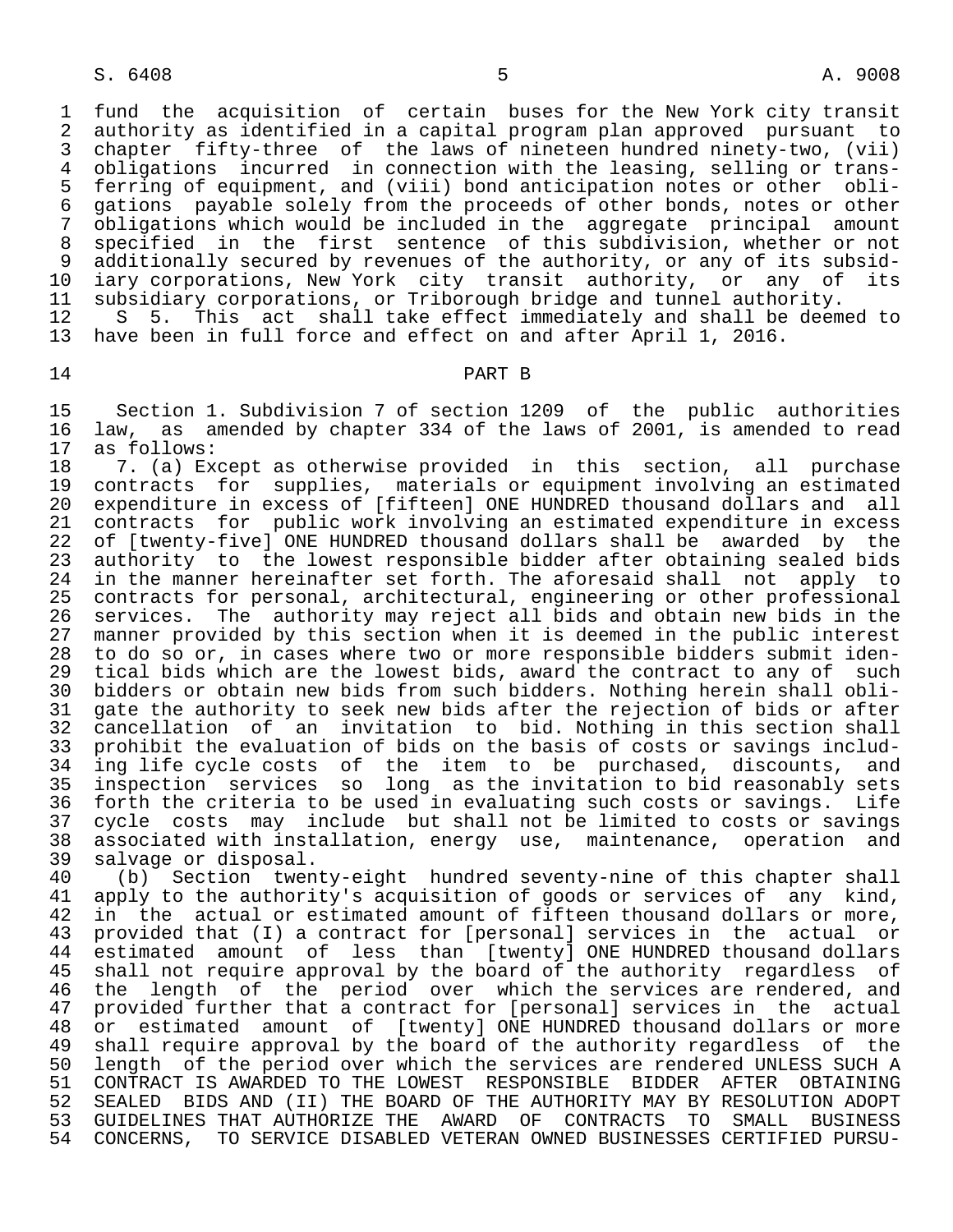1 ANT TO ARTICLE SEVENTEEN-B OF THE EXECUTIVE LAW, OR MINORITY OR 2 WOMEN-OWNED BUSINESS ENTERPRISES CERTIFIED PURSUANT TO ARTICLE FIFTEEN-A<br>3 OF THE EXECUTIVE LAW, OR PURCHASES OF GOODS OR TECHNOLOGY THAT ARE RECY-3 OF THE EXECUTIVE LAW, OR PURCHASES OF GOODS OR TECHNOLOGY THAT ARE RECY-<br>4 CLED OR REMANUFACTURED, IN AN AMOUNT NOT TO EXCEED FOUR HUNDRED THOUSAND 4 CLED OR REMANUFACTURED, IN AN AMOUNT NOT TO EXCEED FOUR HUNDRED THOUSAND<br>5 DOLLARS WITHOUT A FORMAL COMPETITIVE PROCESS AND WITHOUT FURTHER BOARD 5 DOLLARS WITHOUT A FORMAL COMPETITIVE PROCESS AND WITHOUT FURTHER BOARD<br>6 APPROVAL. 6 APPROVAL.<br>7 S 2. Pa

 7 S 2. Paragraph (a) of subdivision 8 of section 1209 of the public 8 authorities law, as amended by chapter 725 of the laws of 1993, is<br>9 amended to read as follows: 9 amended to read as follows:<br>10 (a) Advertisement for bid

 10 (a) Advertisement for bids, when required by this section, shall be 11 published [at least once in a newspaper of general circulation in the<br>12 area served by the authority and] in the procurement opportunities news-12 area served by the authority and] in the procurement opportunities news-<br>13 letter published pursuant to article four-C of the economic development 13 letter published pursuant to article four-C of the economic development<br>14 law provided that, notwithstanding the provisions of article four-C of law provided that, notwithstanding the provisions of article four-C of 15 the economic development law, an advertisement shall only be required 16 when required by this section. Publication [in a newspaper of general<br>17 circulation in the area served orl in the procurement opportunities 17 circulation in the area served or] in the procurement opportunities<br>18 newsletter shall not be required if bids for contracts for supplies, 18 newsletter shall not be required if bids for contracts for supplies,<br>19 materials or equipment are of a type reqularly purchased by the authori-19 materials or equipment are of a type regularly purchased by the authori-<br>20 ty and are to be solicited from a list of potential suppliers, if such 20 ty and are to be solicited from a list of potential suppliers, if such<br>21 list is or has been developed consistent with the provisions of subdivi-21 list is or has been developed consistent with the provisions of subdivi-<br>22 sion eleven of this section. Any such advertisement shall contain a 22 sion eleven of this section. Any such advertisement shall contain a<br>23 statement of: (i) the time and place where bids received pursuant to any statement of: (i) the time and place where bids received pursuant to any 24 notice requesting sealed bids will be publicly opened and read; (ii) the<br>25 name of the contracting agency; (iii) the contract identification name of the contracting agency; (iii) the contract identification 26 number; (iv) a brief description of the public work, supplies, materi-<br>27 als, or equipment sought, the location where work is to be performed, 27 als, or equipment sought, the location where work is to be performed,<br>28 goods are to be delivered or services provided and the contract term; 28 goods are to be delivered or services provided and the contract term;<br>29 (v) the address where bids or proposals are to be submitted; (vi) the 29 (v) the address where bids or proposals are to be submitted; (vi) the  $30$  date when bids or proposals are due; (vii) a description of any eligi-30 date when bids or proposals are due; (vii) a description of any eligi-<br>31 bility or qualification requirement or preference; (viii) a statement as 31 bility or qualification requirement or preference; (viii) a statement as<br>32 to whether the contract requirements may be fulfilled by a subcontract-32 to whether the contract requirements may be fulfilled by a subcontract-<br>33 ing, joint venture, or co-production arrangement; (ix) any other infor-33 ing, joint venture, or co-production arrangement; (ix) any other infor-<br>34 mation deemed useful to potential contractors; and (x) the name, 34 mation deemed useful to potential contractors; and (x) the name,<br>35 address, and telephone number of the person to be contacted for addi-35 address, and telephone number of the person to be contacted for addi-<br>36 tional information. At least fifteen business days shall elapse between tional information. At least fifteen business days shall elapse between 37 the first publication of such advertisement or the solicitation of bids,<br>38 as the case may be, and the date of opening and reading of bids.

38 as the case may be, and the date of opening and reading of bids.<br>39 S 3. Subparagraph (i) of paragraph f of subdivision 9 of sect 39 S 3. Subparagraph (i) of paragraph f of subdivision 9 of section 1209<br>40 of the public authorities law, as added by chapter 929 of the laws of 40 of the public authorities law, as added by chapter 929 of the laws of 41 1986, is amended to read as follows: 41 1986, is amended to read as follows:<br>42 (i) [The] EXCEPT FOR A CONTRACT TH

42 (i) [The] EXCEPT FOR A CONTRACT THAT IS AWARDED PURSUANT TO THIS PARA-<br>43 GRAPH TO THE PROPOSER WHOSE PROPOSAL IS THE LOWEST COST. THE authority 43 GRAPH TO THE PROPOSER WHOSE PROPOSAL IS THE LOWEST COST, THE authority<br>44 may award a contract pursuant to this paragraph only after a resolution 44 may award a contract pursuant to this paragraph only after a resolution<br>45 approved by a two-thirds vote of its members then in office at a public approved by a two-thirds vote of its members then in office at a public 46 meeting of the authority with such resolution (A) disclosing the other<br>47 proposers and the substance of their proposals, (B) summarizing the 47 proposers and the substance of their proposals, (B) summarizing the<br>48 negotiation process including the opportunities, if any, available to 48 negotiation process including the opportunities, if any, available to<br>49 proposers to present and modify their proposals, and (C) setting forth 49 proposers to present and modify their proposals, and (C) setting forth<br>50 the criteria upon which the selection was made. 50 the criteria upon which the selection was made.<br>51 S 4. Subdivision 13 of section 1209 of the pu

51 S 4. Subdivision 13 of section 1209 of the public authorities law, is<br>52 renumbered subdivision 15 and two new subdivisions 13 and 14 are added 52 renumbered subdivision 15 and two new subdivisions 13 and 14 are added 53 to read as follows:<br>54 13. NOTWITHSTANDI

54 13. NOTWITHSTANDING ANY OTHER PROVISIONS IN THIS SECTION, THE AUTHORI-<br>55 TY SHALL BE ALLOWED TO USE AN ELECTRONIC BIDDING SYSTEM THAT MAY INFORM 55 TY SHALL BE ALLOWED TO USE AN ELECTRONIC BIDDING SYSTEM THAT MAY INFORM<br>56 BIDDERS WHETHER THEIR BID IS THE CURRENT LOW BID. AND ALLOW BIDDERS TO 56 BIDDERS WHETHER THEIR BID IS THE CURRENT LOW BID, AND ALLOW BIDDERS TO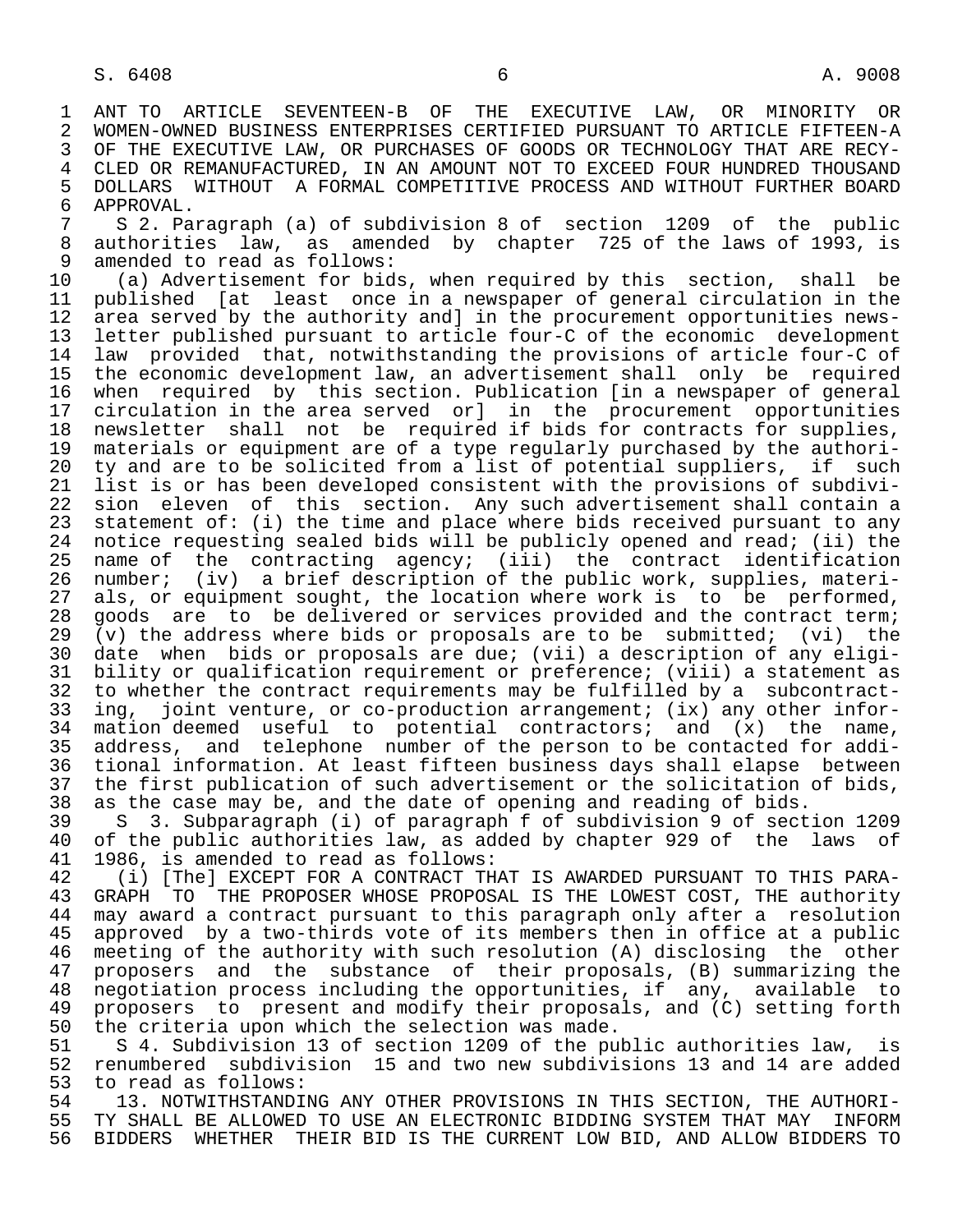1 SUBMIT NEW BIDS BEFORE THE DATE AND TIME ASSIGNED FOR THE OPENING OF<br>2 BIDS, SUCH PROCEDURE SHALL NOT CONSTITUTE DISCLOSURE OF BIDS IN 2 BIDS. SUCH PROCEDURE SHALL NOT CONSTITUTE DISCLOSURE OF BIDS IN<br>3 VIOLATION OF SECTION TWENTY-EIGHT HUNDRED SEVENTY-EIGHT OF THIS CHAPTER. 3 VIOLATION OF SECTION TWENTY-EIGHT HUNDRED SEVENTY-EIGHT OF THIS CHAPTER. 4 14. WHENEVER THE COMPTROLLER, PURSUANT TO SUBDIVISION ONE OF SECTION<br>5 TWENTY-EIGHT HUNDRED SEVENTY-NINE-A OF THIS CHAPTER: 5 TWENTY-EIGHT HUNDRED SEVENTY-NINE-A OF THIS CHAPTER: 6 (A) INTENDS TO SUBJECT TO HIS OR HER APPROVAL A CONTRACT OR CONTRACT 7 AMENDMENT TO BE AWARDED BY THE AUTHORITY PURSUANT TO THIS SECTION, THE 8 COMPTROLLER SHALL NOTIFY THE AUTHORITY IN WRITING OF SUCH DETERMINATION 9 WITHIN FORTY-FIVE DAYS OF HAVING RECEIVED WRITTEN NOTICE OF SUCH<br>10 CONTRACT OR CONTRACT AMENDMENT EITHER IN THE AUTHORITY'S ANNUAL REPORT 10 CONTRACT OR CONTRACT AMENDMENT EITHER IN THE AUTHORITY'S ANNUAL REPORT<br>11 OR ANY REVISED REPORT; 11 OR ANY REVISED REPORT;<br>12 (B) HAS NOTIFIED 12 (B) HAS NOTIFIED THE AUTHORITY IN WRITING THAT ANY CONTRACT OR 13 CONTRACT AMENDMENT AWARDED PURSUANT TO THIS SECTION SHALL BE SUBJECT TO 14 HIS OR HER APPROVAL, SUCH CONTRACT OR CONTRACT AMENDMENT SHALL BECOME 14 HIS OR HER APPROVAL, SUCH CONTRACT OR CONTRACT AMENDMENT SHALL BECOME 15 VALID AND ENFORCEABLE WITHOUT SUCH APPROVAL IF THE COMPTROLLER HAS NOT 16 APPROVED OR DISAPPROVED SUCH CONTRACT OR CONTRACT AMENDMENT WITHIN<br>17 FORTY-FIVE DAYS OF SUBMISSION TO HIS OR HER OFFICE. 17 FORTY-FIVE DAYS OF SUBMISSION TO HIS OR HER OFFICE.<br>18 S 5. Subdivision 7 of section 1265 of the public. 18 S 5. Subdivision 7 of section 1265 of the public authorities law, as<br>19 added by chapter 324 of the laws of 1965, is amended to read as follows: 19 added by chapter 324 of the laws of 1965, is amended to read as follows:<br>20 1. To acquire, hold and dispose of real or personal property in the 20 7. To acquire, hold and dispose of real or personal property in the<br>21 exercise of its powers[*i*], INCLUDING, NOTWITHSTANDING ANY OTHER 21 exercise of its powers[;], INCLUDING, NOTWITHSTANDING ANY OTHER<br>22 PROVISION OF LAW, THE-POWER-TO-DISPOSE-OF-PERSONAL-PROPERTY-BY-PUBLIC 22 PROVISION OF LAW, THE POWER TO DISPOSE OF PERSONAL PROPERTY BY PUBLIC<br>23 AUCTION IN ACCORDANCE WITH GUIDELINES ADOPTED BY THE AUTHORITY. SUCH 23 AUCTION IN ACCORDANCE WITH GUIDELINES ADOPTED BY THE AUTHORITY. SUCH 24 GUIDELINES SHALL PROVIDE FOR ADVERTISING AND SUCH OTHER SAFEGUARDS AS<br>25 THE AUTHORITY MAY DEEM APPROPRIATE IN THE PUBLIC INTEREST. THE AUTHORITY MAY DEEM APPROPRIATE IN THE PUBLIC INTEREST. 26 S 6. Subdivision 3 of section 1204 of the public authorities law, as 27 amended by chapter 980 of the laws of 1958, is amended to read as 28 follows: 28 follows:<br>29 3. To 29 3. To acquire, hold, use and dispose of equipment, devices and<br>30 appurtenances, and other property for its corporate purposes, INCLUDING, appurtenances, and other property for its corporate purposes, INCLUDING, 31 NOTWITHSTANDING ANY OTHER PROVISION OF LAW, THE POWER TO DISPOSE OF 32 PERSONAL PROPERTY BY PUBLIC AUCTION IN ACCORDANCE WITH GUIDELINES 33 ADOPTED BY THE METROPOLITAN TRANSPORTATION AUTHORITY PURSUANT TO SECTION<br>34 TWELVE HUNDRED SIXTY-FIVE OF THIS ARTICLE. 34 TWELVE HUNDRED SIXTY-FIVE OF THIS ARTICLE.<br>35 S. 7. Subdivision 3 of section 553 of 35 S 7. Subdivision 3 of section 553 of the public authorities law, is<br>36 amended to read as follows: amended to read as follows: 37 3. To acquire, hold and dispose of personal property for its corporate<br>38 purposes[;], INCLUDING, NOTWITHSTANDING ANY OTHER PROVISION OF LAW, THE 38 purposes[;], INCLUDING, NOTWITHSTANDING ANY OTHER PROVISION OF LAW, THE 39 POWER TO DISPOSE OF PERSONAL PROPERTY BY PUBLIC AUCTION IN ACCORDANCE<br>40 WITH GUIDELINES ADOPTED BY THE AUTHORITY. SUCH GUIDELINES SHALL PROVIDE 40 WITH GUIDELINES ADOPTED BY THE AUTHORITY. SUCH GUIDELINES SHALL PROVIDE<br>41 FOR ADVERTISING AND SUCH OTHER SAFEGUARDS AS THE AUTHORITY MAY DEEM 41 FOR ADVERTISING AND SUCH OTHER SAFEGUARDS AS THE AUTHORITY MAY DEEM<br>42 APPROPRIATE IN THE PUBLIC INTEREST. 42 APPROPRIATE IN THE PUBLIC INTEREST.<br>43 S 8. Paragraphs (a) and (b) of su 43 S 8. Paragraphs (a) and (b) of subdivision 2 of section 1265-a of the 44 public authorities law, as amended by chapter 334 of the laws of 2001,<br>45 are amended to read as follows: are amended to read as follows: 46 (a) Except as otherwise provided in this section, all purchase 47 contracts for supplies, materials or equipment involving an estimated<br>48 expenditure in excess of [fifteen] ONE HUNDRED thousand dollars and all 48 expenditure in excess of [fifteen] ONE HUNDRED thousand dollars and all<br>49 contracts for public work involving an estimated expenditure in excess 49 contracts for public work involving an estimated expenditure in excess<br>50 of [twenty-five] ONE HUNDRED thousand dollars shall be awarded by the 50 of [twenty-five] ONE HUNDRED thousand dollars shall be awarded by the<br>51 authority to the lowest responsible bidder after obtaining sealed bids 51 authority to the lowest responsible bidder after obtaining sealed bids<br>52 in the manner hereinafter set forth. For purposes hereof, contracts for in the manner hereinafter set forth. For purposes hereof, contracts for 53 public work shall exclude contracts for personal, engineering and archi-<br>54 tectural, or professional services. The authority may reject all bids 54 tectural, or professional services. The authority may reject all bids<br>55 and obtain new bids in the manner provided by this section when it is and obtain new bids in the manner provided by this section when it is 56 deemed in the public interest to do so or, in cases where two or more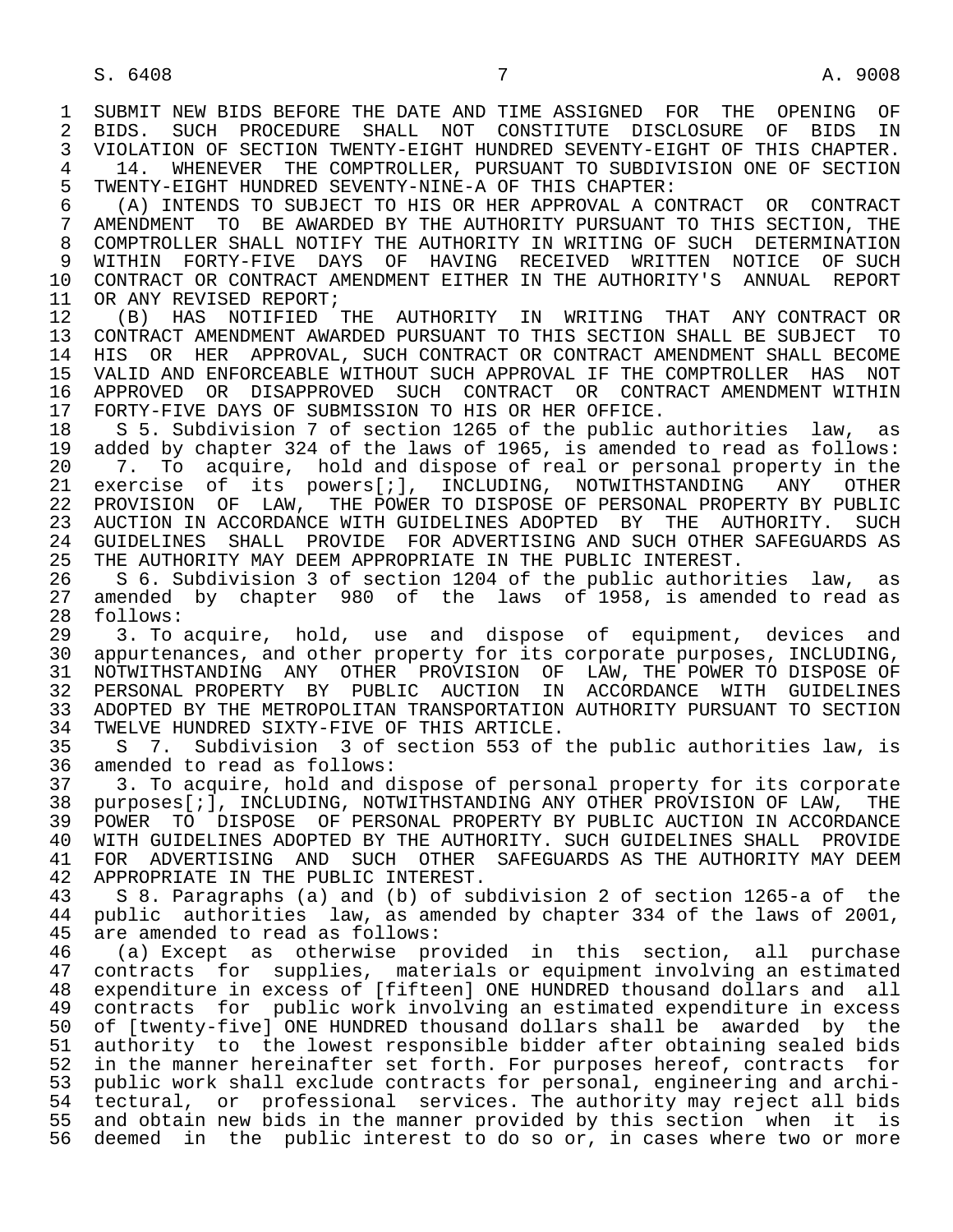1 responsible bidders submit identical bids which are the lowest bids,<br>2 award the contract to any of such bidders or obtain new bids from such 2 award the contract to any of such bidders or obtain new bids from such<br>3 bidders. Nothing herein shall obligate the authority to seek new bids 3 bidders. Nothing herein shall obligate the authority to seek new bids<br>4 after the rejection of bids or after cancellation of an invitation to 4 after the rejection of bids or after cancellation of an invitation to<br>5 bid. Nothing in this section shall prohibit the evaluation of bids on 5 bid. Nothing in this section shall prohibit the evaluation of bids on<br>6 the basis of costs or savings including life cycle costs of the item to 6 the basis of costs or savings including life cycle costs of the item to<br>7 be purchased, discounts, and inspection services so long as the invitabe purchased, discounts, and inspection services so long as the invita-8 tion to bid reasonably sets forth the criteria to be used in evaluating<br>9 such costs or savings. Life cycle costs may include but shall not be 9 such costs or savings. Life cycle costs may include but shall not be<br>10 limited to costs or savings associated with installation, energy use, 10 limited to costs or savings associated with installation, energy use,<br>11 maintenance, operation and salvage or disposal.

11 maintenance, operation and salvage or disposal.<br>12 (b) Section twenty-eight hundred seventy-nine 12 (b) Section twenty-eight hundred seventy-nine of this chapter shall<br>13 apply to the authority's acquisition of goods or services of any kind. 13 apply to the authority's acquisition of goods or services of any kind,<br>14 in the actual or estimated amount of fifteen thousand dollars or more. in the actual or estimated amount of fifteen thousand dollars or more, 15 provided (I) that a contract for [personal] services in the actual or 16 estimated amount of less than [twenty] ONE HUNDRED thousand dollars 17 shall not require approval by the board of the authority regardless of<br>18 the length of the period over which the services are rendered, and 18 the length of the period over which the services are rendered, and<br>19 provided further that a contract for [personal] services in the actual 19 provided further that a contract for [personal] services in the actual<br>20 or estimated amount of [twenty] ONE HUNDRED thousand dollars or more 20 or estimated amount of [twenty] ONE HUNDRED thousand dollars or more<br>21 shall require approval by the board of the authority regardless of the 21 shall require approval by the board of the authority regardless of the<br>22 length of the period over which the services are rendered UNLESS SUCH A 22 length of the period over which the services are rendered UNLESS SUCH A<br>23 CONTRACT IS AWARDED TO THE LOWEST RESPONSIBLE BIDDER AFTER OBTAINING 23 CONTRACT IS AWARDED TO THE LOWEST RESPONSIBLE BIDDER AFTER OBTAINING 24 SEALED BIDS, AND (II) THE BOARD OF THE AUTHORITY MAY BY RESOLUTION ADOPT<br>25 GUIDELINES THAT AUTHORIZE THE AWARD OF CONTRACTS TO SMALL BUSINESS 25 GUIDELINES THAT AUTHORIZE THE AWARD OF CONTRACTS TO SMALL BUSINESS 26 CONCERNS, TO SERVICE DISABLED VETERAN OWNED BUSINESSES CERTIFIED PURSU- 27 ANT TO ARTICLE SEVENTEEN-B OF THE EXECUTIVE LAW, OR MINORITY OR 28 WOMEN-OWNED BUSINESS ENTERPRISES CERTIFIED PURSUANT TO ARTICLE FIFTEEN-A 29 OF THE EXECUTIVE LAW, OR PURCHASES OF GOODS OR TECHNOLOGY THAT ARE RECY-<br>30 CLED OR REMANUFACTURED, IN AN AMOUNT NOT TO EXCEED FOUR HUNDRED THOUSAND 30 CLED OR REMANUFACTURED, IN AN AMOUNT NOT TO EXCEED FOUR HUNDRED THOUSAND<br>31 DOLLARS WITHOUT A FORMAL COMPETITIVE PROCESS AND WITHOUT FURTHER BOARD 31 DOLLARS WITHOUT A FORMAL COMPETITIVE PROCESS AND WITHOUT FURTHER BOARD<br>32 APPROVAL. 32 APPROVAL.<br>33 S 9. Su

 33 S 9. Subparagraph (i) of paragraph f of subdivision 4 of section 34 1265-a of the public authorities law, as added by chapter 929 of the<br>35 laws of 1986, is amended to read as follows: 35 laws of 1986, is amended to read as follows:<br>36 (i) [The] EXCEPT FOR A CONTRACT THAT IS AW

(i) [The] EXCEPT FOR A CONTRACT THAT IS AWARDED PURSUANT TO THIS PARA-37 GRAPH TO THE PROPOSER WHOSE PROPOSAL IS THE LOWEST COST, THE authority<br>38 may award a contract pursuant to this paragraph only after a resolution 38 may award a contract pursuant to this paragraph only after a resolution<br>39 approved by a two-thirds vote of its members then in office at a public 39 approved by a two-thirds vote of its members then in office at a public<br>40 meeting of the authority with such resolution (A) disclosing the other 40 meeting of the authority with such resolution (A) disclosing the other<br>41 proposers and the substance of their proposals, (B) summarizing the 41 proposers and the substance of their proposals, (B) summarizing the<br>42 negotiation process including the opportunities, if any, available to 12 negotiation process including the opportunities, if any, available to<br>43 proposers to present and modify their proposals, and (C) setting forth 43 proposers to present and modify their proposals, and (C) setting forth<br>44 the criteria upon which the selection was made. 44 the criteria upon which the selection was made.<br>45 S 10. Paragraph (a) of subdivision 3 of sec

 45 S 10. Paragraph (a) of subdivision 3 of section 1265-a of the public 46 authorities law, as amended by chapter 494 of the laws of 1990, is<br>47 amended to read as follows: amended to read as follows:

 48 (a) Advertisement for bids, when required by this section, shall be 49 published [at least once in a newspaper of general circulation in the<br>50 area served by the authority and in the procurement opportunities news-50 area served by the authority and] in the procurement opportunities news-<br>51 letter published pursuant to article four-C of the economic development 51 letter published pursuant to article four-C of the economic development<br>52 law provided that, notwithstanding the provisions of article four-C of 52 law provided that, notwithstanding the provisions of article four-C of<br>53 the economic development law, an advertisement shall only be required 53 the economic development law, an advertisement shall only be required<br>54 for a purchase contract for supplies, materials or equipment when 54 for a purchase contract for supplies, materials or equipment when<br>55 required by this section. Publication [in a newspaper of general circu-55 required by this section. Publication [in a newspaper of general circu-<br>56 lation in the area served or] in the procurement opportunities newsletlation in the area served or] in the procurement opportunities newslet-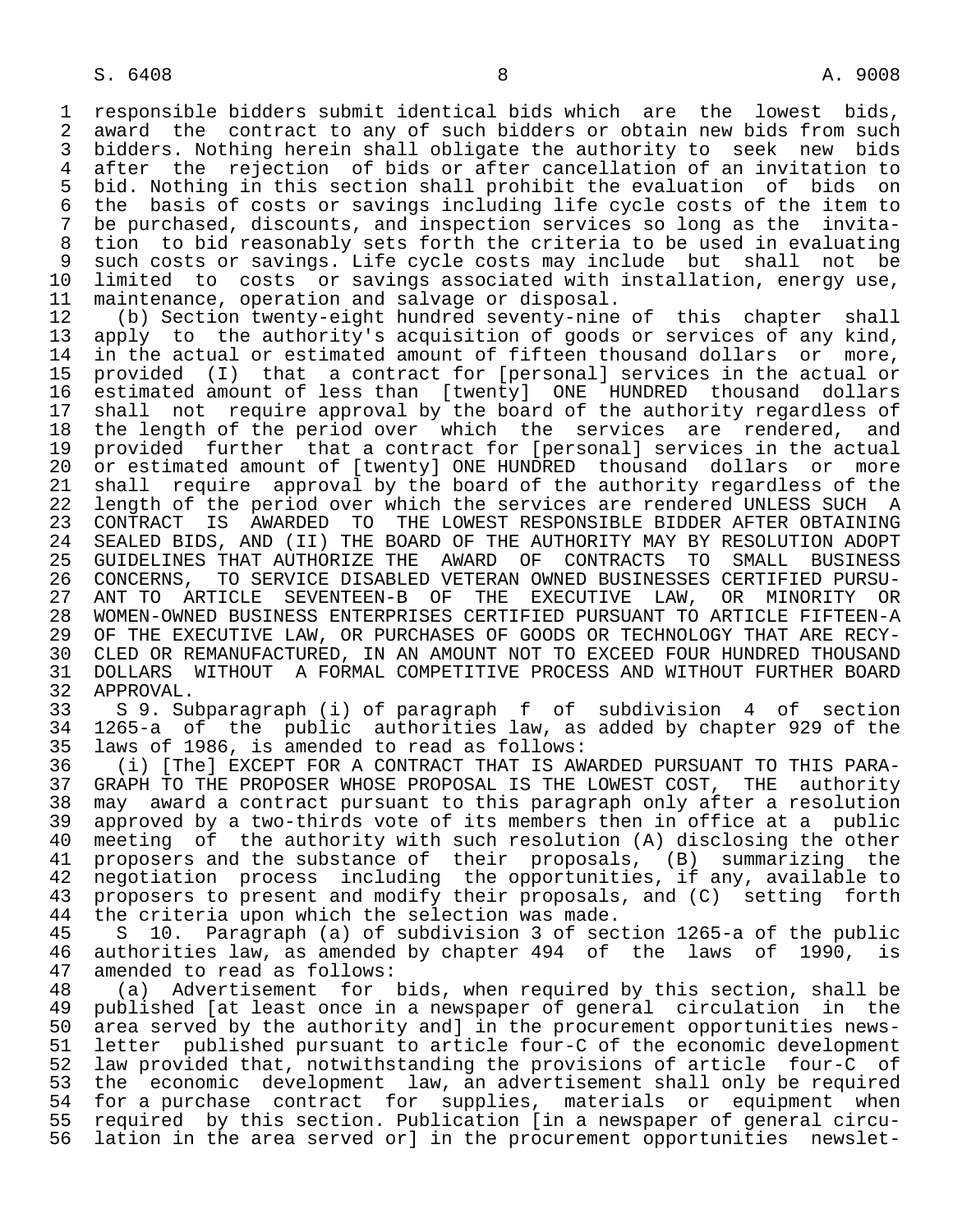1 ter shall not be required if bids for contracts for supplies, materials<br>2 or equipment are of a type reqularly purchased by the authority and are 2 or equipment are of a type regularly purchased by the authority and are<br>3 to be solicited from a list of potential suppliers, if such list is or 3 to be solicited from a list of potential suppliers, if such list is or 4 has been developed consistent with the provisions of subdivision six of<br>5 this section. Any such advertisement shall contain a statement of: (i) 5 this section. Any such advertisement shall contain a statement of: (i) 6 the time and place where bids received pursuant to any notice requesting<br>7 sealed bids will be publicly opened and read; (ii) the name of the sealed bids will be publicly opened and read; (ii) the name of the 8 contracting agency; (iii) the contract identification number; (iv) a 9 brief description of the public work, supplies, materials, or equipment<br>10 sought, the location where work is to be performed, goods are to be 10 sought, the location where work is to be performed, goods are to be 11 delivered or services provided and the contract term; (v) the address 11 delivered or services provided and the contract term; (v) the address<br>12 where bids or proposals are to be submitted; (vi) the date when bids or 12 where bids or proposals are to be submitted; (vi) the date when bids or<br>13 proposals are due; (vii) a description of any eligibility or qualifica-13 proposals are due; (vii) a description of any eligibility or qualifica-<br>14 tion requirement or preference; (viii) a statement as to whether the tion requirement or preference; (viii) a statement as to whether the 15 contract requirements may be fulfilled by a subcontracting, joint 16 venture, or co-production arrangement; (ix) any other information deemed<br>17 useful to potential contractors; and (x) the name, address, and tele-17 useful to potential contractors; and (x) the name, address, and tele-<br>18 phone number of the person to be contacted for additional information. 18 phone number of the person to be contacted for additional information.<br>19 At least fifteen business days shall elapse between the first publica-19 At least fifteen business days shall elapse between the first publica-<br>20 tion of such advertisement or the solicitation of bids, as the case may 20 tion of such advertisement or the solicitation of bids, as the case may<br>21 be, and the date of opening and reading of bids. 21 be, and the date of opening and reading of bids.<br>22 S 11. Subdivision 8 of section 1265-a of the p 22 S 11. Subdivision 8 of section 1265-a of the public authorities law is<br>23 renumbered subdivision 10 and two new subdivisions 8 and 9 are added to 23 renumbered subdivision 10 and two new subdivisions 8 and 9 are added to

 24 read as follows: 25 8. NOTWITHSTANDING ANY OTHER PROVISIONS IN THIS SECTION, THE AUTHORITY 26 SHALL BE ALLOWED TO USE AN ELECTRONIC BIDDING SYSTEM THAT MAY INFORM 27 BIDDERS WHETHER THEIR BID IS THE CURRENT LOW BID, AND ALLOW BIDDERS TO<br>28 SUBMIT NEW BIDS BEFORE THE DATE AND TIME ASSIGNED FOR THE OPENING OF 28 SUBMIT NEW BIDS BEFORE THE DATE AND TIME ASSIGNED FOR THE OPENING OF<br>29 BIDS. SUCH PROCEDURE SHALL NOT CONSTITUTE DISCLOSURE OF BIDS IN 29 BIDS. SUCH PROCEDURE SHALL NOT CONSTITUTE DISCLOSURE OF BIDS IN<br>30 VIOLATION OF SECTION TWENTY-EIGHT HUNDRED SEVENTY-EIGHT OF THIS CHAPTER. 30 VIOLATION OF SECTION TWENTY-EIGHT HUNDRED SEVENTY-EIGHT OF THIS CHAPTER.<br>31 9. WHENEVER THE COMPTROLLER, PURSUANT TO SUBDIVISION ONE OF SECTION 31 9. WHENEVER THE COMPTROLLER, PURSUANT TO SUBDIVISION ONE OF SECTION<br>32 TWENTY-EIGHT HUNDRED SEVENTY-NINE-A OF THIS CHAPTER: 32 TWENTY-EIGHT HUNDRED SEVENTY-NINE-A OF THIS CHAPTER:

 33 (A) INTENDS TO SUBJECT TO HIS OR HER APPROVAL A CONTRACT OR CONTRACT 34 AMENDMENT TO BE AWARDED BY THE AUTHORITY PURSUANT TO THIS SECTION, THE<br>35 COMPTROLLER SHALL NOTIFY THE AUTHORITY IN WRITING OF SUCH DETERMINATION 35 COMPTROLLER SHALL NOTIFY THE AUTHORITY IN WRITING OF SUCH DETERMINATION<br>36 WITHIN FORTY-FIVE DAYS OF HAVING RECEIVED WRITTEN NOTICE OF SUCH 36 WITHIN FORTY-FIVE DAYS OF HAVING RECEIVED WRITTEN NOTICE OF SUCH 37 CONTRACT OR CONTRACT AMENDMENT EITHER IN THE AUTHORITY'S ANNUAL REPORT<br>38 OR ANY REVISED REPORT; 38 OR ANY REVISED REPORT;<br>39 (B) HAS NOTIFIED THE AUTHORITY

 39 (B) HAS NOTIFIED THE AUTHORITY IN WRITING THAT ANY CONTRACT OR 40 CONTRACT AMENDMENT AWARDED PURSUANT TO THIS SECTION SHALL BE SUBJECT TO 41 HIS OR HER APPROVAL, SUCH CONTRACT OR CONTRACT AMENDMENT SHALL BECOME 41 HIS OR HER APPROVAL, SUCH CONTRACT OR CONTRACT AMENDMENT SHALL BECOME<br>42 VALID AND ENFORCEABLE WITHOUT SUCH APPROVAL IF THE COMPTROLLER HAS NOT 42 VALID AND ENFORCEABLE WITHOUT SUCH APPROVAL IF THE COMPTROLLER HAS NOT<br>43 APPROVED OR DISAPPROVED SUCH CONTRACT OR CONTRACT AMENDMENT WITHIN 43 APPROVED OR DISAPPROVED SUCH CONTRACT OR CONTRACT AMENDMENT\_WITHIN<br>44 FORTY-FIVE\_DAYS\_OF\_SUBMISSION\_TO\_HIS\_OR\_HER\_OFFICE. 44 FORTY-FIVE DAYS OF SUBMISSION TO HIS OR HER OFFICE.<br>45 S 12. Section 553 of the public authorities law i

5 12. Section 553 of the public authorities law is amended by adding a 46 new subdivision 22 to read as follows:

 47 22. SECTION TWENTY-EIGHT HUNDRED SEVENTY-NINE OF THIS CHAPTER SHALL 48 APPLY TO THE AUTHORITY'S ACQUISITION OF GOODS OR SERVICES OF ANY KIND,<br>49 IN THE ACTUAL OR ESTIMATED AMOUNT OF FIFTEEN THOUSAND DOLLARS OR MORE, 49 IN THE ACTUAL OR ESTIMATED AMOUNT OF FIFTEEN THOUSAND DOLLARS OR MORE,<br>50 PROVIDED THAT (I) A CONTRACT FOR SERVICES IN THE ACTUAL OR ESTIMATED 50 PROVIDED THAT (I) A CONTRACT FOR SERVICES IN THE ACTUAL OR ESTIMATED<br>51 AMOUNT OF LESS THAN ONE HUNDRED THOUSAND DOLLARS SHALL NOT REOUIRE 51 AMOUNT OF LESS THAN ONE HUNDRED THOUSAND DOLLARS SHALL NOT REQUIRE<br>52 APPROVAL BY THE BOARD OF THE AUTHORITY REGARDLESS OF THE LENGTH OF THE 52 APPROVAL BY THE BOARD OF THE AUTHORITY REGARDLESS OF THE LENGTH OF THE 53 PERIOD OVER WHICH THE SERVICES ARE RENDERED, AND PROVIDED FURTHER THAT A<br>54 CONTRACT FOR SERVICES IN THE ACTUAL OR ESTIMATED AMOUNT OF ONE HUNDRED 54 CONTRACT FOR SERVICES IN THE ACTUAL OR ESTIMATED AMOUNT OF ONE HUNDRED<br>55 THOUSAND DOLLARS OR MORE SHALL REOUIRE APPROVAL BY THE BOARD OF THE 55 THOUSAND DOLLARS OR MORE SHALL REQUIRE—APPROVAL BY THE BOARD OF THE SERVICES<br>56 AUTHORITY REGARDLESS OF THE LENGTH OF THE PERIOD OVER WHICH THE SERVICES 56 AUTHORITY REGARDLESS OF THE LENGTH OF THE PERIOD OVER WHICH THE SERVICES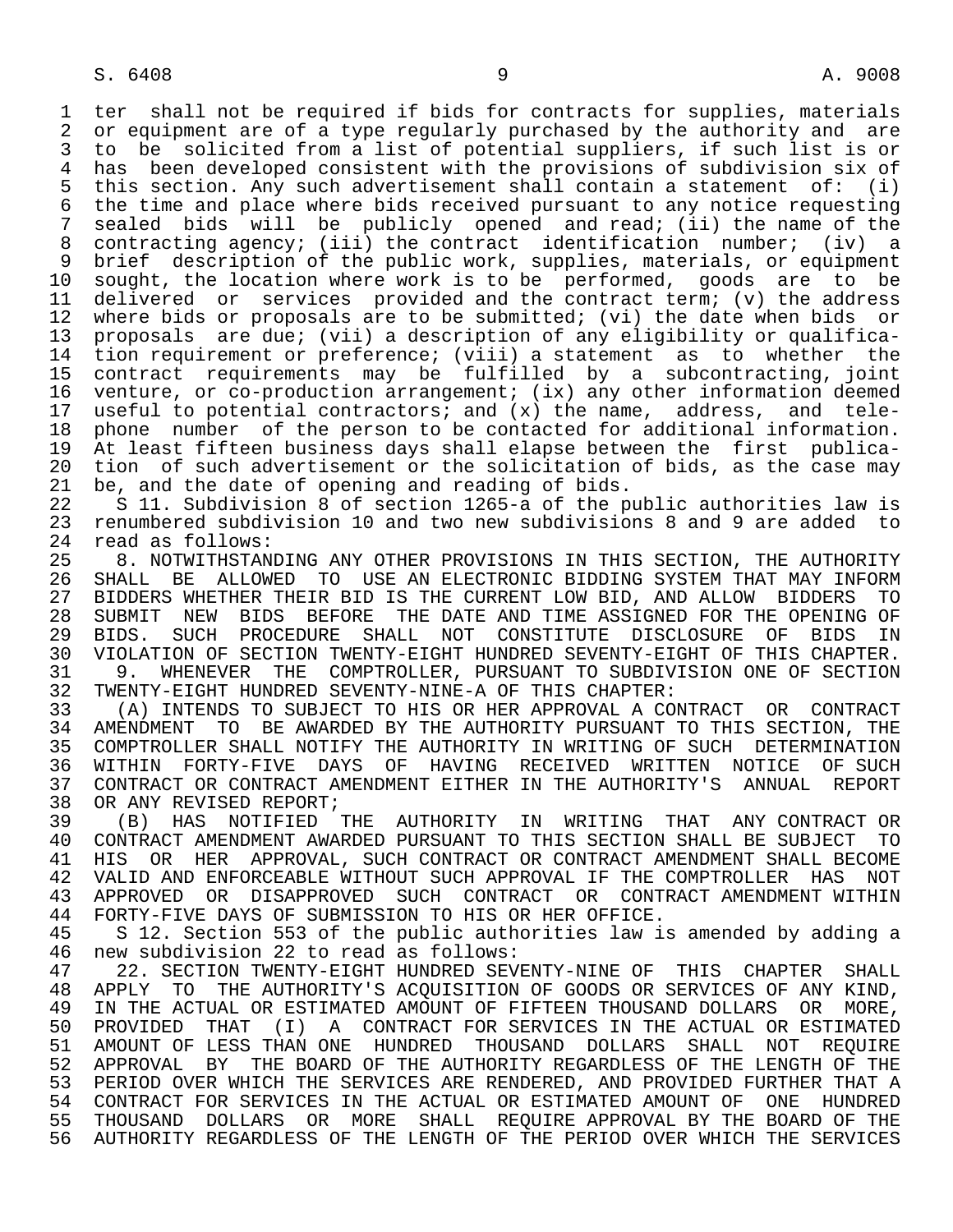1 ARE RENDERED UNLESS SUCH A CONTRACT IS AWARDED TO THE LOWEST RESPONSIBLE<br>2 BIDDER AFTER OBTAINING SEALED BIDS AND (II) THE BOARD OF THE AUTHORITY 2 BIDDER AFTER OBTAINING SEALED BIDS AND (II) THE BOARD OF THE AUTHORITY<br>3 MAY BY RESOLUTION ADOPT GUIDELINES THAT AUTHORIZE THE AWARD OF CONTRACTS MAY BY RESOLUTION ADOPT GUIDELINES THAT AUTHORIZE THE AWARD OF CONTRACTS 4 TO SMALL BUSINESS CONCERNS, TO SERVICE DISABLED VETERAN OWNED BUSINESSES<br>5 CERTIFIED PURSUANT TO ARTICLE SEVENTEEN-B OF THE EXECUTIVE LAW, OR 5 CERTIFIED PURSUANT TO ARTICLE SEVENTEEN-B OF THE EXECUTIVE LAW, OR<br>6 MINORITY OR WOMEN-OWNED BUSINESS ENTERPRISES CERTIFIED PURSUANT TO ARTI-6 MINORITY OR WOMEN-OWNED BUSINESS ENTERPRISES CERTIFIED PURSUANT TO ARTI-<br>7 CLE FIFTEEN-A OF THE EXECUTIVE LAW, OR PURCHASES OF GOODS OR TECHNOLOGY 7 CLE FIFTEEN-A OF THE EXECUTIVE LAW, OR PURCHASES OF GOODS OR TECHNOLOGY<br>8 THAT ARE RECYCLED OR REMANUFACTURED. IN AN AMOUNT NOT TO EXCEED FOUR 8 THAT ARE RECYCLED OR REMANUFACTURED, IN AN AMOUNT NOT TO EXCEED FOUR<br>9 HUNDRED THOUSAND DOLLARS WITHOUT A FORMAL COMPETITIVE PROCESS AND WITH-9 HUNDRED THOUSAND DOLLARS WITHOUT A FORMAL COMPETITIVE PROCESS AND WITH-<br>10 OUT FURTHER BOARD APPROVAL.

10 OUT FURTHER BOARD APPROVAL.<br>11 S 13. Paragraph (f) of 11 S 13. Paragraph (f) of subdivision 3 of section 2879-a of the public<br>12 authorities law, as added by chapter 506 of the laws of 2009, is amended 12 authorities law, as added by chapter 506 of the laws of 2009, is amended<br>13 to read as follows: 13 to read as follows:<br>14 (f) contracts for

14 (f) contracts for the sale or delivery of power or energy and costs<br>15 and services ancillary thereto for economic development purposes pursu- 15 and services ancillary thereto for economic development purposes pursu- 16 ant to title one of article five of this chapter or article six of the<br>17 economic development law, provided, however, that the authority shall 17 economic development law, provided, however, that the authority shall<br>18 file copies of any such contract with the comptroller within sixty days 18 file copies of any such contract with the comptroller within sixty days 19 after the execution of such contract; AND (G) CONTRACTS ENTERED INTO BY<br>20 THE METROPOLITAN TRANSPORTATION AUTHORITY OR THE NEW YORK CITY TRANSIT 20 THE METROPOLITAN TRANSPORTATION AUTHORITY OR THE NEW YORK CITY TRANSIT<br>21 AUTHORITY THAT ARE: I. AWARDED PURSUANT TO SECTION ONE THOUSAND TWO 21 AUTHORITY THAT ARE: I. AWARDED PURSUANT TO SECTION ONE THOUSAND TWO<br>22 HUNDRED NINE OR SECTION ONE THOUSAND TWO HUNDRED SIXTY-FIVE-A OF THIS 22 HUNDRED NINE OR SECTION ONE THOUSAND TWO HUNDRED SIXTY-FIVE-A OF THIS<br>23 CHAPTER BY A METHOD OF PROCUREMENT THAT IS COMPETITIVE; OR II. FOR A CHAPTER BY A METHOD OF PROCUREMENT THAT IS COMPETITIVE; OR II. FOR A 24 TRANSFER OF TITLE OR ANY OTHER BENEFICIAL INTEREST IN REAL PROPERTY OF<br>25 SUCH AN AUTHORITY BY SALE, EXCHANGE OR TRANSFER, FOR CASH, CREDIT, OR 25 SUCH AN AUTHORITY BY SALE, EXCHANGE OR TRANSFER, FOR CASH, CREDIT, OR 26 OTHER PROPERTY, WITH OR WITHOUT WARRANTY.

27 S 14. Subparagraph (B) of paragraph 2 of subsection (a) of section<br>28 2504 of the insurance law is amended to read as follows: 28 2504 of the insurance law is amended to read as follows:<br>29 (B) the city of New York, a public corporation or publ.

29 (B) the city of New York, a public corporation or public authority, in<br>30 connection with the construction of electrical generating and transconnection with the construction of electrical generating and trans-31 mission facilities or construction, extensions and additions of light<br>32 rail or heavy rail rapid transit and commuter railroads, OR BRIDGE, 32 rail or heavy rail rapid transit and commuter railroads, OR BRIDGE,<br>33 TUNNEL OR OMNIBUS FACILITIES. 33 TUNNEL OR OMNIBUS FACILITIES.<br>34 S 15. This act shall take e

S 15. This act shall take effect immediately.

## 35 PART C

 36 Section 1. Subdivisions 2 and 3 of section 1204-d of the public 37 authorities law, as added by chapter 530 of the laws of 2006, are<br>38 amended and a new subdivision 1-a is added to read as follows: 38 amended and a new subdivision 1-a is added to read as follows:

 39 1-A. THE AUTHORITY MAY ON SUCH TERMS AND CONDITIONS AS THE AUTHORITY 40 MAY DETERMINE NECESSARY, CONVENIENT OR DESIRABLE ENTER INTO ANY JOINT<br>41 ARRANGEMENT AS DEFINED IN SUBDIVISION NINE-A OF SECTION TWELVE HUNDRED 41 ARRANGEMENT AS DEFINED IN SUBDIVISION NINE-A OF SECTION TWELVE HUNDRED<br>42 SIXTY-ONE OF THIS CHAPTER AND MAY EXERCISE ALL OF ITS-POWERS IN 42 SIXTY-ONE OF THIS CHAPTER AND MAY EXERCISE ALL OF ITS POWERS IN 43 CONNECTION WITH ANY JOINT ARRANGEMENT. 43 CONNECTION WITH ANY JOINT ARRANGEMENT.<br>44 2. Any such joint service arrangemen

44 2. Any such joint service arrangement OR JOINT ARRANGEMENT shall be<br>45 authorized only by resolution of the authority approved by not less than authorized only by resolution of the authority approved by not less than 46 a majority vote of the whole number of members of the board of the<br>47 authority then in office, except that in the event of a tie vote the 47 authority then in office, except that in the event of a tie vote the<br>48 chairman shall cast one additional vote. 48 chairman shall cast one additional vote.<br>49 3. All general powers of the author

49 3. All general powers of the authority shall be applicable to joint<br>50 service arrangements AND JOINT ARRANGEMENTS. THE AUTHORITY SHALL ALSO 50 service arrangements AND JOINT ARRANGEMENTS. THE AUTHORITY SHALL ALSO<br>51 HAVE ALL OF THE POWERS OF THE METROPOLITAN TRANSPORTATION AUTHORITY AS 51 HAVE ALL OF THE POWERS OF THE METROPOLITAN TRANSPORTATION AUTHORITY AS<br>52 SET FORTH IN SECTION TWELVE HUNDRED SIXTY-SIX-I OF THIS CHAPTER. 52 SET FORTH IN SECTION TWELVE HUNDRED SIXTY-SIX-I OF THIS CHAPTER.<br>53 S 2. Section 1261 of the public authorities law is amended by

 53 S 2. Section 1261 of the public authorities law is amended by adding 54 two new subdivisions 9-a and 18-a to read as follows: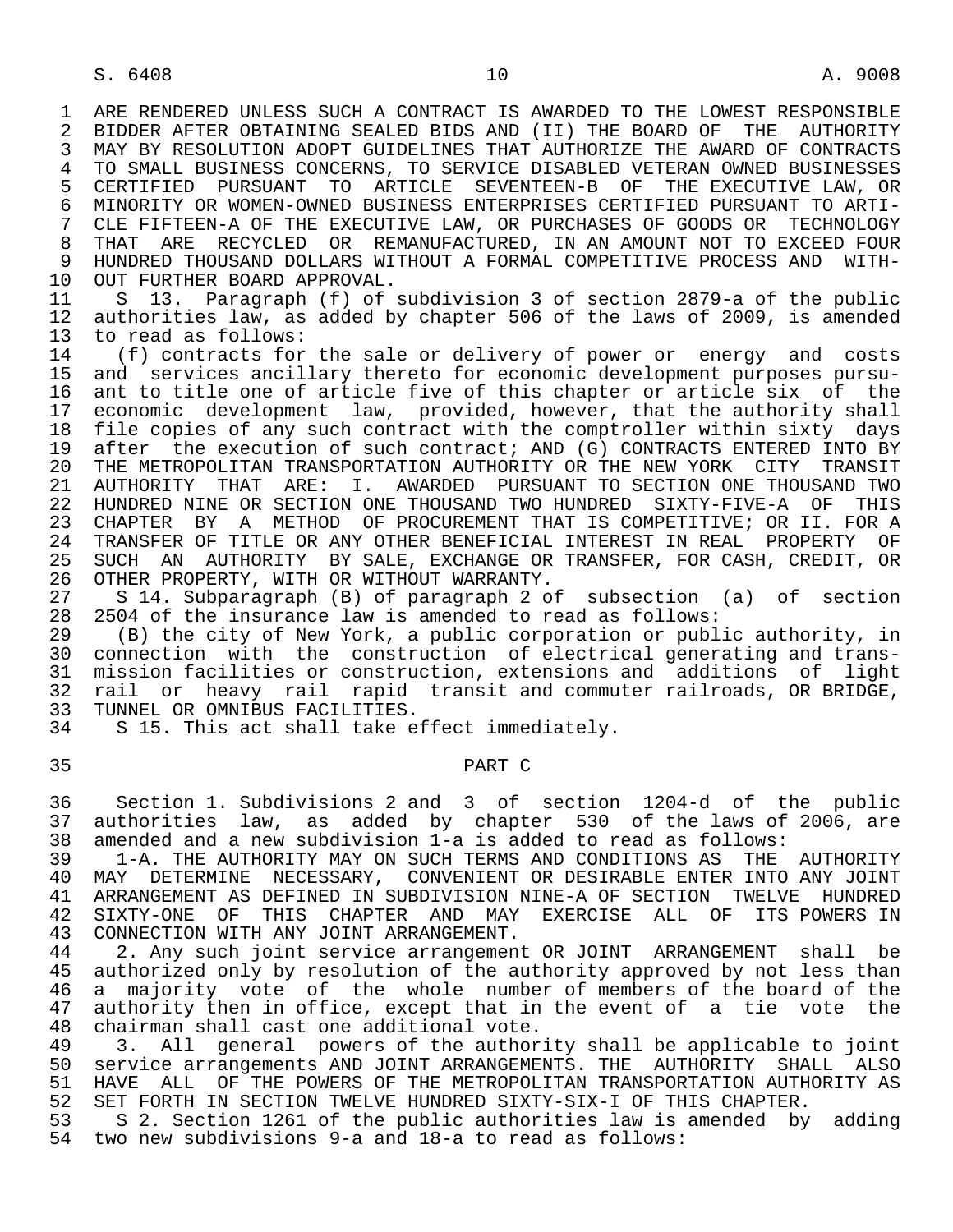1 9-A. "JOINT ARRANGEMENT" SHALL MEAN AN ARRANGEMENT, INCLUDING A PUBL-<br>2 IC-PRIVATE PARTNERSHIP, BETWEEN OR AMONG THE AUTHORITY, ITS SUBSID-2 IC-PRIVATE PARTNERSHIP, BETWEEN OR AMONG THE AUTHORITY, ITS SUBSID-<br>3 IARIES, NEW YORK CITY TRANSIT AUTHORITY AND ITS SUBSIDIARY, AND ANY 3 IARIES, NEW YORK CITY TRANSIT AUTHORITY AND ITS SUBSIDIARY, AND ANY<br>4 OTHER PARTY OR PARTIES, INCLUDING PUBLIC ENTITIES AND PRIVATE ENTITIES, 4 OTHER PARTY OR PARTIES, INCLUDING PUBLIC ENTITIES AND PRIVATE ENTITIES,<br>5 ON SUCH TERMS AND CONDITIONS AS THE AUTHORITY, ANY OF ITS SUBSIDIARIES, 5 ON SUCH TERMS AND CONDITIONS AS THE AUTHORITY, ANY OF ITS SUBSIDIARIES,<br>6 NEW YORK CITY TRANSIT AUTHORITY OR ITS SUBSIDIARY, DEEMS NECESSARY OR 6 NEW YORK CITY TRANSIT AUTHORITY OR ITS SUBSIDIARY, DEEMS NECESSARY OR<br>7 APPROPRIATE, IN THE FORM OF A CONTRACT, CONCESSION, LICENSE, LEASE, 7 APPROPRIATE, IN THE FORM OF A CONTRACT, CONCESSION, LICENSE, LEASE,<br>8 ALLIANCE, JOINT VENTURE, CORPORATION, INCLUDING A LIMITED LIABILITY 8 ALLIANCE, JOINT VENTURE, CORPORATION, INCLUDING A LIMITED LIABILITY<br>9 CORPORATION, A PARTNERSHIP, OR OTHER ARRANGEMENT, IN SUPPORT OF, ASSOCI- 9 CORPORATION, A PARTNERSHIP, OR OTHER ARRANGEMENT, IN SUPPORT OF, ASSOCI- 10 ATED WITH, DERIVATIVE FROM, OR INCIDENTAL TO, THE PLANNING, ACQUISITION,<br>11 DESIGN, ESTABLISHMENT, CONSTRUCTION, REHABILITATION, RECONSTRUCTION, 11 DESIGN, ESTABLISHMENT, CONSTRUCTION, REHABILITATION, RECONSTRUCTION,<br>12 IMPROVEMENT, EXTENSION, RENEWAL, REPAIR, OPERATION, MAINTENANCE, DEVEL- 12 IMPROVEMENT, EXTENSION, RENEWAL, REPAIR, OPERATION, MAINTENANCE, DEVEL- 13 OPMENT OR FINANCING OF TRANSPORTATION IN WHOLE OR IN PART IN OR UPON ONE<br>14 OR MORE TRANSPORTATION FACILITIES LOCATED IN WHOLE OR IN PART WITHIN THE OR MORE TRANSPORTATION FACILITIES LOCATED IN WHOLE OR IN PART WITHIN THE 15 DISTRICT INCLUDING WITHOUT LIMITATION, AGREEMENTS RELATING TO INTERMODAL<br>16 AND SHARED FACILITIES, THE DISTRIBUTION OF FARE AND TOLL PAYMENT MEDIA 16 AND SHARED FACILITIES, THE DISTRIBUTION OF FARE AND TOLL PAYMENT MEDIA<br>17 AND ELECTRONIC PAYMENT DEVICES, OR THE COLLECTION OF FARES, TOLLS AND 17 AND ELECTRONIC PAYMENT DEVICES, OR THE COLLECTION OF FARES, TOLLS AND 18 OTHER CHARGES.

18 OTHER CHARGES.<br>19 18-A. "TRAN 19 18-A. "TRANSPORTATION PURPOSE" SHALL MEAN A PURPOSE THAT DIRECTLY OR 20 INDIRECTLY SUPPORTS ALL OR ANY OF THE MISSIONS OR PURPOSES OF THE 21 AUTHORITY. ANY OF ITS SUBSIDIARIES, NEW YORK CITY TRANSIT AUTHORITY OR 21 AUTHORITY, ANY OF ITS SUBSIDIARIES, NEW YORK CITY TRANSIT AUTHORITY OR<br>22 ITS SUBSIDIARY, INCLUDING THE PRODUCTION OF REVENUES AVAILABLE FOR THE 22 ITS SUBSIDIARY, INCLUDING THE PRODUCTION OF REVENUES AVAILABLE FOR<br>23 COSTS AND EXPENSES OF ALL OR ANY TRANSPORTATION FACILITIES. 23 COSTS AND EXPENSES OF ALL OR ANY TRANSPORTATION FACILITIES.<br>24 S. 3. Subdivisions 3. 6. 8. and 11 of section 1266

24 S 3. Subdivisions 3, 6, 8, and 11 of section 1266 of the public<br>25 authorities law, subdivision 3 as amended and subdivision 11 as added by authorities law, subdivision 3 as amended and subdivision 11 as added by 26 chapter 314 of the laws of 1981, and subdivisions 6 and 8 as amended by<br>27 section 23 of part 0 of chapter 61 of the laws of 2000, are amended and 27 section 23 of part 0 of chapter 61 of the laws of 2000, are amended and  $28$  three new subdivisions 2-a, 12-a and 19 are added to read as follows: 28 three new subdivisions 2-a, 12-a and 19 are added to read as follows:

29 2-A. NOTWITHSTANDING ANY OTHER PROVISIONS OF LAW TO THE CONTRARY, THE 2018 2018 AUTHORITY ANY OF ITS SUBSIDIARIES, NEW YORK CITY TRANSIT AUTHORITY OR 30 AUTHORITY, ANY OF ITS SUBSIDIARIES, NEW YORK CITY TRANSIT AUTHORITY OR<br>31 ITS SUBSIDIARY, MAY ON SUCH TERMS AND CONDITIONS AS THEY MAY DETERMINE 31 ITS SUBSIDIARY, MAY ON SUCH TERMS AND CONDITIONS AS THEY MAY DETERMINE<br>32 NECESSARY, CONVENIENT OR DESIRABLE ENTER INTO ANY JOINT ARRANGEMENT AS 32 NECESSARY, CONVENIENT OR DESIRABLE ENTER INTO ANY JOINT ARRANGEMENT AS<br>33 HEREINAFTER PROVIDED AND MAY EXERCISE ALL OF ITS POWERS IN CONNECTION 33 HEREINAFTER PROVIDED AND MAY EXERCISE ALL OF ITS POWERS IN CONNECTION<br>34 WITH ANY JOINT ARRANGEMENT. ANY JOINT ARRANGEMENT SHALL BE AUTHORIZED 34 WITH ANY JOINT ARRANGEMENT. ANY JOINT ARRANGEMENT SHALL BE AUTHORIZED<br>35 ONLY BY RESOLUTION OF THE AUTHORITY APPROVED BY NOT LESS THAN A MAJORITY 35 ONLY BY RESOLUTION OF THE AUTHORITY APPROVED BY NOT LESS THAN A MAJORITY<br>36 VOTE OF THE WHOLE NUMBER OF MEMBERS OF THE AUTHORITY THEN IN OFFICE. 36 VOTE OF THE WHOLE NUMBER OF MEMBERS OF THE AUTHORITY THEN IN OFFICE,<br>37 EXCEPT THAT IN THE EVENT OF A TIE VOTE THE CHAIRMAN SHALL CAST ONE ADDI- 37 EXCEPT THAT IN THE EVENT OF A TIE VOTE THE CHAIRMAN SHALL CAST ONE ADDI- 38 TIONAL VOTE.<br>39 3. The aut

39 3. The authority may establish, levy and collect or cause to be estab-<br>40 lished, levied and collected and, in the case of a joint service 40 lished, levied and collected and, in the case of a joint service 41 arrangement OR A JOINT ARRANGEMENT, join with others in the establish- 42 ment, levy and collection of such fares, tolls, rentals, rates, TAXES, 43 ASSESSMENTS, charges and other fees as it may deem necessary, convenient 44 or desirable for the use and operation of any transportation facility<br>45 and related services OR ACTIVITIES (A) operated by the authority or by a and related services OR ACTIVITIES (A) operated by the authority or by a 46 subsidiary corporation of the authority or under-contract, lease or<br>47 other arrangement, including joint service arrangements OR JOINT 47 other arrangement, including joint service arrangements OR<br>48 ARRANGEMENTS, with the authority OR A-SUBSIDIARY-CORPORATION 48 ARRANGEMENTS, with the authority OR A-SUBSIDIARY-CORPORATION-OF-THE-<br>49 AUTHORITY; OR (B) OPERATED-BY-NEW-YORK-CITY-TRANSIT-AUTHORITY-OR-ITS 49 AUTHORITY; OR (B) OPERATED BY NEW YORK CITY TRANSIT AUTHORITY OR ITS<br>50 SUBSIDIARY IN CONNECTION WITH A JOINT ARRANGEMENT INVOLVING ANY TRANS- 50 SUBSIDIARY IN CONNECTION WITH A JOINT ARRANGEMENT INVOLVING ANY TRANS- 51 PORTATION FACILITIES OF NEW YORK CITY TRANSIT AUTHORITY OR ITS SUBSID- 52 IARY. Any such fares, tolls, rentals, rates, TAXES, ASSESSMENTS, charges 53 or other fees for the transportation of passengers shall be established<br>54 and changed only if approved by resolution of the authority adopted by 54 and changed only if approved by resolution of the authority adopted by<br>55 not less than a majority vote of the whole number of members of the 55 not less than a majority vote of the whole number of members of the 56 authority then in office, with the chairman having one additional vote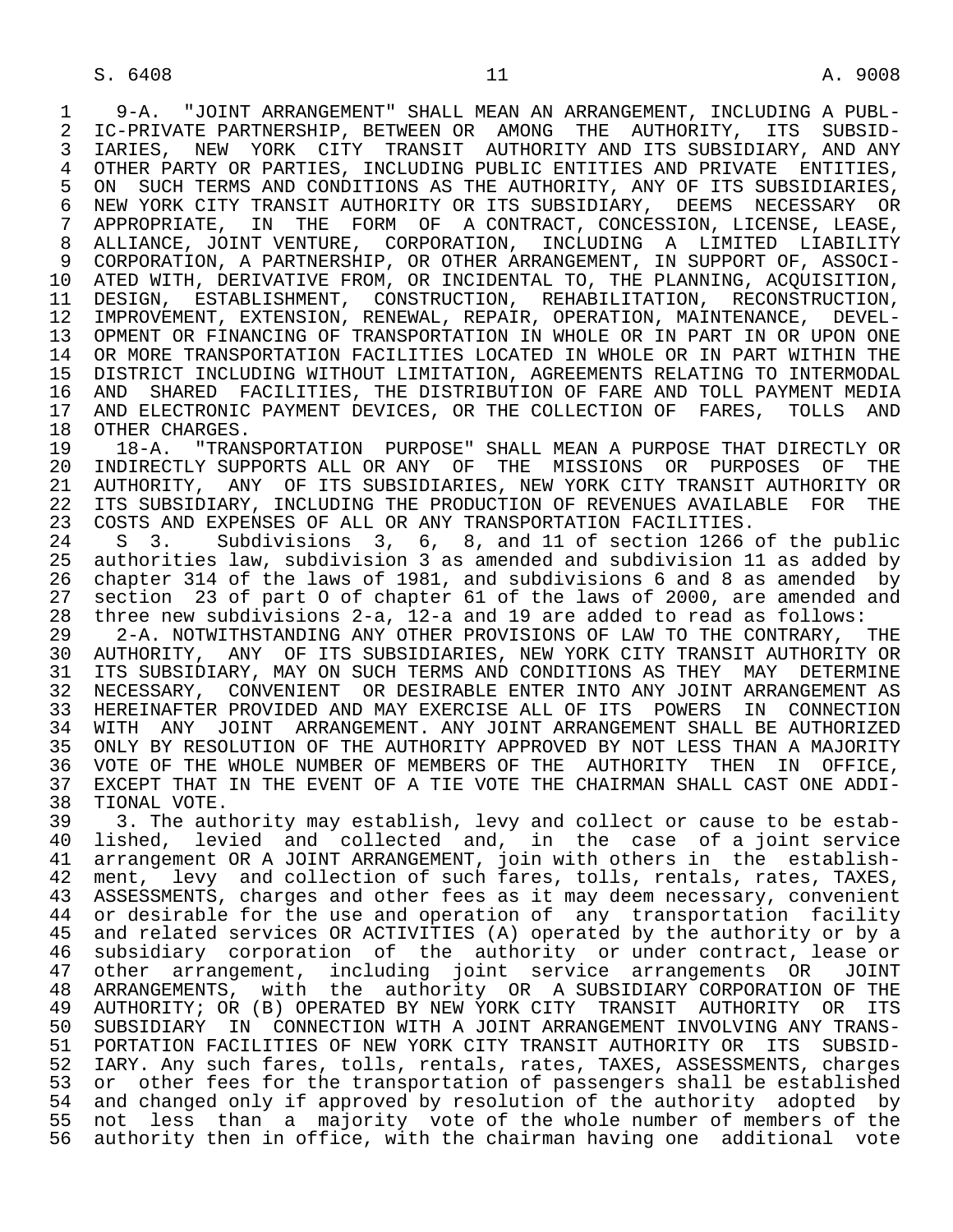1 in the event of a tie vote, and only after a public hearing, provided<br>2 however, that fares, tolls, rentals, rates, TAXES, ASSESSMENTS, charges 2 however, that fares, tolls, rentals, rates, TAXES, ASSESSMENTS, charges<br>3 or other fees for the transportation of passengers on any transportation 3 or other fees for the transportation of passengers on any transportation<br>4 facility which are in effect at the time that the then owner of such 4 facility which are in effect at the time that the then owner of such<br>5 transportation facility becomes a subsidiary corporation of the authori- 5 transportation facility becomes a subsidiary corporation of the authori- 6 ty or at the time that operation of such transportation facility is<br>7 commenced by the authority or is commenced under contract, lease or 7 commenced by the authority or is commenced under contract, lease or<br>8 other arrangement, including joint service arrangements OR JOINT 8 other arrangement, including joint service arrangements OR JOINT 9 ARRANGEMENTS, with the authority OR WHICH HAVE BEEN ESTABLISHED BY THE<br>10 NEW YORK CITY TRANSIT AUTHORITY OR ITS SUBSIDIARY CORPORATIONS AND ARE 10 NEW YORK CITY TRANSIT AUTHORITY OR ITS SUBSIDIARY CORPORATIONS<br>11 IN EFFECT ON THE DATE THE CHAPTER OF THE LAWS OF TWO THOUSAN 11 IN EFFECT ON THE DATE THE CHAPTER OF THE LAWS OF TWO THOUSAND SIXTEEN<br>12 THAT AMENDED THIS SUBDIVISION TAKES EFFECT may be continued in effect 12 THAT AMENDED THIS SUBDIVISION TAKES EFFECT may be continued in effect<br>13 without such a hearing. Such fares, tolls, rentals, rates, TAXES, 13 without such a hearing. Such fares, tolls, rentals, rates, TAXES, 14 ASSESSMENTS, charges and other fees shall be established as may in the 15 judgment of the authority be necessary to maintain the combined oper- 16 ations of the authority and its subsidiary corporations on a self-sus- 17 taining basis. The said operations shall be deemed to be on a self-sus-<br>18 taining basis as required by this title, when the authority is able to 18 taining basis as required by this title, when the authority is able to<br>19 pay or cause to be paid from revenue and any other funds or property 19 pay or cause to be paid from revenue and any other funds or property<br>20 actually available to the authority and its subsidiary corporations (a) 20 actually available to the authority and its subsidiary corporations (a)  $21$  as the same shall become due, the principal of and interest on the bonds 21 as the same shall become due, the principal of and interest on the bonds<br>22 and notes and other obligations of the authority and of such subsidiary 22 and notes and other obligations of the authority and of such subsidiary<br>23 corporations, together with the maintenance of [proper] reserves, IF 23 corporations, together with the maintenance of [proper] reserves, IF<br>24 ANY, therefor, (b) the cost and expense of keeping the properties and 24 ANY, therefor, (b) the cost and expense of keeping the properties and<br>25 assets of the authority and its subsidiary corporations in good condiassets of the authority and its subsidiary corporations in good condi-26 tion and repair, and (c) the capital and operating expenses of the<br>27 authority and its subsidiary corporations. The authority may contract 27 authority and its subsidiary corporations. The authority may contract<br>28 with the holders of bonds [and] , notes AND OTHER OBLIGATIONS with 28 with the holders of bonds [and] , notes AND OTHER OBLIGATIONS with<br>29 respect to the exercise of the powers authorized by this section. No 29 respect to the exercise of the powers authorized by this section. No<br>20 acts or activities taken or proposed to be taken by the authority or any 30 acts or activities taken or proposed to be taken by the authority or any<br>31 subsidiary of the authority pursuant to the provisions of this subdivi- 31 subsidiary of the authority pursuant to the provisions of this subdivi- 32 sion shall be deemed to be "actions" for the purposes or within the<br>33 meaning of article eight of the environmental conservation law. 33 meaning of article eight of the environmental conservation law.<br>34 6. Each of the authority and its subsidiaries, and the New

34 6. Each of the authority and its subsidiaries, and the New York city<br>35 transit authority and its subsidiaries, in its own name or in the name 35 transit authority and its subsidiaries, in its own name or in the name<br>36 of the state, may apply for and receive and accept grants of property, of the state, may apply for and receive and accept grants of property, 37 money and services and other assistance offered or made available to it<br>38 by any person, government or agency, INCLUDING SUCH GRANTS OR OTHER 38 by any person, government or agency, INCLUDING SUCH GRANTS OR OTHER 39 ASSISTANCE OFFERED OR MADE AVAILABLE TO IT UNDER A JOINT SERVICE<br>40 ARRANGEMENT OR A JOINT ARRANGEMENT, which it may use to meet capital or 40 ARRANGEMENT OR A JOINT ARRANGEMENT, which it may use to meet capital or<br>41 operating expenses and for any other use within the scope of its powers. 41 operating expenses and for any other use within the scope of its powers,<br>42 and to negotiate for the same upon such terms and conditions as the 42 and to negotiate for the same upon such terms and conditions as the<br>43 respective authority may determine to be necessary, convenient or desir-43 respective authority may determine to be necessary, convenient or desir-<br>44 able. 44 able.

45 8. The authority may do all things it deems necessary, convenient or<br>46 desirable to manage, control and direct the maintenance and operation of 46 desirable to manage, control and direct the maintenance and operation of<br>47 transportation facilities, equipment or real property operated by or 47 transportation facilities, equipment or real property operated by or<br>48 under contract, lease or other arrangement with the authority and its 48 under contract, lease or other arrangement with the authority and its<br>49 subsidiaries, and New York city transit authority and its subsidiaries. 49 subsidiaries, and New York city transit authority and its subsidiaries.<br>50 [Except as hereinafter specially provided, nol NO municipality or poli-50 [Except as hereinafter specially provided, no] NO municipality or poli-<br>51 tical subdivision, including but not limited to a county, city, village, 51 tical subdivision, including but not limited to a county, city, village,<br>52 town or school or other district shall have jurisdiction over any facil-52 town or school or other district shall have jurisdiction over any facil-<br>53 ities of the authority and its subsidiaries, and New York city transit 53 ities of the authority and its subsidiaries, and New York city transit<br>54 authority and its subsidiaries, or any of their activities or operations 54 authority and its subsidiaries, or any of their activities or operations<br>55 EXCEPT WITH THE EXPRESS CONSENT OF THE AUTHORITY OR ONE OF ITS SUBSID-55 EXCEPT WITH THE EXPRESS CONSENT OF THE AUTHORITY OR ONE OF ITS SUBSID-<br>56 IARIES OR THE NEW YORK CITY TRANSIT AUTHORITY OR ONE OF ITS 56 IARIES OR THE NEW YORK CITY TRANSIT AUTHORITY OR ONE OF ITS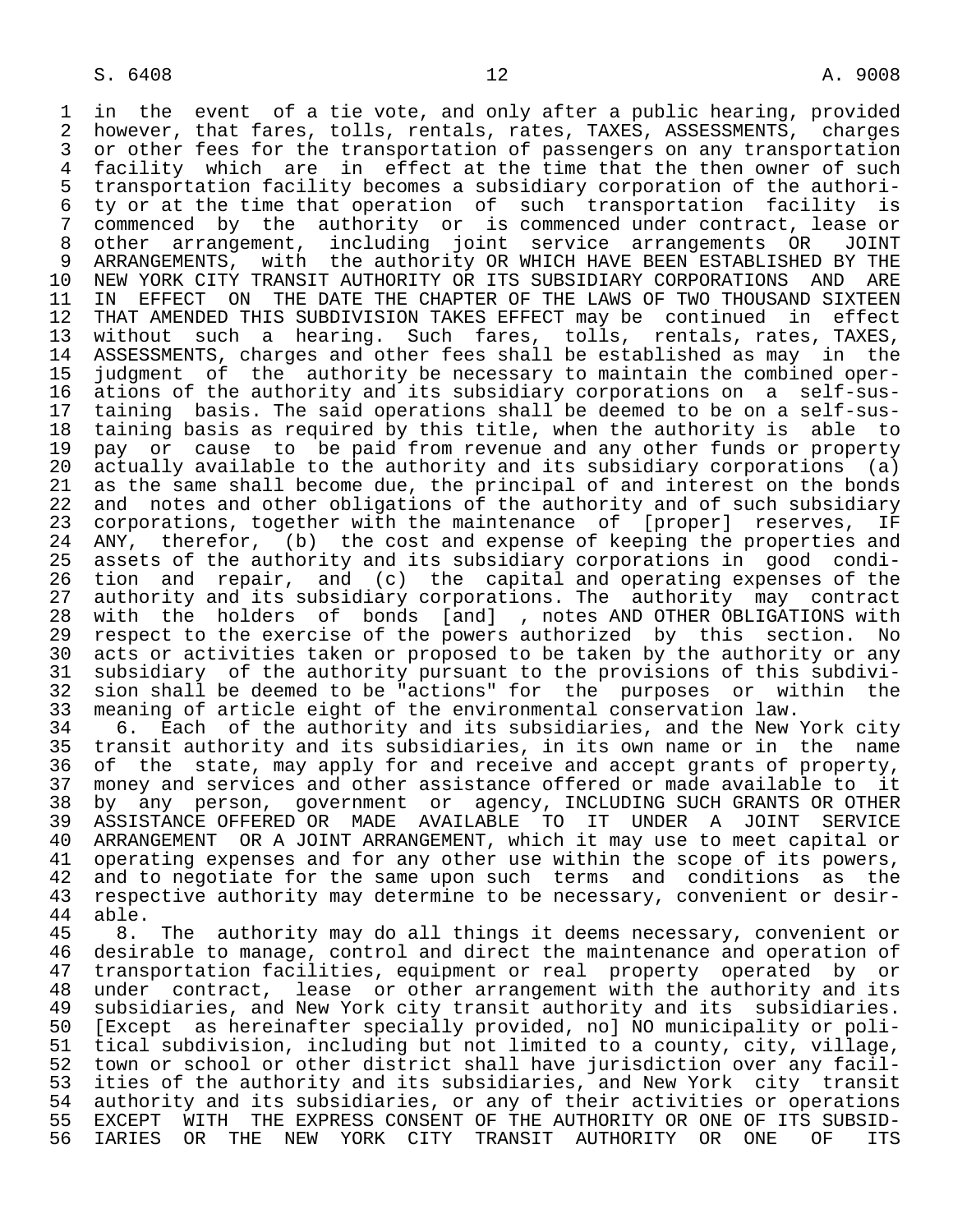1 SUBSIDIARIES. [The local] LOCAL laws, resolutions, ordinances, rules and<br>2 regulations of a municipality or political subdivision, heretofore or 2 regulations of a municipality or political subdivision, heretofore or<br>3 hereafter adopted, [conflicting with this title or any rule or regu- 3 hereafter adopted, [conflicting with this title or any rule or regu- 4 lation of the authority or its subsidiaries, or New York city transit<br>5 authority or its subsidiaries,] shall not be applicable to the activ- 5 authority or its subsidiaries,] shall not be applicable to the activ- 6 ities or operations of the authority and its subsidiaries, and New York city transit authority, or the facilities of the authority and its 8 subsidiaries, and New York city transit authority and its subsidiaries, 9 except such ACTIVITIES OR OPERATIONS OR facilities that are devoted<br>10 SOLELY AND ENTIRELY to [purposes] A PURPOSE other than A transportation 10 SOLELY AND ENTIRELY to [purposes] A PURPOSE other than A transportation<br>11 or transit [purposes] PURPOSE, WHICH TRANSPORTATION OR TRANSIT PURPOSE 11 or transit [purposes] PURPOSE, WHICH TRANSPORTATION OR TRANSIT PURPOSE<br>12 MAY BE THE PRODUCTION OF REVENUE AVAILABLE FOR THE COSTS AND EXPENSES OF 12 MAY BE THE PRODUCTION OF REVENUE AVAILABLE FOR THE COSTS AND EXPENSES OF<br>13 ALL OR ANY ACTIVITIES OR OPERATIONS OR FACILITIES OF THE AUTHORITY AND 13 ALL OR ANY ACTIVITIES OR OPERATIONS OR FACILITIES OF THE AUTHORITY AND<br>14 ITS SUBSIDIARIES, AND NEW YORK CITY TRANSIT AUTHORITY AND ITS SUBSID-ITS SUBSIDIARIES, AND NEW YORK CITY TRANSIT AUTHORITY AND ITS SUBSID- 15 IARIES. Each municipality or political subdivision, including but not 16 limited to a county, city, village, town or district in which any facil-<br>17 ities of the authority or its subsidiaries, or New York city transit 17 ities of the authority or its subsidiaries, or New York city transit<br>18 authority or its subsidiaries are located shall provide for such facili- 18 authority or its subsidiaries are located shall provide for such facili- 19 ties police, fire and health protection services of the same character<br>20 and to the same extent as those provided for residents of such munici-20 and to the same extent as those provided for residents of such munici-<br>21 pality or political subdivision. 21 pality or political subdivision.<br>22 The jurisdiction, supervision

22 The jurisdiction, supervision, powers and duties of the department of<br>23 transportation of the state under the transportation law shall not transportation of the state under the transportation law shall not 24 extend to the authority in the exercise of any of its powers under this<br>25 title. The authority may agree with such department for the execution by title. The authority may agree with such department for the execution by 26 such department of any grade crossing elimination project or any grade 27 crossing separation reconstruction project along any railroad facility<br>28 operated by the authority or by one of its subsidiary corporations or 28 operated by the authority or by one of its subsidiary corporations or<br>29 under contract, lease or other arrangement with the authority. Any such 29 under contract, lease or other arrangement with the authority. Any such<br>20 project shall be executed as provided in article ten of the transporta-30 project shall be executed as provided in article ten of the transporta-<br>31 tion law and the railroad law, respectively, and the costs of any such 31 tion law and the railroad law, respectively, and the costs of any such<br>32 project shall be borne as provided in such laws, except that the author-32 project shall be borne as provided in such laws, except that the author-<br>33 ity's share of such costs shall be borne by the state.

33 ity's share of such costs shall be borne by the state.<br>34 11. No project to be constructed upon real property 34 11. No project to be constructed upon real property theretofore used<br>35 for a transportation purpose, or on an insubstantial addition to such 35 for a transportation purpose, or on an insubstantial addition to such 36 property contiguous OR ADJACENT AND RELATED thereto, which will not 37 change in a material respect the general character of such prior trans- 38 portation use, nor any acts or activities in connection with such<br>39 project, shall be subject to the provisions of article eight, nineteen, 39 project, shall be subject to the provisions of article eight, nineteen,<br>40 twenty-four or twenty-five of the environmental conservation law, or to 40 twenty-four or twenty-five of the environmental conservation law, or to<br>41 any local law or ordinance adopted pursuant to any such article. Nor 41 any local law or ordinance adopted pursuant to any such article. Nor<br>42 shall any acts or activities taken or proposed to be taken by the 42 shall any acts or activities taken or proposed to be taken by the<br>43 authority or by any other person or entity, public or private, in 43 authority or by any other person or entity, public or private, in<br>44 connection with the planning, design, acquisition, improvement, 44 connection with the planning, design, acquisition, improvement, 45 construction, reconstruction or rehabilitation of a transportation 46 facility, other than a marine or aviation facility, be subject to the 47 provisions of article eight of the environmental conservation law, or to 48 any local law or ordinance adopted pursuant to any such article if such<br>49 acts or activities require the preparation of a statement under or 49 acts or activities require the preparation of a statement under or<br>50 pursuant to any federal law or regulation as to the environmental impact 50 pursuant to any federal law or regulation as to the environmental impact<br>51 thereof. NOR SHALL ANY ACOUISITION OR CONDEMNATION OF REAL PROPERTY, OR 51 thereof. NOR SHALL ANY ACQUISITION OR CONDEMNATION OF REAL PROPERTY, OR<br>52 ACTS OR ACTIVITIES TAKEN OR PROPOSED TO BE TAKEN ON SUCH REAL PROPERTY, ACTS OR ACTIVITIES TAKEN OR PROPOSED TO BE TAKEN ON SUCH REAL PROPERTY, 53 BE SUBJECT TO THE PROVISIONS OF ARTICLE EIGHT, NINETEEN, TWENTY-FOUR OR<br>54 TWENTY-FIVE OF THE ENVIRONMENTAL CONSERVATION LAW, OR TO ANY LOCAL LAW 54 TWENTY-FIVE OF THE ENVIRONMENTAL CONSERVATION LAW, OR TO ANY LOCAL LAW<br>55 OR ORDINANCE ADOPTED PURSUANT TO ANY SUCH ARTICLE, WHEN THE AUTHORITY 55 OR ORDINANCE ADOPTED PURSUANT TO ANY SUCH ARTICLE, WHEN THE AUTHORITY<br>56 HAS CERTIFIED TO THE DEPARTMENT OF ENVIRONMENTAL CONSERVATION THAT SUCH HAS CERTIFIED TO THE DEPARTMENT OF ENVIRONMENTAL CONSERVATION THAT SUCH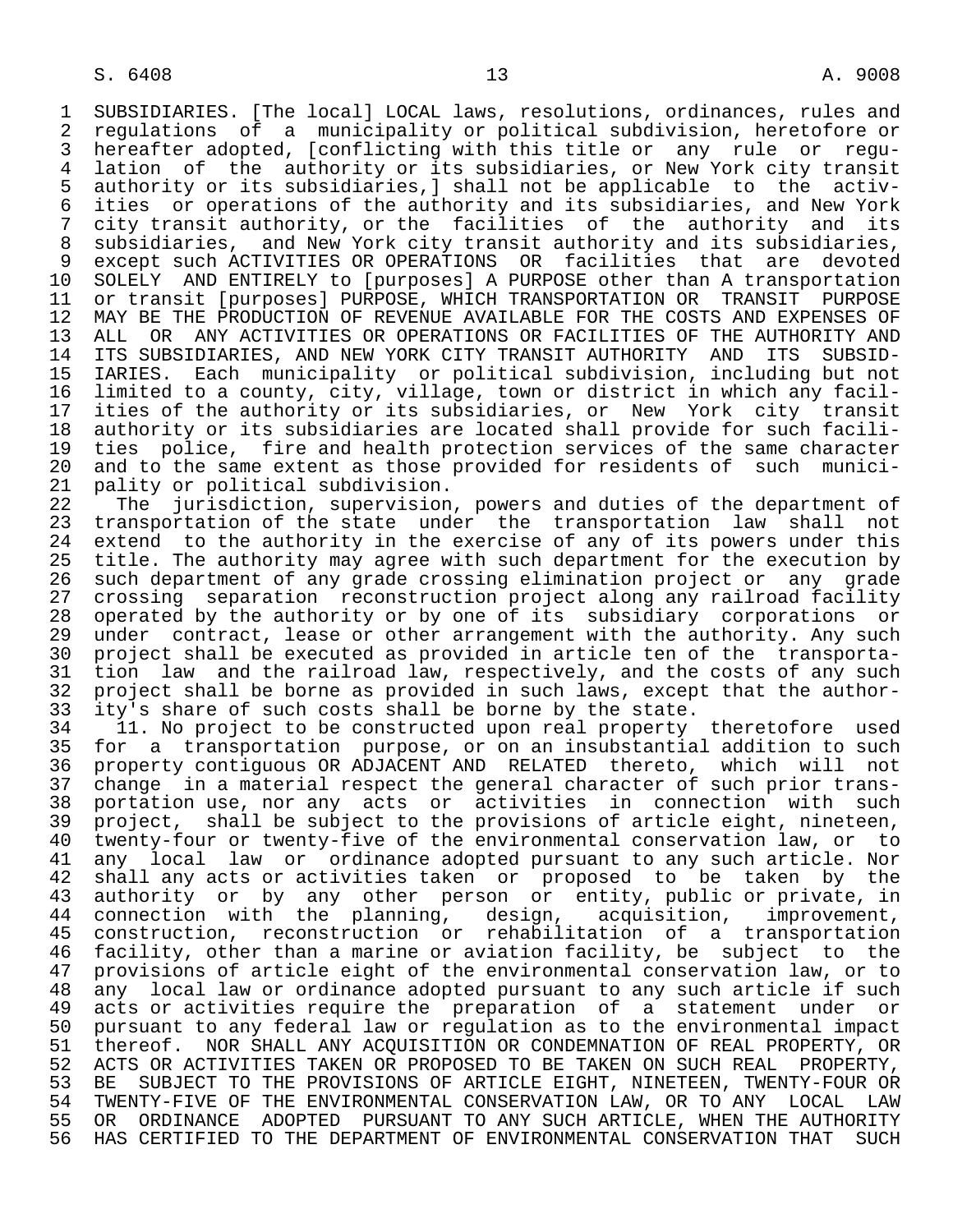1 REAL PROPERTY IS ACQUIRED OR CONDEMNED IN CONNECTION WITH A FUTURE<br>2 PROJECT THAT WILL LIKELY CONSTITUTE A CAPITAL ELEMENT AS DEFINED BY 2 PROJECT THAT WILL LIKELY CONSTITUTE A CAPITAL ELEMENT AS DEFINED BY<br>3 SECTION TWELVE HUNDRED SIXTY-NINE-BOF THIS TITLE, UNTIL SUCH TIME AS 3 SECTION TWELVE HUNDRED SIXTY-NINE-B OF THIS TITLE, UNTIL SUCH TIME AS 4 THAT CAPITAL ELEMENT IS INCLUDED IN A CAPITAL PROGRAM PLAN OR UNTIL SUCH<br>5 TIME AS THE PROJECT IS OTHERWISE SUBJECT TO THOSE PROVISIONS. 5 TIME AS THE PROJECT IS OTHERWISE SUBJECT TO THOSE PROVISIONS.<br>6 12-A. WHENEVER IN CONNECTION WITH THE IMPROVEMENT, CO.

 6 12-A. WHENEVER IN CONNECTION WITH THE IMPROVEMENT, CONSTRUCTION, 7 RECONSTRUCTION OR REHABILITATION OF A TRANSPORTATION FACILITY, INCLUDING 8 AS PART OF A JOINT ARRANGEMENT, THE AUTHORITY DETERMINES THAT THE PIPES,<br>9 MAINS OR CONDUITS OF ANY PUBLIC SERVICE CORPORATION AND ANY FIXTURES AND 9 MAINS OR CONDUITS OF ANY PUBLIC SERVICE CORPORATION AND ANY FIXTURES AND<br>10 APPLIANCES CONNECTED THEREWITH OR ATTACHED THERETO MUST BE REMOVED OR 10 APPLIANCES CONNECTED THEREWITH OR ATTACHED THERETO MUST BE REMOVED OR<br>11 OTHERWISE PROTECTED OR REPLACED, THE COST OF SUCH REMOVAL, PROTECTION OR OTHERWISE PROTECTED OR REPLACED, THE COST OF SUCH REMOVAL, PROTECTION OR 12 REPLACEMENT WHETHER PERFORMED BY THE AUTHORITY OR THE PUBLIC SERVICE<br>13 CORPORATION SHALL BE BORNE SOLELY BY THE PUBLIC SERVICE CORPORATION. 13 CORPORATION SHALL BE BORNE SOLELY BY THE PUBLIC SERVICE CORPORATION.<br>14 19 NOTWITHSTANDING THE PROVISIONS OF ANY GENERAL, SPECIAL OR LO

 14 19. NOTWITHSTANDING THE PROVISIONS OF ANY GENERAL, SPECIAL OR LOCAL 15 LAW, CODE, ORDINANCE, RULE OR REGULATION TO THE CONTRARY, THE AUTHORITY,<br>16 ITS SUBSIDIARIES, NEW YORK CITY TRANSIT AUTHORITY AND ITS SUBSIDIARY MAY 16 ITS SUBSIDIARIES, NEW YORK CITY TRANSIT AUTHORITY AND ITS SUBSIDIARY MAY<br>17 ERECT ADVERTISING SIGNS OR DEVICES INCLUDING ILLUMINATED OR DIGITAL 17 ERECT ADVERTISING SIGNS OR DEVICES INCLUDING ILLUMINATED OR DIGITAL<br>18 SIGNS OR DEVICES WITHIN OR ON ANY OF ITS TRANSPORTATION FACILITIES AND 18 SIGNS OR DEVICES WITHIN OR ON ANY OF ITS TRANSPORTATION FACILITIES AND 19 MAY INSTALL, MAINTAIN, AND DISPLAY ADVERTISING ON SUCH SIGNS OR DEVICES, 20 AND MAY RENT, LEASE, LICENSE OR OTHERWISE SELL THE RIGHT TO DO SO TO ANY<br>21 PERSON, PRIVATE OR PUBLIC. SUCH ADVERTISING SIGNS OR DEVICES AND THE 21 PERSON, PRIVATE OR PUBLIC. SUCH ADVERTISING SIGNS OR DEVICES AND THE 22 PRODUCTION OF REVENUE FROM THEM FOR THE AUTHORITY SHALL BE DEEMED A 22 PRODUCTION OF REVENUE FROM THEM FOR THE AUTHORITY SHALL BE DEEMED A<br>23 TRANSPORTATION PURPOSE AND NEITHER THE AUTHORITY, ITS SUBSIDIARIES, NEW 23 TRANSPORTATION PURPOSE AND NEITHER THE AUTHORITY, ITS SUBSIDIARIES, NEW 24 YORK CITY TRANSIT AUTHORITY OR ITS SUBSIDIARY, NOR ANY PERSON, PRIVATE<br>25 OR PUBLIC, TO WHOM THE AUTHORITY, ITS SUBSIDIARIES, NEW YORK CITY TRANS-OR PUBLIC, TO WHOM THE AUTHORITY, ITS SUBSIDIARIES, NEW YORK CITY TRANS- 26 IT AUTHORITY OR ITS SUBSIDIARY HAS RENTED, LEASED, LICENSED OR OTHERWISE 27 SOLD THE RIGHT TO INSTALL, MAINTAIN AND DISPLAY SUCH ADVERTISING MAY BE 28 REOUIRED TO PAY ANY FEES. TAXES OR ASSESSMENTS, WHETHER STATE OR LOCAL. 28 REQUIRED TO PAY ANY FEES, TAXES OR ASSESSMENTS, WHETHER STATE OR LOCAL, 29 UPON SUCH ADVERTISING SIGNS OR DEVICES OR THE USE THEREOF OR THE REVENUE 29 UPON SUCH ADVERTISING SIGNS OR DEVICES OR THE USE THEREOF OR THE REVENUE 30 OR INCOME THEREFROM. 30 OR INCOME THEREFROM.<br>31 S 4. The public

31 S 4. The public authorities law is amended by adding a new section<br>32 1266-k to read as follows: 32 1266-k to read as follows:

 33 S 1266-K. JOINT ARRANGEMENTS 1. NOTWITHSTANDING ANY PROVISION OF LAW 34 TO THE CONTRARY, THE AUTHORITY IS AUTHORIZED, IN ADDITION TO ITS OTHER<br>35 RIGHTS AND POWERS NOT INCONSISTENT WITH THE PROVISIONS OF THIS TITLE, 35 RIGHTS AND POWERS NOT INCONSISTENT WITH THE PROVISIONS OF THIS TITLE,<br>36 TO: 36 TO:<br>37 (

37 (A) ENTER INTO ANY JOINT ARRANGEMENT;<br>38 (B) ACCEPT ANY GIFTS OR ANY APPROPRIA 38 (B) ACCEPT ANY GIFTS OR ANY APPROPRIATION OR GRANT OF FUNDS OR PROPER-<br>39 TY FOR THE PURPOSES OF A JOINT ARRANGEMENT FROM ANY PRIVATE ENTITY OR 39 TY FOR THE PURPOSES OF A JOINT ARRANGEMENT FROM ANY PRIVATE ENTITY OR<br>40 PUBLIC ENTITY AND TO COMPLY WITH THE TERMS AND CONDITIONS THEREOF; 40 PUBLIC ENTITY AND TO COMPLY WITH THE TERMS AND CONDITIONS THEREOF;<br>41 (C) ISSUE ITS NOTES OR BONDS, TO FINANCE ALL OR ANY PART OF THE

41 (C) ISSUE ITS NOTES OR BONDS, TO FINANCE ALL OR ANY PART OF THE COSTS 42 OF ANY JOINT ARRANGEMENT; 42 OF ANY JOINT ARRANGEMENT;<br>43 (D) USE THE AUTHORITY

43 (D) USE THE AUTHORITY'S EMINENT DOMAIN POWERS, ON SUCH TERMS AND<br>44 CONDITIONS AS THE AUTHORITY DEEMS APPROPRIATE, TO ACOUIRE PROPERTY 44 CONDITIONS AS THE AUTHORITY DEEMS APPROPRIATE, TO ACQUIRE PROPERTY<br>45 REOUIRED FOR JOINT ARRANGEMENTS; REQUIRED FOR JOINT ARRANGEMENTS;

46 (E) TAKE AN EQUITY OR OTHER OWNERSHIP INTEREST IN ANY JOINT ARRANGE-<br>47 MENT IN THE FORM OF STOCK OWNERSHIP, PARTNERSHIP INTERESTS OR OTHER 47 MENT IN THE FORM OF STOCK OWNERSHIP, PARTNERSHIP INTERESTS OR OTHER<br>48 INTERESTS AND MEMBERS OF THE AUTHORITY AND EMPLOYEES OF THE AUTHORITY 48 INTERESTS AND MEMBERS OF THE AUTHORITY AND EMPLOYEES OF THE AUTHORITY<br>49 SHALL BE PERMITTED TO SERVE ON THE BOARD OF DIRECTORS, MANAGEMENT SHALL BE PERMITTED TO SERVE ON THE BOARD OF DIRECTORS, MANAGEMENT 50 COMMITTEE OR OTHER CONTROLLING BODY OF THE JOINT ARRANGEMENT PROVIDED 51 THAT ANY SUCH APPOINTMENT SHALL HAVE BEEN APPROVED BY A MAJORITY OF THE 52 WHOLE NUMBER OF MEMBERS OF THE AUTHORITY THEN IN OFFICE.<br>53 12. NOTWITHSTANDING ANY PROVISION OF LAW TO THE CONTRARY

53 2. NOTWITHSTANDING ANY PROVISION OF LAW TO THE CONTRARY, THE AUTHORITY<br>54 MAY:  $MAX:$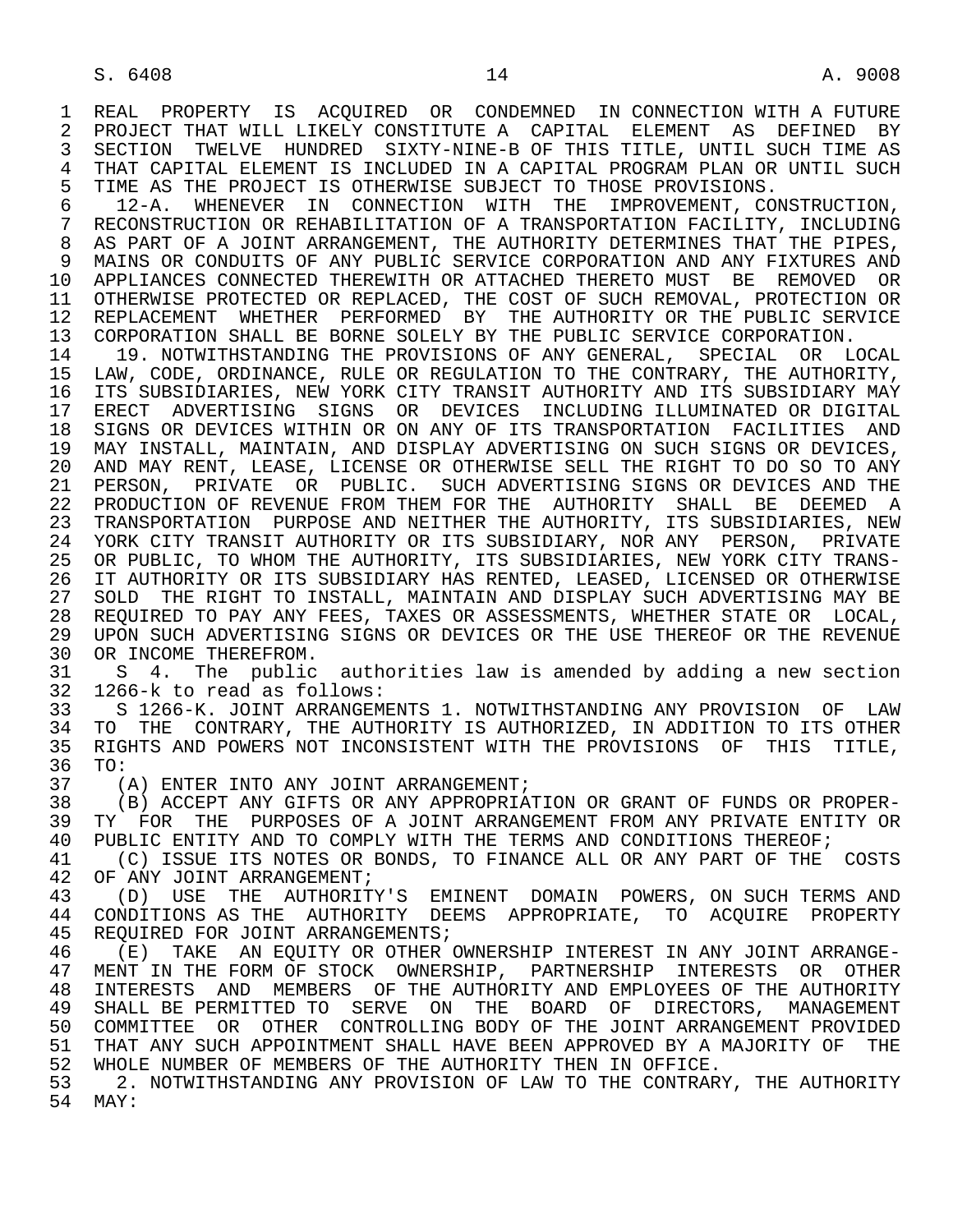1 (A) ACCEPT, FOLLOWING COMPLIANCE WITH THE PROCEDURE SET FORTH IN THIS 2 SUBSECTION, PROPOSALS FROM PUBLIC ENTITIES OR PRIVATE ENTITIES FOR JOINT<br>3 ARRANGEMENTS. ARRANGEMENTS. 4 (I) THE AUTHORITY IS HEREBY AUTHORIZED TO ACCEPT UNSOLICITED PROPOSALS<br>5 FOR JOINT ARRANGEMENTS. 5 FOR JOINT ARRANGEMENTS.<br>6 (II) AN UNSOLICITED P 6 (II) AN UNSOLICITED PROPOSAL MUST INCLUDE AT A MINIMUM: 7 (A) A DESCRIPTION OF THE PROPOSED JOINT ARRANGEMENT, INCLUDING THE 8 LOCATION, CONCEPTUAL DESIGN, ANY INTERCONNECTION OF SUCH JOINT ARRANGE- 9 MENT WITH OTHER EXISTING OR PROPOSED TRANSPORTATION FACILITIES, AND THE 10 BENEFITS TO THE AUTHORITY OF THE JOINT ARRANGEMENT; 10 BENEFITS TO THE AUTHORITY OF THE JOINT ARRANGEMENT;<br>11 (B) THE PROJECTED TOTAL COST AND PLANS FOR FINANC 11 (B) THE PROJECTED TOTAL COST AND PLANS FOR FINANCING, INCLUDING SOURC-<br>12 ES OF FUNDING, FOR THE JOINT ARRANGEMENT; ES OF FUNDING, FOR THE JOINT ARRANGEMENT; 13 (C) THE PROPOSED SCHEDULE FOR THE DEVELOPMENT OF THE PROPOSED JOINT 14 ARRANGEMENT: ARRANGEMENT; 15 (D) THE MEANS PROPOSED FOR THE PROCUREMENT OF THE PROPERTY INTERESTS<br>16 REOUIRED FOR THE PROPOSED JOINT ARRANGEMENT; 16 REQUIRED FOR THE PROPOSED JOINT ARRANGEMENT;<br>17 (E) INFORMATION RELATING TO THE CONSISTENC 17 (E) INFORMATION RELATING TO THE CONSISTENCY OF THE PROPOSAL WITH THE 18<br>18 CURRENT TRANSPORTATION PLANS OF THE AUTHORITY AND ANY AFFECTED STATE OR 18 CURRENT TRANSPORTATION PLANS OF THE AUTHORITY AND ANY AFFECTED STATE OR<br>19 LOCAL JURISDICTION; 19 LOCAL JURISDICTION;<br>20 (F) A LIST OF PER 20 (F) A LIST OF PERMITS AND APPROVALS REQUIRED FOR THE IMPLEMENTATION OF 21 THE PROPOSED JOINT ARRANGEMENT AND A SCHEDULE FOR THE ACOUISITION OF 21 THE PROPOSED JOINT ARRANGEMENT AND A SCHEDULE FOR THE ACQUISITION OF<br>22 SUCH PERMITS AND APPROVALS FROM THE APPROPRIATE LOCAL, STATE AND FEDERAL 22 SUCH PERMITS AND APPROVALS FROM THE APPROPRIATE LOCAL, STATE AND FEDERAL 23 AGENCIES; AGENCIES; 24 (G) THE AUTHORITY'S PROPOSED ROLE AND RESPONSIBILITIES, INCLUDING ANY<br>25 FINANCIAL ASSISTANCE, IN THE DEVELOPMENT OF THE PROPOSED JOINT ARRANGE- 25 FINANCIAL ASSISTANCE, IN THE DEVELOPMENT OF THE PROPOSED JOINT ARRANGE- 26 MENT AND IMPLEMENTATION OF THE PROPOSED TRANSPORTATION SERVICE; AND 27 (H) THE NAME AND ADDRESS OF THE PROPOSER. 27 (H) THE NAME AND ADDRESS OF THE PROPOSER.<br>28 (III) AFTER THE RECEIPT OF AN UNSOLICITE 28 (III) AFTER THE RECEIPT OF AN UNSOLICITED PROPOSAL, THE AUTHORITY MAY<br>29 REOUIRE SUCH ADDITIONAL INFORMATION FROM THE PROPOSER AS THE AUTHORITY 29 REQUIRE SUCH ADDITIONAL INFORMATION FROM THE PROPOSER AS THE AUTHORITY<br>30 DEEMS PERTINENT TO THE CONSIDERATION OF THE PROPOSAL. 30 DEEMS PERTINENT TO THE CONSIDERATION OF THE PROPOSAL.<br>31 (IV) AFTER THE RECEIPT OF AN UNSOLICITED PROPOSAL 31 (IV) AFTER THE RECEIPT OF AN UNSOLICITED PROPOSAL THAT THE AUTHORITY<br>32 FINDS (A) TO HAVE FULFILLED THE REOUIREMENTS OF SUBPARAGRAPHS (II) AND 32 FINDS (A) TO HAVE FULFILLED THE REQUIREMENTS OF SUBPARAGRAPHS (II) AND<br>33 (III) OF THIS PARAGRAPH, (B) TO BE CONSISTENT WITH THE AUTHORITY'S 33 (III) OF THIS PARAGRAPH, (B) TO BE CONSISTENT WITH THE AUTHORITY'S<br>34 TRANSPORTATION OBJECTIVES, AND (C) TO BE A CONCEPT THAT THE AUTHORITY 34 TRANSPORTATION OBJECTIVES, AND (C) TO BE A CONCEPT THAT THE AUTHORITY<br>35 WISHES TO PURSUE, THE AUTHORITY MAY, AFTER CONSULTING WITH THE ENTITY 35 WISHES TO PURSUE, THE AUTHORITY MAY, AFTER CONSULTING WITH THE ENTITY<br>36 MAKING THE PROPOSAL, PREPARE AND ISSUE A PUBLIC REOUEST FOR COMPETING 36 MAKING THE PROPOSAL, PREPARE AND ISSUE A PUBLIC REQUEST FOR COMPETING 37 PROPOSALS.<br>38 (V) SUCH 38 (V) SUCH PUBLIC REQUEST FOR COMPETING PROPOSALS MUST: 39 (A) DESCRIBE THE UNSOLICITED PROPOSAL IN SUCH A WAY THAT, IN THE 40 DISCRETION OF THE AUTHORITY, IT FAIRLY SOLICITS COMPETITIVE PROPOSALS<br>41 THAT COULD ACHIEVE THE TRANSPORTATION BENEFIT PROPOSED BY THE UNSOLICIT-41 THAT COULD ACHIEVE THE TRANSPORTATION BENEFIT PROPOSED BY THE UNSOLICIT-<br>42 ED PROPOSAL; 42 ED PROPOSAL;<br>43 (B) PROVI 43 (B) PROVIDE FOR A PERIOD, NOT TO EXCEED NINETY DAYS, FOR THE INITIAL<br>44 SUBMISSION OF COMPETING PROPOSALS; AND 44 SUBMISSION OF COMPETING PROPOSALS; AND<br>45 (C) REOUIRE THAT SUCH COMPETING PRO 45 (C) REQUIRE THAT SUCH COMPETING PROPOSALS INCLUDE THE INFORMATION 46 REQUIRED FOR UNSOLICITED PROPOSALS, AS SET FORTH IN SUBPARAGRAPH (II) OF<br>47 THIS PARAGRAPH. 47 THIS PARAGRAPH.<br>48 (VI) AFTER 1 48 (VI) AFTER RECEIVING ANY SUCH COMPETING PROPOSALS, THE AUTHORITY MAY<br>49 REOUIRE SUCH ADDITIONAL INFORMATION FROM ANY PROPOSER AS THE AUTHORITY 49 REQUIRE SUCH ADDITIONAL INFORMATION FROM ANY PROPOSER AS THE AUTHORITY<br>50 DEEMS PERTINENT TO THE CONSIDERATION OF THE APPLICABLE PROPOSAL AND MAY 50 DEEMS PERTINENT TO THE CONSIDERATION OF THE APPLICABLE PROPOSAL AND MAY<br>51 ALLOW FOR THE SUBMISSION OF ADDITIONAL INFORMATION CONCERNING THE UNSO- 51 ALLOW FOR THE SUBMISSION OF ADDITIONAL INFORMATION CONCERNING THE UNSO- 52 LICITED PROPOSAL OR ANY COMPETING PROPOSAL. 53 53 3. NOTWITHSTANDING ANY PROVISION OF LAW TO THE CONTRARY, THE AUTHORITY<br>54 MAY ENTER INTO A JOINT ARRANGEMENT WITH THE PUBLIC ENTITY OR PRIVATE 54 MAY ENTER INTO A JOINT-ARRANGEMENT-WITH-THE-PUBLIC-ENTITY-OR-PRIVATE<br>55 ENTITY-WHICH-HAS-SUBMITTED-THE-UNSOLICITED-OR-SOLICITED-PROPOSAL-THAT 55 ENTITY WHICH HAS SUBMITTED THE UNSOLICITED OR SOLICITED PROPOSAL THAT 56 BEST DEMONSTRATES THE FOLLOWING: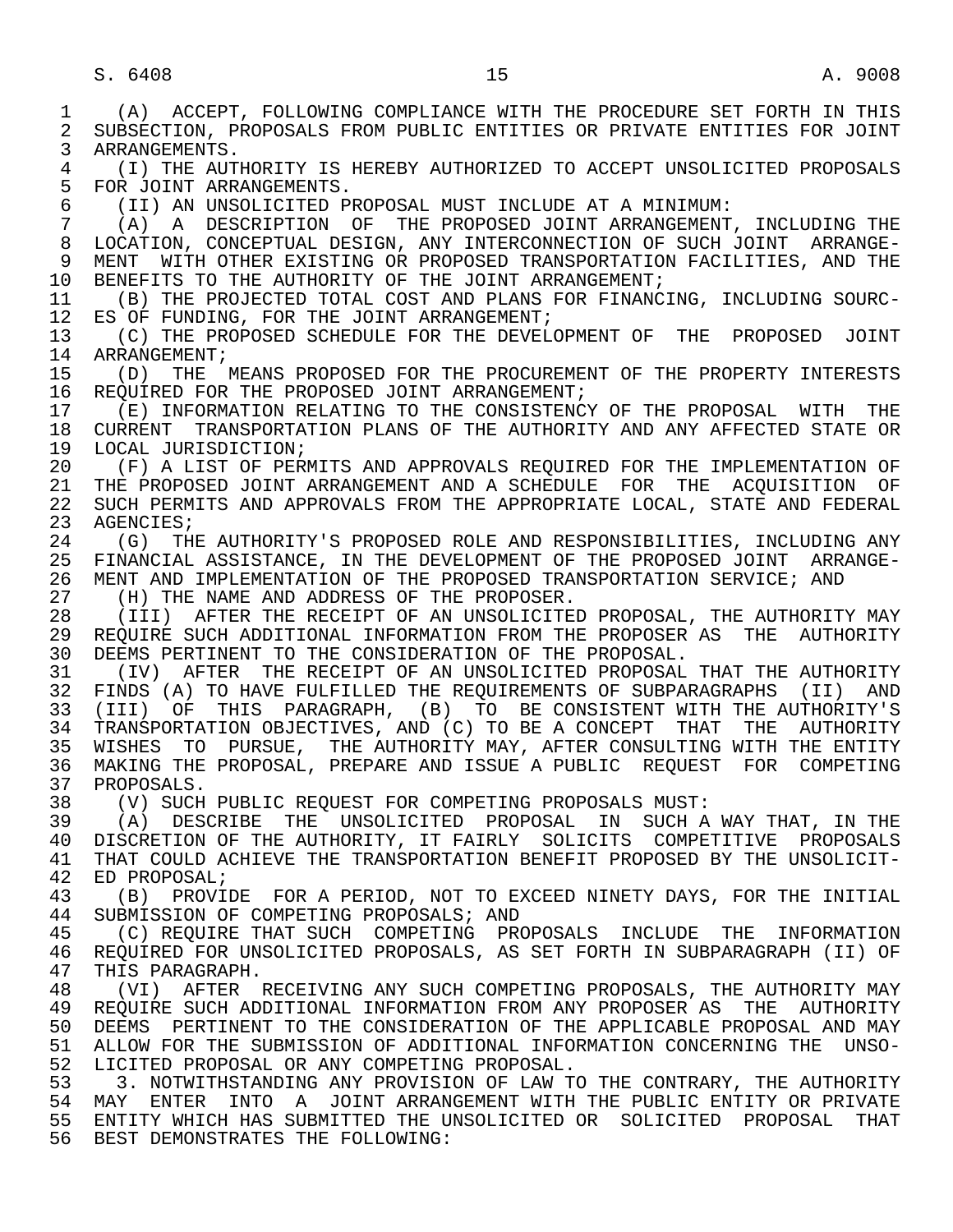1 (A) A PUBLIC NEED FOR THE PROPOSED JOINT ARRANGEMENT;<br>2 (B) THE PROPOSED JOINT ARRANGEMENT AND THE SCHEDULIN

 2 (B) THE PROPOSED JOINT ARRANGEMENT AND THE SCHEDULING OF ITS DEVELOP- MENT AND IMPLEMENTATION AND ITS CONNECTIONS TO THE EXISTING TRANSPORTA-4 TION SYSTEM ARE COMPATIBLE WITH THE TRANSPORTATION PLANS OF THE AUTHORI-<br>5 TY AND OF ANY STATE OR LOCAL JURISDICTIONS; 5 TY AND OF ANY STATE OR LOCAL JURISDICTIONS;<br>6 (C) THE ESTIMATED COST OF THE PROPOSED JO

 6 (C) THE ESTIMATED COST OF THE PROPOSED JOINT ARRANGEMENT AND OF DELIV- 7 ERY OF THE TRANSPORTATION SERVICE IS REASONABLE AND THE EXPENDITURE OF 8 ANY AUTHORITY FUNDS ON THE FACILITY WOULD PROVIDE A REASONABLE TRANSPOR- 9 TATION BENEFIT, RELATIVE TO THE ESTIMATED COST;<br>10 (D) THE FINANCING OF THE IMPLEMENTATION AND O

10 (D) THE FINANCING OF THE IMPLEMENTATION AND OPERATION OF THE PROPOSED<br>11 JOINT ARRANGEMENT IS FEASIBLE; AND 11 JOINT ARRANGEMENT IS FEASIBLE; AND<br>12 (E) THE PROPOSAL PROVIDES THE

12 (E) THE PROPOSAL PROVIDES THE BEST VALUE TO THE AUTHORITY AND THE 13 PROPOSED JOINT ARRANGEMENT SATISFIES ANY OTHER CRITERIA APPLIED BY THE 13 PROPOSED JOINT ARRANGEMENT SATISFIES ANY OTHER CRITERIA APPLIED BY THE<br>14 AUTHORITY IN ASCERTAINING WHETHER IMPLEMENTATION AND OPERATION OF THE 14 AUTHORITY IN ASCERTAINING WHETHER IMPLEMENTATION AND OPERATION OF THE 15 PROPOSED JOINT ARRANGEMENT IS IN THE INTERESTS OF THE AUTHORITY. 15 PROPOSED JOINT ARRANGEMENT IS IN THE INTERESTS OF THE AUTHORITY.<br>16 19. (A) NOTHING IN THIS SECTION SHALL BE CONSTRUED TO REOU

16 The A. (A) NOTHING IN THIS SECTION SHALL BE CONSTRUED TO REQUIRE THE 17 AUTHORITY TO ACCEPT ANY UNSOLICITED PROPOSAL, MAKE ANY SOLICITATION OR 17 AUTHORITY TO ACCEPT ANY UNSOLICITED PROPOSAL, MAKE ANY SOLICITATION OR<br>18 REOUEST FOR COMPETITIVE PROPOSALS, OR ENTER INTO ANY AGREEMENT WITH ANY 18 REQUEST FOR COMPETITIVE PROPOSALS, OR ENTER INTO ANY AGREEMENT WITH ANY 19 PUBLIC OR PRIVATE ENTITY 19 PUBLIC OR PRIVATE ENTITY.<br>20 (B) NOTHING IN THIS SE

20 (B) NOTHING IN THIS SECTION SHALL BE DEEMED TO (I) SUPERSEDE OR LIMIT<br>21 THE APPLICABILITY OF THE AUTHORITY'S EXISTING POWERS AND AUTHORITY, OR 21 THE APPLICABILITY OF THE AUTHORITY'S EXISTING POWERS AND AUTHORITY, OR<br>22 (II) REOUIRE THE AUTHORITY TO ACCEPT ANY PROJECT THROUGH THE PROVISIONS 22 (II) REQUIRE THE AUTHORITY TO ACCEPT ANY PROJECT THROUGH THE PROVISIONS<br>23 OF THIS SECTION, OR (III) REOUIRE THE AUTHORITY TO ENTER INTO ANY AGREE-OF THIS SECTION, OR (III) REQUIRE THE AUTHORITY TO ENTER INTO ANY AGREE-24 MENTS HEREUNDER, OR (IV) REQUIRE THE AUTHORITY TO TAKE ANY ACTION THAT<br>25 WOULD CONTRADICT OR IMPACT AN EXISTING AUTHORITY CONTRACT OR AGREEMENT 25 WOULD CONTRADICT OR IMPACT AN EXISTING AUTHORITY CONTRACT OR AGREEMENT

26 WITH ITS BONDHOLDERS.<br>27 (C) SECTION TWENTY-27 (C) SECTION TWENTY-EIGHT HUNDRED NINETY-SEVEN OF THIS CHAPTER SHALL<br>28 NOT APPLY TO ANY TRANSFER OF TITLE OR ANY OTHER BENEFICIAL INTEREST IN 28 NOT APPLY TO ANY TRANSFER OF TITLE OR ANY OTHER BENEFICIAL INTEREST IN<br>29 PERSONAL OR REAL PROPERTY BY THE AUTHORITY PURSUANT TO THE TERMS OF A 29 PERSONAL OR REAL PROPERTY BY THE AUTHORITY PURSUANT TO THE TERMS OF A<br>30 JOINT ARRANGEMENT 30 JOINT ARRANGEMENT.<br>31 (D) THE AUTHOR

31 (D) THE AUTHORITY IS HEREBY AUTHORIZED TO PROMULGATE ANY RULES AND<br>32 REGULATIONS DEEMED NECESSARY OR DESIRABLE FOR THE IMPLEMENTATION OF THIS 32 REGULATIONS DEEMED NECESSARY OR DESIRABLE FOR THE IMPLEMENTATION OF THIS<br>33 SECTION. 33 SECTION.<br>34 5. NOT

34 5. NOTWITHSTANDING ANY PROVISION OF LAW TO THE CONTRARY, AGREEMENTS<br>35 ENTERED INTO PURSUANT TO THIS SECTION MAY PROVIDE FOR: 35 ENTERED INTO PURSUANT TO THIS SECTION MAY PROVIDE FOR:<br>36 (A) THE PLANNING, ACOUISITION, DESIGN, CONSTRUCTION

 36 (A) THE PLANNING, ACQUISITION, DESIGN, CONSTRUCTION, RECONSTRUCTION, 37 REHABILITATION, ESTABLISHMENT, IMPROVEMENT, RENOVATION, EXTENSION,<br>38 REPAIR, OPERATION, MAINTENANCE, DEVELOPMENT OR FINANCING OF TRANSPORTA-38 REPAIR, OPERATION, MAINTENANCE, DEVELOPMENT OR FINANCING OF TRANSPORTA-<br>39 TION FACILITIES AND JOINT ARRANGEMENTS AND THE PROVISION OF TRANSPORTA-39 TION FACILITIES AND JOINT ARRANGEMENTS AND THE PROVISION OF TRANSPORTA-<br>40 TION SERVICES. 40 TION SERVICES.<br>41 (B) THE ESTAL

41 (B) THE ESTABLISHMENT, LEVY AND COLLECTION OF FARES, USER FEES, TOLLS,<br>42 RENTALS, RATES OR OTHER CHARGES FOR THE USE OF TRANSPORTATION FACILI-42 RENTALS, RATES OR OTHER CHARGES FOR THE USE OF TRANSPORTATION FACILI-<br>43 TIES, JOINT ARRANGEMENTS OR FOR THE RECEIPT OF TRANSPORTATION SERVICES 43 TIES, JOINT ARRANGEMENTS OR FOR THE RECEIPT OF TRANSPORTATION SERVICES<br>44 PURSUANT TO THIS SECTION AS THE AUTHORITY MAY DEEM NECESSARY, CONVENIENT 44 PURSUANT TO THIS SECTION AS THE AUTHORITY MAY DEEM NECESSARY, CONVENIENT<br>45 OR DESIRABLE; AND OR DESIRABLE; AND

46 (C) THE CROSSING OF ANY STREET, HIGHWAY, RAILROAD, CANAL, NAVIGABLE<br>47 WATER COURSE OR RIGHT-OF-WAY, SO LONG AS THE CROSSING DOES NOT UNREASON- 47 WATER COURSE OR RIGHT-OF-WAY, SO LONG AS THE CROSSING DOES NOT UNREASON- 48 ABLY INTERFERE WITH THE REASONABLE USE THEREOF.<br>49 6. IN THE EVENT A PUBLIC OR PRIVATE ENTITY MA

49 6. IN THE EVENT A PUBLIC OR PRIVATE ENTITY MATERIALLY DEFAULTS ON ITS<br>50 OBLIGATIONS UNDER A JOINT ARRANGEMENT, THE AUTHORITY IS HEREBY AUTHOR-50 OBLIGATIONS UNDER A JOINT ARRANGEMENT, THE AUTHORITY IS HEREBY AUTHOR-<br>51 IZED TO ACOUIRE ALL OR ANY PORTION OF ANY JOINT ARRANGEMENT CONSTRUCTED 51 IZED TO ACQUIRE ALL OR ANY PORTION OF ANY JOINT ARRANGEMENT CONSTRUCTED 52 BY OR IN CONJUNCTION WITH SUCH PUBLIC ENTITY OR PRIVATE ENTITY, WITH ANY 53 DAMAGES SUFFERED TO THE AUTHORITY AS A RESULT OF SUCH DEFAULT BEING AN 54 OFFERED TO THE COMPENSATION PROVIDED FOR THE ACOUISITION OF THE JOINT 54 OFFSET TO THE COMPENSATION PROVIDED FOR THE ACQUISITION OF THE JOINT 55 ARRANGEMENT. IN THE EVENT OF SUCH ACQUISITION AND NOTWITHSTANDING ANY 56 PROVISION OF LAW TO THE CONTRARY, THE AUTHORITY IS HEREBY AUTHORIZED,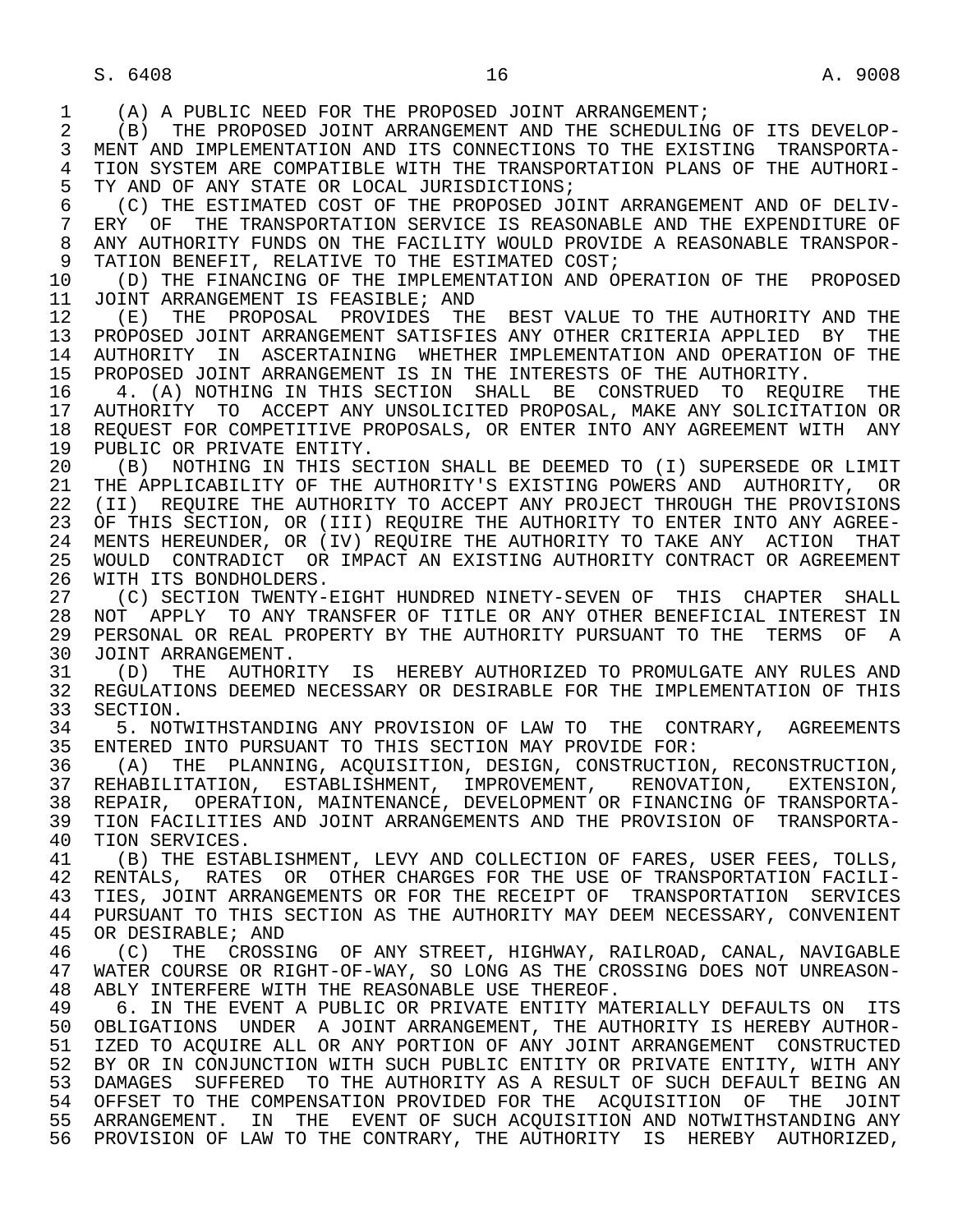1 BUT NOT REQUIRED, TO OPERATE AND MAINTAIN THE JOINT ARRANGEMENT, INCLUD-<br>2 ING THE IMPOSITION AND COLLECTION OF APPLICABLE FEES, FARES, TOLLS OR 2 ING THE IMPOSITION AND COLLECTION OF APPLICABLE FEES, FARES, TOLLS OR<br>3 OTHER CHARGES. OTHER CHARGES. 4 7. ANY REQUEST FOR PROPOSAL OR AGREEMENT ENTERED PURSUANT TO THIS<br>5 SECTION SHALL MAKE PROVISION FOR THE PROTECTION OF INTERESTS AND RIGHTS 5 SECTION SHALL MAKE PROVISION FOR THE PROTECTION OF INTERESTS AND RIGHTS<br>6 IN INTELLECTUAL PROPERTY AND TRADE SECRETS. THE CONTENTS OF PROPOSALS 6 IN INTELLECTUAL PROPERTY AND TRADE SECRETS. THE CONTENTS OF PROPOSALS 7 RECEIVED BY THE AUTHORITY PURSUANT TO THIS SECTION SHALL BE CONSIDERED. 7 RECEIVED BY THE AUTHORITY PURSUANT TO THIS SECTION SHALL BE CONSIDERED, 8 FOR THE PURPOSES OF SECTION EIGHTY-SEVEN OF THE PUBLIC OFFICERS LAW, 9 RECORDS WHICH, IF DISCLOSED, WOULD IMPAIR PRESENT OR IMMINENT CONTRACT<br>10 AWARDS. 10 AWARDS.<br>11 S 5. 11 S 5. Subdivisions 5 and 6 of section 1267 of the public authorities<br>12 law, as added by chapter 324 of the laws of 1965, are amended to read as 12 law, as added by chapter 324 of the laws of 1965, are amended to read as 13 follows:<br>14 5 The 5. The authority may, whenever it determines that it is in the inter-15 est of the authority, dispose of any real property or property other<br>16 than real property, which it determines is not necessary, convenient or 16 than real property, which it determines is not necessary, convenient or<br>17 desirable for its purposes. SUCH DISPOSALS OF REAL OR PERSONAL PROPERTY 17 desirable for its purposes. SUCH DISPOSALS OF REAL OR PERSONAL PROPERTY<br>18 MAY BE NEGOTIATED OR MADE BY PUBLIC AUCTION AS PERMITTED BY SUBDIVISION 18 MAY BE NEGOTIATED OR MADE BY PUBLIC AUCTION AS PERMITTED BY SUBDIVISION<br>19 SIX OF SECTION TWENTY-EIGHT HUNDRED NINETY-SEVEN OF THIS CHAPTER AND MAY 19 SIX OF SECTION TWENTY-EIGHT HUNDRED NINETY-SEVEN OF THIS CHAPTER AND MAY<br>20 ALSO BE MADE BY NEGOTIATION IF: 20 ALSO BE MADE BY NEGOTIATION IF:<br>21 (A) THE CHARACTER OR CONDITIO 21 (A) THE CHARACTER OR CONDITION OF THE PROPERTY, THE NATURE OF THE 22 INTEREST TO BE CONVEYED, OR OTHER UNIOUE CIRCUMSTANCES OF THE DISPOSAL 22 INTEREST TO BE CONVEYED, OR OTHER UNIQUE CIRCUMSTANCES OF THE DISPOSAL<br>23 MAKE IT IMPRACTICABLE TO ADVERTISE PUBLICLY; AN APPRAISAL OF THE ESTI-MAKE IT IMPRACTICABLE TO ADVERTISE PUBLICLY; AN APPRAISAL OF THE ESTI-24 MATED FAIR MARKET VALUE OF THE PROPERTY HAS BEEN MADE BY AN INDEPENDENT<br>25 APPRAISER AND INCLUDED IN THE RECORD OF THE TRANSACTION; AND THE CONSID- 25 APPRAISER AND INCLUDED IN THE RECORD OF THE TRANSACTION; AND THE CONSID- 26 ERATION RECEIVED BY THE AUTHORITY FOR THE PROPERTY, INCLUDING THE VALUE<br>27 OF OTHER PROPERTY EXCHANGED, WILL NOT BE LESS THAN THE PROPERTY'S 27 OF OTHER PROPERTY EXCHANGED, WILL NOT BE LESS THAN THE PROPERTY'S 28 APPRAISED VALUE; OR 28 APPRAISED VALUE; OR<br>29 (B) THE DISPOSAL 29 THE DISPOSAL IS MADE TO A GOVERNMENT OR OTHER PUBLIC ENTITY, AND 20 THE TREMS AND CONDITIONS OF THE TRANSFER REOUIRE THAT THE OWNERSHIP AND THE TERMS AND CONDITIONS OF THE TRANSFER REQUIRE THAT THE OWNERSHIP AND 31 USE OF THE PROPERTY WILL REMAIN WITH THE GOVERNMENT OR OTHER PUBLIC<br>32 ENTITY, OR THE DISPOSAL IS PART OF A TRANSACTION THAT FURTHERS AND IS 32 ENTITY, OR THE DISPOSAL IS PART OF A TRANSACTION THAT FURTHERS AND IS<br>33 WITHIN THE AUTHORITY'S PURPOSE OR MISSION AND THE APPRAISED VALUE OF THE 33 WITHIN THE AUTHORITY'S PURPOSE OR MISSION AND THE APPRAISED VALUE OF THE 34 PROPERTY AND OTHER SATISFACTORY TERMS OF DISPOSAL ARE OBTAINED. 34 PROPERTY AND OTHER SATISFACTORY TERMS OF DISPOSAL ARE OBTAINED.<br>35 6. The authority may, whenever it shall determine that it is 35 6. The authority may, whenever it shall determine that it is in the interest of the authority, rent, lease, [or] grant, MODIFY OR EXCHANGE 37 easements or other rights in, any land or property of the authority AND<br>38 TO THE EXTENT SUCH A LEASE, GRANT, MODIFICATION OR EXCHANGE IS DEEMED A 38 TO THE EXTENT SUCH A LEASE, GRANT, MODIFICATION OR EXCHANGE IS DEEMED A<br>39 DISPOSAL THE PROVISIONS OF SUBDIVISION FIVE OF THIS SECTION SHALL APPLY. 39 DISPOSAL THE PROVISIONS OF SUBDIVISION FIVE OF THIS SECTION SHALL APPLY.<br>40 S 6. Subdivision 1 of section 119-r of the general municipal law, as 40 S 6. Subdivision 1 of section 119-r of the general municipal law, as<br>41 added by chapter 717 of the laws of 1967, is amended to read as follows: 41 added by chapter 717 of the laws of 1967, is amended to read as follows:<br>42 1. To assure the provision of mass transportation services to the 42 1. To assure the provision of mass transportation services to the 43 public at adequate levels and at reasonable cost, every city, town, 44 village or county not wholly contained within a city, shall have power<br>45 to adopt local laws to authorize: to adopt local laws to authorize: 46 a. The acquisition, construction, reconstruction, improvement, equip-<br>47 ment, maintenance, FINANCING, or operation of one or more mass transporment, maintenance, FINANCING, or operation of one or more mass transpor-48 tation projects. Such municipal corporation shall have power to occupy<br>49 or use any of the streets, roads, highways, avenues, parks or public 49 or use any of the streets, roads, highways, avenues, parks or public<br>50 places of such municipal corporation therefor and to agree upon and 50 places of such municipal corporation therefor and to agree upon and<br>51 contract for the terms and conditions thereof. 51 contract for the terms and conditions thereof.<br>52 b. The making of a contract or contracts b. The making of a contract or contracts for the acquisition by 53 purchase of all or any part of the property, plant and equipment of an 54 existing mass transportation facility actually used and useful for the 55 convenience of the public.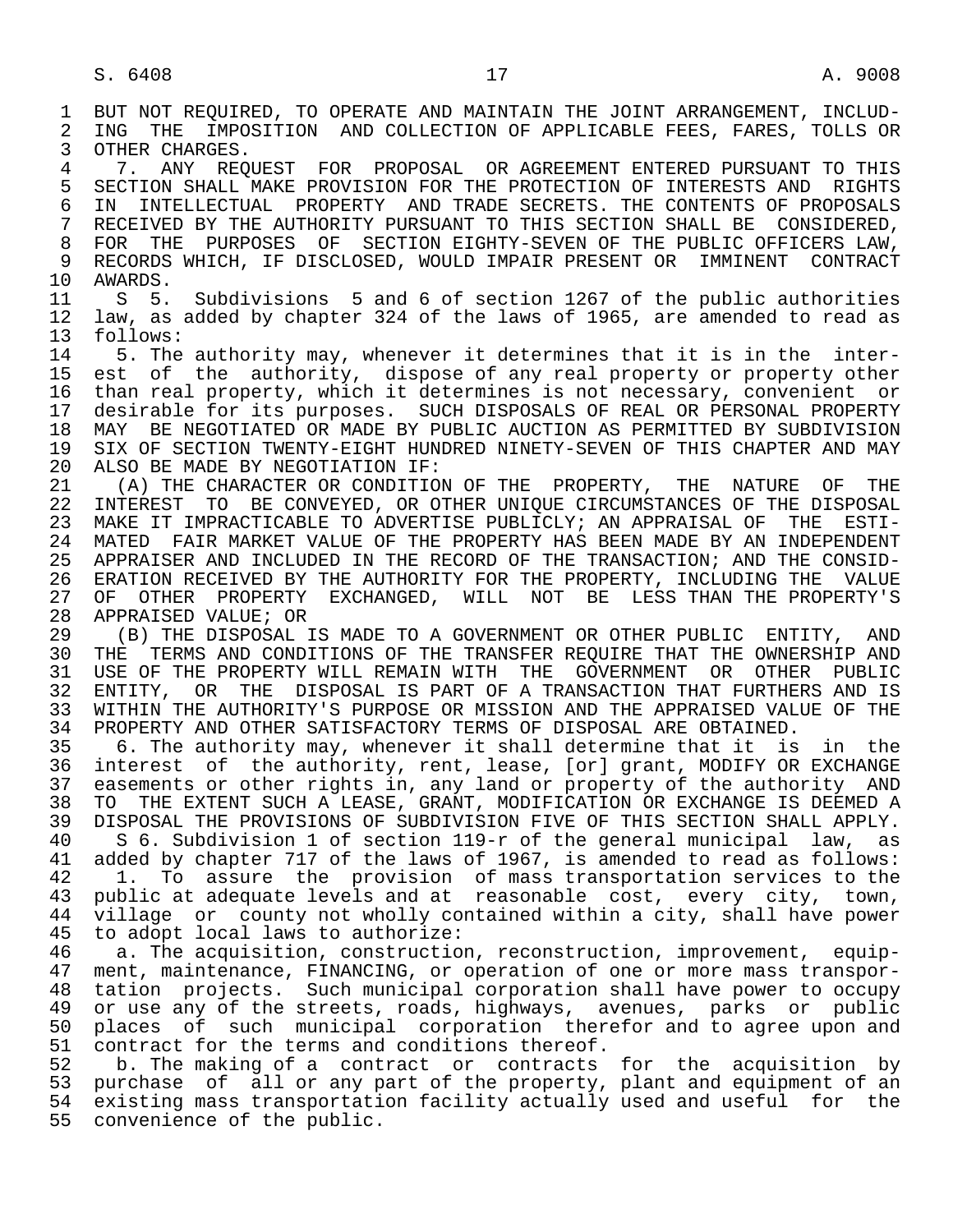1 c. The making of a contract or contracts with any person, firm or<br>2 corporation, including a public authority, for the equipment, mainte-2 corporation, including a public authority, for the equipment, mainte-<br>3 nance or operation of a mass transportation facility owned, acquired, nance or operation of a mass transportation facility owned, acquired, 4 constructed, reconstructed or improved by it.<br>5 d. The making of a contract or contract

5 d. The making of a contract or contracts for a fair and reasonable<br>6 consideration for mass transportation services to be rendered to the 6 consideration for mass transportation services to be rendered to the<br>7 public by a privately-owned or operated mass transportation facility. 7 public by a privately-owned or operated mass transportation facility. 8 Such power shall include but not be limited to the power to appropriate 9 funds for payment of such consideration, and to provide that all or part<br>10 of such consideration shall be in the form of capital equipment to be 10 of such consideration shall be in the form of capital equipment to be<br>11 furnished to and used and maintained by such privately-owned or operated 11 furnished to and used and maintained by such privately-owned or operated<br>12 mass transportation facility. 12 mass transportation facility.<br>13 e. The making of uncondition

13 e. The making of unconditional grants of money or property to a public<br>14 authority providing mass transportation services to all or part of such authority providing mass transportation services to all or part of such 15 municipal corporation in order to assist such public authority in meet- 16 ing its capital or operating expenses, provided such money does not<br>17 consist of borrowed funds and such property has not been acquired by the 17 consist of borrowed funds and such property has not been acquired by the<br>18 use of borrowed funds. Such purpose is hereby declared to be county, 18 use of borrowed funds. Such purpose is hereby declared to be county,<br>19 city, town or village purposes, respectively. The provisions of this 19 city, town or village purposes, respectively. The provisions of this 20 paragraph are intended as enabling legislation only and shall not be<br>21 interpreted as implying that absent their enactment a municipal corpo-21 interpreted as implying that absent their enactment a municipal corpo-<br>22 ration would lack the power to authorize any such grant; but they shall 22 ration would lack the power to authorize any such grant; but they shall<br>23 not be interpreted as an authorization to public authorities generally not be interpreted as an authorization to public authorities generally 24 to accept such grants. The acceptance of any such grant by a public<br>25 authority shall not operate to make such authority an agency of the authority shall not operate to make such authority an agency of the

26 municipal corporation making the grant.<br>27 F. THE MAKING OF A CONTRACT WIT 27 F. THE MAKING OF A CONTRACT WITH THE METROPOLITAN TRANSPORTATION<br>28 AUTHORITY, BY ITSELF OR WITH ONE OR MORE OTHER MUNICIPAL CORPORATIONS, 28 AUTHORITY, BY ITSELF OR WITH ONE OR MORE OTHER MUNICIPAL CORPORATIONS, WHICH SHALL CONSTITUTE A JOINT ARRANGEMENT AS DEFINED IN SUBDIVISION 30 NINE-A OF SECTION TWELVE HUNDRED SIXTY-ONE OF THE PUBLIC AUTHORITIES<br>31 LAW, TO ASSIST THE AUTHORITY IN MEETING ITS CAPITAL OR OPERATING 31 LAW, TO ASSIST THE AUTHORITY IN MEETING ITS CAPITAL OR OPERATING<br>32 EXPENSES IN PROVIDING MASS TRANSPORTATION SERVICES OF BENEFIT TO ALL OR 32 EXPENSES IN PROVIDING MASS TRANSPORTATION SERVICES OF BENEFIT TO ALL OR<br>33 PART OF SUCH MUNICIPAL CORPORATION, INCLUDING UNDERTAKING A MASS TRANS-33 PART OF SUCH MUNICIPAL CORPORATION, INCLUDING UNDERTAKING A MASS TRANS-<br>34 PORTATION CAPITAL PROJECT IN OR NEAR THE MUNICIPAL CORPORATION. UNDER 34 PORTATION CAPITAL PROJECT IN OR NEAR THE MUNICIPAL CORPORATION. UNDER<br>35 SUCH A JOINT ARRANGEMENT, A MUNICIPAL CORPORATION MAY, ACCORDING TO THE 35 SUCH A JOINT ARRANGEMENT, A MUNICIPAL CORPORATION MAY, ACCORDING TO THE<br>36 TERMS OF THE CONTRACT WITH THE AUTHORITY, ESTABLISH, LEVY AND COLLECT TERMS OF THE CONTRACT WITH THE AUTHORITY, ESTABLISH, LEVY AND COLLECT 37 SUCH FARES, TOLLS, RENTALS, RATES, TAXES, ASSESSMENTS, CHARGES AND OTHER<br>38 FEES AND MAY CONDITIONALLY OR UNCONDITIONALLY GRANT OR PLEDGE A PORTION 38 FEES AND MAY CONDITIONALLY OR UNCONDITIONALLY GRANT OR PLEDGE A PORTION<br>39 OF ITS REVENUES ALLOCATED ACCORDING TO SUBDIVISION E OF THIS SECTION.

39 OF ITS REVENUES ALLOCATED ACCORDING TO SUBDIVISION E OF THIS SECTION.<br>40 G. THE DESIGNATION OF A MASS TRANSPORTATION CAPITAL PROJECT DISTR 40 G. THE DESIGNATION OF A MASS TRANSPORTATION CAPITAL PROJECT DISTRICT<br>41 THAT A MUNICIPAL CORPORATION DEFINES AS BENEFITTING FROM ANY MASS TRANS-41 THAT A MUNICIPAL CORPORATION DEFINES AS BENEFITTING FROM ANY MASS TRANS-<br>42 PORTATION CAPITAL PROJECT, UPON DESIGNATING SUCH A DISTRICT, THE MUNICI-42 PORTATION CAPITAL PROJECT. UPON DESIGNATING SUCH A DISTRICT, THE MUNICI-<br>43 PAL CORPORATION MAY ALLOCATE A PORTION OF ITS REVENUES FROM THE DISTRICT 43 PAL CORPORATION MAY ALLOCATE A PORTION OF ITS REVENUES FROM THE DISTRICT<br>44 ACCORDING TO TERMS IT DESIGNS OR HAS AGREED TO BY CONTRACT. NOTWITH-44 ACCORDING TO TERMS IT DESIGNS OR HAS AGREED TO BY CONTRACT. NOTWITH-<br>45 STANDING ANY OTHER LAW, THE MUNICIPAL CORPORATION MAY, IN ALLOCATING AND STANDING ANY OTHER LAW, THE MUNICIPAL CORPORATION MAY, IN ALLOCATING AND 46 COLLECTING REVENUES FROM THE DISTRICT, MAKE USE OF ONE OR MORE METHODS<br>47 TO CAPTURE THE VALUE CREATED BY A MASS TRANSPORTATION CAPITAL PROJECT. 47 TO CAPTURE THE VALUE CREATED BY A MASS TRANSPORTATION CAPITAL PROJECT,<br>48 INCLUDING, BUT NOT LIMITED TO: 48 INCLUDING, BUT NOT LIMITED TO:<br>49 (I) TAX INCREMENT FINANCING,

49 (I) TAX INCREMENT FINANCING, MEANING THE ALLOCATION OF AN INCREMENT OF<br>50 PROPERTY TAX REVENUES IN EXCESS OF THE AMOUNT LEVIED AT THE TIME PRIOR 50 PROPERTY TAX REVENUES IN EXCESS OF THE AMOUNT LEVIED AT THE TIME PRIOR<br>51 TO PLANNING OF A MASS TRANSPORTATION CAPITAL PROJECT; 51 TO PLANNING OF A MASS TRANSPORTATION CAPITAL PROJECT;<br>52 (II) A SPECIAL TRANSPORTATION ASSESSMENT, MEANI

52 (II) A SPECIAL TRANSPORTATION ASSESSMENT, MEANING A CHARGE IMPOSED<br>53 UPON BENEFITED REAL PROPERTY IN PROPORTION TO THE BENEFIT RECEIVED BY 53 UPON BENEFITED REAL PROPERTY IN PROPORTION TO THE BENEFIT RECEIVED BY<br>54 SUCH PROPERTY FROM A MASS TRANSPORTATION CAPITAL PROJECT, WHICH SHALL 54 SUCH PROPERTY FROM A MASS TRANSPORTATION CAPITAL PROJECT, WHICH SHALL<br>55 NOT CONSTITUTE A TAX; NOT CONSTITUTE A TAX;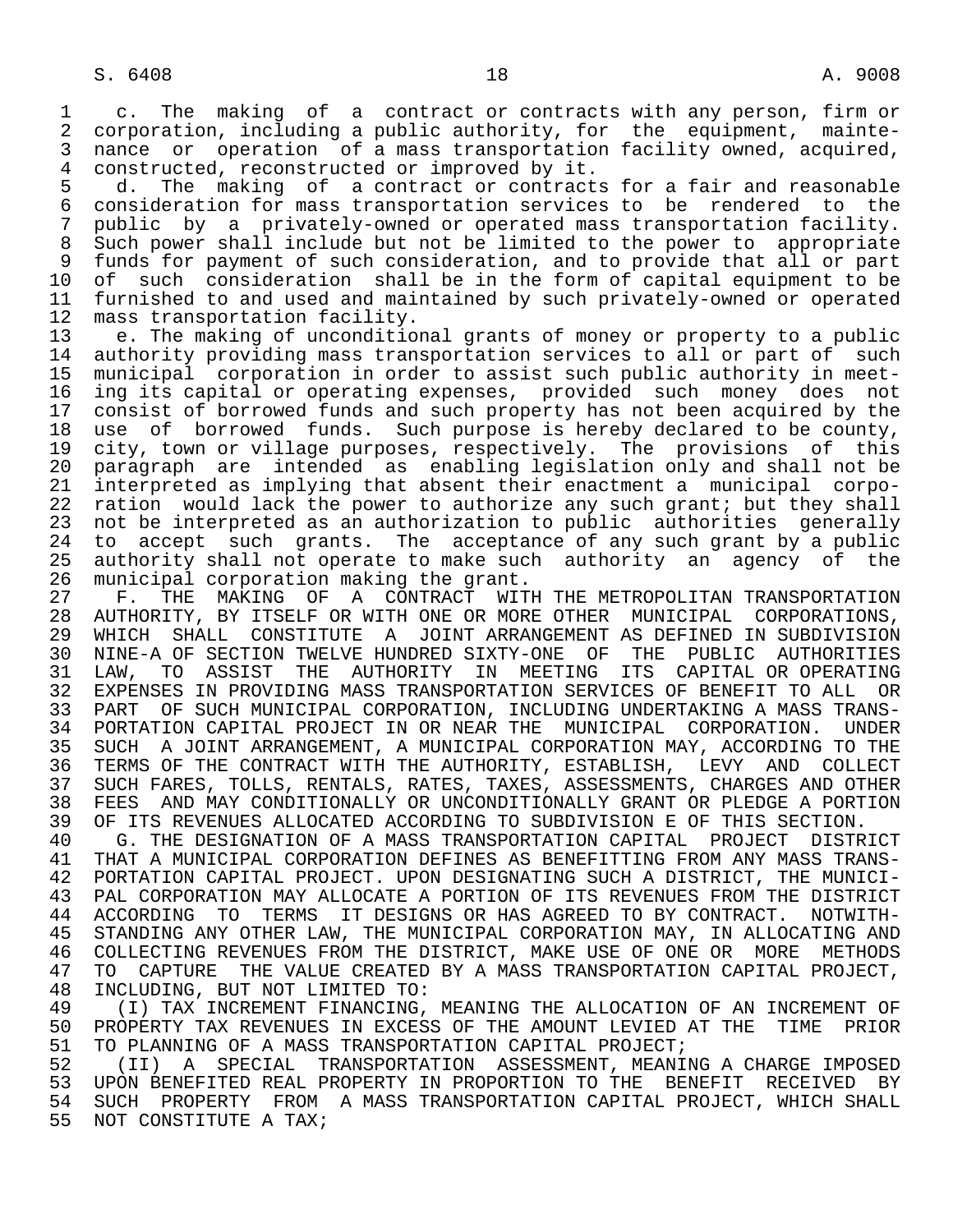1 (III) A TRANSPORTATION UTILITY FEE, MEANING A CHARGE IMPOSED IN 2 PROPORTION TO THE BENEFIT RECEIVED FROM OR THE DEMAND IMPOSED ON A MASS<br>3 TRANSPORTATION CAPITAL PROJECT, WHICH SHALL NOT CONSTITUTE A TAX; TRANSPORTATION CAPITAL PROJECT, WHICH SHALL NOT CONSTITUTE A TAX;

 4 (IV) LAND VALUE TAXATION, MEANING THE ALLOCATION OF AN INCREMENT OF 5 TAX REVENUES GAINED FROM LEVYING TAXES ON THE ASSESSED VALUE OF TAXABLE<br>6 LAND AT A HIGHER RATE THAN THE IMPROVEMENTS, AS DEFINED IN SUBDIVISION 6 LAND AT A HIGHER RATE THAN THE IMPROVEMENTS, AS DEFINED IN SUBDIVISION<br>7 TWELVE OF SECTION ONE HUNDRED TWO OF THE REAL PROPERTY TAX LAW; 7 TWELVE OF SECTION ONE HUNDRED TWO OF THE REAL PROPERTY TAX LAW;<br>8 (V) SOME COMBINATION OF THE ABOVE OR OTHER METHODS OF GAINING

 8 (V) SOME COMBINATION OF THE ABOVE OR OTHER METHODS OF GAINING REVENUES 9 THAT THE MUNICIPAL CORPORATION IS EMPOWERED TO USE, PROVIDED THAT THE<br>10 TOTAL AMOUNT OF ALL TAXES, ASSESSMENTS, FEES, CHARGES, OR RATES LEVIED 10 TOTAL AMOUNT OF ALL TAXES, ASSESSMENTS, FEES, CHARGES, OR RATES LEVIED<br>11 ON EACH PARCEL OR LOT UNDER THIS SECTION SHALL BE LIMITED TO A PROPOR-11 ON EACH PARCEL OR LOT UNDER THIS SECTION SHALL BE LIMITED TO A PROPOR-<br>12 TIONATE AMOUNT AS NEAR AS POSSIBLE TO THE ACTUAL BENEFIT WHICH EACH LOT 12 TIONATE AMOUNT AS NEAR AS POSSIBLE TO THE ACTUAL BENEFIT WHICH EACH LOT<br>13 OR PARCEL WILL DERIVE FROM THE MASS TRANSPORTATION CAPITAL PROJECT; 13 OR PARCEL WILL DERIVE FROM THE MASS TRANSPORTATION CAPITAL PROJECT;<br>14 (VI) WITHIN ANY MASS TRANSPORTATION CAPITAL PROJECT DISTRICT TH

 14 (VI) WITHIN ANY MASS TRANSPORTATION CAPITAL PROJECT DISTRICT THAT A 15 MUNICIPAL CORPORATION SHALL DESIGNATE, ANY LIMIT OR CAP TO THE LEVY OR 16 PROPERTY TAXES OR ASSESSMENT OF TAXABLE VALUE SHALL NOT APPLY.<br>17 S 7. Paragraph (g) of subdivision 2 of section 3-c of th

17 S 7. Paragraph (g) of subdivision 2 of section 3-c of the general<br>18 municipal law is amended by adding a new subparagraph (v) to read as 18 municipal law is amended by adding a new subparagraph (v) to read as 19 follows:<br>20 (V) A

20 (V) A TAX LEVY WITHIN A MASS TRANSPORTATION CAPITAL PROJECT DISTRICT,<br>21 DESIGNATED PURSUANT TO ARTICLE FIVE-I OF THE GENERAL MUNICIPAL LAW. 21 DESIGNATED PURSUANT TO ARTICLE FIVE-I OF THE GENERAL MUNICIPAL LAW.<br>22 S 8. This act shall take effect immediately; provided that the a

22 S 8. This act shall take effect immediately; provided that the amend-<br>23 ment made to section 3-c of the general municipal law by section seven ment made to section 3-c of the general municipal law by section seven 24 of this act shall not affect the repeal of said section and shall be 25 deemed repealed therewith. deemed repealed therewith.

## 26 PART D

 27 Section 1. Section 399-l of the vehicle and traffic law, as added by 28 chapter 751 of the laws of 2005, is amended to read as follows:<br>29 S 399-1. Application. Applicants for participation in

 29 S 399-l. Application. Applicants for participation in the pilot 30 program established pursuant to this article shall be among those acci- 31 dent prevention course sponsoring agencies that have a course approved<br>32 by the commissioner pursuant to article twelve-B of this title prior to 32 by the commissioner pursuant to article twelve-B of this title prior to<br>33 the effective date of this article and which deliver such course to the 33 the effective date of this article and which deliver such course to the<br>34 public. Provided, however, the commissioner may, in his or her public. Provided, however, the commissioner may, in his or her 35 discretion, approve applications after such date. In order to be 36 approved for participation in such pilot program, the course must comply<br>37 with the provisions of law, rules and regulations applicable thereto. 37 with the provisions of law, rules and regulations applicable thereto.<br>38 The commissioner may, in his or her discretion, impose a fee for the 38 The commissioner may, in his or her discretion, impose a fee for the 39 submission of each application to participate in the pilot program 40 established pursuant to this article. Such fee shall not exceed seven<br>41 thousand five hundred dollars. The proceeds from such fee shall be 41 thousand five hundred dollars. The proceeds from such fee shall be<br>42 deposited [in the accident prevention course internet technology pilot 42 deposited [in the accident prevention course internet technology pilot<br>43 program fund as established by section eighty-nine-g of the state 43 program fund as established by section eighty-nine-g of the state 44 finance law] BY THE COMPTROLLER INTO THE SPECIAL OBLIGATION RESERVE AND 45 PAYMENT ACCOUNT OF THE DEDICATED HIGHWAY AND BRIDGE TRUST FUND ESTAB- 46 LISHED PURSUANT TO SECTION EIGHTY-NINE-B OF THE STATE FINANCE LAW FOR 47 THE PURPOSES ESTABLISHED IN THIS SECTION.<br>48 S 2. Subdivision 2 of section 89-9 o

48 S 2. Subdivision 2 of section 89-g of the state finance law is<br>49 REPEALED and subdivisions 3 and 4 are renumbered subdivisions 2 and 3. 49 REPEALED and subdivisions 3 and 4 are renumbered subdivisions 2 and 3.<br>40 S 3. Section 5 of chapter 751 of the laws of 2005, amending the insu

 50 S 3. Section 5 of chapter 751 of the laws of 2005, amending the insur- 51 ance law and the vehicle and traffic law relating to establishing the<br>52 accident prevention course internet technology pilot program, as amended accident prevention course internet technology pilot program, as amended 53 by section 1 of part E of chapter 57 of the laws of 2014, is amended to 54 read as follows: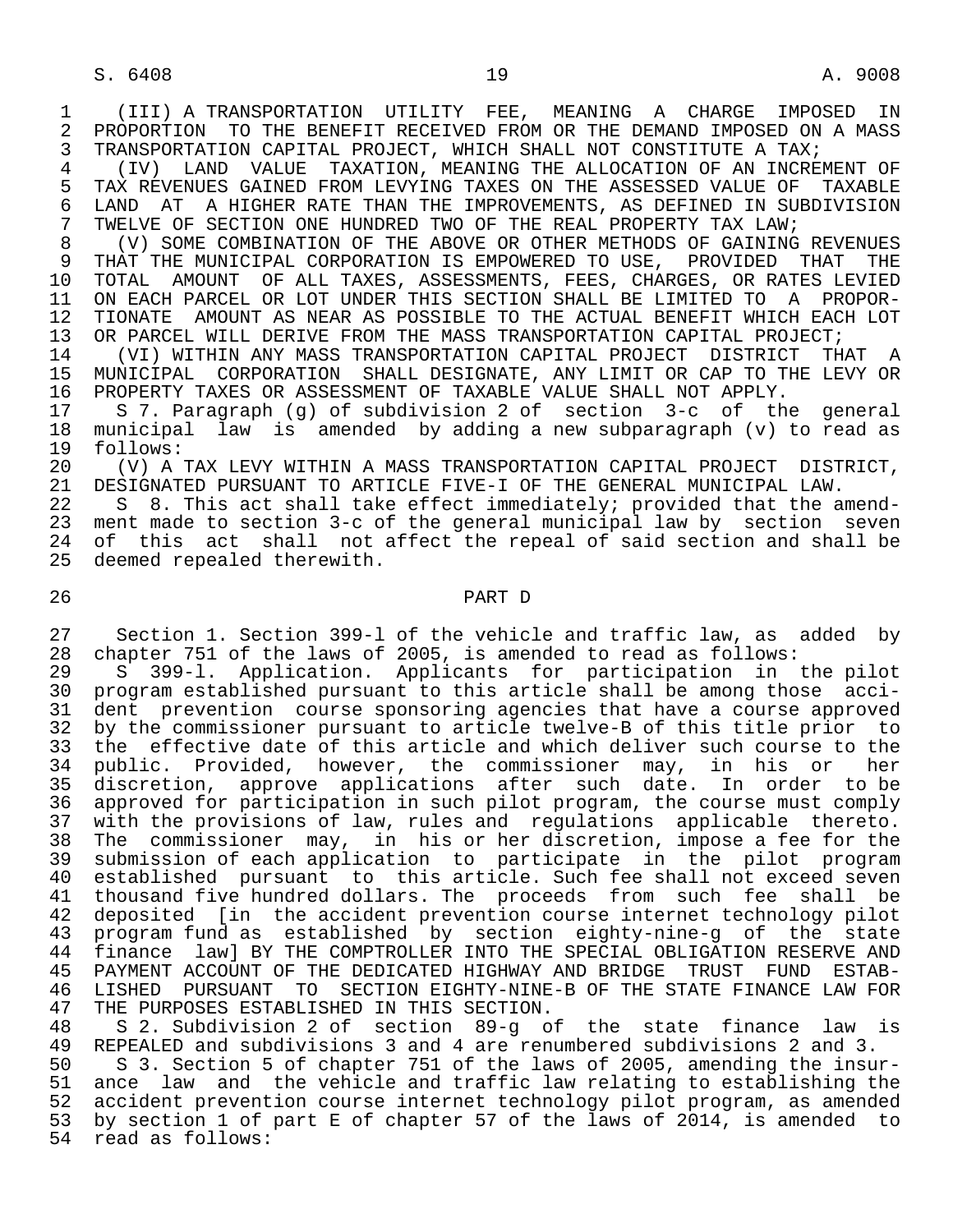1 S 5. This act shall take effect on the one hundred eightieth day after<br>2 it shall have become a law and shall expire and be deemed repealed [Mav 2 it shall have become a law and shall expire and be deemed repealed [May<br>3 31, 2019] APRIL 1, 2020; provided that any rules and regulations neces-3 31, 2019] APRIL 1, 2020; provided that any rules and regulations neces-<br>4 sary to implement the provisions of this act on its effective date are 4 sary to implement the provisions of this act on its effective date are<br>5 authorized and directed to be completed on or before such date.

5 authorized and directed to be completed on or before such date.<br>6 S 4. Paragraph a of subdivision 5 of section 410 of the ve 6 S 4. Paragraph a of subdivision 5 of section 410 of the vehicle and<br>7 traffic law, as amended by section 16 of part G of chapter 59 of the 7 traffic law, as amended by section 16 of part G of chapter 59 of the<br>8 laws of 2009, is amended to read as follows: 8 laws of 2009, is amended to read as follows:<br>9 a. The annual fee for registration or re

9 a. The annual fee for registration or reregistration of a motorcycle<br>10 shall be eleven dollars and fifty cents. Beginning April first, nine-10 shall be eleven dollars and fifty cents. Beginning April first, nine-<br>11 teen hundred ninety-eight the annual fee for registration or reregistra-11 teen hundred ninety-eight the annual fee for registration or reregistra-<br>12 tion of a motorcycle shall be seventeen dollars and fifty cents, of 12 tion of a motorcycle shall be seventeen dollars and fifty cents, of<br>13 which two dollars and fifty cents shall be deposited BY THE COMPTROLLER 13 which two dollars and fifty cents shall be deposited BY THE COMPTROLLER<br>14 into the [motorcycle safety fund established pursuant to section nineinto the [motorcycle safety fund established pursuant to section nine- 15 ty-two-g of the state finance law] SPECIAL OBLIGATION RESERVE AND 16 PAYMENT ACCOUNT OF THE DEDICATED HIGHWAY AND BRIDGE TRUST FUND ESTAB-<br>17 LISHED PURSUANT TO SECTION EIGHTY-NINE-B OF THE STATE FINANCE LAW FOR 17 LISHED PURSUANT TO SECTION EIGHTY-NINE-B OF THE STATE FINANCE LAW FOR<br>18 THE PURPOSES ESTABLISHED IN THIS SECTION. 18 THE PURPOSES ESTABLISHED IN THIS SECTION.<br>19 S 5. Paragraph (c-1) of subdivision

19 S 5. Paragraph (c-1) of subdivision 2 of section 503 of the vehicle<br>20 and traffic law, as added by chapter 435 of the laws of 1997, is amended 20 and traffic law, as added by chapter 435 of the laws of 1997, is amended 21 to read as follows: 21 to read as follows:<br>22 (c-1) In addition

 22 (c-1) In addition to the fees established in paragraphs (b) and (c) of 23 this subdivision, a fee of fifty cents for each six months or portion 24 thereof of the period of validity shall be paid upon the issuance of any<br>25 permit, license or renewal of a license which is valid for the operation permit, license or renewal of a license which is valid for the operation 26 of a motorcycle, except a limited use motorcycle. Fees collected pursu-<br>27 ant to this paragraph shall be deposited BY THE COMPTROLLER into the 27 ant to this paragraph shall be deposited BY THE COMPTROLLER into the 28 [motorcycle safety fund established pursuant to section ninety-two-g of 29 the state finance law] SPECIAL OBLIGATION RESERVE AND PAYMENT ACCOUNT OF<br>30 THE DEDICATED HIGHWAY AND BRIDGE TRUST FUND ESTABLISHED PURSUANT TO 30 THE DEDICATED HIGHWAY AND BRIDGE TRUST FUND ESTABLISHED PURSUANT TO 31 SECTION EIGHTY-NINE-B OF THE STATE FINANCE LAW FOR THE PURPOSES ESTAB- 32 LISHED IN THIS SECTION.<br>33 S 6. Subdivision 2 of

 33 S 6. Subdivision 2 of section 92-g of the state finance law is 34 REPEALED and subdivisions 3 and 4 are renumbered subdivisions 2 and 3.<br>35 S 7. Section 92-g of the state finance law is REPEALED.

35 S 7. Section 92-g of the state finance law is REPEALED.

36 S 8. Section 317 of the vehicle and traffic law is amended by adding a<br>37 new subdivision 5 to read as follows:

 37 new subdivision 5 to read as follows: 38 5. ALL ASSESSMENTS CHARGED AND COLLECTED BY THE COMMISSIONER PURSUANT<br>39 TO THIS SECTION SHALL BE DEPOSITED BY THE COMPTROLLER INTO THE SPECIAL 39 TO THIS SECTION SHALL BE DEPOSITED BY THE COMPTROLLER INTO THE SPECIAL<br>40 OBLIGATION RESERVE AND PAYMENT ACCOUNT OF THE DEDICATED HIGHWAY AND 40 OBLIGATION RESERVE AND PAYMENT ACCOUNT OF THE DEDICATED HIGHWAY AND<br>41 BRIDGE TRUST FUND ESTABLISHED PURSUANT TO SECTION EIGHTY-NINE-B OF THE 41 BRIDGE TRUST FUND ESTABLISHED PURSUANT TO SECTION EIGHTY-NINE-B OF THE 42 STATE FINANCE LAW. 42 STATE FINANCE LAW.<br>43 S 9. Paragraph

 43 S 9. Paragraph (b) of subdivision 1-a of section 318 of the vehicle 44 and traffic law, as amended by section 1-b of part A of chapter 63 of<br>45 the laws of 2005, is amended to read as follows: the laws of 2005, is amended to read as follows:

 46 (b) Notwithstanding the provisions of paragraph (a) of this subdivi- 47 sion, an order of suspension issued pursuant to paragraph (a) or (e) of 48 this subdivision may be terminated if the registrant pays to the commis- 48 this subdivision may be terminated if the registrant pays to the commis- 49 sioner a civil penalty in the amount of eight dollars for each day up to<br>50 thirty days for which financial security was not in effect, plus ten 50 thirty days for which financial security was not in effect, plus ten<br>51 dollars for each day from the thirty-first to the sixtieth day for which 51 dollars for each day from the thirty-first to the sixtieth day for which<br>52 financial security was not in effect, plus twelve dollars for each day 52 financial security was not in effect, plus twelve dollars for each day<br>53 from the sixty-first to the ninetieth day for which financial security from the sixty-first to the ninetieth day for which financial security 54 was not in effect. Of each eight dollar penalty, six dollars will be<br>55 deposited in the general fund and two dollars in the [miscellaneous 55 deposited in the general fund and two-dollars in the [miscellaneous<br>56 special revenue fund - compulsory insurance account] SPECIAL OBLIGATION 56 special revenue fund - compulsory insurance account] SPECIAL OBLIGATION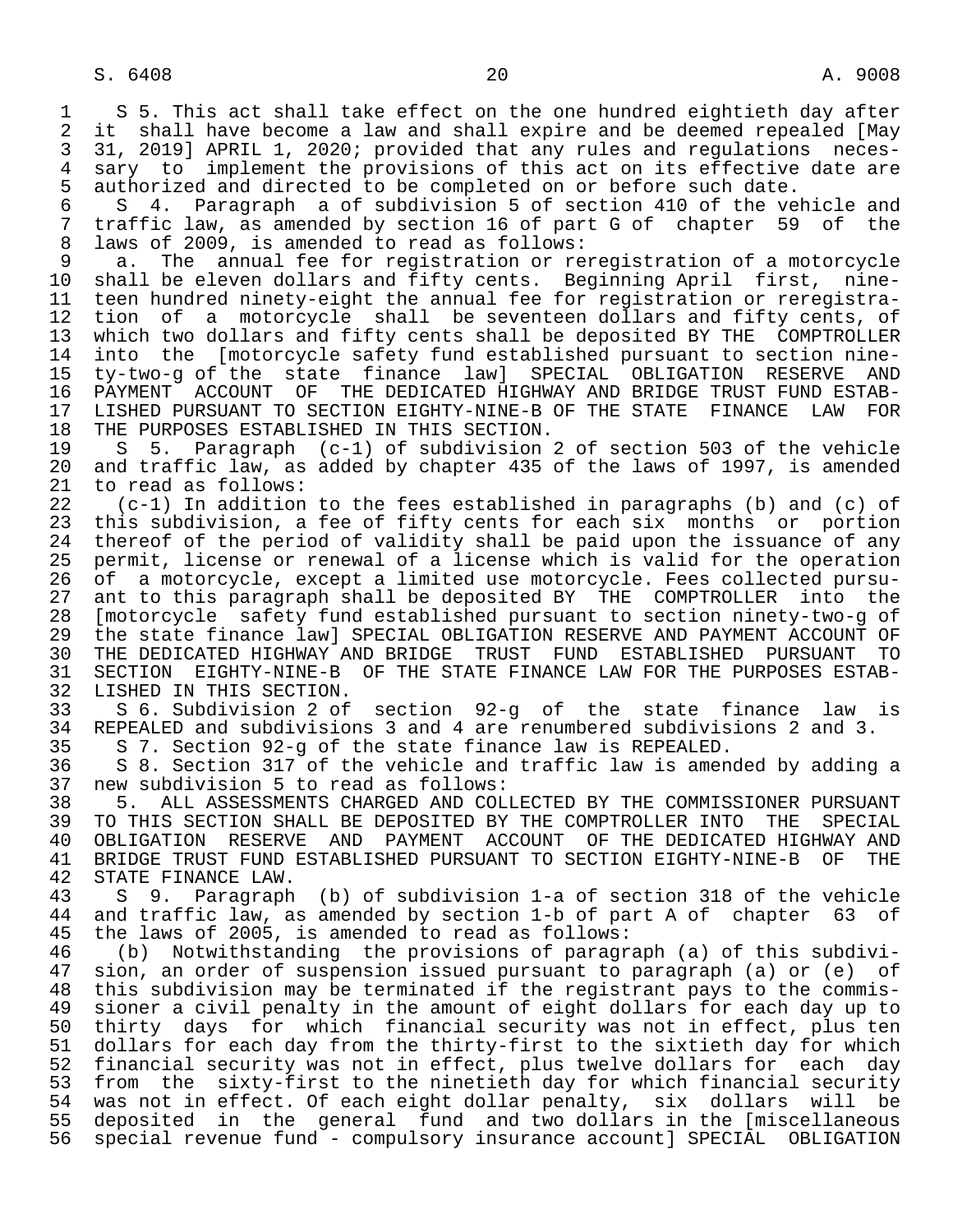1 RESERVE AND PAYMENT ACCOUNT OF THE DEDICATED HIGHWAY AND BRIDGE TRUST<br>2 FUND ESTABLISHED PURSUANT TO SECTION EIGHTY-NINE-B OF THE STATE FINANCE 2 FUND ESTABLISHED PURSUANT TO SECTION EIGHTY-NINE-B OF THE STATE FINANCE<br>3 LAW FOR THE PURPOSES ESTABLISHED IN THIS SECTION. Of each ten dollar 3 LAW FOR THE PURPOSES ESTABLISHED IN THIS SECTION. Of each ten dollar<br>4 penalty collected, six dollars will be deposited in the general fund, 4 penalty collected, six dollars will be deposited in the general fund,<br>5 two dollars will be deposited in the [miscellaneous special revenue fund 5 two dollars will be deposited in the [miscellaneous special revenue fund 6 - compulsory insurance account] SPECIAL OBLIGATION RESERVE AND PAYMENT 7 ACCOUNT OF THE DEDICATED HIGHWAY AND BRIDGE—TRUST—FUND—ESTABLISHED—<br>8 PURSUANT—TO SECTION—EIGHTY-NINE-B OF THE STATE—FINANCE—LAW—FOR—THE 8 PURSUANT TO SECTION EIGHTY-NINE-B OF THE STATE FINANCE LAW FOR THE STABLISHED IN THIS SECTION, and two dollars shall be deposited 9 PURPOSES ESTABLISHED IN THIS SECTION, and two dollars shall be deposited<br>10 in the dedicated highway and bridge trust fund established pursuant to 10 in the dedicated highway and bridge trust fund established pursuant to<br>11 section eighty-nine-b of the state finance law and the dedicated mass 11 section eighty-nine-b of the state finance law and the dedicated mass<br>12 transportation fund established pursuant to section eighty-nine-c of the 12 transportation fund established pursuant to section eighty-nine-c of the 13 state finance law and distributed according to the provisions of subdi-<br>14 vision (d) of section three hundred one-i of the tax law. Of each twelve vision (d) of section three hundred one-j of the tax law. Of each twelve 15 dollar penalty collected, six dollars will be deposited into the general<br>16 fund, two dollars will be deposited into the [miscellaneous special 16 fund, two dollars will be deposited into the [miscellaneous special 17 revenue fund - compulsory insurance account] SPECIAL OBLIGATION RESERVE<br>18 AND PAYMENT ACCOUNT OF THE DEDICATED HIGHWAY AND BRIDGE TRUST FUND 18 AND PAYMENT ACCOUNT OF THE DEDICATED HIGHWAY AND BRIDGE TRUST FUND<br>19 ESTABLISHED PURSUANT TO SECTION EIGHTY-NINE-B OF THE STATE FINANCE LAW 19 ESTABLISHED PURSUANT TO SECTION EIGHTY-NINE-B OF THE STATE FINANCE LAW<br>20 FOR THE PURPOSES ESTABLISHED IN THIS SECTION, and four dollars shall be 20 FOR THE PURPOSES ESTABLISHED IN THIS SECTION, and four dollars shall be<br>21 deposited in the dedicated highway and bridge trust fund established 21 deposited in the dedicated highway and bridge trust fund established<br>22 pursuant to section eighty-nine-b of the state finance law and the dedi-22 pursuant to section eighty-nine-b of the state finance law and the dedi-<br>23 cated mass transportation fund established pursuant to section eightycated mass transportation fund established pursuant to section eighty- 24 nine-c of the state finance law and distributed according to the 25 provisions of subdivision (d) of section three hundred one-j of the tax 26 law. The foregoing provision shall apply only once during any thirty-six 27 month period and only if the registrant surrendered the certificate of<br>28 registration and number plates to the commissioner not more than ninety 28 registration and number plates to the commissioner not more than ninety<br>29 days from the date of termination of financial security or submits to 29 days from the date of termination of financial security or submits to<br>20 the commissioner new proof of financial security which took effect not 30 the commissioner new proof of financial security which took effect not<br>31 more than ninety days from the termination of financial security. 31 more than ninety days from the termination of financial security.<br>32 S 10. Section 423-a of the vehicle and traffic law is ame 32 S 10. Section 423-a of the vehicle and traffic law is amended by<br>33 adding a new subdivision 6 to read as follows: 33 adding a new subdivision 6 to read as follows:<br>34 6. ALL FUNDS COLLECTED FROM THE DEPARTMENT'S

34 6. ALL FUNDS COLLECTED FROM THE DEPARTMENT'S SHARE OF THE SALE OF 35 ASSETS PURSUANT TO THIS SECTION SHALL BE DEPOSITED BY THE COMPTROLLER 35 ASSETS PURSUANT TO THIS SECTION SHALL BE DEPOSITED BY THE COMPTROLLER<br>36 INTO THE SPECIAL OBLIGATION RESERVE AND PAYMENT ACCOUNT OF THE DEDICATED INTO THE SPECIAL OBLIGATION RESERVE AND PAYMENT ACCOUNT OF THE DEDICATED 37 HIGHWAY AND BRIDGE TRUST FUND ESTABLISHED PURSUANT TO SECTION 38 EIGHTY-NINE-B OF THE STATE FINANCE LAW.<br>39 S. 11. Paragraph (a) of subdivisi

 39 S 11. Paragraph (a) of subdivision 3 of section 89-b of the state 40 finance law, as amended by section 8 of part C of chapter 57 of the laws<br>41 of 2014, is amended to read as follows: 41 of 2014, is amended to read as follows:<br>42 (a) The special obligation reserve an

42 (a) The special obligation reserve and payment account shall consist<br>43 (i) of all moneys required to be deposited in the dedicated highway and 43 (i) of all moneys required to be deposited in the dedicated highway and<br>44 bridge trust fund pursuant to the provisions of sections two hundred 44 bridge trust fund pursuant to the provisions of sections two hundred<br>45 five, two hundred eighty-nine-e, three hundred one-j, five hundred five, two hundred eighty-nine-e, three hundred one-j, five hundred 19 five, the manufacture of the tax law, section four<br>46 fifteen and eleven hundred sixty-seven of the tax law, section four<br>47 hundred one of the vehicle and traffic law, and section thirty-one of hundred one of the vehicle and traffic law, and section thirty-one of 48 chapter fifty-six of the laws of nineteen hundred ninety-three, (ii) all 49 fees, fines or penalties collected by the commissioner of transportation<br>50 AND THE COMMISSIONER OF MOTOR VEHICLES pursuant to section fifty-two. 50 AND THE COMMISSIONER OF MOTOR VEHICLES pursuant to section fifty-two,<br>51 section three hundred twenty-six, section eighty-eight of the highway 51 section three hundred twenty-six, section eighty-eight of the highway<br>52 law, subdivision fifteen of section three hundred eighty-five, SECTION 52 law, subdivision fifteen of section three hundred eighty-five, SECTION<br>53 FOUR HUNDRED TWENTY-THREE-A, SECTION FOUR HUNDRED TEN, SECTION THREE 53 FOUR HUNDRED TWENTY-THREE-A, SECTION FOUR-HUNDRED-TEN, SECTION-THREE<br>54 HUNDRED SEVENTEEN, SECTION-THREE HUNDRED-EIGHTEEN, ARTICLE TWELVE-C, AND 54 HUNDRED SEVENTEEN, SECTION THREE HUNDRED EIGHTEEN, ARTICLE TWELVE-C, AND<br>55 PARAGRAPH (C-1) OF SUBDIVISION TWO OF SECTION FIVE HUNDRED THREE of the 55 PARAGRAPH (C-1) OF SUBDIVISION TWO OF SECTION FIVE HUNDRED THREE of the 56 vehicle and traffic law, section two of the chapter of the laws of two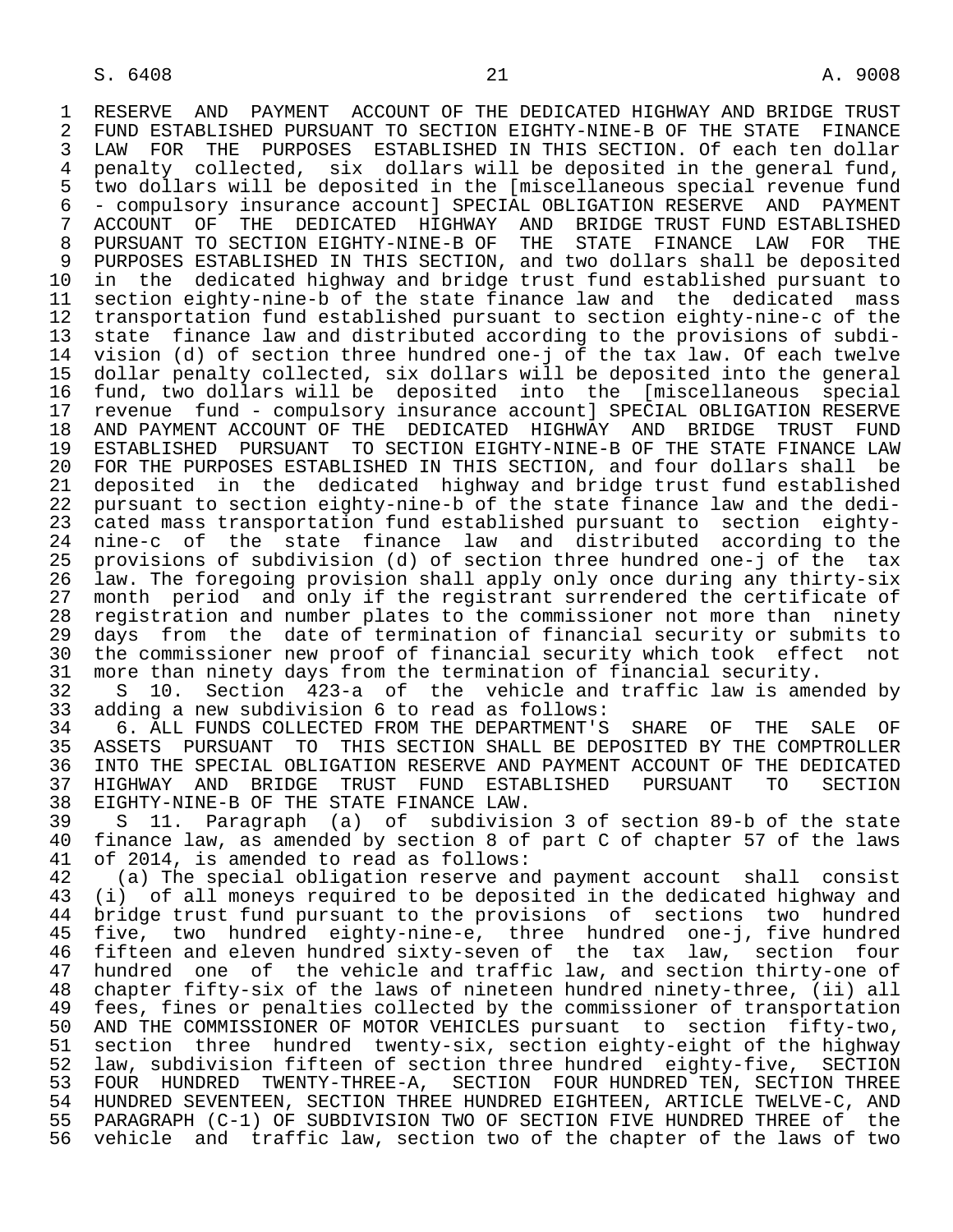1 thousand three that amended this paragraph, subdivision (d) of section 2 three hundred four-a, paragraph one of subdivision (a) and subdivision<br>3 (d) of section three hundred five, subdivision six-a of section four 3 (d) of section three hundred five, subdivision six-a of section four 4 hundred fifteen and subdivision (g) of section twenty-one hundred twen- 5 ty-five of the vehicle and traffic law, section fifteen of this chapter, 6 excepting moneys deposited with the state on account of betterments 7 performed pursuant to subdivision twenty-seven or subdivision thirty- 8 five of section ten of the highway law, and sections ninety-four, one 9 hundred thirty-five, [one hundred forty-four] and one hundred forty-five<br>10 of the transportation law, (iii) any moneys collected by the department 10 of the transportation law, (iii) any moneys collected by the department<br>11 of transportation for services provided pursuant to agreements entered 11 of transportation for services provided pursuant to agreements entered<br>12 into in accordance with section ninety-nine-r of the general municipal 12 into in accordance with section ninety-nine-r of the general municipal<br>13 law, (IV) ANY MONEYS COLLECTED BY THE DEPARTMENT OF MOTOR VEHICLES, and 13 law, (IV) ANY MONEYS COLLECTED BY THE DEPARTMENT OF MOTOR VEHICLES, and<br>14 [(iv)] (V) any other moneys collected therefor or credited or trans-14 [(iv)] (V) any other moneys collected therefor or credited or trans-<br>15 ferred thereto from any other fund, account or source.

 15 ferred thereto from any other fund, account or source. 16 S 12. Paragraph (a) of subdivision 3 of section 89-b of the state 17 finance law, as amended by section 9 of part C of chapter 57 of the laws<br>18 of 2014, is amended to read as follows:

18 of 2014, is amended to read as follows:<br>19 (a) The special obligation reserve. 19 (a) The special obligation reserve and payment account shall consist 20 (i) of all moneys required to be deposited in the dedicated highway and<br>21 bridge trust fund pursuant to the provisions of sections two hundred 21 bridge trust fund pursuant to the provisions of sections two hundred<br>22 eighty-nine-e, three hundred one-j, five hundred fifteen and eleven 22 eighty-nine-e, three hundred one-j, five hundred fifteen and eleven 23 hundred sixty-seven of the tax law, section four hundred one of the<br>24 vehicle and traffic law, and section thirty-one of chapter fifty-six of 24 vehicle and traffic law, and section thirty-one of chapter fifty-six of<br>25 the laws of nineteen hundred ninetv-three, (ii) all fees, fines or 25 the laws of nineteen hundred ninety-three, (ii) all fees, fines or 26 penalties collected by the commissioner of transportation AND THE<br>27 COMMISSIONER OF MOTOR VEHICLES pursuant to section fifty-two, section 27 COMMISSIONER OF MOTOR VEHICLES pursuant to section fifty-two, section<br>28 three hundred twenty-six, section eighty-eight of the highway law, 28 three hundred twenty-six, section eighty-eight of the highway law,<br>29 subdivision fifteen of section three hundred eighty-five, SECTION FOUR subdivision fifteen of section three hundred eighty-five, SECTION FOUR 30 HUNDRED TWENTY-THREE-A, SECTION FOUR HUNDRED TEN, SECTION THREE HUNDRED<br>31 SEVENTEEN, SECTION THREE HUNDRED EIGHTEEN, ARTICLE TWELVE-C, AND PARA-31 SEVENTEEN, SECTION THREE HUNDRED EIGHTEEN, ARTICLE TWELVE-C, AND PARA-<br>32 GRAPH (C-1) OF SUBDIVISION TWO OF SECTION FIVE HUNDRED THREE of the 32 GRAPH (C-1) OF SUBDIVISION TWO OF SECTION FIVE HUNDRED THREE<br>33 vehicle and traffic law, section fifteen of this chapter, e 33 vehicle and traffic law, section fifteen of this chapter, excepting<br>34 moneys deposited with the state on account of betterments performed 34 moneys deposited with the state on account of betterments performed<br>35 pursuant to subdivision twenty-seven or subdivision thirty-five of 35 pursuant to subdivision twenty-seven or subdivision thirty-five of section ten of the highway law, and sections ninety-four, one hundred 37 thirty-five, [one hundred forty-four] and one hundred forty-five of the 38 transportation law, (iii) any moneys collected by the department of 39 transportation for services provided pursuant to agreements entered into<br>40 in accordance with section ninety-nine-r of the general municipal law, 40 in accordance with section ninety-nine-r of the general municipal law,<br>41 (IV) ANY MONEYS COLLECTED BY THE DEPARTMENT OF MOTOR VEHICLES, and 41 (IV) ANY MONEYS COLLECTED BY THE DEPARTMENT OF MOTOR VEHICLES, and<br>42 [(iv)] (V) any other moneys collected therefor or credited or trans-42 [(iv)] (V) any other moneys collected therefor or credited or trans-<br>43 ferred thereto from any other fund, account or source.

43 ferred thereto from any other fund, account or source.<br>44 S 13. This act shall take effect immediately; provid 44 S 13. This act shall take effect immediately; provided, however, that<br>45 section seven of this act shall take effect April 1, 2020; provided section seven of this act shall take effect April 1, 2020; provided 46 further, however, that the amendments to section 399-1 of the vehicle<br>47 and traffic law made by section one of this act shall not affect the 47 and traffic law made by section one of this act shall not affect the<br>48 repeal of such section and shall be deemed repealed therewith; and 48 repeal of such section and shall be deemed repealed therewith; and<br>49 provided further, however, that the amendments to paragraph (a) of 49 provided further, however, that the amendments to paragraph (a) of<br>50 subdivision 3 of section 89-b of the state finance law made by section 50 subdivision 3 of section 89-b of the state finance law made by section<br>51 eleven of this act shall be subject to the expiration and reversion of 51 eleven of this act shall be subject to the expiration and reversion of<br>52 such paragraph pursuant to section 13 of part Ul of chapter 62 of the 52 such paragraph pursuant to section 13 of part U1 of chapter 62 of the<br>53 laws of 2003, as amended, when upon such date the provisions of section 53 laws of 2003, as amended, when upon such date the provisions of section<br>54 twelve of this act shall take effect. twelve of this act shall take effect.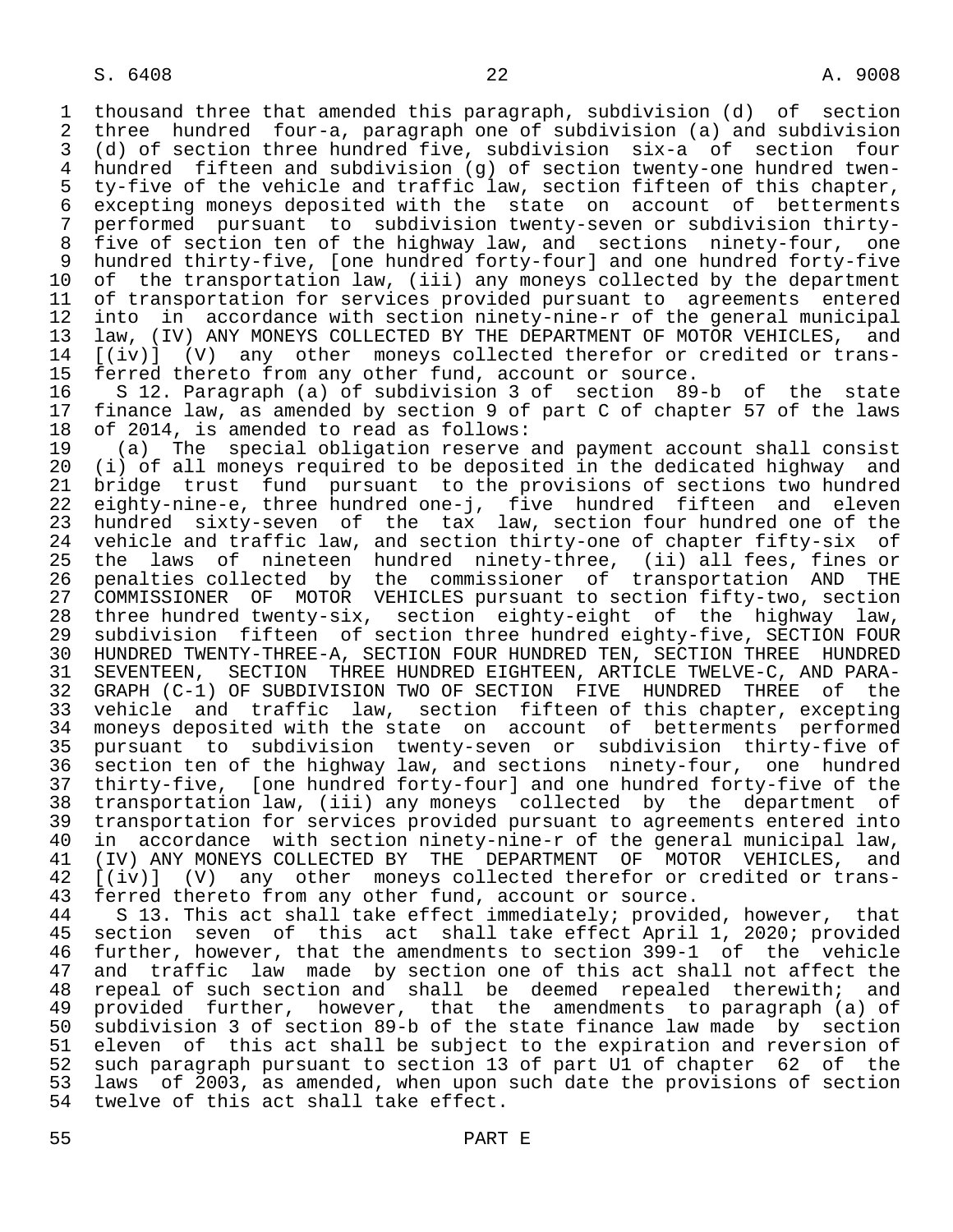1 Section 1. Subparagraph (vi) of paragraph (b) of subdivision 2 of 2 section 501 of the vehicle and traffic law, as added by chapter 173 of<br>3 the laws of 1990, is amended to read as follows: the laws of 1990, is amended to read as follows:

4 (vi) Farm endorsement. Shall be required to operate a farm vehicle or<br>5 a combination of farm vehicles which may not be operated with a class C, 5 a combination of farm vehicles which may not be operated with a class C,<br>6 D or E license AND WHICH IS USED TO TRANSPORT HAZARDOUS MATERIALS AS 6 D or E license AND WHICH IS USED TO TRANSPORT HAZARDOUS MATERIALS AS<br>7 DEFINED IN SECTION ONE HUNDRED THREE OF THE HAZARDOUS MATERIALS TRANS-7 DEFINED IN SECTION ONE HUNDRED THREE OF THE HAZARDOUS MATERIALS TRANS-<br>8 PORTATION ACT, PUBLIC LAW 93-633 TITLE I, WHEN THE VEHICLE, TRANSPORTING 8 PORTATION ACT, PUBLIC LAW 93-633 TITLE I, WHEN THE VEHICLE TRANSPORTING<br>9 SUCH MATERIALS IS REOUIRED TO BE PLACARDED UNDER THE HAZARDOUS MATERIALS 9 SUCH MATERIALS IS REQUIRED TO BE PLACARDED UNDER THE HAZARDOUS MATERIALS<br>10 REGULATION, 49 CFR PART 172, SUBPART F OR IS TRANSPORTING ANY OUANTITY 10 REGULATION, 49 CFR PART 172, SUBPART F OR IS TRANSPORTING ANY QUANTITY<br>11 OF MATERIAL LISTED AS A SELECT AGENT OR TOXIN IN 42 CFR PART 73. The 11 OF MATERIAL LISTED AS A SELECT AGENT OR TOXIN IN 42 CFR PART 73. The<br>12 identification and scope of any such endorsement or endorsements shall 12 identification and scope of any such endorsement or endorsements shall<br>13 be as prescribed by regulation of the commissioner. Such identification 13 be as prescribed by regulation of the commissioner. Such identification<br>14 and scope shall, at a minimum, include a distinction between the operaand scope shall, at a minimum, include a distinction between the opera-15 tion of a farm vehicle having a GVWR of more than twenty-six thousand<br>16 pounds within one hundred fifty miles of the person's farm and the oper-16 pounds within one hundred fifty miles of the person's farm and the oper-<br>17 ation of a combination of farm vehicles having a GVWR of more than twen-17 ation of a combination of farm vehicles having a GVWR of more than twen-<br>18 ty-six thousand pounds within one hundred fifty miles of the person's 18 ty-six thousand pounds within one hundred fifty miles of the person's

19 farm.<br>20 S 20 S 2. Subparagraph (i) of paragraph (b) of subdivision 4 of section 21 501-a of the vehicle and traffic law, as amended by chapter 36 of the<br>22 laws of 2009, is amended to read as follows: 22 laws of 2009, is amended to read as follows:<br>23 (i) a personal use vehicle, A COVERED FA

 23 (i) a personal use vehicle, A COVERED FARM VEHICLE or a farm vehicle 24 or a combination of such vehicles;<br>25 S 3. Subdivision 7 of section 50

 25 S 3. Subdivision 7 of section 501-a of the vehicle and traffic law, as 26 added by chapter 173 of the laws of 1990, is amended and a new subdivi- 27 sion 9 is added to read as follows:<br>28 17. Farm vehicle. A vehicle havi

28 7. Farm vehicle. A vehicle having a GVWR of not more than twenty-six<br>29 thousand pounds which is controlled and operated by a farmer, is used to 29 thousand pounds which is controlled and operated by a farmer, is used to<br>20 transport agricultural products, farm machinery, farm supplies or all of 30 transport agricultural products, farm machinery, farm supplies or all of 31 the aforementioned to or from the farm and is not used in the operations 31 the aforementioned to or from the farm and is not used in the operations<br>32 of a common or contract motor carrier and, such a vehicle having a GVWR 32 of a common or contract motor carrier and, such a vehicle having a GVWR<br>33 of more than twenty-six thousand pounds while being used within one 33 of more than twenty-six thousand pounds while being used within one<br>34 hundred fifty miles of the person's farm, AND SUCH VEHICLE IS USED TO 34 hundred fifty miles of the person's farm, AND SUCH VEHICLE IS USED TO<br>35 TRANSPORT HAZARDOUS MATERIALS AS DEFINED IN SECTION ONE HUNDRED THREE OF 35 TRANSPORT HAZARDOUS MATERIALS AS DEFINED IN SECTION ONE HUNDRED THREE OF<br>36 THE HAZARDOUS MATERIALS TRANSPORTATION ACT, PUBLIC LAW 93-633, TITLE I, THE HAZARDOUS MATERIALS TRANSPORTATION ACT, PUBLIC LAW 93-633, TITLE I, 37 WHEN THE VEHICLE TRANSPORTING SUCH MATERIALS IS REQUIRED TO BE PLACARDED<br>38 UNDER THE HAZARDOUS MATERIALS REGULATION, 49 CFR PART 172, SUBPART F OR 38 UNDER THE HAZARDOUS MATERIALS REGULATION, 49 CFR PART 172, SUBPART F OR 39 IS TRANSPORTING ANY QUANTITY OF MATERIAL LISTED AS A SELECT AGENT OR<br>40 TOXIN IN 42 CFR PART 73; PROVIDED, HOWEVER, A FARM VEHICLE MAY ONLY BE 40 TOXIN IN 42 CFR PART 73; PROVIDED, HOWEVER, A FARM VEHICLE MAY ONLY BE<br>41 OPERATED IN ANOTHER STATE IF SUCH STATE PERMITS THE OPERATION OF A FARM 41 OPERATED IN ANOTHER STATE IF SUCH STATE PERMITS THE OPERATION OF A FARM 42 VEHICLE IN SUCH STATE. 42 VEHICLE IN SUCH STATE.<br>43 9. COVERED FARM VEHI

43 9. COVERED FARM VEHICLE. (A) A VEHICLE OR COMBINATION OF VEHICLES<br>44 REGISTERED IN THIS STATE, WHICH (I) DISPLAYS A COVERED FARM VEHICLE 44 REGISTERED IN THIS STATE, WHICH (I) DISPLAYS A COVERED FARM VEHICLE<br>45 DESIGNATION ISSUED BY THE COMMISSIONER, (II) OPERATED BY THE OWNER OR 45 DESIGNATION ISSUED BY THE COMMISSIONER, (II) OPERATED BY THE OWNER OR 46 OPERATOR OF A FARM OR RANCH, OR AN EMPLOYEE OR FAMILY MEMBER OF AN OWNER<br>47 OR OPERATOR OF A FARM OR RANCH, (III) USED TO TRANSPORT AGRICULTURAL OR OPERATOR OF A FARM OR RANCH, (III) USED TO TRANSPORT AGRICULTURAL 48 COMMODITIES, LIVESTOCK, MACHINERY OR SUPPLIES TO OR FROM A FARM OR 49 RANCH, (IV) NOT USED IN FOR-HIRE MOTOR-CARRIER-OPERATIONS; HOWEVER,<br>50 FOR-HIRE MOTOR-CARRIER-OPERATIONS DO NOT INCLUDE OPERATION BY A TENANT 50 FOR-HIRE MOTOR CARRIER OPERATIONS DO NOT INCLUDE OPERATION BY A TENANT<br>51 PURSUANT TO A CROP SHARE FARM LEASE AGREEMENT TO TRANSPORT THE LAND-51 PURSUANT TO A CROP SHARE FARM LEASE AGREEMENT TO TRANSPORT THE LAND-<br>52 LORD'S PORTION OF THE CROPS UNDER THAT AGREEMENT; AND (V) NOT USED FOR 52 LORD'S PORTION OF THE CROPS UNDER THAT AGREEMENT; AND (V) NOT USED FOR<br>53 THE TRANSPORTATION OF HAZARDOUS MATERIALS. 53 THE TRANSPORTATION OF HAZARDOUS MATERIALS.<br>54 (B) A COVERED FARM VEHICLE WITH A GROSS

54 (B) A COVERED FARM VEHICLE WITH A GROSS VEHICLE WEIGHT OR GROSS VEHI-<br>55 CLE WEIGHT RATING, WHICHEVER IS GREATER, OF TWENTY-SIX THOUSAND POUNDS 55 CLE WEIGHT RATING, WHICHEVER IS GREATER, OF TWENTY-SIX THOUSAND POUNDS<br>56 OR LESS, MAY OPERATE ANYWHERE IN THE UNITED STATES. OR LESS, MAY OPERATE ANYWHERE IN THE UNITED STATES.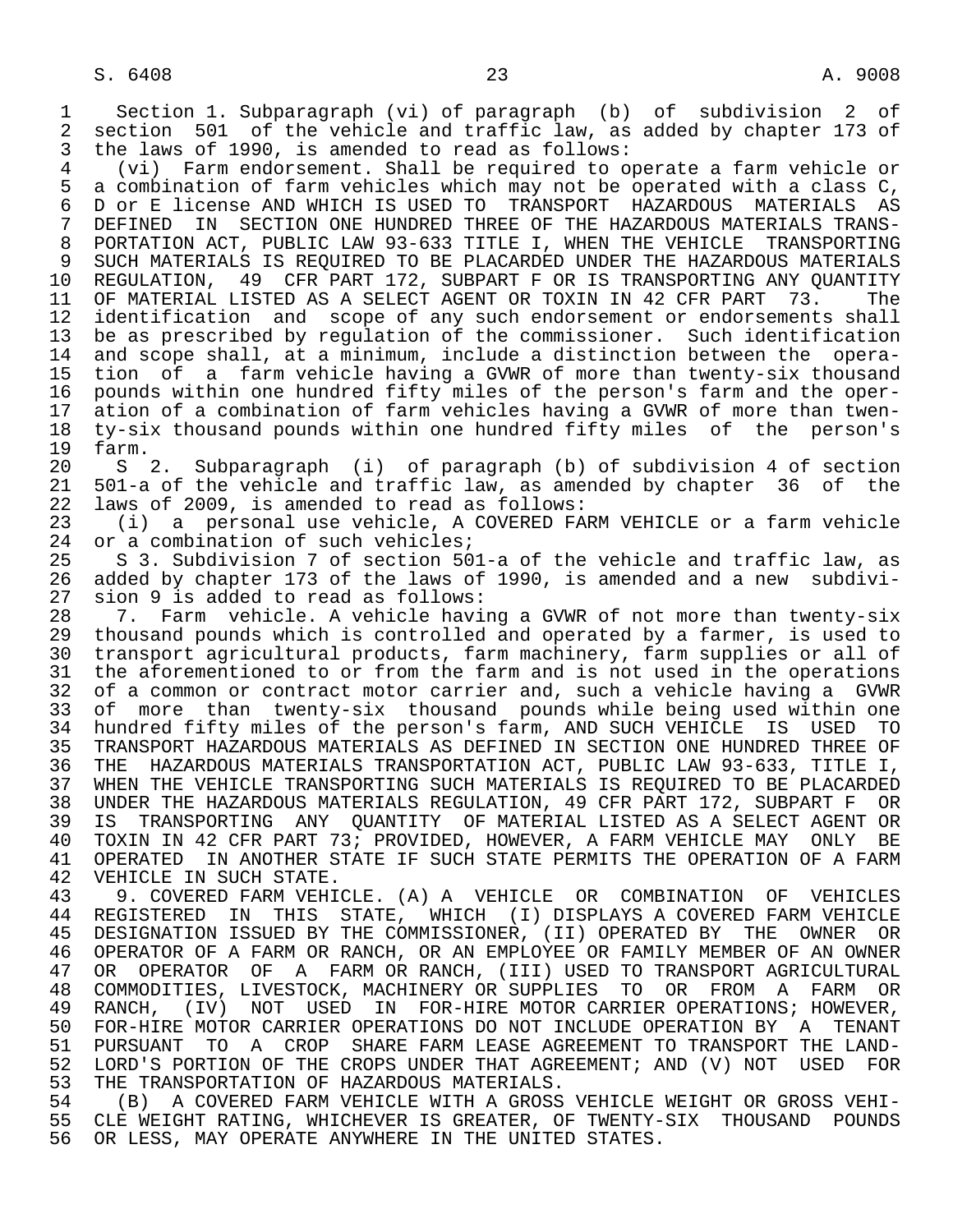1 (C) A COVERED FARM VEHICLE WITH A GROSS VEHICLE WEIGHT OR GROSS VEHI-<br>2 CLE WEIGHT RATING, WHICHEVER IS GREATER, OF MORE THAN TWENTY-SIX THOU-2 CLE WEIGHT RATING, WHICHEVER IS GREATER, OF MORE THAN TWENTY-SIX THOU-<br>3 SAND POUNDS, MAY OPERATE ANYWHERE IN THIS STATE OR ACROSS STATE LINES 3 SAND POUNDS, MAY OPERATE ANYWHERE IN THIS STATE OR ACROSS STATE LINES 4 WITHIN ONE HUNDRED FIFTY AIR MILES OF THE FARM OR RANCH. THE OPERATOR OF<br>5 SUCH A COVERED FARM VEHICLE SHALL OBTAIN AN ENDORSEMENT AS PROVIDED FOR 5 SUCH A COVERED FARM VEHICLE SHALL OBTAIN AN ENDORSEMENT AS PROVIDED FOR<br>6 IN PARAGRAPH (D) OF THIS SUBDIVISION. 6 IN PARAGRAPH (D) OF THIS SUBDIVISION.

 7 (D) THE COMMISSIONER SHALL, BY REGULATION, DESIGNATE AN ENDORSEMENT OR 8 ENDORSEMENTS FOR THE OPERATION OF COVERED FARM VEHICLES WEIGHING MORE<br>9 THAN TWENTY-SIX THOUSAND POUNDS, THE IDENTIFICATION AND SCOPE OF SUCH 9 THAN TWENTY-SIX THOUSAND POUNDS. THE IDENTIFICATION AND SCOPE OF SUCH<br>10 ENDORSEMENT OR ENDORSEMENTS SHALL, AT A MINIMUM, INCLUDE A DISTINCTION 10 ENDORSEMENT OR ENDORSEMENTS SHALL, AT A MINIMUM, INCLUDE A DISTINCTION<br>11 BETWEEN THE OPERATION OF A COVERED FARM VEHICLE HAVING A GROSS VEHICLE 11 BETWEEN THE OPERATION OF A COVERED FARM VEHICLE HAVING A GROSS VEHICLE<br>12 WEIGHT OR GROSS VEHICLE WEIGHT RATING OF MORE THAN TWENTY-SIX THOUSAND 12 WEIGHT OR GROSS VEHICLE WEIGHT RATING OF MORE THAN<br>13 POUNDS AND THE OPERATION OF A COMBINATION OF 13 POUNDS AND THE OPERATION OF A COMBINATION OF COVERED FARM VEHICLES<br>14 HAVING A GROSS VEHICLE WEIGHT OR GROSS VEHICLE WEIGHT RATING OF MORE 14 HAVING A GROSS VEHICLE WEIGHT OR GROSS VEHICLE WEIGHT RATING OF MORE<br>15 THAN TWENTY-SIX THOUSAND POUNDS.

15 THAN TWENTY-SIX THOUSAND POUNDS.<br>16 (E) FOR THE PURPOSES OF THIS 16 (E) FOR THE PURPOSES OF THIS SUBDIVISION, THE GROSS VEHICLE WEIGHT OF 17 A VEHICLE SHALL MEAN THE ACTUAL WEIGHT OF THE VEHICLE AND THE LOAD. 17 A VEHICLE SHALL MEAN THE ACTUAL WEIGHT OF THE VEHICLE AND THE LOAD.<br>18 S 4. Subparagraph (iv) of paragraph (b) of subdivision 2 of se

18 S 4. Subparagraph (iv) of paragraph (b) of subdivision 2 of section<br>19 501 of the vehicle and traffic law, as added by chapter 173 of the laws 19 501 of the vehicle and traffic law, as added by chapter 173 of the laws<br>20 of 1990, is amended to read as follows: 20 of 1990, is amended to read as follows:<br>21 (iv) P endorsement. Shall be required

 21 (iv) P endorsement. Shall be required to operate a bus as defined in 22 sections one hundred four and five hundred nine-a of this chapter OR ANY 23 MOTOR VEHICLE WITH A GROSS VEHICLE WEIGHT OR GROSS VEHICLE WEIGHT RATING<br>24 OF MORE THAN TWENTY-SIX THOUSAND POUNDS WHICH IS DESIGNED TO TRANSPORT 24 OF MORE THAN TWENTY-SIX THOUSAND POUNDS WHICH IS DESIGNED TO TRANSPORT<br>25 PASSENGERS IN COMMERCE, FOR THE PURPOSES OF THIS SUBPARAGRAPH THE GROSS 25 PASSENGERS IN COMMERCE. FOR THE PURPOSES OF THIS SUBPARAGRAPH THE GROSS 26 VEHICLE WEIGHT OF A VEHICLE SHALL MEAN THE ACTUAL WEIGHT OF THE VEHICLE 27 AND THE LOAD. 27 AND THE LOAD.<br>28 S 5. This a

28 S 5. This act shall take effect on the ninetieth day after it shall<br>29 have become a law. have become a law.

# 30 PART F

 31 Section 1. Subdivision 3 of section 16-m of section 1 of chapter 174 32 of the laws of 1968 constituting the New York state urban development<br>33 corporation act, as amended by section 1 of part M of chapter 58 of the 33 corporation act, as amended by section 1 of part M of chapter 58 of the<br>34 laws of 2015, is amended to read as follows: laws of 2015, is amended to read as follows:

 35 3. The provisions of this section shall expire, notwithstanding any 36 inconsistent provision of subdivision 4 of section 469 of chapter 309 of<br>37 the laws of 1996 or of any other law, on July 1, [2016] 2017. 37 the laws of 1996 or of any other law, on July 1, [2016] 2017.<br>38 S 2. This act shall take effect immediately and shall b

38 S 2. This act shall take effect immediately and shall be deemed to<br>39 have been in full force and effect on and after July 1, 2016. have been in full force and effect on and after July 1, 2016.

### 40 PART G

 41 Section 1. Section 2 of chapter 393 of the laws of 1994, amending the 42 New York state urban development corporation act, relating to the powers<br>43 of New York state urban development corporation to make loans, as of New York state urban development corporation to make loans, as 44 amended by section 1 of part N of chapter 58 of the laws of 2015, is 45 amended to read as follows: 45 amended to read as follows:<br>46 S 2. This act shall ta

46 S 2. This act shall take effect immediately provided, however, that<br>47 section one of this act shall expire on July 1, [2016] 2017, at which section one of this act shall expire on July 1, [2016] 2017, at which 48 time the provisions of subdivision 26 of section 5 of the New York state<br>49 urban development corporation act shall be deemed repealed; provided, urban development corporation act shall be deemed repealed; provided, 50 however, that neither the expiration nor the repeal of such subdivision 51 as provided for herein shall be deemed to affect or impair in any manner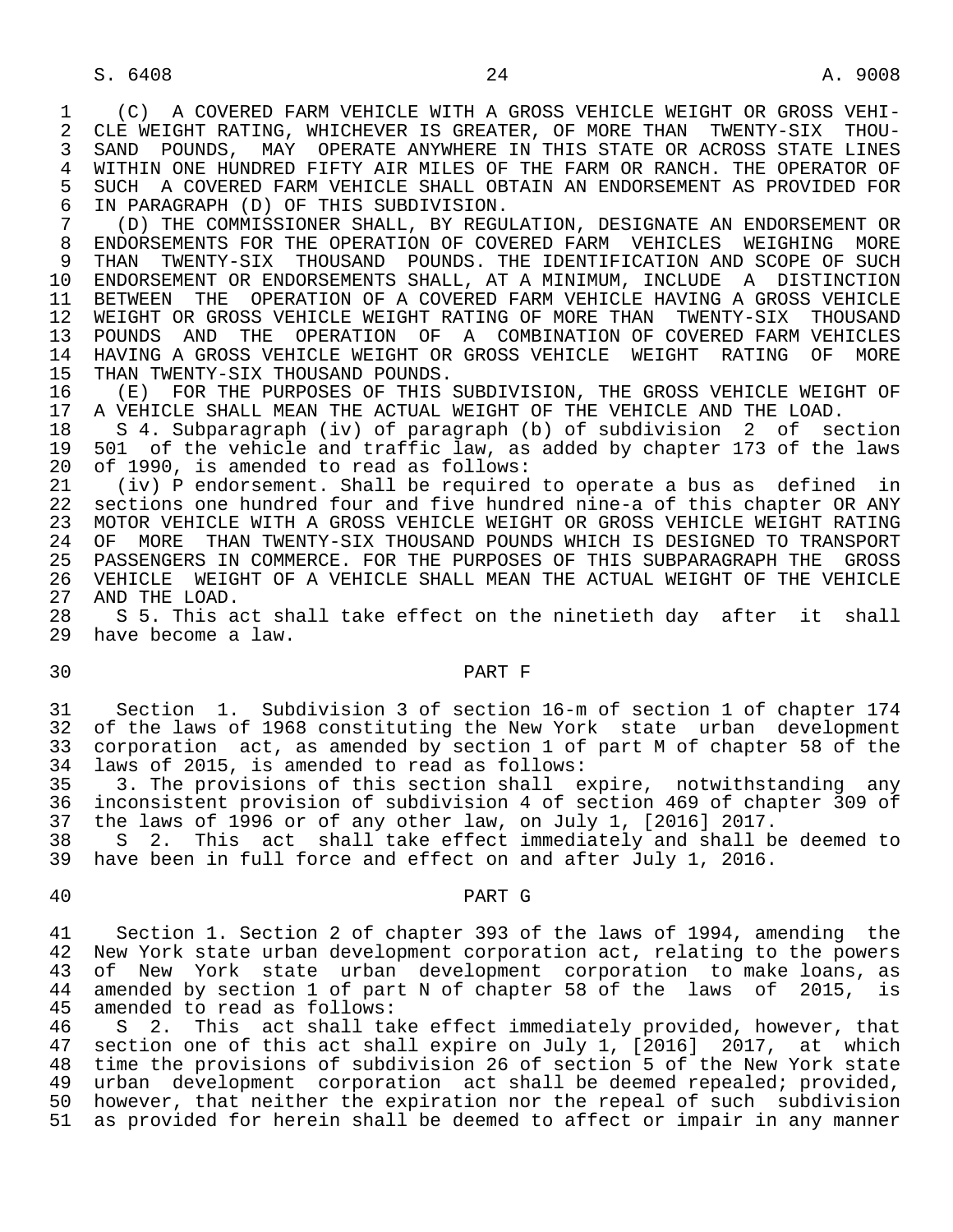1 any loan made pursuant to the authority of such subdivision prior to<br>2 such expiration and repeal. 2 such expiration and repeal.<br>3 S 2. This act shall t 3 S 2. This act shall take effect immediately and shall be deemed to 4 have been in full force and effect on and after April 1, 2016. 5 PART H 6 Section 1. This act shall be known and may be cited as the "Transfor- 7 mational Economic Development Infrastructure and Revitalization Projects<br>8 act"  $\begin{matrix} 8 & \text{act} \text{''} \\ 9 & \text{S} \end{matrix}$ 9 S 2. Definitions. For the purposes of this act, the following terms<br>10 shall have the following meanings: shall have the following meanings: 11 1. "Transformational Economic Development Infrastructure and Revitali zation Projects act" or "projects" shall include construction projects 13 in the county of New York related to the Jacob V. Javits Convention<br>14 Center, the Empire State Station Complex, the James A. Farley Building 14 Center, the Empire State Station Complex, the James A. Farley Building<br>15 Replacement, and the Pennsylvania Station New York Redevelopment. The 15 Replacement, and the Pennsylvania Station New York Redevelopment. The<br>16 term "project" shall refer to any of these construction projects. 16 term "project" shall refer to any of these construction projects.<br>17 2. "Authorized entity" shall mean the New York State Urban Deve 17 2. "Authorized entity" shall mean the New York State Urban Development<br>18 Corporation, the New York Convention Center Development Corporation, and 18 Corporation, the New York Convention Center Development Corporation, and<br>19 their subsidiaries. 19 their subsidiaries.<br>20 3. "Best value" s 20 3. "Best value" shall mean the basis for awarding contracts for<br>21 services to the bidder that optimize quality, cost and efficiency, price services to the bidder that optimize quality, cost and efficiency, price 22 and performance criteria, which may include, but is not limited to:<br>23 (a) The quality of the contractor's performance on previous proje 23 (a) The quality of the contractor's performance on previous projects;<br>24 (b) The timeliness of the contractor's performance on previou 24 (b) The timeliness of the contractor's performance on previous<br>25 projects; 25 projects;<br>26 (c) The 26 (c) The level of customer satisfaction with the contractor's perform-<br>27 ance on previous projects; 27 ance on previous projects;<br>28 (d) The contractor's re 28 (d) The contractor's record of performing previous projects on budget<br>29 and ability to minimize cost overruns; 29 and ability to minimize cost overruns;<br>30 (e) The contractor's ability to limi 30 (e) The contractor's ability to limit change orders;<br>31 (f) The contractor's ability to prepare appropriate 31 (f) The contractor's ability to prepare appropriate project plans;<br>32 (q) The contractor's technical capacities; 32 (g) The contractor's technical capacities;<br>33 (h) The individual qualifications of the c 33 (h) The individual qualifications of the contractor's key personnel;<br>34 (i) The contractor's ability to assess and manage risk and minimi 34 (i) The contractor's ability to assess and manage risk and minimize<br>35 risk impact; and 35 risk impact; and<br>36 (j) The conti 36 (j) The contractor's past record of encouraging women and minority- 37 owned business enterprise participation and compliance with article 15-A 38 of the executive law.<br>39 Such basis shall re 39 Such basis shall reflect, wherever possible, objective and quantifi- 40 able analysis.<br>41 4. "Design-b 41 4. "Design-build contract" shall mean, in conformity with the require-<br>42 ments of this act, a contract for the design and construction of the 42 ments of this act, a contract for the design and construction of the<br>43 projects with a single entity, which may be a team comprised of separate projects with a single entity, which may be a team comprised of separate 44 entities.<br>45 5. "Pro 45 5. "Procurement record" shall mean documentation of the decisions made 46 and the approach taken in the procurement process.<br>47 6. "Project labor agreement" shall mean a pre-hi 47 6. "Project labor agreement" shall mean a pre-hire collective bargain- 48 ing agreement between a contractor and a bona fide building and<br>49 construction trade labor organization establishing the labor organiza- 49 construction trade labor organization establishing the labor organiza- 50 tion as the collective bargaining representative for all persons who 51 will perform work on the project, and which provides that only contrac-<br>52 tors and subcontractors who sign a pre-negotiated agreement with the tors and subcontractors who sign a pre-negotiated agreement with the 53 labor organization can perform project work.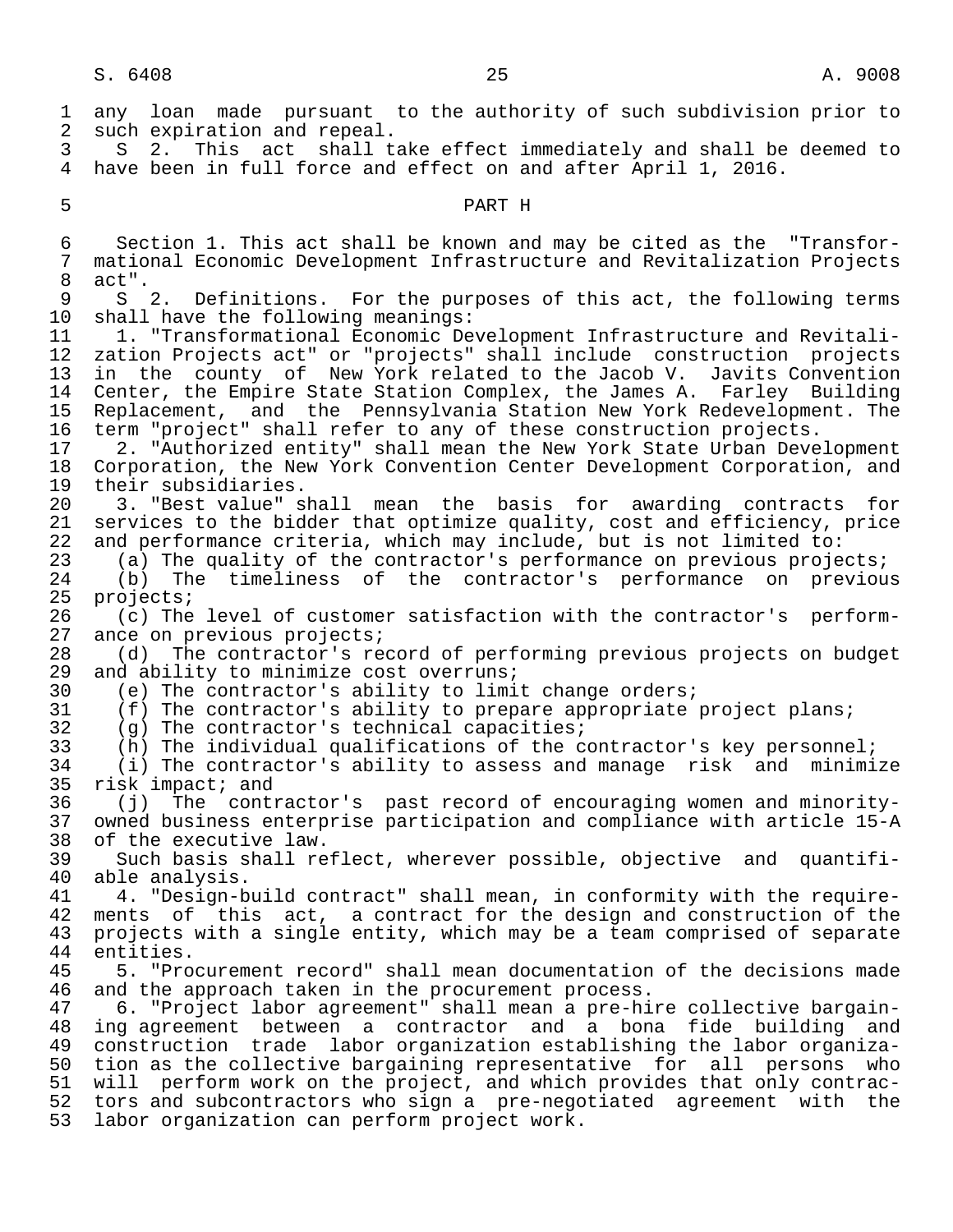7 design-build contract process authorized by this act.<br>8 S 4. An entity selected by the authorized ent 8 S 4. An entity selected by the authorized entity to enter into a<br>9 design-build contract for the project shall be selected through a two-9 design-build contract for the project shall be selected through a two-<br>10 step method, as follows: 10 step method, as follows:<br>11 1. Step one. Generat

11 1. Step one. Generation of a list of entities that have demonstrated<br>12 the general capability to perform a design-build contract for the 12 the general capability to perform a design-build contract for the 13 project. Such list shall consist of a specified number of entities, as 14 determined by the authorized entity, and shall be generated based upon 15 the authorized entity's review of responses to a publicly advertised 16 request for qualifications for the project. The authorized entity's<br>17 request for qualifications for the project shall include a general 17 request for qualifications for the project shall include a general<br>18 description of the project, the maximum number of entities to be 18 description of the project, the maximum number of entities to be<br>19 included on the list, and the selection criteria to be used in generat-19 included on the list, and the selection criteria to be used in generat-<br>20 ing the list. Such selection criteria shall include the qualifications 20 ing the list. Such selection criteria shall include the qualifications<br>21 and experience of the design and construction team, organization, demon-21 and experience of the design and construction team, organization, demon-<br>22 strated responsibility, ability of the team or of a member or members of 22 strated responsibility, ability of the team or of a member or members of<br>23 the team to comply with applicable requirements, including the 23 the team to comply with applicable requirements, including the<br>24 provisions of articles 145, 147 and 148 of the education law, past 24 provisions of articles 145, 147 and 148 of the education law, past<br>25 record of compliance with the labor law including prevailing wage record of compliance with the labor law including prevailing wage 26 requirements under state and federal law; the past record of compliance<br>27 with existing labor standards and maintaining harmonious labor 27 with existing labor standards and maintaining harmonious labor<br>28 relations; the record of protecting the health and safety of workers on 28 relations; the record of protecting the health and safety of workers on<br>29 public works projects and job sites as demonstrated by the experience public works projects and job sites as demonstrated by the experience 30 modification rate for each of the last three years; the prospective<br>31 bidder's ability to undertake the particular type and complexity of 31 bidder's ability to undertake the particular type and complexity of<br>32 work; the financial capability, responsibility and reliability of the 32 work; the financial capability, responsibility and reliability of the<br>33 prospective bidder for such type and complexity of work; the prospective 33 prospective bidder for such type and complexity of work; the prospective<br>34 bidder's compliance with equal employment opportunity requirements and 34 bidder's compliance with equal employment opportunity requirements and<br>35 anti-discrimination laws, and demonstrated commitment to working with anti-discrimination laws, and demonstrated commitment to working with 36 minority and women-owned businesses through joint ventures or subcon- 37 tractor relationships; whether or not the prospective bidder or a person 38 or entity with an interest of at least ten per centum in the prospective<br>39 bidder, is debarred for having disregarded obligations to emplovees 39 bidder, is debarred for having disregarded obligations to employees<br>40 under the Davis-Bacon Act pursuant to 40 U.S.C. 3144 and 29 C.F.R. 5.12 40 under the Davis-Bacon Act pursuant to 40 U.S.C. 3144 and 29 C.F.R. 5.12<br>41 and such other qualifications the authorized entity deems appropriate 41 and such other qualifications the authorized entity deems appropriate<br>42 which may include but are not limited to project understanding, finan-42 which may include but are not limited to project understanding, finan-<br>43 cial capability and record of past performance. The authorized entity 43 cial capability and record of past performance. The authorized entity<br>44 shall evaluate and rate all entities responding to the request for qual-44 shall evaluate and rate all entities responding to the request for qual-<br>45 ifications. Based upon such ratings, the authorized entity shall list ifications. Based upon such ratings, the authorized entity shall list 46 the entities that shall receive a request for proposals in accordance<br>47 with subdivision two of this section. To the extent consistent with 47 with subdivision two of this section. To the extent consistent with<br>48 applicable federal law, the authorized entity shall consider, when 48 applicable federal law, the authorized entity shall consider, when<br>49 awarding any contract pursuant to this section, the participation of: awarding any contract pursuant to this section, the participation of:<br>50 (a) firms certified pursuant to article 15-A of the executive law as 50 (a) firms certified pursuant to article 15-A of the executive law as 51 minority or women-owned businesses and the ability of other businesses<br>52 under consideration to work with minority and women-owned businesses so 52 under consideration to work with minority and women-owned businesses so 53 as to promote and assist participation by such businesses; and (b) small<br>54 business concerns identified pursuant to subdivision (b) of section 54 business concerns identified pursuant to subdivision (b) of section 139-g of the state finance law.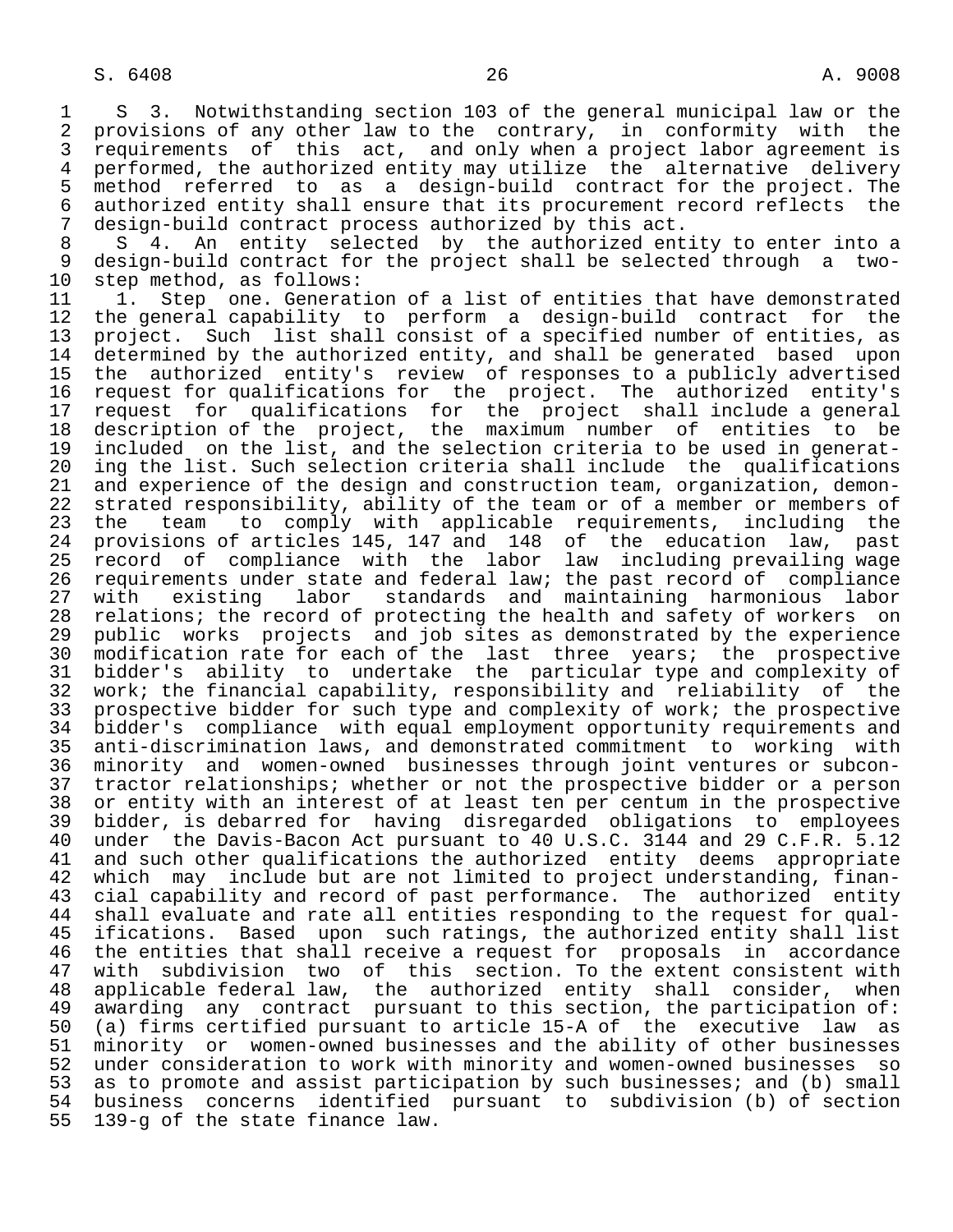1 2. Step two. Selection of the proposal which is the best value to the<br>2 authorized entity. The authorized entity shall issue a request for 2 authorized entity. The authorized entity shall issue a request for<br>3 proposals for the project to the entities listed pursuant to subdivision 3 proposals for the project to the entities listed pursuant to subdivision<br>4 one of this section. If such an entity consists of a team of separate 4 one of this section. If such an entity consists of a team of separate<br>5 entities, the entities that comprise such a team must remain unchanged 5 entities, the entities that comprise such a team must remain unchanged<br>6 from the entity as listed pursuant to subdivision one of this section 6 from the entity as listed pursuant to subdivision one of this section<br>7 unless otherwise approved by the authorized entity. The request for 7 unless otherwise approved by the authorized entity.<br>8 proposals for the project shall set forth the project's 8 proposals for the project shall set forth the project's scope of work,<br>9 and other requirements, as determined by the authorized entity. The 9 and other requirements, as determined by the authorized entity. The<br>10 request for proposals shall specify the criteria to be used to evaluate 10 request for proposals shall specify the criteria to be used to<br>11 the responses and the relative weight of each such criteria. Su 11 the responses and the relative weight of each such criteria. Such crite-<br>12 ria shall include the proposal's cost, the quality of the proposal's 12 ria shall include the proposal's cost, the quality of the proposal's<br>13 solution, the qualifications and experience of the design-build entity, 13 solution, the qualifications and experience of the design-build entity,<br>14 and other factors deemed pertinent by the authorized entity, which may and other factors deemed pertinent by the authorized entity, which may 15 include, but shall not be limited to, the proposal's project implementa- 16 tion, ability to complete the work in a timely and satisfactory manner,<br>17 maintenance costs of the completed project, maintenance of traffic 17 maintenance costs of the completed project, maintenance of traffic<br>18 approach, and community impact. Any contract awarded pursuant to this 18 approach, and community impact. Any contract awarded pursuant to this<br>19 act shall be awarded to a responsive and responsible entity that submits 19 act shall be awarded to a responsive and responsible entity that submits<br>20 the proposal, which, in consideration of these and other specified 20 the proposal, which, in consideration of these and other specified<br>21 criteria deemed pertinent to the project, offers the best value to the 21 criteria deemed pertinent to the project, offers the best value to the<br>22 authorized entity, as determined by the authorized entity. Nothing in 22 authorized entity, as determined by the authorized entity. Nothing in<br>23 this act shall be construed to prohibit the authorized entity from negothis act shall be construed to prohibit the authorized entity from nego-24 tiating final contract terms and conditions including cost.<br>25 3. Notwithstanding the foregoing provisions of this secti

3. Notwithstanding the foregoing provisions of this section, when any 26 person or entity is debarred for having-disregarded-obligations-to-<br>27 employees-under-the-Davis-Bacon-Act-pursuant-to-40-U.S.C. 3144 and-29 27 employees under the Davis-Bacon Act pursuant to 40 U.S.C. 3144 and 29<br>28 C.F.R. 5.12, such person or entity, and any firm, corporation, partner-28 C.F.R. 5.12, such person or entity, and any firm, corporation, partner-<br>29 ship or association in which the person or entity owns or controls at 29 ship or association in which the person or entity owns or controls at<br>20 least ten per centum, shall be ineligible to submit a bid on or be 30 least ten per centum, shall be ineligible to submit a bid on or be 31 awarded any contract authorized by this act while the name of the person<br>32 or entity is published in the list of debarred contractors pursuant to 32 or entity is published in the list of debarred contractors pursuant to<br>33 40 U.S.C. 3144. The department of labor will notify the person or entity 33 40 U.S.C. 3144. The department of labor will notify the person or entity<br>34 immediately of such ineligibility and such person or entity must be 34 immediately of such ineligibility and such person or entity must be 35 afforded the opportunity to appeal to the department of labor.

36 S 5. Any contract entered into pursuant to this act shall include a<br>37 clause requiring that any professional services requlated by articles 37 clause requiring that any professional services regulated by articles 38 145, 147 and 148 of the education law shall be performed and stamped and 39 sealed, where appropriate, by a professional licensed in accordance with 40 such articles.<br>41 S 6. The cons

41 S 6. The construction, demolition, reconstruction, excavation, reha-<br>42 bilitation, repair, renovation of the project undertaken by the author-42 bilitation, repair, renovation of the project undertaken by the author-<br>43 ized entity pursuant to this act shall be deemed a "public work" to be 43 ized entity pursuant to this act shall be deemed a "public work" to be<br>44 performed in accordance with the provisions of article 8 of the labor 44 performed in accordance with the provisions of article 8 of the labor<br>45 law, as well as subject to sections 200, 240, 241 and 242 of the labor 45 law, as well as subject to sections 200, 240, 241 and 242 of the labor<br>46 law, and enforcement of prevailing wage requirements by the New York 46 law and enforcement of prevailing wage requirements by the New York<br>47 state department of labor. 47 state department of labor.<br>48 S 7. A project labor agr

48 S 7. A project labor agreement shall be included in the request for<br>49 proposals for the project, provided that, based upon a study done by or 49 proposals for the project, provided that, based upon a study done by or<br>50 for the authorized entity, the authorized entity determines that its 50 for the authorized entity, the authorized entity determines that its<br>51 interests are best met by requiring a project labor agreement. The interests are best met by requiring a project labor agreement. The 52 authorized entity shall conduct such a study and the project labor<br>53 agreement shall be performed consistent with the provisions of section 53 agreement shall be performed consistent with the provisions of section<br>54 222 of the labor law. If a project labor agreement is not performed on 54 222 of the labor law. If a project labor agreement is not performed on<br>55 the project; (1) the authorized entity shall not utilize a design-build the project; (1) the authorized entity shall not utilize a design-build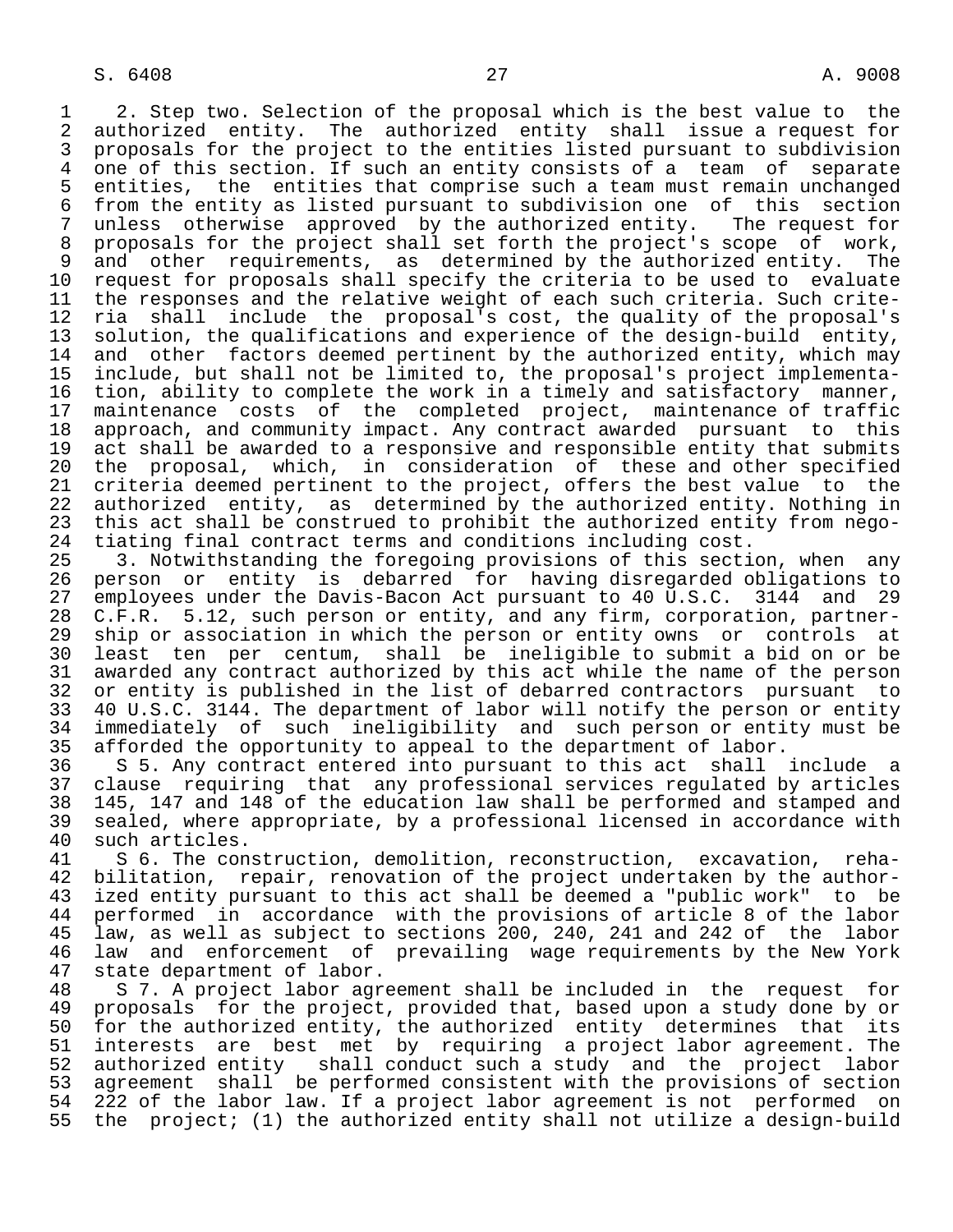1 contract for the project; and (2) sections 101 and 103 of the general<br>2 municipal law shall apply to the project. 2 municipal law shall apply to the project.<br>3 S 8. Each contract entered into by th

3 S 8. Each contract entered into by the authorized entity pursuant to<br>4 this act shall comply, whenever practical, with the objectives and goals 4 this act shall comply, whenever practical, with the objectives and goals<br>5 of minority and women-owned business enterprises pursuant to article 5 of minority and women-owned business enterprises pursuant to article<br>6 15-A of the executive law or, if the project receives federal aid, shall 6 15-A of the executive law or, if the project receives federal aid, shall 7 comply with applicable federal requirements for disadvantaged business 8 enterprises.<br>9 S 9. The p

9 S 9. The project undertaken by the authorized entity pursuant to this<br>10 act shall be subject to the requirements of article 8 of the environ-10 act shall be subject to the requirements of article 8 of the environ-<br>11 mental conservation law, and, where applicable, the requirements of the 11 mental conservation law, and, where applicable, the requirements of the 12 national environmental policy act. 12 national environmental policy act.<br>13 S 10. The submission of a propo:

13 S 10. The submission of a proposal or responses or the execution of a<br>14 design-build contract pursuant to this act shall not be construed to be design-build contract pursuant to this act shall not be construed to be 15 a violation of section 6512 of the education law.

 16 S 11. Nothing contained in this act shall limit the right or obli- 17 gation of the authorized entity to comply with the provisions of any<br>18 existing contract, including any existing contract with or for the bene-18 existing contract, including any existing contract with or for the bene-<br>19 fit of the holders of the obligations of the authorized entity, or to 19 fit of the holders of the obligations of the authorized entity, or to<br>20 award contracts as otherwise provided by law. 20 award contracts as otherwise provided by law.<br>21 S 12. This act shall take effect immediatel

S 12. This act shall take effect immediately.

## 22 PART I

 23 Section 1. Notwithstanding any law to the contrary, the comptroller is 24 hereby authorized and directed to receive for deposit to the credit of<br>25 the general fund the amount of up to \$913,000 from the New York state 25 the general fund the amount of up to \$913,000 from the New York state<br>26 energy research and development authority. 26 energy research and development authority.<br>27 S 2. This act shall take effect imme

S 2. This act shall take effect immediately and shall be deemed to 28 have been in full force and effect on and after April 1, 2016.

## 29 PART J

 30 Section 1. Expenditures of moneys by the New York state energy 31 research and development authority for services and expenses of the 32 energy research, development and demonstration program, including 33 grants, the energy policy and planning program, and the Fuel NY program 34 shall be subject to the provisions of this section. Notwithstanding the<br>35 provisions of subdivision 4-a of section 18-a of the public service law, 35 provisions of subdivision 4-a of section 18-a of the public service law, 36 all moneys committed or expended in an amount not to exceed \$19,700,000 37 shall be reimbursed by assessment against gas corporations, as defined<br>38 in subdivision 11 of section 2 of the public service law and electric 38 in subdivision 11 of section 2 of the public service law and electric 39 corporations as defined in subdivision 13 of section 2 of the public 40 service law, where such gas corporations and electric corporations have<br>41 gross revenues from intrastate utility operations in excess of \$500,000 41 gross revenues from intrastate utility operations in excess of \$500,000 42 in the preceding calendar year, and the total amount which may be<br>43 charged to any gas corporation and any electric corporation shall not charged to any gas corporation and any electric corporation shall not 44 exceed one cent per one thousand cubic feet of gas sold and .010 cent 45 per kilowatt-hour of electricity sold by such corporations in their 46 intrastate utility operations in calendar year 2014. Such amounts shall 47 be excluded from the general assessment provisions of subdivision 2 of 48 section 18-a of the public service law. The chair of the public service 49 commission shall bill such gas and/or electric corporations for such<br>50 amounts on or before August 10, 2016 and such amounts shall be paid to 50 amounts on or before August 10, 2016 and such amounts shall be paid to<br>51 the New York state energy research and development authority on or the New York state energy research and development authority on or 52 before September 10, 2016. Upon receipt, the New York state energy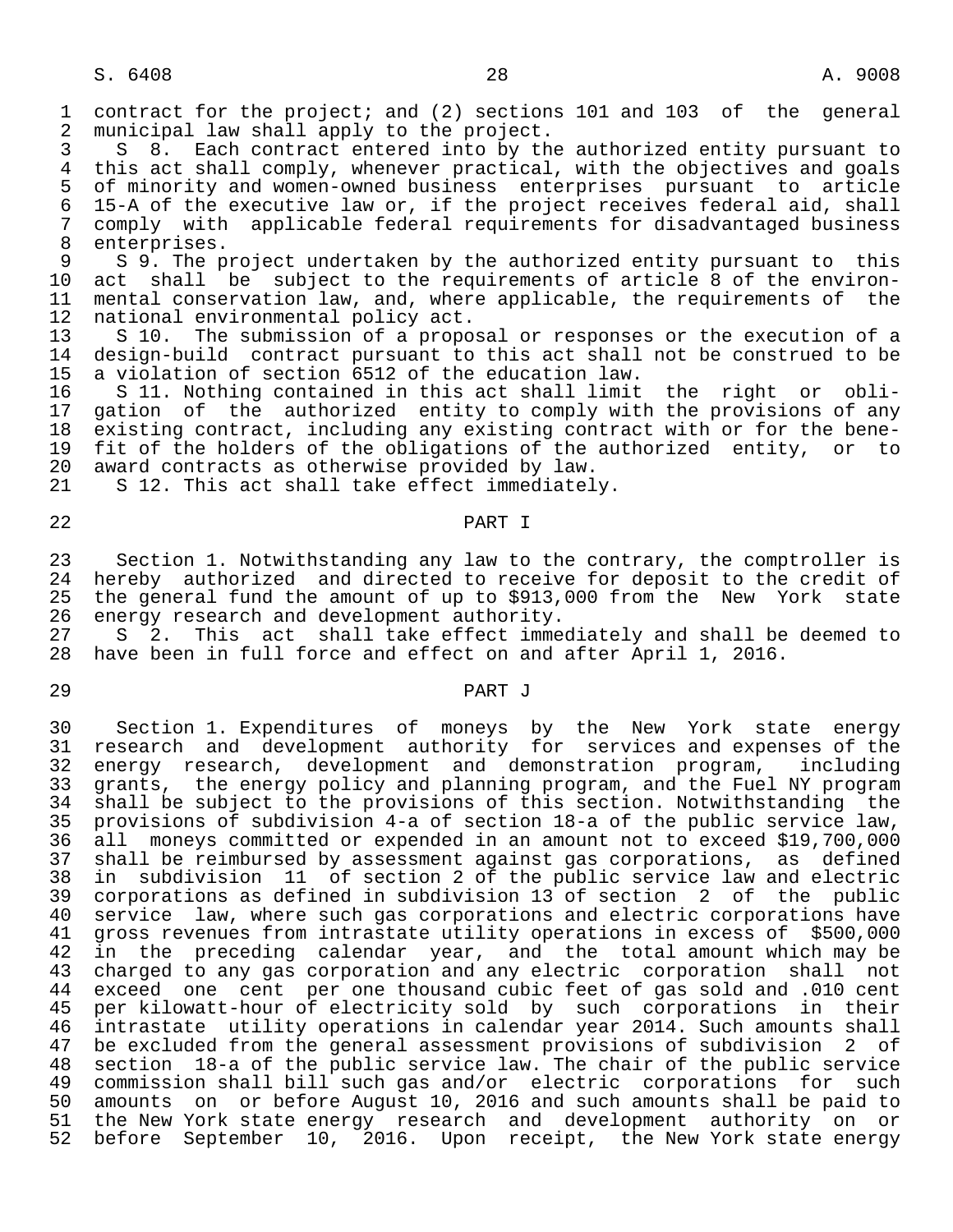1 research and development authority shall deposit such funds in the ener- 2 gy research and development operating fund established pursuant to<br>3 section 1859 of the public authorities law. The New York state energy 3 section 1859 of the public authorities law. The New York state energy<br>4 research and development authority is authorized and directed to: (1) 4 research and development authority is authorized and directed to: (1)<br>5 transfer \$1 million to the state general fund for services and expenses 5 transfer \$1 million to the state general fund for services and expenses 6 of the department of environmental conservation and to transfer \$750,000 to the University of Rochester laboratory for laser energetics from the 8 funds received; and (2) commencing in 2016, provide to the chair of the 9 public service commission and the director of the budget and the chairs<br>10 and secretaries of the legislative fiscal committees, on or before 10 and secretaries of the legislative fiscal committees, on or before<br>11 August first of each year, an itemized record, certified by the presi-11 August first of each year, an itemized record, certified by the presi-<br>12 dent and chief executive officer of the authority, or his or her desig-12 dent and chief executive officer of the authority, or his or her desig-<br>13 nee, detailing any and all expenditures and commitments ascribable to 13 nee, detailing any and all expenditures and commitments ascribable to<br>14 monevs received as a result of this assessment by the chair of the moneys received as a result of this assessment by the chair of the 15 department of public service pursuant to section 18-a of the public 16 service law. This itemized record shall include an itemized breakdown<br>17 of the programs being funded by this section and the amount committed to 17 of the programs being funded by this section and the amount committed to<br>18 each program. The authority shall not commit for any expenditure, any 18 each program. The authority shall not commit for any expenditure, any<br>19 moneys derived from the assessment provided for in this section, until 19 moneys derived from the assessment provided for in this section, until<br>20 the chair of such authority shall have submitted, and the director of 20 the chair of such authority shall have submitted, and the director of<br>21 the budget shall have approved, a comprehensive financial plan encom- 21 the budget shall have approved, a comprehensive financial plan encom- 22 passing all moneys available to and all-anticipated commitments and<br>23 expenditures by such authority from any source for the operations of 23 expenditures by such authority from any source for the operations of<br>24 such authority. Copies of the approved comprehensive financial plan 24 such authority. Copies of the approved comprehensive financial plan<br>25 shall be immediately submitted by the chair to the chairs and secreshall be immediately submitted by the chair to the chairs and secre-26 taries of the legislative fiscal committees. Any such amount not<br>27 committed by such authority to contracts or contracts to be awarded or 27 committed by such authority to contracts or contracts to be awarded or<br>28 otherwise expended by the authority during the fiscal year shall be 28 otherwise expended by the authority during the fiscal year shall be<br>29 refunded by such authority on a pro-rata basis to such gas and/or elec-29 refunded by such authority on a pro-rata basis to such gas and/or elec-<br>20 tric corporations, in a manner to be determined by the department of 30 tric corporations, in a manner to be determined by the department of 31 public service.

31 public service.<br>32 S 2. This act 32 S 2. This act shall take effect immediately and shall be deemed to<br>33 have been in full force and effect on and after April 1, 2016. have been in full force and effect on and after April 1, 2016.

### 34 PART K

 35 Section 1. Notwithstanding any other law, rule or regulation to the 36 contrary, expenses of the department of health public service education<br>37 program incurred pursuant to appropriations from the cable television 37 program incurred pursuant to appropriations from the cable television<br>38 account of the state miscellaneous special revenue funds shall be deemed 38 account of the state miscellaneous special revenue funds shall be deemed<br>39 expenses of the department of public service. 39 expenses of the department of public service.

40 S 2. This act shall take effect immediately and shall be deemed to<br>41 have been in full force and effect on and after April 1, 2016. have been in full force and effect on and after April 1, 2016.

## 42 PART L

 43 Section 1. Paragraph (c) of subdivision 12 of section 66 of the public 44 service law, as amended by chapter 162 of the laws of 1998, is amended<br>45 to read as follows: 45 to read as follows:<br>46 (c) For the purpo

46 (c) For the purpose of this subdivision, "major changes" shall mean an<br>47 increase in the rates and charges which would increase the aggregate increase in the rates and charges which would increase the aggregate 48 revenues of the applicant more than the greater of three hundred thou- 49 sand dollars or two and one-half percent, but shall not include changes<br>50 in rates, charges or rentals (I) allowed to go into effect by the 50 in rates, charges or rentals (I) allowed to go into effect by the<br>51 commission or made by the utility pursuant to an order of the commission commission or made by the utility pursuant to an order of the commission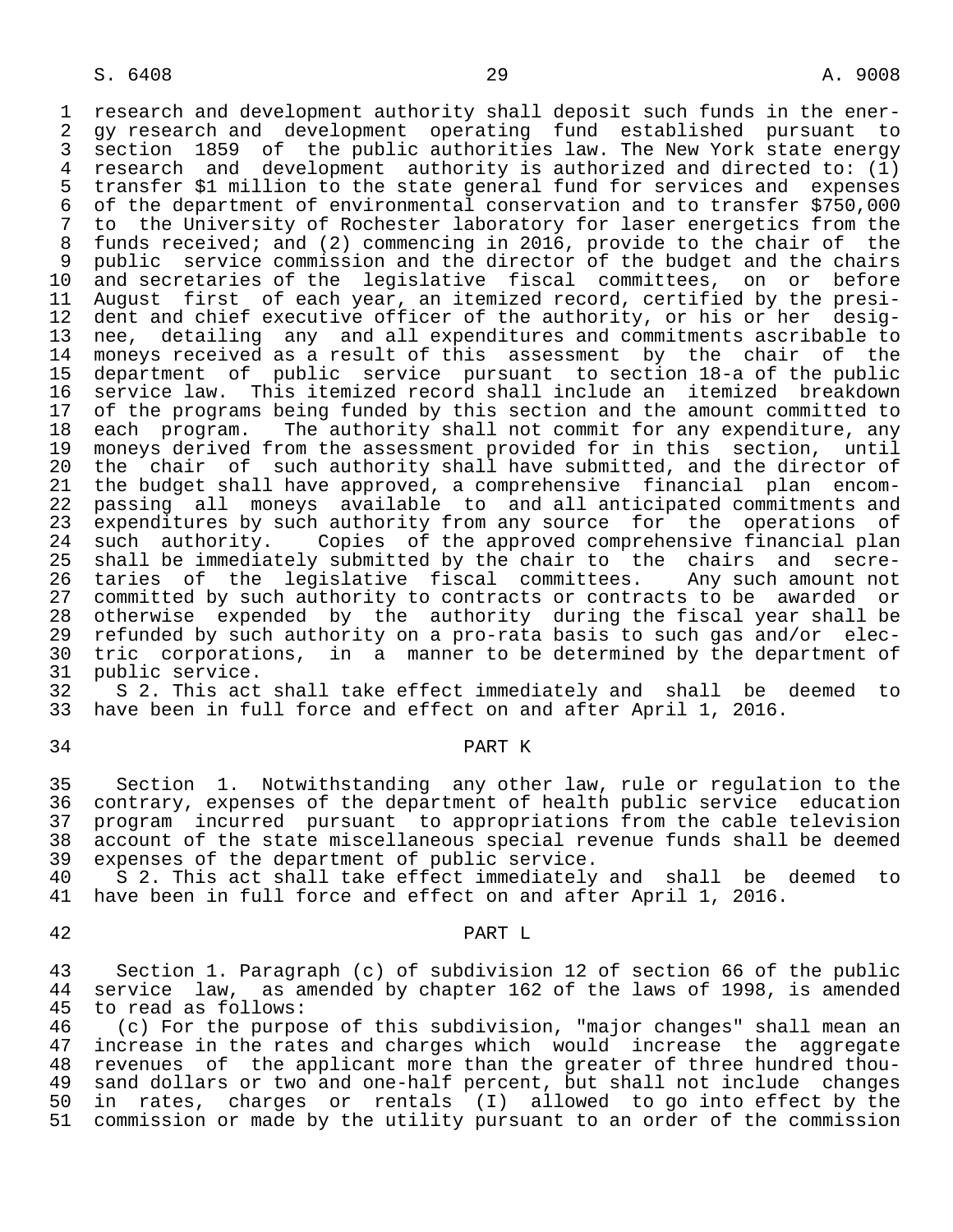1 after hearings held upon notice to the public, OR (II) PROPOSED BY A<br>2 MUNICIPALITY. 2 MUNICIPALITY.<br>3 S 2. Para

 3 S 2. Paragraph (f) of subdivision 12 of section 66 of the public 4 service law, as amended by chapter 154 of the laws of 1989, is amended<br>5 to read as follows: 5 to read as follows:<br>6 (f) Whenever th

 6 (f) Whenever there shall be filed with the commission by any utility any schedule stating a new rate or charge, or any change in any form of 8 contract or agreement or any rule or regulation relating to any rate, 9 charge or service, or in any general privilege or facility, the commis-<br>10 sion may, at any time within sixty days from the date when such schedule 10 sion may, at any time within sixty days from the date when such schedule<br>11 would or has become effective, either upon complaint or upon its own 11 would or has become effective, either upon complaint or upon its own<br>12 initiative, and, if it so orders, without answer or other formal plead-12 initiative, and, if it so orders, without answer or other formal plead-<br>13 ing by the utility, but upon reasonable notice, hold a hearing concern-13 ing by the utility, but upon reasonable notice, hold a hearing concern-<br>14 ing the propriety of a change proposed by the filing. If such change is ing the propriety of a change proposed by the filing. If such change is 15 a major change, the commission shall hold such a hearing. Pending such 16 hearing and decision thereon, the commission, upon filing with such<br>17 schedule and delivering to the utility, a statement in writing of its 17 schedule and delivering to the utility, a statement in writing of its<br>18 reasons therefor, may suspend the operation of such schedule, but not 18 reasons therefor, may suspend the operation of such schedule, but not 19 for a longer period than [one hundred and twenty days] FOUR MONTHS<br>20 beyond the time when it would otherwise go into effect. After full hear-20 beyond the time when it would otherwise go into effect. After full hear-<br>21 ing, whether completed before or after the schedule goes into effect, 21 ing, whether completed before or after the schedule goes into effect,<br>22 the commission may make such order in reference thereto as would be 22 the commission may make such order in reference thereto as would be<br>23 proper in a proceeding begun after the rate, charge, form of contract or proper in a proceeding begun after the rate, charge, form of contract or 24 agreement, rule, regulation, service, general privilege or facility had<br>25 become effective. If any such hearing cannot be concluded within the become effective. If any such hearing cannot be concluded within the 26 period of suspension as above stated, the commission may extend the<br>27 suspension for a further period, not exceeding [six] TEN months. IF AT 27 suspension for a further period, not exceeding [six] TEN months. IN<br>28 THE END OF SUCH PERIOD, THE FILED PETITION HAS NOT BEEN ACTED UPON 28 THE END OF SUCH PERIOD, THE FILED PETITION HAS NOT BEEN ACTED UPON BY<br>29 THE COMMISSION, THE COMMISSION SHALL UTILIZE THE PROPOSAL FILED BY THE 29 THE COMMISSION, THE COMMISSION SHALL UTILIZE THE PROPOSAL FILED BY THE 160 PART OF THE PERTITIONER. 30 STAFF OF THE DEPARTMENT TO ESTABLISH TEMPORARY RATES FOR THE PETITIONER,<br>31 SUBJECT TO REFUND OR REPARATION AS PROVIDED IN SECTION ONE HUNDRED THIR-31 SUBJECT TO REFUND OR REPARATION AS PROVIDED IN SECTION ONE HUNDRED THIR-<br>32 TEEN OF THIS CHAPTER.

32 TEEN OF THIS CHAPTER.<br>33 S 3. Paragraph (f) 33 S 3. Paragraph (f) of subdivision 10 of section 80 of the public 34 service law, as amended by chapter 154 of the laws of 1989, is amended<br>35 to read as follows:

35 to read as follows:<br>36 (f) Whenever ther  $(f)$  Whenever there shall be filed with the commission by any utility 37 any schedule stating a new rate or charge, or any change in any form of 38 contract or agreement or any rule or regulation relating to any rate, 38 contract or agreement or any rule or regulation relating to any rate,<br>39 charge or service, or in any general privilege or facility, the commis-39 charge or service, or in any general privilege or facility, the commis-<br>40 sion may, at any time within sixty days from the date when such schedule sion may, at any time within sixty days from the date when such schedule 41 would or has become effective, either upon complaint or upon its own<br>42 initiative, and, if it so orders, without answer or other formal plead-42 initiative, and, if it so orders, without answer or other formal plead-<br>43 ing by the utility, but upon reasonable notice, hold a hearing concern-43 ing by the utility, but upon reasonable notice, hold a hearing concern-<br>44 ing the propriety of a change proposed by the filing. If such change is 44 ing the propriety of a change proposed by the filing. If such change is<br>45 a major change, the commission shall hold such a hearing. Pending such a major change, the commission shall hold such a hearing. Pending such 46 hearing and decision thereon the commission, upon filing with such sche dule and delivering to the utility, a statement in writing of its 48 reasons therefor, may suspend the operation of such schedule, but not<br>49 for a longer period than [one hundred and twenty days] FOUR MONTHS 49 for a longer period than [one hundred and twenty days] FOUR MONTHS<br>50 bevond the time when it would otherwise go into effect. After full hear-50 beyond the time when it would otherwise go into effect. After full hear-<br>51 ing, whether completed before or after the schedule goes into effect, 51 ing, whether completed before or after the schedule goes into effect,<br>52 the commission may make such order in reference thereto as would be 52 the commission may make such order in reference thereto as would be<br>53 proper in a proceeding begun after the rate, charge, form of contract or 53 proper in a proceeding begun after the rate, charge, form of contract or<br>54 agreement, rule, regulation, service, general privilege or facility had 54 agreement, rule, regulation, service, general privilege or facility had<br>55 become effective. If such hearing cannot be concluded within the period 55 become effective. If such hearing cannot be concluded within the period<br>56 of suspension as above stated, the commission may extend the suspension 56 of suspension as above stated, the commission may extend the suspension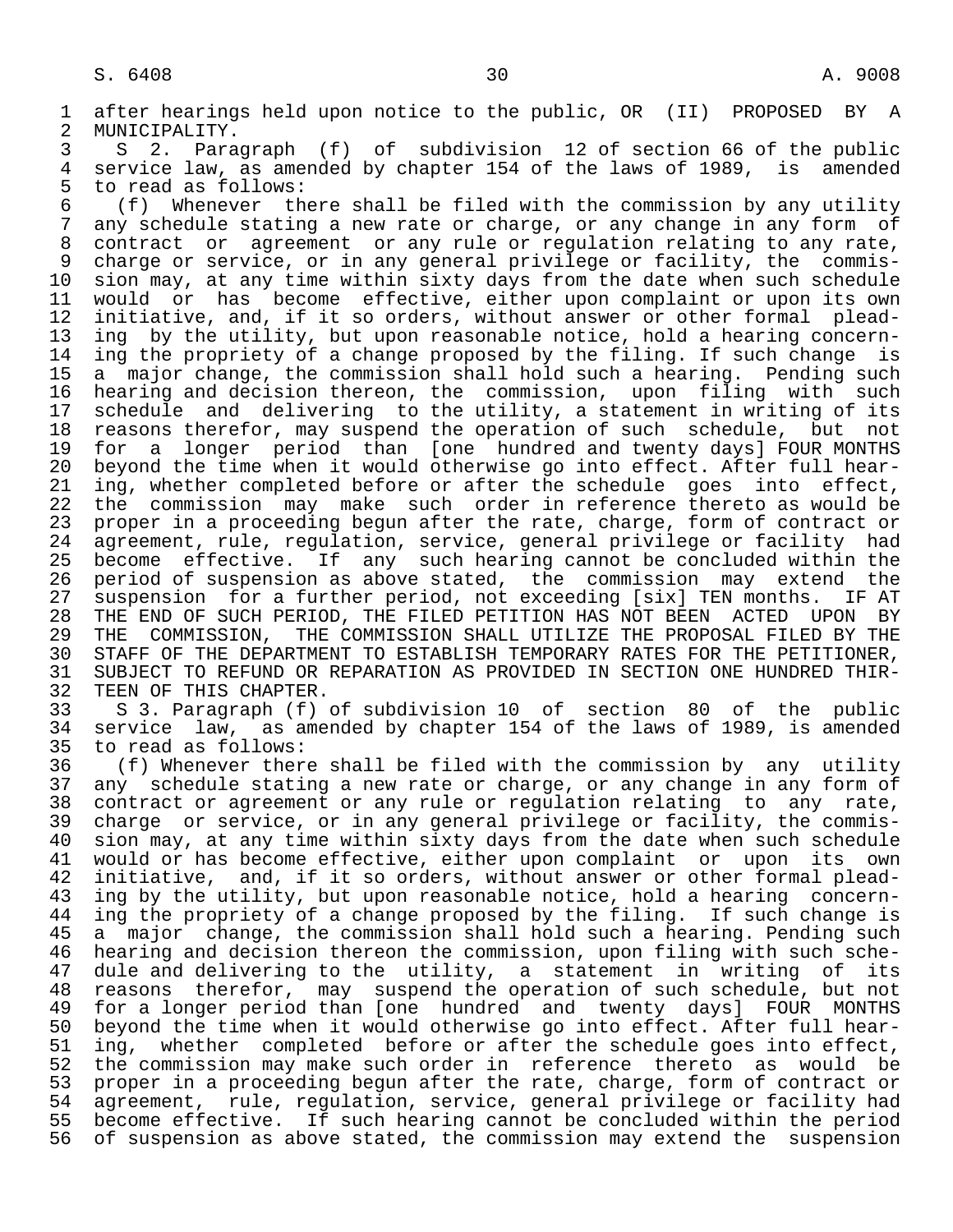S. 6408 2008 31

1 for a further period not exceeding [six] TEN months. IF AT THE END OF<br>2 SUCH PERIOD, THE FILED PETITION HAS NOT BEEN ACTED UPON BY THE COMMIS-2 SUCH PERIOD, THE FILED PETITION HAS NOT BEEN ACTED UPON BY THE COMMIS-<br>3 SION, THE COMMISSION SHALL UTILIZE THE PROPOSAL FILED BY THE STAFF OF 3 SION, THE COMMISSION SHALL UTILIZE THE PROPOSAL FILED BY THE STAFF OF 4 THE DEPARTMENT TO ESTABLISH TEMPORARY RATES FOR THE PETITIONER, SUBJECT<br>5 TO REFUND OR REPARATION AS PROVIDED IN SECTION ONE HUNDRED THIRTEEN OF 5 TO REFUND OR REPARATION AS PROVIDED IN SECTION ONE HUNDRED<br>6 THIS CHAPTER. 6 THIS CHAPTER.<br>7 S 4. Para

7 S 4. Paragraph (f) of subdivision 10 of section 89-c of the public<br>8 service law, as amended by chapter 154 of the laws of 1989, is amended 8 service law, as amended by chapter 154 of the laws of 1989, is amended<br>9 to read as follows:

9 to read as follows:<br>10 (f) Whenever th 10 (f) Whenever there shall be filed with the commission by any water-<br>11 works corporation any schedule stating a new rate or charge, or any 11 works corporation any schedule stating a new rate or charge, or any<br>12 change in any form of contract or agreement or any rule or regulation 12 change in any form of contract or agreement or any rule or regulation<br>13 relating to any rate, charge or service, or in any general privilege or 13 relating to any rate, charge or service, or in any general privilege or<br>14 facility, the commission may, at any time within sixty days from the facility, the commission may, at any time within sixty days from the 15 date when such schedule would or has become effective, either upon<br>16 complaint or upon its own initiative, and, if it so orders, without 16 complaint or upon its own initiative, and, if it so orders, without<br>17 answer or other formal pleading by the interested corporation, but upon 17 answer or other formal pleading by the interested corporation, but upon<br>18 reasonable notice, hold a hearing concerning the propriety of a change 18 reasonable notice, hold a hearing concerning the propriety of a change<br>19 proposed by the filing. If such change is a major change, the commission 19 proposed by the filing. If such change is a major change, the commission<br>20 shall hold such a hearing. Pending such hearing and decision thereon. 20 shall hold such a hearing. Pending such hearing and decision thereon,<br>21 the commission, upon filing with such schedule and delivering to the 21 the commission, upon filing with such schedule and delivering to the<br>22 corporation affected thereby a statement in writing of its reasons 22 corporation affected thereby a statement in writing of its reasons<br>23 therefor, may suspend the operation of such schedule, but not for a therefor, may suspend the operation of such schedule, but not for a 24 longer period than [one hundred and twenty days] FOUR MONTHS beyond the<br>25 time when it would otherwise go into effect. After a full hearing, time when it would otherwise go into effect. After a full hearing, 26 whether completed before or after the schedule goes into effect, the<br>27 commission may make such order in reference thereto as would be proper 27 commission may make such order in reference thereto as would be proper 28 in a proceeding begun after the rate, charge, form of contract or agree- 29 ment, rule, regulation, service, general privilege or facility had 30 become effective. If any such hearing cannot be concluded within the<br>31 period of suspension as above stated, the commission may extend the 31 period of suspension as above stated, the commission may extend the<br>32 suspension for a further period not exceeding [six] TEN months. IF AT 32 suspension for a further period not exceeding [six] TEN months. IF AT<br>33 THE END OF SUCH PERIOD, THE FILED PETITION HAS NOT BEEN ACTED UPON BY 33 THE END OF SUCH PERIOD, THE FILED PETITION HAS NOT BEEN ACTED<br>34 THE COMMISSION, THE COMMISSION SHALL UTILIZE THE PROPOSAL FIL 34 THE COMMISSION, THE COMMISSION SHALL UTILIZE THE PROPOSAL FILED BY THE 1555 STAFF OF THE PEPARTMENT TO ESTABLISH TEMPORARY RATES FOR THE PETITIONER. 35 STAFF OF THE DEPARTMENT TO ESTABLISH TEMPORARY RATES FOR THE PETITIONER,<br>36 SUBJECT TO REFUND OR REPARATION AS PROVIDED IN SECTION ONE HUNDRED THIR- 36 SUBJECT TO REFUND OR REPARATION AS PROVIDED IN SECTION ONE HUNDRED THIR- 37 TEEN OF THIS CHAPTER.<br>38 S 5. This act shall

S 5. This act shall take effect immediately.

## 39 PART M

40 Section 1. Section 2 of chapter 21 of the laws of 2003, amending the<br>41 executive law relating to permitting the secretary of state to provide 41 executive law relating to permitting the secretary of state to provide<br>42 special handling for all documents filed or issued by the division of 42 special handling for all documents filed or issued by the division of<br>43 corporations and to permit additional levels of such expedited service, 43 corporations and to permit additional levels of such expedited service,<br>44 as amended by section 1 of part T of chapter 58 of the laws of 2015, is 44 as amended by section 1 of part T of chapter 58 of the laws of 2015, is<br>45 amended to read as follows: amended to read as follows:

46 S 2. This act shall take effect immediately, provided however, that<br>47 section one of this act shall be deemed to have been in full force and 47 section one of this act shall be deemed to have been in full force and<br>48 effect on and after April 1, 2003 and shall expire March 31, [2016] 48 effect on and after April 1, 2003 and shall expire March 31, [2016] 49 2017.<br>50 S 2

50 S 2. This act shall take effect immediately and shall be deemed to<br>51 have been in full force and effect on and after March 31, 2016. have been in full force and effect on and after March 31, 2016.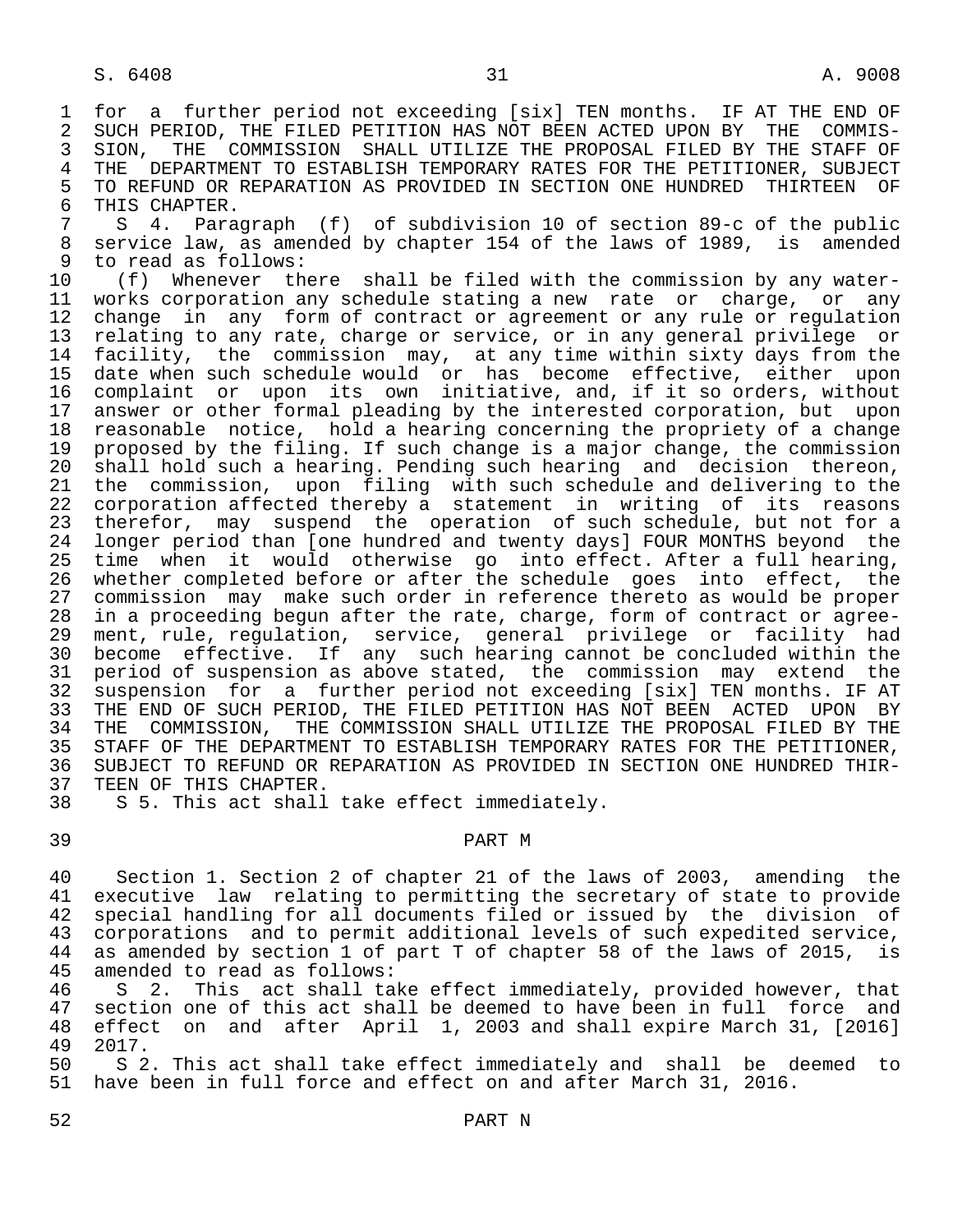1 Section 1. Paragraph (d) of section 304 of the business corporation<br>2 law is amended to read as follows: 2 law is amended to read as follows:<br>3 (d) ANY DESIGNATED POST OFFICE.

 3 (d) ANY DESIGNATED POST OFFICE ADDRESS TO WHICH A PERSON SHALL MAIL A 4 COPY OF ANY PROCESS SERVED UPON THE SECRETARY OF STATE AS AGENT OF A<br>5 DOMESTIC CORPORATION OR FOREIGN CORPORATION SHALL BE DEEMED TO BE THE 5 DOMESTIC CORPORATION OR FOREIGN CORPORATION SHALL BE DEEMED TO BE THE 5 DOMESTIC CORPORATION OR FOREIGN CORPORT THIS STATE. TO WHICH A PERSON 6 POST OFFICE ADDRESS, WITHIN OR WITHOUT THIS STATE, TO WHICH A PERSON<br>7 SHALL MAIL THE PROCESS SERVED AGAINST THE CORPORATION AS REOUIRED BY SHALL MAIL THE PROCESS SERVED AGAINST THE CORPORATION AS REQUIRED BY 8 THIS ARTICLE. Any designated [post-office] POST OFFICE address to which 9 the secretary of state OR A PERSON shall mail a copy of ANY process<br>10 served upon [him] THE SECRETARY OF STATE as agent of a domestic corpo-10 served upon [him] THE SECRETARY OF STATE as agent of a domestic corpo-<br>11 ration or a foreign corporation, shall continue until the filing of a 11 ration or a foreign corporation, shall continue until the filing of a<br>12 certificate under this chapter directing the mailing to a different 12 certificate under this chapter directing the mailing to a different<br>13 [post-office] POST OFFICE address. 13 [post-office] POST OFFICE address.<br>14 S 2. Paragraph (a) of section 3

 14 S 2. Paragraph (a) of section 305 of the business corporation law, as 15 amended by chapter 131 of the laws of 1985, is amended to read as 16 follows:<br>17 (a) I

 17 (a) In addition to such designation of the secretary of state, every 18 domestic corporation or authorized foreign corporation may designate a<br>19 registered agent in this state upon whom process against such corpo-19 registered agent in this state upon whom process against such corpo-<br>20 ration may be served. The agent shall be a natural person who is a resi-20 ration may be served. The agent shall be a natural person who is a resi-<br>21 dent of or has a business address in this state [or], a domestic corpo-21 dent of or has a business address in this state [or], a domestic corpo-<br>22 ration or foreign corporation of any type or kind formed[,] or 22 ration or foreign corporation of any type or kind formed[,] or<br>23 authorized to do business in this state, under this chapter or under any authorized to do business in this state, under this chapter or under any 24 other statute of this state, OR DOMESTIC LIMITED LIABILITY COMPANY OR<br>25 FOREIGN LIMITED LIABILITY COMPANY FORMED OR AUTHORIZED TO DO BUSINESS IN 25 FOREIGN LIMITED LIABILITY COMPANY FORMED OR AUTHORIZED TO DO BUSINESS IN 26 THIS STATE.<br>27 S 3. Su

27 S 3. Subparagraph 1 of paragraph (b) of section 306 of the business<br>28 corporation law, as amended by chapter 419 of the laws of 1990, is 28 corporation law, as amended by chapter 419 of the laws of 1990, is<br>29 amended to read as follows: 29 amended to read as follows:<br>30 (1) Service of process o

30 (1) Service of process on the secretary of state as agent of a domes-<br>31 tic or authorized foreign corporation, OR OTHER BUSINESS ENTITY THAT HAS 31 tic or authorized foreign corporation, OR OTHER BUSINESS ENTITY THAT HAS<br>32 DESIGNATED THE SECRETARY OF STATE AS AGENT FOR SERVICE OF PROCESS PURSU-32 DESIGNATED THE SECRETARY OF STATE AS AGENT FOR SERVICE OF PROCESS PURSU-<br>33 ANT TO ARTICLE NINE OF THIS CHAPTER, shall be made by [personally deliv-33 ANT TO ARTICLE NINE OF THIS CHAPTER, shall be made by [personally deliv-<br>34 ering to and leaving with the secretary of state or a deputy, or with 34 ering to and leaving with the secretary of state or a deputy, or with<br>35 any person authorized by the secretary of state to receive such service, 35 any person authorized by the secretary of state to receive such service,<br>36 at the office of the department of state in the city of Albany, dupliat the office of the department of state in the city of Albany, dupli-37 cate copies of such process together with the statutory fee, which fee<br>38 shall be a taxable disbursement] MAILING THE PROCESS AND NOTICE OF 38 shall be a taxable disbursement] MAILING<br>39 SERVICE-THEREOF-BY-CERTIFIED-MAIL, RETURN REC 39 SERVICE THEREOF BY CERTIFIED MAIL, RETURN RECEIPT REQUESTED, TO SUCH<br>40 CORPORATION OR OTHER BUSINESS ENTITY, AT THE POST OFFICE ADDRESS ON FILE 40 CORPORATION OR OTHER BUSINESS ENTITY, AT THE POST OFFICE ADDRESS ON FILE<br>41 IN THE DEPARTMENT OF STATE, SPECIFIED FOR THIS PURPOSE, IF A DOMESTIC OR 41 IN THE DEPARTMENT OF STATE, SPECIFIED FOR THIS PURPOSE. IF A DOMESTIC OR<br>42 AUTHORIZED FOREIGN CORPORATION HAS NO SUCH ADDRESS ON FILE IN THE 42 AUTHORIZED FOREIGN CORPORATION HAS NO SUCH ADDRESS ON FILE IN THE 43 DEPARTMENT OF STATE, THE PROCESS AND NOTICE OF SERVICE THEREOF SHALL BE 43 DEPARTMENT OF STATE, THE PROCESS AND NOTICE OF SERVICE THEREOF SHALL 44 MAILED, IN THE CASE OF A DOMESTIC CORPORATION, IN CARE OF ANY DIRE 44 MAILED, IN THE CASE OF A DOMESTIC CORPORATION, IN CARE OF ANY DIRECTOR<br>45 NAMED IN ITS CERTIFICATE OF INCORPORATION AT THE DIRECTOR'S ADDRESS NAMED IN ITS CERTIFICATE OF INCORPORATION AT THE 46 STATED THEREIN OR, IN THE CASE OF AN AUTHORIZED FOREIGN CORPORATION, TO<br>47 SUCH CORPORATION AT THE ADDRESS OF ITS OFFICE WITHIN THIS STATE ON FILE SUCH CORPORATION AT THE ADDRESS OF ITS OFFICE WITHIN THIS STATE ON FILE 48 IN THE DEPARTMENT. ON THE SAME DAY THAT SUCH PROCESS IS MAILED, A DUPLI- 49 CATE COPY OF SUCH PROCESS AND PROOF OF MAILING TOGETHER WITH THE STATU-<br>50 TORY FEE, WHICH FEE SHALL BE A TAXABLE DISBURSEMENT SHALL BE PERSONALLY 50 TORY FEE, WHICH FEE SHALL BE A TAXABLE DISBURSEMENT SHALL BE PERSONALLY<br>51 DELIVERED TO AND LEFT WITH THE SECRETARY OF STATE OR A DEPUTY, OR WITH 51 DELIVERED TO AND LEFT WITH THE SECRETARY OF STATE OR A DEPUTY, OR WITH 52 ANY PERSON AUTHORIZED BY THE SECRETARY OF STATE TO RECEIVE SUCH SERVICE, 52 ANY PERSON AUTHORIZED BY THE SECRETARY OF STATE TO RECEIVE SUCH SERVICE,<br>53 AT THE OFFICE OF THE DEPARTMENT OF STATE IN THE CITY OF ALBANY. PROOF OF 53 AT THE OFFICE OF THE DEPARTMENT OF STATE IN THE CITY OF ALBANY. PROOF OF<br>54 MAILING SHALL BE BY AFFIDAVIT OF COMPLIANCE WITH THIS SECTION. Service 54 MAILING SHALL BE BY AFFIDAVIT OF COMPLIANCE WITH THIS SECTION.<br>55 of process on such corporation OR OTHER BUSINESS ENTITY 55 of process on such corporation OR OTHER BUSINESS ENTITY shall be<br>56 complete when the secretary of state is so served. [The secretary of 56 complete when the secretary of state is so served. [The secretary of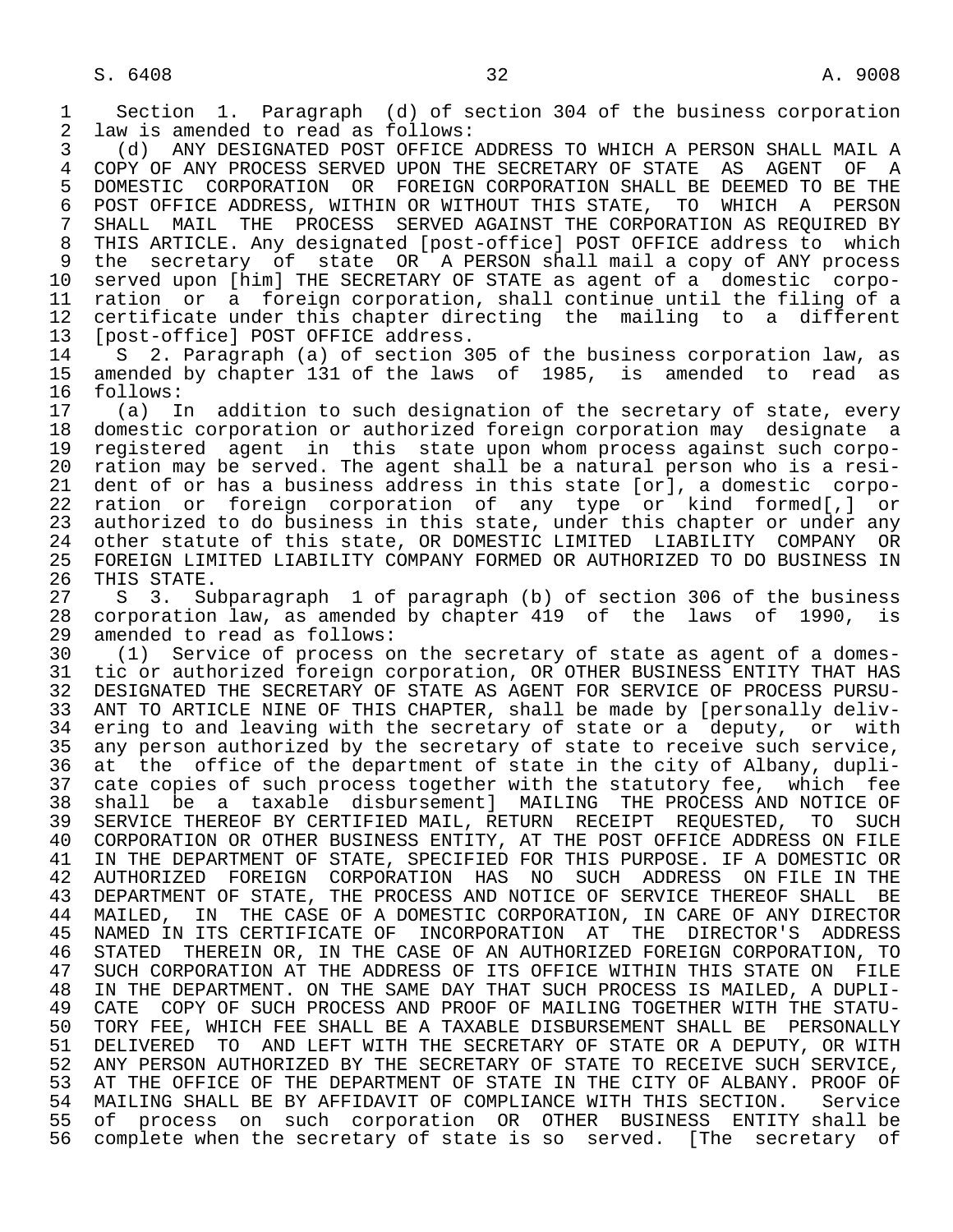1 state shall promptly send one of such copies by certified mail, return<br>2 receipt requested, to such corporation, at the post office address, on 2 receipt requested, to such corporation, at the post office address, on<br>3 file in the department of state, specified for the purpose. If a domesfile in the department of state, specified for the purpose. If a domes-4 tic or authorized foreign corporation has no such address on file in the<br>5 department of state, the secretary of state shall so mail such copy, in 5 department of state, the secretary of state shall so mail such copy, in 6 the case of a domestic corporation, in care of any director named in its 7 certificate of incorporation at the director's address stated therein 8 or, in the case of an authorized foreign corporation, to such corpo-<br>9 ration at the address of its office within this state on file in the 9 ration at the address of its office within this state on file in the<br>10 department.]

10 department.]<br>11 S 4. Sub 11 S 4. Subparagraphs 2 and 3 of paragraph (a) of section 306-A of the<br>12 business corporation law, as added by chapter 469 of the laws of 1997, business corporation law, as added by chapter 469 of the laws of 1997, 13 are amended to read as follows:<br>14 (2) That the address of th

 14 (2) That the address of the party has been designated by the corpo- 15 ration as the post office address to which [the secretary of state] A<br>16 PERSON shall mail a copy of any process served on the secretary of state 16 PERSON shall mail a copy of any process served on the secretary of state<br>17 as agent for such corporation, SPECIFYING SUCH ADDRESS, and that such 17 as agent for such corporation, SPECIFYING SUCH ADDRESS, and that such 18 party wishes to resign. 18 party wishes to resign.<br>19 (3) That sixty days p

19 (3) That sixty days prior to the filing of the certificate of resigna-<br>20 tion OR RECEIPT OF PROCESS with the department of state the party has 20 tion OR RECEIPT OF PROCESS with the department of state the party has<br>21 sent a copy of the certificate of resignation for receipt of process by 21 sent a copy of the certificate of resignation for receipt of process by<br>22 registered or certified mail to the address of the registered agent of 22 registered or certified mail to the address of the registered agent of<br>23 the designating corporation, if other than the party filing the certifthe designating corporation, if other than the party filing the certif-24 icate of resignation[,] for receipt of process, or if the [resigning]<br>25 DESIGNATING corporation has no registered agent, then to the last DESIGNATING corporation has no registered agent, then to the last 26 address of the designating corporation known to the party, specifying<br>27 the address to which the copy was sent. If there is no registered agent 27 the address to which the copy was sent. If there is no registered agent<br>28 and no known address of the designating corporation, the party shall 28 and no known address of the designating corporation, the party shall<br>29 attach an affidavit to the certificate stating that a diligent but 29 attach an affidavit to the certificate stating that a diligent but<br>30 unsuccessful search was made by the party to locate the corporation. 30 unsuccessful search was made by the party to locate the corporation, 31 specifying what efforts were made.<br>32 S 5. Subparagraph 7 of paragr

32 S 5. Subparagraph 7 of paragraph (a) of section 402 of the business<br>33 corporation law is amended to read as follows: 33 corporation law is amended to read as follows:<br>34 (7) A designation of the secretary of state

 34 (7) A designation of the secretary of state as agent of the corpo- 35 ration upon whom process against it may be served and the post office<br>36 address, within or without this state, to which [the secretary of state] address, within or without this state, to which [the secretary of state] 37 A PERSON shall mail a copy of any process against it served upon [him]<br>38 THE SECRETARY OF STATE. 38 THE SECRETARY OF STATE.<br>39 S 6. Subparagraph

 39 S 6. Subparagraph (c) of paragraph 1 of section 408 of the business 40 corporation law, as amended by section 3 of part S of chapter 59 of the 41 laws of 2015, is amended to read as follows: 41 laws of 2015, is amended to read as follows:<br>42 (c) The post office address, within or

42 (c) The post office address, within or without this state, to which<br>43 [the secretary of state] A PERSON shall mail a copy of any process 43 [the secretary of state] A PERSON shall mail a copy of any process<br>44 against it served upon [him or her] THE SECRETARY OF STATE. Such 44 against it served upon [him or her] THE SECRETARY OF STATE. Such<br>45 address shall supersede any previous address on file with the department address shall supersede any previous address on file with the department 46 of state for this purpose.<br>47 S 7. Subparagraph 4 of p

57. Subparagraph 4 of paragraph (b) of section 801 of the business 48 corporation law is amended to read as follows:

49 (4) To specify or change the post office address to which [the secre-<br>50 tary of statel A PERSON shall mail a copy of any process against the 50 tary of state] A PERSON shall mail a copy of any process against the<br>51 corporation served upon [him] THE SECRETARY OF STATE. 51 corporation served upon [him] THE SECRETARY OF STATE.<br>52 S 8. Subparagraph 2 of paragraph (b) of section

 52 S 8. Subparagraph 2 of paragraph (b) of section 803 of the business 53 corporation law, as amended by chapter 803 of the laws of 1965, is<br>54 amended to read as follows: amended to read as follows: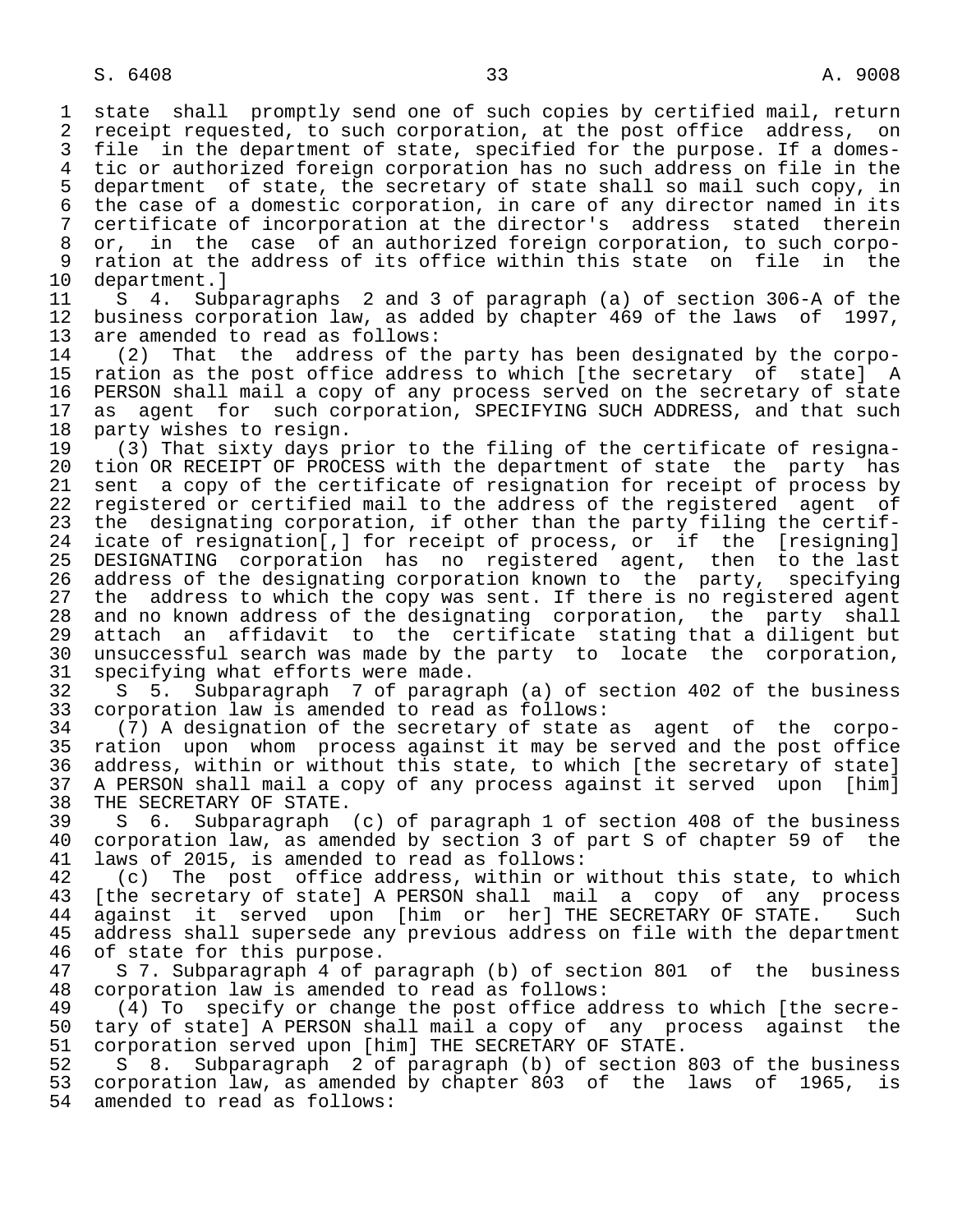1 (2) To specify or change the post office address to which [the secre- 2 tary of state] A PERSON shall mail a copy of any process against the<br>3 corporation served upon [him] THE SECRETARY OF STATE.

 3 corporation served upon [him] THE SECRETARY OF STATE. 4 S 9. Paragraph (b) of section 805-A of the business corporation law, 5 as added by chapter 725 of the laws of 1964, is amended to read as<br>6 follows: 6 follows:

 7 (b) A certificate of change which changes only the post office address 8 to which [the secretary of state] A PERSON shall mail a copy of any 9 process against a corporation served upon [him or] THE SECRETARY OF<br>10 STATE AND/OR the address of the registered agent, provided such address 10 STATE AND/OR the address of the registered agent, provided such address<br>11 being changed is the address of a person, partnership, LIMITED LIABILITY 11 being changed is the address of a person, partnership, LIMITED LIABILITY<br>12 COMPANY or other corporation whose address, as agent, is the address to 12 COMPANY or other corporation whose address, as agent, is the address to<br>13 be changed or who has been designated as registered agent for such 13 be changed or who has been designated as registered agent for such<br>14 corporation, may be signed [, verified] and delivered to the department corporation, may be signed[, verified] and delivered to the department 15 of state by such agent. The certificate of change shall set forth the<br>16 statements required under subparagraphs [(a)] (1), (2) and (3) OF PARA- 16 statements required under subparagraphs [(a)] (1), (2) and (3) OF PARA- 17 GRAPH (A) of this section; that a notice of the proposed change was<br>18 mailed to the corporation by the party signing the certificate not less 18 mailed to the corporation by the party signing the certificate not less<br>19 than thirty days prior to the date of delivery to the department and 19 than thirty days prior to the date of delivery to the department and<br>20 that such corporation has not objected thereto; and that the party sign-20 that such corporation has not objected thereto; and that the party sign-<br>21 ing the certificate is the agent of such corporation to whose address 21 ing the certificate is the agent of such corporation to whose address<br>22 [the secretary of state] A PERSON is required to mail copies of process 22 [the secretary of state] A PERSON is required to mail copies of process<br>23 SERVED ON THE SECRETARY OF STATE or the registered agent, if such be the SERVED ON THE SECRETARY OF STATE or the registered agent, if such be the 24 case. A certificate signed[, verified] and delivered under this para graph shall not be deemed to effect a change of location of the office

 26 of the corporation in whose behalf such certificate is filed. 27 S 10. Subparagraph 8 of paragraph (a) of section 904-a of the business<br>28 corporation law, as amended by chapter 177 of the laws of 2008, is 28 corporation law, as amended by chapter 177 of the laws of 2008, is<br>29 amended to read as follows: 29 amended to read as follows:<br>30 (8) If the surviving or

 30 (8) If the surviving or resulting entity is a foreign corporation or 31 other business entity, a designation of the secretary of state as its<br>32 agent upon whom process against it may be served in the manner set forth 32 agent upon whom process against it may be served in the manner set forth<br>33 in paragraph (b) of section three hundred six of this chapter, in any 33 in paragraph (b) of section three hundred six of this chapter, in any<br>34 action or special proceeding, and a post office address, within or with- 34 action or special proceeding, and a post office address, within or with- 35 out this state, to which [the secretary of state] A PERSON shall mail a<br>36 copy of any process against it served upon [him] THE SECRETARY OF STATE. copy of any process against it served upon [him] THE SECRETARY OF STATE. 37 Such post office address shall supersede any prior address designated as<br>38 the address to which process shall be mailed; 38 the address to which process shall be mailed;<br>39 S 11. Clause (G) of subparagraph 2 of para

39 S 11. Clause (G) of subparagraph 2 of paragraph (e) of section 907 of<br>40 the business corporation law, as amended by chapter 494 of the laws of 40 the business corporation law, as amended by chapter 494 of the laws of 41 1997, is amended to read as follows: 41 1997, is amended to read as follows:<br>42 (G) A designation of the secre

42 (G) A designation of the secretary of state as its agent upon whom<br>43 process against it may be served in the manner set forth in paragraph 43 process against it may be served in the manner set forth in paragraph<br>44 (b) of section 306 (Service of process), in any action or special 44 (b) of section 306 (Service of process), in any action or special<br>45 proceeding, and a post office address, within or without this state, to proceeding, and a post office address, within or without this state, to 46 which [the secretary of state] A PERSON shall mail a copy of any process<br>47 against it served upon [him] THE SECRETARY OF STATE. Such post office against it served upon [him] THE SECRETARY OF STATE. Such post office 48 address shall supersede any prior address designated as the address to<br>49 which process shall be mailed. 49 which process shall be mailed.<br>50 S 12. Subparagraph 6 of par

50 S 12. Subparagraph 6 of paragraph (a) of section 1304 of the business<br>51 corporation law, as amended by chapter 684 of the laws of 1963 and as 51 corporation law, as amended by chapter 684 of the laws of 1963 and as<br>52 renumbered by chapter 590 of the laws of 1982, is amended to read as 52 renumbered by chapter 590 of the laws of 1982, is amended to read as 53 follows: 53 follows:<br>54 (6) A

54 (6) A designation of the secretary of state as its agent upon whom<br>55 process against it may be served and the post office address, within or 55 process against it may be served and the post office address, within or<br>56 without this state, to which [the secretary of state] A PERSON shall without this state, to which [the secretary of state] A PERSON shall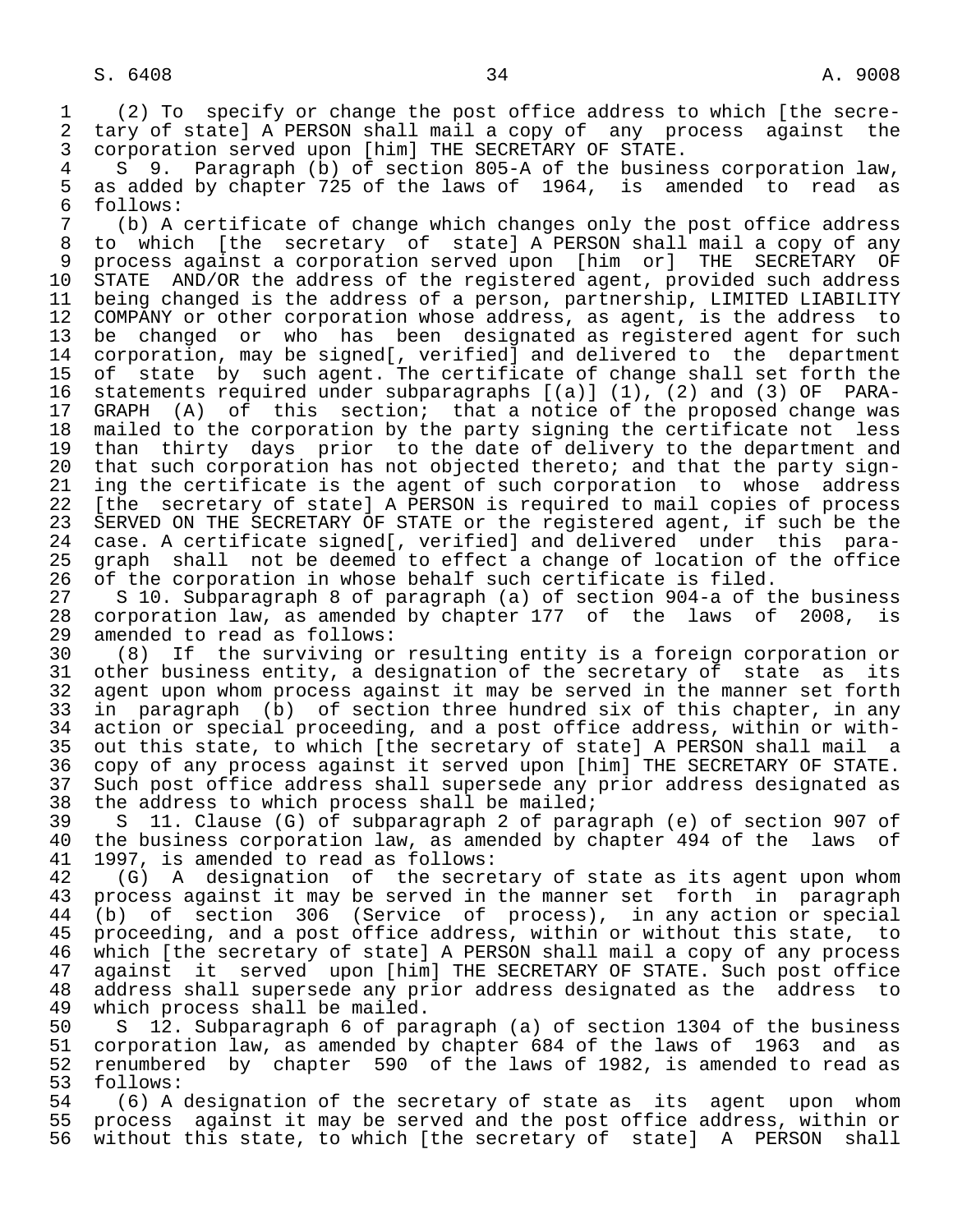1 mail a copy of any process against it served upon [him] THE SECRETARY OF<br>2 STATE. 2 STATE.<br>3 S 1 3 S 13. Subparagraph 7 of paragraph (a) of section 1308 of the business 4 corporation law, as amended by chapter 725 of the laws of 1964 and as 5 renumbered by chapter 186 of the laws of 1983, is amended to read as<br>6 follows: 6 follows:<br>7 (7) To 7 (7) To specify or change the post office address to which [the secre- 8 tary of state] A PERSON shall mail a copy of any process against it<br>9 served upon [him] THE SECRETARY OF STATE. 9 served upon [him] THE SECRETARY OF STATE.<br>10 S 14. Subparagraph 2 of paragraph (a) a 10 S 14. Subparagraph 2 of paragraph (a) and paragraph (c) of section<br>11 1309-A of the business corporation law, subparagraph 2 of paragraph (a) 11 1309-A of the business corporation law, subparagraph 2 of paragraph (a)<br>12 as added by chapter 725 of the laws of 1964 and paragraph (c) as amended as added by chapter 725 of the laws of 1964 and paragraph  $(c)$  as amended 13 by chapter 172 of the laws of 1999, are amended to read as follows:<br>14 (2) To specify or change the post office address to which [the s 14 (2) To specify or change the post office address to which [the secre- 15 tary of state] A PERSON shall mail a copy of any process against it<br>16 served upon [him] THE SECRETARY OF STATE. 16 served upon [him] THE SECRETARY OF STATE.<br>17 (c) A certificate of change of applicat 17 (c) A certificate of change of application for authority which changes<br>18 only the post office address to which [the secretary of state] A PERSON 18 only the post office address to which [the secretary of state] A PERSON<br>19 shall mail a copy of any process against an authorized foreign corpo-19 shall mail a copy of any process against an authorized foreign corpo-<br>20 ration served upon [him or which] THE SECRETARY OF STATE AND/OR changes 20 ration served upon [him or which] THE SECRETARY OF STATE AND/OR changes<br>21 the address of its registered agent, provided such address is the 21 the address of its registered agent, provided such address is the<br>22 address of a person, partnership, LIMITED LIABILITY COMPANY or other 22 address of a person, partnership, LIMITED LIABILITY COMPANY or other<br>23 corporation whose address, as agent, is the address to be changed or who corporation whose address, as agent, is the address to be changed or who 24 has been designated as registered agent for such authorized foreign<br>25 corporation, may be signed and delivered to the department of state by corporation, may be signed and delivered to the department of state by 26 such agent. The certificate of change of application for authority shall<br>27 set forth the statements required under subparagraphs (1), (2), (3) and 27 set forth the statements required under subparagraphs (1), (2), (3) and<br>28 (4) of paragraph (b) of this section; that a notice of the proposed 28 (4) of paragraph (b) of this section; that a notice of the proposed<br>29 change was mailed by the party signing the certificate to the authorized change was mailed by the party signing the certificate to the authorized 30 foreign corporation not less than thirty days prior to the date of<br>31 delivery to the department and that such corporation has not objected 31 delivery to the department and that such corporation has not objected<br>32 thereto; and that the party signing the certificate is the agent of such 32 thereto; and that the party signing the certificate is the agent of such<br>33 foreign corporation to whose address [the secretary of state] A PERSON 33 foreign corporation to whose address [the secretary of state] A PERSON<br>34 is required to mail copies of process SERVED ON THE SECRETARY OF STATE

34 is required to mail copies of process SERVED ON THE SECRETARY OF STATE<br>35 or the registered agent, if such be the case. A certificate signed and 35 or the registered agent, if such be the case. A certificate signed and<br>36 delivered under this paragraph shall not be deemed to effect a change of delivered under this paragraph shall not be deemed to effect a change of 37 location of the office of the corporation in whose behalf such certif-<br>38 icate is filed. 38 icate is filed.<br>39 S 15. Subpa

39 S 15. Subparagraphs 1 and 6 of paragraph (a) of section 1310 of the<br>40 business corporation law, subparagraph 1 as amended by chapter 590 of 40 business corporation law, subparagraph 1 as amended by chapter 590 of<br>41 the laws of 1982, are amended to read as follows: 41 the laws of 1982, are amended to read as follows:<br>42 (1) The name of the foreign corporation as it.

42 (1) The name of the foreign corporation as it appears on the index of<br>43 names of existing domestic and authorized foreign corporations of any 43 names of existing domestic and authorized foreign corporations of any<br>44 type or kind in the department of state, division of corporations [or,] 44 type or kind in the department of state, division of corporations [or,]<br>45 AND the fictitious name, IF ANY, the corporation has agreed to use in AND the fictitious name, IF ANY, the corporation has agreed to use in 46 this state pursuant to paragraph (d) of section 1301 of this [chapter]<br>47 ARTICLE. 47 ARTICLE.<br>48 (6) A

48 (6) A post office address, within or without this state, to which [the<br>49 secretary of state] A PERSON shall mail a copy of any process against it 49 secretary of state] A PERSON shall mail a copy of any process against it<br>50 served upon [him] THE SECRETARY OF STATE. 50 served upon [him] THE SECRETARY OF STATE.<br>51 S 16. Subparagraph 4 of paragraph (d) o

51 S 16. Subparagraph 4 of paragraph (d) of section 1310 of the business<br>52 corporation law is amended to read as follows: 52 corporation law is amended to read as follows:<br>53 (4) The changed post office address, within

53 (4) The changed post office address, within or without this state, to<br>54 which [the secretary of state] A PERSON shall mail a copy of any process which [the secretary of state] A PERSON shall mail a copy of any process 55 against it served upon [him] THE SECRETARY OF STATE.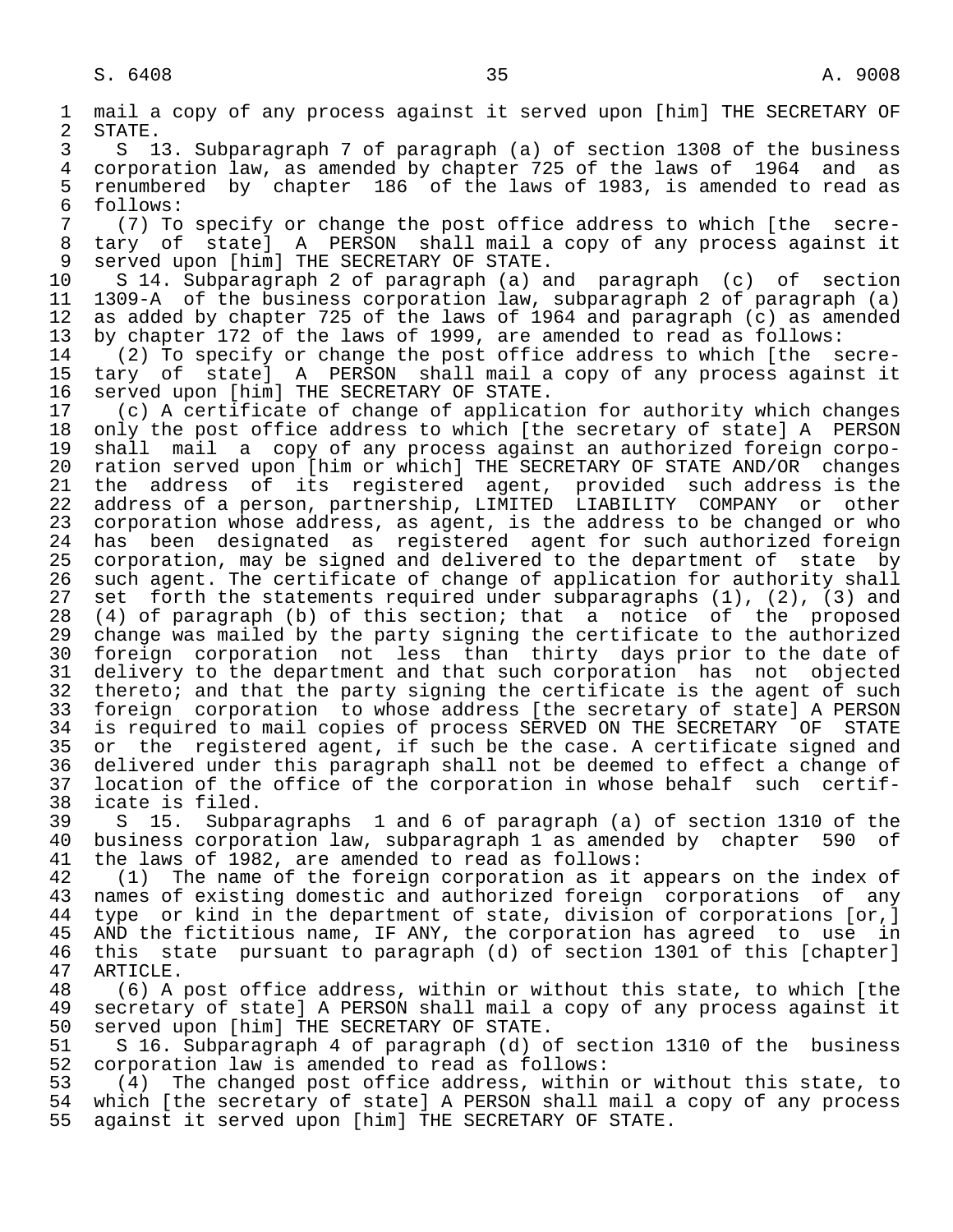1 S 17. Section 1311 of the business corporation law, as amended by<br>2 chapter 375 of the laws of 1998, is amended to read as follows: 2 chapter 375 of the laws of 1998, is amended to read as follows:<br>3 S 1311. Termination of existence.

3 S 1311. Termination of existence.<br>4 When an authorized foreign com 4 When an authorized foreign corporation is dissolved or its authority<br>5 or existence is otherwise terminated or cancelled in the jurisdiction of 5 or existence is otherwise terminated or cancelled in the jurisdiction of<br>6 its incorporation or when such foreign corporation is merged into or 6 its incorporation or when such foreign corporation is merged into or 7 consolidated with another foreign corporation, a certificate of the 8 secretary of state, or official performing the equivalent function as to<br>9 corporate records, of the jurisdiction of incorporation of such foreign 9 corporate records, of the jurisdiction of incorporation of such foreign<br>10 corporation attesting to the occurrence of any such event or a certified 10 corporation attesting to the occurrence of any such event or a certified<br>11 copy of an order or decree of a court of such jurisdiction directing the 11 copy of an order or decree of a court of such jurisdiction directing the<br>12 dissolution of such foreign corporation, the termination of its exist-12 dissolution of such foreign corporation, the termination of its exist-<br>13 ence or the cancellation of its authority shall be delivered to the 13 ence or the cancellation of its authority shall be delivered to the<br>14 department of state. The filing of the certificate, order or decree 14 department of state. The filing of the certificate, order or decree 15 shall have the same effect as the filing of a certificate of surrender<br>16 of authority under section 1310 (Surrender of authority). The secretary 16 of authority under section 1310 (Surrender of authority). The secretary<br>17 of state shall continue as agent of the foreign corporation upon whom 17 of state shall continue as agent of the foreign corporation upon whom<br>18 process against it may be served in the manner set forth in paragraph 18 process against it may be served in the manner set forth in paragraph<br>19 (b) of section 306 (Service of process), in any action or special 19 (b) of section 306 (Service of process), in any action or special 20 proceeding based upon any liability or obligation incurred by the<br>21 foreign corporation within this state prior to the filing of such 21 foreign corporation within this state prior to the filing of such<br>22 certificate, order or decree and [he] THE PERSON SERVING SUCH PROCESS 22 certificate, order or decree and [he] THE PERSON SERVING SUCH PROCESS<br>23 shall [promptly cause a copy of any such] SEND THE process [to be shall [promptly cause a copy of any such] SEND THE process 24 mailed] by [registered] CERTIFIED mail, return receipt requested, to<br>25 such foreign corporation at the post office address on file in his such foreign corporation at the post office address on file in his 26 office specified for such purpose AND SHALL PROVIDE THE SECRETARY OF<br>27 STATE WITH PROOF OF SUCH MAILING IN THE MANNER SET FORTH IN PARAGRAPH 27 STATE WITH PROOF OF SUCH MAILING IN THE MANNER SET FORTH IN PARAGRAPH<br>28 (B) OF SECTION 306 (SERVICE OF PROCESS). The post office address may be 28 (B) OF SECTION 306 (SERVICE OF PROCESS). The post office address may be 29 changed by signing and delivering to the department of state a certif-29 changed by signing and delivering to the department of state a certif-<br>20 icate of change setting forth the statements required under section 30 icate of change setting forth the statements required under section 31 1309-A (Certificate of change; contents) to effect a change in the post 32 office address under subparagraph SEVEN OF PARAGRAPH (a) [(4)] of<br>33 section 1308 (Amendments or changes).

33 section 1308 (Amendments or changes).<br>34 S 18. Subparagraph 6 of paragraph 34 S 18. Subparagraph 6 of paragraph (a) of section 1530 of the business<br>35 corporation law, as added by chapter 505 of the laws of 1983, is amended 35 corporation law, as added by chapter 505 of the laws of 1983, is amended to read as follows:

 37 (6) A designation of the secretary of state as its agent upon whom 38 process against it may be served and the post office address, within or<br>39 without this state, to which [the secretary of state] A PERSON shall 39 without this state, to which [the secretary of state] A PERSON shall<br>40 mail a copy of any process against it served upon [him] THE SECRETARY OF 40 mail a copy of any process against it served upon [him] THE SECRETARY OF 41 STATE.

41 STATE.<br>42 S 1 42 S 19. Subdivision 10 of section 11 of the cooperative corporations<br>43 law, as added by chapter 97 of the laws of 1969, is amended to read as 43 law, as added by chapter 97 of the laws of 1969, is amended to read as 44 follows: 44 follows:<br>45 10. A

10. A designation of the secretary of state as agent of the corpo-46 ration upon whom process against it may be served and the post office<br>47 address, within or without this state, to which [the secretary of state] address, within or without this state, to which [the secretary of state] 48 A PERSON shall mail a copy of any process against it served upon [him]<br>49 THE SECRETARY OF STATE. 49 THE SECRETARY OF STATE.<br>50 S 20. Subdivision 10

50 S 20. Subdivision 10 of section 96 of the executive law, as amended by<br>51 chapter 39 of the laws of 1987, is amended to read as follows: chapter 39 of the laws of 1987, is amended to read as follows:

 52 10. For service of process on the secretary of state, acting as agent 53 for a third party pursuant to law, except as otherwise specifically 54 provided by law, forty dollars. No fee shall be collected for process 55 served on behalf of [a] ANY STATE OFFICIAL, DEPARTMENT, BOARD, AGENCY,<br>56 AUTHORITY, county, city, town or village or other political subdivision 56 AUTHORITY, county, city, town or village or other political subdivision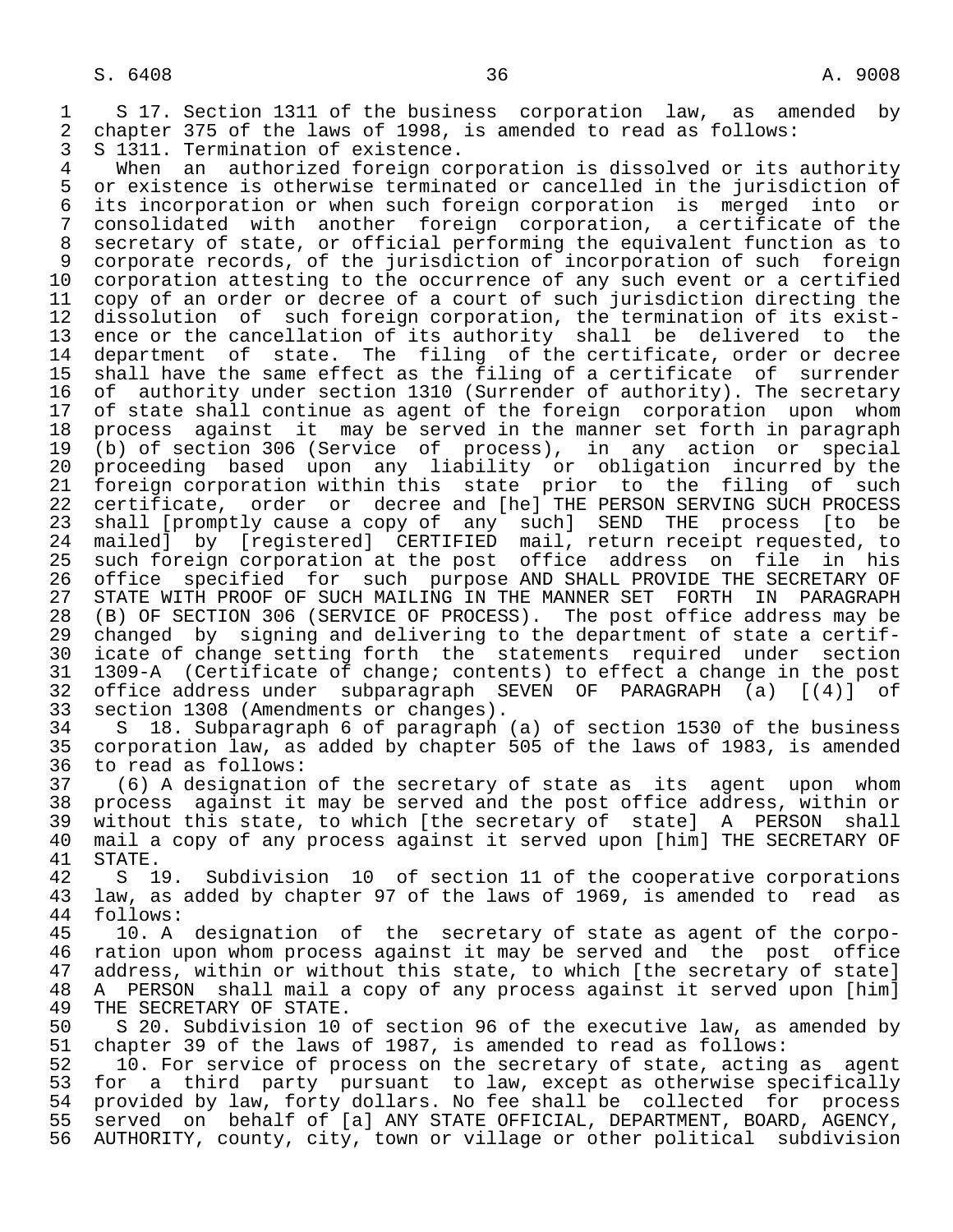1 of the state. The fees paid the secretary of state shall be a taxable 2 disbursement. 2 disbursement.<br>3 S 21. The

 3 S 21. The opening paragraph of subdivision 2 and subdivision 3 of 4 section 18 of the general associations law, as amended by chapter 13 of<br>5 the laws of 1938, are amended and two new subdivisions 5 and 6 are added 5 the laws of 1938, are amended and two new subdivisions 5 and 6 are added to read as follows: 6 to read as follows:<br>7 Every associatio

 7 Every association doing business within this state shall file in the 8 department of state a certificate in its associate name, signed [and<br>9 acknowledged] by its president, or a vice-president, or secretary, or 9 acknowledged] by its president, or a vice-president, or secretary, or<br>10 treasurer, or managing director, or trustee, designating the secretary 10 treasurer, or managing director, or trustee, designating the secretary<br>11 of state as an agent upon whom process in any action or proceeding 11 of state as an agent upon whom process in any action or proceeding<br>12 against the association may be served within this state, and setting 12 against the association may be served within this state, and setting<br>13 forth an address to which [the secretary of state] A PERSON shall mail a 13 forth an address to which [the secretary of state] A PERSON shall mail a<br>14 copy of any process against the association which may be served upon copy of any process against the association which may be served upon 15 [him] THE SECRETARY OF STATE pursuant to law. Annexed to the certif-<br>16 icate of designation shall be a statement, executed in the same manner 16 icate of designation shall be a statement, executed in the same manner<br>17 as the certificate is required to be executed under this section, which 17 as the certificate is required to be executed under this section, which<br>18 shall set forth: 18 shall set forth:<br>19 3. Any ass

19 3. Any association, from time to time, may change the address to<br>20 which [the secretary of state] A PERSON is directed to mail copies of 20 which [the secretary of state] A PERSON is directed to mail copies of<br>21 process SERVED ON THE SECRETARY OF STATE, by filing a statement to that 21 process SERVED ON THE SECRETARY OF STATE, by filing a statement to that<br>22 effect, executed[,] AND signed [and acknowledged] in like manner as a 22 effect, executed[,] AND signed [and acknowledged] in like manner as a<br>23 certificate of designation as herein provided. 23 certificate of designation as herein provided.<br>24 5. ANY DESIGNATED POST OFFICE ADDRESS TO W

24 5. ANY DESIGNATED POST OFFICE ADDRESS TO WHICH A PERSON SHALL MAIL A<br>25 COPY OF ANY PROCESS SERVED UPON THE SECRETARY OF STATE AS AGENT IN ANY 25 COPY OF ANY PROCESS SERVED UPON THE SECRETARY OF STATE AS AGENT IN ANY 26 ACTION OR PROCEEDING AGAINST THE ASSOCIATION SHALL BE DEEMED TO BE THE<br>27 POST OFFICE ADDRESS, WITHIN OR WITHOUT THIS STATE, TO WHICH A PERSON 27 POST OFFICE ADDRESS, WITHIN OR WITHOUT THIS STATE, TO WHICH A PERSON<br>28 SHALL MAIL PROCESS SERVED AGAINST THE ASSOCIATION AS REOUIRED BY THIS 28 SHALL MAIL PROCESS SERVED AGAINST THE ASSOCIATION AS REQUIRED BY THIS<br>29 ARTICLE. ANY DESIGNATED POST OFFICE ADDRESS TO WHICH THE SECRETARY OF 29 ARTICLE. ANY DESIGNATED POST OFFICE ADDRESS TO WHICH THE SECRETARY OF<br>30 STATE OR A PERSON SHALL MAIL A COPY OF ANY PROCESS SERVED UPON THE 30 STATE OR A PERSON SHALL MAIL A COPY OF ANY PROCESS SERVED UPON THE 31 SECRETARY OF STATE AS AGENT IN ANY ACTION OR PROCEEDING AGAINST THE 31 SECRETARY OF STATE AS AGENT IN ANY ACTION OR PROCEEDING AGAINST THE<br>32 ASSOCIATION SHALL CONTINUE UNTIL THE FILING OF A CERTIFICATE UNDER THIS 32 ASSOCIATION SHALL CONTINUE UNTIL THE FILING OF A CERTIFICATE UNDER THIS<br>33 CHAPTER DIRECTING THE MAILING TO A DIFFERENT POST OFFICE ADDRESS. 33 CHAPTER DIRECTING THE MAILING TO A DIFFERENT POST OFFICE ADDRESS.<br>34 6. "PROCESS" MEANS JUDICIAL PROCESS AND ALL ORDERS, DEMANDS,

 34 6. "PROCESS" MEANS JUDICIAL PROCESS AND ALL ORDERS, DEMANDS, NOTICES 35 OR OTHER PAPERS REQUIRED OR PERMITTED BY LAW TO BE PERSONALLY SERVED ON<br>36 AN ASSOCIATION, FOR THE PURPOSE OF ACOUIRING JURISDICTION OF SUCH ASSO- 36 AN ASSOCIATION, FOR THE PURPOSE OF ACQUIRING JURISDICTION OF SUCH ASSO- 37 CIATION IN ANY ACTION OR PROCEEDING, CIVIL OR CRIMINAL, WHETHER JUDI- 38 CIAL, ADMINISTRATIVE, ARBITRATIVE OR OTHERWISE, IN THIS STATE OR IN THE 39 FEDERAL COURTS SITTING IN OR FOR THIS STATE.<br>40 S 22. Section 19 of the general associati

40 S 22. Section 19 of the general associations law, as amended by chap-<br>41 ter 166 of the laws of 1991, is amended to read as follows: 41 ter 166 of the laws of 1991, is amended to read as follows:<br>42 S 19. (A) Service of process. Service of process against

42 S 19. (A) Service of process. Service of process against an associ-<br>43 ation upon the secretary of state shall be made by MAILING THE PROCESS 43 ation upon the secretary of state shall be made by MAILING THE PROCESS<br>44 AND NOTICE OF SERVICE THEREOF BY CERTIFIED MAIL, RETURN RECEIPT 44 AND NOTICE OF SERVICE THEREOF BY CERTIFIED MAIL, RETURN RECEIPT<br>45 REOUESTED, TO SUCH CORPORATION OR-OTHER-BUSINESS-ENTITY, AT-THE-POST 45 REQUESTED, TO SUCH CORPORATION OR OTHER BUSINESS ENTITY, AT THE POST 46 OFFICE ADDRESS, ON FILE IN THE DEPARTMENT OF STATE, SPECIFIED FOR THIS<br>47 PURPOSE. ON THE SAME DAY THAT SUCH PROCESS IS MAILED, A DUPLICATE COPY PURPOSE. ON THE SAME DAY THAT SUCH PROCESS IS MAILED, A DUPLICATE COPY 48 OF SUCH PROCESS AND PROOF OF MAILING SHALL BE personally [delivering] 49 DELIVERED to and [leaving] LEFT with [him] THE SECRETARY OF STATE or a<br>50 deputy [secretary of state or an associate attorney, senior attorney or 50 deputy [secretary of state or an associate attorney, senior attorney or<br>51 attorney in the corporation division of the department of state], SO attorney in the corporation division of the department of state], SO 52 DESIGNATED [duplicate copies of such process at the office of the 53 department of state in the city of Albany]. At the time of such service<br>54 the plaintiff shall pay a fee of forty dollars to the secretary of state 54 the plaintiff shall pay a fee of forty dollars to the secretary of state<br>55 which shall be a taxable disbursement. [If the cost of registered mail 55 which shall be a taxable disbursement. [If the cost of registered mail<br>56 for transmitting a copy of the process shall exceed two dollars, an for transmitting a copy of the process shall exceed two dollars, an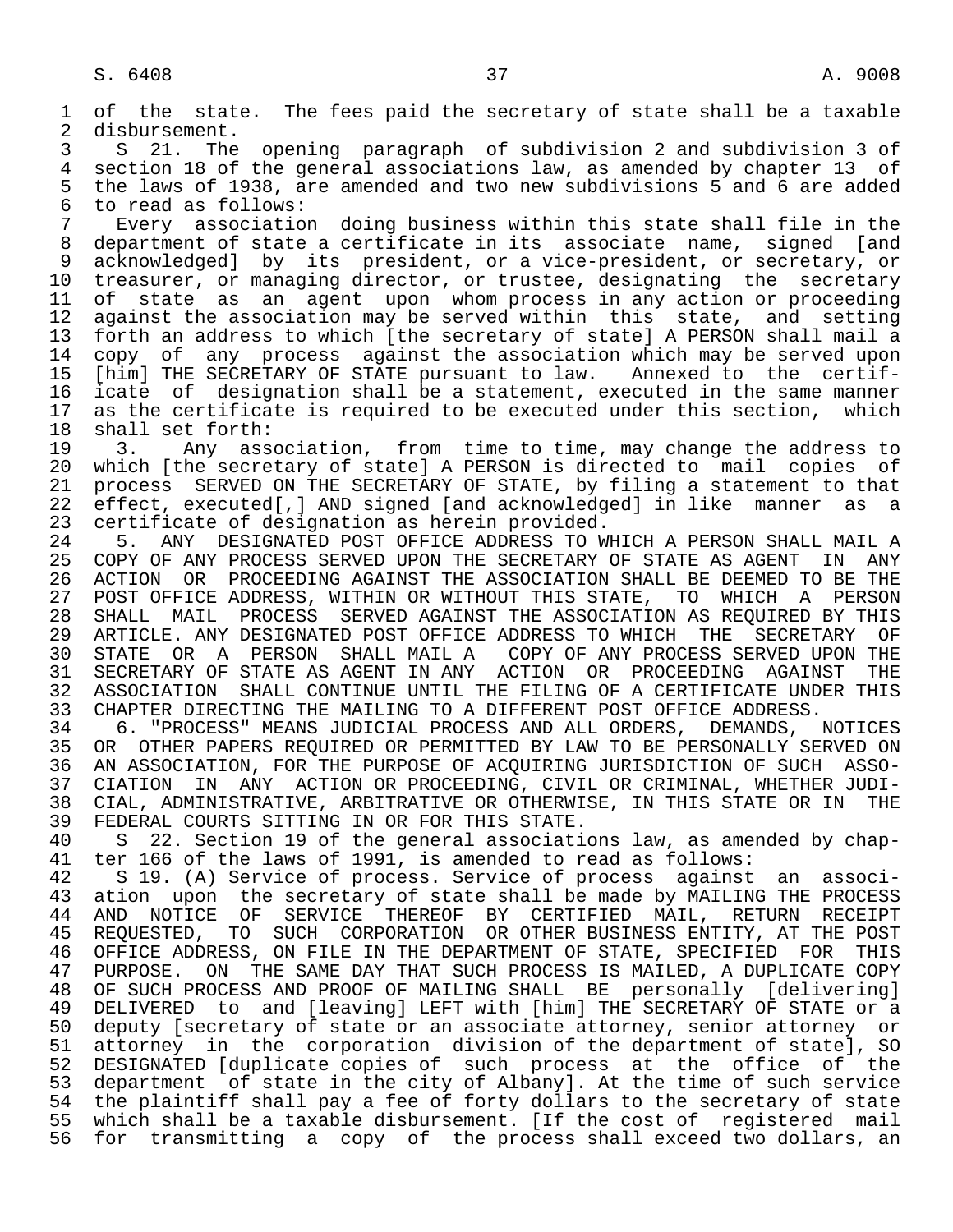1 additional fee equal to such excess shall be paid at the time of the<br>2 service of such process. The secretary of state shall forthwith send by 2 service of such process. The secretary of state shall forthwith send by<br>3 registered mail one of such copies to the association at the address 3 registered mail one of such copies to the association at the address<br>4 fixed for that purpose, as herein provided. 1

4 fixed for that purpose, as herein provided.]<br>5 (B) PROOF OF MAILING SHALL BE BY AFFID 5 (B) PROOF OF MAILING SHALL BE BY AFFIDAVIT OF COMPLIANCE WITH THIS 6 SECTION. SERVICE OF PROCESS ON SUCH ASSOCIATION SHALL BE COMPLETE WHEN<br>7 THE SECRETARY OF STATE IS SO SERVED. If the action or proceeding is THE SECRETARY OF STATE IS SO SERVED. If the action or proceeding is 8 instituted in a court of limited jurisdiction, service of process may be 9 made in the manner provided in this section if the cause of action arose<br>10 within the territorial jurisdiction of the court and the office of the 10 within the territorial jurisdiction of the court and the office of the<br>11 defendant, as set forth in its statement filed pursuant to section eigh-11 defendant, as set forth in its statement filed pursuant to section eigh-<br>12 teen of this [chapter] ARTICLE, is within such territorial jurisdiction. 12 teen of this [chapter] ARTICLE, is within such territorial jurisdiction.<br>13 S 23. Subdivision 2 of section 352-b of the general business law, as 13 S 23. Subdivision 2 of section 352-b of the general business law, as<br>14 amended by chapter 252 of the laws of 1983, is amended to read as 14 amended by chapter 252 of the laws of 1983, is amended to read as 15 follows:

15 follows:<br>16 2. Se 16 2. Service of such process upon the secretary of state shall be made<br>17 by personally delivering to and leaving with him [or], a deputy secre-17 by personally delivering to and leaving with him [or], a deputy secre-<br>18 tary of state, OR WITH A PERSON AUTHORIZED BY THE SECRETARY OF STATE TO 18 tary of state, OR WITH A PERSON AUTHORIZED BY THE SECRETARY OF STATE TO<br>19 RECEIVE SUCH SERVICE a copy thereof at the office of the department of 19 RECEIVE SUCH SERVICE a copy thereof at the office of the department of<br>20 state in the city of Albany, and such service shall be sufficient 20 state in the city of Albany, and such service shall be sufficient<br>21 service provided that notice of such service and a copy of such process 21 service provided that notice of such service and a copy of such process<br>22 are forthwith sent by the attorney general to such person, partnership, 22 are forthwith sent by the attorney general to such person, partnership,<br>23 corporation, company, trust or association, by registered or certified corporation, company, trust or association, by registered or certified 24 mail with return receipt requested, at his or its office as set forth in<br>25 the "broker-dealer's statement", "salesman's statement" or "investment 25 the "broker-dealer's statement", "salesman's statement" or "investment 26 advisor's statement" filed in the department of law pursuant to section<br>27 three hundred fifty-nine-e or section three hundred fifty-nine-eee of 27 three hundred fifty-nine-e or section three hundred fifty-nine-eee of<br>28 this article, or in default of the filing of such statement, at the last 28 this article, or in default of the filing of such statement, at the last<br>29 address known to the attorney general. Service of such process shall be 29 address known to the attorney general. Service of such process shall be<br>20 complete on receipt by the attorney general of a return receipt purport-30 complete on receipt by the attorney general of a return receipt purport-<br>31 ing to be signed by the addressee or a person qualified to receive his 31 ing to be signed by the addressee or a person qualified to receive his<br>32 or its registered or certified mail, in accordance with the rules and 32 or its registered or certified mail, in accordance with<br>33 customs of the post office department, or, if acceptanc 33 customs of the post office department, or, if acceptance was refused by<br>34 the addressee or his or its agent, on return to the attorney general of 34 the addressee or his or its agent, on return to the attorney general of<br>35 the original envelope bearing a notation by the postal authorities that 35 the original envelope bearing a notation by the postal authorities that receipt thereof was refused.

37 S 24. Section 686 of the general business law, as added by chapter 730<br>38 of the laws of 1980, is amended to read as follows: 38 of the laws of 1980, is amended to read as follows:

39 S 686. Designation of secretary of state as agent for service of proc-<br>40 ess; service of process. Any person who shall offer to sell or sell a 40 ess; service of process. Any person who shall offer to sell or sell a<br>41 franchise in this state as a franchisor, subfranchisor or franchise 41 franchise in this state as a franchisor, subfranchisor or franchise<br>42 sales agent shall be deemed to have irrevocably appointed the secretary 42 sales agent shall be deemed to have irrevocably appointed the secretary<br>43 of state as his or its agent upon whom may be served any summons, 43 of state as his or its agent upon whom may be served any summons,<br>44 complaint, subpoena, subpoena duces tecum, notice, order or other proc-44 complaint, subpoena, subpoena duces tecum, notice, order or other proc-<br>45 ess directed to such person, or any partner, principal, officer, salesess directed to such person, or any partner, principal, officer, sales-46 man or director thereof, or his or its successor, administrator or exec-<br>47 utor, in any action, investigation, or proceeding which arises under utor, in any action, investigation, or proceeding which arises under 48 this article or a rule hereunder, with the same force and validity as if<br>49 served personally on such person. Service of such process upon the 49 served personally on such person. Service of such process upon the<br>50 secretary of state shall be made by personally delivering to and leaving 50 secretary of state shall be made by personally delivering to and leaving<br>51 with [him] THE SECRETARY OF STATE or a deputy [secretary of state], OR 51 with [him] THE SECRETARY OF STATE or a deputy [secretary of state], OR<br>52 WITH ANY PERSON AUTHORIZED BY THE SECRETARY OF STATE TO RECEIVE SUCH 52 WITH ANY PERSON AUTHORIZED BY THE SECRETARY OF STATE TO RECEIVE SUCH<br>53 SERVICE, a copy thereof at the office of the department of state, and 53 SERVICE, a copy thereof at the office of the department of state, and<br>54 such service shall be sufficient provided that notice of such service 54 such service shall be sufficient provided that notice of such service<br>55 and a copy of such process are sent forthwith by the department to such 55 and a copy of such process are sent forthwith by the department to such<br>56 person, by registered or certified mail with return receipt requested, 56 person, by registered or certified mail with return receipt requested,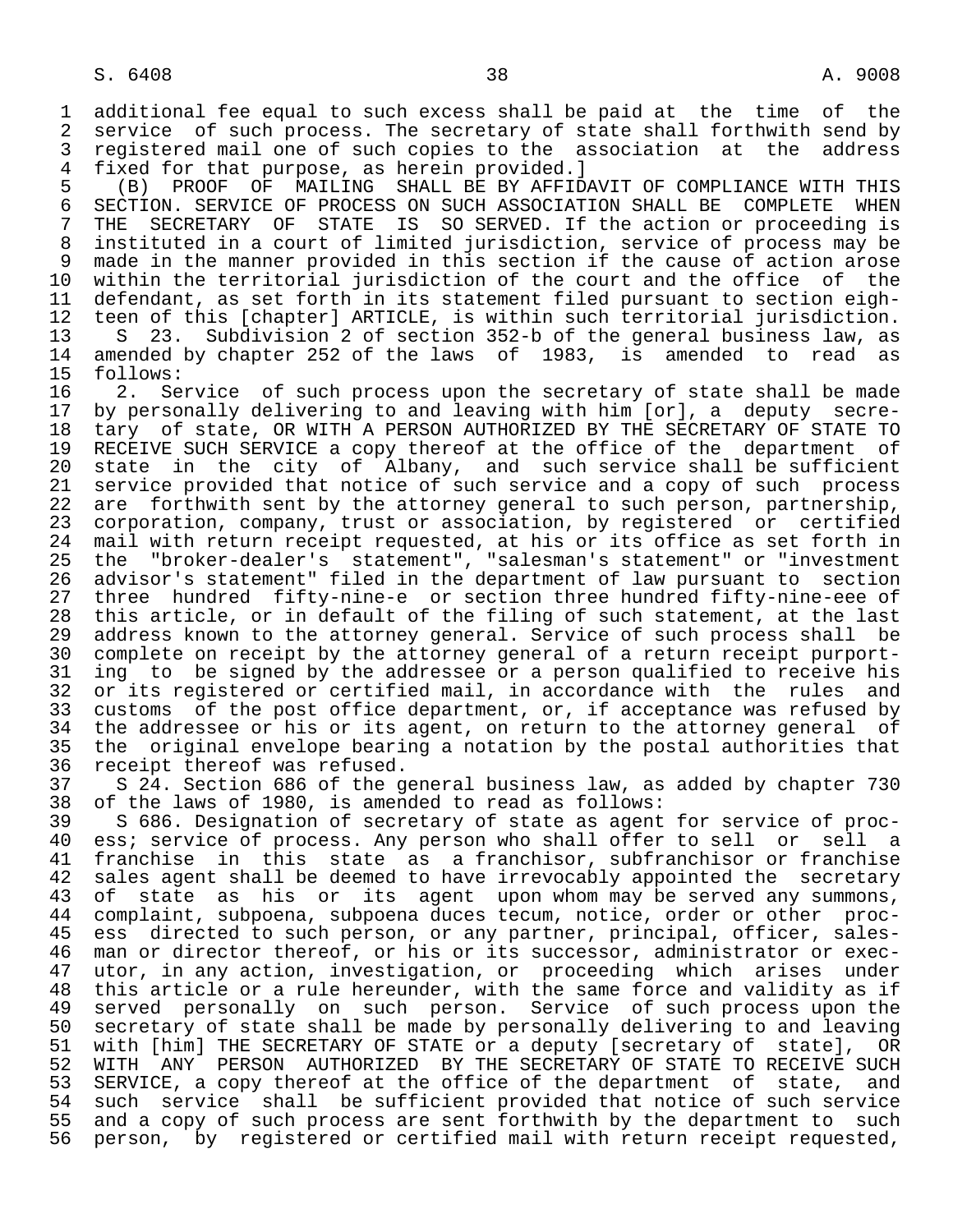1 at his address as set forth in the application for registration of his 2 offering prospectus or in the registered offering prospectus itself<br>3 filed with the department of law pursuant to this article, or in default 3 filed with the department of law pursuant to this article, or in default<br>4 of the filing of such application or prospectus, at the last address 4 of the filing of such application or prospectus, at the last address<br>5 known to the department. Service of such process shall be complete upon 5 known to the department. Service of such process shall be complete upon<br>6 receipt by the department of a return receipt purporting to be signed by 6 receipt by the department of a return receipt purporting to be signed by<br>7 the addressee or a person qualified to receive his or its registered or the addressee or a person qualified to receive his or its registered or 8 certified mail, in accordance with the rules and customs of the post 9 office department, or, if acceptance was refused or unclaimed by the 10 addressee or his or its agent, or if the addressee moved without leaving 11 a forwarding address, upon return to the department of the original<br>12 envelope bearing a notation by the postal authorities that receipt ther-12 envelope bearing a notation by the postal authorities that receipt ther-<br>13 eof was refused or that such mail was otherwise undeliverable. 13 eof was refused or that such mail was otherwise undeliverable.<br>14 S 25. Paragraph 4 of subdivision (e) of section 203 of t

 14 S 25. Paragraph 4 of subdivision (e) of section 203 of the limited 15 liability company law, as added by chapter 470 of the laws of 1997, is 16 amended to read as follows:<br>17 (4) a designation of t

 17 (4) a designation of the secretary of state as agent of the limited 18 liability company upon whom process against it may be served and the 19 post office address, within or without this state, to which [the secre-<br>20 tary of state] A PERSON shall mail a copy of any process against the 20 tary of state] A PERSON shall mail a copy of any process against the<br>21 limited liability company served upon [him or her] THE SECRETARY OF 21 limited liability company served upon [him or her] THE SECRETARY OF<br>22 STATE;

22 STATE;<br>23 S 26 S 26. Paragraph 4 of subdivision (a) of section 206 of the limited 24 liability company law, as amended by chapter 44 of the laws of 2006, is<br>25 amended to read as follows: amended to read as follows:

26 (4) a statement that the secretary of state has been designated as<br>27 agent of the limited liability company upon whom process against it may 27 agent of the limited liability company upon whom process against it may<br>28 be served and the post office address, within or without this state, to 28 be served and the post office address, within or without this state, to<br>29 which [the secretary of state] A PERSON shall mail a copy of any process 29 which [the secretary of state] A PERSON shall mail a copy of any process 20 against it served upon [him or her] THE SECRETARY OF STATE; 30 against it served upon [him or her] THE SECRETARY OF STATE;<br>31 S 27. Paragraph 6 of subdivision (d) of section 211 o

 31 S 27. Paragraph 6 of subdivision (d) of section 211 of the limited 32 liability company law is amended to read as follows:<br>33 (6) a change in the post office address to which

 33 (6) a change in the post office address to which [the secretary of 34 state] A PERSON shall mail a copy of any process against the limited<br>35 liability company served upon [him or her] THE SECRETARY OF STATE if 35 liability company served upon [him or her] THE SECRETARY OF STATE if<br>36 such change is made other than pursuant to section three hundred one of such change is made other than pursuant to section three hundred one of

37 this chapter;<br>38 S 28. Secti 38 S 28. Section 211-A of the limited liability company law, as added by<br>39 chapter 448 of the laws of 1998, is amended to read as follows: 39 chapter 448 of the laws of 1998, is amended to read as follows:<br>40 S 211-A. Certificate of change. (a) A limited liability co

 40 S 211-A. Certificate of change. (a) A limited liability company may 41 amend its articles of organization from time to time to (i) specify or<br>42 change the location of the limited liability company's office; (ii) 42 change the location of the limited liability company's office; (ii)<br>43 specify or change the post office address to which [the secretary of 43 specify or change the post office address to which [the secretary of<br>44 state] A PERSON shall mail a copy of any process against the limited 44 state] A PERSON shall mail a copy of any process against the limited<br>45 liability company served upon [him] THE SECRETARY OF STATE; and (iii) liability company served upon [him] THE SECRETARY OF STATE; and (iii) 46 make, revoke or change the designation of a registered agent, or specify<br>47 or change the address of the registered agent. Any one or more such or change the address of the registered agent. Any one or more such 48 changes may be accomplished by filing a certificate of change which 49 shall be entitled "Certificate of Change of ....... (name of limited<br>50 liability company) under section 211-A of the Limited Liability Company 50 liability company) under section 211-A of the Limited Liability Company<br>51 Law" and shall be signed and delivered to the department of state. It 51 Law" and shall be signed and delivered to the department of state. It 52 shall set forth:<br>53 (1) the name o

53 (1) the name of the limited liability company, and if it has been<br>54 changed, the name under which it was formed; 54 changed, the name under which it was formed;<br>55 (2) the date the articles of organization

55 (2) the date the articles of organization were filed by the department<br>56 of state; and of state; and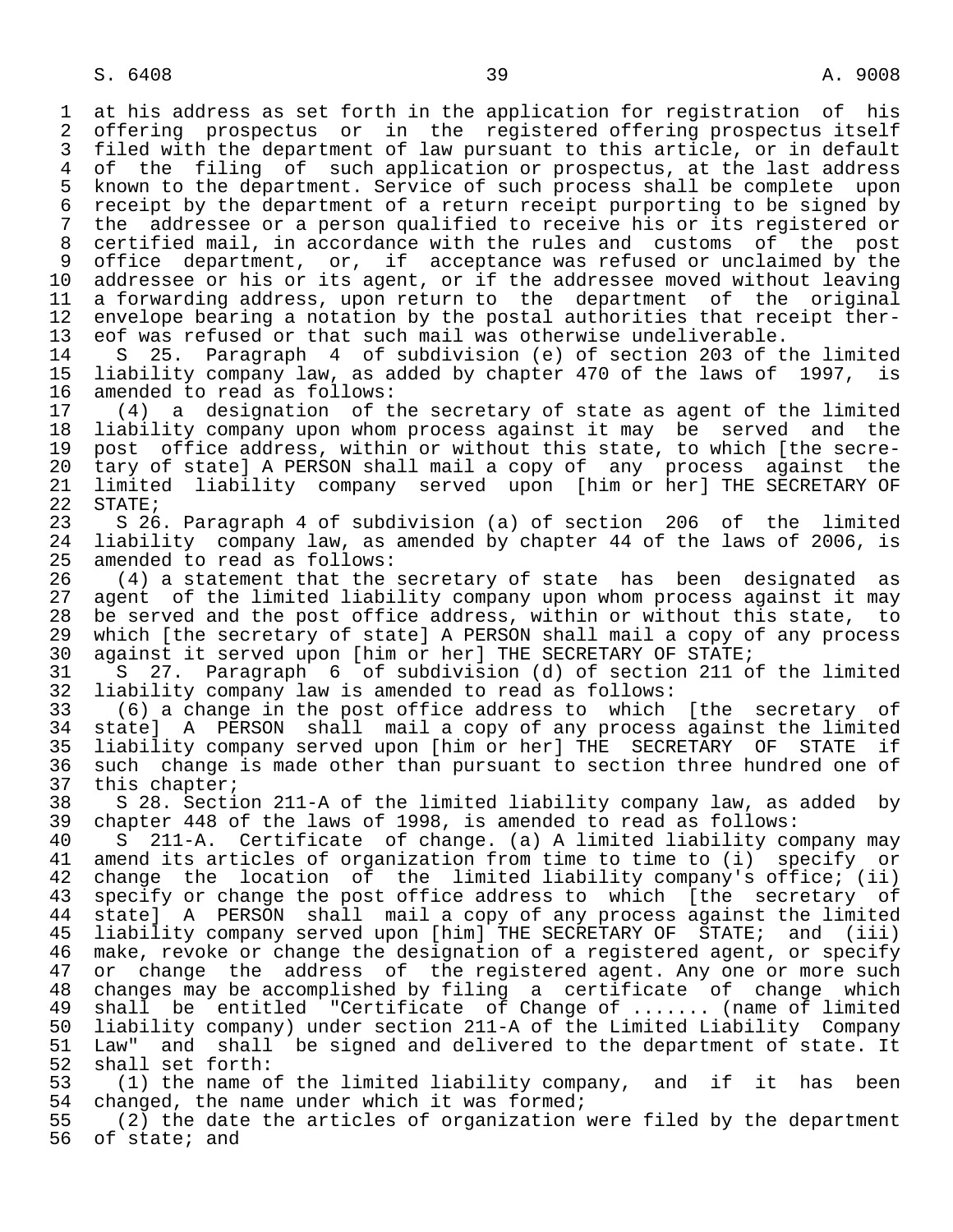1 (3) each change effected thereby.<br>2 (b) A certificate of change which 2 (b) A certificate of change which changes only the post office address 3 to which [the secretary of state] A PERSON shall mail a copy of any<br>4 process against a limited liability company served upon [him or] THE 4 process against a limited liability company served upon [him or] THE<br>5 SECRETARY OF STATE AND/OR the address of the registered agent, provided 5 SECRETARY OF STATE AND/OR the address of the registered agent, provided<br>6 such address being changed is the address of a person, partnership, 6 such address being changed is the address of a person, partnership, 7 LIMITED LIABILITY COMPANY or corporation whose address, as agent, is the 8 address to be changed or who has been designated as registered agent for<br>8 such limited liability company may be signed and delivered to the 9 such limited liability company may be signed and delivered to the 10 department of state by such agent. The certificate of change shall set 11 forth the statements required under subdivision (a) of this section;<br>12 that a notice of the proposed change was mailed to the domestic limited 12 that a notice of the proposed change was mailed to the domestic limited<br>13 liability company by the party signing the certificate not less than 13 liability company by the party signing the certificate not less than<br>14 thirty days prior to the date of delivery to the department of state and thirty days prior to the date of delivery to the department of state and 15 that such domestic limited liability company has not objected thereto;<br>16 and that the party signing the certificate is the agent of such limited 16 and that the party signing the certificate is the agent of such limited<br>17 liability company to whose address [the secretary of state] A PERSON is 17 liability company to whose address [the secretary of state] A PERSON is<br>18 required to mail copies of process SERVED ON THE SECRETARY OF STATE or 18 required to mail copies of process SERVED ON THE SECRETARY OF STATE or<br>19 the registered agent, if such be the case. A certificate signed and 19 the registered agent, if such be the case. A certificate signed and<br>20 delivered under this subdivision shall not be deemed to effect a change 20 delivered under this subdivision shall not be deemed to effect a change<br>21 of location of the office of the limited liability company in whose 21 of location of the office of the limited liability company in whose<br>22 behalf such certificate is filed. 22 behalf such certificate is filed.<br>23 S 29. Paragraph 2 of subdiv

23 S 29. Paragraph 2 of subdivision (b) of section 213 of the limited 24 liability company law is amended to read as follows: 24 liability company law is amended to read as follows:<br>25 (2) to change the post office address to which

(2) to change the post office address to which [the secretary of 26 state] A PERSON shall mail a copy of any process against the limited<br>27 liability company served upon [him or her] THE SECRETARY OF STATE; and

27 liability company served upon [him or her] THE SECRETARY OF STATE; and<br>28 S 30. Subdivisions (c) and (e) of section 301 of the limited liabilit 28 S 30. Subdivisions (c) and (e) of section 301 of the limited liability<br>29 company law, subdivision (e) as amended by section 5 of part S of chap-29 company law, subdivision (e) as amended by section 5 of part S of chap-<br>30 ter 59 of the laws of 2015, are amended to read as follows: 30 ter 59 of the laws of 2015, are amended to read as follows:

31 (c) ANY DESIGNATED POST OFFICE ADDRESS TO WHICH A PERSON SHALL MAIL A<br>32 COPY OF ANY PROCESS SERVED UPON THE SECRETARY OF STATE AS AGENT OF A 32 COPY OF ANY PROCESS SERVED UPON THE SECRETARY OF STATE AS AGENT OF A<br>33 DOMESTIC LIMITED LIABILITY COMPANY OR FOREIGN LIMITED LIABILITY COMPANY 33 DOMESTIC LIMITED LIABILITY COMPANY OR FOREIGN LIMITED LIABILITY COMPANY<br>34 SHALL BE DEEMED TO BE THE POST OFFICE ADDRESS, WITHIN OR WITHOUT THIS 34 SHALL BE DEEMED TO BE THE POST OFFICE ADDRESS, WITHIN OR WITHOUT THIS<br>35 STATE, TO WHICH A PERSON SHALL MAIL THE PROCESS SERVED AGAINST THE 35 STATE, TO WHICH A PERSON SHALL MAIL THE PROCESS SERVED AGAINST THE 36 LIMITED LIABILITY COMPANY AS REOUIRED BY THIS ARTICLE. Any designated LIMITED LIABILITY COMPANY AS REQUIRED BY THIS ARTICLE. Any designated 37 post office address to which the secretary of state OR A PERSON shall<br>38 mail a copy of process served upon [him or her] THE SECRETARY OF STATE 38 mail a copy of process served upon [him or her] THE SECRETARY<br>39 as agent of a domestic limited liability company or a forei 39 as agent of a domestic limited liability company or a foreign limited 40 liability company shall continue until the filing of a certificate under<br>41 this chapter directing the mailing to a different post office address. 41 this chapter directing the mailing to a different post office address.<br>42 [(e)] (D) (1) Except as otherwise provided in this subdivision, eve

42 [(e)] (D) (1) Except as otherwise provided in this subdivision, every<br>43 limited liability company to which this chapter applies, shall biennial-43 limited liability company to which this chapter applies, shall biennial-<br>44 ly in the calendar month during which its articles of organization or 44 ly in the calendar month during which its articles of organization or<br>45 application for authority were filed, or effective date thereof if stat-45 application for authority were filed, or effective date thereof if stat-<br>46 ed, file on forms prescribed by the secretary of state, a statement 46 ed, file on forms prescribed by the secretary of state, a statement<br>47 setting forth the post office address within or without this state to 47 setting forth the post office address within or without this state to<br>48 which (the secretary of state) A PERSON shall mail a copy of any process 48 which [the secretary of state] A PERSON shall mail a copy of any process<br>49 accepted against it served upon [him or her] THE SECRETARY OF STATE. 49 accepted against it served upon [him or her] THE SECRETARY OF STATE. 50 Such address shall supersede any previous address on file with the<br>51 department of state for this purpose. 51 department of state for this purpose.<br>52 (2) The commissioner of taxation an

52 (2) The commissioner of taxation and finance and the secretary of<br>53 state may agree to allow limited liability companies to include the 53 state may agree to allow limited liability companies to include the<br>54 statement specified in paragraph one of this subdivision on tax reports 54 statement specified in paragraph one of this subdivision on tax reports<br>55 filed with the department of taxation and finance in lieu of biennial 55 filed with the department of taxation and finance in lieu of biennial<br>56 statements and in a manner prescribed by the commissioner of taxation statements and in a manner prescribed by the commissioner of taxation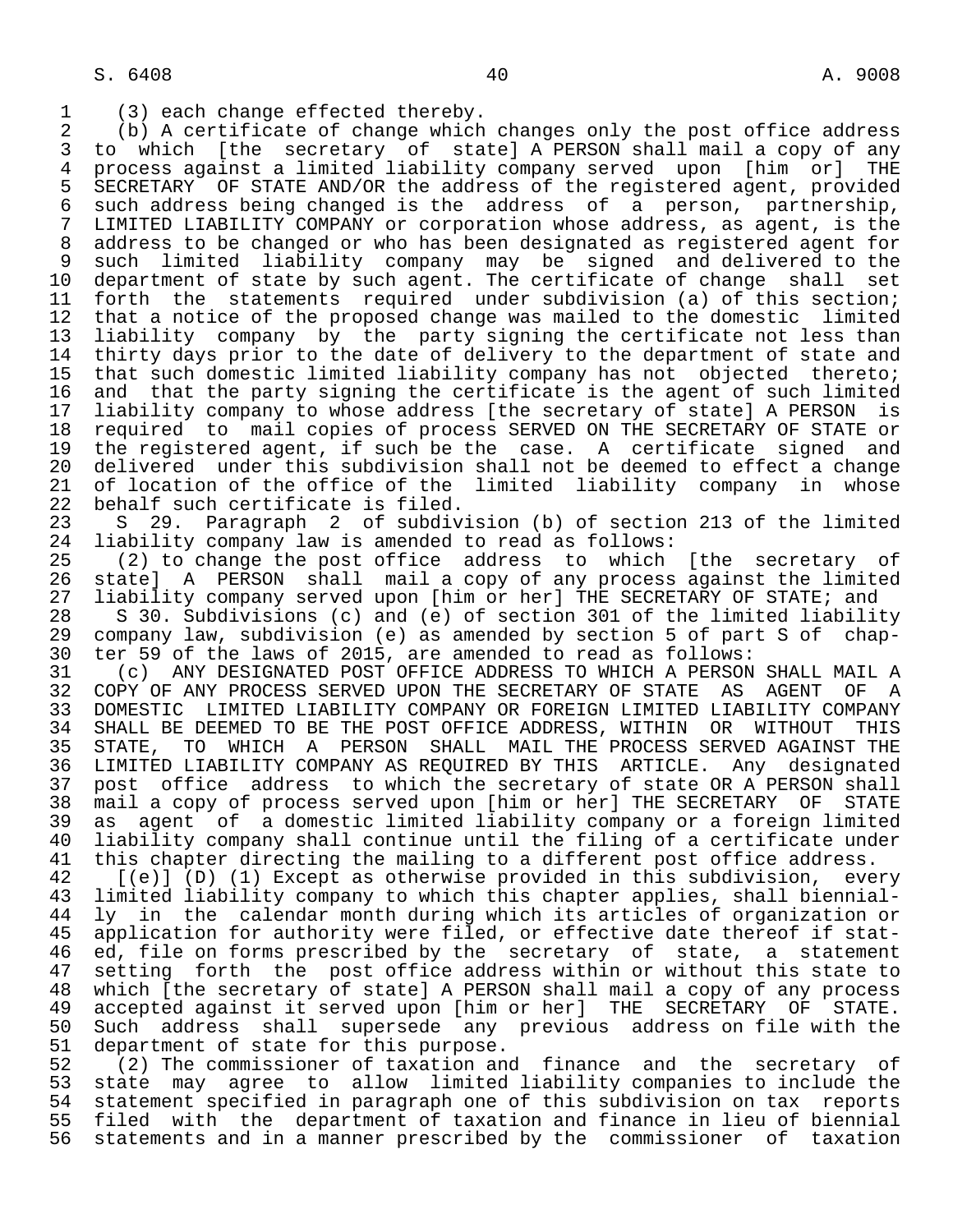1 and finance. If this agreement is made, starting with taxable years<br>2 beginning on or after January first, two thousand sixteen, each limited 2 beginning on or after January first, two thousand sixteen, each limited<br>3 liability company required to file the statement specified in paragraph 3 liability company required to file the statement specified in paragraph 4 one of this subdivision that is subject to the filing fee imposed by<br>5 paragraph three of subsection (c) of section six hundred fifty-eight of 5 paragraph three of subsection (c) of section six hundred fifty-eight of<br>6 the tax law shall provide such statement annually on its filing fee 6 the tax law shall provide such statement annually on its filing fee 7 payment form filed with the department of taxation and finance in lieu<br>8 of filing a statement under this section with the department of state. 8 of filing a statement under this section with the department of state.<br>9 However, each limited liability company required to file a statement 9 However, each limited liability company required to file a statement 10 under this section must continue to file the biennial statement required<br>11 by this section with the department of state until the limited liability 11 by this section with the department of state until the limited liability<br>12 company in fact has filed a filing fee payment form with the department 12 company in fact has filed a filing fee payment form with the department<br>13 of taxation and finance that includes all required information. After 13 of taxation and finance that includes all required information. After<br>14 that time, the limited liability company shall continue to provide annuthat time, the limited liability company shall continue to provide annu- 15 ally the statement specified in paragraph one of this subdivision on its 16 filing fee payment form in lieu of the biennial statement required by<br>17 this subdivision. 17 this subdivision.<br>18 (3) If the agre

 18 (3) If the agreement described in paragraph two of this subdivision is 19 made, the department of taxation and finance shall deliver to the<br>20 department of state the statement specified in paragraph one of this 20 department of state the statement specified in paragraph one of this<br>21 subdivision contained on filing fee payment forms. The department of 21 subdivision contained on filing fee payment forms. The department of<br>22 taxation and finance must, to the extent feasible, also include the 22 taxation and finance must, to the extent feasible, also include the<br>23 current name of the limited liability company, department of state idencurrent name of the limited liability company, department of state iden-24 tification number for such limited liability company, the name, signa-<br>25 ture and capacity of the signer of the statement, name and street ture and capacity of the signer of the statement, name and street 26 address of the filer of the statement, and the email address, if any, of 27 the filer of the statement. 27 the filer of the statement.<br>28 S 31. Paragraphs 2 and 3

 28 S 31. Paragraphs 2 and 3 of subdivision (a), subparagraph (ii) of 29 paragraph 2 and subparagraph (ii) of paragraph 3 of subdivision (e) of 30 section 301-A of the limited liability company law, as added by chapter

 31 448 of the laws of 1998, are amended to read as follows: 32 (2) that the address of the party has been designated by the limited<br>33 liability company as the post office address to which [the secretary of 33 liability company as the post office address to which [the secretary of<br>34 state] A PERSON shall mail a copy of any process served on the secretary 34 state] A PERSON shall mail a copy of any process served on the secretary<br>35 of state as agent for such limited liability company, SUCH ADDRESS and 35 of state as agent for such limited liability company, SUCH ADDRESS and<br>36 that such party wishes to resign. that such party wishes to resign.

 37 (3) that sixty days prior to the filing of the certificate of resigna- 38 tion OR RECEIPT OF PROCESS with the department of state the party has<br>39 sent a copy of the certificate of resignation for receipt of process by 39 sent a copy of the certificate of resignation for receipt of process by<br>40 registered or certified mail to the address of the registered agent of 40 registered or certified mail to the address of the registered agent of<br>41 the designated limited liability company, if other than the party filing 41 the designated limited liability company, if other than the party filing<br>42 the certificate of resignation[,] for receipt of process, or if the 42 the certificate of resignation[,] for receipt of process, or if the<br>43 [resigning] DESIGNATING limited liability company has no registered 43 [resigning] DESIGNATING limited liability company has no registered<br>44 agent, then to the last address of the designated limited liability 44 agent, then to the last address of the designated limited liability<br>45 company known to the party, specifying the address to which the copy was company known to the party, specifying the address to which the copy was 46 sent. If there is no registered agent and no known address of the desig- 47 nating limited liability company, the party shall attach an affidavit to 48 the certificate stating that a diligent but unsuccessful search was made<br>49 by the party to locate the limited liability company, specifying what 49 by the party to locate the limited liability company, specifying what<br>50 efforts were made.

50 efforts were made.<br>51 (ii) sent by o 51 (ii) sent by or on behalf of the plaintiff to such limited LIABILITY<br>52 company by registered or certified mail with return receipt requested to 52 company by registered or certified mail with return receipt requested to<br>53 the last address of such limited liability company known to the plain-53 the last address of such limited liability company known to the plain-<br>54 tiff. 54 tiff.

55 (ii) Where service of a copy of process was effected by mailing in<br>56 accordance with this section, proof of service shall be by affidavit of accordance with this section, proof of service shall be by affidavit of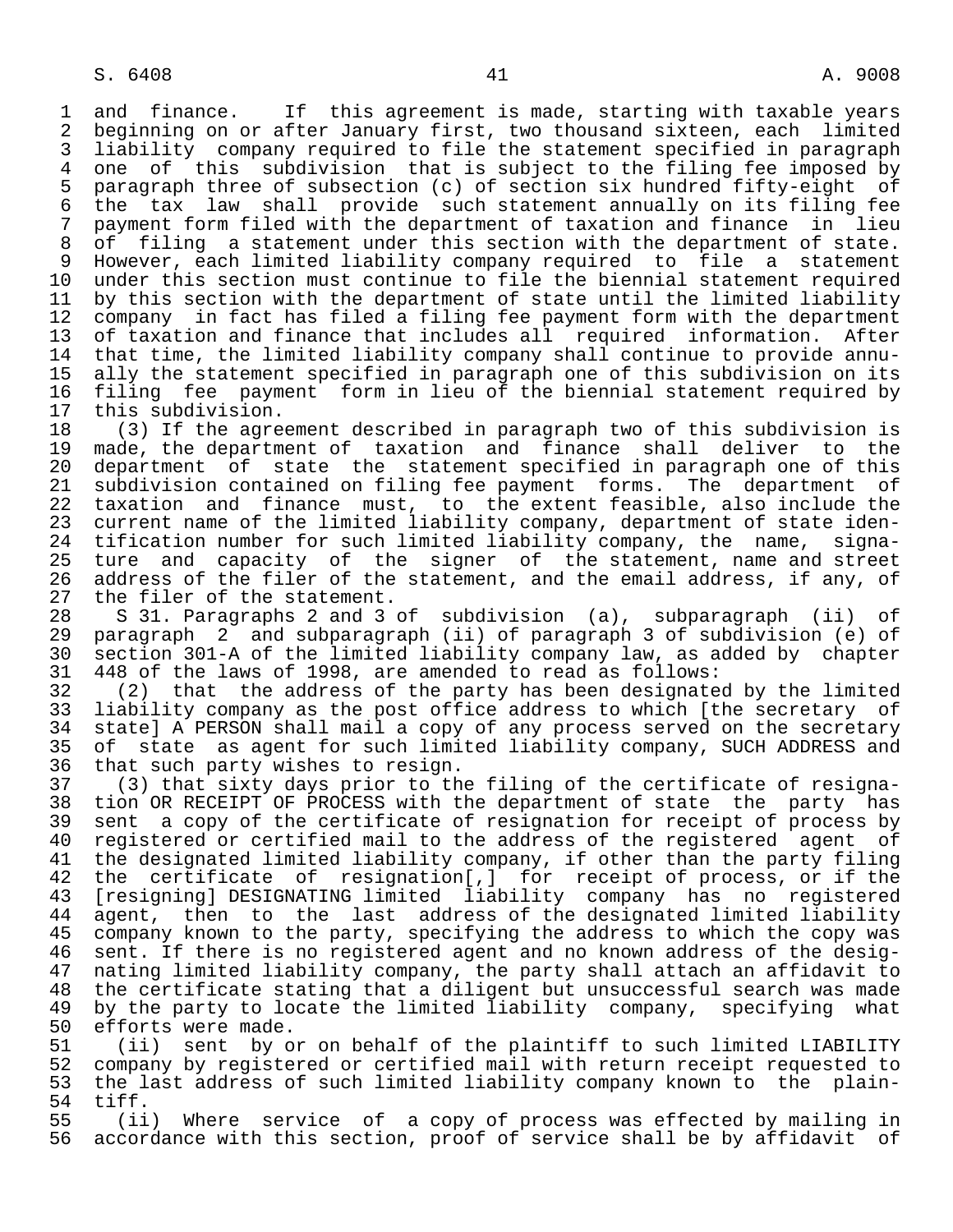1 compliance with this section filed, together with the process, within<br>2 thirty days after receipt of the return receipt signed by the limited 2 thirty days after receipt of the return receipt signed by the limited<br>3 liability company or other official proof of delivery or of the original 3 liability company or other official proof of delivery or of the original 4 envelope mailed. If a copy of the process is mailed in accordance with<br>5 this section, there shall be filed with the affidavit of compliance 5 this section, there shall be filed with the affidavit of compliance 6 either the return receipt signed by such limited LIABILITY company or other official proof of delivery, if acceptance was refused by it, the 8 original envelope with a notation by the postal authorities that accept-<br>8 ance was refused. If acceptance was refused a copy of the notice and 9 ance was refused. If acceptance was refused a copy of the notice and<br>10 process together with notice of the mailing by registered or certified 10 process together with notice of the mailing by registered or certified<br>11 mail and refusal to accept shall be promptly sent to such limited 11 mail and refusal to accept shall be promptly sent to such limited<br>12 liability company at the same address by ordinary mail and the affidavit 12 liability company at the same address by ordinary mail and the affidavit<br>13 of compliance shall so state. Service of process shall be complete ten 13 of compliance shall so state. Service of process shall be complete ten<br>14 days after such papers are filed with the clerk of the court. The days after such papers are filed with the clerk of the court. The 15 refusal to accept delivery of the registered or certified mail or to 16 sign the return receipt shall not affect the validity of the service and<br>17 such limited liability company refusing to accept such registered or 17 such limited liability company refusing to accept such registered or<br>18 certified mail shall be charged with knowledge of the contents thereof. 18 certified mail shall be charged with knowledge of the contents thereof.<br>19 S 32. Subdivision (a) of section 303 of the limited liability company 19 S 32. Subdivision (a) of section 303 of the limited liability company 20 law, as relettered by chapter 341 of the laws of 1999, is amended to

21 read as follows:<br>22 (a) Service of 22 (a) Service of process on the secretary of state as agent of a domes-<br>23 tic limited liability company, [or] authorized foreign limited liability tic limited liability company, [or] authorized foreign limited liability 24 company, OR OTHER BUSINESS ENTITY THAT HAS DESIGNATED THE SECRETARY OF<br>25 STATE AS AGENT FOR SERVICE OF PROCESS PURSUANT TO ARTICLE TEN OF THIS STATE AS AGENT FOR SERVICE OF PROCESS PURSUANT TO ARTICLE TEN OF THIS 26 CHAPTER, SHALL BE MADE BY MAILING THE PROCESS AND NOTICE OF SERVICE<br>27 THEREOF BY CERTIFIED MAIL, RETURN RECEIPT REOUESTED, TO SUCH LIMITED 27 THEREOF BY CERTIFIED MAIL, RETURN RECEIPT REQUESTED, TO SUCH LIMITED<br>28 LIABILITY COMPANY OR OTHER BUSINESS ENTITY, AT THE POST OFFICE ADDRESS, 28 LIABILITY COMPANY OR OTHER BUSINESS ENTITY, AT THE POST OFFICE ADDRESS,<br>29 ON FILE IN THE DEPARTMENT OF STATE, SPECIFIED FOR THIS PURPOSE. ON THE 29 ON FILE IN THE DEPARTMENT OF STATE, SPECIFIED FOR THIS PURPOSE. ON THE<br>20 SAME DAY AS SUCH PROCESS IS MAILED. A DUPLICATE COPY OF SUCH PROCESS AND 30 SAME DAY AS SUCH PROCESS IS MAILED, A DUPLICATE COPY OF SUCH PROCESS AND<br>31 PROOF OF MAILING shall be [made by] personally [delivering] DELIVERED to 31 PROOF OF MAILING shall be [made by] personally [delivering] DELIVERED to<br>32 and [leaving] LEFT with the secretary of state or his or her deputy, or 32 and [leaving] LEFT with the secretary of state or his or her deputy, or<br>33 with any person authorized by the secretary of state to receive such 33 with any person authorized by the secretary of state to receive such<br>34 service, at the office of the department of state in the city of Albany, 34 service, at the office of the department of state in the city of Albany,<br>35 Iduplicate copies of such processl together with the statutory fee, 35 [duplicate copies of such process] together with the statutory fee,<br>36 which fee shall be a taxable disbursement. PROOF OF MAILING SHALL BE BY which fee shall be a taxable disbursement. PROOF OF MAILING SHALL BE BY 37 AFFIDAVIT OF COMPLIANCE WITH THIS SECTION. Service of process on such<br>38 limited liability company OR OTHER BUSINESS ENTITY shall be complete 38 limited liability company OR OTHER BUSINESS ENTITY shall be complete 39 when the secretary of state is so served. [The secretary of state shall 40 promptly send one of such copies by certified mail, return receipt<br>41 requested, to such limited liability company at the post office address 41 requested, to such limited liability company at the post office address<br>42 on file in the department of state specified for that purpose. I 42 on file in the department of state specified for that purpose.]<br>43 S 33. Section 305 of the limited liability company law is a

43 S 33. Section 305 of the limited liability company law is amended to 44 read as follows: 44 read as follows:<br>45 S 305. Records

5 305. Records of process served on the secretary of state. The 46 [secretary of state] DEPARTMENT OF STATE shall keep a record of each<br>47 process served upon the secretary of state under this chapter, including 47 process served upon the secretary of state under this chapter, including 48 the date of such service [and the action of the secretary of state with<br>49 reference thereto]. IT SHALL, UPON REOUEST MADE WITHIN TEN YEARS OF SUCH 49 reference thereto]. IT SHALL, UPON REQUEST MADE WITHIN TEN YEARS OF SUCH<br>50 SERVICE, ISSUE A CERTIFICATE UNDER ITS SEAL CERTIFYING AS TO THE RECEIPT 50 SERVICE, ISSUE A CERTIFICATE UNDER ITS SEAL CERTIFYING AS TO THE RECEIPT<br>51 OF THE PROCESS BY AN AUTHORIZED PERSON, THE DATE AND PLACE OF SUCH 51 OF THE PROCESS BY AN AUTHORIZED PERSON, THE DATE AND PLACE OF SUCH 52 SERVICE AND THE RECEIPT OF THE STATUTORY FEE, PROCESS SERVED UPON THE 52 SERVICE AND THE RECEIPT OF THE STATUTORY FEE. PROCESS SERVED UPON THE<br>53 SECRETARY OF STATE UNDER THIS CHAPTER SHALL BE DESTROYED BY THE DEPART-53 SECRETARY OF STATE UNDER THIS CHAPTER SHALL BE DESTROYED BY THE DEPART-<br>54 MENT OF STATE AFTER A PERIOD OF TEN YEARS FROM SUCH SERVICE. MENT OF STATE AFTER A PERIOD OF TEN YEARS FROM SUCH SERVICE.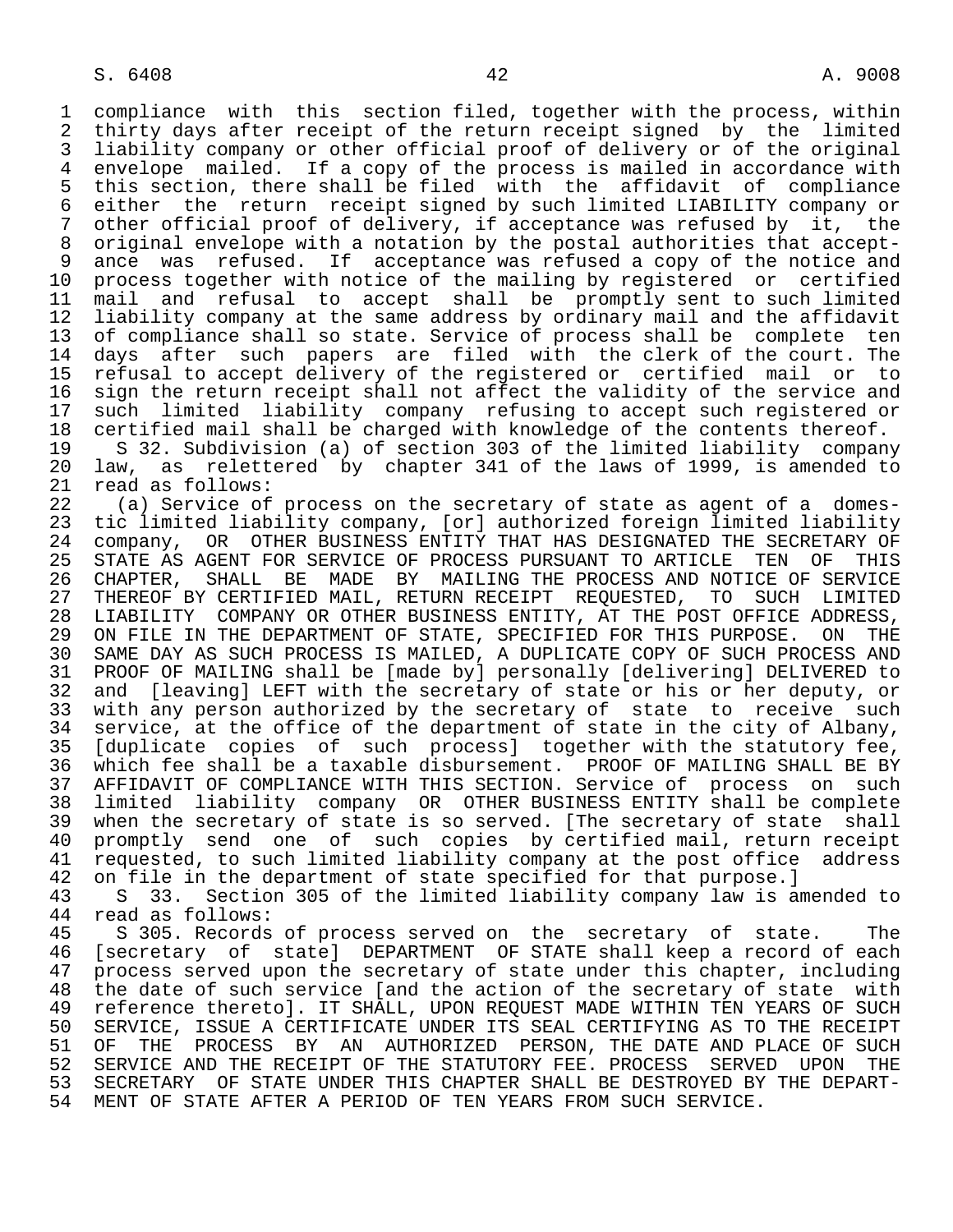1 S 34. Paragraph 4 of subdivision (a) of section 802 of the limited<br>2 liability company law, as amend by chapter 470 of the laws of 1997, is 2 liability company law, as amend by chapter 470 of the laws of 1997, is<br>3 amended to read as follows: 3 amended to read as follows:<br>4 (4) a designation of

 4 (4) a designation of the secretary of state as its agent upon whom 5 process against it may be served and the post office address, within or<br>6 without this state, to which (the secretary of state) A PERSON shall 6 without this state, to which [the secretary of state] A PERSON shall<br>7 mail a copy of any process against it served upon [him or her] THE 7 mail a copy of any process against it served upon [him or her] THE 8 SECRETARY OF STATE;<br>9 S 35, Section 80

9 S 35. Section 804-A of the limited liability company law, as added by<br>10 chapter 448 of the laws of 1998, is amended to read as follows: 10 chapter 448 of the laws of 1998, is amended to read as follows:

11 S 804-A. Certificate of change. (a) A foreign limited liability compa-<br>12 ny may amend its application for authority from time to time to (i) ny may amend its application for authority from time to time to (i) 13 specify or change the location of the limited liability company's<br>14 office; (ii) specify or change the post office address to which [the office; (ii) specify or change the post office address to which [the 15 secretary of state] A PERSON shall mail a copy of any process against<br>16 the limited liability company served upon [him] THE SECRETARY OF STATE; 16 the limited liability company served upon [him] THE SECRETARY OF STATE;<br>17 and (iii) to make, revoke or change the designation of a registered 17 and (iii) to make, revoke or change the designation of a registered<br>18 agent, or to specify or change the address of a registered agent. Any 18 agent, or to specify or change the address of a registered agent. Any<br>19 one or more such changes may be accomplished by filing a certificate of 19 one or more such changes may be accomplished by filing a certificate of<br>20 change which shall be entitled "Certificate of Change of ........ (name 20 change which shall be entitled "Certificate of Change of ........ (name<br>21 of limited liability company) under section 804-A of the Limited Liabil-21 of limited liability company) under section 804-A of the Limited Liabil-<br>22 ity Company Law" and shall be signed and delivered to the department of 22 ity Company Law" and shall be signed and delivered to the department of 23 state. It shall set forth: state. It shall set forth:

 24 (1) the name of the foreign limited liability company and, if applica ble, the fictitious name the limited liability company has agreed to use 26 in this state pursuant to section eight hundred two of this article;<br>27 (2) the date its application for authority was filed by the depart

27 (2) the date its application for authority was filed by the department<br>28 of state; and 28 of state; and<br>29 (3) each cha

29 (3) each change effected thereby[,].<br>30 (b) A certificate of change which ch

 30 (b) A certificate of change which changes only the post office address 31 to which [the secretary of state] A PERSON shall mail a copy of any<br>32 process against a foreign limited liability company served upon [him or] 32 process against a foreign limited liability company served upon [him or]<br>33 THE SECRETARY OF STATE AND/OR the address of the registered agent, 33 THE SECRETARY OF STATE AND/OR the address of the registered agent,<br>34 provided such address being changed is the address of a person, partner-34 provided such address being changed is the address of a person, partner-<br>35 ship [or], corporation OR OTHER LIMITED LIABILITY COMPANY whose address, 35 ship [or], corporation OR OTHER LIMITED LIABILITY COMPANY whose address,<br>36 as agent, is the address to be changed or who has been designated as as agent, is the address to be changed or who has been designated as 37 registered agent for such limited liability company may be signed and 38 delivered to the department of state by such agent. The certificate of<br>39 change shall set forth the statements required under subdivision (a) of 39 change shall set forth the statements required under subdivision (a) of<br>40 this section; that a notice of the proposed change was mailed to the this section; that a notice of the proposed change was mailed to the 41 foreign limited liability company by the party signing the certificate<br>42 not less than thirty days prior to the date of delivery to the depart-42 not less than thirty days prior to the date of delivery to the depart-<br>43 ment of state and that such foreign limited liability company has not 43 ment of state and that such foreign limited liability company has not<br>44 objected thereto; and that the party signing the certificate is the 44 objected thereto; and that the party signing the certificate is the<br>45 agent of such foreign limited liability company to whose address [the agent of such foreign limited liability company to whose address [the<br>secretary of state] A PERSON is required to mail copies of process 46 secretary of state] A PERSON is required to mail copies of<br>47 SERVED ON THE SECRETARY OF STATE or the registered agent, if suc SERVED ON THE SECRETARY OF STATE or the registered agent, if such be the 48 case. A certificate signed and delivered under this subdivision shall 49 not be deemed to effect a change of location of the office of the<br>50 foreign limited liability company in whose behalf such certificate is 50 foreign limited liability company in whose behalf such certificate is 51 filed.

52 S 36. Paragraph 6 of subdivision (b) of section 806 of the limited<br>53 liability company law is amended to read as follows: 53 liability company law is amended to read as follows:<br>54 (6) a post office address, within or without this

54 (6) a post office address, within or without this state, to which [the<br>55 secretary of state] A PERSON shall mail a copy of any process against it 55 secretary of state] A PERSON shall mail a copy of any process against it<br>56 served upon [him or her] THE SECRETARY OF STATE. 56 served upon [him or her] THE SECRETARY OF STATE.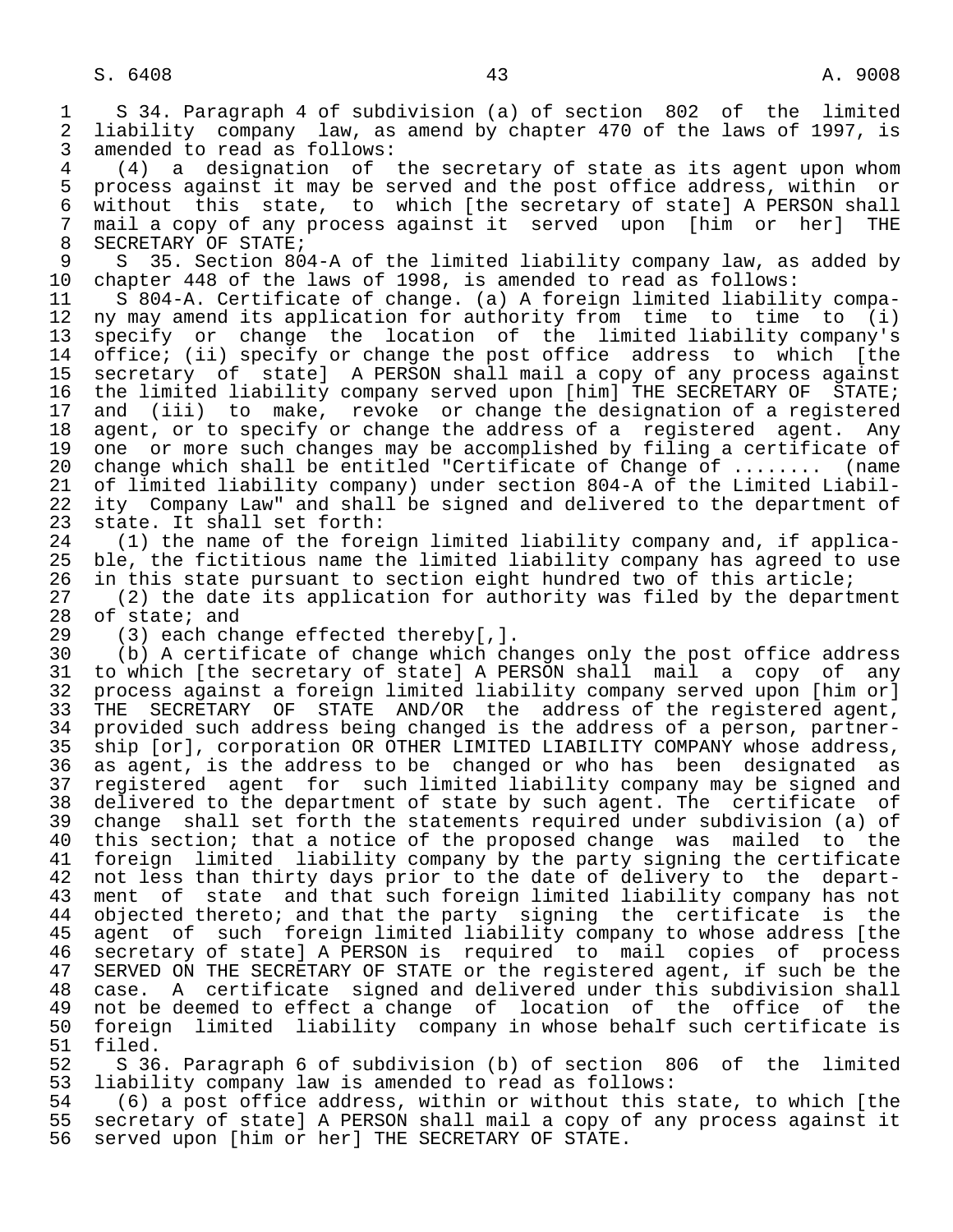1 S 37. Paragraph 11 of subdivision (a) of section 1003 of the limited<br>2 liability company law, as amended by chapter 374 of the laws of 1998, is 2 liability company law, as amended by chapter 374 of the laws of 1998, is<br>3 amended to read as follows: amended to read as follows: 4 (11) a designation of the secretary of state as its agent upon whom

5 process against it may be served in the manner set forth in article<br>6 three of this chapter in any action or special proceeding, and a post 6 three of this chapter in any action or special proceeding, and a post office address, within or without this state, to which [the secretary of 8 state] A PERSON shall mail a copy of any process served upon [him or 9 her] THE SECRETARY OF STATE. Such post office address shall supersede<br>10 any prior address designated as the address to which process shall be 10 any prior address designated as the address to which process shall be 11 mailed;

11 mailed;<br>12 S 38 12 S 38. Clause (iv) of subparagraph (A) of paragraph 2 of subdivision<br>13 (c) of section 1203 of the limited liability company law, as amended by 13 (c) of section 1203 of the limited liability company law, as amended by<br>14 chapter 44 of the laws of 2006, is amended to read as follows: chapter 44 of the laws of 2006, is amended to read as follows:

 15 (iv) a statement that the secretary of state has been designated as 16 agent of the professional service limited liability company upon whom<br>17 process against it may be served and the post office address, within or 17 process against it may be served and the post office address, within or<br>18 without this state, to which [the secretary of state] A PERSON shall 18 without this state, to which [the secretary of state] A PERSON shall<br>19 mail a copy of any process against it served upon [him or her] THE 19 mail a copy of any process against it served upon [him or her] THE 20 SECRETARY OF STATE; 20 SECRETARY OF STATE;<br>21 S 39. Paragraph 6

21 S 39. Paragraph 6 of subdivision (a) and subparagraph 5 of paragraph<br>22 (i) of subdivision (d) of section 1306 of the limited liability company 22 (i) of subdivision (d) of section 1306 of the limited liability company<br>23 law, subparagraph 5 of paragraph (i) of subdivision (d) as amended by law, subparagraph 5 of paragraph (i) of subdivision (d) as amended by 24 chapter 44 of the laws of 2006, are amended to read as follows:<br>25 (6) a designation of the secretary of state as its agent

 $(6)$  a designation of the secretary of state as its agent upon whom 26 process against it may be served and the post office address, within or<br>27 without this state, to which [the secretary of state] A PERSON shall 27 without this state, to which [the secretary of state] A PERSON shall<br>28 mail a copy of any process against it served upon [him or her] THE 28 mail a copy of any process against it served upon [him or her] THE<br>29 SECRETARY OF STATE; and 29 SECRETARY OF STATE; and<br>30 (5) a statement the

 30 (5) a statement that the secretary of state has been designated as 31 agent of the foreign professional service limited liability company upon<br>32 whom process against it may be served and the post office address, with-32 whom process against it may be served and the post office address, with-<br>33 in or without this state, to which [the secretary of state] A PERSON 33 in or without this state, to which [the secretary of state] A PERSON<br>34 shall mail a copy of any process against it served upon [him or her] THE 34 shall mail a copy of any process against it served upon [him or her] THE<br>35 SECRETARY OF STATE; 35 SECRETARY OF STATE;<br>36 S 40. Paragraph

 36 S 40. Paragraph (d) of section 304 of the not-for-profit corporation 37 law, as amended by chapter 358 of the laws of 2015, is amended to read 38 as follows:<br>39 (d) ANY

 39 (d) ANY DESIGNATED POST OFFICE ADDRESS TO WHICH A PERSON SHALL MAIL A 40 COPY OF ANY PROCESS SERVED UPON THE SECRETARY OF STATE AS AGENT OF A<br>41 DOMESTIC CORPORATION OR FOREIGN CORPORATION SHALL BE DEEMED TO BE THE 41 DOMESTIC CORPORATION OR FOREIGN CORPORATION SHALL BE DEEMED TO BE THE 42 POST OFFICE ADDRESS, WITHIN OR WITHOUT THIS STATE, TO WHICH A PERSON 42 POST OFFICE ADDRESS, WITHIN OR WITHOUT THIS STATE, TO<br>43 SHALL MAIL THE PROCESS SERVED AGAINST THE CORPORATI 43 SHALL MAIL THE PROCESS SERVED— AGAINST THE CORPORATION AS REQUIRED BY<br>44 THIS ARTICLE, Any designated [post-office] POST OFFICE address to which 44 THIS ARTICLE. Any designated [post-office] POST OFFICE address to which<br>45 the secretary of state OR A PERSON shall mail a copy of process served the secretary of state OR A PERSON shall mail a copy of process served 46 upon [him or her] THE SECRETARY OF STATE as agent of a domestic corpo-<br>47 ration formed under article four of this chapter or foreign corporation. 47 ration formed under article four of this chapter or foreign corporation,<br>48 shall continue until the filing of a certificate under this chapter 48 shall continue until the filing of a certificate under this chapter<br>49 directing the mailing to a different [post-office] POST OFFICE address. 49 directing the mailing to a different [post-office] POST OFFICE address.<br>50 S 41. Paragraph (a) of section 305 of the not-for-profit corporation

50 S 41. Paragraph (a) of section 305 of the not-for-profit corporation<br>51 law, as amended by chapter 549 of the laws of 2013, is amended to read 51 law, as amended by chapter 549 of the laws of 2013, is amended to read 52 as follows: 52 as follows:<br>53 (a) Every

 53 (a) Every domestic corporation or authorized foreign corporation may 54 designate a registered agent in this state upon whom process against<br>55 such corporation may be served. The agent shall be a natural person who 55 such corporation may be served. The agent shall be a natural person who<br>56 is a resident of or has a business address in this state or a domestic is a resident of or has a business address in this state or a domestic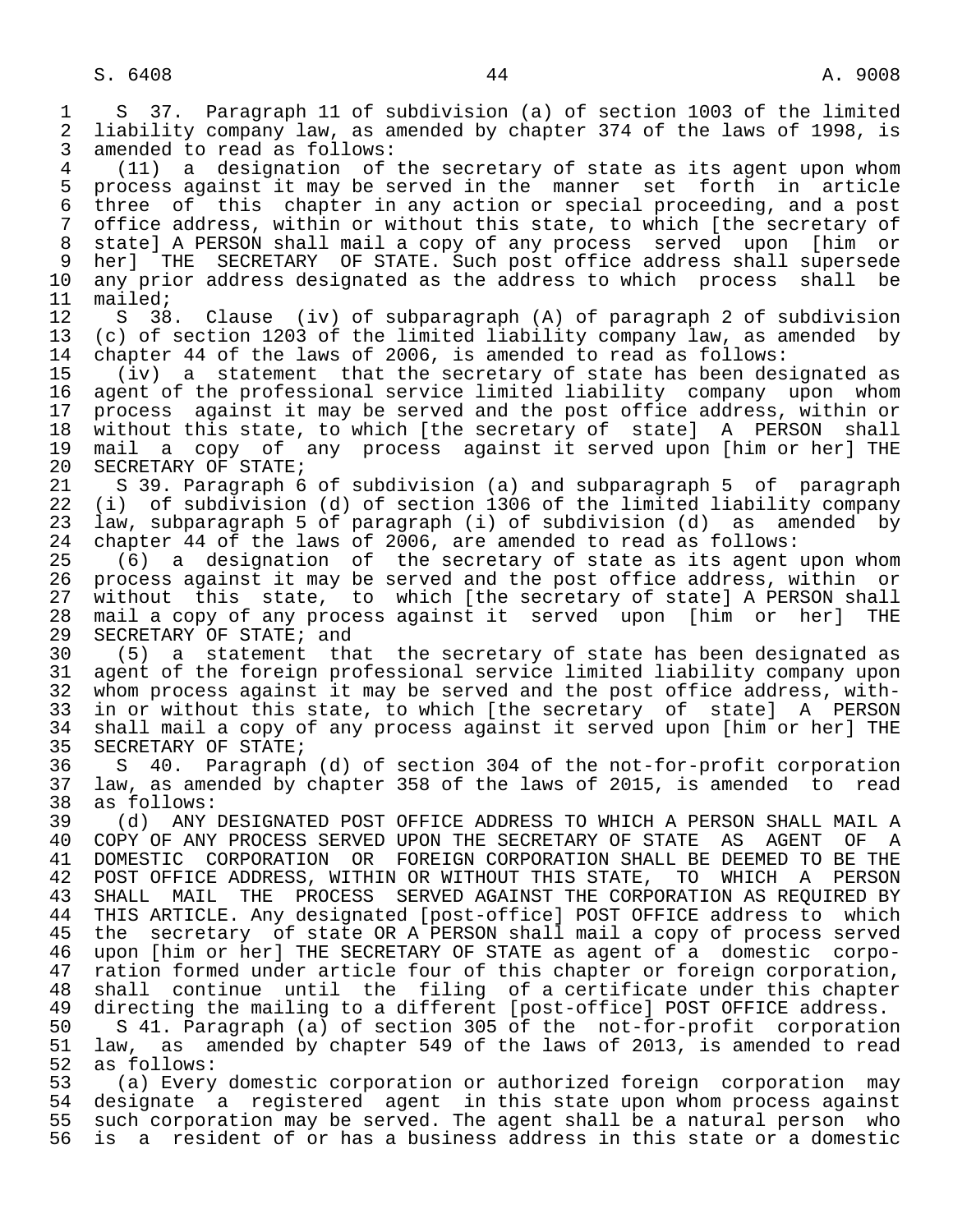1 corporation or foreign corporation of any kind formed[,] or authorized 2 to do business in this state, under this chapter or under any other<br>3 statute of this state, OR A DOMESTIC LIMITED LIABILITY COMPANY OR A statute of this state, OR A DOMESTIC LIMITED LIABILITY COMPANY OR A 4 FOREIGN LIMITED LIABILITY COMPANY AUTHORIZED TO-DO-BUSINESS IN-THIS<br>5 STATE.

5 STATE.<br>6 S 42 6 S 42. Paragraph (b) of section 306 of the not-for-profit corporation<br>7 law, as amended by chapter 23 of the laws of 2014, is amended to read as 7 law, as amended by chapter 23 of the laws of 2014, is amended to read as follows:

9 (b) Service of process on the secretary of state as agent of a domes-<br>10 tic corporation formed under article four of this chapter or an author-10 tic corporation formed under article four of this chapter or an author-<br>11 ized foreign corporation shall be made by MAILING THE PROCESS AND NOTICE ized foreign corporation shall be made by MAILING THE PROCESS AND NOTICE 12 OF SERVICE THEREOF BY CERTIFIED MAIL, RETURN RECEIPT REQUESTED, TO SUCH 13 CORPORATION OR OTHER BUSINESS ENTITY, AT THE POST OFFICE ADDRESS, ON<br>14 FILE IN THE DEPARTMENT OF STATE, SPECIFIED FOR THIS PURPOSE, ON THE SAME FILE IN THE DEPARTMENT OF STATE, SPECIFIED FOR THIS PURPOSE. ON THE SAME 15 DAY THAT SUCH PROCESS IS MAILED, A DUPLICATE COPY OF SUCH PROCESS AND<br>16 PROOF OF MAILING SHALL BE personally [delivering] DELIVERED to and 16 PROOF OF MAILING SHALL BE personally [delivering]<br>17 [leaving] LEFT with the secretary of state or his or 17 [leaving] LEFT with the secretary of state or his or her deputy, or with<br>18 any person authorized by the secretary of state to receive such service, 18 any person authorized by the secretary of state to receive such service,<br>19 at the office of the department of state in the city of Albany, [dupli-19 at the office of the department of state in the city of Albany, [dupli-<br>20 cate copies of such process] together with the statutory fee, which fee 20 cate copies of such process] together with the statutory fee, which fee<br>21 shall be a taxable disbursement. PROOF OF MAILING SHALL BE BY AFFIDAVIT 21 shall be a taxable disbursement. PROOF OF MAILING SHALL BE BY AFFIDAVIT<br>22 OF COMPLIANCE WITH THIS SECTION. Service of process on such corporation 22 OF COMPLIANCE WITH THIS SECTION. Service of process on such corporation<br>23 OR OTHER BUSINESS ENTITY shall be complete when the secretary of state OR OTHER BUSINESS ENTITY shall be complete when the secretary of state 24 is so served. [The secretary of state shall promptly send one of such<br>25 copies by certified mail, return receipt requested, to such corporation, copies by certified mail, return receipt requested, to such corporation, 26 at the post office address, on file in the department of state, speci-<br>27 fied for the purpose.] If a domestic corporation formed under article 27 fied for the purpose.] If a domestic corporation formed under article<br>28 four of this chapter or an authorized foreign corporation has no such 28 four of this chapter or an authorized foreign corporation has no such<br>29 address on file in the department of state, the [secretary of state address on file in the department of state, the [secretary of state 30 shall so mail such] DUPLICATE copy OF THE PROCESS SHALL BE MAILED to 31 such corporation at the address of its office within this state on file<br>32 in the department.

32 in the department.<br>33 S 43. Subparagra 33 S 43. Subparagraph 6 of paragraph (a) of section 402 of the not-for- 34 profit corporation law, as added by chapter 564 of the laws of 1981 and<br>35 as renumbered by chapter 132 of the laws of 1985, is amended to read as 35 as renumbered by chapter 132 of the laws of 1985, is amended to read as follows:

 37 (6) A designation of the secretary of state as agent of the corpo- 38 ration upon whom process against it may be served and the post office<br>39 address, within or without this state, to which [the secretary of state] 39 address, within or without this state, to which [the secretary of state]<br>40 A PERSON shall mail a copy of any process against it served upon [him] 40 A PERSON shall mail a copy of any process against it served upon [him]<br>41 THE SECRETARY OF STATE. 41 THE SECRETARY OF STATE.<br>42 S 44. Subparagraph 7

 42 S 44. Subparagraph 7 of paragraph (b) of section 801 of the not-for- 43 profit corporation law, as amended by chapter 438 of the laws of 1984,<br>44 is amended to read as follows: 44 is amended to read as follows:<br>45 (7) To specify or change the

 45 (7) To specify or change the post office address to which [the secre- 46 tary of state] A PERSON shall mail a copy of any process against the 47 corporation served upon [him] THE SECRETARY OF STATE. corporation served upon [him] THE SECRETARY OF STATE.

 48 S 45. Subparagraph 2 of paragraph (c) of section 802 of the not-for- 49 profit corporation law, as amended by chapter 186 of the laws of 1983,<br>50 is amended to read as follows: 50 is amended to read as follows:<br>51 (2) To specify or change the

(2) To specify or change the post office address to which [the secre- 52 tary of state] A PERSON shall mail a copy of any process against the 53 corporation served upon [him] THE SECRETARY OF STATE.<br>54 S 46. Subparagraph 6 of paragraph (a) of section 80

54 S 46. Subparagraph 6 of paragraph (a) of section 803 of the not-for-<br>55 profit corporation law, as amended by chapter 23 of the laws of 2014, is 55 profit corporation law, as amended by chapter 23 of the laws of 2014, is<br>56 amended to read as follows: amended to read as follows: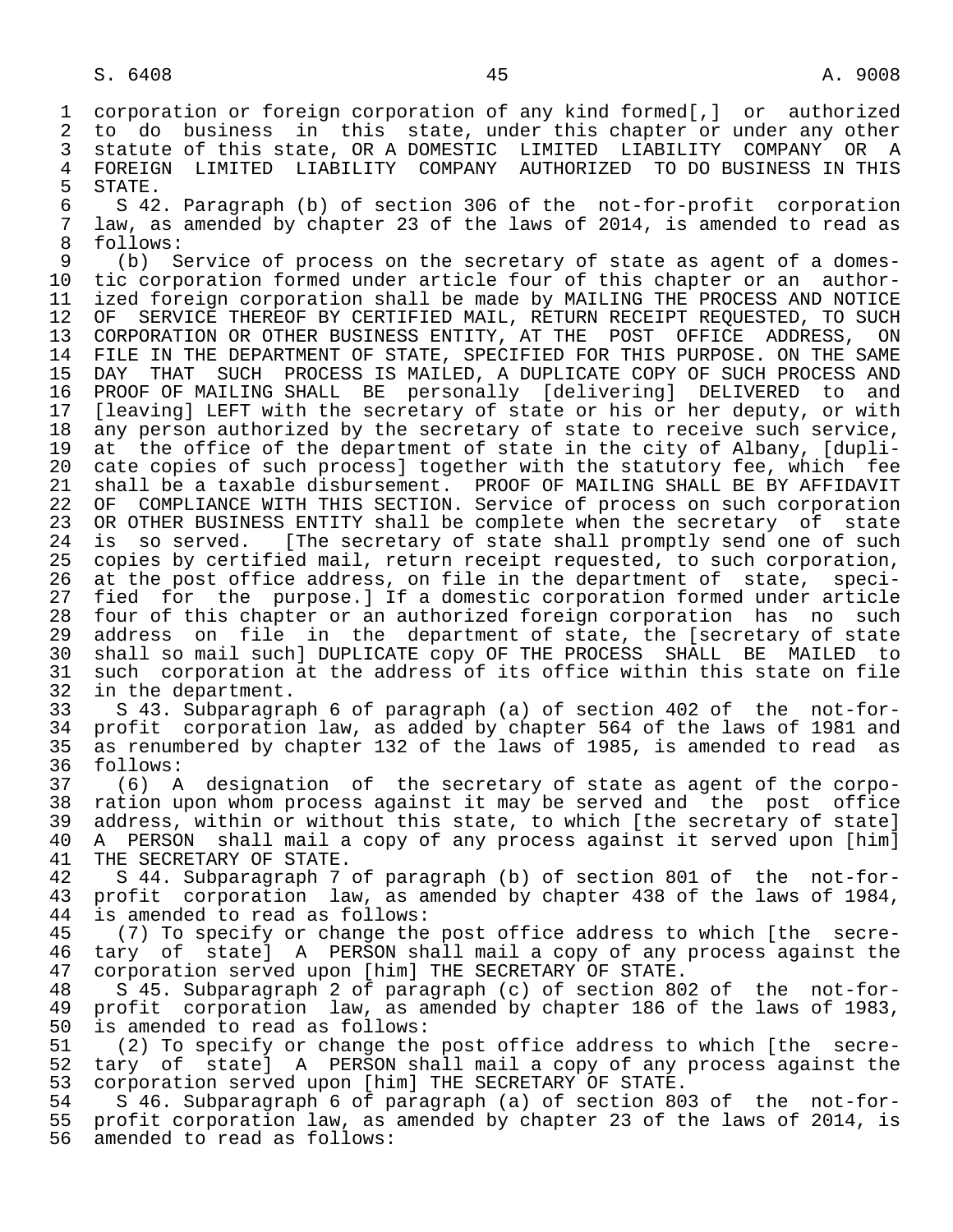1 (6) A designation of the secretary of state as agent of the corpo- 2 ration upon whom process against it may be served and the post office<br>3 address, within or without this state, to which [the secretary of 3 address, within or without this state, to which [the secretary of<br>4 statel A PERSON shall mail a copy of any process against it served upon 4 state] A PERSON shall mail a copy of any process against it served upon<br>5 the secretary OF STATE. 5 the secretary OF STATE.<br>6 S 47. Paragraph (b) o

6 S 47. Paragraph (b) of section 803-A of the not-for-profit corporation<br>7 law, as amended by chapter 172 of the laws of 1999, is amended to read 7 law, as amended by chapter 172 of the laws of 1999, is amended to read

8 as follows:<br>9 (b) A cer 9 (b) A certificate of change which changes only the post office address<br>10 to which (the secretary of state) A PERSON shall mail a copy of any 10 to which [the secretary of state] A PERSON shall mail a copy of any<br>11 process against the corporation served upon [him or] THE SECRETARY OF 11 process against the corporation served upon [him or] THE SECRETARY OF<br>12 STATE AND/OR the address of the registered agent, provided such address 12 STATE AND/OR the address of the registered agent, provided such address<br>13 being changed is the address of a person, partnership, LIMITED LIABILITY 13 being changed is the address of a person, partnership, LIMITED LIABILITY<br>14 COMPANY or other corporation whose address, as agent, is the address to COMPANY or other corporation whose address, as agent, is the address to 15 be changed or who has been designated as registered agent for such<br>16 corporation, may be signed and delivered to the department of state by 16 corporation, may be signed and delivered to the department of state by<br>17 such agent. The certificate of change shall set forth the statements 17 such agent. The certificate of change shall set forth the statements<br>18 required under subparagraphs (1), (2) and (3) of paragraph (a) of this 18 required under subparagraphs (1), (2) and (3) of paragraph (a) of this<br>19 section; that a notice of the proposed change was mailed to the corpo-19 section; that a notice of the proposed change was mailed to the corpo-<br>20 ration by the party signing the certificate not less than thirty days 20 ration by the party signing the certificate not less than thirty days<br>21 prior to the date of delivery to the department and that such corpo-21 prior to the date of delivery to the department and that such corpo-<br>22 ration has not objected thereto; and that the party signing the certif-22 ration has not objected thereto; and that the party signing the certif-<br>23 icate is the agent of such corporation to whose address [the secretary icate is the agent of such corporation to whose address [the secretary 24 of state] A PERSON is required to mail copies of any process against the<br>25 corporation served upon [him] THE SECRETARY OF STATE or the registered 25 corporation served upon [him] THE SECRETARY OF STATE or the registered 26 agent, if such be the case. A certificate signed and delivered under 27 this paragraph shall not be deemed to effect a change of location of the<br>28 office of the corporation in whose behalf such certificate is filed.

28 office of the corporation in whose behalf such certificate is filed.<br>29 S 48. Clause (E) of subparagraph 2 of paragraph (d) of section 90 29 S 48. Clause (E) of subparagraph 2 of paragraph (d) of section 906 of 30 the not-for-profit corporation law, as amended by chapter 1058 of the<br>31 laws of 1971, is amended to read as follows: 31 laws of 1971, is amended to read as follows:<br>32 (E) A designation of the secretary of

32 (E) A designation of the secretary of state as its agent upon whom<br>33 process against it may be served in the manner set forth in paragraph 33 process against it may be served in the manner set forth in paragraph<br>34 (b) of section 306 (Service of process), in any action or special 34 (b) of section 306 (Service of process), in any action or special 35 proceeding described in subparagraph (D) and a post office address, 36 within or without this state, to which [the secretary of state] A PERSON 37 shall mail a copy of the process in such action or special proceeding 38 SERVED UPON THE SECRETARY OF STATE.<br>39 S 49. Clause (F) of subparagraph

39 S 49. Clause (F) of subparagraph 2 of paragraph (d) of section 908 of<br>40 the not-for-profit corporation law, is amended to read as follows:

40 the not-for-profit corporation law, is amended to read as follows:<br>41 (F) A designation of the secretary of state as his agent upo 41 (F) A designation of the secretary of state as his agent upon whom<br>42 process against it may be served in the manner set forth in paragraph 42 process against it may be served in the manner set forth in paragraph<br>43 (b) of section 306 (Service of process), in any action or special 43 (b) of section 306 (Service of process), in any action or special<br>44 proceeding described in [subparagraph] CLAUSE (D) and a post office 44 proceeding described in [subparagraph] CLAUSE (D) and a post office<br>45 address, within or without the state, to which [the secretary of state] address, within or without the state, to which [the secretary of state] 46 A PERSON shall mail a copy of the process in such action or special<br>47 proceeding SERVED UPON BY THE SECRETARY OF STATE. 47 proceeding SERVED UPON BY THE SECRETARY OF STATE.<br>48 S 50. Subparagraph 6 of paragraph (a) of secti

 48 S 50. Subparagraph 6 of paragraph (a) of section 1304 of the not-for- 49 profit corporation law, as renumbered by chapter 590 of the laws 1982, is amended to read as follows: 50 1982, is amended to read as follows:<br>51 (6) A designation of the secre

51 (6) A designation of the secretary of state as its agent upon whom<br>52 process against it may be served and the post office address, within or 52 process against it may be served and the post office address, within or<br>53 without this state, to which [the secretary of state] A PERSON shall 53 without this state, to which [the secretary of state] A PERSON shall<br>54 mail a copy of any process against it served upon [him] THE SECRETARY OF 54 mail a copy of any process against it served upon [him] THE SECRETARY OF<br>55 STATE. STATE.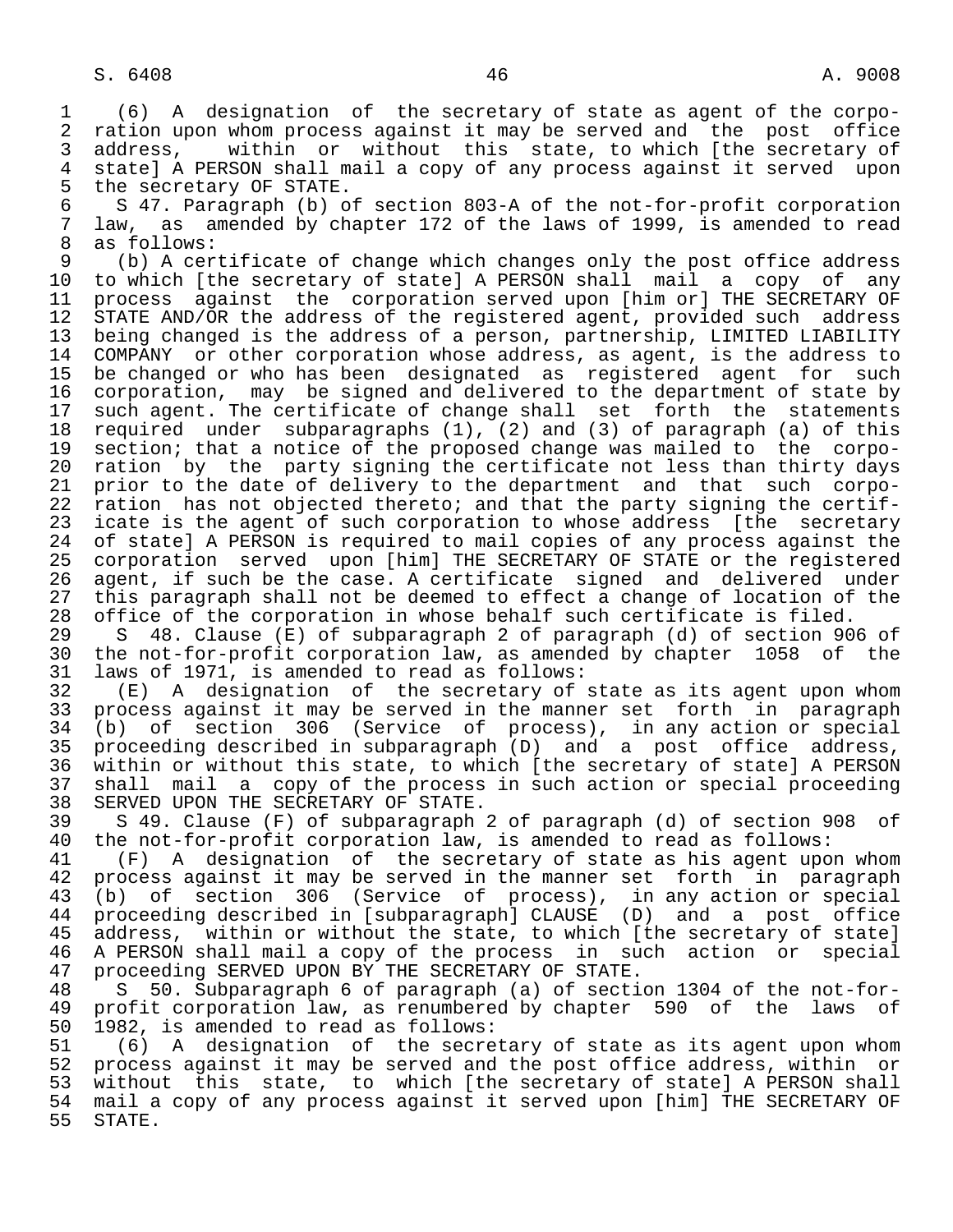1 S 51. Subparagraph 7 of paragraph (a) of section 1308 of the not-for-<br>2 profit corporation law, as renumbered by chapter 186 of the laws of 2 profit corporation law, as renumbered by chapter 186 of the laws of<br>3 1983, is amended to read as follows:

 3 1983, is amended to read as follows: 4 (7) To specify or change the post office address to which [the secre-<br>5 tary of state] A PERSON shall mail a copy of any process against it 5 tary of state] A PERSON shall mail a copy of any process against it<br>6 served upon [him] THE SECRETARY OF STATE. 6 served upon [him] THE SECRETARY OF STATE.

 7 S 52. Subparagraph 2 of paragraph (a) and paragraph (c) of section 8 1310 of the not-for-profit corporation law, paragraph (c) as amended by<br>9 chapter 172 of the laws of 1999, is amended to read as follows: 9 chapter 172 of the laws of 1999, is amended to read as follows:<br>10 (2) To specify or change the post office address to which It

10 (2) To specify or change the post office address to which [the secre-<br>11 tary of state] A PERSON shall mail a copy of any process against it 11 tary of state] A PERSON shall mail a copy of any process against it<br>12 served upon [him] THE SECRETARY OF STATE. 12 served upon [him] THE SECRETARY OF STATE.<br>13 (c) A certificate of change of applicat

 13 (c) A certificate of change of application for authority which changes only the post office address to which [the secretary of state] A PERSON 15 shall mail a copy of any process against an authorized foreign corpo- 16 ration served upon [him or] THE SECRETARY OF STATE AND/OR which changes<br>17 the address of its registered agent, provided such address is the 17 the address of its registered agent, provided such address is the<br>18 address of a person, partnership, LIMITED LIABILITY COMPANY or other 18 address of a person, partnership, LIMITED LIABILITY COMPANY or other<br>19 corporation whose address, as agent, is the address to be changed or who 19 corporation whose address, as agent, is the address to be changed or who<br>20 has been designated as registered agent for such authorized foreign 20 has been designated as registered agent for such authorized foreign<br>21 corporation, may be signed and delivered to the department of state by 21 corporation, may be signed and delivered to the department of state by<br>22 such agent. The certificate of change of application for authority shall 22 such agent. The certificate of change of application for authority shall<br>23 set forth the statements required under subparagraphs (1), (2), (3) and set forth the statements required under subparagraphs  $(1)$ ,  $(2)$ ,  $(3)$  and 24 (4) of paragraph (b) of this section; that a notice of the proposed<br>25 change was mailed by the party signing the certificate to the authorized change was mailed by the party signing the certificate to the authorized 26 foreign corporation not less than thirty days prior to the date of<br>27 delivery to the department and that such corporation has not objected 27 delivery to the department and that such corporation has not objected<br>28 thereto; and that the party signing the certificate is the agent of such 28 thereto; and that the party signing the certificate is the agent of such<br>29 foreign corporation to whose address [the secretary of state] A PERSON 29 foreign corporation to whose address [the secretary of state] A PERSON<br>20 is required to mail copies of process SERVED ON THE SECRETARY OF STATE 30 is required to mail copies of process SERVED ON THE SECRETARY OF STATE<br>31 or the registered agent, if such be the case. A certificate signed and 31 or the registered agent, if such be the case. A certificate signed and<br>32 delivered under this paragraph shall not be deemed to effect a change of 32 delivered under this paragraph shall not be deemed to effect a change of<br>33 location of the office of the corporation in whose behalf such certif-33 location of the office of the corporation in whose behalf such certif-<br>34 icate is filed.

34 icate is filed.<br>35 S 53. Subpara 35 S 53. Subparagraph 6 of paragraph (a) and subparagraph 4 of paragraph<br>36 (d) of section 1311 of the not-for-profit corporation law are amended to 36 (d) of section 1311 of the not-for-profit corporation law are amended to<br>37 read as follows: 37 read as follows:<br>38 (6) A post off

 38 (6) A post office address, within or without this state, to which [the 39 secretary of state] A PERSON shall mail a copy of any process against it<br>40 served upon [him] THE SECRETARY OF STATE. 40 served upon [him] THE SECRETARY OF STATE.<br>41 (4) The changed post office address, w

41 (4) The changed post office address, within or without this state, to<br>42 which [the secretary of state] A PERSON shall mail a copy of any process 42 which [the secretary of state] A PERSON shall mail a copy of any process<br>43 against it served upon [him] THE SECRETARY OF STATE. 43 against it served upon [him] THE SECRETARY OF STATE.<br>44 S 54. Section 1312 of the not-for-profit corporati

44 S 54. Section 1312 of the not-for-profit corporation law, as amended<br>45 by chapter 375 of the laws of 1998, is amended to read as follows: by chapter 375 of the laws of 1998, is amended to read as follows:

46 S 1312. Termination of existence.<br>47 When an authorized foreign co When an authorized foreign corporation is dissolved or its authority 48 or existence is otherwise terminated or cancelled in the jurisdiction of<br>49 its incorporation or when such foreign corporation is merged into or 49 its incorporation or when such foreign corporation is merged into or<br>50 consolidated with another foreign corporation, a certificate of the 50 consolidated with another foreign corporation, a certificate of the<br>51 secretary of state, or official performing the equivalent function as to 51 secretary of state, or official performing the equivalent function as to<br>52 corporate records, of the jurisdiction of incorporation of such foreign 52 corporate records, of the jurisdiction of incorporation of such foreign<br>53 corporation attesting to the occurrence of any such event or a certified 53 corporation attesting to the occurrence of any such event or a certified<br>54 copy of an order or decree of a court of such jurisdiction directing the 54 copy of an order or decree of a court of such jurisdiction directing the<br>55 dissolution of such foreign corporation, the termination of its exist-55 dissolution of such foreign corporation, the termination of its exist-<br>56 ence or the cancellation of its authority shall be delivered to the ence or the cancellation of its authority shall be delivered to the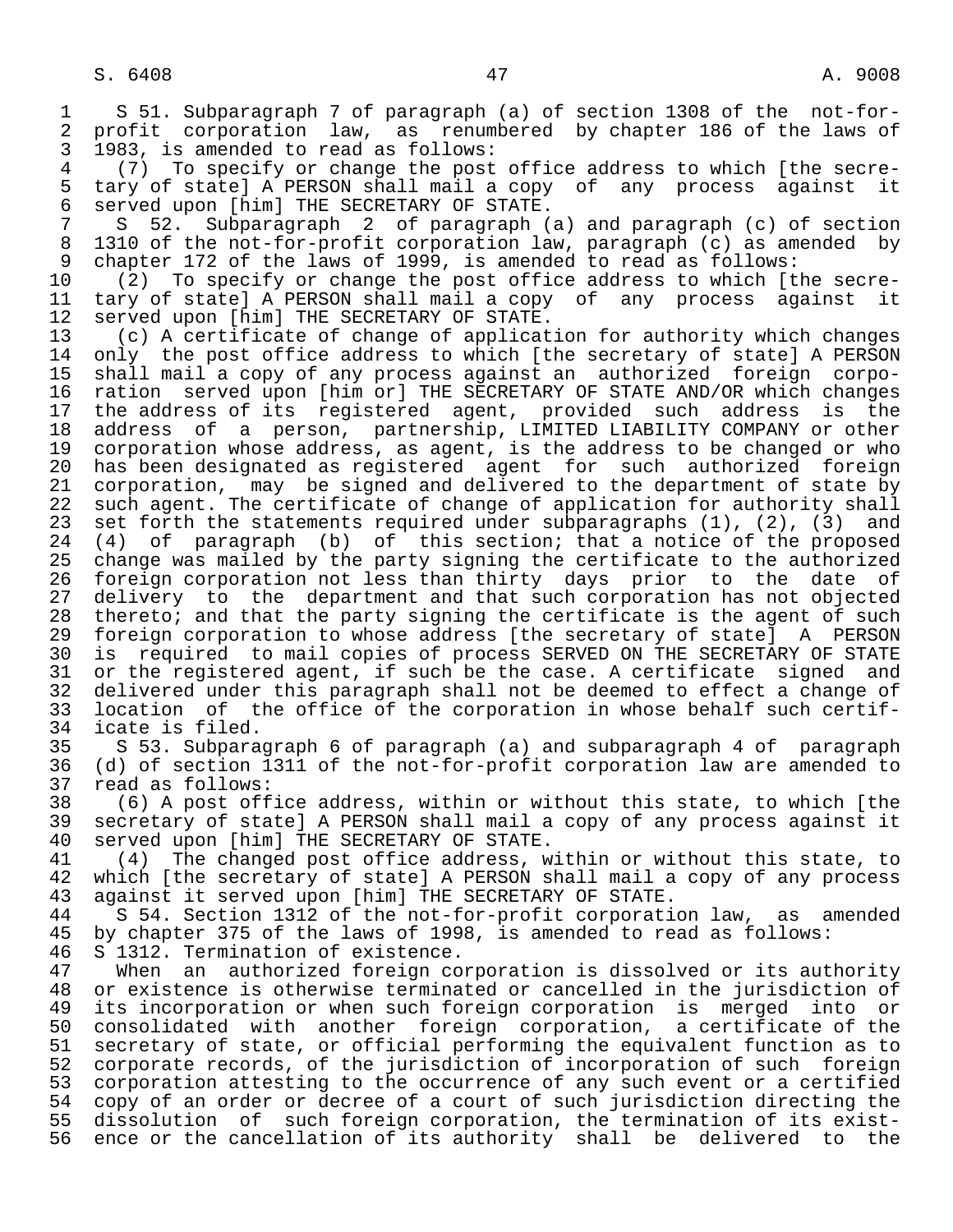1 department of state. The filing of the certificate, order or decree<br>2 shall have the same effect as the filing of a certificate of surrender 2 shall have the same effect as the filing of a certificate of surrender<br>3 of authority under section 1311 (Surrender of authority). The secretary 3 of authority under section 1311 (Surrender of authority). The secretary<br>4 of state shall continue as agent of the foreign corporation upon whom 4 of state shall continue as agent of the foreign corporation upon whom<br>5 process against it may be served in the manner set forth in paragraph 5 process against it may be served in the manner set forth in paragraph<br>6 (b) of section 306 (Service of process), in any action or special 6 (b) of section 306 (Service of process), in any action or special proceeding based upon any liability or obligation incurred by the 8 foreign corporation within this state prior to the filing of such 9 certificate, order or decree and [he] THE PERSON SERVING SUCH PROCESS<br>10 shall promptly cause a copy of any such process to be mailed by [regis-10 shall promptly cause a copy of any such process to be mailed by [regis-<br>11 tered] CERTIFIED mail, return receipt requested, to such foreign corpo-11 tered] CERTIFIED mail, return receipt requested, to such foreign corpo-<br>12 ration at the post office address on file in his office specified for 12 ration at the post office address on file in his office specified for<br>13 such purpose. The post office address may be changed by signing and 13 such purpose. The post office address may be changed by signing and<br>14 delivering to the department of state a certificate of change setting 14 delivering to the department of state a certificate of change setting 15 forth the statements required under section 1310 (Certificate of change, 16 contents) to effect a change in the post office address under subpara-<br>17 graph (a) (4) of section 1308 (Amendments or changes). 17 graph (a) (4) of section 1308 (Amendments or changes).<br>18 S 55. Subdivision (c) of section 121-104 of the p

18 S 55. Subdivision (c) of section 121-104 of the partnership law, as<br>19 added by chapter 950 of the laws of 1990, is amended to read as follows: 19 added by chapter 950 of the laws of 1990, is amended to read as follows:<br>20 (c) ANY DESIGNATED POST OFFICE ADDRESS TO WHICH A PERSON SHALL MAIL A 20 (c) ANY DESIGNATED POST OFFICE ADDRESS TO WHICH A PERSON SHALL MAIL A<br>21 COPY OF ANY PROCESS SERVED UPON THE SECRETARY OF STATE AS AGENT OF A 21 COPY OF ANY PROCESS SERVED UPON THE SECRETARY OF STATE AS AGENT OF A<br>22 DOMESTIC LIMITED PARTNERSHIP OR FOREIGN LIMITED PARTNERSHIP SHALL BE 22 DOMESTIC LIMITED PARTNERSHIP OR FOREIGN LIMITED PARTNERSHIP SHALL BE<br>23 DEEMED TO BE THE POST OFFICE ADDRESS, WITHIN OR WITHOUT THIS STATE, TO DEEMED TO BE THE POST OFFICE ADDRESS, WITHIN OR WITHOUT THIS STATE, TO 24 WHICH A PERSON SHALL MAIL THE PROCESS SERVED AGAINST THE LIMITED PART-<br>25 NERSHIP AS REOUIRED BY THIS ARTICLE. Any designated post office address NERSHIP AS REQUIRED BY THIS ARTICLE. Any designated post office address 26 to which the secretary of state OR A PERSON shall mail a copy of process 27 served upon [him] THE SECRETARY OF STATE as agent of a domestic limited<br>28 partnership or foreign limited partnership shall continue until the 28 partnership or foreign limited partnership shall continue until the 29 filing of a certificate under this article directing the mailing to a<br>30 different post office address. 30 different post office address.<br>31 S 56. Paragraphs 1, 2 and 3

 31 S 56. Paragraphs 1, 2 and 3 of subdivision (a) of section 121-104-A of 32 the partnership law, as added by chapter 448 of the laws of 1998, are 33 amended to read as follows: 33 amended to read as follows:<br>34 (1) the name of the limit

 34 (1) the name of the limited partnership and the date that its [arti- 35 cles of organization] CERTIFICATE OF LIMITED PARTNERSHIP or application<br>36 for authority was filed by the department of state. for authority was filed by the department of state.

 37 (2) that the address of the party has been designated by the limited 38 partnership as the post office address to which [the secretary of state]<br>39 A PERSON shall mail a copy of any process served on the secretary of 39 A PERSON shall mail a copy of any process served on the secretary of<br>40 state as agent for such limited partnership, and that such party wishes 40 state as agent for such limited partnership, and that such party wishes<br>41 to resign.

41 to resign.<br>42 (3) that 42 (3) that sixty days prior to the filing of the certificate of resigna-<br>43 tion FOR RECEIPT OF PROCESS with the department of state the party has 43 tion FOR RECEIPT OF PROCESS with the department of state the party has<br>44 sent a copy of the certificate of resignation for receipt of process by 44 sent a copy of the certificate of resignation for receipt of process by<br>45 registered or certified mail to the address of the registered agent of 45 registered or certified mail to the address of the registered agent of 46 the [designated] DESIGNATING limited partnership, if other than the<br>47 party filing the certificate of resignation[,] for receipt of process, party filing the certificate of resignation[,] for receipt of process, 48 or if the [resigning] DESIGNATING limited partnership has no registered 49 agent, then to the last address of the [designated] DESIGNATING limited<br>50 partnership, known to the party, specifying the address to which the 50 partnership, known to the party, specifying the address to which the<br>51 copy was sent. If there is no registered agent and no known address of 51 copy was sent. If there is no registered agent and no known address of<br>52 the designating limited partnership the party shall attach an affidavit 52 the designating limited partnership the party shall attach an affidavit<br>53 to the certificate stating that a diligent but unsuccessful search was 53 to the certificate stating that a diligent but unsuccessful search was<br>54 made by the party to locate the limited partnership, specifying what 54 made by the party to locate the limited partnership, specifying what<br>55 efforts were made. efforts were made.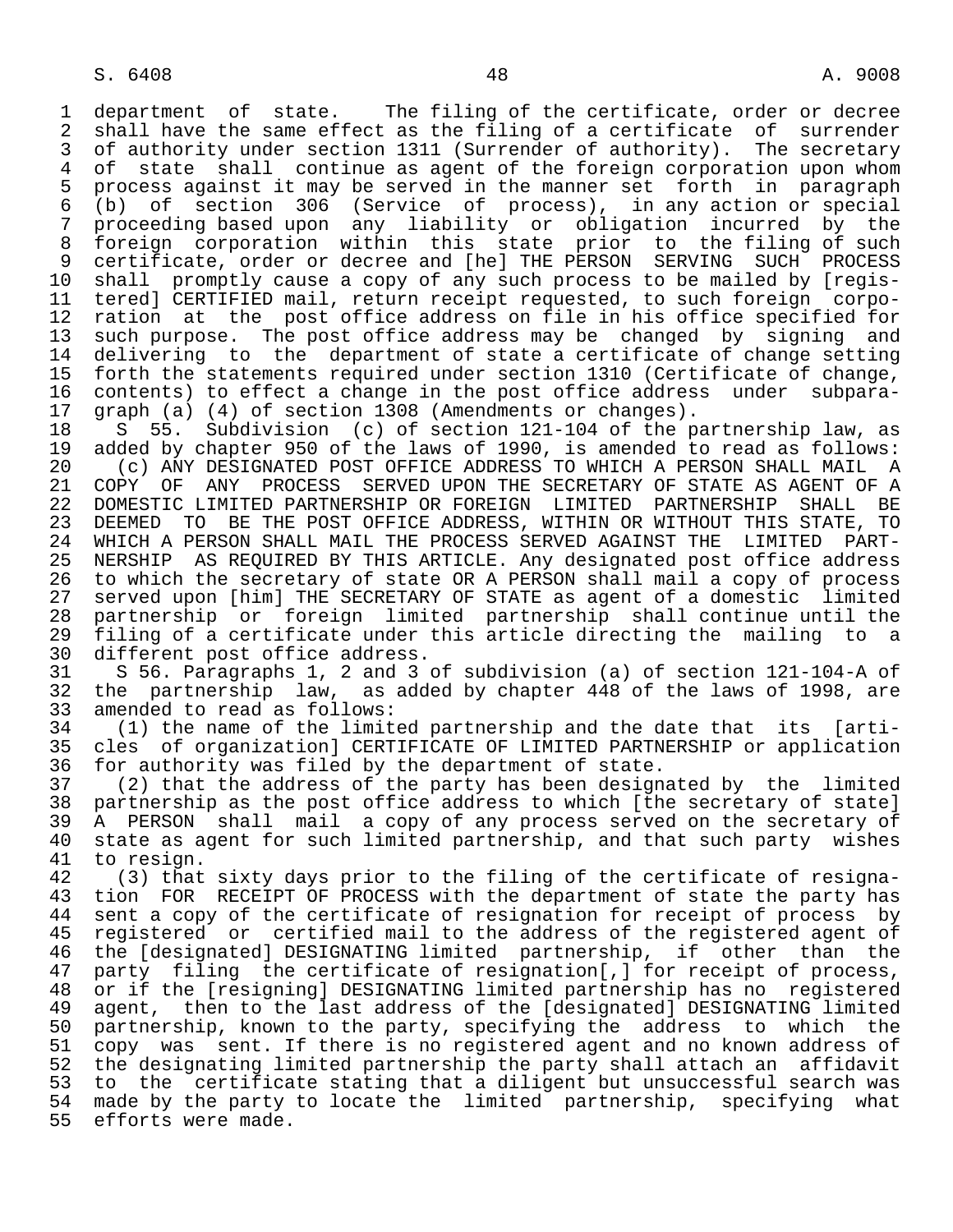1 S 57. Subdivision (a) of section 121-105 of the partnership law, as<br>2 added by chapter 950 of the laws of 1990, is amended to read as follows: 2 added by chapter 950 of the laws of 1990, is amended to read as follows:<br>3 (a) In addition to the designation of the secretary of state, each 3 (a) In addition to the designation of the secretary of state, each 4 limited partnership or authorized foreign limited partnership may desig- 5 nate a registered agent upon whom process against the limited partner- 6 ship may be served. The agent must be (i) a natural person who is a<br>7 resident of this state or has a business address in this state. [or] 7 resident of this state or has a business address in this state, [or] 8 (ii) a domestic corporation or a foreign corporation authorized to do 9 business in this state, OR A DOMESTIC LIMITED LIABILITY COMPANY OR A 10 FOREIGN LIMITED LIABILITY COMPANY AUTHORIZED TO DO BUSINESS IN THIS<br>11 STATE.

11 STATE.<br>12 S 58 12 S 58. Subdivisions (a) and (c) of section 121-109 of the partnership<br>13 law, as added by chapter 950 of the laws of 1990 and as relettered by 13 law, as added by chapter 950 of the laws of 1990 and as relettered by<br>14 chapter 341 of the laws of 1999, are amended to read as follows: chapter 341 of the laws of 1999, are amended to read as follows:

 15 (a) Service of process on the secretary of state as agent of a domes- 16 tic or authorized foreign limited partnership, OR OTHER BUSINESS ENTITY<br>17 THAT HAS DESIGNATED THE SECRETARY OF STATE AS AGENT FOR SERVICE OF PROC-17 THAT HAS DESIGNATED THE SECRETARY OF STATE AS AGENT FOR SERVICE OF PROC-<br>18 ESS PURSUANT TO THIS CHAPTER, shall be made [as follows: 18 ESS PURSUANT TO THIS CHAPTER, shall be made [as follows:

 19 (1) By] BY MAILING THE PROCESS AND NOTICE OF SERVICE OF PROCESS PURSU- 20 ANT TO THIS SECTION BY CERTIFIED MAIL, RETURN RECEIPT REQUESTED, TO SUCH<br>21 DOMESTIC OR AUTHORIZED FOREIGN LIMITED PARTNERSHIP OR OTHER BUSINESS 21 DOMESTIC OR AUTHORIZED FOREIGN LIMITED PARTNERSHIP OR OTHER BUSINESS<br>22 ENTITY, AT THE POST OFFICE ADDRESS, ON FILE IN THE DEPARTMENT OF STATE, 22 ENTITY, AT THE POST OFFICE ADDRESS, ON FILE IN THE DEPARTMENT OF STATE,<br>23 SPECIFIED FOR THAT PURPOSE. ON THE SAME DAY AS THE PROCESS IS MAILED, A SPECIFIED FOR THAT PURPOSE. ON THE SAME DAY AS THE PROCESS IS MAILED, A 24 DUPLICATE COPY OF SUCH PROCESS AND PROOF OF MAILING SHALL BE personally<br>25 [delivering] DELIVERED to and [leaving] LEFT with [him or his] THE [delivering] DELIVERED to and [leaving] LEFT with [him or his] THE 26 SECRETARY OF STATE OR A deputy, or with any person authorized by the 27 secretary of state to receive such service, at the office of the depart-<br>28 ment of state in the city of Albany, [duplicate copies of such process] 28 ment of state in the city of Albany, [duplicate copies of such process]<br>29 together with the statutory fee, which fee shall be a taxable disburse- 29 together with the statutory fee, which fee shall be a taxable disburse- 30 ment. PROOF OF MAILING SHALL BE BY AFFIDAVIT OF COMPLIANCE WITH THIS<br>31 SECTION. SERVICE OF PROCESS ON SUCH LIMITED PARTNERSHIP OR OTHER BUSI-31 SECTION. SERVICE OF PROCESS ON SUCH LIMITED PARTNERSHIP OR OTHER BUSI-<br>32 NESS ENTITY SHALL BE COMPLETE WHEN THE SECRETARY OF STATE IS SO SERVED. 32 NESS ENTITY SHALL BE COMPLETE WHEN THE SECRETARY OF STATE IS SO SERVED.<br>33 [(2) The service on the limited partnership is complete when th 33 [(2) The service on the limited partnership is complete when the 34 secretary of state is so served.

34 secretary of state is so served.<br>35 (3) The secretary of state s 35 (3) The secretary of state shall promptly send one of such copies by<br>36 certified mail, return receipt requested, addressed to the limited partcertified mail, return receipt requested, addressed to the limited part-37 nership at the post office address, on file in the department of state,<br>38 specified for that purpose.] 38 specified for that purpose.]<br>39 (c) The [secretary of st

 39 (c) The [secretary of state] DEPARTMENT OF STATE shall keep a record 40 of all process served upon [him] IT under this section and shall record 41 therein the date of such service [and his action with reference there-<br>42 to]. IT SHALL, UPON REOUEST MADE WITHIN TEN YEARS OF SUCH SERVICE, ISSUE 42 to]. IT SHALL, UPON REQUEST MADE WITHIN TEN YEARS OF SUCH SERVICE, ISSUE<br>43 A CERTIFICATE UNDER ITS SEAL CERTIFYING AS TO THE RECEIPT OF THE PROCESS 43 A CERTIFICATE UNDER ITS SEAL CERTIFYING AS TO THE RECEIPT OF THE PROCESS<br>44 BY AN AUTHORIZED PERSON, THE DATE AND PLACE OF SUCH SERVICE AND THE 44 BY AN AUTHORIZED PERSON, THE DATE AND PLACE OF SUCH SERVICE AND THE<br>45 RECEIPT OF THE STATUTORY FEE. PROCESS SERVED UPON THE SECRETARY OF STATE 45 RECEIPT OF THE STATUTORY FEE. PROCESS SERVED UPON THE SECRETARY OF STATE 46 UNDER THIS CHAPTER SHALL BE DESTROYED BY HIM AFTER A PERIOD OF TEN YEARS 47 FROM SUCH SERVICE. FROM SUCH SERVICE.

 48 S 59. Paragraph 3 of subdivision (a) and subparagraph 4 of paragraph 49 (i) of subdivision (c) of section 121-201 of the partnership law, para- 50 graph 3 of subdivision (a) as amended by chapter 264 of the laws of<br>51 1991, and subparagraph 4 of paragraph (i) of subdivision (c), as amended 51 1991, and subparagraph 4 of paragraph (i) of subdivision (c), as amended<br>52 by chapter 44 of the laws of 2006, are amended to read as follows: 52 by chapter 44 of the laws of 2006, are amended to read as follows:<br>53 (3) a designation of the secretary of state as agent of the 1

 53 (3) a designation of the secretary of state as agent of the limited 54 partnership upon whom process against it may be served and the post<br>55 office address, within or without this state, to which [the secretary of office address, within or without this state, to which [the secretary of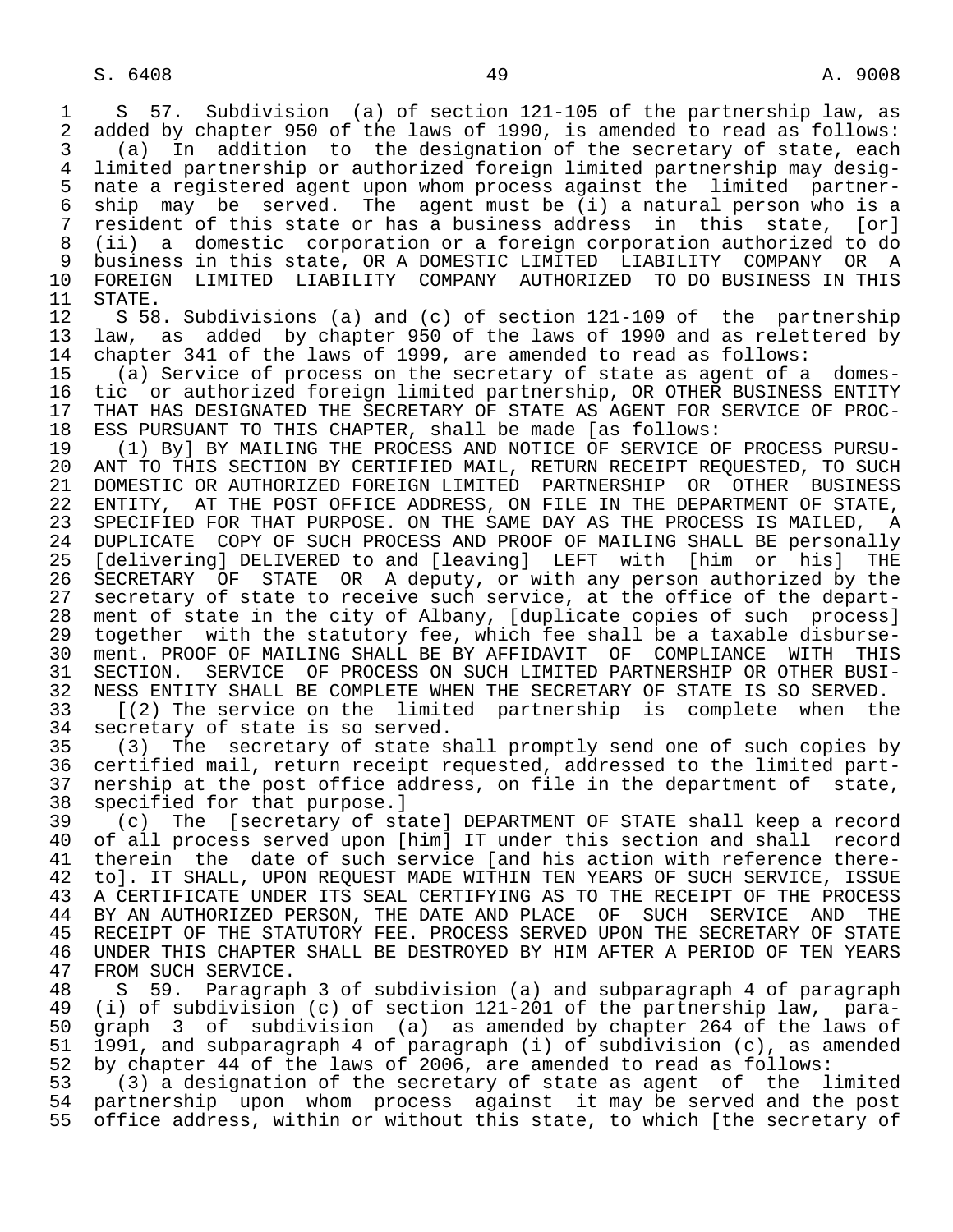1 state] A PERSON shall mail a copy of any process against it served upon<br>2 [him] THE SECRETARY OF STATE; 2 [him] THE SECRETARY OF STATE;<br>3 (4) a statement that th 3 (4) a statement that the secretary of state has been designated as 4 agent of the limited partnership upon whom process against it may be<br>5 served and the post office address, within or without this state, to 5 served and the post office address, within or without this state, to<br>6 which [the secretary of state] A PERSON shall mail a copy of any process 6 which [the secretary of state] A PERSON shall mail a copy of any process  $\overline{z}$  against it served upon [him or her] THE SECRETARY OF STATE; 7 against it served upon [him or her] THE SECRETARY OF STATE;<br>8 S 60. Paragraph 4 of subdivision (b) of section 121-202 o 8 S 60. Paragraph 4 of subdivision (b) of section 121-202 of the part-<br>9 nership law, as amended by chapter 576 of the laws of 1994, is amended 9 nership law, as amended by chapter 576 of the laws of 1994, is amended<br>10 to read as follows: 10 to read as follows:<br>11 (4) a change in t 11 (4) a change in the name of the limited partnership, or a change in<br>12 the post office address to which [the secretary of state] A PERSON shall 12 the post office address to which [the secretary of state] A PERSON shall<br>13 mail a copy of any process against the limited partnership served on 13 mail a copy of any process against the limited partnership served on<br>14 [him] THE SECRETARY OF STATE, or a change in the name or address of the [him] THE SECRETARY OF STATE, or a change in the name or address of the 15 registered agent, if such change is made other than pursuant to section<br>16 121-104 or 121-105 of this article. 16 121-104 or 121-105 of this article. 17 S 61. Section 121-202-A of the partnership law, as added by chapter<br>18 448 of the laws of 1998, and paragraph 2 of subdivision (a) as amended 18 448 of the laws of 1998, and paragraph 2 of subdivision (a) as amended<br>19 by chapter 172 of the laws of 1999, is amended to read as follows: 19 by chapter 172 of the laws of 1999, is amended to read as follows:<br>20 S 121-202-A. Certificate of change. (a) A certificate of limited 20 S 121-202-A. Certificate of change. (a) A certificate of limited part- 21 nership may be changed by filing with the department of state a certif- 22 icate of change entitled "Certificate of Change of ..... (name of limit-<br>23 ed partnership) under Section 121-202-A of the Revised Limited 23 ed partnership) under Section 121-202-A of the Revised Limited 24 Partnership Act" and shall be signed and delivered to the department of<br>25 state. A certificate of change may (i) specify or change the location of state. A certificate of change may (i) specify or change the location of 26 the limited partnership's office; (ii) specify or change the post office<br>27 address to which [the secretary of state] A PERSON shall mail a copy of 27 address to which [the secretary of state] A PERSON shall mail a copy of<br>28 process against the limited partnership served upon [him] THE SECRETARY 28 process against the limited partnership served upon [him] THE SECRETARY<br>29 OF STATE; and (iii) make, revoke or change the designation of a regis-29 OF STATE; and (iii) make, revoke or change the designation of a regis-<br>30 tered agent, or to specify or change the address of its registered 30 tered agent, or to specify or change the address of its registered<br>31 agent. It shall set forth: 31 agent. It shall set forth:<br>32 (1) the name of the li 32 (1) the name of the limited partnership, and if it has been changed,<br>33 the name under which it was formed; 33 the name under which it was formed;<br>34 (2) the date its certificate of 1 34 (2) the date its certificate of limited partnership was filed by the<br>35 department of state; and 35 department of state; and<br>36 (3) each change effecte 36 (3) each change effected thereby.<br>37 (b) A certificate of change which 37 (b) A certificate of change which changes only the post office address 38 to which [the secretary of state] A PERSON shall mail a copy of any<br>39 process against a limited partnership served upon [him or] THE SECRETARY 39 process against a limited partnership served upon [him or] THE SECRETARY<br>40 OF STATE AND/OR the address of the registered agent, provided such 40 OF STATE AND/OR the address of the registered agent, provided such<br>41 address being changed is the address of a person, partnership, LIMITED 41 address being changed is the address of a person, partnership, LIMITED<br>42 LIABILITY CORPORATION or corporation whose address, as agent, is the 42 LIABILITY CORPORATION or corporation whose address, as agent, is the<br>43 address to be changed or who has been designated as registered agent for 43 address to be changed or who has been designated as registered agent for<br>44 such limited partnership shall be signed and delivered to the department 44 such limited partnership shall be signed and delivered to the department<br>45 of state by such agent. The certificate of change shall set forth the of state by such agent. The certificate of change shall set forth the 46 statements required under subdivision (a) of this section; that a notice<br>47 of the proposed change was mailed to the domestic limited partnership by of the proposed change was mailed to the domestic limited partnership by 48 the party signing the certificate not less than thirty days prior to the<br>49 date of delivery to the department of state and that such domestic 49 date of delivery to the department of state and that such domestic<br>50 limited partnership has not objected thereto; and that the party signing 50 limited partnership has not objected thereto; and that the party signing<br>51 the certificate is the agent of such limited partnership to whose 51 the certificate is the agent of such limited partnership to whose<br>52 address [the secretary of state] A PERSON is required to mail copies of 52 address [the secretary of state] A PERSON is required to mail copies of<br>53 process SERVED ON THE SECRETARY OF STATE or the registered agent, if 53 process SERVED ON THE SECRETARY OF STATE or the registered agent, if<br>54 such be the case. A certificate signed and delivered under this subdivi-54 such be the case. A certificate signed and delivered under this subdivi-<br>55 sion shall not be deemed to effect a change of location of the office of 55 sion shall not be deemed to effect a change of location of the office of<br>56 the limited partnership in whose behalf such certificate is filed. the limited partnership in whose behalf such certificate is filed.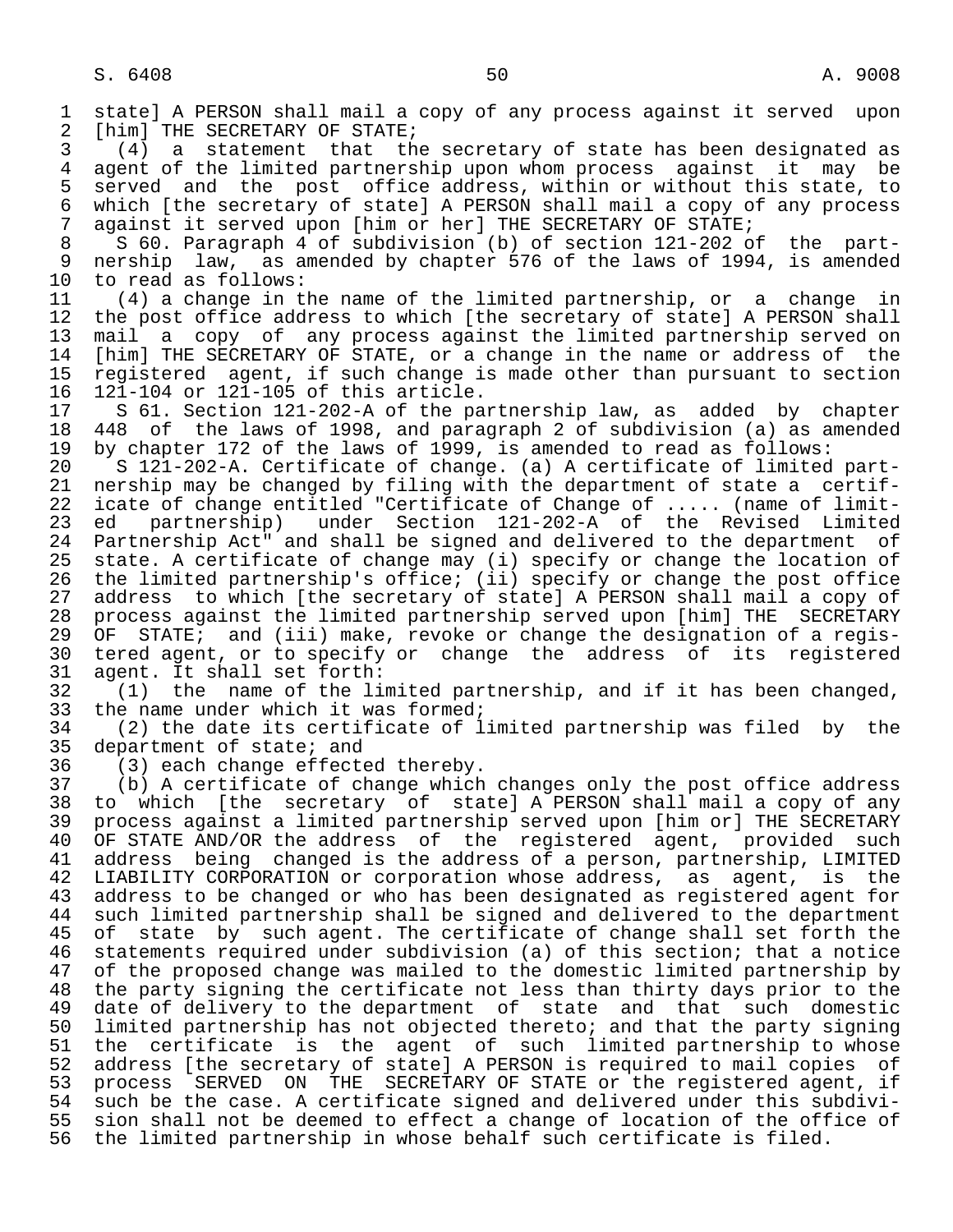1 S 62. Paragraph 4 of subdivision (a) and subparagraph 5 of paragraph<br>2 (i) of subdivision (d) of section 121-902 of the partnership law, para-2 (i) of subdivision (d) of section 121-902 of the partnership law, para-<br>3 qraph 4 of subdivision (a) as amended by chapter 172 of the laws of 1999 3 graph 4 of subdivision (a) as amended by chapter 172 of the laws of 1999<br>4 and subparagraph 5 of paragraph (i) of subdivision (d) as amended by 4 and subparagraph 5 of paragraph (i) of subdivision (d) as amended by<br>5 chapter 44 of the laws of 2006, are amended to read as follows: 5 chapter 44 of the laws of 2006, are amended to read as follows:<br>6 (4) a designation of the secretary of state as its agent 6 (4) a designation of the secretary of state as its agent upon whom 7 process against it may be served and the post office address, within or 8 without this state, to which [the secretary of state] A PERSON shall<br>9 mail a copy of any process against it served upon [him] THE SECRETARY OF 9 mail a copy of any process against it served upon [him] THE SECRETARY OF 10 STATE: 10 STATE;<br>11 (5); 11 (5) a statement that the secretary of state has been designated as its<br>12 agent upon whom process against it may be served and the post office 12 agent upon whom process against it may be served and the post office<br>13 address, within or without this state, to which [the secretary of state] 13 address, within or without this state, to which [the secretary of state]<br>14 A PERSON shall mail a copy of any process against it served upon [him or 14 A PERSON shall mail a copy of any process against it served upon [him or 15 her] THE SECRETARY OF STATE;<br>16 S 63. Section 121-903-A 16 S 63. Section 121-903-A of the partnership law, as added by chapter<br>17 448 of the laws of 1998, is amended to read as follows: 17 448 of the laws of 1998, is amended to read as follows:<br>18 S 121-903-A. Certificate of change. (a) A foreign lim 18 S 121-903-A. Certificate of change. (a) A foreign limited partnership<br>19 may change its application for authority by filing with the department 19 may change its application for authority by filing with the department<br>20 of state a certificate of change entitled "Certificate of Change 20 of state a certificate of change entitled "Certificate of Change<br>21 of ........ (name of limited partnership) under Section 121-903-A of the 21 of ........ (name of limited partnership) under Section 121-903-A of the<br>22 Revised Limited Partnership Act" and shall be signed and delivered to 22 Revised Limited Partnership Act" and shall be signed and delivered to<br>23 the department of state. A certificate of change may (i) change the 23 the department of state. A certificate of change may (i) change the 24 location of the limited partnership's office; (ii) change the post 25 office address to which [the secretary of state] A PERSON shall mail a 26 copy of process against the limited partnership served upon [him] THE<br>27 SECRETARY OF STATE; and (iii) make, revoke or change the designation of 27 SECRETARY OF STATE; and (iii) make, revoke or change the designation of<br>28 a registered agent, or to specify or change the address of its regis-28 a registered agent, or to specify or change the address of its regis-<br>29 tered agent. It shall set forth: 29 tered agent. It shall set forth:<br>30 (1) the name of the foreign li 30 (1) the name of the foreign limited partnership and, if applicable, 31 the fictitious name the foreign limited partnership has agreed to use in<br>32 this state pursuant to section 121-902 of this article; 32 this state pursuant to section 121-902 of this article;<br>33 (2) the date its application for authority was filed 33 (2) the date its application for authority was filed by the department  $34$  of state; and<br> $35$   $(3)$  each cha 35 (3) each change effected thereby.<br>36 (b) A certificate of change which (b) A certificate of change which changes only the post office address 37 to which [the secretary of state] A PERSON shall mail a copy of any 38 process against a foreign limited partnership served upon [him or]<br>39 SECRETARY OF STATE AND/OR the address of the registered agent, prov 39 SECRETARY OF STATE AND/OR the address of the registered agent, provided<br>40 such address being changed is the address of a person, partnership, such address being changed is the address of a person, partnership, 41 LIMITED LIABILITY COMPANY or corporation whose address, as agent, is the<br>42 address to be changed or who has been designated as registered agent for 42 address to be changed or who has been designated as registered agent for<br>43 such foreign limited partnership shall be signed and delivered to the 43 such foreign limited partnership shall be signed and delivered to the<br>44 department of state by such agent. The certificate of change shall set 44 department of state by such agent. The certificate of change shall set<br>45 forth the statements required under subdivision (a) of this section; forth the statements required under subdivision (a) of this section; 46 that a notice of the proposed change was mailed to the foreign limited<br>47 partnership by the party signing the certificate not less than thirty partnership by the party signing the certificate not less than thirty 48 days prior to the date of delivery to the department of state and that<br>49 such foreign limited partnership has not objected thereto; and that the 49 such foreign limited partnership has not objected thereto; and that the<br>50 party signing the certificate is the agent of such foreign limited part-50 party signing the certificate is the agent of such foreign limited part-<br>51 nership to whose address [the secretary of state] A PERSON is required 51 nership to whose address [the secretary of state] A PERSON is required<br>52 to mail copies of process SERVED ON THE SECRETARY OF STATE or the regis-52 to mail copies of process SERVED ON THE SECRETARY OF STATE or the regis-<br>53 tered agent, if such be the case. A certificate signed and delivered 53 tered agent, if such be the case. A certificate signed and delivered<br>54 under this subdivision shall not be deemed to effect a change of 54 under this subdivision shall not be deemed to effect a change of<br>55 location of the office of the limited partnership in whose behalf such 55 location of the office of the limited partnership in whose behalf such<br>56 certificate is filed. certificate is filed.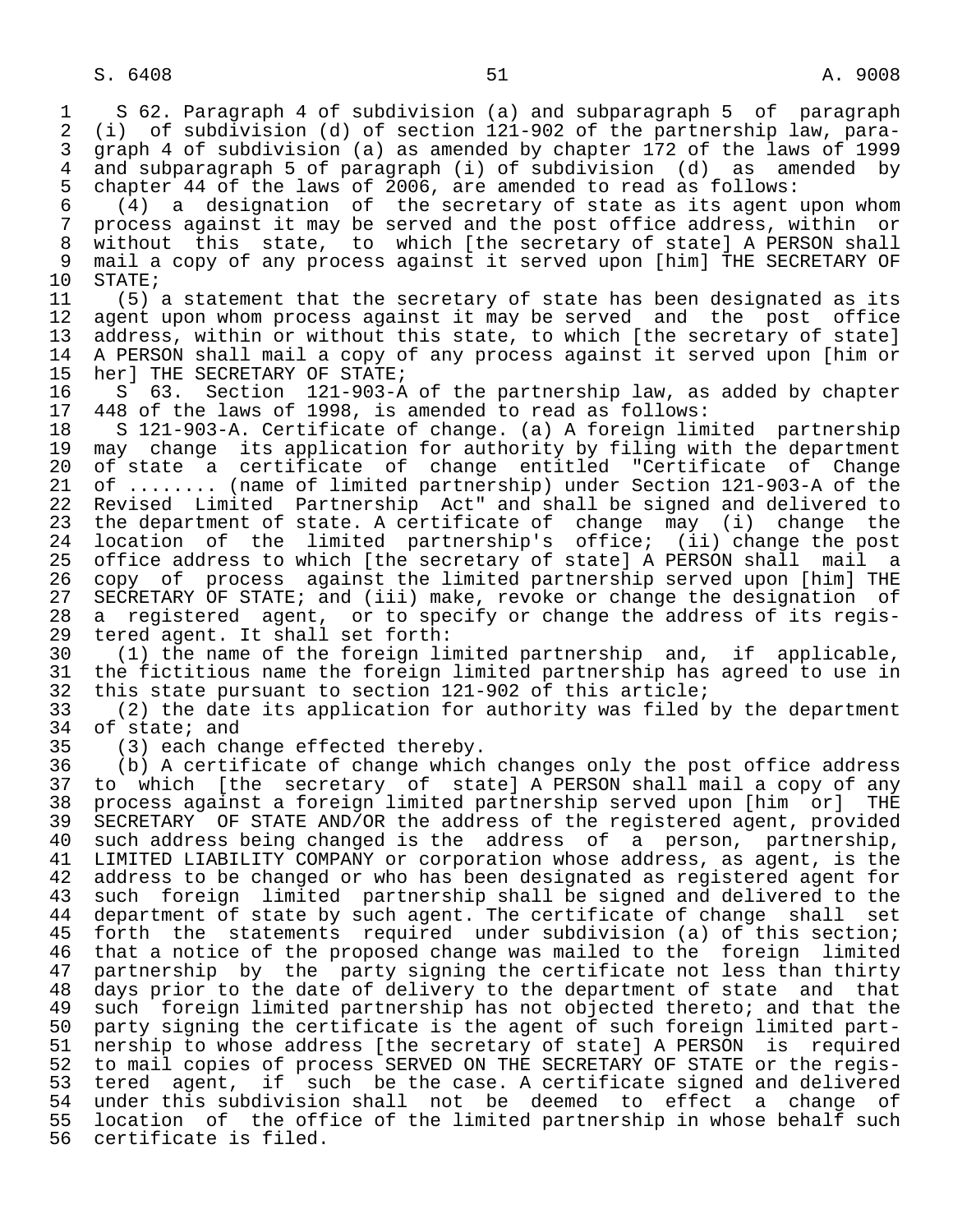1 S 64. Paragraph 6 of subdivision (b) of section 121-905 of the part-<br>2 nership law, as added by chapter 950 of the laws of 1990, is amended to 2 nership law, as added by chapter 950 of the laws of 1990, is amended to<br>3 read as follows: 3 read as follows:<br>4 (6) a post off 4 (6) a post office address, within or without this state, to which [the 5 secretary of state] A PERSON shall mail a copy of any process against it<br>6 served upon [him] THE SECRETARY OF STATE. 6 served upon [him] THE SECRETARY OF STATE. 7 S 65. Paragraph 7 of subdivision (a) of section 121-1103 of the part-<br>8 nership law, as added by chapter 950 of the laws of 1990, is amended to 8 nership law, as added by chapter 950 of the laws of 1990, is amended to<br>9 read as follows: 9 read as follows:<br>10 (7) A design 10 (7) A designation of the secretary of state as its agent upon whom<br>11 process against it may be served in the manner set forth in section 11 process against it may be served in the manner set forth in section<br>12 121-109 of this article in any action or special proceeding, and a post 12 121-109 of this article in any action or special proceeding, and a post<br>13 office address, within or without this state, to which [the secretary of 13 office address, within or without this state, to which [the secretary of<br>14 statel A PERSON shall mail a copy of any process served upon [him] THE state] A PERSON shall mail a copy of any process served upon [him] THE 15 SECRETARY OF STATE. Such post office address shall supersede any prior 16 address designated as the address to which process shall be mailed.<br>17 S 66. Subparagraphs 2 and 4 of paragraph (I) of subdivision (a) 17 S 66. Subparagraphs 2 and 4 of paragraph (I) of subdivision (a) and<br>18 clause 4 of subparagraph (A) of paragraph (II) of section 121-1500 of 18 clause 4 of subparagraph (A) of paragraph (II) of section 121-1500 of<br>19 the partnership law, subparagraph 2 of paragraph (I) as added by chapter 19 the partnership law, subparagraph 2 of paragraph (I) as added by chapter<br>20 576 of the laws of 1994, subparagraph 4 of paragraph (I) as amended by 20 576 of the laws of 1994, subparagraph 4 of paragraph (I) as amended by<br>21 chapter 643 of the laws of 1995 and such paragraph as redesignated by 21 chapter 643 of the laws of 1995 and such paragraph as redesignated by<br>22 chapter 767 of the laws of 2005 and clause 4 of subparagraph (A) of 22 chapter 767 of the laws of 2005 and clause 4 of subparagraph (A) of<br>23 paragraph (II) as amended by chapter 44 of the laws of 2006, are amended paragraph (II) as amended by chapter 44 of the laws of 2006, are amended 24 to read as follows:<br>25 (2) the address (2) the address, WITHIN THIS STATE, of the principal office of the 26 partnership without limited partners;<br>27 (4) a designation of the secretary 27 (4) a designation of the secretary of state as agent of the partner-<br>28 ship without limited partners upon whom process against it may be served 28 ship without limited partners upon whom process against it may be served<br>29 and the post office address, within or without this state, to which the 29 and the post office address, within or without this state, to which the<br>20 [secretary of state] A PERSON shall mail a copy of any process against 30 [secretary of state] A PERSON shall mail a copy of any process against<br>31 it or served [upon it] ON THE SECRETARY OF STATE; 31 it or served [upon it] ON THE SECRETARY OF STATE;<br>32 (4) a statement that the secretary of state 32 (4) a statement that the secretary of state has been designated as 33 agent of the registered limited liability partnership upon whom process<br>34 against it may be served and the post office address, within or without 34 against it may be served and the post office address, within or without<br>35 this state, to which [the secretary of state] A PERSON shall mail a copy 35 this state, to which [the secretary of state] A PERSON shall mail a copy<br>36 of any process against it served upon [him or her] THE SECRETARY OF 36 of any process against it served upon [him or her] THE SECRETARY OF 37 STATE;<br>38 S 67 38 S 67. Paragraphs (ii) and (iii) of subdivision (g) of section 121-1500 39 of the partnership law, as amended by section 8 of part S of chapter 59<br>40 of the laws of 2015, are amended to read as follows: 40 of the laws of 2015, are amended to read as follows:<br>41 (ii) the address, WITHIN THIS STATE, of the princi 41 (ii) the address, WITHIN THIS STATE, of the principal office of the<br>42 registered limited liability partnership, (iii) the post office address, 42 registered limited liability partnership, (iii) the post office address,<br>43 within or without this state, to which [the secretary of state] A PERSON 43 within or without this state, to which [the secretary of state] A PERSON<br>44 shall mail a copy of any process accepted against it served upon [him or 44 shall mail a copy of any process accepted against it served upon [him or<br>45 her] THE SECRETARY OF STATE, which address shall supersede any previous her] THE SECRETARY OF STATE, which address shall supersede any previous 46 address on file with the department of state for this purpose, and<br>47 S 68. Subdivision (j-1) of section 121-1500 of the partnership la  $568.$  Subdivision (j-1) of section 121-1500 of the partnership law, as 48 added by chapter 448 of the laws of 1998, is amended to read as follows: 49 (j-1) A certificate of change which changes only the post office 50 address to which [the secretary of state] A PERSON shall mail a copy of<br>51 any process against a registered limited liability partnership served 51 any process against a registered limited liability partnership served<br>52 upon [him] THE SECRETARY OF STATE AND/or the address of the registered 52 upon [him] THE SECRETARY OF STATE AND/or the address of the registered<br>53 agent, provided such address being changed is the address of a person, 53 agent, provided such address being changed is the address of a person,<br>54 partnership, LIMITED LIABILITY COMPANY or corporation whose address, as 54 partnership, LIMITED LIABILITY COMPANY or corporation whose address, as<br>55 agent, is the address to be changed or who has been designated as regis- 55 agent, is the address to be changed or who has been designated as regis- 56 tered agent for such registered limited liability partnership shall be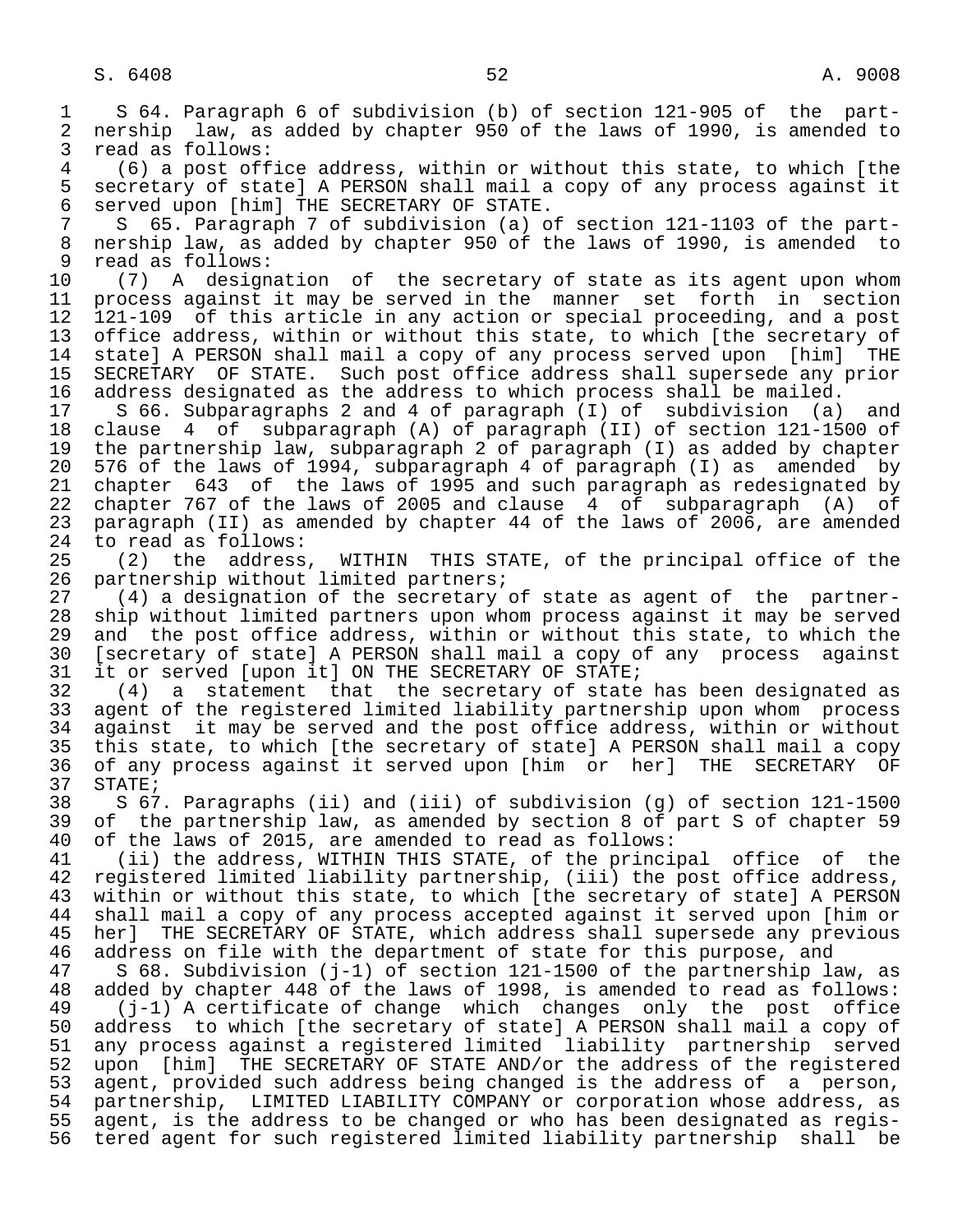1 signed and delivered to the department of state by such agent. The<br>2 certificate of change shall set forth: (i) the name of the registered 2 certificate of change shall set forth: (i) the name of the registered<br>3 limited liability partnership and, if it has been changed, the name 3 limited liability partnership and, if it has been changed, the name 4 under which it was originally filed with the department of state; (ii)<br>5 the date of filing of its initial registration or notice statement; 5 the date of filing of its initial registration or notice statement;<br>6 (iii) each change effected thereby; (iy) that a notice of the proposed 6 (iii) each change effected thereby; (iv) that a notice of the proposed 7 change was mailed to the limited liability partnership by the party 8 signing the certificate not less than thirty days prior to the date of<br>9 delivery to the department of state and that such limited liability 9 delivery to the department of state and that such limited liability<br>10 partnership has not objected thereto; and (v) that the party signing the 10 partnership has not objected thereto; and (v) that the party signing the<br>11 certificate is the agent of such limited liability partnership to whose 11 certificate is the agent of such limited liability partnership to whose<br>12 address [the secretary of state] A PERSON is required to mail copies of 12 address [the secretary of state] A PERSON is required to mail copies of<br>13 process SERVED ON THE SECRETARY OF STATE or the registered agent, if 13 process SERVED ON THE SECRETARY OF STATE or the registered agent, if<br>14 such be the case. A certificate signed and delivered under this subdivisuch be the case. A certificate signed and delivered under this subdivi-15 sion shall not be deemed to effect a change of location of the office of<br>16 the limited liability partnership in whose behalf such certificate is 16 the limited liability partnership in whose behalf such certificate is<br>17 filed. The certificate of change shall be accompanied by a fee of five 17 filed. The certificate of change shall be accompanied by a fee of five<br>18 dollars.

18 dollars.<br>19 S 69. 19 S 69. Subdivision (a) of section 121-1502 of the partnership law, as<br>20 amended by chapter 643 of the laws of 1995, and paragraph (y) as amended 20 amended by chapter 643 of the laws of 1995, and paragraph (v) as amended 21 by chapter 470 of the laws of 1997, are amended to read as follows: 21 by chapter 470 of the laws of 1997, are amended to read as follows:<br>22 (a) In order for a foreign limited liability partnership to car

22 (a) In order for a foreign limited liability partnership to carry on<br>23 or conduct or transact business or activities as a New York registered 23 or conduct or transact business or activities as a New York registered<br>24 foreign limited liability partnership in this state, such foreign limit- 24 foreign limited liability partnership in this state, such foreign limit ed liability partnership shall file with the department of state a 26 notice which shall set forth: (i) the name under which the foreign<br>27 limited liability partnership intends to carry on or conduct or transact 27 limited liability partnership intends to carry on or conduct or transact<br>28 business or activities in this state; (ii) the date on which and the 28 business or activities in this state; (ii) the date on which and the<br>29 jurisdiction in which it registered as a limited liability partnership; 29 jurisdiction in which it registered as a limited liability partnership;<br>20 (iii) the address, WITHIN THIS STATE, of the principal office of the 30 (iii) the address, WITHIN THIS STATE, of the principal office of the 31 foreign limited liability partnership; (iv) the profession or<br>32 professions to be-practiced-by-such-foreign-limited-liability-partner-32 professions to be practiced by such foreign limited liability partner-<br>33 ship and a statement that it is a foreign limited liability partnership 33 ship and a statement that it is a foreign limited liability partnership<br>34 eligible to file a notice under this chapter; (v) a designation of the 34 eligible to file a notice under this chapter; (v) a designation of the<br>35 secretary of state as agent of the foreign limited liability partnership 35 secretary of state as agent of the foreign limited liability partnership<br>36 upon whom process against it may be served and the post office address upon whom process against it may be served and the post office address 37 within or without this state, to which [the secretary of state] A PERSON<br>38 shall mail a copy of any process against it [or] served upon [it] THE 38 shall mail a copy of any process against it [or] served upon [it] THE 39 SECRETARY OF STATE; (vi) if the foreign limited liability partnership is 40 to have a registered agent, its name and address in this state and a<br>41 statement that the registered agent is to be the agent of the foreign 41 statement that the registered agent is to be the agent of the foreign<br>42 limited liability partnership upon whom process against it may be 42 limited liability partnership upon whom process against it may be<br>43 served; (vii) a statement that its registration as a limited liability 43 served; (vii) a statement that its registration as a limited liability<br>44 partnership is effective in the jurisdiction in which it registered as a 44 partnership is effective in the jurisdiction in which it registered as a<br>45 limited liability partnership at the time of the filing of such notice; limited liability partnership at the time of the filing of such notice; 46 (viii) a statement that the foreign limited liability partnership is filing a notice in order to obtain status as a New York registered 48 foreign limited liability partnership; (ix) if the registration of the 49 foreign limited liability partnership is to be effective on a date later<br>50 than the time of filing, the date, not to exceed sixty days from the 50 than the time of filing, the date, not to exceed sixty days from the<br>51 date of filing, of such proposed effectiveness; and  $(x)$  any other 51 date of filing, of such proposed effectiveness; and (x) any other<br>52 matters the foreign limited liability partnership determines to include 52 matters the foreign limited liability partnership determines to include<br>53 in the notice. Such notice shall be accompanied by either (1) a copy of 53 in the notice. Such notice shall be accompanied by either (1) a copy of<br>54 the last registration or renewal registration (or similar filing), if 54 the last registration or renewal registration (or similar filing), if<br>55 any, filed by the foreign limited liability partnership with the juris-55 any, filed by the foreign limited liability partnership with the juris-<br>56 diction where it registered as a limited liability partnership or (2) a 56 diction where it registered as a limited liability partnership or (2) a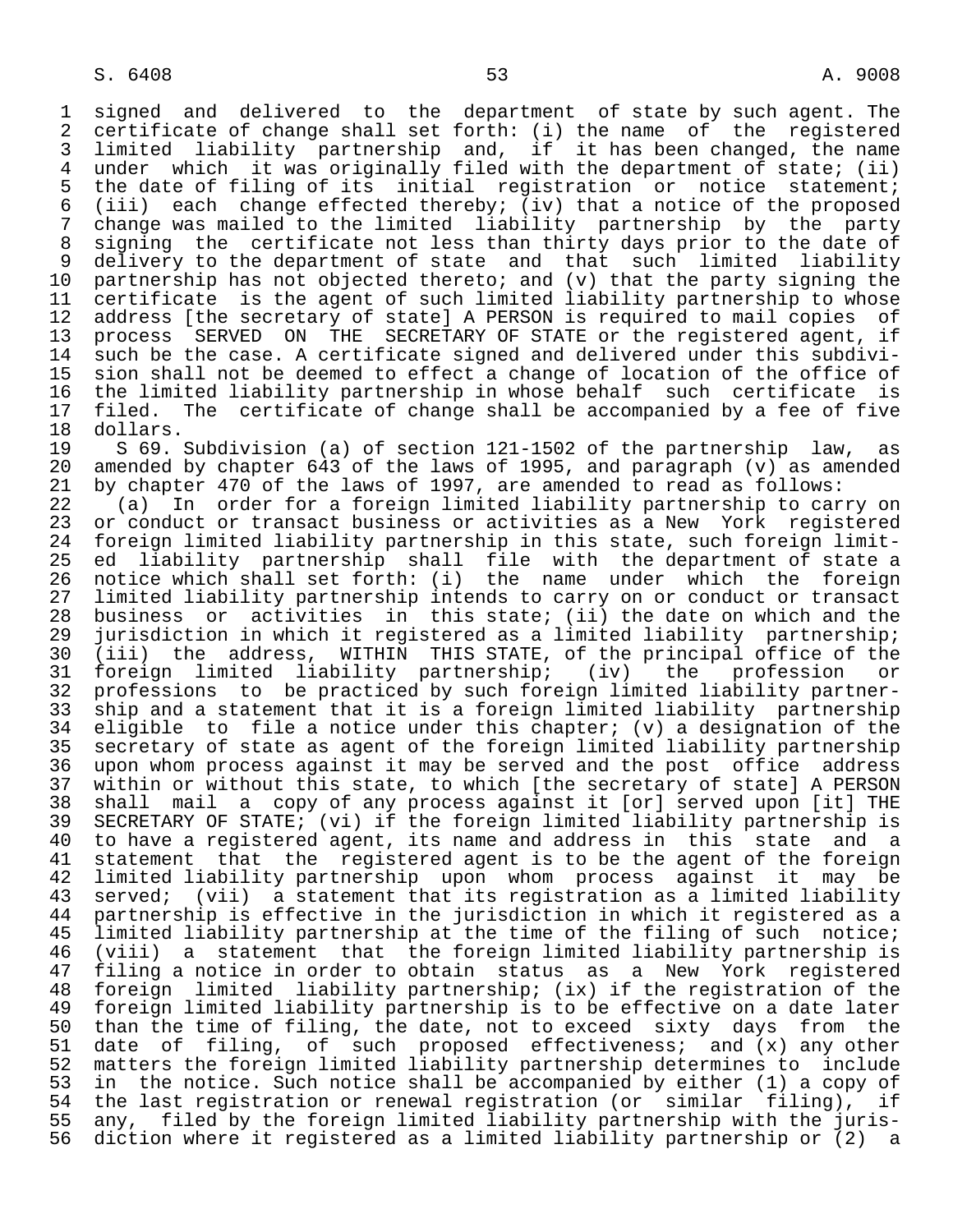1 certificate, issued by the jurisdiction where it registered as a limited 2 liability partnership, substantially to the effect that such foreign<br>3 limited liability partnership has filed a registration as a limited 3 limited liability partnership has filed a registration as a limited 4 liability partnership which is effective on the date of the certificate 5 (if such registration, renewal registration or certificate is in a 6 foreign language, a translation thereof under oath of the translator 7 shall be attached thereto). Such notice shall also be accompanied by a 8 fee of two hundred fifty dollars.<br>9 S 70. Subparagraphs (ii) and (i

9 S 70. Subparagraphs (ii) and (iii) of paragraph (I) of subdivision (f)<br>10 of section 121-1502 of the partnership law, as amended by section 9 of 10 of section 121-1502 of the partnership law, as amended by section 9 of<br>11 part S of chapter 59 of the laws of 2015, is amended to read as follows: 11 part S of chapter 59 of the laws of 2015, is amended to read as follows:<br>12 (ii) the address, WITHIN THIS STATE, of the principal office of the

 12 (ii) the address, WITHIN THIS STATE, of the principal office of the 13 New York registered foreign limited liability partnership, (iii) the<br>14 post office address, within or without this state, to which [the secrepost office address, within or without this state, to which [the secre- 15 tary of state] A PERSON shall mail a copy of any process accepted 16 against it served upon [him or her] THE SECRETARY OF STATE, which<br>17 address shall supersede any previous address on file with the department 17 address shall supersede any previous address on file with the department<br>18 of state for this purpose, and 18 of state for this purpose, and<br>19 S 71. Clause 5 of subpara

19 S 71. Clause 5 of subparagraph (A) of paragraph (II) of subdivision<br>20 (f) of section 121-1502 of the partnership law, as amended by chapter 44 20 (f) of section 121-1502 of the partnership law, as amended by chapter 44<br>21 of the laws of 2006, is amended to read as follows: 21 of the laws of 2006, is amended to read as follows:<br>22 (5) a statement that the secretary of state has

22 (5) a statement that the secretary of state has been designated as<br>23 agent of the foreign limited liability partnership upon whom process agent of the foreign limited liability partnership upon whom process 24 against it may be served and the post office address, within or without<br>25 this state, to which [the secretary of state] A PERSON shall mail a copy 25 this state, to which [the secretary of state] A PERSON shall mail a copy 26 of any process against it served upon [him or her] THE SECRETARY OF<br>27 STATE; 27 STATE;<br>28 S 72

28 S 72. Subdivision (i-1) of section 121-1502 of the partnership law, as<br>29 added by chapter 448 of the laws of 1998, is amended to read as follows: 29 added by chapter 448 of the laws of 1998, is amended to read as follows: 30 (i-1) A certificate of change which changes only the post office 31 address to which [the secretary of state] A PERSON shall mail a copy of<br>32 any process against a New York registered foreign limited liability 32 any process against a New York registered foreign limited liability<br>33 partnership served upon [him] THE SECRETARY OF STATE AND/or the address 33 partnership served upon [him] THE SECRETARY OF STATE AND/or the address<br>34 of the registered agent, provided such address being changed is the 34 of the registered agent, provided such address being changed is the<br>35 address of a person, partnership, LIMITED LIABILITY COMPANY or corpo- 35 address of a person, partnership, LIMITED LIABILITY COMPANY or corpo ration whose address, as agent, is the address to be changed or who has 37 been designated as registered agent of such registered foreign limited 38 liability partnership shall be signed and delivered to the department of<br>39 state by such agent. The certificate of change shall set forth: (i) the 39 state by such agent. The certificate of change shall set forth: (i) the<br>40 name of the New York registered foreign limited liability partnership; 40 name of the New York registered foreign limited liability partnership;<br>41 (ii) the date of filing of its initial registration or notice statement; 41 (ii) the date of filing of its initial registration or notice statement;<br>42 (iii) each change effected thereby; (iv) that a notice of the proposed 42 (iii) each change effected thereby; (iv) that a notice of the proposed<br>43 change was mailed to the limited liability partnership by the party 43 change was mailed to the limited liability partnership by the party<br>44 signing the certificate not less than thirty days prior to the date of 44 signing the certificate not less than thirty days prior to the date of<br>45 delivery to the department of state and that such limited liability delivery to the department of state and that such limited liability 46 partnership has not objected thereto; and  $(v)$  that the party signing the 47 certificate is the agent of such limited liability partnership to whose certificate is the agent of such limited liability partnership to whose 48 address [the secretary of state] A PERSON is required to mail copies of<br>49 process SERVED ON THE SECRETARY OF STATE or the registered agent, if 49 process SERVED ON THE SECRETARY OF STATE or the registered agent, if<br>50 such be the case. A certificate signed and delivered under this subdivi-50 such be the case. A certificate signed and delivered under this subdivi-<br>51 sion shall not be deemed to effect a change of location of the office of 51 sion shall not be deemed to effect a change of location of the office of<br>52 the limited liability partnership in whose behalf such certificate is 52 the limited liability partnership in whose behalf such certificate is<br>53 filed. The certificate of change shall be accompanied by a fee of five 53 filed. The certificate of change shall be accompanied by a fee of five<br>54 dollars. dollars.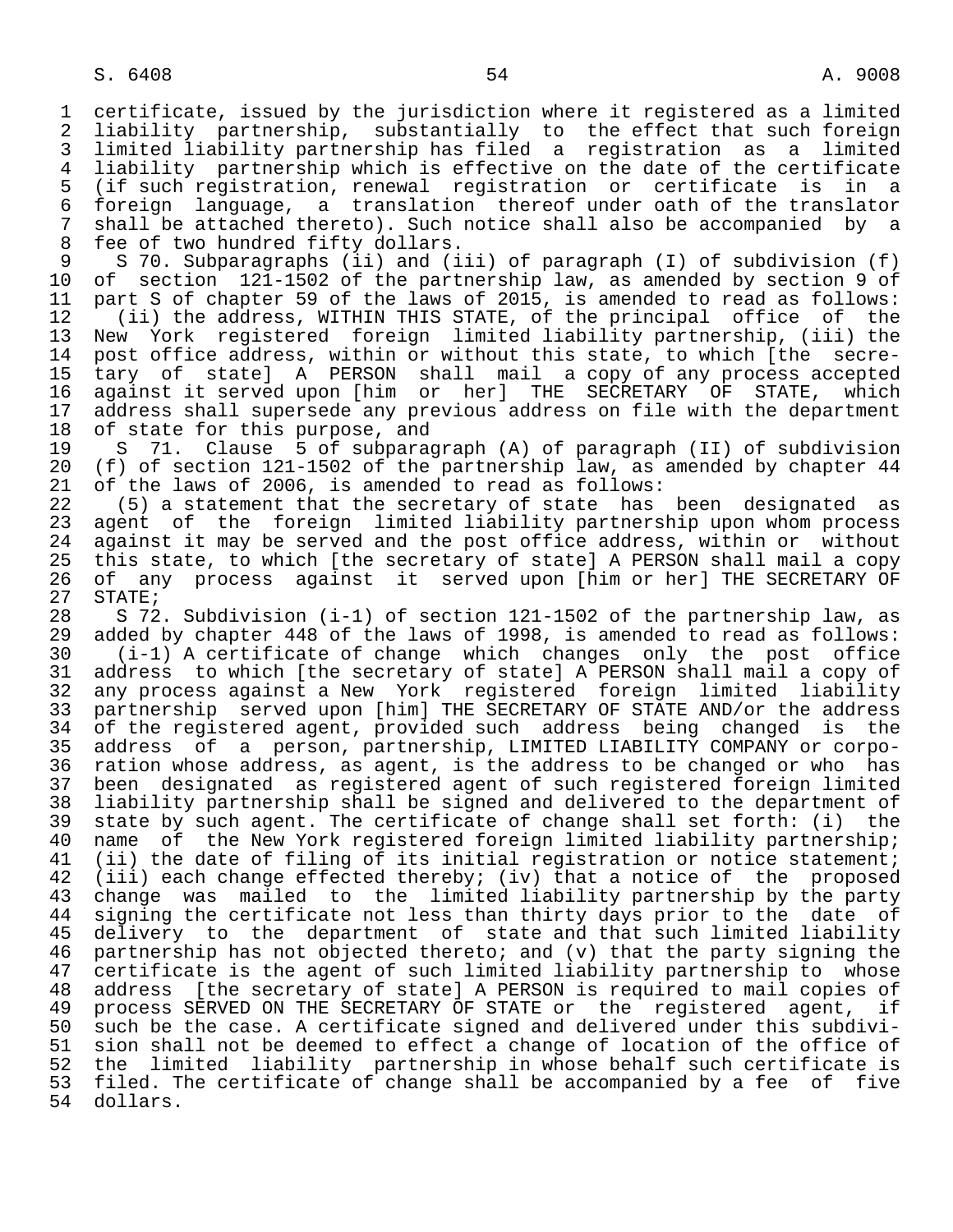1 S 73. Subdivision (a) of section 121-1505 of the partnership law, as<br>2 added by chapter 470 of the laws of 1997, is amended and three new 2 added by chapter 470 of the laws of 1997, is amended and three new<br>3 subdivisions (d), (e) and (f) are added to read as follows: subdivisions  $(d)$ ,  $(e)$  and  $(f)$  are added to read as follows:

 4 (a) Service of process on the secretary of state as agent of a regis- 5 tered limited liability partnership OR NEW YORK REGISTERED FOREIGN<br>6 LIMITED LIABILITY PARTNERSHIP under this article shall be made by MAIL-6 LIMITED LIABILITY PARTNERSHIP under this article shall be made by MAIL-<br>7 ING THE PROCESS AND NOTICE OF SERVICE THEREOF BY CERTIFIED MAIL, RETURN ING THE PROCESS AND NOTICE OF SERVICE THEREOF BY CERTIFIED MAIL, RETURN 8 RECEIPT REQUESTED, TO SUCH REGISTERED LIMITED LIABILITY PARTNERSHIP OR 9 NEW YORK REGISTERED FOREIGN LIMITED LIABILITY PARTNERSHIP, AT THE POST<br>10 OFFICE ADDRESS ON FILE IN THE DEPARTMENT OF STATE SPECIFIED FOR SUCH 10 OFFICE ADDRESS ON FILE IN THE DEPARTMENT OF STATE SPECIFIED FOR SUCH<br>11 PURPOSE. ON THE SAME DATE THAT SUCH PROCESS IS MAILED, A DUPLICATE COPY 11 PURPOSE. ON THE SAME DATE THAT SUCH PROCESS IS MAILED, A DUPLICATE COPY<br>12 OF SUCH PROCESS AND PROOF OF MAILING TOGETHER WITH THE STATUTORY FEE, 12 OF SUCH PROCESS AND PROOF OF MAILING TOGETHER WITH THE STATUTORY FEE,<br>13 WHICH FEE SHALL BE A TAXABLE DISBURSEMENT SHALL BE personally [deliver-13 WHICH FEE SHALL BE A TAXABLE DISBURSEMENT SHALL BE personally [deliver-<br>14 ingl DELIVERED to and [leaving] LEFT with the secretary of state or a ing] DELIVERED to and [leaving] LEFT with the secretary of state or a 15 deputy, or with any person authorized by the secretary of state to<br>16 receive such service, at the office of the department of state in the 16 receive such service, at the office of the department of state in the<br>17 city of Albany, Iduplicate copies of such processl together with the city of Albany, [duplicate copies of such process] together with the 18 statutory fee, which fee shall be a taxable disbursement. PROOF OF MAIL- 19 ING SHALL BE BY AFFIDAVIT OF COMPLIANCE WITH THIS SECTION. Service of<br>20 process on such registered limited liability partnership OR NEW YORK 20 process on such registered limited liability partnership OR NEW YORK<br>21 REGISTERED FOREIGN LIMITED LIABILITY PARTNERSHIP shall be complete when 21 REGISTERED FOREIGN LIMITED LIABILITY PARTNERSHIP shall be complete when<br>22 the secretary of state is so served. [The secretary of state shall the secretary of state is so served. [The secretary of state shall 23 promptly send one of such copies by certified mail, return receipt<br>24 requested, to such registered limited liability partnership, at the post requested, to such registered limited liability partnership, at the post<br>25 office address on file in the department of state specified for such 25 office address on file in the department of state specified for such

26 purpose.]<br>27 (D) THE 27 (D) THE DEPARTMENT OF STATE SHALL KEEP A RECORD OF EACH PROCESS SERVED<br>28 UPON THE SECRETARY OF STATE UNDER THIS CHAPTER, INCLUDING THE DATE OF 28 UPON THE SECRETARY OF STATE UNDER THIS CHAPTER, INCLUDING THE DATE OF<br>29 SUCH SERVICE. IT SHALL, UPON REOUEST MADE WITHIN TEN YEARS OF SUCH 29 SUCH SERVICE. IT SHALL, UPON REQUEST MADE WITHIN TEN YEARS OF SUCH<br>30 SERVICE, ISSUE A CERTIFICATE UNDER ITS SEAL CERTIFYING AS TO THE RECEIPT 30 SERVICE, ISSUE A CERTIFICATE UNDER ITS SEAL CERTIFYING AS TO THE RECEIPT<br>31 OF THE PROCESS BY AN AUTHORIZED PERSON, THE DATE AND PLACE OF SUCH 31 OF THE PROCESS BY AN AUTHORIZED PERSON, THE DATE AND PLACE OF SUCH 32 SERVICE AND THE RECEIPT OF THE STATUTORY FEE. PROCESS SERVED UPON THE 32 SERVICE AND THE RECEIPT OF THE STATUTORY FEE. PROCESS SERVED UPON THE 33 SECRETARY OF STATE UNDER THIS CHAPTER SHALL BE DESTROYED BY THE DEPART-33 SECRETARY OF STATE UNDER THIS CHAPTER SHALL BE DESTROYED BY THE DEPART-<br>34 MENT OF STATE AFTER A PERIOD OF TEN YEARS FROM SUCH SERVICE. 34 MENT OF STATE AFTER A PERIOD OF TEN YEARS FROM SUCH SERVICE.<br>35 (E) ANY DESIGNATED POST OFFICE ADDRESS TO WHICH THE SECRET

35 (E) ANY DESIGNATED POST OFFICE ADDRESS TO WHICH THE SECRETARY OF STATE<br>36 SHALL MAIL A COPY OF ANY PROCESS SERVED UPON HIM AS AGENT OF A REGIS-SHALL MAIL A COPY OF ANY PROCESS SERVED UPON HIM AS AGENT OF A REGIS- 37 TERED LIMITED LIABILITY PARTNERSHIP OR NEW YORK REGISTERED FOREIGN 38 LIMITED LIABILITY PARTNERSHIP SHALL BE DEEMED TO BE THE POST OFFICE<br>39 ADDRESS TO WHICH A PERSON SHALL MAIL THE PROCESS SERVED AGAINST THE 39 ADDRESS TO WHICH A PERSON SHALL MAIL THE PROCESS SERVED AGAINST THE 40 REGISTERED FOREIGN 40 REGISTERED LIMITED LIABILITY PARTNERSHIP OR NEW YORK REGISTERED FOREIGN<br>41 LIMITED LIABILITY PARTNERSHIP PURSUANT TO THIS ARTICLE. 41 LIMITED LIABILITY PARTNERSHIP PURSUANT TO THIS ARTICLE.<br>42 (F) ANY DESIGNATED POST OFFICE ADDRESS TO WHICH THE S

42 THE NEST ANY DESIGNATED POST OFFICE ADDRESS TO WHICH THE SECRETARY OF STATE AS<br>43 OR A PERSON SHALL MAIL ANY PROCESS SERVED UPON THE SECRETARY OF STATE AS 43 OR A PERSON SHALL MAIL ANY PROCESS SERVED UPON THE SECRETARY OF STATE AS<br>44 AGENT OF A REGISTERED LIMITED LIABILITY PARTNERSHIP OR NEW YORK REGIS-44 AGENT OF A REGISTERED LIMITED LIABILITY PARTNERSHIP OR NEW YORK REGIS-<br>45 TERED FOREIGN LIMITED LIABILITY PARTNERSHIP SHALL CONTINUE UNTIL THE TERED FOREIGN LIMITED LIABILITY PARTNERSHIP SHALL CONTINUE UNTIL 46 FILING OF A CERTIFICATE UNDER THIS CHAPTER DIRECTING THE MAILING TO A 47 DIFFERENT POST OFFICE ADDRESS. 47 DIFFERENT POST OFFICE ADDRESS.<br>48 S 74. Subdivision (b) of sec

 48 S 74. Subdivision (b) of section 121-1506 of the partnership law, as 49 added by chapter 448 of the laws of 1998, and paragraph 4 as amended by<br>50 chapter 172 of the laws of 1999, is amended to read as follows: 50 chapter 172 of the laws of 1999, is amended to read as follows:<br>51 (b) The party (or the party's legal representative) whose pos

51 (b) The party (or the party's legal representative) whose post OFFICE<br>52 address has been supplied by a limited liability partnership as its 52 address has been supplied by a limited liability partnership as its address for process may resign. A certificate entitled "Certificate of 54 Resignation for Receipt of Process under Section 121-1506(b) of the 55 Partnership Law" shall be signed by such party and delivered to the 56 department of state. It shall set forth: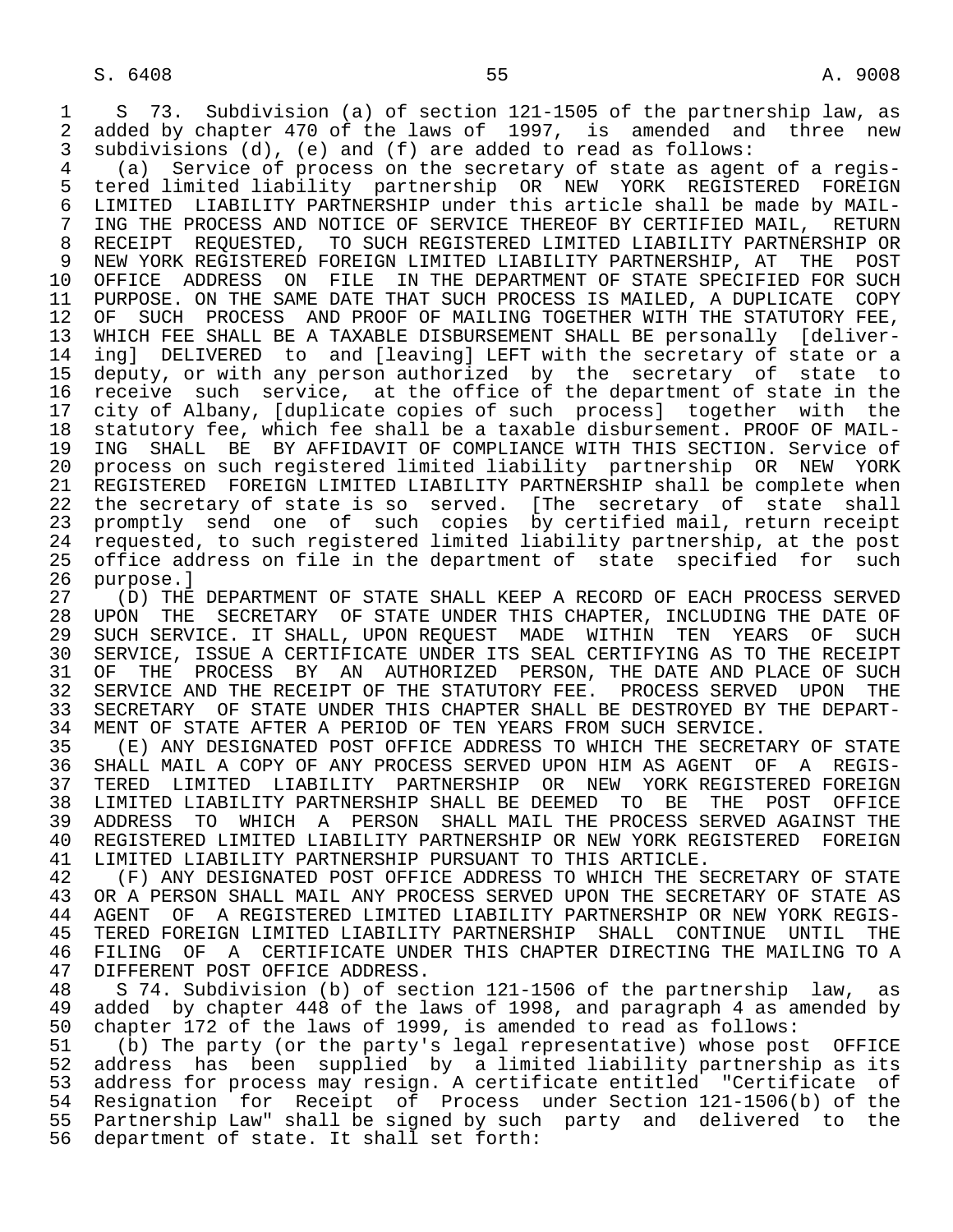1 (1) The name of the limited liability partnership and the date that 2 its certificate of registration was filed by the department of state.<br>3 (2) That the address of the party has been designated by the limi

 3 (2) That the address of the party has been designated by the limited 4 liability partnership as the post office address to which [the secretary<br>5 of state] A PERSON shall mail a copy of any process served on the secre-5 of state] A PERSON shall mail a copy of any process served on the secre-<br>6 tary of state as agent for such limited liability partnership and that 6 tary of state as agent for such limited liability partnership and that<br>7 such party wishes to resign. 7 such party wishes to resign.<br>8 (3) That sixty days prior

 8 (3) That sixty days prior to the filing of the certificate of resigna- 9 tion with the department of state the party has sent a copy of the<br>10 certificate of resignation for receipt of process by registered or 10 certificate of resignation for receipt of process by registered or<br>11 certified mail to the address of the registered agent of the Idesig-11 certified mail to the address of the registered agent of the [desig-<br>12 nated] DESIGNATING limited liability partnership, if other than the 12 nated] DESIGNATING limited liability partnership, if other than the 13 party filing the certificate of resignation, for receipt of process, or 14 if the [resigning] DESIGNATING limited liability partnership has no 15 registered agent, then to the last address of the [designated] DESIGNAT-<br>16 ING limited liability partnership, known to the party, specifying the 16 ING limited liability partnership, known to the party, specifying the<br>17 address to which the copy was sent. If there is no registered agent and 17 address to which the copy was sent. If there is no registered agent and<br>18 no known address of the designating limited liability partnership the 18 no known address of the designating limited liability partnership the<br>19 party shall attach an affidavit to the certificate stating that a dili- 19 party shall attach an affidavit to the certificate stating that a dili- 20 gent but unsuccessful search was made by the party to locate the limited<br>21 liability partnership, specifying what efforts were made. 21 liability partnership, specifying what efforts were made.<br>22 (4) That the [designated] DESIGNATING limited liability

 22 (4) That the [designated] DESIGNATING limited liability partnership is 23 required to deliver to the department of state a certificate of amend-<br>24 ment providing for the designation by the limited liability partnership 24 ment providing for the designation by the limited liability partnership<br>25 of a new address and that upon its failure to file such certificate, its of a new address and that upon its failure to file such certificate, its

26 authority to do business in this state shall be suspended.<br>27 S 75. Paragraph 16 of subdivision 1 of section 103 27 S 75. Paragraph 16 of subdivision 1 of section 103 of the private<br>28 housing finance law, as added by chapter 22 of the laws of 1970, is 28 housing finance law, as added by chapter 22 of the laws of 1970, is<br>29 amended to read as follows: 29 amended to read as follows:<br>30 (16) A designation of

 30 (16) A designation of the secretary of state as agent of the corpo- 31 ration upon whom process against it may be served and the post office<br>32 address, within or without this state, to which [the secretary of state] 32 address, within or without this state, to which [the secretary of state]<br>33 A PERSON shall mail a copy of any process against it served upon [him] 33 A PERSON shall mail a copy of any process against it served upon [him]<br>34 THE SECRETARY OF STATE. 34 THE SECRETARY OF STATE.<br>35 S 76. Subdivision 7 o

35 S 76. Subdivision 7 of section 339-n of the real property law, is<br>36 REPEALED and subdivisions 8 and 9 are renumbered subdivisions 7 and 8. 36 REPEALED and subdivisions 8 and 9 are renumbered subdivisions 7 and 8.

 37 S 77. Subdivision 2 of section 339-s of the real property law, as 38 added by chapter 346 of the laws of 1997, is amended to read as follows:<br>39 2. [Each such declaration, and any amendment or amendments thereof

39 2. [Each such declaration, and any amendment or amendments thereof<br>40 shall be filed with the department of state] (A) THE BOARD OF MANAGERS 40 shall be filed with the department of state] (A) THE BOARD OF MANAGERS<br>41 FOR EACH CONDOMINIUM SUBJECT TO THIS ARTICLE SHALL FILE WITH THE SECRE- 41 FOR EACH CONDOMINIUM SUBJECT TO THIS ARTICLE SHALL FILE WITH THE SECRE- 42 TARY OF STATE A CERTIFICATE, IN WRITING, SIGNED, DESIGNATING THE SECRE-<br>43 TARY OF STATE AS AGENT OF THE BOARD OF MANAGERS UPON WHOM PROCESS 43 TARY OF STATE AS AGENT OF THE BOARD OF MANAGERS UPON WHOM PROCESS<br>44 AGAINST IT MAY BE SERVED AND THE POST OFFICE ADDRESS TO WHICH A PERSON 44 AGAINST IT MAY BE SERVED AND THE POST OFFICE ADDRESS TO WHICH A PERSON<br>45 SHALL MAIL A COPY OF SUCH PROCESS. THE CERTIFICATE SHALL BE ACCOMPANIED THE CERTIFICATE SHALL BE ACCOMPANIED

46 BY A FEE OF SIXTY DOLLARS.<br>47 (B) ANY BOARD OF MANAGER 47 (B) ANY BOARD OF MANAGERS MAY CHANGE THE ADDRESS TO WHICH A PERSON<br>48 SHALL MAIL A COPY OF PROCESS SERVED UPON THE SECRETARY OF STATE, BY 48 SHALL MAIL A COPY OF PROCESS SERVED UPON THE SECRETARY OF STATE, BY<br>49 FILING A SIGNED CERTIFICATE OF AMENDMENT WITH THE DEPARTMENT OF STATE. 49 FILING A SIGNED CERTIFICATE OF AMENDMENT WITH THE DEPARTMENT OF STATE.<br>50 SUCH CERTIFICATE SHALL BE ACCOMPANIED BY A FEE OF SIXTY DOLLARS.

50 SUCH CERTIFICATE SHALL BE ACCOMPANIED BY A FEE OF SIXTY DOLLARS.<br>51 (C) SERVICE OF PROCESS ON THE SECRETARY OF STATE AS AGENT OF 51 (C) SERVICE OF PROCESS ON THE SECRETARY OF STATE AS AGENT OF A BOARD<br>52 OF MANAGERS SHALL BE MADE BY MAILING THE PROCESS AND NOTICE OF SERVICE OF MANAGERS SHALL BE MADE BY MAILING THE PROCESS AND NOTICE OF SERVICE 53 OF PROCESS PURSUANT TO THIS SECTION BY CERTIFIED MAIL, RETURN RECEIPT 54 REQUESTED, TO SUCH BOARD OF MANAGERS, AT THE POST OFFICE ADDRESS, ON<br>55 FILE IN THE DEPARTMENT OF STATE, SPECIFIED FOR THIS PURPOSE. ON THE SAME 55 FILE IN THE DEPARTMENT OF STATE, SPECIFIED FOR THIS PURPOSE. ON THE SAME<br>56 DAY THAT SUCH PROCESS IS MAILED, A DUPLICATE COPY OF SUCH PROCESS AND DAY THAT SUCH PROCESS IS MAILED, A DUPLICATE COPY OF SUCH PROCESS AND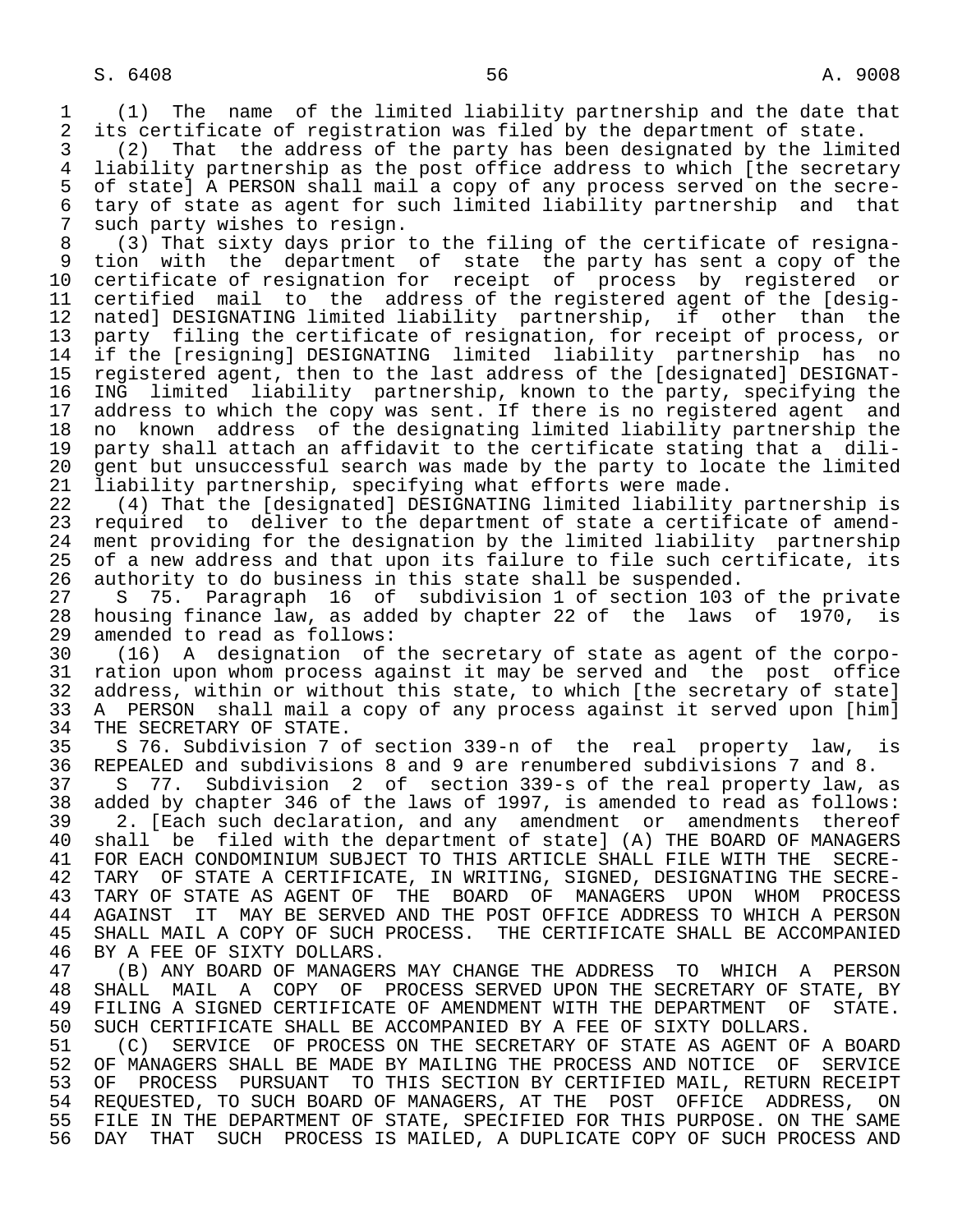1 PROOF OF MAILING SHALL BE PERSONALLY DELIVERED TO AND LEFT WITH THE 1999 SECRETARY OF STATE OR A DEPUTY, OR WITH ANY PERSON AUTHORIZED BY THE 2 SECRETARY OF STATE OR A DEPUTY, OR WITH ANY PERSON AUTHORIZED BY THE 3 SECRETARY OF STATE TO RECEIVE SUCH SERVICE. AT THE OFFICE OF THE DEPART- 3 SECRETARY OF STATE TO RECEIVE SUCH SERVICE, AT THE OFFICE OF THE DEPART- 4 MENT OF STATE IN THE CITY OF ALBANY, A DUPLICATE COPY OF SUCH PROCESS<br>5 WITH PROOF OF MAILING TOGETHER WITH THE STATUTORY FEE, WHICH SHALL BE A 5 WITH PROOF OF MAILING TOGETHER WITH THE STATUTORY FEE, WHICH SHALL BE A<br>6 TAXABLE DISBURSEMENT. PROOF OF MAILING SHALL BE BY AFFIDAVIT OF COMPLI-6 TAXABLE DISBURSEMENT. PROOF OF MAILING SHALL BE BY AFFIDAVIT OF COMPLI-<br>7 ANCE WITH THIS SECTION. SERVICE OF PROCESS ON A BOARD OF MANAGERS SHALL 7 ANCE WITH THIS SECTION. SERVICE OF PROCESS ON A BOARD OF MANAGERS SHALL

8 BE COMPLETE WHEN THE SECRETARY OF STATE IS SO SERVED.<br>9 (D) AS USED IN THIS ARTICLE, "PROCESS" SHALL MEAN J 9 (D) AS USED IN THIS ARTICLE, "PROCESS" SHALL MEAN JUDICIAL PROCESS AND<br>10 ALL ORDERS, DEMANDS, NOTICES OR OTHER PAPERS REOUIRED OR PERMITTED BY 10 ALL ORDERS, DEMANDS, NOTICES OR OTHER PAPERS REQUIRED OR PERMITTED BY<br>11 LAW TO BE PERSONALLY SERVED ON A BOARD OF MANAGERS, FOR THE PURPOSE OF 11 LAW TO BE PERSONALLY SERVED ON A BOARD OF MANAGERS, FOR THE PURPOSE OF<br>12 ACOUIRING JURISDICTION OF SUCH BOARD OF MANAGERS IN ANY ACTION OR ACOUIRING JURISDICTION OF SUCH BOARD OF MANAGERS 13 PROCEEDING, CIVIL OR CRIMINAL, WHETHER JUDICIAL, ADMINISTRATIVE, ARBI-<br>14 TRATIVE OR OTHERWISE, IN THIS STATE OR IN THE FEDERAL COURTS SITTING IN TRATIVE OR OTHERWISE, IN THIS STATE OR IN THE FEDERAL COURTS SITTING IN

15 OR FOR THIS STATE.<br>16 (E) NOTHING IN T 16 (E) NOTHING IN THIS SECTION SHALL AFFECT THE RIGHT TO SERVE PROCESS IN 17 ANY OTHER MANNER PERMITTED BY LAW. 17 ANY OTHER MANNER PERMITTED BY LAW.<br>18 (F) THE DEPARTMENT OF STATE SHAL

18 (F) THE DEPARTMENT OF STATE SHALL KEEP A RECORD OF EACH PROCESS SERVED<br>19 UNDER THIS SECTION, INCLUDING THE DATE OF SERVICE. IT SHALL, UPON 19 UNDER THIS SECTION, INCLUDING THE DATE OF SERVICE. IT SHALL, UPON<br>20 REQUEST, MADE WITHIN TEN YEARS OF SUCH-SERVICE, ISSUE A-CERTIFICATE 20 REQUEST, MADE WITHIN TEN YEARS OF SUCH SERVICE, ISSUE A CERTIFICATE<br>21 UNDER ITS SEAL CERTIFYING AS TO THE RECEIPT OF PROCESS BY AN AUTHORIZED 21 UNDER ITS SEAL CERTIFYING AS TO THE RECEIPT OF PROCESS BY AN AUTHORIZED<br>22 PERSON, THE DATE AND PLACE OF SUCH SERVICE AND THE RECEIPT OF THE STATU-22 PERSON, THE DATE AND PLACE OF SUCH SERVICE AND THE RECEIPT OF THE STATU-<br>23 TORY FEE. PROCESS SERVED ON THE SECRETARY OF STATE UNDER THIS SECTION 23 TORY FEE. PROCESS SERVED ON THE SECRETARY OF STATE UNDER THIS SECTION 24 SHALL BE DESTROYED BY THE DEPARTMENT OF STATE AFTER A PERIOD OF TEN<br>25 YEARS FROM SUCH SERVICE. YEARS FROM SUCH SERVICE.

 26 (G) ANY DESIGNATED POST OFFICE ADDRESS TO WHICH THE SECRETARY OF STATE 27 SHALL MAIL A COPY OF ANY PROCESS SERVED UPON THE SECRETARY OF STATE AS<br>28 AGENT OF THE BOARD OF MANAGERS FILED WITH THE DEPARTMENT OF STATE PURSU- 28 AGENT OF THE BOARD OF MANAGERS FILED WITH THE DEPARTMENT OF STATE PURSU- 29 ANT TO THIS SECTION PRIOR TO THE EFFECTIVE DATE OF THIS PARAGRAPH SHALL 30 BE DEEMED TO BE THE POST OFFICE ADDRESS TO WHICH A PERSON SHALL MAIL THE 31 PROCESS AGAINST THE BOARD OF MANAGERS PURSUANT TO THIS ARTICLE. ANY<br>32 DESIGNATED POST OFFICE ADDRESS TO WHICH THE SECRETARY OF STATE OR A 32 DESIGNATED POST OFFICE ADDRESS TO WHICH THE SECRETARY OF STATE OR A 33 PERSON SHALL MAIL A COPY OF ANY PROCESS SERVED UPON THE SECRETARY OF 34 STATE AS AGENT OF A BOARD OF MANAGERS, SHALL CONTINUE UNTIL THE FILING 34 STATE AS AGENT OF A BOARD OF MANAGERS, SHALL CONTINUE UNTIL THE FILING<br>35 OF A CERTIFICATE UNDER THIS CHAPTER DIRECTING THE MAILING TO A DIFFERENT 35 OF A CERTIFICATE UNDER THIS CHAPTER DIRECTING THE MAILING TO A DIFFERENT<br>36 POST OFFICE ADDRESS. POST OFFICE ADDRESS.

37 S 78. Subdivisions 3 and 4 of section 442-g of the real property law,<br>38 as amended by chapter 482 of the laws of 1963, are amended to read as 38 as amended by chapter 482 of the laws of 1963, are amended to read as 39 follows: 39 follows:<br>40 3. Se

40 3. Service of such process upon the secretary of state shall be made<br>41 by personally delivering to and leaving with [him or his] THE SECRETARY 41 by personally delivering to and leaving with [him or his] THE SECRETARY<br>42 OF STATE OR A deputy, or with any person authorized by the secretary of 42 OF STATE OR A deputy, or with any person authorized by the secretary of<br>43 state to receive such service, at the office of the department of state 43 state to receive such service, at the office of the department of state<br>44 in the city of Albany, [duplicate copies] A COPY of such process AND 44 in the city of Albany, [duplicate copies] A COPY of such process AND<br>45 PROOF OF MAILING together with a fee of five dollars if the action is PROOF OF MAILING together with a fee of five dollars if the action is 46 solely for the recovery of a sum of money not in excess of two hundred<br>47 dollars and the process is so endorsed, and a fee of ten dollars in any dollars and the process is so endorsed, and a fee of ten dollars in any 48 other action or proceeding, which fee shall be a taxable disbursement.<br>49 If such process is served upon behalf of a county, city, town or 49 If such process is served upon behalf of a county, city, town or<br>50 village, or other political subdivision of the state, the fee to be paid village, or other political subdivision of the state, the fee to be paid 51 to the secretary of state shall be five dollars, irrespective of the 52 amount involved or the nature of the action on account of which such 53 service of process is made. [If the cost of registered mail for trans- 54 mitting a copy of the process shall exceed two dollars, an additional 55 fee equal to such excess shall be paid at the time of the service of 56 such process.] PROOF OF MAILING SHALL BE BY AFFIDAVIT OF COMPLIANCE WITH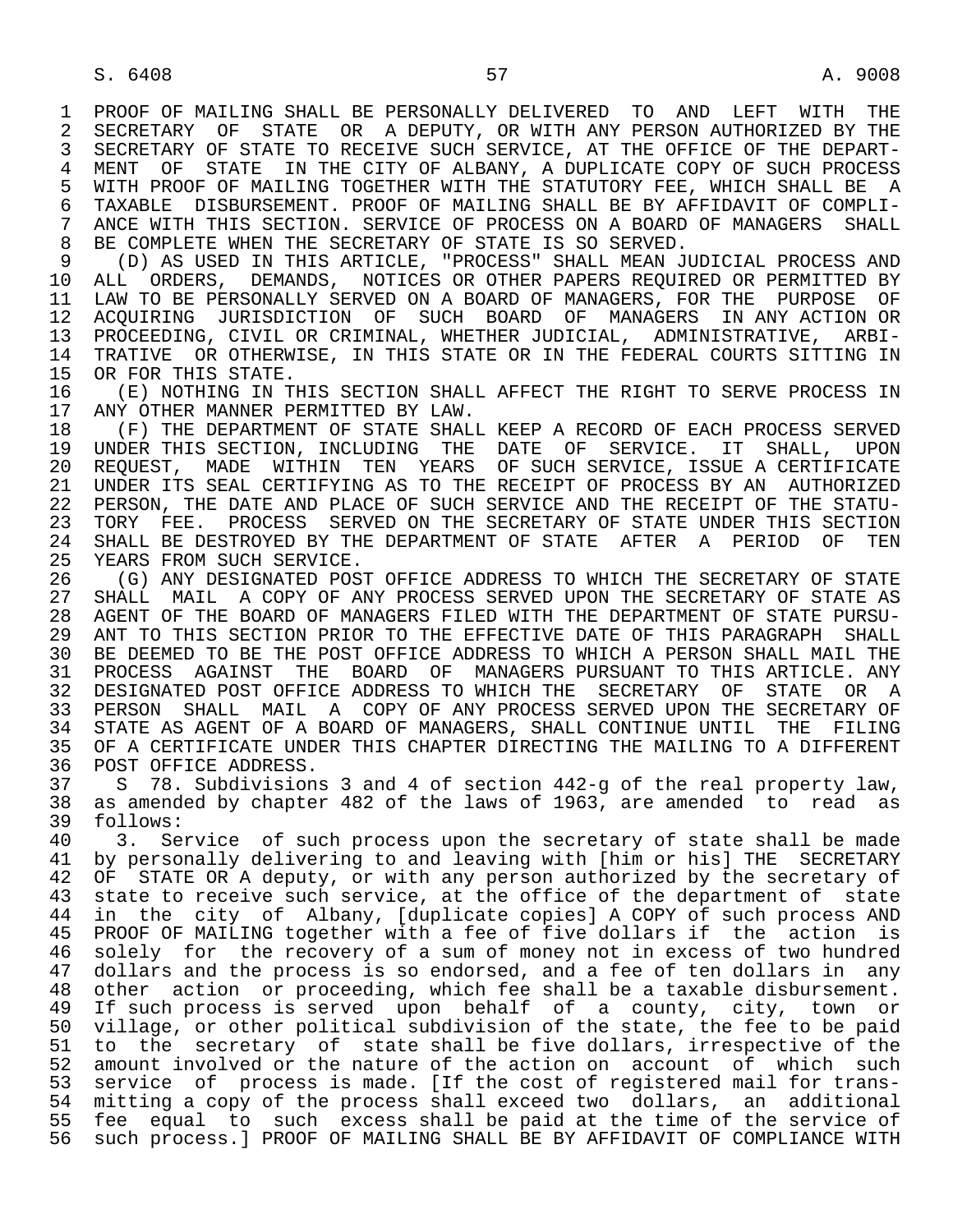1 THIS SECTION. Proof of service shall be by affidavit of compliance with<br>2 this subdivision filed by or on behalf of the plaintiff together with 2 this subdivision filed by or on behalf of the plaintiff together with<br>3 the process, within ten days after such service, with the clerk of the 3 the process, within ten days after such service, with the clerk of the<br>4 court in which the action or special proceeding is pending. Service 4 court in which the action or special proceeding is pending. Service<br>5 made as provided in this section shall be complete ten days after such 5 made as provided in this section shall be complete ten days after such<br>6 papers are filed with the clerk of the court and shall have the same 6 papers are filed with the clerk of the court and shall have the same<br>7 force and validity as if served on him personally within the state and 7 force and validity as if served on him personally within the state and<br>8 within the territorial jurisdiction of the court from which the process 8 within the territorial jurisdiction of the court from which the process<br>9 issues.

9 issues.<br>10 4. Th 10 4. The [secretary of state] PERSON SERVING SUCH PROCESS shall [prompt-<br>11 ly] send [one of] such [copies] PROCESS by [reqistered] CERTIFIED mail, 11 ly] send [one of] such [copies] PROCESS by [registered] CERTIFIED mail,<br>12 return receipt requested, to the nonresident broker or nonresident 12 return receipt requested, to the nonresident broker or nonresident<br>13 salesman at the post office address of his main office as set forth in 13 salesman at the post office address of his main office as set forth in<br>14 the last application filed by him. 14 the last application filed by him.<br>15 S 79. Subdivision 2 of section 2

15 S 79. Subdivision 2 of section 203 of the tax law, as amended by chap-<br>16 ter 100 of the laws of 1964, is amended to read as follows: 16 ter 100 of the laws of 1964, is amended to read as follows:<br>17 2. Every foreign corporation (other than a moneved

17 2. Every foreign corporation (other than a moneyed corporation)<br>18 subject to the provisions of this article, except a corporation having a 18 subject to the provisions of this article, except a corporation having a<br>19 certificate of authority [under section two hundred twelve of the gener-19 certificate of authority [under section two hundred twelve of the gener-<br>20 al corporation law] or having authority to do business by virtue of 20 al corporation law] or having authority to do business by virtue of<br>21 section thirteen hundred five of the business corporation law, shall 21 section thirteen hundred five of the business corporation law, shall<br>22 file in the department of state a certificate of designation in its 22 file in the department of state a certificate of designation in its<br>23 corporate name, signed and acknowledged by its president or a vice-pre-23 corporate name, signed and acknowledged by its president or a vice-pre-<br>24 sident or its secretary or treasurer, under its corporate seal, desig- 24 sident or its secretary or treasurer, under its corporate seal, desig nating the secretary of state as its agent upon whom process in any 26 action provided for by this article may be served within this state, and<br>27 setting forth an address to which [the secretary of state] A PERSON 27 setting forth an address to which [the secretary of state] A PERSON<br>28 shall mail a copy of any such process against the corporation which may 28 shall mail a copy of any such process against the corporation which may<br>29 be served upon [him] THE SECRETARY OF STATE. In case any such corpo-29 be served upon [him] THE SECRETARY OF STATE. In case any such corpo-<br>30 ration shall have failed to file such certificate of designation, it 30 ration shall have failed to file such certificate of designation, it 31 shall be deemed to have designated the secretary of state as its agent<br>32 upon whom such process against it may be served; and until a certificate 32 upon whom such process against it may be served; and until a certificate<br>33 of designation shall have been filed the corporation shall be deemed to 33 of designation shall have been filed the corporation shall be deemed to<br>34 have directed [the secretary of state] A PERSON SERVING PROCESS to mail 34 have directed [the secretary of state] A PERSON SERVING PROCESS to mail<br>35 copies of process served upon [him] THE SECRETARY OF STATE to the corpo-35 copies of process served upon [him] THE SECRETARY OF STATE to the corpo-<br>36 ration at its last known office address within or without the state. ration at its last known office address within or without the state. 37 When a certificate of designation has been filed by such corporation<br>38 [the secretary of state] A PERSON SERVING PROCESS shall mail copies of 38 [the secretary of state] A PERSON SERVING PROCESS shall mail copies of<br>39 process thereafter served upon [him] THE SECRETARY OF STATE to the 39 process thereafter served upon [him] THE SECRETARY OF STATE<br>40 address set forth in such certificate. Any such corporation, f address set forth in such certificate. Any such corporation, from time 41 to time, may change the address to which [the secretary of state] A<br>42 PERSON is directed to mail copies of process, by filing a certificate to 42 PERSON is directed to mail copies of process, by filing a certificate to<br>43 that effect executed, signed and acknowledged in like manner as a 43 that effect executed, signed and acknowledged in like-manner as a<br>44 certificate of designation as herein provided. Service of process upon 44 certificate of designation as herein provided. Service of process upon<br>45 any such corporation or upon any corporation having a certificate of any such corporation or upon any corporation having a certificate of 46 authority [under section two hundred twelve of the general corporation<br>47 lawl or having authority to do business by virtue of section thirteen 47 law] or having authority to do business by virtue of section thirteen<br>48 hundred five of the business corporation law, in any action commenced at 48 hundred five of the business corporation law, in any action commenced at<br>49 any time pursuant to the provisions of this article, may be made by 49 any time pursuant to the provisions of this article, may be made by<br>50 either (1) personally delivering to and leaving with the secretary of 50 either (1) personally delivering to and leaving with the secretary of<br>51 state, a deputy secretary of state or with any person authorized by the 51 state, a deputy secretary of state or with any person authorized by the<br>52 secretary of state to receive such service [duplicate copies] A COPY 52 secretary of state to receive such service [duplicate copies] A COPY<br>53 thereof at the office of the department of state in the city of Albany, 53 thereof at the office of the department of state in the city of Albany,<br>54 in which event [the secretary of state] A PERSON SERVING SUCH PROCESS 54 in which event [the secretary of state] A PERSON SERVING SUCH PROCESS<br>55 shall forthwith send by [registered] CERTIFIED mail, return receipt 55 shall forthwith send by [registered] CERTIFIED mail, return receipt<br>56 requested, [one of such copies] A DUPLICATE COPY to the corporation at 56 requested, [one of such copies] A DUPLICATE COPY to the corporation at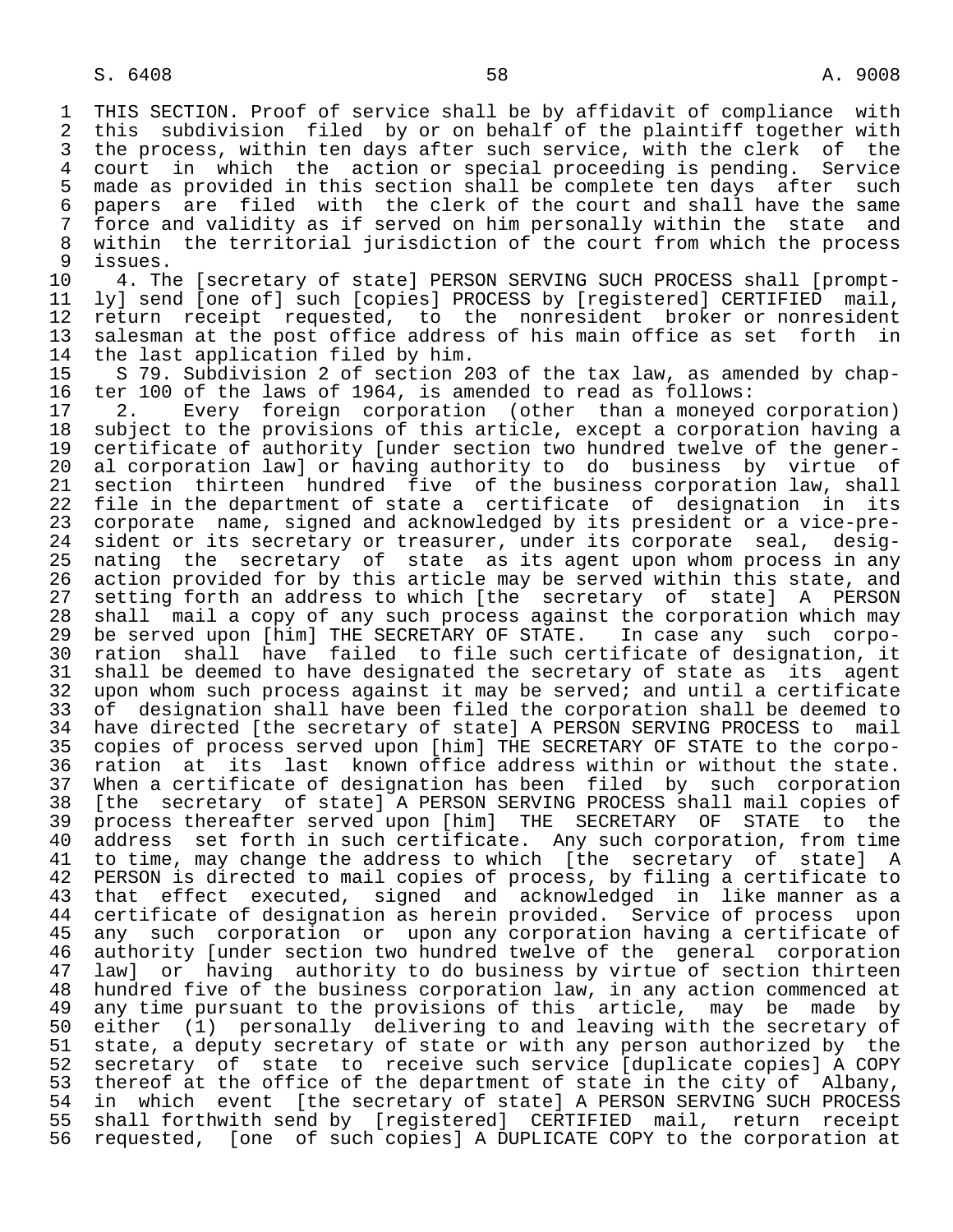1 the address designated by it or at its last known office address within<br>2 or without the state, or (2) personally delivering to and leaving with 2 or without the state, or (2) personally delivering to and leaving with<br>3 the secretary of state, a deputy secretary of state or with any person 3 the secretary of state, a deputy secretary of state or with any person<br>4 authorized by the secretary of state to receive such service, a copy 4 authorized by the secretary of state to receive such service, a copy<br>5 thereof at the office of the department of state in the city of Albany 5 thereof at the office of the department of state in the city of Albany<br>6 and by delivering a copy thereof to, and leaving such copy with, the 6 and by delivering a copy-thereof to, and leaving such copy-with, the 6 and proving the control of the copy with, the 7 president. 7 president, vice-president, secretary, assistant secretary, treasurer, 8 assistant treasurer, or cashier of such corporation, or the officer<br>9 performing corresponding functions under another name, or a director or 9 performing corresponding functions under another name, or a director or<br>10 managing agent of such corporation, personally without the state. Proof 10 managing agent of such corporation, personally without the state.<br>11 of such personal service without the state shall be filed with the 11 of such personal service without the state shall be filed with the clerk<br>12 of the court in which the action is pending within thirty days after 12 of the court in which the action is pending within thirty days after<br>13 such service, and such service shall be complete ten days after proof 13 such service, and such service shall be complete ten days after proof<br>14 thereof is filed.

14 thereof is filed.<br>15 S 80. Section 15 S 80. Section 216 of the tax law, as added by chapter 415 of the laws<br>16 of 1944, the opening paragraph as amended by chapter 100 of the laws of 16 of 1944, the opening paragraph as amended by chapter 100 of the laws of 17 1964 and redesignated by chapter 613 of the laws of 1976, is amended to<br>18 read as follows: 18 read as follows:<br>19 S 216. Collection of taxes.

19 S 216. Collection of taxes. Every foreign corporation (other than a<br>20 moneved corporation) subject to the provisions of this article, except a 20 moneyed corporation) subject to the provisions of this article, except a<br>21 corporation having a certificate of authority [under section two hundred 21 corporation having a certificate of authority [under section two hundred<br>22 twelve of the general corporation law] or having authority to do busi-22 twelve of the general corporation law] or having authority to do busi-<br>23 ness by virtue of section thirteen hundred five of the business corpo-23 ness by virtue of section thirteen hundred five of the business corpo-<br>24 ration law, shall file in the department of state a certificate of 24 ration law, shall file in the department of state a certificate of<br>25 designation in its corporate name, signed and acknowledged by its presidesignation in its corporate name, signed and acknowledged by its presi- 26 dent or a vice-president or its secretary or treasurer, under its corpo- 27 rate seal, designating the secretary of state as its agent upon whom<br>28 process in any action provided for by this article may be served within 28 process in any action provided for by this article may be served within<br>29 this state, and setting forth an address to which [the secretary of 29 this state, and setting forth an address to which [the secretary of 30 state] A PERSON shall mail a copy of any such process against the corpo- 30 state] A PERSON shall mail a copy of any such process against the corpo- 31 ration which may be served upon him. In case any such corporation shall<br>32 have failed to file such certificate of designation, it shall be deemed 32 have failed to file such certificate of designation, it shall be deemed<br>33 to have designated the secretary of state as its agent upon whom such 33 to have designated the secretary of state as its agent upon whom such<br>34 process against it may be served; and until a certificate of designation 34 process against it may be served; and until a certificate of designation<br>35 shall have been filed the corporation shall be deemed to have directed 35 shall have been filed the corporation shall be deemed to have directed<br>36 [the secretary of state] A PERSON to mail [copies] A COPY of process [the secretary of state] A PERSON to mail [copies] A COPY of process 37 served upon [him] THE SECRETARY OF STATE to the corporation at its last 38 known office address within or without the state. When a certificate of<br>39 designation has been filed by such corporation [the secretary of state] 39 designation has been filed by such corporation [the secretary of state]<br>40 A PERSON SERVING SUCH PROCESS shall mail [copies] A COPY of process 40 A PERSON SERVING SUCH PROCESS shall mail [copies] A COPY of process<br>41 thereafter served upon [him] PERSON SERVING SUCH PROCESS to the address 41 thereafter served upon [him] PERSON SERVING SUCH PROCESS to the address<br>42 set forth in such certificate. Any such corporation, from time to time, 42 set forth in such certificate. Any such corporation, from time to time,<br>43 may change the address to which [the secretary of state] PERSON is 43 may change the address to which [the secretary of state] PERSON is<br>44 directed to mail copies of process, by filing a certificate to that 44 directed to mail copies of process, by filing a certificate to that<br>45 effect executed, signed and acknowledged in like manner as a certificate effect executed, signed and acknowledged in like manner as a certificate 46 of designation as herein provided. Service of process upon any such<br>47 corporation or upon any corporation having a certificate of authority 47 corporation or upon any corporation having a certificate of authority 48 [under section two hundred twelve of the general corporation law] or<br>49 having authority to do business by virtue of section thirteen hundred 49 having authority to do business by virtue of section thirteen hundred<br>50 five of the business corporation law, in any action commenced at any 50 five of the business corporation law, in any action commenced at any<br>51 time pursuant to the provisions of this article, may be made by either 51 time pursuant to the provisions of this article, may be made by either<br>52 (1) personally delivering to and leaving with the secretary of state, a 52 (1) personally delivering to and leaving with the secretary of state, a<br>53 deputy secretary of state or with any person authorized by the secretary 53 deputy secretary of state or with any person authorized by the secretary<br>54 of state to receive such service [duplicate copies] A COPY thereof at 54 of state to receive such service [duplicate copies] A COPY thereof at<br>55 the office of the department of state in the city of Albany, in which 55 the office of the department of state in the city of Albany, in which<br>56 event [the secretary of state] A PERSON SERVING SUCH PROCESS shall event [the secretary of state] A PERSON SERVING SUCH PROCESS shall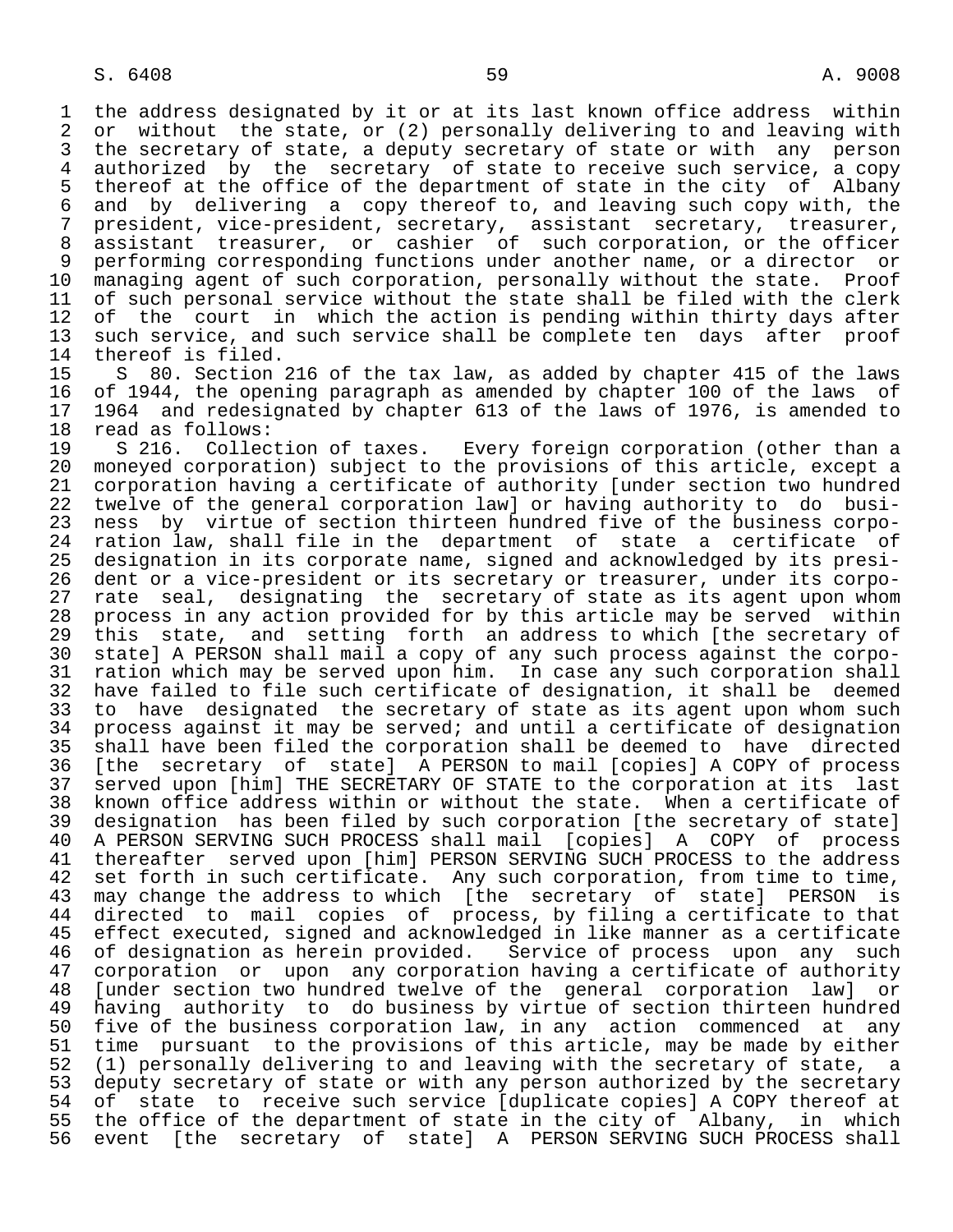1 forthwith send by [registered] CERTIFIED mail, return receipt requested,<br>2 [one of such copies] A DUPLICATE COPY to the corporation at the address 2 [one of such copies] A DUPLICATE COPY to the corporation at the address<br>3 designated by it or at its last known office address within or without 3 designated by it or at its last known office address within or without<br>4 the state, or (2) personally delivering to and leaving with the secre-4 the state, or (2) personally delivering to and leaving with the secre-<br>5 tary of state, a deputy secretary of state or with any person authorized 5 tary of state, a deputy secretary of state or with any person authorized<br>6 by the secretary of state to receive such service, a copy thereof at the 6 by the secretary of state to receive such service, a copy thereof at the<br>7 office of the department of state in the city of Albany and by deliveroffice of the department of state in the city of Albany and by deliver- 8 ing a copy thereof to, and leaving such copy with, the president, vice- 9 president, secretary, assistant secretary, treasurer, assistant treasur-<br>10 er, or cashier of such corporation, or the officer performing 10 er, or cashier of such corporation, or the<br>11 corresponding functions under another name, or 11 corresponding functions under another name, or a director or managing<br>12 agent of such corporation, personally without the state. Proof of such 12 agent of such corporation, personally without the state. Proof of such<br>13 personal service without the state shall be filed with the clerk of the 13 personal service without the state shall be filed with the clerk of the<br>14 court in which the action is pending within thirty days after such 14 court in which the action is pending within thirty days after such<br>15 service, and such service shall be complete ten days after proof thereof 15 service, and such service shall be complete ten days after proof thereof<br>16 is filed. 16 is filed.<br>17 S 81. S

17 S 81. Subdivisions (a) and (b) of section 310 of the tax law, as added<br>18 by chapter 400 of the laws of 1983, is amended to read as follows:

18 by chapter 400 of the laws of 1983, is amended to read as follows:<br>19 (a) Designation for service of process.--Every petroleum bu 19 (a) Designation for service of process.--Every petroleum business 20 which is a corporation, except such a petroleum business having a 21 certificate of authority [under section two hundred twelve of the gener-<br>22 al corporation law] or having authority to do business by virtue of 22 al corporation law] or having authority to do business by virtue of<br>23 section thirteen hundred five of the business corporation law, shall 23 section thirteen hundred five of the business corporation law, shall<br>24 file in the department of state a certificate of designation in its 24 file in the department of state a certificate of designation in its<br>25 corporate name, signed and acknowledged by its president or vice-presi- 25 corporate name, signed and acknowledged by its president or vice-presi- 26 dent or its secretary or treasurer, under its corporate seal, designat-<br>27 ing the secretary of state as its agent upon whom process in any action 27 ing the secretary of state as its agent upon whom process in any action<br>28 provided for by this article may be served within this state, and 28 provided for by this article may be served within this state, and<br>29 setting forth an address to which [the secretary of state] A PERSON 29 setting forth an address to which [the secretary of state] A PERSON<br>30 shall mail a copy of any such process against such petroleum business 30 shall mail a copy of any such process against such petroleum business 31 which may be served upon [him] THE SECRETARY OF STATE. In case any such<br>32 petroleum business shall have failed to file such certificate of desig-32 petroleum business shall have failed to file such certificate of desig-<br>33 nation, it shall be deemed to have designated the secretary of state as 33 nation, it shall be deemed to have designated the secretary of state as<br>34 its agent upon whom such process against it may be served; and until a 34 its agent upon whom such process against it may be served; and until a<br>35 certificate of designation shall have been filed such a petroleum busi-35 certificate of designation shall have been filed such a petroleum busi-<br>36 ness shall be deemed to have directed [the secretary of state] A PERSON ness shall be deemed to have directed [the secretary of state] A PERSON 37 to mail copies of process served upon [him] THE SECRETARY OF STATE to<br>38 such petroleum business at its last known office address within or with- 38 such petroleum business at its last known office address within or with- 39 out the state. When a certificate of designation has been filed by such<br>40 a petroleum business [the secretary of state] A PERSON SERVING PROCESS 40 a petroleum business [the secretary of state] A PERSON SERVING PROCESS<br>41 shall mail copies of process thereafter served upon [him] THE SECRETARY 41 shall mail copies of process thereafter served upon [him] THE SECRETARY<br>42 OF STATE to the address set forth in such certificate. Any such petrole-42 OF STATE to the address set forth in such certificate. Any such petrole-<br>43 um business, from time to time, may change the address to which [the 43 um business, from time to time, may change the address to which [the<br>44 secretary of state] A PERSON is directed to mail copies of process, by 44 secretary of state] A PERSON is directed to mail copies of process, by<br>45 filing a certificate to that effect executed, signed and acknowledged in filing a certificate to that effect executed, signed and acknowledged in

46 like manner as a certificate of designation as herein provided.<br>47 (b) Service of process.--Service of process upon any petrole 47 (b) Service of process.--Service of process upon any petroleum busi- 48 ness which is a corporation (including any such petroleum business 49 having a certificate of authority [under section two hundred twelve of<br>50 the general corporation lawl or having authority to do business by 50 the general corporation law] or having authority to do business by<br>51 virtue of section thirteen hundred five of the business corporation 51 virtue of section thirteen hundred five of the business corporation<br>52 law), in any action commenced at any time pursuant to the provisions of 52 law), in any action commenced at any time pursuant to the provisions of<br>53 this article, may be made by either (1) personally delivering to and 53 this article, may be made by either (1) personally delivering to and<br>54 leaving with the secretary of state, a deputy secretary of state or with 54 leaving with the secretary of state, a deputy secretary of state or with<br>55 any person authorized by the secretary of state to receive such service 55 any person authorized by the secretary of state to receive such service<br>56 [duplicate copies] A COPY thereof at the office of the department of [duplicate copies] A COPY thereof at the office of the department of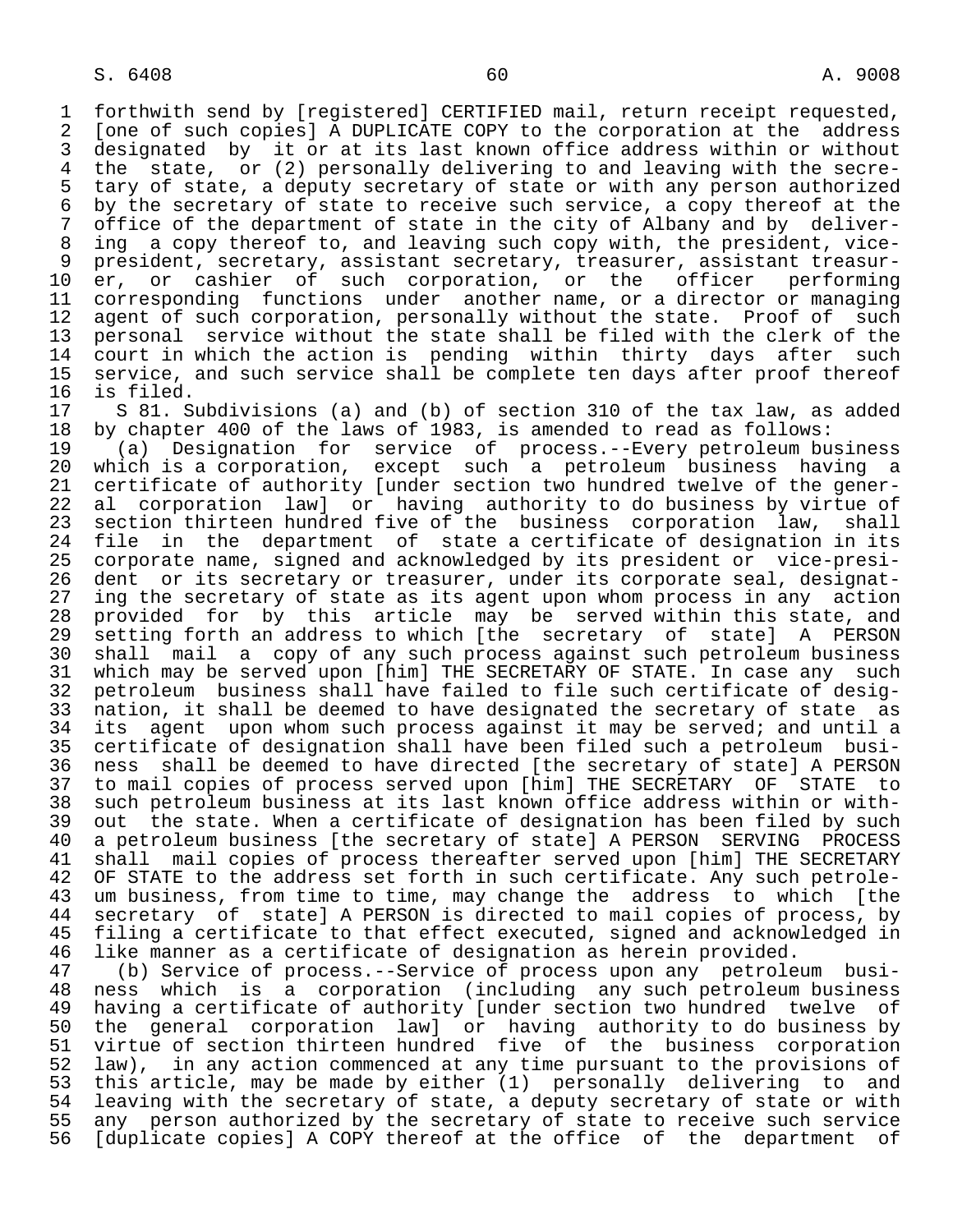1 state in the city of Albany, in which event [the secretary of state] A<br>2 PERSON SERVING PROCESS shall forthwith send by [registered] CERTIFIED 2 PERSON SERVING PROCESS shall forthwith send by [registered] CERTIFIED<br>3 mail, return receipt requested, [one of such copies] A DUPLICATE COPY to 3 mail, return receipt requested, [one of such copies] A DUPLICATE COPY to 4 such petroleum business at the address designated by it or at its last<br>5 known office address within or without the state, or (2) personally 5 known office address within or without the state, or (2) personally<br>6 delivering to and leaving with the secretary of state, a deputy secre-6 delivering to and leaving with the secretary of state, a deputy secre-<br>7 tary of state or with any person authorized by the secretary of state to 7 tary of state or with any person authorized by the secretary of state to<br>8 receive such service, a copy thereof at the office of the department of 8 receive such service, a copy thereof at the office of the department of<br>8 state in the city of Albany and by delivering a copy thereof to, and 9 state in the city of Albany and by delivering a copy thereof to, and<br>10 leaving such copy with, the president, vice-president, secretary, 10 leaving such copy with, the president, vice-president, secretary,<br>11 assistant secretary, treasurer, assistant-treasurer, or-cashier-of-such assistant secretary, treasurer, assistant treasurer, or cashier of such 12 petroleum business, or the officer performing corresponding functions<br>13 under another name, or a director or managing agent of such petroleum under another name, or a director or managing agent of such petroleum 14 business, personally without the state. Proof of such personal service 15 without the state shall be filed with the clerk of the court in which 16 the action is pending within thirty days after such service, and such 17 service shall be complete ten days after proof thereof is filed.<br>18 S 82. This act shall take effect on the one hundred twent 18 S 82. This act shall take effect on the one hundred twentieth day<br>19 after it shall have become a law.

after it shall have become a law.

## 20 PART O

21 Section 1. Chapter 912 of the laws of 1920 relating to the regulation<br>22 of boxing, sparring, and wrestling is REPEALED. 22 of boxing, sparring, and wrestling is REPEALED.<br>23 S 2. Article 40 and sections 900 and 901 of 23 S 2. Article 40 and sections 900 and 901 of the general business law,<br>24 as renumbered by chapter 407 of the laws of 1973, are renumbered article 24 as renumbered by chapter 407 of the laws of 1973, are renumbered article<br>25 43 and sections 1200 and 1201, respectively, and a new article 41 is 25 43 and sections 1200 and 1201, respectively, and a new article 41 is<br>26 added to read as follows: 26 added to read as follows: 27 ARTICLE 41 28 COMBATIVE SPORTS<br>29 SECTION 1000. DEFINITIONS. 29 SECTION 1000. DEFINITIONS.<br>30 1001. COMBATIVE SP 30 1001. COMBATIVE SPORTS AUTHORIZED.<br>31 1002. COMBATIVE SPORTS PROHIBITED. 31 1002. COMBATIVE SPORTS PROHIBITED.<br>32 1003. STATE ATHLETIC COMMISSION. 32 1003. STATE ATHLETIC COMMISSION.<br>33 1004. JURISDICTION OF THE COMMIS 33 1004. JURISDICTION OF THE COMMISSION.<br>34 1005. OFFICERS AND EMPLOYEES OF THE C 34 1005. OFFICERS AND EMPLOYEES OF THE COMMISSION.<br>35 1006. SANCTIONING ENTITIES. 35 1006. SANCTIONING ENTITIES.<br>36 1007. LICENSES; GENERAL PRC 36 1007. LICENSES; GENERAL PROVISIONS.<br>37 1008. LICENSES; JUDGES. 37 1008. LICENSES; JUDGES.<br>38 1009. LICENSES; ENTITIE 38 1009. LICENSES; ENTITIES.<br>39 1010. LICENSES; PROFESSIC 39 1010. LICENSES; PROFESSIONALS.<br>40 1011. TEMPORARY WORKING PERMIT 40 1011. TEMPORARY WORKING PERMITS.<br>41 1012. TEMPORARY TRAINING FACILIT 41 1012. TEMPORARY TRAINING FACILITIES.<br>42 1013. MEDICAL ADVISORY BOARD. 42 1013. MEDICAL ADVISORY BOARD.<br>43 1014. REGULATION OF AUTHORIZE 43 1014. REGULATION OF AUTHORIZED PROFESSIONAL COMBATIVE SPORTS.<br>44 1015. CONDUCT OF AUTHORIZED PROFESSIONAL COMBATIVE SPORTS. 44 1015. CONDUCT OF AUTHORIZED PROFESSIONAL COMBATIVE SPORTS.<br>45 1016. REOUIRED FILINGS.

- 1016. REOUIRED FILINGS.
- 46 1017. PROFESSIONAL WRESTLING; PROMOTERS.<br>47 1018. PROHIBITED CONDUCT.
- 47 1018. PROHIBITED CONDUCT.<br>48 1019. PENALTIES.
- 48 1019. PENALTIES.<br>49 1020. SUBPOENAS
- 49 1020. SUBPOENAS BY COMMISSION; OATHS.<br>50 1021. EXCEPTIONS.
- 50 1021. EXCEPTIONS.<br>51 1022. DISPOSITION
	-

51 1022. DISPOSITION OF RECEIPTS.<br>52 S 1000. DEFINITIONS. AS USED IN TH 52 S 1000. DEFINITIONS. AS USED IN THIS ARTICLE: 1. "AMATEUR" MEANS ANY<br>53 PARTICIPANT IN A COMBATIVE SPORT AUTHORIZED PURSUANT TO THIS ARTICLE WHO 53 PARTICIPANT IN A COMBATIVE SPORT AUTHORIZED PURSUANT TO THIS ARTICLE WHO<br>54 IS NOT RECEIVING OR COMPETING FOR, AND WHO HAS NEVER RECEIVED OR IS NOT RECEIVING OR COMPETING FOR, AND WHO HAS NEVER RECEIVED OR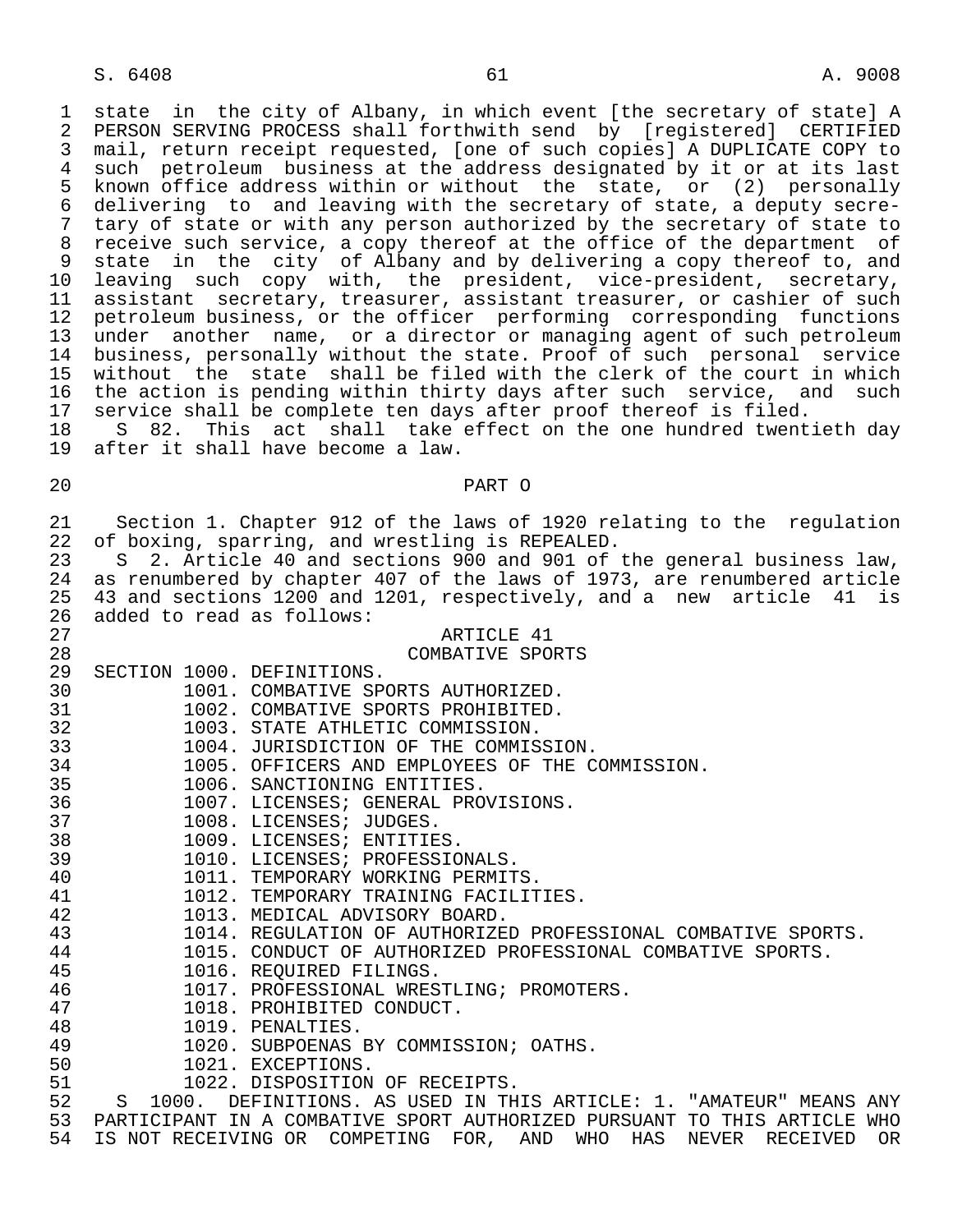1 COMPETED FOR, ANY PURSE, MONEY, PRIZE, PECUNIARY GAIN, OR OTHER THING OF<br>2 VALUE EXCEEDING SEVENTY-FIVE DOLLARS OR THE ALLOWABLE AMOUNT ESTABLISHED 2 VALUE EXCEEDING SEVENTY-FIVE DOLLARS OR THE ALLOWABLE AMOUNT ESTABLISHED<br>3 BY THE AUTHORIZED AMATEUR SANCTIONING ENTITY OVERSEEING THE COMPETITION. BY THE AUTHORIZED AMATEUR SANCTIONING ENTITY OVERSEEING THE COMPETITION. 4 2. "AUTHORIZED SANCTIONING ENTITY" MEANS AN ENTITY ALLOWED TO OVERSEE<br>5 AND CONDUCT COMBATIVE SPORTS PURSUANT TO REGULATIONS PROMULGATED BY THE 5 AND CONDUCT COMBATIVE SPORTS PURSUANT TO REGULATIONS PROMULGATED BY THE 6 COMMISSION. 6 COMMISSION.<br>7 3 "COMB 7 3. "COMBATIVE SPORT" MEANS ANY UNARMED BOUT, CONTEST, COMPETITION, 8 MATCH, OR EXHIBITION UNDERTAKEN TO ENTERTAIN AN AUDIENCE, WHEREIN THE 9 PARTICIPANTS PRIMARILY GRAPPLE OR WRESTLE, OR DELIVER BLOWS OF ANY KIND<br>10 TO, OR USE FORCE IN ANY WAY TO MANIPULATE, THE BODY OF ANOTHER PARTIC-10 TO, OR USE FORCE IN ANY WAY TO MANIPULATE, THE BODY OF ANOTHER PARTIC-<br>11 IPANT, AND WHEREIN THE OUTCOME AND SCORE DEPEND ENTIRELY ON SUCH ACTIV-11 IPANT, AND WHEREIN THE OUTCOME AND SCORE DEPEND ENTIRELY ON SUCH ACTIV-<br>12 ITIES. 12 ITIES.<br>13 4. " 13 4. "COMMISSION" MEANS THE STATE ATHLETIC COMMISSION AS PROVIDED FOR IN<br>14 SECTION ONE THOUSAND THREE OF THIS ARTICLE. OR AN AGENT OR EMPLOYEE OF 14 SECTION ONE THOUSAND THREE OF THIS ARTICLE, OR AN AGENT OR EMPLOYEE OF<br>15 THE STATE ATHLETIC COMMISSION ACTING ON ITS BEHALF. 15 THE STATE ATHLETIC COMMISSION ACTING ON ITS BEHALF.<br>16 5. "MIXED MARTIAL ARTS" MEANS A COMBATIVE SPORT 16 5. "MIXED MARTIAL ARTS" MEANS A COMBATIVE SPORT WHEREIN THE RULES OF<br>17 ENGAGEMENT DO NOT LIMIT THE PARTICIPANTS TO A SINGLE, SYSTEMATIC, FIGHT-17 ENGAGEMENT DO NOT LIMIT THE PARTICIPANTS TO A SINGLE, SYSTEMATIC, FIGHT-<br>18 ING DISCIPLINE. 18 ING DISCIPLINE.<br>19 6. "PROFESSIO 19 6. "PROFESSIONAL" MEANS ANY PARTICIPANT IN A COMBATIVE SPORT AUTHOR- 20 IZED PURSUANT TO THIS ARTICLE, OTHER THAN AN AMATEUR, WHO IS RECEIVING<br>21 OR COMPETING FOR, OR WHO HAS EVER RECEIVED OR COMPETED FOR, ANY PURSE, 21 OR COMPETING FOR, OR WHO HAS EVER RECEIVED OR COMPETED FOR, ANY PURSE,<br>22 MONEY, PRIZE, PECUNIARY GAIN, OR OTHER THING EXCEEDING SEVENTY-FIVE 22 MONEY, PRIZE, PECUNIARY GAIN, OR OTHER THING EXCEEDING SEVENTY-FIVE<br>23 DOLLARS IN VALUE. 23 DOLLARS IN VALUE. 24 S 1001. COMBATIVE SPORTS AUTHORIZED. COMBATIVE SPORTS CONDUCTED UNDER<br>25 THE SUPERVISION OF THE COMMISSION, UNDER THE SUPERVISION OF AN AUTHOR- 25 THE SUPERVISION OF THE COMMISSION, UNDER THE SUPERVISION OF AN AUTHOR- 26 IZED SANCTIONING ENTITY, OR AS PROVIDED FOR IN SECTION ONE THOUSAND<br>27 TWENTY-ONE OF THIS ARTICLE, ARE HEREBY AUTHORIZED. AUTHORIZED COMBATIVE 27 TWENTY-ONE OF THIS ARTICLE, ARE HEREBY AUTHORIZED. AUTHORIZED COMBATIVE<br>28 SPORTS INCLUDE, AMATEUR AND PROFESSIONAL BOXING, WRESTLING, SPARRING, 28 SPORTS INCLUDE, AMATEUR AND PROFESSIONAL BOXING, WRESTLING, SPARRING, 29 KICK BOXING, SINGLE DISCIPLINE MARTIAL ARTS AND MIXED MARTIAL ARTS,<br>30 PURSUANT TO THE PROVISIONS OF THIS ARTICLE. 30 PURSUANT TO THE PROVISIONS OF THIS ARTICLE.<br>31 S 1002. COMBATIVE SPORTS PROHIBITED. 1. 31 S 1002. COMBATIVE SPORTS PROHIBITED. 1. THE CONDUCT OF COMBATIVE 32 SPORTS OUTSIDE THE SUPERVISION OF THE COMMISSION OR AN AUTHORIZED SANC-32 SPORTS OUTSIDE THE SUPERVISION OF THE COMMISSION OR AN AUTHORIZED SANC-<br>33 TIONING ENTITY IS PROHIBITED. 33 TIONING ENTITY IS PROHIBITED.<br>34 2. A PERSON ADVANCES A PROH 34 2. A PERSON ADVANCES A PROHIBITED COMBATIVE SPORT WHEN, ACTING OTHER<br>35 THAN AS A SPECTATOR, HE OR SHE ENGAGES IN CONDUCT WHICH MATERIALLY AIDS THAN AS A SPECTATOR, HE OR SHE ENGAGES IN CONDUCT WHICH MATERIALLY AIDS 36 ANY UNAUTHORIZED COMBATIVE SPORT. SUCH CONDUCT INCLUDES BUT IS NOT 37 LIMITED TO CONDUCT DIRECTED TOWARD THE CREATION, ESTABLISHMENT OR 38 PERFORMANCE OF A PROHIBITED COMBATIVE SPORT, TOWARD THE ACQUISITION OR 39 MAINTENANCE OF PREMISES, PARAPHERNALIA, EQUIPMENT OR APPARATUS THEREFOR, 40 TOWARD THE SOLICITATION OR INDUCEMENT OF PERSONS TO ATTEND OR PARTIC- 41 IPATE THEREIN, TOWARD THE ACTUAL CONDUCT OF THE PERFORMANCE THEREOF,<br>42 TOWARD THE ARRANGEMENT OF ANY OF ITS FINANCIAL OR PROMOTIONAL PHASES, OR 42 TOWARD THE ARRANGEMENT OF ANY OF ITS FINANCIAL OR PROMOTIONAL PHASES, OR<br>43 TOWARD ANY OTHER PHASE OF A PROHIBITED COMBATIVE SPORT. ONE ADVANCES A 43 TOWARD ANY OTHER PHASE OF A PROHIBITED COMBATIVE SPORT. ONE ADVANCES A 44 PROHIBITED COMBATIVE SPORT WHEN, HAVING SUBSTANTIAL PROPRIETARY OR OTHER 45 AUTHORITATIVE CONTROL OVER PREMISES BEING USED WITH HIS OR HER KNOWLEDGE 46 FOR PURPOSES OF A PROHIBITED COMBATIVE SPORT, HE OR SHE PERMITS SUCH TO 47 OCCURRENCE OR 47 OCCUR OR CONTINUE OR MAKES NO EFFORT TO PREVENT ITS OCCURRENCE OR<br>48 CONTINUATION. 48 CONTINUATION.<br>49 3. A PERSON 49 3. A PERSON PROFITS FROM A PROHIBITED COMBATIVE SPORT WHEN HE OR SHE<br>50 ACCEPTS OR RECEIVES MONEY OR OTHER PROPERTY WITH INTENT TO PARTICIPATE 50 ACCEPTS OR RECEIVES MONEY OR OTHER PROPERTY WITH INTENT TO PARTICIPATE<br>51 IN THE PROCEEDS OF A PROHIBITED COMBATIVE SPORT, OR PURSUANT TO AN IN THE PROCEEDS OF A PROHIBITED COMBATIVE SPORT, OR PURSUANT TO AN

52 AGREEMENT OR UNDERSTANDING WITH ANY—PERSON-WHEREBY—HE OR SHE PARTIC-<br>53 IPATES OR IS TO PARTICIPATE IN THE PROCEEDS OF A PROHIBITED COMBATIVE 53 IPATES OR IS TO PARTICIPATE IN THE PROCEEDS OF A PROHIBITED COMBATIVE<br>54 SPORT 54 SPORT.<br>55 S 1

 55 S 1003. STATE ATHLETIC COMMISSION. 1. THE STATE ATHLETIC COMMISSION, 56 AS NAMED BY CHAPTER NINE HUNDRED TWELVE OF THE LAWS OF NINETEEN HUNDRED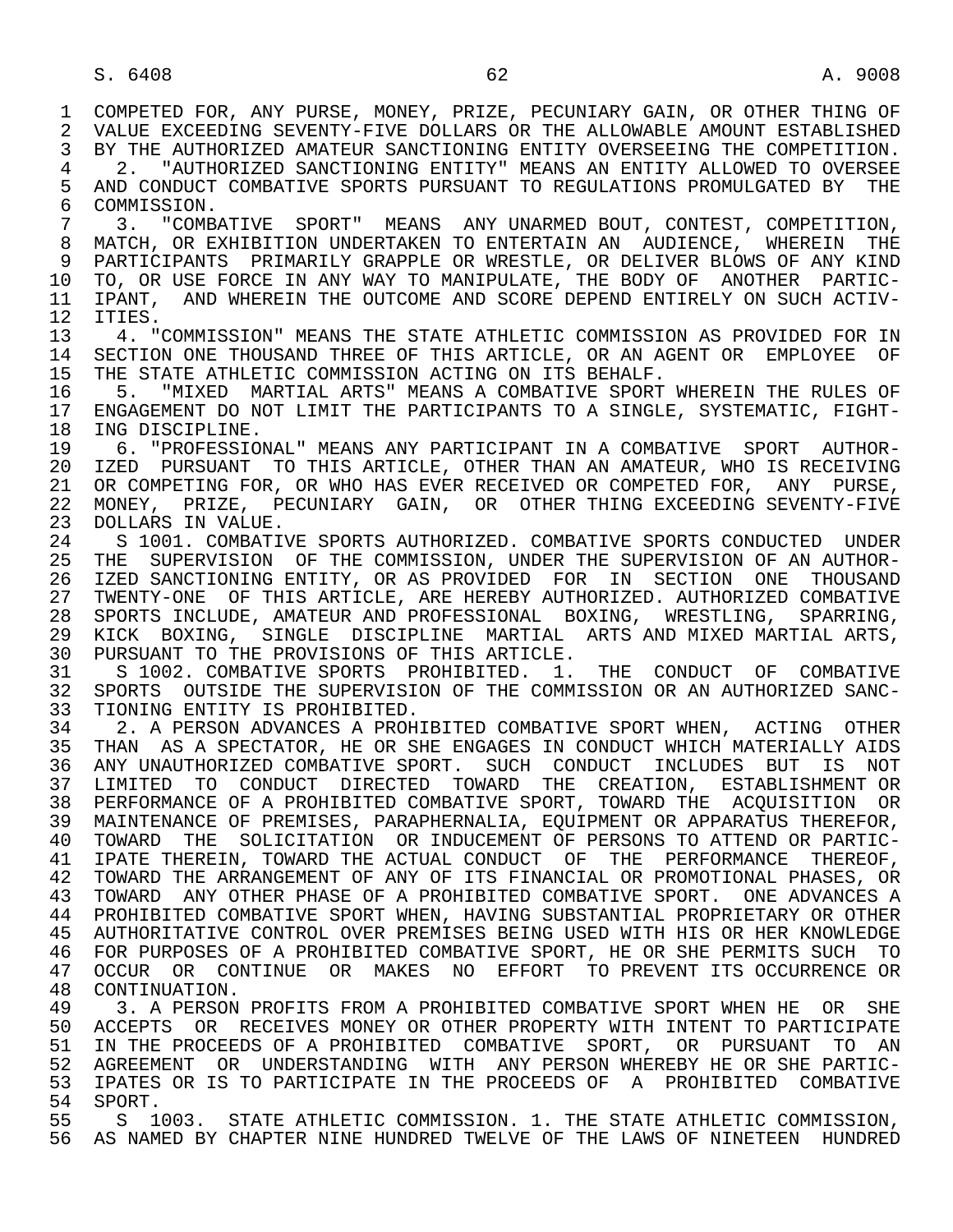1 TWENTY, AS AMENDED BY CHAPTER SIX HUNDRED THREE OF THE LAWS OF NINETEEN<br>2 HUNDRED EIGHTY-ONE, IS CONTINUED AS A DIVISION OF THE DEPARTMENT OF 2 HUNDRED EIGHTY-ONE, IS CONTINUED AS A DIVISION OF THE DEPARTMENT OF<br>3 STATE. THE COMMISSION SHALL ACT IN THE BEST INTERESTS OF COMBATIVE 3 STATE. THE COMMISSION SHALL ACT IN THE BEST INTERESTS OF COMBATIVE 4 SPORTS. THE COMMISSION IS ENACTED TO PROTECT THE HEALTH, SAFETY AND<br>5 GENERAL WELFARE OF ALL PARTICIPANTS IN COMBATIVE SPORTS AND SPECTATORS 5 GENERAL WELFARE OF ALL PARTICIPANTS IN COMBATIVE SPORTS AND SPECTATORS<br>6 THEREOF, TO PRESERVE THE INTEGRITY OF COMBATIVE SPORTS THROUGH THE MEANS 6 THEREOF, TO PRESERVE THE INTEGRITY OF COMBATIVE SPORTS THROUGH THE MEANS<br>7 OF LICENSING, OVERSIGHT, ENFORCEMENT AND THE AUTHORIZATION OF SANCTION-OF LICENSING, OVERSIGHT, ENFORCEMENT AND THE AUTHORIZATION OF SANCTION-8 ING ENTITIES, AND TO FACILITATE THE DEVELOPMENT AND RESPONSIBLE CONDUCT<br>9 OF COMBATIVE SPORTS THROUGHOUT THE ENTIRE STATE. THE COMMISSION SHALL 9 OF COMBATIVE SPORTS THROUGHOUT THE ENTIRE STATE. THE COMMISSION SHALL<br>10 CONSIST OF FIVE MEMBERS WHO SHALL BE APPOINTED BY THE GOVERNOR BY AND 10 CONSIST OF FIVE MEMBERS WHO SHALL BE APPOINTED BY THE GOVERNOR BY AND<br>11 WITH THE ADVICE AND CONSENT OF THE SENATE. THE GOVERNOR SHALL DESIGNATE 11 WITH THE ADVICE AND CONSENT OF THE SENATE. THE GOVERNOR SHALL DESIGNATE<br>12 ONE OF THE MEMBERS AS CHAIRPERSON OF THE COMMISSION. THE MEMBERS OF THE 12 ONE OF THE MEMBERS AS CHAIRPERSON OF THE COMMISSION. THE MEMBERS OF THE 13 COMMISSION SHALL BE APPOINTED FOR TERMS OF THREE YEARS. ANY VACANCY IN 13 COMMISSION SHALL BE APPOINTED FOR TERMS OF THREE YEARS. ANY VACANCY IN<br>14 THE MEMBERSHIP OF THE COMMISSION CAUSED OTHERWISE THAN BY EXPIRATION OF THE MEMBERSHIP OF THE COMMISSION CAUSED OTHERWISE THAN BY EXPIRATION OF 15 TERM SHALL BE FILLED ONLY FOR THE BALANCE OF THE TERM OF THE MEMBER IN<br>16 WHOSE POSITION THE VACANCY OCCURS. 16 WHOSE POSITION THE VACANCY OCCURS.<br>17 2. THE COMMISSIONERS SHALL BE P.

17 2. THE COMMISSIONERS SHALL BE PAID THEIR ACTUAL AND NECESSARY TRAVEL-<br>18 ING AND OTHER EXPENSES INCURRED BY THEM IN THE PERFORMANCE OF THEIR 18 ING AND OTHER EXPENSES INCURRED BY THEM IN THE PERFORMANCE OF THEIR<br>19 OFFICIAL DUTIES. THE MEMBERS OF THE COMMISSION SHALL ADOPT A SEAL FOR 19 OFFICIAL DUTIES. THE MEMBERS OF THE COMMISSION SHALL ADOPT A SEAL FOR<br>20 THE COMMISSION, AND MAKE SUCH RULES FOR THE ADMINISTRATION OF THEIR 20 THE COMMISSION, AND MAKE SUCH RULES FOR THE ADMINISTRATION OF THEIR<br>21 OFFICE, NOT INCONSISTENT HEREWITH, AS THEY MAY DEEM EXPEDIENT; AND THEY OFFICE, NOT INCONSISTENT HEREWITH, AS THEY MAY DEEM EXPEDIENT; AND THEY 22 MAY AMEND OR ABROGATE SUCH RULES. THREE OF THE MEMBERS OF THE COMMISSION<br>23 SHALL CONSTITUTE A OUORUM TO DO BUSINESS; AND THE CONCURRENCE OF A 23 SHALL CONSTITUTE A QUORUM TO DO BUSINESS; AND THE CONCURRENCE OF A 24 MAJORITY OF THE COMMISSIONERS PRESENT-SHALL BE NECESSARY TO RENDER A 25 DETERMINATION BY THE COMMISSION. THE COMMISSION THE COMMISSION 25 DETERMINATION BY THE COMMISSION. THE COMMISSION IS VESTED WITH THE 26 AUTHORITY TO ADOPT SUCH RULES AND REGULATIONS AS NECESSARY TO EFFECTUATE 27 THE PROVISIONS OF THIS ARTICLE. 27 THE PROVISIONS OF THIS ARTICLE.<br>28 S 1004. JURISDICTION OF THE

28 S 1004. JURISDICTION OF THE COMMISSION. THE COMMISSION SHALL HAVE AND<br>29 IS HEREBY VESTED WITH THE SOLE DIRECTION, MANAGEMENT, CONTROL AND JURIS-29 IS HEREBY VESTED WITH THE SOLE DIRECTION, MANAGEMENT, CONTROL AND JURIS-<br>30 DICTION OVER: 1. ALL AUTHORIZED COMBATIVE SPORTS; 30 DICTION OVER: 1. ALL AUTHORIZED COMBATIVE SPORTS;<br>31 3. ALL LICENSES OR PERMITS GRANTED BY THE COMMIS

31 2. ALL LICENSES OR PERMITS GRANTED BY THE COMMISSION TO ANY AND ALL<br>32 PERSONS OR ENTITIES WHO PARTICIPATE IN AUTHORIZED COMBATIVE SPORTS; 32 PERSONS OR ENTITIES WHO PARTICIPATE IN AUTHORIZED COMBATIVE SPORTS;<br>33 3. ALL DETERMINATIONS REGARDING THE AUTHORIZATION OF AMATEU

33 3. ALL DETERMINATIONS REGARDING THE AUTHORIZATION OF AMATEURAND<br>34 PROFESSIONAL SANCTIONING ENTITIES; 34 PROFESSIONAL SANCTIONING ENTITIES;<br>35 4. ALL GYMS, CLUBS, TRAINING CAM

35 4. ALL GYMS, CLUBS, TRAINING CAMPS AND OTHER ORGANIZATIONS THAT MAIN-<br>36 TAIN TRAINING FACILITIES TO PREPARE PERSONS FOR PARTICIPATION IN AUTHOR-TAIN TRAINING FACILITIES TO PREPARE PERSONS FOR PARTICIPATION IN AUTHOR-37 IZED PROFESSIONAL COMBATIVE SPORTS;<br>38 5. THE PROMOTION OF PROFESSIONAL

38 5. THE PROMOTION OF PROFESSIONAL WRESTLING EXHIBITIONS TO THE EXTENT<br>39 PROVIDED FOR IN THIS ARTICLE; AND 39 PROVIDED FOR IN THIS ARTICLE; AND<br>40 6. ALL CONTRACTS DIRECTLY RELATI

40 6. ALL CONTRACTS DIRECTLY RELATED TO THE CONDUCT OF AUTHORIZED PROFES-<br>41 SIONAL COMBATIVE SPORTS IN THE STATE OF NEW YORK. 41 SIONAL COMBATIVE SPORTS IN THE STATE OF NEW YORK.<br>42 17. ALL DISCLOSURES TO THE COMMISSION SHALL BE D

42 1. ALL DISCLOSURES TO THE COMMISSION SHALL BE DEEMED CONFIDENTIAL.<br>43 5 1005, OFFICERS AND EMPLOYEES OF THE COMMISSION, THE SECRETARY

43 S 1005. OFFICERS AND EMPLOYEES OF THE COMMISSION. THE SECRETARY OF 44 STATE MAY APPOINT. AND AT HIS OR HER PLEASURE REMOVE. AN EXECUTIVE 44 STATE MAY APPOINT, AND AT HIS OR HER PLEASURE REMOVE, AN EXECUTIVE 45 DIRECTOR, DEPUTIES, OFFICERS, INSPECTORS, PHYSICIANS AND ANY SUCH OTHER 45 DIRECTOR, DEPUTIES, OFFICERS, INSPECTORS, PHYSICIANS AND ANY SUCH OTHER 46 EMPLOYEES AS MAY BE NECESSARY TO ADMINISTER THE PROVISIONS OF THIS ARTI-<br>47 CLE AND FIX THEIR SALARIES WITHIN THE AMOUNT APPROPRIATED THEREFOR 47 CLE AND FIX THEIR SALARIES WITHIN THE AMOUNT APPROPRIATED THEREFOR.<br>48 S 1006, SANCTIONING ENTITIES, 1, THE COMMISSION SHALL PROMULGATE B

 48 S 1006. SANCTIONING ENTITIES. 1. THE COMMISSION SHALL PROMULGATE REGU- 49 LATIONS ESTABLISHING A PROCESS BY WHICH ENTITIES MAY BE RECOGNIZED AND<br>50 APPROVED BY THE COMMISSION AS AUTHORIZED SANCTIONING ENTITIES FOR A 50 APPROVED BY THE COMMISSION AS AUTHORIZED SANCTIONING ENTITIES FOR A<br>51 PERIOD OF TIME TO BE ESTABLISHED BY THE COMMISSION, DURING WHICH THE 51 PERIOD OF TIME TO BE ESTABLISHED BY THE COMMISSION, DURING WHICH THE 52 ENTITY WILL BE ALLOWED TO OVERSEE AND CONDUCT COMBATIVE SPORTS WITHIN<br>53 THE STATE OF NEW YORK. THE COMMISSION MAY, IN ITS REASONABLE DISCRETION, 53 THE STATE OF NEW YORK. THE COMMISSION MAY, IN ITS REASONABLE DISCRETION,<br>54 IJIMIT, THE SCOPE OF ANY RECOGNITION AND APPROVAL OF A SANCTIONING ENTITY 54 LIMIT THE SCOPE OF ANY RECOGNITION AND APPROVAL OF A SANCTIONING ENTITY<br>55 TO THE OVERSIGHT AND CONDUCT OF ONE OR MORE SPECIFIC COMBAT DISCIPLINES. TO THE OVERSIGHT AND CONDUCT OF ONE OR MORE SPECIFIC COMBAT DISCIPLINES, 56 AMATEUR OR PROFESSIONAL COMBATIVE SPORTS, OR TO ANY COMBINATION OF THE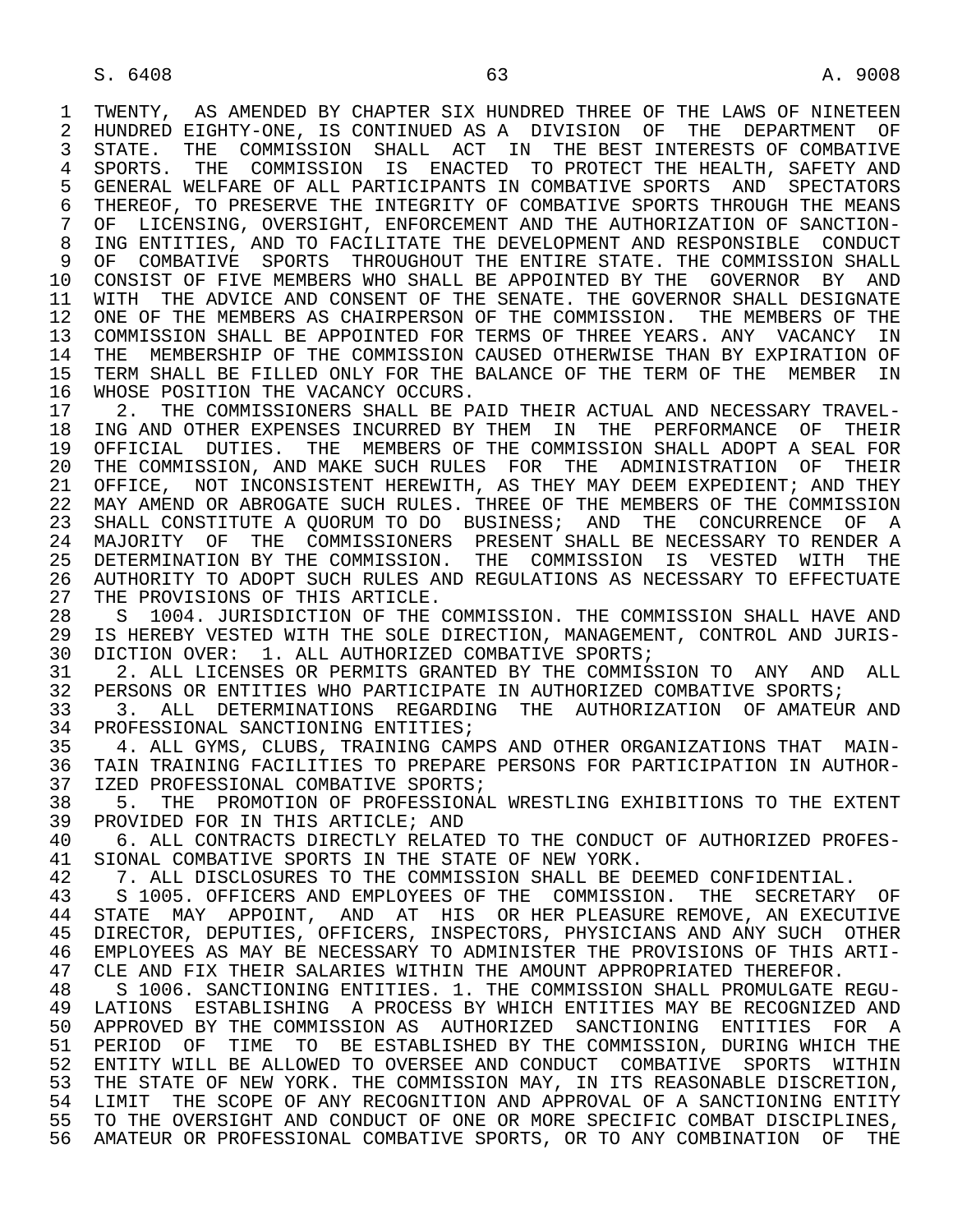1 FOREGOING BASED ON THE QUALIFICATIONS, INTEGRITY AND HISTORY OF THE 2 ENTITY SEEKING AUTHORIZATION AS A SANCTIONING ENTITY. 2 ENTITY SEEKING AUTHORIZATION AS A SANCTIONING ENTITY.<br>3 2. THE COMMISSION SHALL EVALUATE FACTORS INCLUDING 1

 3 2. THE COMMISSION SHALL EVALUATE FACTORS INCLUDING BUT NOT LIMITED TO: 4 (A) THE ENTITY'S STATED MISSION AND PRIMARY PURPOSE;<br>5 (B) WHETHER THE ENTITY REOUIRES PARTICIPANTS IN CO

5 (B) WHETHER THE ENTITY REQUIRES PARTICIPANTS IN COMBATIVE SPORTS TO<br>6 USE HAND, FOOT AND GROIN PROTECTION; 6 USE HAND, FOOT AND GROIN PROTECTION;<br>7 (C) WHETHER THE ENTITY HAS AN ESTA

7 (C) WHETHER THE ENTITY HAS AN ESTABLISHED SET OF RULES THAT REQUIRES<br>8 THE IMMEDIATE TERMINATION OF ANY COMBATIVE SPORT WHEN ANY PARTICIPANT 8 THE IMMEDIATE TERMINATION OF ANY COMBATIVE SPORT WHEN ANY PARTICIPANT<br>9 HAS ENDURED SEVERE PUNISHMENT OR IS IN DANGER OF SUFFERING SERIOUS PHYS-9 HAS ENDURED SEVERE PUNISHMENT OR IS IN DANGER OF SUFFERING SERIOUS PHYS-<br>10 ICAL INJURY; AND 10 ICAL INJURY; AND<br>11 (D) WHETHER THI

11 (D) WHETHER THE ENTITY HAS ESTABLISHED PROTOCOLS TO EFFECTUATE THE 12 APPROPRIATE AND TIMELY MEDICAL TREATMENT OF INJURED PERSONS. 12 APPROPRIATE AND TIMELY MEDICAL TREATMENT OF INJURED PERSONS.<br>13 S 1007. LICENSES; GENERAL PROVISIONS. 1. EXCEPT AS OTHERW

13 S 1007. LICENSES; GENERAL PROVISIONS. 1. EXCEPT AS OTHERWISE PROVIDED<br>14 IN SECTIONS ONE THOUSAND SIX. ONE THOUSAND ELEVEN. AND ONE THOUSAND 14 IN SECTIONS ONE THOUSAND SIX, ONE THOUSAND ELEVEN, AND ONE THOUSAND 15 SEVENTEEN OF THIS ARTICLE, WITH RESPECT TO ALL AUTHORIZED PROFESSIONAL 16 COMBATIVE SPORTS IN THIS STATE, ALL CORPORATIONS, ENTITIES, PERSONS, 17 REFEREES, JUDGES, MATCH-MAKERS, TIMEKEEPERS, PROFESSIONALS, AND THEIR 18 MANAGERS, TRAINERS, AND SECONDS SHALL BE LICENSED BY THE COMMISSION. NO 19 SUCH CORPORATION, ENTITY OR PERSON SHALL BE PERMITTED TO PARTICIPATE, 20 EITHER DIRECTLY OR INDIRECTLY, IN ANY AUTHORIZED PROFESSIONAL COMBATIVE 21 SPORT, OR THE HOLDING THEREOF, OR THE OPERATION OF ANY TRAINING FACILITY 22 PROVIDING CONTACT SPARRING MAINTAINED EITHER EXCLUSIVELY OR IN PART FOR 23 THE USE OF PROFESSIONAL BOXERS OR PROFESSIONAL MIXED MARTIAL ARTS 24 PARTICIPANTS, UNLESS SUCH CORPORATION OR PERSONS SHALL HAVE FIRST<br>25 PROCURED A LICENSE FROM THE COMMISSION. THE COMMISSION SHALL ESTABLISH 25 PROCURED A LICENSE FROM THE COMMISSION. THE COMMISSION SHALL ESTABLISH

 26 BY RULE AND REGULATION LICENSING STANDARDS FOR ALL LICENSEES. 27 2. EVERY APPLICATION FOR A LICENSE SHALL BE IN A FORM PRESCRIBED BY<br>28 THE COMMISSION, SHALL BE ADDRESSED TO THE COMMISSION, SHALL BE 28 THE COMMISSION, SHALL BE ADDRESSED TO THE COMMISSION, SHALL BE<br>29 SUBSCRIBED BY THE APPLICANT, AND AFFIRMED BY HIM OR HER AS TRUE UNDER 29 SUBSCRIBED BY THE APPLICANT, AND AFFIRMED BY HIM OR HER AS TRUE UNDER 30 THE PENALTIES OF PERJURY, AND SHALL SET FORTH SUCH FACTS AS THE 31 PROVISIONS HEREOF AND THE RULES AND REGULATIONS OF THE COMMISSION MAY 32 REQUIRE.<br>33 3. (A)

 33 3. (A) THE COMMISSION SHALL ESTABLISH REASONABLE FEES, TERMS AND 34 RENEWAL TERMS FOR LICENSES, PERMITS AND OTHER AUTHORIZATIONS ISSUED 35 PURSUANT TO THIS ARTICLE, PROVIDED, HOWEVER, THAT ALL TERMS, RENEWAL 36 TERMS AND FEES IN EFFECT PURSUANT TO CHAPTER NINE HUNDRED TWELVE OF THE 37 LAWS OF NINETEEN HUNDRED TWENTY, AND ANY SUBSEQUENT AMENDMENTS THERETO, 38 IMMEDIATELY PRIOR TO THE ENACTMENT OF THIS ARTICLE, SHALL REMAIN FIXED<br>39 AT THEIR PRIOR STATUTORY LEVELS FOR A PERIOD OF TWO YEARS FROM ENACTMENT AT THEIR PRIOR STATUTORY LEVELS FOR A PERIOD OF TWO YEARS FROM ENACTMENT 40 OF THIS ARTICLE. THE COMMISSION SHALL PUBLISH ALL FEES, INCLUDING THE 41 AFOREMENTIONED, IN A SINGLE LOCATION ON ITS WEBSITE. ALL FEES SET BY THE 42 COMMISSION PURSUANT TO THIS SECTION SHALL BE SUBJECT TO THE APPROVAL OF 42 COMMISSION PURSUANT TO THIS SECTION SHALL BE SUBJECT TO THE APPROVAL OF 43 THE DIRECTOR OF THE BUDGET. 43 THE DIRECTOR OF THE BUDGET.<br>44 (B) WITH RESPECT TO THE F

44 (B) WITH RESPECT TO THE FEES ESTABLISHED BY THE COMMISSION PURSUANT TO 45 PARAGRAPH (A) OF THIS SUBDIVISION, WHEN SUCH FEES ARE PAYABLE IN PARAGRAPH (A) OF THIS SUBDIVISION, WHEN SUCH FEES ARE PAYABLE IN 46 RELATION TO AUTHORIZED COMBATIVE SPORTS CONSTITUTING MIXED MARTIAL ARTS,<br>47 THE FOLLOWING SHALL APPLY: 47 THE FOLLOWING SHALL APPLY:<br>48 (I) BY PROMOTERS, FOR CO

48 (I) BY PROMOTERS, FOR CONTESTS HELD WHERE THE SEATING CAPACITY IS NOT<br>49 MORE THAN TWO THOUSAND FIVE HUNDRED, THE PROMOTER SHALL PAY NOT MORE 49 MORE THAN TWO THOUSAND FIVE HUNDRED, THE PROMOTER SHALL PAY NOT MORE<br>50 THAN FIVE HUNDRED DOLLARS; 50 THAN FIVE HUNDRED DOLLARS;<br>51 (II) BY PROMOTERS, FOI

51 (II) BY PROMOTERS, FOR CONTESTS HELD WHERE THE SEATING CAPACITY IS<br>52 GREATER THAN TWO THOUSAND FIVE HUNDRED, BUT NOT MORE THAN FIVE THOUSAND, 52 GREATER THAN TWO THOUSAND FIVE HUNDRED, BUT NOT MORE THAN FIVE THOUSAND,<br>53 THE PROMOTER SHALL PAY NOT MORE THAN ONE THOUSAND DOLLARS; 53 THE PROMOTER SHALL PAY NOT MORE THAN ONE THOUSAND DOLLARS;<br>54 (TTT) BY PROMOTERS, FOR CONTESTS HELD WHERE THE SEATING

 54 (III) BY PROMOTERS, FOR CONTESTS HELD WHERE THE SEATING CAPACITY IS 55 GREATER THAN FIVE THOUSAND, BUT NOT MORE THAN FIFTEEN THOUSAND, THE 56 PROMOTER SHALL PAY NOT MORE THAN ONE THOUSAND FIVE HUNDRED DOLLARS;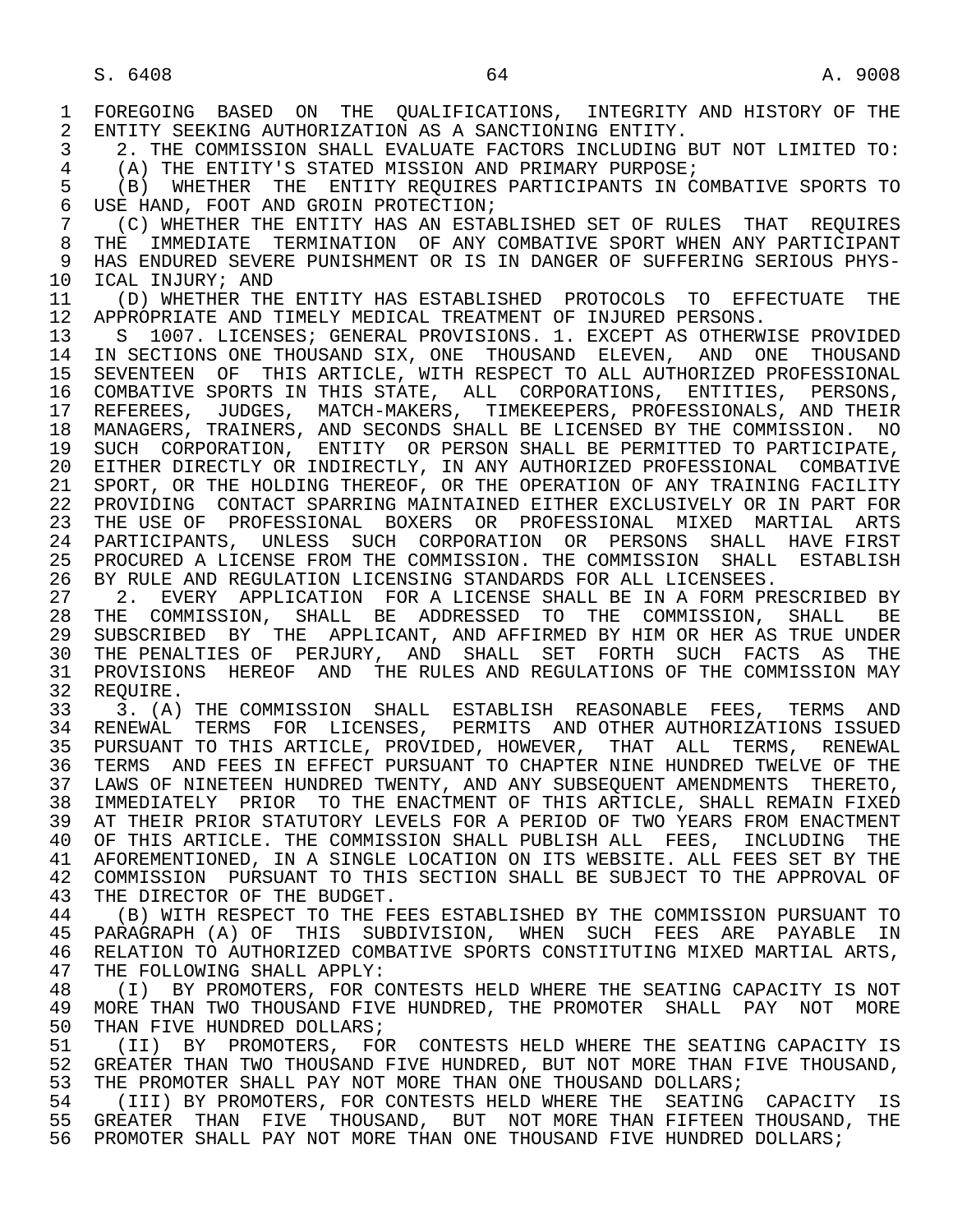1 (IV) BY PROMOTERS, FOR CONTESTS HELD WHERE THE SEATING CAPACITY IS 2 GREATER THAN FIFTEEN THOUSAND, BUT NOT MORE THAN TWENTY-FIVE THOUSAND,<br>3 THE PROMOTER SHALL PAY NOT MORE THAN TWO THOUSAND FIVE HUNDRED DOLLARS; THE PROMOTER SHALL PAY NOT MORE THAN TWO THOUSAND FIVE HUNDRED DOLLARS; 4 (V) BY PROMOTERS, FOR CONTESTS HELD WHERE THE SEATING CAPACITY IS 5 GREATER THAN TWENTY-FIVE THOUSAND, THE PROMOTER SHALL PAY NOT MORE THAN<br>6 THREE THOUSAND DOLLARS; 6 THREE THOUSAND DOLLARS;<br>7 (VI) FOR REFEREES AND 7 (VI) FOR REFEREES AND JUDGES, NOT MORE THAN ONE HUNDRED DOLLARS;<br>8 (VII) FOR PROFESSIONAL PARTICIPANTS, MANAGERS AND TRAINERS NOT 8 (VII) FOR PROFESSIONAL PARTICIPANTS, MANAGERS AND TRAINERS NOT MORE<br>9 THAN FIFTY DOLLARS; AND 9 THAN FIFTY DOLLARS; AND<br>10 (VIII) FOR CHIEF SECON 10 (VIII) FOR CHIEF SECONDS, NOT MORE THAN FORTY DOLLARS.<br>11 4. ANY LICENSE, TEMPORARY WORK PERMIT OR OTHER AUTHO 11 4. ANY LICENSE, TEMPORARY WORK PERMIT OR OTHER AUTHORIZATION ISSUED<br>12 UNDER THE PROVISIONS OF THIS ARTICLE MAY BE REVOKED OR SUSPENDED BY THE 12 UNDER THE PROVISIONS OF THIS ARTICLE MAY BE REVOKED OR SUSPENDED BY THE 13 COMMISSION WHEN THE LICENSEE, PERMITTEE OR AUTHORIZED ENTITY HAS, IN THE<br>14 JUDGMENT OF THE COMMISSION, VIOLATED ANY PROVISION OF THIS ARTICLE, RULE 14 JUDGMENT OF THE COMMISSION, VIOLATED ANY PROVISION OF THIS ARTICLE, RULE 15 OR ORDER OF THE COMMISSION, DEMONSTRATED CONDUCT DETRIMENTAL TO THE<br>16 INTERESTS OF AUTHORIZED COMBATIVE SPORTS GENERALLY OR TO THE PUBLIC 16 INTERESTS OF AUTHORIZED COMBATIVE SPORTS GENERALLY OR TO THE PUBLIC<br>17 INTEREST, OR WHEN THE COMMISSION DEEMS IT TO BE IN THE BEST INTERESTS OF 17 INTEREST, OR WHEN THE COMMISSION DEEMS IT TO BE IN THE BEST INTERESTS OF 18 THE HEALTH AND SAFETY OF THE LICENSEE. 18 THE HEALTH AND SAFETY OF THE LICENSEE.<br>19 (A) ANY LICENSEE WHO SUFFERED A KNOCI 19 (A) ANY LICENSEE WHO SUFFERED A KNOCKOUT OR TECHNICAL KNOCKOUT IN A<br>20 COMBATIVE SPORT MAY, UPON THE RECOMMENDATION OF THE ATTENDING COMMISSION 20 COMBATIVE SPORT MAY, UPON THE RECOMMENDATION OF THE ATTENDING COMMISSION<br>21 PHYSICIAN, BE SUSPENDED BY THE COMMISSION, FOR A PERIOD DETERMINED BY 21 PHYSICIAN, BE SUSPENDED BY THE COMMISSION, FOR A PERIOD DETERMINED BY<br>22 THE COMMISSION, AND SHALL FORFEIT HIS OR HER LICENSE TO THE COMMISSION 22 THE COMMISSION, AND SHALL FORFEIT HIS OR HER LICENSE TO THE COMMISSION<br>23 DURING SUCH PERIOD. SUCH LICENSE SHALL NOT BE RETURNED TO THE LICENSEE 23 DURING SUCH PERIOD. SUCH LICENSE SHALL NOT BE RETURNED TO THE LICENSEE 24 UNTIL HE OR SHE HAS MET ALL REQUIREMENTS, MEDICAL AND OTHERWISE, FOR<br>25 REINSTATEMENT OF SUCH LICENSE, ALL SUCH SUSPENSIONS SHALL BE RECORDED IN REINSTATEMENT OF SUCH LICENSE. ALL SUCH SUSPENSIONS SHALL BE RECORDED IN 26 HIS OR HER LICENSE BY A COMMISSION OFFICIAL. 27 (B) NOTWITHSTANDING ANY OTHER PROVISION OF LAW, IF ANY OTHER STATE<br>28 SHALL REVOKE A LICENSEE'S LICENSE TO COMPETE IN COMBATIVE SPORTS IN THAT 28 SHALL REVOKE A LICENSEE'S LICENSE TO COMPETE IN COMBATIVE SPORTS IN THAT<br>29 STATE, THEN THE COMMISSION MAY ACT TO REVOKE ANY LICENSE ISSUED TO SUCH 29 STATE, THEN THE COMMISSION MAY ACT TO REVOKE ANY LICENSE ISSUED TO SUCH<br>30 LICENSEE PURSUANT TO THE PROVISIONS OF THIS ARTICLE. 30 LICENSEE PURSUANT TO THE PROVISIONS OF THIS ARTICLE.<br>31 S 1008. LICENSES; JUDGES. 1. EXCEPT AS OTHERWISE I 31 S 1008. LICENSES; JUDGES. 1. EXCEPT AS OTHERWISE PROVIDED IN SECTIONS<br>32 ONE THOUSAND SIX AND ONE THOUSAND SEVENTEEN OF THIS ARTICLE, ONLY A 32 ONE THOUSAND SIX AND ONE THOUSAND SEVENTEEN OF THIS ARTICLE, ONLY A<br>33 PERSON LICENSED BY THE COMMISSION, AS A COMBATIVE SPORTS JUDGE, MAY 33 PERSON LICENSED BY THE COMMISSION, AS A COMBATIVE SPORTS JUDGE, MAY<br>34 JUDGE AN AUTHORIZED PROFESSIONAL COMBATIVE SPORT WITHIN THE STATE. JUDG-34 JUDGE AN AUTHORIZED PROFESSIONAL COMBATIVE SPORT WITHIN THE STATE. JUDG-<br>35 ES FOR ANY AUTHORIZED PROFESSIONAL COMBATIVE SPORT UNDER THE JURISDIC-35 ES FOR ANY AUTHORIZED PROFESSIONAL COMBATIVE SPORT UNDER THE JURISDIC-<br>36 TION OF THE COMMISSION SHALL BE SELECTED BY THE COMMISSION FROM A LIST TION OF THE COMMISSION SHALL BE SELECTED BY THE COMMISSION FROM A LIST 37 OF QUALIFIED LICENSED JUDGES MAINTAINED BY THE COMMISSION.<br>38 2. ANY PARTICIPANT IN A PROFESSIONAL COMBATIVE SPORT OR 38 2. ANY PARTICIPANT IN A PROFESSIONAL COMBATIVE SPORT OR HIS OR HER<br>39 MANAGER MAY PROTEST THE ASSIGNMENT OF A JUDGE TO A CONTEST AND THE 39 MANAGER MAY PROTEST THE ASSIGNMENT OF A JUDGE TO A CONTEST AND THE 40 PARTICIPANT OR MANAGER MAY BE HEARD BY THE COMMISSION OR ITS DESIGNEE IF 40 PARTICIPANT OR MANAGER MAY BE HEARD BY THE COMMISSION OR ITS DESIGNEE IF<br>41 SUCH PROTEST IS TIMELY, IF THE PROTEST IS UNTIMELY IT SHALL BE SUMMARILY 41 SUCH PROTEST IS TIMELY. IF THE PROTEST IS UNTIMELY IT SHALL BE SUMMARILY<br>42 REJECTED. 42 REJECTED.<br>43 3 FACH 43 3. EACH PERSON SEEKING TO BE LICENSED AS A JUDGE BY THE COMMISSION<br>44 SHALL BE REOUIRED TO SUBMIT TO OR PROVIDE PROOF OF AN EYE EXAMINATION 44 SHALL BE REQUIRED TO SUBMIT TO OR PROVIDE PROOF OF AN EYE EXAMINATION<br>45 AND ANNUALLY THEREAFTER ON THE ANNIVERSARY OF THE ISSUANCE OF THE 45 AND ANNUALLY THEREAFTER ON THE ANNIVERSARY OF THE ISSUANCE OF THE 46 LICENSE. THE COMMISSION SHALL ESTABLISH CONTINUING EDUCATION PROGRAMS<br>47 AND REOUIREMENTS TO BE COMPLETED BY LICENSED JUDGES. EACH JUDGE MUST BE 47 AND REQUIREMENTS TO BE COMPLETED BY LICENSED JUDGES. EACH JUDGE MUST BE<br>48 CERTIFIED AS HAVING COMPLETED A TRAINING PROGRAM AS APPROVED BY THE 48 CERTIFIED AS HAVING COMPLETED A TRAINING PROGRAM AS APPROVED BY THE 49 COMMISSION AND SHALL PASS AN EXAMINATION APPROVED BY THE COMMISSION. 49 COMMISSION AND SHALL PASS AN EXAMINATION APPROVED BY THE COMMISSION.<br>50 4. EACH PERSON SEEKING A LICENSE TO JUDGE AUTHORIZED PROFESSI 50 4. EACH PERSON SEEKING A LICENSE TO JUDGE AUTHORIZED PROFESSIONAL<br>51 COMBATIVE SPORTS IN THE STATE SHALL BE REOUIRED TO FILL OUT A FINANCIAL 51 COMBATIVE SPORTS IN THE STATE SHALL BE REQUIRED TO FILL OUT A FINANCIAL 52 QUESTIONNAIRE CERTIFYING UNDER PENALTY OF PERJURY FULL DISCLOSURE OF THE<br>53 JUDGE'S FINANCIAL SITUATION ON A OUESTIONNAIRE TO BE PROMULGATED BY THE 53 JUDGE'S FINANCIAL SITUATION ON A QUESTIONNAIRE TO BE PROMULGATED BY THE<br>54 COMMISSION, SUCH OUESTIONNAIRE SHALL BE IN A FORM AND MANNER APPROVED 54 COMMISSION. SUCH QUESTIONNAIRE SHALL BE IN A FORM AND MANNER APPROVED 55 BY THE COMMISSION AND SHALL PROVIDE INFORMATION AS TO AREAS OF ACTUAL OR 56 POTENTIAL CONFLICT OF INTEREST AS WELL AS APPEARANCES OF SUCH CONFLICTS,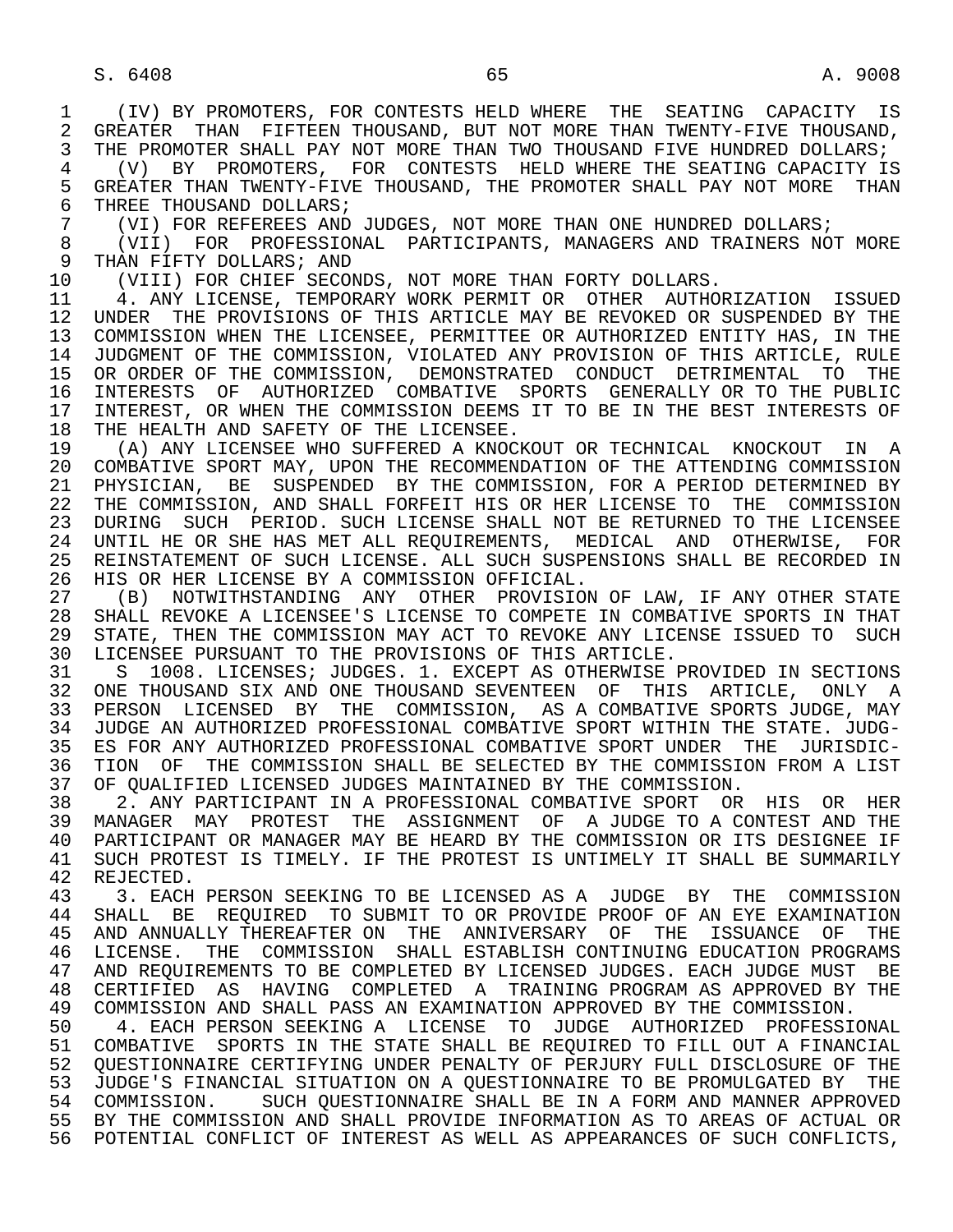$S. 6408$  66 A. 9008 1 INCLUDING FINANCIAL RESPONSIBILITY. WITHIN FORTY-EIGHT HOURS OF ANY<br>2 MATCH, EACH JUDGE OF A PROFESSIONAL COMBATIVE SPORT SHALL FILE WITH THE 2 MATCH, EACH JUDGE OF A PROFESSIONAL COMBATIVE SPORT SHALL FILE WITH THE<br>3 COMMISSION A FINANCIAL DISCLOSURE STATEMENT IN SUCH FORM AND MANNER AS 3 COMMISSION A FINANCIAL DISCLOSURE STATEMENT IN SUCH FORM AND MANNER AS 4 SHALL BE ACCEPTABLE TO THE COMMISSION.<br>5 S 1009. LICENSES; ENTITIES. 1. (1 5 S 1009. LICENSES; ENTITIES. 1. (A) EXCEPT AS OTHERWISE PROVIDED IN<br>6 SECTIONS ONE THOUSAND SIX AND ONE THOUSAND SEVENTEEN OF THIS ARTICLE. 6 SECTIONS ONE THOUSAND SIX AND ONE THOUSAND SEVENTEEN OF THIS ARTICLE,<br>7 ONLY ENTITIES LICENSED BY THE COMMISSION MAY CONDUCT AN AUTHORIZED 7 ONLY ENTITIES LICENSED BY THE COMMISSION MAY-CONDUCT AN-AUTHORIZED 8 PROFESSIONAL COMBATIVE SPORT WITHIN THE STATE. THE COMMISSION MAY, IN 8 PROFESSIONAL COMBATIVE SPORT WITHIN THE STATE. THE COMMISSION MAY, IN<br>9 ITS DISCRETION, ISSUE A LICENSE TO CONDUCT OR HOLD AUTHORIZED PROFES-9 ITS DISCRETION, ISSUE A LICENSE TO CONDUCT OR HOLD AUTHORIZED PROFES-<br>10 SIONAL COMBATIVE SPORTS, SUBJECT TO THE PROVISIONS HEREOF, TO ANY PERSON 10 SIONAL COMBATIVE SPORTS, SUBJECT TO THE PROVISIONS HEREOF, TO ANY PERSON<br>11 OR CORPORATION DULY INCORPORATED, OR LIMITED LIABILITY COMPANY AUTHOR-11 OR CORPORATION DULY INCORPORATED, OR LIMITED LIABILITY COMPANY AUTHOR-<br>12 IZED, UNDER THE LAWS OF THE STATE OF NEW YORK. 12 IZED, UNDER THE LAWS OF THE STATE OF NEW YORK.<br>13 (B) A PROSPECTIVE LICENSEE MUST SUBMIT TO THE 13 (B) A PROSPECTIVE LICENSEE MUST SUBMIT TO THE COMMISSION PROOF THAT IT<br>14 CAN FURNISH SUITABLE PREMISES, AS DETERMINED BY THE COMMISSION, IN WHICH CAN FURNISH SUITABLE PREMISES, AS DETERMINED BY THE COMMISSION, IN WHICH 15 SUCH COMBATIVE SPORT IS TO BE HELD.<br>16 (C) UPON WRITTEN APPLICATION T 16 (C) UPON WRITTEN APPLICATION THE COMMISSION MAY GRANT TO ANY ENTITY<br>17 HOLDING A LICENSE ISSUED HEREUNDER, THE PRIVILEGE OF HOLDING SUCH A 17 HOLDING A LICENSE ISSUED HEREUNDER, THE PRIVILEGE OF HOLDING SUCH A<br>18 MATCH OR EXHIBITION ON A SPECIFIED DATE IN OTHER PREMISES, OR IN ANOTHER 18 MATCH OR EXHIBITION ON A SPECIFIED DATE IN OTHER PREMISES, OR IN ANOTHER<br>19 LOCATION, THAN THE PREMISES OR LOCATION PREVIOUSLY APPROVED BY THE 19 LOCATION, THAN THE PREMISES OR LOCATION PREVIOUSLY APPROVED BY THE 20 COMMISSION. SUBJECT HOWEVER TO APPROVAL OF THE COMMISSION AND THE RULES 20 COMMISSION, SUBJECT HOWEVER TO APPROVAL OF THE COMMISSION AND THE RULES<br>21 AND REGULATIONS OF THE COMMISSION. 21 AND REGULATIONS OF THE COMMISSION.<br>22 2. (A) THE COMMISSION MAY, IN 22 2. (A) THE COMMISSION MAY, IN ITS DISCRETION AND IN ACCORDANCE WITH<br>23 REGULATIONS ADOPTED BY THE COMMISSION TO PROTECT THE HEALTH AND SAFETY 23 REGULATIONS ADOPTED BY THE COMMISSION TO PROTECT THE HEALTH AND SAFETY 24 OF PROFESSIONALS IN TRAINING, ISSUE A LICENSE TO OPERATE A TRAINING<br>25 FACILITY PROVIDING CONTACT SPARRING MAINTAINED EITHER EXCLUSIVELY OR IN 25 FACILITY PROVIDING CONTACT SPARRING MAINTAINED EITHER EXCLUSIVELY OR IN 26 PART FOR THE USE OF PROFESSIONAL COMBATIVE SPORTS PARTICIPANTS. AT A 27 MINIMUM, ANY SUCH REGULATION SHALL REQUIRE: 27 MINIMUM, ANY SUCH REGULATION SHALL REQUIRE:<br>28 (I) FIRST AID MATERIALS TO BE STORED IN A 28 THE REST AND MATERIALS TO BE STORED IN AN ACCESSIBLE LOCATION ON THE 29 PREMISES AND FOR THE PRESENCE ON THE PREMISES OF A PERSON TRAINED AND 29 PREMISES AND FOR THE PRESENCE ON THE PREMISES OF A PERSON TRAINED AND 20 CERTIFIED IN THE USE OF SUCH MATERIALS AND PROCEDURES FOR CARDIO-PULMO- 30 CERTIFIED IN THE USE OF SUCH MATERIALS AND PROCEDURES FOR CARDIO-PULMO- 31 NARY RESUSCITATION AT ALL TIMES DURING WHICH THE FACILITY IS OPEN FOR<br>32 TRAINING PURPOSES; 32 TRAINING PURPOSES;<br>33 (II) CLEAN AND S. 33 (II) CLEAN AND SANITARY BATHROOMS, SHOWER ROOMS, AND LOCKER ROOMS;<br>34 (III) ADEOUATE VENTILATION AND LIGHTING OF ACCESSIBLE AREAS OF 34 (III) ADEQUATE VENTILATION AND LIGHTING OF ACCESSIBLE AREAS OF THE 35 TRAINING FACILITY; 35 TRAINING FACILITY;<br>36 (IV) ESTABLISHME

36 (IV) ESTABLISHMENT OF A POLICY CONCERNING THE RESTRICTION OF SMOKING<br>37 IN TRAINING AREAS, INCLUDING PROVISIONS FOR ITS ENFORCEMENT BY THE 37 IN TRAINING AREAS, INCLUDING PROVISIONS FOR ITS ENFORCEMENT BY THE 38 FACILITY OPERATOR; 38 FACILITY OPERATOR;<br>39 (V) COMPLIANCE W

39 (V) COMPLIANCE WITH STATE AND LOCAL FIRE ORDINANCES;<br>40 (VI) INSPECTION AND APPROVAL OF SURFACES ON WHICH T

40 (VI) INSPECTION AND APPROVAL OF SURFACES ON WHICH TRAINING FOR COMBA-<br>41 TIVE SPORTS WILL BE HELD; AND 41 TIVE SPORTS WILL BE HELD; AND<br>42 (VII) ESTABLISHMENT OF A PO

42 (VII) ESTABLISHMENT OF A POLICY FOR POSTING ALL COMMISSION LICENSE<br>43 SUSPENSIONS AND LICENSE REVOCATIONS RECEIVED FROM THE COMMISSION INCLUD-43 SUSPENSIONS AND LICENSE REVOCATIONS RECEIVED FROM THE COMMISSION INCLUD-<br>44 ING PROVISIONS FOR ENFORCEMENT OF SUCH SUSPENSIONS AND REVOCATIONS BY 44 ING PROVISIONS FOR ENFORCEMENT OF SUCH SUSPENSIONS AND REVOCATIONS BY<br>45 THE FACILITY OPERATOR. THE FACILITY OPERATOR.

46 (B) A PROSPECTIVE ENTITY LICENSEE SHALL SUBMIT TO THE COMMISSION PROOF<br>47 THAT IT CAN FURNISH SUITABLE FACILITIES IN WHICH THE TRAINING IS TO BE 47 THAT IT CAN FURNISH SUITABLE FACILITIES IN WHICH THE TRAINING IS TO BE 48 CONDUCTED. INCLUDING THE MAKING OF SUCH TRAINING FACILITIES AVAILABLE 48 CONDUCTED, INCLUDING THE MAKING OF SUCH TRAINING FACILITIES AVAILABLE<br>49 FOR INSPECTION BY THE COMMISSION AT ANY TIME DURING WHICH TRAINING IS IN 49 FOR INSPECTION BY THE COMMISSION AT ANY TIME DURING WHICH TRAINING IS IN 50 PROGRESS. 50 PROGRESS.<br>51 S 1010.

51 S 1010. LICENSES; PROFESSIONALS. 1. EXCEPT AS OTHERWISE PROVIDED IN<br>52 SECTIONS ONE THOUSAND SIX, ONE THOUSAND ELEVEN AND ONE THOUSAND SEVEN-52 SECTIONS ONE THOUSAND SIX, ONE THOUSAND ELEVEN AND ONE THOUSAND SEVEN-<br>53 TEEN OF THIS ARTICLE, ONLY PERSONS LICENSED BY THE COMMISSION SHALL 53 TEEN OF THIS ARTICLE, ONLY PERSONS LICENSED BY THE COMMISSION SHALL<br>54 COMPETE IN AUTHORIZED PROFESSIONAL COMBATIVE SPORTS 54 COMPETE IN AUTHORIZED PROFESSIONAL COMBATIVE SPORTS.<br>55 2. ANY PROFESSIONAL APPLYING FOR A LICENSE OR RENE

 55 2. ANY PROFESSIONAL APPLYING FOR A LICENSE OR RENEWAL OF A LICENSE TO 56 PARTICIPATE IN COMBATIVE SPORTS UNDER THIS ARTICLE SHALL UNDERGO A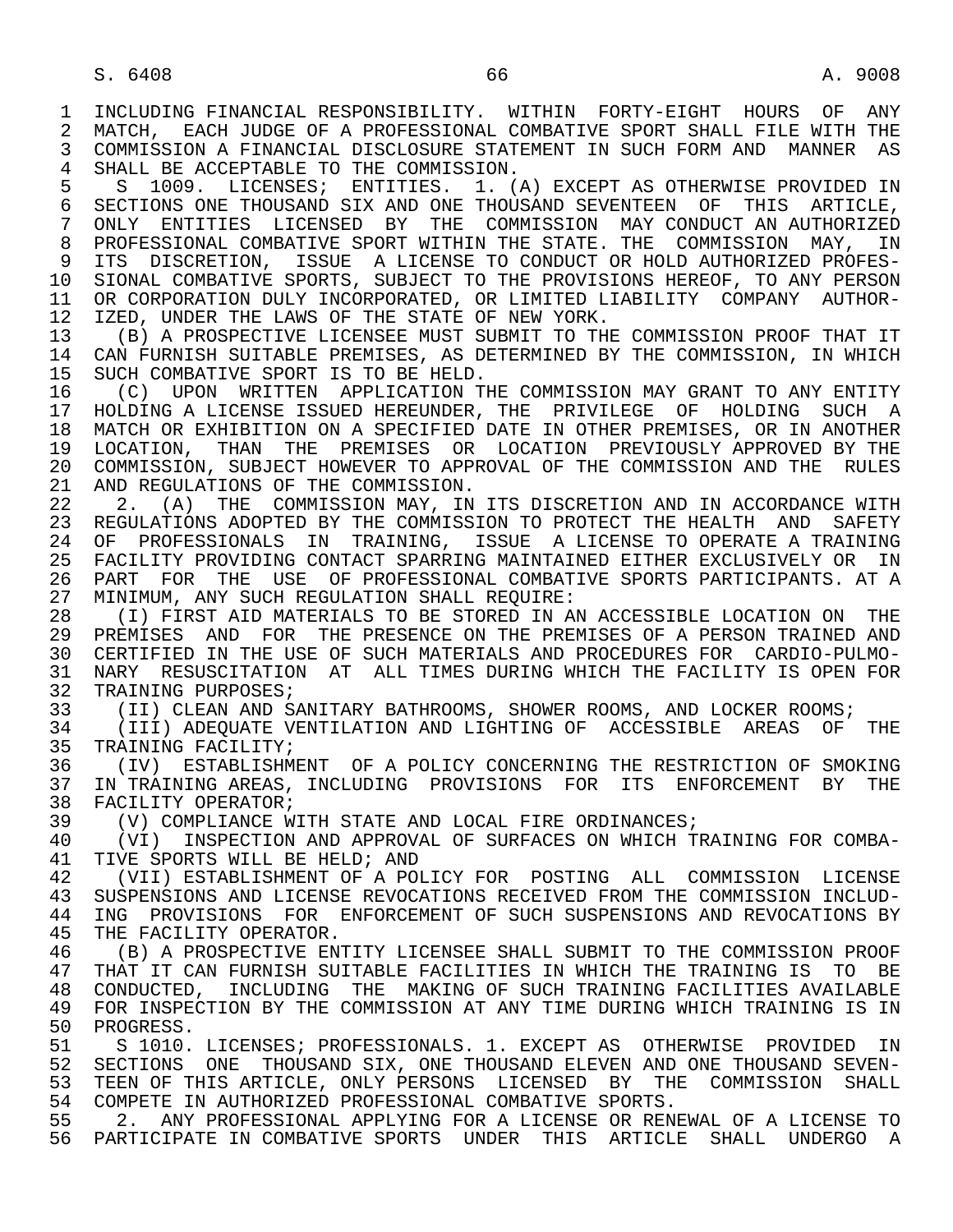1 COMPREHENSIVE PHYSICAL EXAMINATION INCLUDING CLINICAL NEUROLOGICAL EXAM-<br>2 INATIONS BY A PHYSICIAN APPROVED BY THE COMMISSION. IF, AT THE TIME OF 2 INATIONS BY A PHYSICIAN APPROVED BY THE COMMISSION. IF, AT THE TIME OF<br>3 SUCH EXAMINATION, THERE IS ANY INDICATION OF BRAIN INJURY, OR FOR ANY 3 SUCH EXAMINATION, THERE IS ANY INDICATION OF BRAIN INJURY, OR FOR ANY 4 OTHER REASON THE PHYSICIAN DEEMS IT APPROPRIATE, THE PROFESSIONAL SHALL<br>5 BE REOUIRED TO UNDERGO FURTHER NEUROLOGICAL EXAMINATIONS BY A NEUROLO-5 BE REQUIRED TO UNDERGO FURTHER NEUROLOGICAL EXAMINATIONS BY A NEUROLO-<br>6 GIST INCLUDING MAGNETIC RESONANCE IMAGING OR OTHER MEDICALLY EOUIVALENT 6 GIST INCLUDING MAGNETIC RESONANCE IMAGING OR OTHER MEDICALLY EQUIVALENT<br>7 PROCEDURES. THE COMMISSION SHALL NOT ISSUE A LICENSE TO A PROFESSIONAL 7 PROCEDURES. THE COMMISSION SHALL NOT ISSUE A LICENSE TO A PROFESSIONAL<br>8 UNTIL SUCH EXAMINATIONS ARE COMPLETED AND REVIEWED BY THE COMMISSION. 8 UNTIL SUCH EXAMINATIONS ARE COMPLETED AND REVIEWED BY THE COMMISSION.<br>9 THE RESULTS OF ALL SUCH EXAMINATIONS HEREIN REOUIRED SHALL BECOME A PART 9 THE RESULTS OF ALL SUCH EXAMINATIONS HEREIN REQUIRED SHALL BECOME A PART<br>10 OF THE PROFESSIONAL'S PERMANENT MEDICAL RECORD AS MAINTAINED BY THE 10 OF THE PROFESSIONAL'S PERMANENT MEDICAL RECORD AS MAINTAINED BY THE<br>11 COMMISSION. THE COSTS OF ALL SUCH EXAMINATIONS SHALL BE ASSUMED BY THE 11 COMMISSION. THE COSTS OF ALL SUCH EXAMINATIONS SHALL BE ASSUMED BY THE 12 APPLICANT OR PROMOTER WITH WHICH THE PROFESSIONAL BOXER OR MIXED MARTIAL 12 APPLICANT OR PROMOTER WITH WHICH THE PROFESSIONAL BOXER OR MIXED MARTIAL<br>13 ARTS PARTICIPANT IS AFFILIATED, REGARDLESS OF PROVIDER. 13 ARTS PARTICIPANT IS AFFILIATED, REGARDLESS OF PROVIDER.<br>14 3. ANY PROFESSIONAL LICENSED UNDER THIS ARTICLE SHALL

14 3. ANY PROFESSIONAL LICENSED UNDER THIS ARTICLE SHALL, AS A CONDITION<br>15 OF LICENSURE, WAIVE RIGHT OF CONFIDENTIALITY OF MEDICAL RECORDS RELATING 15 OF LICENSURE, WAIVE RIGHT OF CONFIDENTIALITY OF MEDICAL RECORDS RELATING<br>16 TO TREATMENT OF ANY PHYSICAL CONDITION WHICH RELATES TO HIS OR HER ABIL-16 TO TREATMENT OF ANY PHYSICAL CONDITION WHICH RELATES TO HIS OR HER ABIL-<br>17 ITY TO FIGHT, ALL MEDICAL REPORTS SUBMITTED TO, AND ALL MEDICAL RECORDS 17 ITY TO FIGHT. ALL MEDICAL REPORTS SUBMITTED TO, AND ALL MEDICAL RECORDS<br>18 OF THE MEDICAL ADVISORY BOARD OR THE COMMISSION RELATIVE TO THE PHYSICAL 18 OF THE MEDICAL ADVISORY BOARD OR THE COMMISSION RELATIVE TO THE PHYSICAL<br>19 EXAMINATION OR CONDITION OF PROFESSIONALS SHALL BE CONSIDERED CONFIDEN-19 EXAMINATION OR CONDITION OF PROFESSIONALS SHALL BE CONSIDERED CONFIDEN-<br>20 TIAL, AND SHALL BE OPEN TO EXAMINATION ONLY TO THE COMMISSION OR ITS 20 TIAL, AND SHALL BE OPEN TO EXAMINATION ONLY TO THE COMMISSION OR ITS<br>21 AUTHORIZED REPRESENTATIVE, TO THE LICENSED PROFESSIONAL OR MANAGER UPON 21 AUTHORIZED REPRESENTATIVE, TO THE LICENSED PROFESSIONAL OR MANAGER UPON<br>22 WRITTEN APPLICATION TO EXAMINE SAID RECORDS, OR UPON THE ORDER OF A 22 WRITTEN APPLICATION TO EXAMINE SAID RECORDS, OR UPON THE ORDER OF A<br>23 COURT OF COMPETENT JURISDICTION IN AN APPROPRIATE CASE. 23 COURT OF COMPETENT JURISDICTION IN AN APPROPRIATE CASE.<br>24 S 1011. TEMPORARY WORKING PERMITS. THE COMMISSION MAY

24 S 1011. TEMPORARY WORKING PERMITS. THE COMMISSION MAY ISSUE TEMPORARY<br>25 WORKING PERMITS TO PROFESSIONALS, THEIR MANAGERS, TRAINERS AND SECONDS. 25 WORKING PERMITS TO PROFESSIONALS, THEIR MANAGERS, TRAINERS AND SECONDS. 26 A TEMPORARY WORKING PERMIT SHALL AUTHORIZE THE EMPLOYMENT OF THE HOLDER<br>27 OF SUCH PERMIT TO ENGAGE IN A SINGLE AUTHORIZED PROFESSIONAL COMBATIVE 27 OF SUCH PERMIT TO ENGAGE IN A SINGLE AUTHORIZED PROFESSIONAL COMBATIVE<br>28 SPORT AT A SPECIFIED TIME AND PLACE. THE COMMISSION MAY REOUIRE THAT 28 SPORT AT A SPECIFIED TIME AND PLACE. THE COMMISSION MAY REQUIRE THAT<br>29 PROFESSIONALS APPLYING FOR TEMPORARY WORKING PERMITS UNDERGO A PHYSICAL 29 PROFESSIONALS APPLYING FOR TEMPORARY WORKING PERMITS UNDERGO A PHYSICAL 30 EXAMINATION AND NEUROLOGICAL TEST OR PROCEDURE, INCLUDING MAGNETIC RESO- 31 NANCE IMAGING OR MEDICALLY EQUIVALENT PROCEDURE. TEMPORARY WORKING 32 PERMITS SHALL EXPIRE UPON THE COMPLETION OF THE SINGLE AUTHORIZED 33 PROFESSIONAL COMBATIVE SPORT AND ANY SUBSEQUENT EVALUATIONS OR<br>34 INSPECTIONS REOUIRED BY THE COMMISSION. THE FEE FOR SUCH TEMPORARY 34 INSPECTIONS REQUIRED BY THE COMMISSION. THE FEE FOR SUCH TEMPORARY<br>35 WORKING PERMIT SHALL BE ESTABLISHED BY THE COMMISSION PURSUANT TO RULE. 35 WORKING PERMIT SHALL BE ESTABLISHED BY THE COMMISSION PURSUANT TO RULE.<br>36 S 1012. TEMPORARY TRAINING FACILITIES. THE COMMISSION IN ITS JUDGMENT 36 S 1012. TEMPORARY TRAINING FACILITIES. THE COMMISSION IN ITS JUDGMENT<br>37 MAY EXEMPT FROM LICENSING UNDER THIS ARTICLE ANY TRAINING FACILITY 37 MAY EXEMPT FROM LICENSING UNDER THIS ARTICLE ANY TRAINING FACILITY 38 PROVIDING CONTACT SPARRING ESTABLISHED AND MAINTAINED ON A TEMPORARY<br>39 BASIS FOR THE PURPOSE OF PREPARING PROFESSIONALS FOR A SPECIFIC AUTHOR-

39 BASIS FOR THE PURPOSE OF PREPARING PROFESSIONALS FOR A SPECIFIC AUTHOR-<br>40 IZED COMBATIVE SPORT TO BE CONDUCTED, HELD OR GIVEN WITHIN THE STATE OF 40 IZED COMBATIVE SPORT TO BE CONDUCTED, HELD OR GIVEN WITHIN THE STATE OF 41 NEW YORK. 41 NEW YORK.<br>42 S 1013

42 S 1013. MEDICAL ADVISORY BOARD. 1. THE MEDICAL ADVISORY BOARD CREATED<br>43 PURSUANT TO CHAPTER NINE HUNDRED TWELVE OF THE LAWS OF NINETEEN HUNDRED 43 PURSUANT TO CHAPTER NINE HUNDRED TWELVE OF THE LAWS OF NINETEEN HUNDRED<br>44 TWENTY, AND SUBSEOUENT AMENDMENTS THERETO IS HEREBY CONTINUED WITHOUT 44 TWENTY, AND SUBSEQUENT AMENDMENTS THERETO IS HEREBY CONTINUED WITHOUT<br>45 INTERRUPTION. IT SHALL REMAIN A DIVISION OF THE STATE ATHLETIC COMMIS- 45 INTERRUPTION. IT SHALL REMAIN A DIVISION OF THE STATE ATHLETIC COMMIS- 46 SION, AND SHALL CONSIST OF NINE MEMBERS TO BE APPOINTED BY THE GOVERNOR.<br>47 THE GOVERNOR SHALL DESIGNATE ONE OF SUCH MEMBERS AS CHAIRPERSON OF THE 47 THE GOVERNOR SHALL DESIGNATE ONE OF SUCH MEMBERS AS CHAIRPERSON OF THE 48 ADVISORY BOARD. THE TERM OF A MEMBER THEREAFTER APPOINTED. EXCEPT TO 48 ADVISORY BOARD. THE TERM OF A MEMBER THEREAFTER APPOINTED, EXCEPT TO 49 FILL A VACANCY, SHALL BE THREE YEARS FROM THE EXPIRATION OF THE TERM OF 49 FILL A VACANCY, SHALL BE THREE YEARS FROM THE EXPIRATION OF THE TERM OF 50 HIS PREDECESSOR. UPON THE APPOINTMENT OF A SUCCESSOR TO THE CHAIRPERSON 50 HIS PREDECESSOR. UPON THE APPOINTMENT OF A SUCCESSOR TO THE CHAIRPERSON<br>51 OF THE ADVISORY BOARD, THE GOVERNOR SHALL DESIGNATE SUCH SUCCESSOR OR 51 OF THE ADVISORY BOARD, THE GOVERNOR SHALL DESIGNATE SUCH SUCCESSOR OR<br>52 OTHER MEMBER OF THE ADVISORY BOARD AS CHAIRPERSON. A VACANCY OCCURRING 52 OTHER MEMBER OF THE ADVISORY BOARD AS CHAIRPERSON. A VACANCY OCCURRING<br>53 OTHERWISE THAN BY EXPIRATION OF TERM, SHALL BE FILLED BY APPOINTMENT BY 53 OTHERWISE THAN BY EXPIRATION OF TERM, SHALL BE FILLED BY APPOINTMENT BY<br>54 THE GOVERNOR FOR THE REMAINDER ONLY OF THE TERM. FACH MEMBER OF THE 54 THE GOVERNOR FOR THE REMAINDER ONLY OF THE TERM. EACH MEMBER OF THE<br>55 ADVISORY BOARD SHALL BE DULY LICENSED TO PRACTICE MEDICINE IN THE STATE 55 ADVISORY BOARD SHALL BE DULY LICENSED TO PRACTICE MEDICINE IN THE STATE 56 OF NEW YORK, AND AT THE TIME OF HIS OR HER APPOINTMENT HAVE HAD AT LEAST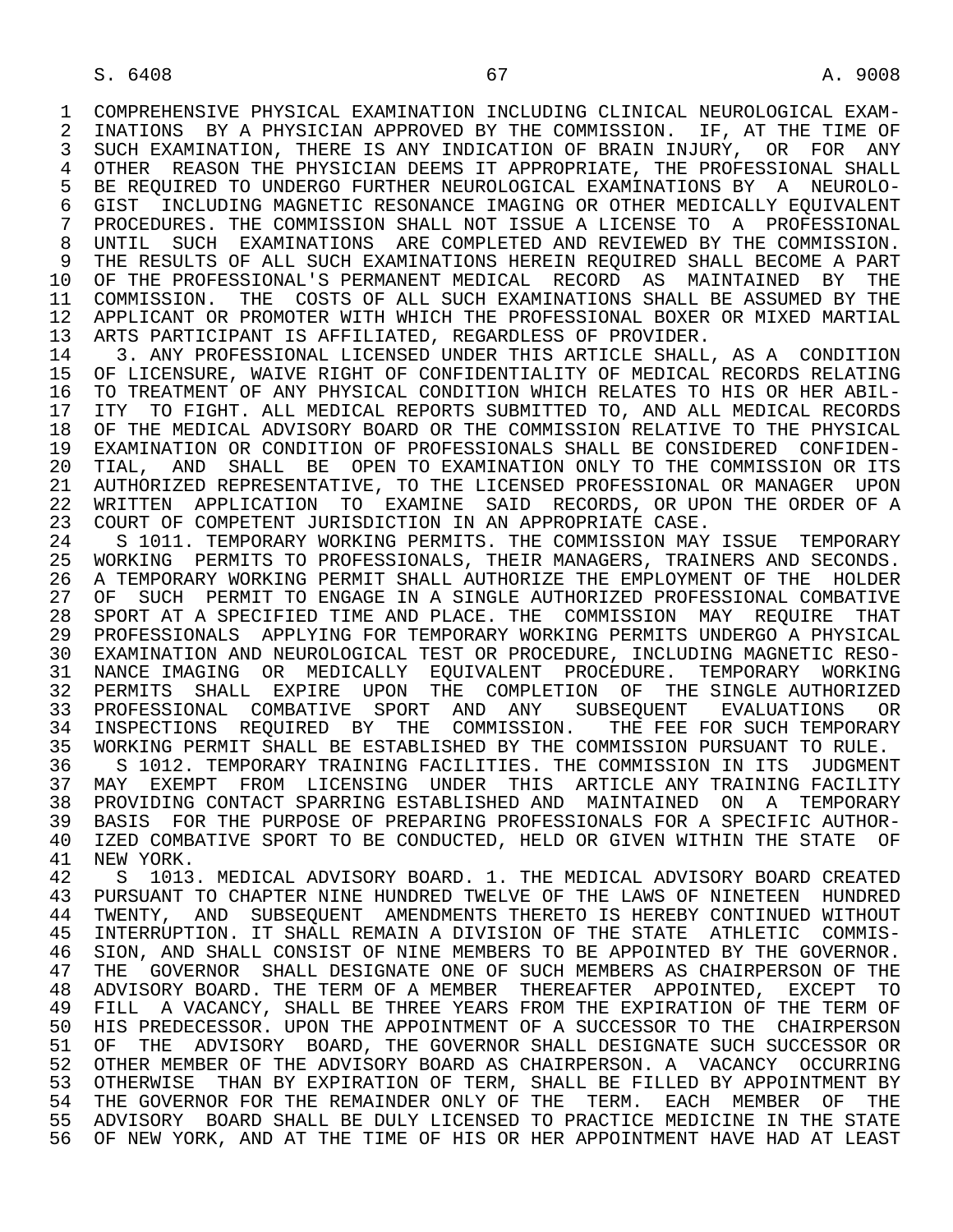1 FIVE YEARS' EXPERIENCE IN THE PRACTICE OF HIS OR HER PROFESSION. THE<br>2 MEMBERS OF THE ADVISORY BOARD SHALL RECEIVE SUCH COMPENSATION AS MAY BE 2 MEMBERS OF THE ADVISORY BOARD SHALL RECEIVE SUCH COMPENSATION AS MAY BE<br>3 FIXED BY THE COMMISSION WITHIN THE AMOUNT PROVIDED BY APPROPRIATION, AND 3 FIXED BY THE COMMISSION WITHIN THE AMOUNT PROVIDED BY APPROPRIATION, AND 4 SHALL BE ALLOWED AND PAID NECESSARY TRAVELING AND OTHER-EXPENSES<br>5 INCURRED-BY-THEM, RESPECTIVELY, IN-THE-PERFORMANCE-OF-THEIR-DUTIES-HERE-5 INCURRED BY THEM, RESPECTIVELY, IN THE PERFORMANCE OF THEIR DUTIES HERE-<br>6 UNDER. 6 UNDER.<br>7 2. T

 7 2. THE ADVISORY BOARD SHALL HAVE POWER AND IT SHALL BE THE DUTY OF THE 8 BOARD TO PREPARE AND SUBMIT TO THE COMMISSION FOR APPROVAL REGULATIONS<br>9 AND STANDARDS FOR THE PHYSICAL EXAMINATION OF PROFESSIONALS INCLUDING. 9 AND STANDARDS FOR THE PHYSICAL EXAMINATION OF PROFESSIONALS INCLUDING, 10 WITHOUT LIMITATION, PRE-FIGHT AND POST-FIGHT EXAMINATIONS AND PERIODIC<br>11 COMPREHENSIVE EXAMINATIONS. THE BOARD SHALL CONTINUE TO SERVE IN AN 11 COMPREHENSIVE EXAMINATIONS. THE BOARD SHALL CONTINUE TO SERVE IN AN 12 ADVISORY CAPACITY TO THE COMMISSION AND FROM TIME TO TIME PREPARE AND<br>13 SUBMIT TO THE COMMISSION FOR APPROVAL, SUCH ADDITIONAL REGULATIONS AND 13 SUBMIT TO THE COMMISSION FOR APPROVAL, SUCH ADDITIONAL REGULATIONS AND<br>14 STANDARDS OF EXAMINATION AS IN THEIR JUDGMENT WILL SAFEGUARD THE PHYS- 14 STANDARDS OF EXAMINATION AS IN THEIR JUDGMENT WILL SAFEGUARD THE PHYS- 15 ICAL WELFARE OF PROFESSIONALS LICENSED BY THE COMMISSION. THE ADVISORY 16 BOARD SHALL RECOMMEND TO THE COMMISSION FROM TIME TO TIME SUCH QUALIFIED<br>17 PHYSICIANS, WHO MAY BE DESIGNATED AND EMPLOYED BY THE COMMISSION FOR THE 17 PHYSICIANS, WHO MAY BE DESIGNATED AND EMPLOYED BY THE COMMISSION FOR THE 18 PURPOSE OF CONDUCTING PHYSICAL EXAMINATIONS OF PROFESSIONALS AND OTHER<br>19 SERVICES AS THE RULES OF THE COMMISSION SHALL PROVIDE. SUCH PHYSICIANS. 19 SERVICES AS THE RULES OF THE COMMISSION SHALL PROVIDE. SUCH PHYSICIANS,<br>20 IF SO EMPLOYED, SHALL RECEIVE COMPENSATION AS FIXED BY THE COMMISSION 20 IF SO EMPLOYED, SHALL RECEIVE COMPENSATION AS FIXED BY THE COMMISSION<br>21 WITHIN AMOUNTS APPROPRIATED THEREFOR. THE PROVISIONS OF SECTION SEVEN-21 WITHIN AMOUNTS APPROPRIATED THEREFOR. THE PROVISIONS OF SECTION SEVEN-<br>22 TEEN OF THE PUBLIC OFFICERS LAW SHALL APPLY TO ANY PHYSICIAN WHO: 22 TEEN OF THE PUBLIC OFFICERS LAW SHALL APPLY TO ANY PHYSICIAN WHO:<br>23 (A) IS DESIGNATED AND EMPLOYED BY THE COMMISSION; AND

23 (A) IS DESIGNATED AND EMPLOYED BY THE COMMISSION; AND 24 (B) IS RENDERING PROFESSIONAL SERVICES ON BEHALF OF TI

24 (B) IS RENDERING PROFESSIONAL SERVICES ON BEHALF OF THE COMMISSION TO 25 PROFESSIONALS. PROFESSIONALS.

 26 3. THE ADVISORY BOARD SHALL DEVELOP OR RECOMMEND APPROPRIATE MEDICAL 27 EDUCATION PROGRAMS FOR ALL COMMISSION PERSONNEL INVOLVED IN THE CONDUCT<br>28 OF AUTHORIZED COMBATIVE SPORTS SO THAT SUCH PERSONNEL CAN RECOGNIZE AND 28 OF AUTHORIZED COMBATIVE SPORTS SO THAT SUCH PERSONNEL CAN RECOGNIZE AND<br>29 ACT UPON EVIDENCE OF POTENTIAL OR ACTUAL ADVERSE MEDICAL INDICATIONS IN 29 ACT UPON EVIDENCE OF POTENTIAL OR ACTUAL ADVERSE MEDICAL INDICATIONS IN<br>30 A PARTICIPANT PRIOR TO DURING OR AFTER THE COURSE OF A MATCH 30 A PARTICIPANT PRIOR TO, DURING OR AFTER THE COURSE OF A MATCH.<br>31 G 4. THE ADVISORY BOARD SHALL REVIEW THE CREDENTIALS AND PERF

31 4. THE ADVISORY BOARD SHALL REVIEW THE CREDENTIALS AND PERFORMANCE OF 32 EACH COMMISSION PHYSICIAN ON AN ANNUAL BASIS. 32 EACH COMMISSION PHYSICIAN ON AN ANNUAL BASIS.<br>33 5. THE ADVISORY BOARD SHALL ADVISE THE COM

33 5. THE ADVISORY BOARD SHALL ADVISE THE COMMISSION ON ANY STUDY OF 34 EOUIPMENT, PROCEDURES OR PERSONNEL WHICH WILL, IN THEIR OPINION, PROMOTE 34 EQUIPMENT, PROCEDURES OR PERSONNEL WHICH WILL, IN THEIR OPINION, PROMOTE<br>35 THE SAFETY OF PROFESSIONALS. 35 THE SAFETY OF PROFESSIONALS.<br>36 S 1014. REGULATION OF AUT

 36 S 1014. REGULATION OF AUTHORIZED PROFESSIONAL COMBATIVE SPORTS. THE 37 COMMISSION SHALL PROMULGATE REGULATIONS GOVERNING THE CONDUCT OF AUTHOR- 38 IZED PROFESSIONAL COMBATIVE SPORTS THAT:

39 1. ESTABLISH PARAMETERS AND LIMITATIONS ON WEIGHTS AND CLASSES OF 40 PROFESSIONALS; 40 PROFESSIONALS;<br>41 2 ESTABLIS

41 2. ESTABLISH PARAMETERS AND LIMITATIONS ON THE NUMBER AND DURATION OF 42 ROUNDS; 42 ROUNDS;<br>43 3 ES

43 3. ESTABLISH THE REQUIREMENTS FOR THE PRESENCE OF MEDICAL EQUIPMENT,<br>44 MEDICAL PERSONNEL, AN AMBULANCE, OTHER EMERGENCY APPARATUS AND AN EMER-44 MEDICAL PERSONNEL, AN AMBULANCE, OTHER EMERGENCY APPARATUS AND AN EMER-45 GENCY MEDICAL PLAN; GENCY MEDICAL PLAN;

46 4. ESTABLISH RESPONSIBILITIES OF ALL LICENSEES BEFORE, DURING AND 47 AFTER AN EVENT: 47 AFTER AN EVENT;<br>48 5. DEFINE UNS

48 5. DEFINE UNSPORTSMANLIKE PRACTICES;<br>49 6. ESTABLISH CONDITIONS FOR THE FOR 49 6. ESTABLISH CONDITIONS FOR THE FORFEITURE OF ANY PRIZE, REMUNERATION<br>50 OR PURSE, OR ANY PART THEREOF BASED ON THE CONDUCT OF PROFESSIONALS, 50 OR PURSE, OR ANY PART THEREOF BASED ON THE CONDUCT OF PROFESSIONALS, 51 THEIR MANAGERS AND SECONDS; 51 THEIR MANAGERS AND SECONDS;<br>52 7. ESTABLISH PARAMETERS ;

 52 7. ESTABLISH PARAMETERS AND STANDARDS FOR REQUIRED AND ALLOWED EQUIP- 53 MENT ITEMS UTILIZED BY PROFESSIONALS;

 54 8. ESTABLISH PARAMETERS AND STANDARDS FOR RINGS, COMBAT SURFACES AND 55 APPURTENANCES THERETO; AND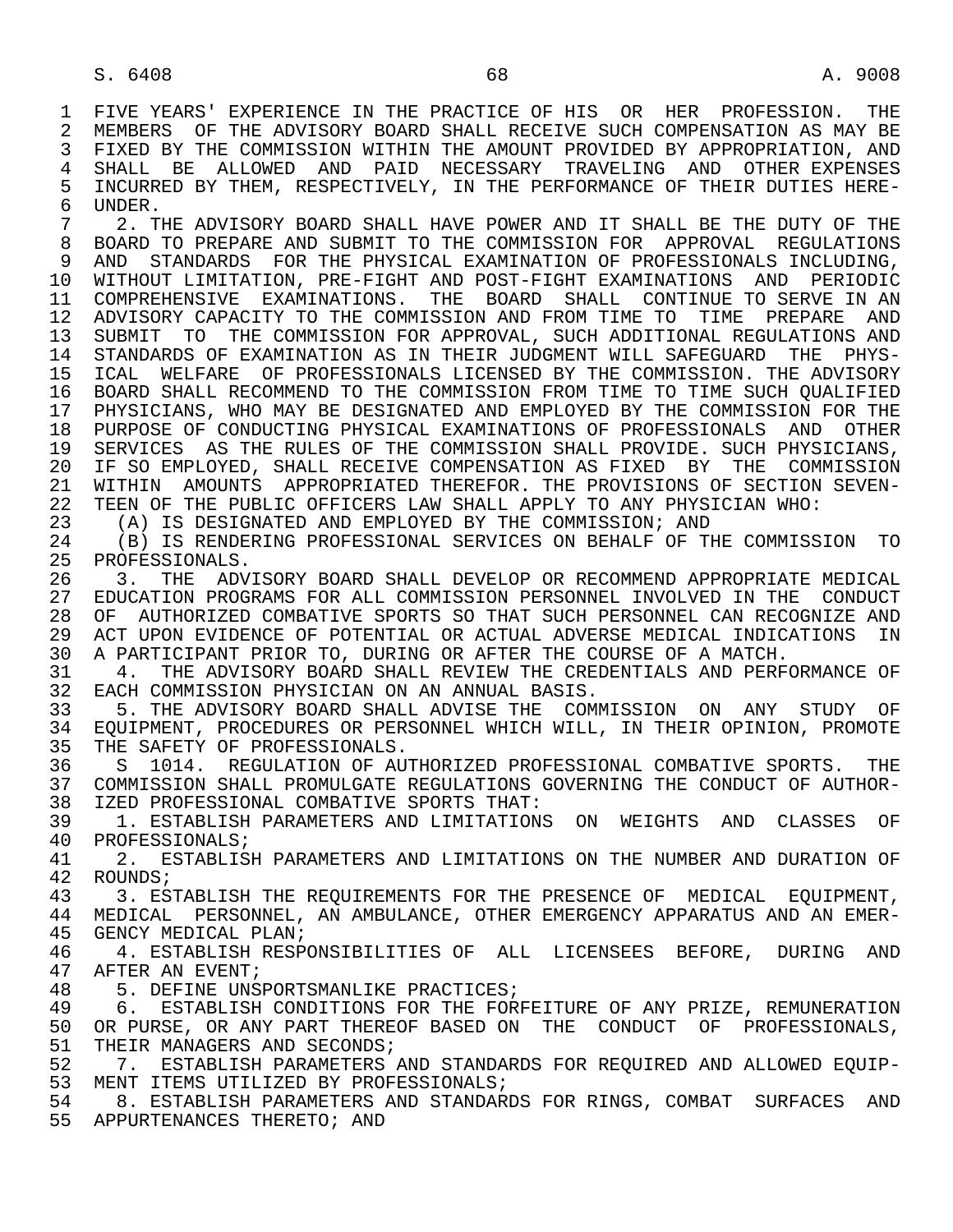3 S 1015. CONDUCT OF AUTHORIZED PROFESSIONAL COMBATIVE SPORTS. 1. ALL<br>4 BUILDINGS OR STRUCTURES USED OR INTENDED. TO BE USED FOR CONDUCTING 4 BUILDINGS OR STRUCTURES USED OR INTENDED TO BE USED FOR CONDUCTING<br>5 AUTHORIZED PROFESSIONAL COMBATIVE SPORTS SHALL BE PROPERLY VENTILATED 5 AUTHORIZED PROFESSIONAL COMBATIVE SPORTS-SHALL- BE PROPERLY VENTILATED<br>6 AND PROVIDED WITH FIRE EXITS AND FIRE ESCAPES, AND IN ALL MANNER CONFORM 6 AND PROVIDED WITH FIRE EXITS AND FIRE ESCAPES, AND IN ALL MANNER CONFORM<br>7 TO THE LAWS, ORDINANCES AND REGULATIONS PERTAINING TO BUILDINGS IN THE 7 TO THE LAWS, ORDINANCES AND REGULATIONS PERTAINING TO BUILDINGS IN THE 3 CITY. TOWN OR VILLAGE WHERE SITUATED. 8 CITY, TOWN OR VILLAGE WHERE SITUATED.<br>9 2. NO PERSON UNDER THE AGE OF EIGH

9 2. NO PERSON UNDER THE AGE OF EIGHTEEN YEARS SHALL PARTICIPATE IN ANY<br>10 AUTHORIZED PROFESSIONAL COMBATIVE SPORTS, AND NO PERSON UNDER SIXTEEN 10 AUTHORIZED PROFESSIONAL COMBATIVE SPORTS, AND NO PERSON UNDER SIXTEEN<br>11 YEARS OF AGE SHALL BE PERMITTED TO ATTEND-THEREAT AS A-SPECTATOR. 11 YEARS OF AGE SHALL BE PERMITTED TO ATTEND THEREAT AS A SPECTATOR,<br>12 PROVIDED, HOWEVER, THAT A PERSON UNDER THE AGE OF SIXTEEN MAY BE PERMIT-12 PROVIDED, HOWEVER, THAT A PERSON UNDER THE AGE OF SIXTEEN MAY BE PERMIT-<br>13 TED TO ATTEND AS A SPECTATOR IF ACCOMPANIED BY A PARENT OR GUARDIAN. 13 TED TO ATTEND AS A SPECTATOR IF ACCOMPANIED BY A PARENT OR GUARDIAN.<br>14 3. EXCEPT AS OTHERWISE PROVIDED IN SECTIONS ONE THOUSAND SIX AND

14 13. EXCEPT AS OTHERWISE PROVIDED IN SECTIONS ONE THOUSAND SIX AND ONE 15 THOUSAND SEVENTEEN OF THIS ARTICLE, AT EACH AUTHORIZED PROFESSIONAL 15 THOUSAND SEVENTEEN OF THIS ARTICLE, AT EACH-AUTHORIZED-PROFESSIONAL<br>16 COMBATIVE SPORT, EXCEPT-WHERE-CONDUCTED-SOLELY FOR TRAINING PURPOSES, 16 COMBATIVE SPORT, EXCEPT WHERE CONDUCTED SOLELY FOR TRAINING PURPOSES,<br>17 THERE SHALL BE IN ATTENDANCE A DULY LICENSED REFEREE WHO SHALL DIRECT 17 THERE SHALL BE IN ATTENDANCE A DULY LICENSED REFEREE WHO SHALL DIRECT<br>18 AND CONTROL THE SAME. THERE SHALL ALSO BE IN ATTENDANCE, EXCEPT WHERE 18 AND CONTROL THE SAME. THERE SHALL ALSO BE IN ATTENDANCE, EXCEPT WHERE<br>19 CONDUCTED SOLELY FOR TRAINING PURPOSES, THREE DULY LICENSED JUDGES WHO 19 CONDUCTED SOLELY FOR TRAINING PURPOSES, THREE DULY LICENSED JUDGES WHO<br>20 SHALL AT THE TERMINATION OF EACH SUCH AUTHORIZED PROFESSIONAL COMBATIVE 20 SHALL AT THE TERMINATION OF EACH SUCH AUTHORIZED PROFESSIONAL COMBATIVE<br>21 SPORT RENDER THEIR DECISION. THE WINNER SHALL BE DETERMINED IN ACCORD-21 SPORT RENDER THEIR DECISION. THE WINNER SHALL BE DETERMINED IN ACCORD-<br>22 ANCE WITH A SCORING SYSTEM PRESCRIBED BY THE COMMISSION. 22 ANCE WITH A SCORING SYSTEM PRESCRIBED BY THE COMMISSION.<br>23 4. EXCEPT AS OTHERWISE PROVIDED IN SECTIONS ONE THOUSAL

23 4. EXCEPT AS OTHERWISE PROVIDED IN SECTIONS ONE THOUSAND SIX AND ONE 24 THOUSAND SEVENTEEN OF THIS ARTICLE, THE COMMISSION SHALL DIRECT AN 24 THOUSAND SEVENTEEN OF THIS ARTICLE, THE COMMISSION SHALL DIRECT AN 25 EMPLOYEE OF THE COMMISSION TO BE PRESENT AT EACH PLACE WHERE AUTHORIZED 25 EMPLOYEE OF THE COMMISSION TO BE PRESENT AT EACH PLACE WHERE AUTHORIZED 26 PROFESSIONAL COMBATIVE SPORTS ARE TO BE CONDUCTED. SUCH EMPLOYEE OF THE 27 COMMISSION SHALL ASCERTAIN THE EXACT CONDITIONS SURROUNDING SUCH AUTHOR-<br>28 IZED PROFESSIONAL COMBATIVE SPORT AND MAKE A WRITTEN REPORT OF THE SAME 28 IZED PROFESSIONAL COMBATIVE SPORT AND MAKE A WRITTEN REPORT OF THE SAME<br>29 IN THE MANNER AND FORM PRESCRIBED BY THE COMMISSION. WHERE AUTHORIZED 29 IN THE MANNER AND FORM PRESCRIBED BY THE COMMISSION. WHERE AUTHORIZED 30 PROFESSIONAL COMBATIVE SPORTS ARE APPROVED TO BE HELD IN A STATE OR CITY 31 OWNED ARMORY, THE PROVISION OF THE MILITARY LAW IN RESPECT THERETO MUST<br>32 BE COMPLIED WITH. 32 BE COMPLIED WITH.<br>33 5. EXCEPT AS OT

33 5. EXCEPT AS OTHERWISE PROVIDED IN SECTIONS ONE THOUSAND SIX AND ONE 34 THOUSAND SEVENTEEN OF THIS ARTICLE, ANY RING OR COMBAT SURFACE MUST BE 34 THOUSAND SEVENTEEN OF THIS ARTICLE, ANY RING OR COMBAT SURFACE MUST BE<br>35 INSPECTED AND APPROVED BY THE COMMISSION PRIOR TO THE COMMENCEMENT OF 35 INSPECTED AND APPROVED BY THE COMMISSION PRIOR TO THE COMMENCEMENT OF<br>36 ANY AUTHORIZED PROFESSIONAL COMBATIVE SPORT. 36 ANY AUTHORIZED PROFESSIONAL COMBATIVE SPORT.

 37 6. EXCEPT AS OTHERWISE PROVIDED IN SECTIONS ONE THOUSAND SIX AND ONE 38 THOUSAND SEVENTEEN OF THIS ARTICLE, ALL PROFESSIONALS MUST BE EXAMINED<br>39 BY A PHYSICIAN DESIGNATED BY THE COMMISSION BEFORE ENTERING THE RING OR 39 BY A PHYSICIAN DESIGNATED BY THE COMMISSION BEFORE ENTERING THE RING OR<br>40 COMBAT SURFACE AND EACH SUCH PHYSICIAN SHALL IMMEDIATELY FILE WITH THE 40 COMBAT SURFACE AND EACH SUCH PHYSICIAN SHALL IMMEDIATELY FILE WITH THE 41 COMMISSION A WRITTEN REPORT OF SUCH EXAMINATION. THE COST OF ANY SUCH 42 EXAMINATION, AS PRESCRIBED BY A SCHEDULE OF FEES ESTABLISHED BY THE 43 COMMISSION, SHALL BE PAID BY THE CORPORATION CONDUCTING THE AUTHORIZED 44 PROFESSIONAL COMBATIVE SPORT TO THE COMMISSION. IT SHALL BE THE DUTY OF 45 EVERY PERSON OR CORPORATION LICENSED TO CONDUCT AN AUTHORIZED PROFES- 46 SIONAL COMBATIVE SPORT, TO HAVE IN ATTENDANCE AT EVERY AUTHORIZED 47 PROFESSIONAL COMBATIVE SPORT, AT LEAST ONE PHYSICIAN DESIGNATED BY THE 48 COMMISSION AS THE RULES SHALL PROVIDE. THE COMMISSION MAY ESTABLISH A<br>49 SCHEDULE OF FEES TO BE PAID BY THE LICENSEE TO COVER THE COST OF SUCH 49 SCHEDULE OF FEES TO BE PAID BY THE LICENSEE TO COVER THE COST OF SUCH 50 ATTENDANCE. 50 ATTENDANCE.<br>51 7. THE PH

51 51 7. THE PHYSICIAN SHALL TERMINATE ANY AUTHORIZED PROFESSIONAL COMBATIVE<br>52 SPORT IF IN THE OPINION OF SUCH PHYSICIAN ANY PROFESSIONAL HAS RECEIVED 52 SPORT IF IN THE OPINION OF SUCH PHYSICIAN ANY PROFESSIONAL HAS RECEIVED<br>53 SEVERE PUNISHMENT OR IS IN DANGER OF SERIOUS PHYSICAL INJURY. IN THE 53 SEVERE PUNISHMENT OR IS IN DANGER OF SERIOUS PHYSICAL INJURY. IN THE<br>54 EVENT OF ANY SERIOUS PHYSICAL INJURY, SUCH PHYSICIAN SHALL, IMMEDIATELY 54 EVENT OF ANY SERIOUS PHYSICAL INJURY, SUCH PHYSICIAN SHALL IMMEDIATELY 55 RENDER ANY EMERGENCY TREATMENT NECESSARY, RECOMMEND FURTHER TREATMENT OR 56 HOSPITALIZATION IF REQUIRED, AND FULLY REPORT THE ENTIRE MATTER TO THE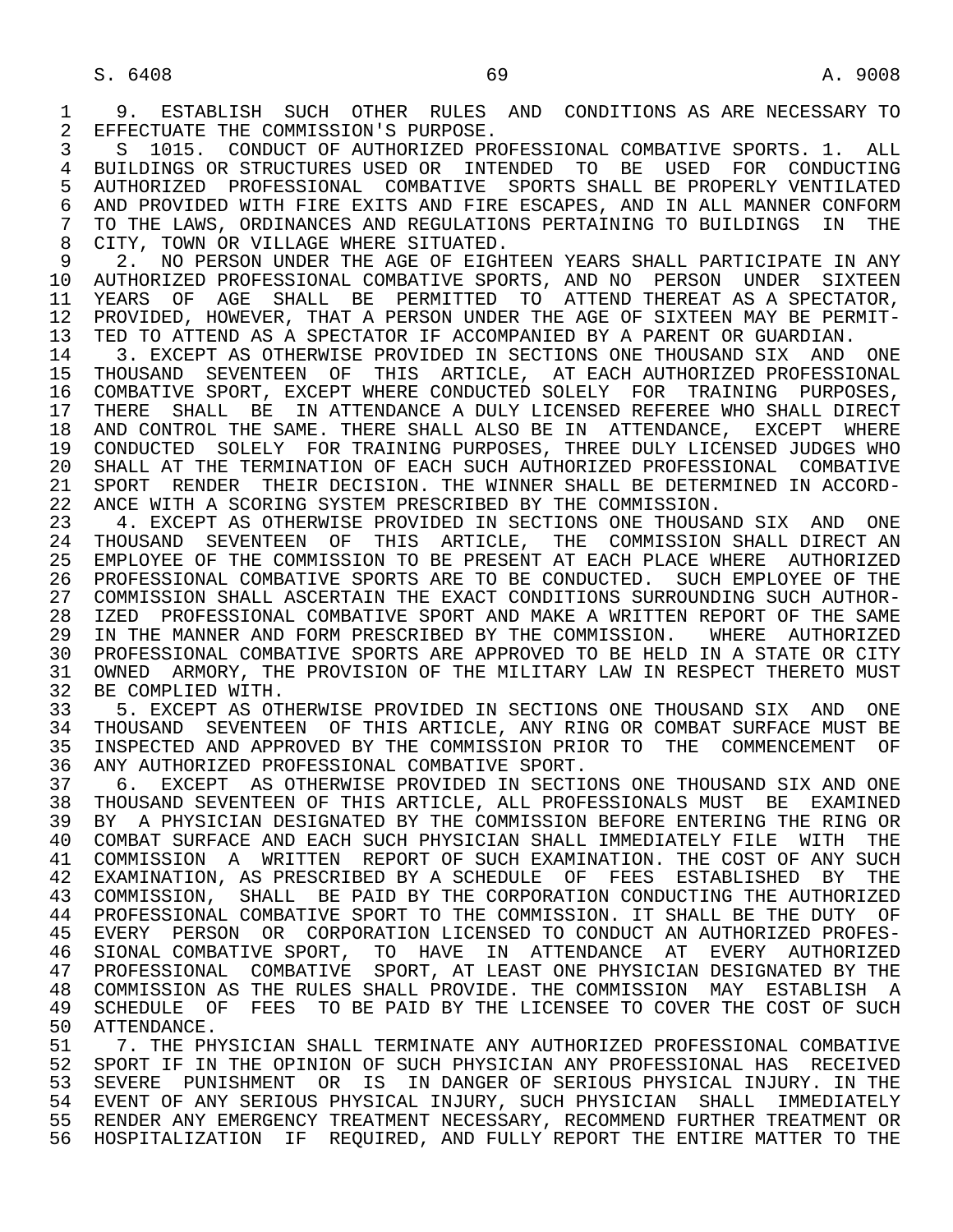1 COMMISSION WITHIN TWENTY-FOUR HOURS AND IF NECESSARY, SUBSEQUENTLY THER-<br>2 EAFTER, SUCH PHYSICIAN MAY ALSO REOUIRE THAT THE INJURED PROFESSIONAL 2 EAFTER. SUCH PHYSICIAN MAY ALSO REQUIRE THAT THE INJURED PROFESSIONAL<br>3 AND HIS OR HER MANAGER REMAIN IN THE RING OR ON THE PREMISES OR REPORT 3 AND HIS OR HER MANAGER REMAIN IN THE RING OR ON THE PREMISES OR REPORT 4 TO A HOSPITAL AFTER THE CONTEST FOR SUCH PERIOD OF TIME AS SUCH PHYSI-<br>5 CIAN DEEMS ADVISABLE. ANY PROFESSIONAL LICENSED UNDER THIS ARTICLE 5 CIAN DEEMS ADVISABLE. ANY PROFESSIONAL LICENSED UNDER THIS ARTICLE 6 RENDERED UNCONSCIOUS OR SUFFERING HEAD TRAUMA AS DETERMINED BY THE 7 ATTENDING PHYSICIAN SHALL BE IMMEDIATELY EXAMINED BY THE ATTENDING<br>8 COMMISSION PHYSICIAN AND SHALL BE REQUIRED TO UNDERGO NEUROLOGICAL EXAM- 8 COMMISSION PHYSICIAN AND SHALL BE REQUIRED TO UNDERGO NEUROLOGICAL EXAM- 9 INATIONS BY A NEUROLOGIST INCLUDING BUT NOT LIMITED TO MAGNETIC RESO-<br>10 NANCE IMAGING OR MEDICALLY EOUIVALENT PROCEDURE.

10 NANCE IMAGING OR MEDICALLY EQUIVALENT PROCEDURE.<br>11 8. SUCH PHYSICIAN MAY ENTER THE RING AT ANY TI 11 8. SUCH PHYSICIAN MAY ENTER THE RING AT ANY TIME DURING AN AUTHORIZED<br>12 PROFESSIONAL COMBATIVE SPORT AND MAY TERMINATE THE MATCH IF IN HIS OR 12 PROFESSIONAL COMBATIVE SPORT AND MAY TERMINATE THE MATCH IF IN HIS OR<br>13 HER OPINION THE SAME IS NECESSARY TO PREVENT SEVERE PUNISHMENT OR SERI-13 HER OPINION THE SAME IS NECESSARY TO PREVENT SEVERE PUNISHMENT OR SERI-<br>14 OUS PHYSICAL INJURY TO A PROFESSIONAL 14 OUS PHYSICAL INJURY TO A PROFESSIONAL.<br>15 9. BEFORE A LICENSE SHALL BE GRAI

15 9. BEFORE A LICENSE SHALL BE GRANTED TO A PERSON OR CORPORATION TO 16 CONDUCT AN AUTHORIZED PROFESSIONAL COMBATIVE SPORT, THE APPLICANT SHALL 16 CONDUCT AN AUTHORIZED PROFESSIONAL COMBATIVE SPORT, THE APPLICANT SHALL<br>17 EXECUTE AND FILE WITH THE SECRETARY OF STATE A BOND IN AN AMOUNT TO BE 17 EXECUTE AND FILE WITH THE SECRETARY OF STATE A BOND IN AN AMOUNT TO BE 18 DETERMINED BY THE COMMISSION, TO BE APPROVED AS TO FORM AND SUFFICIENCY 18 DETERMINED BY THE COMMISSION, TO BE APPROVED AS TO FORM AND SUFFICIENCY<br>19 OF SURETIES THEREON BY THE SECRETARY OF STATE, CONDITIONED FOR THE 19 OF SURETIES THEREON BY THE SECRETARY OF STATE, CONDITIONED FOR THE 20 FAITHFUL PERFORMANCE BY SAID CORPORATION OF THE PROVISIONS OF THIS ARTI-20 FAITHFUL PERFORMANCE BY SAID CORPORATION OF THE PROVISIONS OF THIS ARTI-<br>21 CLE AND THE RULES AND REGULATIONS OF THE COMMISSION, AND UPON THE FILING CLE AND THE RULES AND REGULATIONS OF THE COMMISSION, AND UPON THE FILING 22 AND APPROVAL OF SAID BOND THE SECRETARY OF STATE SHALL ISSUE TO SAID 23 APPLICANT A CERTIFICATE OF SUCH FILING AND APPROVAL, WHICH SHALL BE, BY<br>24 SAID APPLICANT, FILED IN THE OFFICE OF THE COMMISSION WITH ITS APPLICA-24 SAID APPLICANT, FILED IN THE OFFICE OF THE COMMISSION WITH ITS APPLICA-<br>25 TION FOR LICENSE, AND NO SUCH LICENSE SHALL BE ISSUED UNTIL SUCH CERTIF-TION FOR LICENSE, AND NO SUCH LICENSE SHALL BE ISSUED UNTIL SUCH CERTIF-26 ICATE SHALL BE FILED. IN CASE OF DEFAULT IN SUCH PERFORMANCE, THE<br>27 COMMISSION MAY IMPOSE UPON THE DELINOUENT A PENALTY IN THE SUM OF NOT 27 COMMISSION MAY IMPOSE UPON THE DELINQUENT A PENALTY IN THE SUM OF NOT<br>28 MORE THAN ONE THOUSAND DOLLARS FOR EACH OFFENSE, WHICH MAY BE RECOVERED 28 MORE THAN ONE THOUSAND DOLLARS FOR EACH OFFENSE, WHICH MAY BE RECOVERED<br>29 BY THE ATTORNEY GENERAL IN THE NAME OF THE PEOPLE OF THE STATE OF NEW 29 BY THE ATTORNEY GENERAL IN THE NAME OF THE PEOPLE OF THE STATE OF NEW<br>30 YORK IN THE SAME MANNER AS OTHER PENALTIES ARE RECOVERED BY LAW; ANY 30 YORK IN THE SAME MANNER AS OTHER PENALTIES ARE RECOVERED BY LAW; ANY ANY SALLER PAID INTO THE TREASURY. 31 AMOUNT SO RECOVERED SHALL BE PAID INTO THE TREASURY.<br>32 10. IN ADDITION TO THE BOND REOUIRED BY SUBDIVI.

32 10. IN ADDITION TO THE BOND REQUIRED BY SUBDIVISION NINE OF THIS<br>33 SECTION. EACH APPLICANT FOR A LICENSE TO CONDUCT AN AUTHORIZED PROFES-33 SECTION, EACH APPLICANT FOR A LICENSE TO CONDUCT AN AUTHORIZED PROFES-<br>34 SIONAL COMBATIVE SPORT SHALL EXECUTE AND FILE WITH THE SECRETARY OF 34 SIONAL COMBATIVE SPORT SHALL EXECUTE AND FILE WITH THE SECRETARY OF<br>35 STATE A BOND IN AN AMOUNT TO BE DETERMINED BY THE COMMISSION TO BE 35 STATE A BOND IN AN AMOUNT TO BE DETERMINED BY THE COMMISSION TO BE 36 APPROVED AS TO FORM AND SUFFICIENCY OF SURETIES THEREON BY THE SECRETARY 36 APPROVED AS TO FORM AND SUFFICIENCY OF SURETIES THEREON BY THE SECRETARY 37 OF STATE, CONDITIONED FOR AND GUARANTEEING THE PAYMENT OF PROFESSIONALS'<br>38 AND PROFESSIONAL WRESTLERS' PURSES, SALARIES OF CLUB EMPLOYEES LICENSED 38 AND PROFESSIONAL WRESTLERS' PURSES, SALARIES OF CLUB EMPLOYEES LICENSED<br>39 BY THE COMMISSION, AND THE LEGITIMATE EXPENSES OF PRINTING TICKETS AND 39 BY THE COMMISSION, AND THE LEGITIMATE EXPENSES OF PRINTING TICKETS AND 40 ALL ADVERTISING MATERIAL. 40 ALL ADVERTISING MATERIAL.<br>41 11 ALL PERSONS, PARTIES

41 11. ALL PERSONS, PARTIES OR CORPORATIONS HAVING LICENSES AS PROMOTERS<br>42 OR WHO ARE LICENSED IN ACCORDANCE WITH SECTION ONE THOUSAND SEVENTEEN OF 42 OR WHO ARE LICENSED IN ACCORDANCE WITH SECTION ONE THOUSAND SEVENTEEN OF 43 THIS ARTICLE SHALL CONTINUOUSLY PROVIDE ACCIDENT INSURANCE OR SUCH OTHER 43 THIS ARTICLE SHALL CONTINUOUSLY PROVIDE ACCIDENT INSURANCE OR SUCH OTHER<br>44 FORM OF FINANCIAL GUARANTEE DEEMED ACCEPTABLE BY THE COMMISSION, FOR THE 44 FORM OF FINANCIAL GUARANTEE DEEMED ACCEPTABLE BY THE COMMISSION, FOR THE 45 PROTECTION OF LICENSED PROFESSIONALS AND PROFESSIONAL WRESTLERS, APPEAR-PROTECTION OF LICENSED PROFESSIONALS AND PROFESSIONAL WRESTLERS, APPEAR-46 ING IN AUTHORIZED PROFESSIONAL COMBATIVE SPORTS OR WRESTLING EXHIBI-<br>47 TIONS, SUCH ACCIDENT INSURANCE OR FINANCIAL GUARANTEE SHALL PROVIDE 47 TIONS. SUCH ACCIDENT INSURANCE OR FINANCIAL GUARANTEE SHALL PROVIDE<br>48 COVERAGE TO THE LICENSED PROFESSIONAL FOR: MEDICAL, SURGICAL AND HOSPI-48 COVERAGE TO THE LICENSED PROFESSIONAL FOR: MEDICAL, SURGICAL AND HOSPI-<br>49 TAL CARE, WITH A MINIMUM LIMIT OF FIFTY THOUSAND DOLLARS FOR INJURIES 49 TAL CARE, WITH A MINIMUM LIMIT OF FIFTY THOUSAND DOLLARS FOR INJURIES<br>50 SUSTAINED WHILE PARTICIPATING IN ANY PROGRAM OPERATED UNDER THE CONTROL 50 SUSTAINED WHILE PARTICIPATING IN ANY PROGRAM OPERATED UNDER THE CONTROL<br>51 OF SUCH LICENSED PROMOTER AND FOR A PAYMENT OF FIFTY THOUSAND DOLLARS TO 51 OF SUCH LICENSED PROMOTER AND FOR A PAYMENT OF FIFTY THOUSAND DOLLARS TO<br>52 THE ESTATE OF ANY DECEASED ATHLETE WHERE SUCH DEATH IS OCCASIONED BY 52 THE ESTATE OF ANY DECEASED ATHLETE WHERE SUCH DEATH IS OCCASIONED BY<br>53 INJURIES RECEIVED IN THIS STATE DURING THE COURSE OF A PROGRAM IN WHICH 53 INJURIES RECEIVED IN THIS STATE DURING THE COURSE OF A PROGRAM IN WHICH<br>54 SUCH LICENSED PROFESSIONAL OR PROFESSIONAL WRESTLER PARTICIPATED UNDER 54 SUCH LICENSED PROFESSIONAL OR PROFESSIONAL WRESTLER PARTICIPATED UNDER<br>55 THE PROMOTION OR CONTROL OF ANY LICENSED PROMOTER; AND, MEDICAL, SURGI-55 THE PROMOTION OR CONTROL OF ANY LICENSED PROMOTER; AND, MEDICAL, SURGI-<br>56 CAL AND HOSPITAL CARE WITH A MINIMUM LIMIT OF ONE MILLION DOLLARS FOR CAL AND HOSPITAL CARE WITH A MINIMUM LIMIT OF ONE MILLION DOLLARS FOR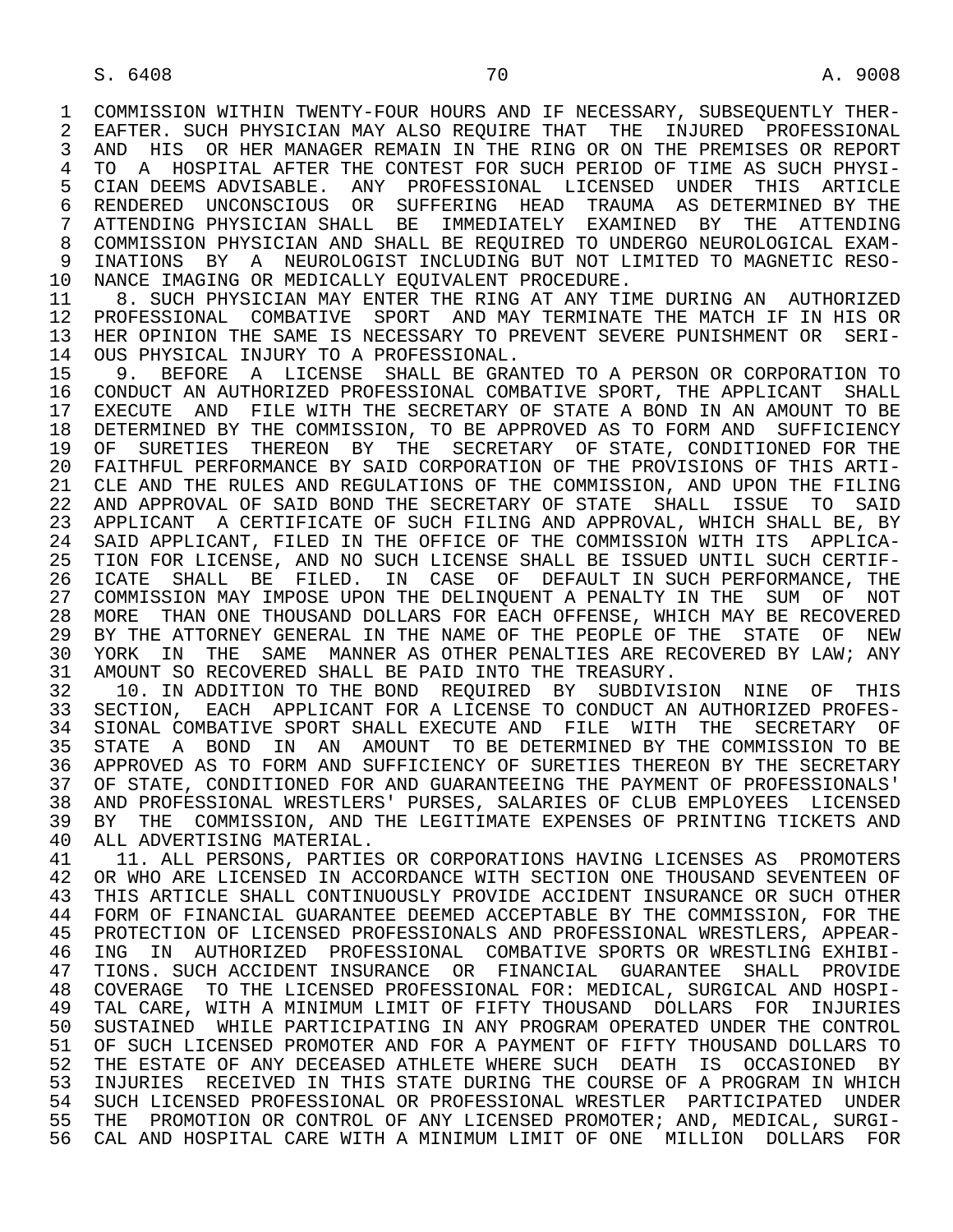1 THE TREATMENT OF A LIFE-THREATENING BRAIN INJURY SUSTAINED IN A PROGRAM<br>2 OPERATED UNDER THE CONTROL OF SUCH LICENSED PROMOTER, WHERE AN IDENTIFI-2 OPERATED UNDER THE CONTROL OF SUCH LICENSED PROMOTER, WHERE AN IDENTIFI-<br>3 ABLE, CAUSAL LINK EXISTS BETWEEN THE PROFESSIONAL LICENSEE'S PARTIC- 3 ABLE, CAUSAL LINK EXISTS BETWEEN THE PROFESSIONAL LICENSEE'S PARTIC- 4 IPATION IN SUCH PROGRAM AND THE LIFE-THREATENING BRAIN INJURY. WHERE<br>5 APPLICABLE, PROFESSIONAL LICENSEES SHALL BE AFFORDED THE OPTION TO 5 APPLICABLE, PROFESSIONAL LICENSEES SHALL BE AFFORDED THE OPTION TO<br>6 SUPPLEMENT THE PREMIUMS FOR THE ACCIDENT INSURANCE OR FINANCIAL GUARAN-6 SUPPLEMENT THE PREMIUMS FOR THE ACCIDENT INSURANCE OR FINANCIAL GUARAN-<br>7 TEE TO INCREASE THE COVERAGE BEYOND THE MINIMUM LIMITS REOUIRED BY THIS 7 TEE TO INCREASE THE COVERAGE BEYOND THE MINIMUM LIMITS REQUIRED BY THIS<br>8 SUBDIVISION. THE COMMISSION MAY FROM TIME TO TIME. PROMULGATE REGU-8 SUBDIVISION. THE COMMISSION MAY FROM TIME TO TIME, PROMULGATE REGU-<br>9 LATIONS TO ADJUST THE AMOUNT OF SUCH MINIMUM LIMITS. THE FAILURE TO 9 LATIONS TO ADJUST THE AMOUNT OF SUCH MINIMUM LIMITS. THE FAILURE TO<br>10 PROVIDE SUCH INSURANCE AS IS REOUIRED BY THIS SUBDIVISION SHALL BE CAUSE 10 PROVIDE SUCH INSURANCE AS IS REQUIRED BY THIS SUBDIVISION SHALL BE CAUSE<br>11 FOR THE SUSPENSION OR THE REVOCATION OF THE LICENSE OF SUCH DEFAULTING 11 FOR THE SUSPENSION OR THE REVOCATION OF THE LICENSE OF SUCH DEFAULTING 12 ENTITY.

12 ENTITY.<br>13 12. (1 13 12. (A) EVERY INDIVIDUAL, CORPORATION, ASSOCIATION OR CLUB HOLDING ANY 14 PROFESSIONAL 14 PROFESSIONAL OR AMATEUR COMBATIVE SPORT, INCLUDING ANY PROFESSIONAL 15 WRESTLING MATCH OR EXHIBITION, FOR WHICH AN ADMISSION FEE IS CHARGED OR 16 RECEIVED, SHALL NOTIFY THE ATHLETIC COMMISSION AT LEAST TEN DAYS IN<br>17 ADVANCE OF THE HOLDING OF SUCH CONTEST. ALL TICKETS OF ADMISSION TO ANY 17 ADVANCE OF THE HOLDING OF SUCH CONTEST. ALL TICKETS OF ADMISSION TO ANY<br>18 SUCH PROFESSIONAL OR AMATEUR COMBATIVE SPORT OR PROFESSIONAL WRESTLING 18 SUCH PROFESSIONAL OR AMATEUR COMBATIVE SPORT OR PROFESSIONAL WRESTLING<br>19 MATCH OR EXHIBITION SHALL BE PROCURED FROM A PRINTER DULY AUTHORIZED BY 19 MATCH OR EXHIBITION SHALL BE PROCURED FROM A PRINTER DULY AUTHORIZED BY<br>20 THE STATE ATHLETIC COMMISSION TO PRINT SUCH TICKETS AND SHALL BEAR 20 THE STATE ATHLETIC COMMISSION TO PRINT SUCH TICKETS AND SHALL BEAR<br>21 CLEARLY UPON THE FACE THEREOF THE PURCHASE PRICE AND LOCATION OF SAME. 21 CLEARLY UPON THE FACE THEREOF THE PURCHASE PRICE AND LOCATION OF SAME.<br>22 (B) PURSUANT TO DIRECTION BY THE COMMISSIONER OF TAXATION AND FINANC

(B) PURSUANT TO DIRECTION BY THE COMMISSIONER OF TAXATION AND FINANCE, 23 EMPLOYEES OR OFFICERS OF THE COMMISSION SHALL ACT AS AGENTS OF THE 24 COMMISSIONER OF TAXATION AND FINANCE TO COLLECT THE TAX IMPOSED BY ARTI-<br>25 CLE NINETEEN OF THE TAX LAW. THE ATHLETIC COMMISSION SHALL PROVIDE THE 25 CLE NINETEEN OF THE TAX LAW. THE ATHLETIC COMMISSION SHALL PROVIDE THE 26 COMMISSIONER OF TAXATION AND FINANCE WITH SUCH INFORMATION AND TECHNICAL<br>27 ASSISTANCE AS MAY BE NECESSARY FOR THE PROPER ADMINISTRATION OF SUCH 27 ASSISTANCE AS MAY BE NECESSARY FOR THE PROPER ADMINISTRATION OF SUCH 28 TAX. 28 TAX.<br>29 S

29 S 1016. REQUIRED FILINGS. 1. THE ORGANIZATION THAT PROMOTES, SANCTIONS<br>30 OR OTHERWISE PARTICIPATES IN THE PROPOSITION. SELECTION, OR ARRANGEMENT 30 OR OTHERWISE PARTICIPATES IN THE PROPOSITION, SELECTION, OR ARRANGEMENT<br>31 OF ONE OR MORE PROFESSIONALS FOR A CONTEST MUST FILE WITH THE COMMISSION 31 OF ONE OR MORE PROFESSIONALS FOR A CONTEST MUST FILE WITH THE COMMISSION<br>32 A WRITTEN STATEMENT EXECUTED UNDER PENALTY OF PERJURY STATING (A) ALL 32 A WRITTEN STATEMENT EXECUTED UNDER PENALTY OF PERJURY STATING (A) ALL<br>33 CHARGES, EXPENSES, FEES, AND COSTS THAT WILL BE ASSESSED AGAINST ANY 33 CHARGES, EXPENSES, FEES, AND COSTS THAT WILL BE ASSESSED AGAINST ANY<br>34 PROFESSIONAL PARTICIPATING IN THE EVENT; (B) ALL PAYMENTS, BENEFITS, 34 PROFESSIONAL PARTICIPATING IN THE EVENT; (B) ALL PAYMENTS, BENEFITS,<br>35 COMPLIMENTARY BENEFITS AND FEES THE ORGANIZATION OR ENTITY WILL RECEIVE COMPLIMENTARY BENEFITS AND FEES THE ORGANIZATION OR ENTITY WILL RECEIVE 36 FOR ITS AFFILIATION WITH THE EVENT; (C) THE NAME OF THE PROMOTER; (D) 37 SPONSOR OF THE EVENT; AND (E) ALL OTHER SOURCES, AND SUCH OTHER AND 38 ADDITIONAL INFORMATION AS REQUIRED BY THE COMMISSION. SUCH WRITTEN 39 STATEMENT SHALL BE FILED IN A FORM AND MANNER ACCEPTABLE TO THE COMMIS-40 SION. 40 SION.<br>41 2.

41 2. THE PROMOTER, ORGANIZER, PRODUCER OR ANOTHER THAT PARTICIPATES IN<br>42 THE PROPOSITION, SELECTION, OR ARRANGEMENT OF ONE OR MORE PROFESSIONALS 42 THE PROPOSITION, SELECTION, OR ARRANGEMENT OF ONE OR MORE PROFESSIONALS<br>43 FOR A CONTEST MUST FILE WITH THE COMMISSION A WRITTEN STATEMENT UNDER 43 FOR A CONTEST MUST FILE WITH THE COMMISSION A WRITTEN STATEMENT UNDER<br>44 PENALTY OF PERJURY DETAILING ALL CHARGES, FEES, COSTS AND EXPENSES BY OR 44 PENALTY OF PERJURY DETAILING ALL CHARGES, FEES, COSTS AND EXPENSES BY OR<br>45 THROUGH THE PROMOTER ON THE PROFESSIONAL PERTAINING TO THE EVENT, THROUGH THE PROMOTER ON THE PROFESSIONAL PERTAINING TO THE EVENT, 46 INCLUDING ANY PORTION OF THE PROFESSIONAL'S PURSE THAT THE PROMOTER WILL<br>47 RECEIVE AND TRAINING EXPENSES AND ALL PAYMENTS, GIFTS OR BENEFITS THE 47 RECEIVE AND TRAINING EXPENSES AND ALL PAYMENTS, GIFTS OR BENEFITS THE 48 PROMOTER IS PROVIDING TO ANY SANCTIONING ORGANIZATION AFFILIATED WITH 48 PROMOTER IS PROVIDING TO ANY SANCTIONING ORGANIZATION AFFILIATED WITH<br>49 THE EVENT. SUCH WRITTEN STATEMENT SHALL BE FILED IN A FORM AND MANNER 49 THE EVENT. SUCH WRITTEN STATEMENT SHALL BE FILED IN A FORM AND MANNER<br>50 ACCEPTABLE TO THE COMMISSION. 50 ACCEPTABLE TO THE COMMISSION.<br>51 3. THE PROMOTER, ORGANIZER,

51 3. THE PROMOTER, ORGANIZER, PRODUCER OR ANOTHER THAT PARTICIPATES IN<br>52 THE PROPOSITION, SELECTION, OR ARRANGEMENT OF ONE OR MORE PROFESSIONALS 52 THE PROPOSITION, SELECTION, OR ARRANGEMENT OF ONE OR MORE PROFESSIONALS<br>53 FOR A CONTEST MUST FILE WITH THE COMMISSION A COPY OF ANY AGREEMENT IN 53 FOR A CONTEST MUST FILE WITH THE COMMISSION A COPY OF ANY AGREEMENT IN<br>54 WRITING TO WHICH THE PROMOTER IS A PARTY WITH ANY PROFESSIONAL PARTIC-WRITING TO WHICH THE PROMOTER IS A PARTY WITH ANY PROFESSIONAL PARTIC-55 IPATING IN THE MATCH.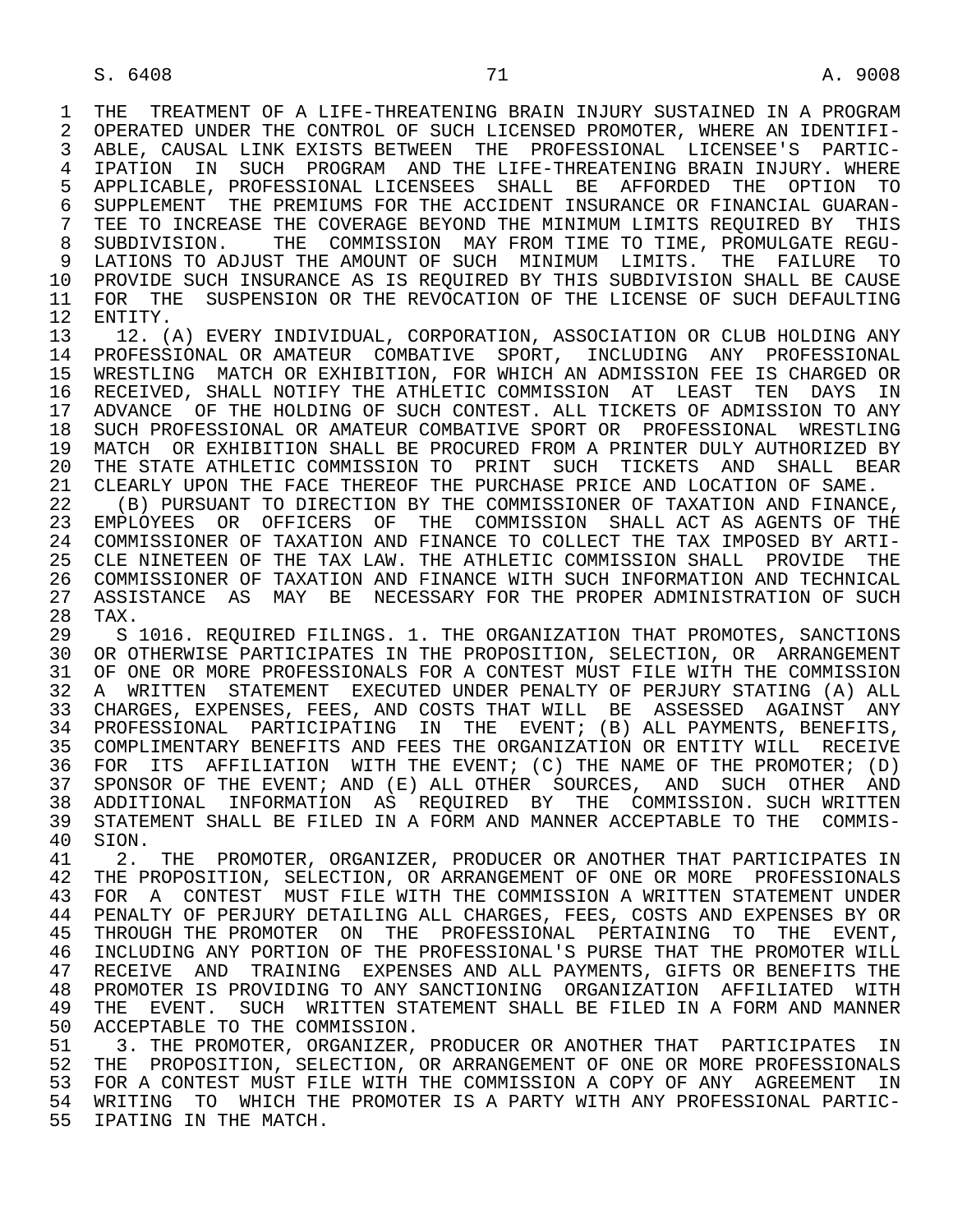1 4. ALL CONTRACTS CALLING FOR THE SERVICES OF A PROFESSIONAL IN AN 12 AUTHORIZED PROFESSIONAL COMBATIVE SPORT AND ENTERED INTO BY LICENSED 2 AUTHORIZED PROFESSIONAL COMBATIVE SPORT AND ENTERED INTO BY LICENSED<br>3 PROMOTERS, PROFESSIONALS OR MANAGERS AS ONE OR MORE OF THE PARTIES IN 3 PROMOTERS, PROFESSIONALS OR MANAGERS AS ONE OR MORE OF THE PARTIES IN 4 SUCH CONTRACTS, INCLUDING THOSE CONTRACTS WHICH RELATE TO THE RIGHTS TO<br>5 DISTRIBUTE, TELEVISE OR OTHERWISE TRANSMIT ANY AUTHORIZED PROFESSIONAL 5 DISTRIBUTE, TELEVISE OR OTHERWISE TRANSMIT ANY AUTHORIZED PROFESSIONAL<br>6 COMBATIVE SPORT OVER THE AIRWAVES OR BY CABLE SHALL BE SUBJECT TO THE 6 COMBATIVE SPORT OVER THE AIRWAVES OR BY CABLE SHALL BE SUBJECT TO THE 7 APPROVAL OF THE COMMISSION AND COPIES THEREOF SHALL BE FILED WITH THE 7 APPROVAL OF THE COMMISSION AND COPIES THEREOF SHALL BE FILED WITH THE 8 COMMISSION BY SUCH CORPORATION, PROFESSIONAL OR MANAGER WITHIN<br>9 FORTY-EIGHT HOURS-AFTER-THE-EXECUTION-OF-SUCH-CONTRACT-AND-AT-LEAST-TEN 9 FORTY-EIGHT HOURS AFTER THE EXECUTION OF SUCH CONTRACT AND AT LEAST TEN<br>10 BUSINESS DAYS PRIOR TO ANY BOUTS, OR THE FIRST OF ANY SERIES OF BOUTS, 10 BUSINESS DAYS PRIOR TO ANY BOUTS, OR THE FIRST OF ANY SERIES OF BOUTS,<br>11 TO WHICH THEY RELATE. THE COMMISSION MAY WAIVE SUCH FILING DEADLINE FOR 11 TO WHICH THEY RELATE. THE COMMISSION MAY WAIVE SUCH FILING DEADLINE FOR 12 GOOD CAUSE SHOWN.

12 GOOD CAUSE SHOWN.<br>13 S 1017. PROFESS 13 S 1017. PROFESSIONAL WRESTLING; PROMOTERS. 1. FOR THE PURPOSES OF THIS<br>14 ARTICLE, "PROFESSIONAL WRESTLING" SHALL MEAN AN ACTIVITY IN WHICH 14 ARTICLE, "PROFESSIONAL WRESTLING" SHALL MEAN AN ACTIVITY IN WHICH 15 PARTICIPANTS STRUGGLE HAND-IN-HAND PRIMARILY FOR THE PURPOSE OF PROVID-<br>16 ING ENTERTAINMENT TO SPECTATORS AND WHICH DOES NOT COMPRISE A BONA FIDE 16 ING ENTERTAINMENT TO SPECTATORS AND WHICH DOES NOT COMPRISE A BONA FIDE<br>17 ATHLETIC CONTEST OR COMPETITION. 17 ATHLETIC CONTEST OR COMPETITION.<br>18 2. EVERY PERSON, PARTNERSHII

 18 2. EVERY PERSON, PARTNERSHIP OR CORPORATION PROMOTING ONE OR MORE 19 PROFESSIONAL WRESTLING EXHIBITIONS IN THIS STATE SHALL BE REQUIRED TO 20 OBTAIN FROM THE COMMISSION AN ANNUAL LICENSE TO CONDUCT SUCH EXHIBITIONS<br>21 SUBJECT TO TERMS AND CONDITIONS PROMULGATED BY THE COMMISSION PURSUANT 21 SUBJECT TO TERMS AND CONDITIONS PROMULGATED BY THE COMMISSION PURSUANT<br>22 TO RULE AND CONSISTENT WITH THE APPLICABLE PROVISIONS OF THIS ARTICLE. 22 TO RULE AND CONSISTENT WITH THE APPLICABLE PROVISIONS OF THIS ARTICLE. 23 EACH APPLICANT SHALL PAY AN ANNUAL FEE ESTABLISHED BY THE COMMISSION<br>24 PURSUANT TO RULE. 24 PURSUANT TO RULE.<br>25 3 A LICENSED PE

 25 3. A LICENSED PROMOTER OF A PROFESSIONAL WRESTLING EXHIBITION IN THE 26 STATE SHALL NOTIFY THE ATHLETIC COMMISSION AT LEAST TEN DAYS IN ADVANCE<br>27 OF THE HOLDING OF THE EXHIBITION. EACH SUCH PROMOTER SHALL EXECUTE AND 27 OF THE HOLDING OF THE EXHIBITION. EACH SUCH PROMOTER SHALL EXECUTE AND<br>28 FILE WITH THE COMPTROLLER A BOND IN AN AMOUNT NOT LESS THAN TWENTY THOU-28 FILE WITH THE COMPTROLLER A BOND IN AN AMOUNT NOT LESS THAN TWENTY THOU-<br>29 SAND DOLLARS TO BE APPROVED AS TO FORM AND SUFFICIENCY OF SURETIES THER-SAND DOLLARS TO BE APPROVED AS TO FORM AND SUFFICIENCY OF SURETIES THER- 30 EON BY THE COMPTROLLER, CONDITIONED FOR AND GUARANTEEING THE PAYMENT OF 31 PROFESSIONAL WRESTLER'S PURSES, SALARIES OF CLUB EMPLOYEES LICENSED BY<br>32 THE COMMISSION, THE LEGITIMATE EXPENSES OF PRINTING TICKETS AND ALL THE COMMISSION, THE LEGITIMATE EXPENSES OF PRINTING TICKETS AND ALL 33 ADVERTISING MATERIAL, PAYMENTS TO SPONSORING ORGANIZATIONS, AND THE 34 APPLICABLE STATE AND LOCAL SALES AND COMPENSATING USE TAX.<br>35 4. A LICENSED PROMOTER OF A PROFESSIONAL WRESTLING EX

35 4. A LICENSED PROMOTER OF A PROFESSIONAL WRESTLING EXHIBITION SHALL<br>36 PROVIDE FOR A LICENSED PHYSICIAN TO BE PRESENT AT EACH EXHIBITION, AND 36 PROVIDE FOR A LICENSED PHYSICIAN TO BE PRESENT AT EACH EXHIBITION, AND 37 SUCH PHYSICIAN SHALL EXAMINE EACH WRESTLER PRIOR TO EACH PERFORMANCE,<br>38 AND EACH SUCH PRE-PERFORMANCE EXAMINATION SHALL BE CONDUCTED IN ACCORD-38 AND EACH SUCH PRE-PERFORMANCE EXAMINATION SHALL BE CONDUCTED IN ACCORD-<br>39 ANCE WITH REGULATIONS PRESCRIBED BY THE COMMISSION. 39 ANCE WITH REGULATIONS PRESCRIBED BY THE COMMISSION.<br>40 5. EVERY LICENSED PROMOTER OF PROFESSIONAL WREST

40 5. EVERY LICENSED PROMOTER OF PROFESSIONAL WRESTLING WHO PROMOTES SIX<br>41 OR MORE EXHIBITIONS IN THE STATE IN A CALENDAR YEAR MUST HAVE IN PLACE 41 OR MORE EXHIBITIONS IN THE STATE IN A CALENDAR YEAR MUST HAVE IN PLACE<br>42 AN ANTI-DRUG PLAN AND FILE WITH THE COMMISSION A WRITTEN COPY OF THE 42 AN ANTI-DRUG PLAN AND FILE WITH THE COMMISSION A WRITTEN COPY OF THE 43 PLAN FACH SUCH PLAN SHALL ADDRESS THE USE OF A CONTROLLED SUBSTANCE 43 PLAN. EACH SUCH PLAN SHALL ADDRESS THE USE OF A CONTROLLED SUBSTANCE<br>44 DEFINED IN ARTICLE THIRTY-THREE OF THE PUBLIC HEALTH LAW, AND SUCH PLAN 44 DEFINED IN ARTICLE THIRTY-THREE OF THE PUBLIC HEALTH LAW, AND SUCH PLAN<br>45 SHALL AT MINIMUM PROVIDE FOR THE FOLLOWING: SHALL AT MINIMUM PROVIDE FOR THE FOLLOWING:

46 (A) DISSEMINATION OF EDUCATIONAL MATERIALS TO PROFESSIONAL WRESTLERS<br>47 WHO PERFORM FOR ANY SUCH PROMOTER INCLUDING A LIST OF PROHIBITED DRUGS 47 WHO PERFORM FOR ANY SUCH PROMOTER INCLUDING A LIST OF PROHIBITED DRUGS<br>48 AND AVAILABLE REHABILITATION SERVICES; AND 48 AND AVAILABLE REHABILITATION SERVICES; AND<br>49 (B) A REFERRAL PROCEDURE TO PERMIT ANY SI

49 (B) A REFERRAL PROCEDURE TO PERMIT ANY SUCH PROFESSIONAL WRESTLER TO 150 OBTAIN REHABILITATION SERVICES. 50 OBTAIN REHABILITATION SERVICES.<br>51 S 1018. PROHIBITED CONDUCT

 51 S 1018. PROHIBITED CONDUCT. 1. NO CORPORATION OR PERSON SHALL HAVE, 52 EITHER DIRECTLY OR INDIRECTLY, ANY FINANCIAL INTEREST IN A PROFESSIONAL 53 BOXER COMPETING ON PREMISES OWNED OR LEASED BY THE CORPORATION OR<br>54 PERSON, OR IN WHICH SUCH CORPORATION OR PERSON IS OTHERWISE INTERESTED 54 PERSON, OR IN WHICH SUCH CORPORATION OR PERSON IS OTHERWISE INTERESTED 55 EXCEPT PURSUANT TO THE SPECIFIC WRITTEN AUTHORIZATION OF THE COMMISSION.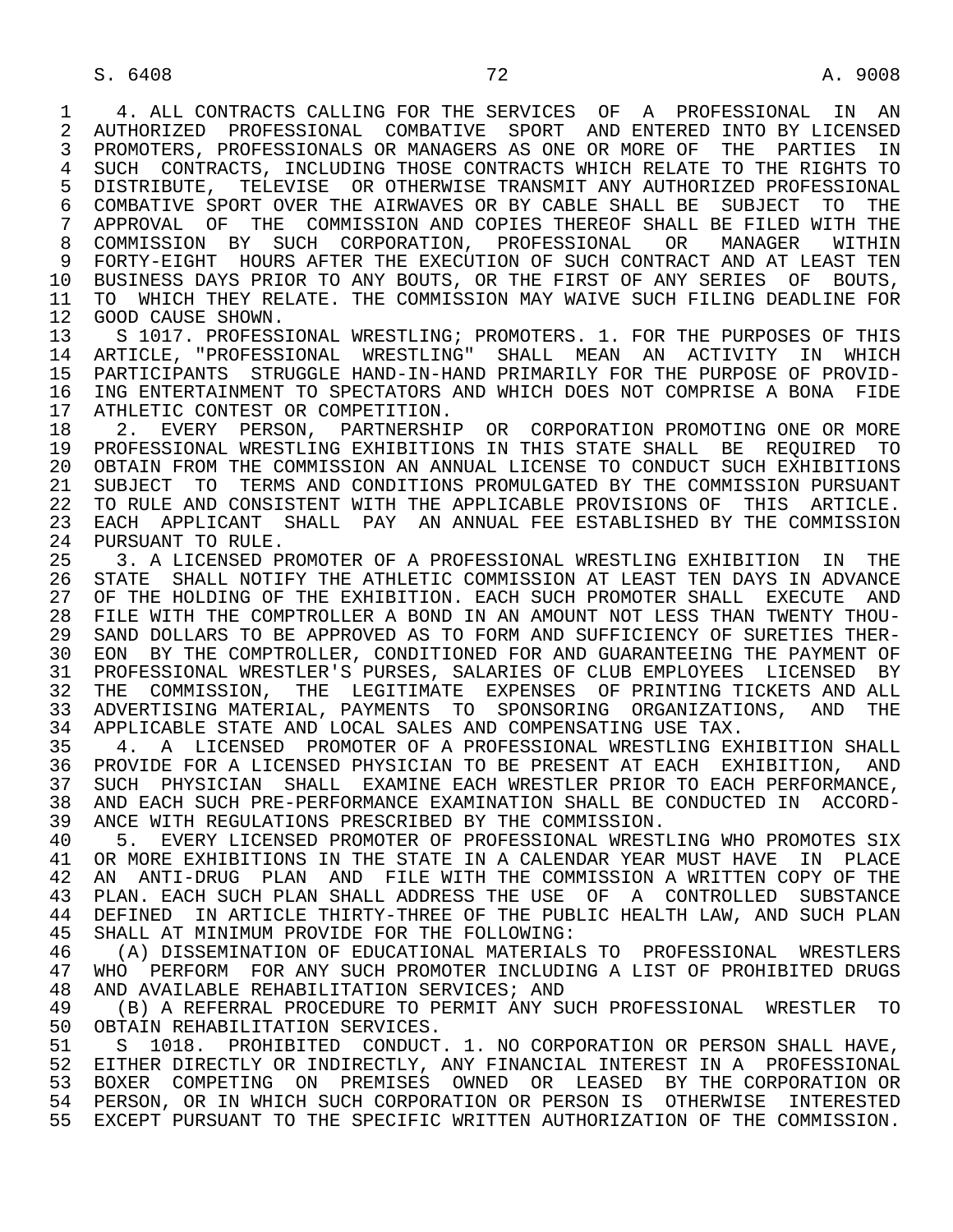1 2. NO CONTESTANT IN A BOXING OR SPARRING MATCH OR EXHIBITION SHALL BE<br>2 PAID FOR SERVICES BEFORE THE CONTEST. AND SHOULD IT BE DETERMINED BY THE 2 PAID FOR SERVICES BEFORE THE CONTEST, AND SHOULD IT BE DETERMINED BY THE<br>3 COMMISSION THAT SUCH CONTESTANT DID NOT GIVE AN HONEST EXHIBITION OF HIS 3 COMMISSION THAT SUCH CONTESTANT DID NOT GIVE AN HONEST EXHIBITION OF HIS 4 OR HER SKILL, SUCH SERVICES SHALL NOT BE PAID FOR.<br>5 3. ANY PERSON, INCLUDING ANY CORPORATION AND THE 5 3. ANY PERSON, INCLUDING ANY CORPORATION AND THE OFFICERS THEREOF, ANY<br>6 PHYSICIAN, REFEREE, JUDGE, TIMEKEEPER, PROFESSIONAL, MANAGER, TRAINER OR 6 PHYSICIAN, REFEREE, JUDGE, TIMEKEEPER, PROFESSIONAL, MANAGER, TRAINER OR<br>7 SECOND, WHO SHALL PROMOTE, CONDUCT, GIVE OR PARTICIPATE IN ANY SHAM OR 7 SECOND, WHO SHALL PROMOTE, CONDUCT, GIVE OR PARTICIPATE IN ANY SHAM OR<br>8 COLLUSIVE AUTHORIZED PROFESSIONAL COMBATIVE SPORTS, SHALL BE DEPRIVED OF 8 COLLUSIVE AUTHORIZED PROFESSIONAL COMBATIVE SPORTS, SHALL BE DEPRIVED OF<br>9 HIS OR HER LICENSE BY THE COMMISSION AND ANY OTHER APPROPRIATE LEGAL 9 HIS OR HER LICENSE BY THE COMMISSION AND ANY OTHER APPROPRIATE LEGAL 10 REMEDIES. 10 REMEDIES.<br>11 4. NO 11 4. NO LICENSED PROMOTER OR MATCHMAKER SHALL KNOWINGLY ENGAGE IN A<br>12 COURSE OF CONDUCT IN WHICH FIGHTS ARE ARRANGED WHERE ONE PROFESSIONAL 12 COURSE OF CONDUCT IN WHICH FIGHTS ARE ARRANGED WHERE ONE PROFESSIONAL<br>13 HAS SKILLS OR EXPERIENCE SIGNIFICANTLY IN EXCESS OF THE OTHER PROFES-13 HAS SKILLS OR EXPERIENCE SIGNIFICANTLY IN EXCESS OF THE OTHER PROFES-<br>14 SIONAL SO THAT A MISMATCH RESULTS WITH THE POTENTIAL OF PHYSICAL HARM TO 14 SIONAL SO THAT A MISMATCH RESULTS WITH THE POTENTIAL OF PHYSICAL HARM TO 15 THE PROFESSIONAL. 15 THE PROFESSIONAL.<br>16 S 1019. PENALTI 16 S 1019. PENALTIES. 1. A PERSON WHO KNOWINGLY ADVANCES OR PROFITS FROM<br>17 A PROHIBITED COMBATIVE SPORT SHALL BE GUILTY OF A CLASS A MISDEMEANOR, 17 A PROHIBITED COMBATIVE SPORT SHALL BE GUILTY OF A CLASS A MISDEMEANOR,<br>18 AND SHALL BE GUILTY OF A CLASS E FELONY IF HE OR SHE HAS BEEN CONVICTED 18 AND SHALL BE GUILTY OF A CLASS E FELONY IF HE OR SHE HAS BEEN CONVICTED<br>19 IN THE PREVIOUS FIVE YEARS OF VIOLATING THIS SUBDIVISION. 19 IN THE PREVIOUS FIVE YEARS OF VIOLATING THIS SUBDIVISION.<br>20 2. ANY PERSON WHO KNOWINGLY ADVANCES OR PROFITS FR 20 2. ANY PERSON WHO KNOWINGLY ADVANCES OR PROFITS FROM A PROHIBITED<br>21 COMBATIVE SPORT SHALL ALSO BE SUBJECT TO A CIVIL PENALTY NOT TO EXCEED 21 COMBATIVE SPORT SHALL ALSO BE SUBJECT TO A CIVIL PENALTY NOT TO EXCEED<br>22 FOR THE FIRST VIOLATION TEN THOUSAND DOLLARS OR TWICE THE AMOUNT OF GAIN 22 FOR THE FIRST VIOLATION TEN THOUSAND DOLLARS OR TWICE THE AMOUNT OF GAIN<br>23 DERIVED THEREFROM WHICHEVER IS GREATER, OR FOR A SUBSEOUENT VIOLATION 23 DERIVED THEREFROM WHICHEVER IS GREATER, OR FOR A SUBSEQUENT VIOLATION<br>24 TWENTY-FIVE THOUSAND DOLLARS OR TWICE THE AMOUNT OF GAIN DERIVED THERE-24 TWENTY-FIVE THOUSAND DOLLARS OR TWICE THE AMOUNT OF GAIN DERIVED THERE-<br>25 FROM WHICHEVER IS GREATER. THE ATTORNEY GENERAL IS HEREBY EMPOWERED TO 25 FROM WHICHEVER IS GREATER. THE ATTORNEY GENERAL IS HEREBY EMPOWERED TO 26 COMMENCE JUDICIAL PROCEEDINGS TO RECOVER SUCH PENALTIES AND TO OBTAIN<br>27 INJUNCTIVE RELIEF TO ENFORCE THE PROVISIONS OF THIS SECTION. 27 INJUNCTIVE RELIEF TO ENFORCE THE PROVISIONS OF THIS SECTION.<br>28 3. ANY PERSON OR CORPORATION WHO DIRECTLY OR INDIRECTLY 28 3. ANY PERSON OR CORPORATION WHO DIRECTLY OR INDIRECTLY CONDUCTS ANY<br>29 COMBATIVE SPORT WITHOUT FIRST HAVING PROCURED AN APPROPRIATE LICENSE, OR 29 COMBATIVE SPORT WITHOUT FIRST HAVING PROCURED AN APPROPRIATE LICENSE, OR 30 HAVING BEEN DESIGNATED AN AUTHORIZED SANCTIONING ENTITY AS PRESCRIBED IN<br>31 THIS ARTICLE SHALL BE GUILTY OF A MISDEMEANOR. ANY PERSON WHO PARTIC-31 THIS ARTICLE SHALL BE GUILTY OF A MISDEMEANOR. ANY PERSON WHO PARTIC-<br>32 IPATES IN A COMBATIVE SPORT AS A REFEREE, JUDGE, MATCH-MAKER, TIMEKEEP-32 IPATES IN A COMBATIVE SPORT AS A REFEREE, JUDGE, MATCH-MAKER, TIMEKEEP-<br>33 ER, PROFESSIONAL, MANAGER, TRAINER, OR SECOND WITHOUT FIRST HAVING 33 ER, PROFESSIONAL, MANAGER, TRAINER, OR SECOND WITHOUT FIRST HAVING 34 PROCURED AN APPROPRIATE LICENSE AS PRESCRIBED IN THIS ARTICLE, OR WHERE<br>35 SUCH COMBATIVE SPORT IS PROHIBITED UNDER THIS ARTICLE SHALL BE GUILTY OF 35 SUCH COMBATIVE SPORT IS PROHIBITED UNDER THIS ARTICLE SHALL BE GUILTY OF 36 A MISDEMEANOR. ANY PERSON, PARTNERSHIP OR CORPORATION WHO PROMOTES A 37 PROFESSIONAL WRESTLING MATCH OR EXHIBITION IN THE STATE WITHOUT FIRST 38 HAVING PROCURED AN APPROPRIATE LICENSE IN ACCORDANCE WITH SECTION ONE 39 THOUSAND SEVENTEEN OF THIS ARTICLE, SHALL BE GUILTY OF A MISDEMEANOR.<br>40 4. ANY CORPORATION, ENTITY, PERSON OR PERSONS, LICENSED, PERMITTED 4. ANY CORPORATION, ENTITY, PERSON OR PERSONS, LICENSED, PERMITTED OR 41 OTHERWISE AUTHORIZED UNDER THE PROVISIONS OF THIS ARTICLE, THAT SHALL<br>42 KNOWINGLY VIOLATE ANY RULE OR ORDER OF THE COMMISSION OR ANY PROVISION 42 KNOWINGLY VIOLATE ANY RULE OR ORDER OF THE COMMISSION OR ANY PROVISION 43 OF THIS ARTICLE, IN ADDITION TO ANY OTHER PENALTY BY LAW PRESCRIBED, 43 OF THIS ARTICLE, IN ADDITION TO ANY OTHER PENALTY BY LAW PRESCRIBED,<br>44 SHALL BE LIABLE TO A CIVIL PENALTY NOT TO EXCEED TEN THOUSAND DOLLARS 44 SHALL BE LIABLE TO A CIVIL PENALTY NOT TO EXCEED TEN THOUSAND DOLLARS<br>45 FOR THE FIRST OFFENSE AND NOT TO EXCEED TWENTY-FIVE THOUSAND DOLLARS FOR 45 FOR THE FIRST OFFENSE AND NOT TO EXCEED TWENTY-FIVE THOUSAND DOLLARS FOR 46 THE SECOND AND EACH SUBSEQUENT OFFENSE, TO BE IMPOSED BY THE COMMISSION,<br>47 TO BE SUED FOR BY THE ATTORNEY-GENERAL IN THE NAME OF THE PEOPLE OF THE 47 TO BE SUED FOR BY THE ATTORNEY-GENERAL IN THE NAME OF THE PEOPLE OF THE THE THE STATE OF THE THE THE COMMISSION. FOR 48 STATE OF NEW YORK IF DIRECTED BY THE COMMISSION. THE COMMISSION, FOR 49 CAUSE SHOWN, MAY EXTEND THE TIME FOR THE PAYMENT OF SUCH PENALTY AND, BY 50 COMPROMISE, MAY ACCEPT LESS THAN THE AMOUNT OF SUCH PENALTY AS IMPOSED 51 IN SETTLEMENT THEREOF. FOR THE PURPOSES OF THIS SECTION, EACH TRANS- 52 ACTION OR STATUTORY VIOLATION SHALL CONSTITUTE A SEPARATE OFFENSE, 53 EXCEPT THAT A SECOND OR SUBSEQUENT OFFENSE SHALL NOT BE DEEMED TO EXIST 54 UNLESS A DECISION HAS BEEN RENDERED IN A PRIOR, SEPARATE AND INDEPENDENT 55 PROCEEDING.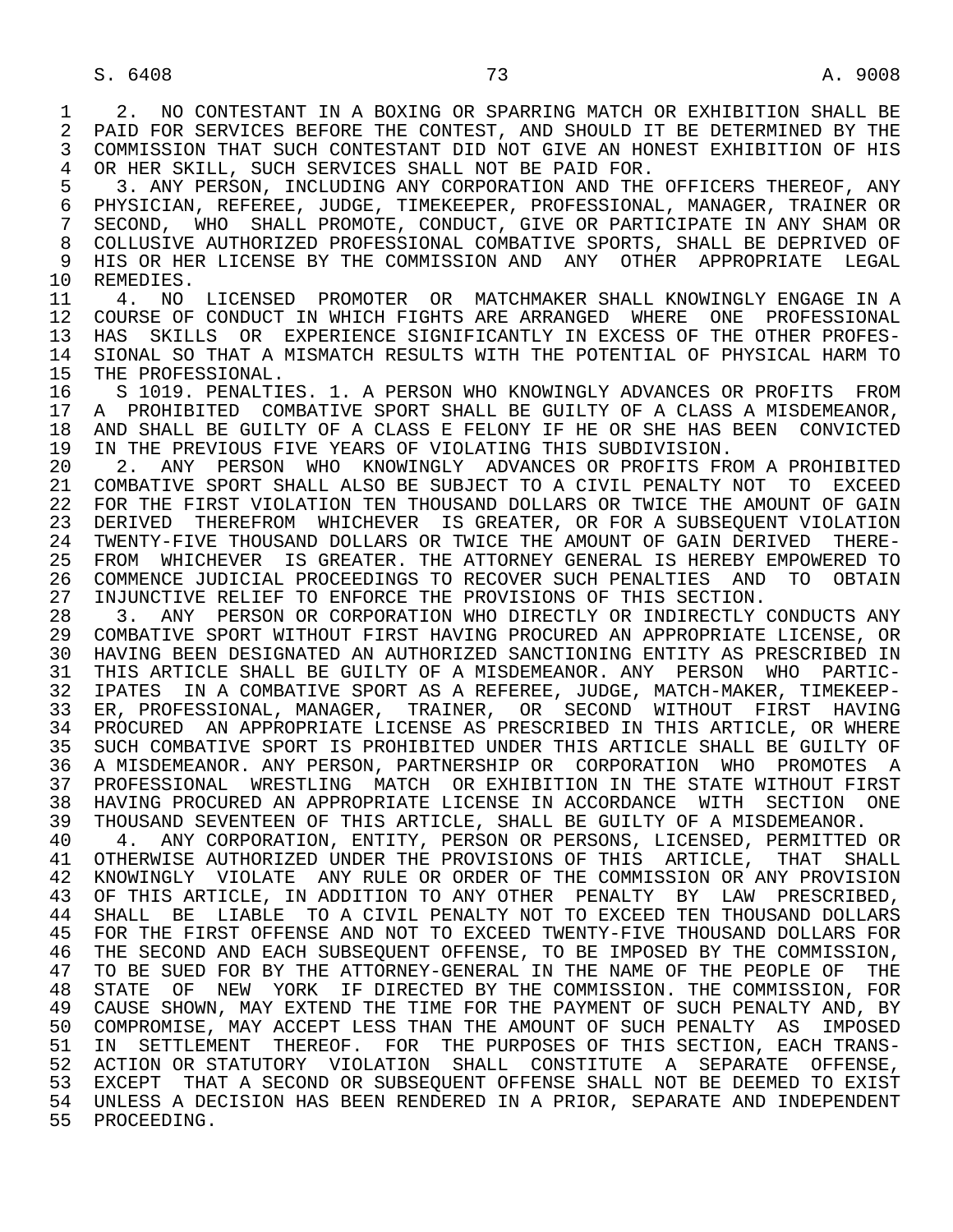1 5. ON THE FIRST INFRACTION OF RULES OR REGULATIONS PROMULGATED PURSU-<br>2 ANT TO SUBDIVISION TWO OF SECTION ONE THOUSAND NINE OF THIS ARTICLE. 2 ANT TO SUBDIVISION TWO OF SECTION ONE THOUSAND NINE OF THIS ARTICLE,<br>3 WHICH INFRACTION MAY INCLUDE MORE THAN ONE INDIVIDUAL VIOLATION, THE WHICH INFRACTION MAY INCLUDE MORE THAN ONE INDIVIDUAL VIOLATION, THE 4 COMMISSION MAY IMPOSE A CIVIL FINE OF UP TO TWO HUNDRED FIFTY DOLLARS<br>5 FOR EACH HEALTH AND SAFETY VIOLATION AND MAY SUSPEND THE TRAINING FACIL-5 FOR EACH HEALTH AND SAFETY VIOLATION AND MAY SUSPEND THE TRAINING FACIL-<br>6 ITY'S LICENSE UNTIL THE VIOLATION OR VIOLATIONS ARE CORRECTED. ON THE 6 ITY'S LICENSE UNTIL THE VIOLATION OR VIOLATIONS ARE CORRECTED. ON THE 7 SECOND SUCH INFRACTION, THE COMMISSION MAY IMPOSE A CIVIL FINE OF UP TO 7 SECOND SUCH INFRACTION, THE COMMISSION MAY IMPOSE A CIVIL FINE OF UP TO<br>8 FIVE HUNDRED DOLLARS FOR FACH HEALTH AND SAFETY VIOLATION AND MAY 8 FIVE HUNDRED DOLLARS FOR EACH HEALTH AND SAFETY-VIOLATION-AND-MAY<br>9 SUSPEND THE TRAINING FACILITY'S LICENSE UNTIL THE VIOLATION OR 9 SUSPEND THE TRAINING FACILITY'S LICENSE UNTIL THE VIOLATION OR<br>10 VIOLATIONS ARE CORRECTED. ON THE THIRD SUCH INFRACTION OR FOR SUBSEOUENT 10 VIOLATIONS ARE CORRECTED. ON THE THIRD SUCH INFRACTION OR FOR SUBSEQUENT<br>11 INFRACTIONS, THE COMMISSION MAY IMPOSE A CIVIL FINE OF UP TO SEVEN 11 INFRACTIONS, THE COMMISSION MAY IMPOSE A CIVIL FINE OF UP TO SEVEN 12 HUNDRED FIFTY DOLLARS FOR EACH HEALTH AND SAFETY VIOLATION AND MAY<br>13 REVOKE THE TRAINING FACILITY'S LICENSE. 13 REVOKE THE TRAINING FACILITY'S LICENSE.<br>14 6. ANY INDIVIDUAL, CORPORATION, ASS.

14 6. ANY INDIVIDUAL, CORPORATION, ASSOCIATION OR CLUB FAILING TO FULLY<br>15 COMPLY WITH PARAGRAPH (A) OF SUBDIVISION TWELVE OF SECTION ONE THOUSAND 15 COMPLY WITH PARAGRAPH (A) OF SUBDIVISION TWELVE OF SECTION ONE THOUSAND<br>16 FIFTEEN OF THIS ARTICLE SHALL BE SUBJECT TO A PENALTY OF FIVE HUNDRED 16 FIFTEEN OF THIS ARTICLE SHALL BE SUBJECT TO A PENALTY OF FIVE HUNDRED<br>17 DOLLARS TO BE COLLECTED BY AND PAID TO THE DEPARTMENT OF STATE. ANY 17 DOLLARS TO BE COLLECTED BY AND PAID TO THE DEPARTMENT OF STATE. ANY<br>18 INDIVIDUAL, CORPORATION, ASSOCIATION OR CLUB IS PROHIBITED FROM OPERAT-18 INDIVIDUAL, CORPORATION, ASSOCIATION OR CLUB IS PROHIBITED FROM OPERAT-<br>19 ING ANY SHOWS OR EXHIBITIONS UNTIL ALL PENALTIES DUE PURSUANT TO THIS 19 ING ANY SHOWS OR EXHIBITIONS UNTIL ALL PENALTIES DUE PURSUANT TO THIS<br>20 SECTION AND TAXES, INTEREST AND PENALTIES DUE PURSUANT TO ARTICLE NINE-20 SECTION AND TAXES, INTEREST AND PENALTIES DUE PURSUANT TO ARTICLE NINE-<br>21 TEEN OF THE TAX LAW HAVE BEEN PAID. 21 TEEN OF THE TAX LAW HAVE BEEN PAID.<br>22 T. ALL PENALTIES IMPOSED AND COLL

22 7. ALL PENALTIES IMPOSED AND COLLECTED BY THE COMMISSION FROM ANY<br>23 CORPORATION, ENTITY, PERSON OR PERSONS LICENSED UNDER THE PROVISIONS OF 23 CORPORATION, ENTITY, PERSON OR PERSONS LICENSED UNDER THE PROVISIONS OF 24 THIS ARTICLE, WHICH FINES AND PENALTIES ARE IMPOSED AND COLLECTED UNDER<br>25 AUTHORITY HEREBY VESTED SHALL WITHIN THIRTY DAYS AFTER THE RECEIPT THER-AUTHORITY HEREBY VESTED SHALL WITHIN THIRTY DAYS AFTER THE RECEIPT THER-26 EOF BY THE COMMISSION BE PAID BY THEM INTO THE STATE TREASURY.<br>27 S 1020. SUBPOENAS BY COMMISSION; OATHS. THE COMMISSION

27 S 1020. SUBPOENAS BY COMMISSION; OATHS. THE COMMISSION SHALL HAVE<br>28 AUTHORITY TO ISSUE, UNDER THE HAND OF ITS CHAIRPERSON, AND THE SEAL OF 28 AUTHORITY TO ISSUE, UNDER THE HAND OF ITS CHAIRPERSON, AND THE SEAL OF<br>29 THE COMMISSION, SUBPOENAS FOR THE ATTENDANCE OF WITNESSES BEFORE THE 29 THE COMMISSION, SUBPOENAS FOR THE ATTENDANCE OF WITNESSES BEFORE THE 100 COMMISSION. A SUBPOENA ISSUED INVER THIS SECTION SHALL BE REGULATED BY 30 COMMISSION. A SUBPOENA ISSUED UNDER THIS SECTION SHALL BE REGULATED BY<br>31 THE CIVIL PRACTICE LAW AND RULES. 31 THE CIVIL PRACTICE LAW AND RULES.<br>32 S 1021. EXCEPTIONS. THE PROVISE

32 S 1021. EXCEPTIONS. THE PROVISIONS OF THIS ARTICLE EXCEPT AS PROVIDED<br>33 IN SUBDIVISION TWELVE OF SECTION ONE THOUSAND FIFTEEN OF THIS ARTICLE 33 IN SUBDIVISION TWELVE OF SECTION ONE THOUSAND FIFTEEN OF THIS ARTICLE<br>34 SHALL NOT BE CONSTRUED TO APPLY TO ANY SPARRING OR BOXING CONTEST OR 34 SHALL NOT BE CONSTRUED TO APPLY TO ANY SPARRING OR BOXING CONTEST OR<br>35 EXHIBITION CONDUCTED UNDER THE SUPERVISION OR THE CONTROL OF THE NEW 35 EXHIBITION CONDUCTED UNDER THE SUPERVISION OR THE CONTROL OF THE NEW<br>36 YORK STATE NATIONAL GUARD OR NAVAL MILITIA WHERE ALL OF THE CONTESTANTS 36 YORK STATE NATIONAL GUARD OR NAVAL MILITIA WHERE ALL OF THE CONTESTANTS 37 ARE MEMBERS OF THE ACTIVE MILITIA; NOR TO ANY SUCH CONTEST OR EXHIBITION 38 WHERE THE CONTESTANTS ARE ALL AMATEURS, SPONSORED BY AND UNDER THE 39 SUPERVISION OF ANY UNIVERSITY, COLLEGE, SCHOOL OR OTHER INSTITUTION OF 40 LEARNING, RECOGNIZED BY THE REGENTS OF THE STATE OF NEW YORK; NOR TO ANY 41 BUSINESS ENTITY INCORPORATED FOR THE PURPOSES OF PROVIDING INSTRUCTION<br>42 AND EVALUATION IN A COMBATIVE SPORT TO CUSTOMERS FOR THE PURPOSES OF 42 AND EVALUATION IN A COMBATIVE SPORT TO CUSTOMERS FOR THE PURPOSES OF 43 HEALTH AND FITNESS, PERSONAL DEVELOPMENT, SELF-DEFENSE OR PARTICIPATION 43 HEALTH AND FITNESS, PERSONAL DEVELOPMENT, SELF-DEFENSE OR PARTICIPATION<br>44 IN AMATEUR EVENTS CONDUCTED BY AN AUTHORIZED SANCTIONING ENTITY; NOR TO 44 IN AMATEUR EVENTS CONDUCTED BY AN AUTHORIZED SANCTIONING ENTITY; NOR TO<br>45 ANY SUCH CONTEST OR EXHIBITIONS WHERE THE CONTESTANTS ARE ALL AMATEURS ANY SUCH CONTEST OR EXHIBITIONS WHERE THE CONTESTANTS ARE ALL AMATEURS 46 SPONSORED BY AND UNDER THE SUPERVISION OF THE AMERICAN OLYMPIC ASSOCI-<br>47 ATION OR, IN THE CASE OF BOXING, THE U.S. AMATEUR BOXING FEDERATION OR 47 ATION OR, IN THE CASE OF BOXING, THE U.S. AMATEUR BOXING FEDERATION OR<br>48 ITS LOCAL AFFILIATES OR THE AMERICAN OLYMPIC ASSOCIATION; NOR EXCEPT AS 48 ITS LOCAL AFFILIATES OR THE AMERICAN OLYMPIC ASSOCIATION; NOR EXCEPT AS<br>49 TO THE EXTENT PROVIDED OTHERWISE IN THIS ARTICLE, TO ANY PROFESSIONAL 49 TO THE EXTENT PROVIDED OTHERWISE IN THIS ARTICLE, TO ANY PROFESSIONAL 50 WRESTLING CONTEST OR EXHIBITION AS DEFINED IN THIS ARTICLE. ANY INDIVID- 51 UAL, ASSOCIATION, CORPORATION OR CLUB, EXCEPT ELEMENTARY OR HIGH SCHOOLS<br>52 OR EOUIVALENT INSTITUTIONS OF LEARNING RECOGNIZED BY THE REGENTS OF THE 52 OR EQUIVALENT INSTITUTIONS OF LEARNING RECOGNIZED BY THE REGENTS OF THE<br>53 STATE OF NEW YORK, WHO OR WHICH CONDUCTS AN AMATEUR CONTEST PURSUANT TO 53 STATE OF NEW YORK, WHO OR WHICH CONDUCTS AN AMATEUR CONTEST PURSUANT TO<br>54 THIS SECTION MUST REGISTER WITH THE U.S. AMATEUR BOXING FEDERATION OR 54 THIS SECTION MUST REGISTER WITH THE U.S. AMATEUR BOXING FEDERATION OR<br>55 ITS LOCAL AFFILIATES AND ABIDE BY ITS RULES AND REGULATIONS. ITS LOCAL AFFILIATES AND ABIDE BY ITS RULES AND REGULATIONS.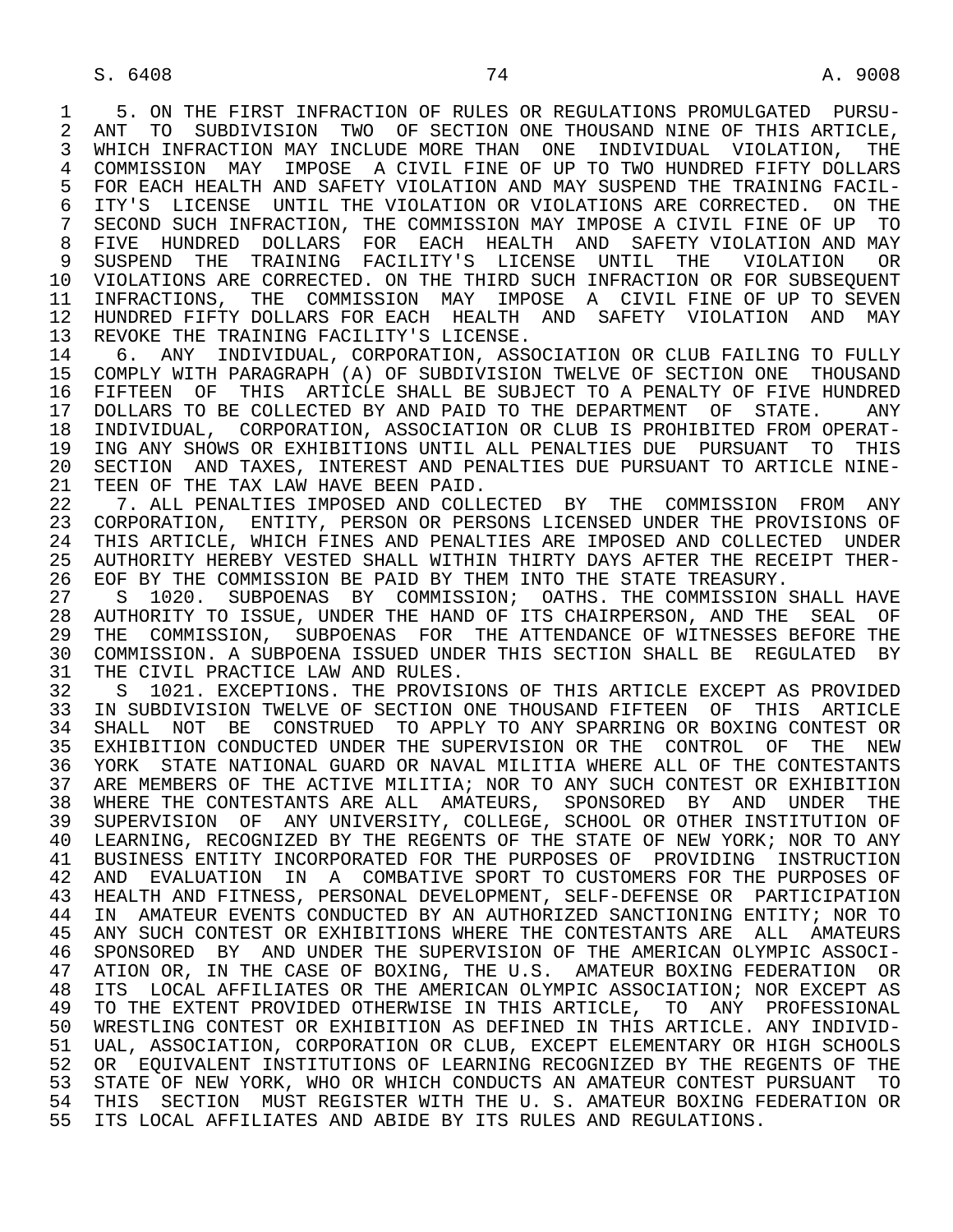1 S 1022. DISPOSITION OF RECEIPTS. ALL RECEIPTS OF THE COMMISSION SHALL<br>2 BE PAID INTO THE STATE TREASURY, PROVIDED, HOWEVER, THAT RECEIPTS FROM 2 BE PAID INTO THE STATE TREASURY, PROVIDED, HOWEVER, THAT RECEIPTS FROM<br>3 THE TAX IMPOSED BY ARTICLE NINETEEN OF THE TAX LAW SHALL BE DEPOSITED AS 3 THE TAX IMPOSED BY ARTICLE NINETEEN OF THE TAX LAW SHALL BE DEPOSITED AS<br>4 PROVIDED BY SECTION ONE HUNDRED SEVENTY-ONE-A OF THE TAX LAW 4 PROVIDED BY SECTION ONE HUNDRED SEVENTY-ONE-A OF THE TAX LAW.<br>5 S 3. Subdivision 1 of section 451 of the tax law, as 5 S 3. Subdivision 1 of section 451 of the tax law, as amended by<br>6 section 1 of part F of chapter 407 of the laws of 1999, is amended to 6 section 1 of part F of chapter 407 of the laws of 1999, is amended to<br>7 read as follows: 7 read as follows:<br>8 1. "Gross re 8 1. "Gross receipts from ticket sales" shall mean the total gross<br>9 receipts of every person from the sale of tickets to any [professional 9 receipts of every person from the sale of tickets to any [professional<br>10 or amateur boxing, sparring or wrestling match or exhibition] AUTHORIZED 10 or amateur boxing, sparring or wrestling match or exhibition] AUTHORIZED<br>11 COMBATIVE SPORT held in this state, and without any deduction whatsoever 11 COMBATIVE SPORT held in this state, and without any deduction whatsoever<br>12 for commissions, brokerage, distribution fees, advertising or any other 12 for commissions, brokerage, distribution fees, advertising or any other<br>13 expenses, charges and recoupments in respect thereto. 13 expenses, charges and recoupments in respect thereto.<br>14 5.4 Section 451 of the tax law is amended by addin 14 S 4. Section 451 of the tax law is amended by adding a new subdivision<br>15 4 to read as follows: 15 4 to read as follows:<br>16 4. "AUTHORIZED COMB 16 4. "AUTHORIZED COMBATIVE SPORT" SHALL MEAN ANY COMBATIVE SPORT AUTHOR-<br>17 IZED PURSUANT TO SECTION ONE THOUSAND ONE OF THE GENERAL BUSINESS LAW. 17 IZED PURSUANT TO SECTION ONE THOUSAND ONE OF THE GENERAL BUSINESS LAW.<br>18 S 5. Section 452 of the tax law, as amended by section 2 of part F 18 S 5. Section 452 of the tax law, as amended by section 2 of part F of<br>19 chapter 407 of the laws of 1999, is amended to read as follows: 19 chapter 407 of the laws of 1999, is amended to read as follows:<br>20 S 452. Imposition of tax. 1. On and after October first. 20 S 452. Imposition of tax. 1. On and after October first, nineteen<br>21 hundred ninety-nine, a tax is hereby imposed and shall be paid upon the 21 hundred ninety-nine, a tax is hereby imposed and shall be paid upon the<br>22 gross receipts of every person holding any professional or amateur 22 gross receipts of every person holding any professional or amateur<br>23 boxing, sparring or wrestling match or exhibition in this state. Such boxing, sparring or wrestling match or exhibition in this state. Such 24 tax shall be imposed on such gross receipts, exclusive of any federal<br>25 taxes, as follows: taxes, as follows: 26 (a) three percent of gross receipts from ticket sales, except that in<br>27 no event shall the tax imposed by this [subdivision] PARAGRAPH exceed 27 no event shall the tax imposed by this [subdivision] PARAGRAPH exceed<br>28 fifty thousand dollars for any match or exhibition; 28 fifty thousand dollars for any match or exhibition;<br>29 (b) three percent of gross receipts from broadcas 29 (b) three percent of gross receipts from broadcasting rights, except 30 that in no event shall the tax imposed by this [subdivision] PARAGRAPH 31 exceed fifty thousand dollars for any match or exhibition. 31 exceed fifty thousand dollars for any match or exhibition.<br>32 3. ON AND AFTER THE EFFECTIVE DATE OF THIS SUBDIVISION. 32 2. ON AND AFTER THE EFFECTIVE DATE OF THIS SUBDIVISION, A TAX IS HERE-<br>33 BY IMPOSED AND SHALL BE PAID UPON THE GROSS RECEIPTS OF EVERY PERSON 33 BY IMPOSED AND SHALL BE PAID UPON THE GROSS RECEIPTS OF EVERY PERSON<br>34 HOLDING ANY AUTHORIZED COMBATIVE SPORT IN THIS STATE, OTHER THAN ANY 34 HOLDING ANY AUTHORIZED COMBATIVE SPORT INTHIS STATE, OTHER THAN ANY<br>35 PROFESSIONAL ORAMATEUR BOXING, SPARRING OR WRESTLING EXHIBITION OR 35 PROFESSIONAL OR AMATEUR BOXING, SPARRING OR WRESTLING EXHIBITION OR 36 MATCH, EXCLUSIVE OF ANY FEDERAL TAXES AS FOLLOWS: 37 (A) EIGHT AND ONE-HALF PERCENT OF GROSS RECEIPTS FROM TICKET SALES; 38 AND<br>39 () 39 (B) THREE PERCENT OF THE SUM OF (I) GROSS RECEIPTS FROM BROADCASTING 40 RIGHTS, AND (II) GROSS RECEIPTS FROM DIGITAL STREAMING OVER THE INTER-<br>41 NET, EXCEPT THAT IN NO EVENT SHALL SUCH TAX IMPOSED PURSUANT TO THIS 41 NET, EXCEPT THAT IN NO EVENT SHALL SUCH TAX IMPOSED PURSUANT TO THIS<br>42 PARAGRAPH EXCEED FIFTY THOUSAND DOLLARS FOR ANY MATCH OR EXHIBITION. 42 PARAGRAPH EXCEED FIFTY THOUSAND DOLLARS FOR ANY MATCH OR EXHIBITION.<br>43 S 6. The article heading of article 19 of the tax law, as adde 43 S 6. The article heading of article 19 of the tax law, as added by<br>44 chapter 833 of the laws of 1987, is amended to read as follows: 44 chapter 833 of the laws of 1987, is amended to read as follows: 45 [BOXING AND WRESTLING EXHIBITIONS] AUTHORIZED COMBATIVE 46 Example 16<br>17 S 7. Paragraph 1 of subdivision (f) of s 5 7. Paragraph 1 of subdivision (f) of section 1105 of the tax law, as 48 amended by section 100 of part A of chapter 389 of the laws of 1997, is<br>49 amended to read as follows: 49 amended to read as follows:<br>50 (1) Any admission charge 50 (1) Any admission charge where such admission charge is in excess of<br>51 ten cents to or for the use of any place of amusement in the state, 51 ten cents to or for the use of any place of amusement in the state,<br>52 except charges for admission to race tracks[, boxing, sparring or wres-52 except charges for admission to race tracks[, boxing, sparring or wres-<br>53 tling matches or exhibitions] OR AUTHORIZED COMBATIVE SPORTS which 53 tling matches or exhibitions] OR AUTHORIZED COMBATIVE SPORTS which<br>54 charges are taxed under any other law of this state, or dramatic or 54 charges are taxed under any other law of this state, or dramatic or<br>55 musical arts performances, or live circus performances, or motion 55 musical arts performances, or live circus performances, or motion<br>56 picture theaters, and except charges to a patron for admission to, or 56 picture theaters, and except charges to a patron for admission to, or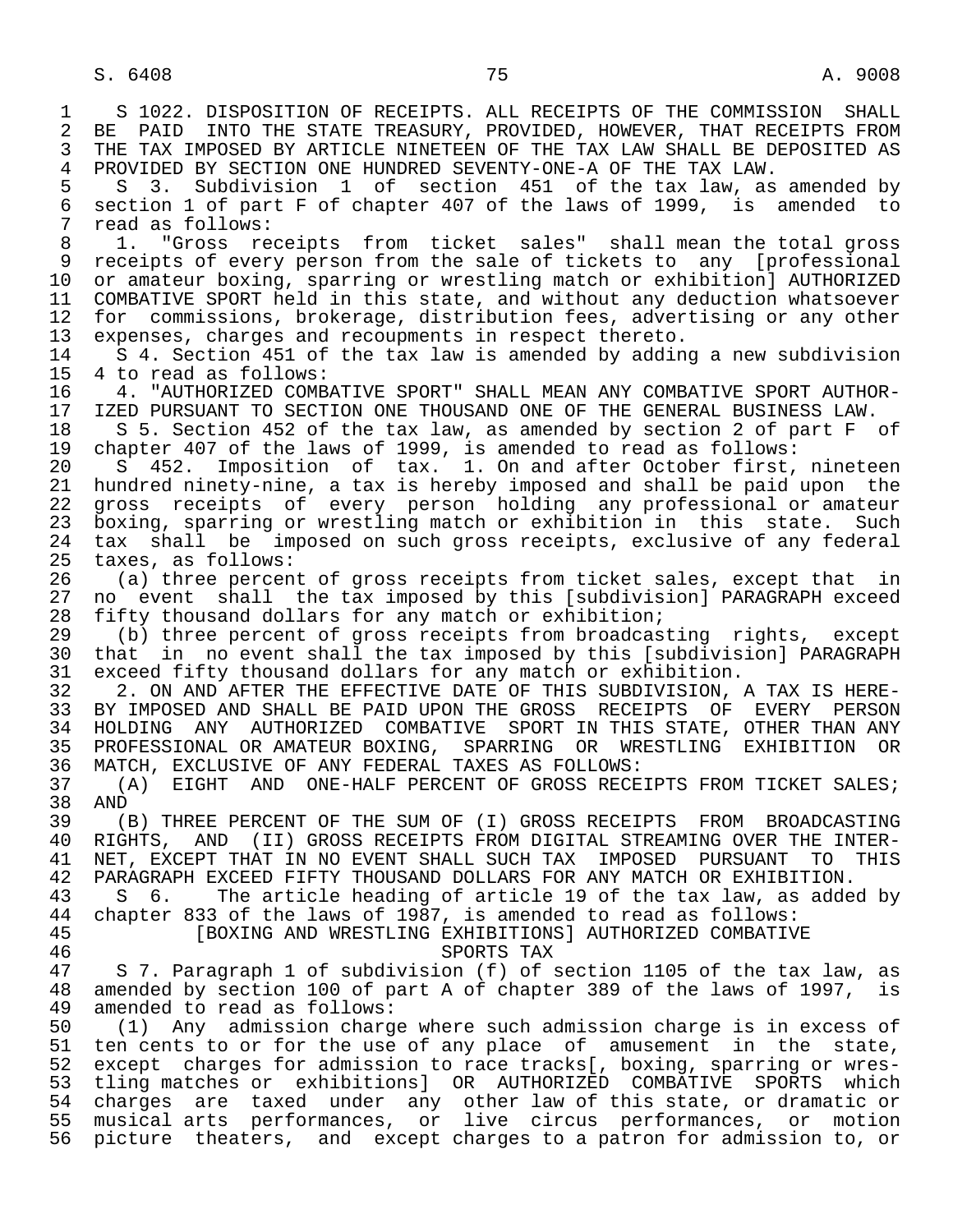1 use of, facilities for sporting activities in which such patron is to be 2 a participant, such as bowling alleys and swimming pools. For any person<br>3 having the permanent use or possession of a box or seat or a lease or a 3 having the permanent use or possession of a box or seat or a lease or a<br>4 license, other than a season ticket, for the use of a box or seat at a 4 license, other than a season ticket, for the use of a box or seat at a<br>5 place of amusement, the tax shall be upon the amount for which a similar 5 place of amusement, the tax shall be upon the amount for which a similar<br>6 box or seat is sold for each performance or exhibition at which the box 6 box or seat is sold for each performance or exhibition at which the box<br>7 or seat is used or reserved by the holder, licensee or lessee, and shall 7 or seat is used or reserved by the holder, licensee or lessee, and shall<br>8 be paid by the holder, licensee or lessee.

8 be paid by the holder, licensee or lessee.<br>9 S 8. The section heading of section 1 9 S 8. The section heading of section 1820 of the tax law, as amended<br>10 by section 32 of subpart I of part V-1 of chapter 57 of the laws of 10 by section 32 of subpart I of part V-1 of chapter 57 of the laws of 11 2009, is amended to read as follows: 11 2009, is amended to read as follows:<br>12 [Boxing and wrestling exhibitions]

12 [Boxing and wrestling exhibitions] AUTHORIZED COMBATIVE SPORTS tax.<br>13 S 9. Paragraph (b) of subdivision 6-c of section 106 of the alcoho

 13 S 9. Paragraph (b) of subdivision 6-c of section 106 of the alcoholic beverage control law, as added by chapter 254 of the laws of 2001, is

15 amended to read as follows:<br>16 (b) The prohibition conta 16 (b) The prohibition contained in paragraph (a) of this subdivision, 17 however, shall not be applied to any [professional match or exhibition<br>18 which consists of boxing, sparring, wrestling, or martial arts and which 18 which consists of boxing, sparring, wrestling, or martial arts and which<br>19 is excepted from the definition of the term "combative sport" contained 19 is excepted from the definition of the term "combative sport" contained<br>20 in subdivision one of section five-a of chapter nine hundred twelve of 20 in subdivision one of section five-a of chapter nine hundred twelve of<br>21 the laws of nineteen hundred twenty, as added by chapter fourteen of the 21 the laws of nineteen hundred twenty, as added by chapter fourteen of the<br>22 laws of nineteen hundred ninety-seven] AUTHORIZED COMBATIVE SPORT. 22 laws of nineteen hundred ninety-seven] AUTHORIZED COMBATIVE SPORT.<br>23 S 10. The department of state, with the assistance of the

23 S 10. The department of state, with the assistance of the state<br>24 athletic commission, medical advisory board, departments of health and 24 athletic commission, medical advisory board, departments of health and<br>25 financial services, state insurance fund, division of budget and such 25 financial services, state insurance fund, division of budget and such 26 other state entities as appropriate, shall carefully consider potential 27 mechanisms to provide financial resources for the payment of expenses<br>28 related to medical and rehabilitative care for professionals licensed 28 related to medical and rehabilitative care for professionals licensed<br>29 under article forty-one of the general business law who experience 29 under article forty-one of the general business law who experience 30 debilitating brain injuries associated with repetitive head injuries<br>31 sustained through their participation in combative sports. The depart-31 sustained through their participation in combative sports.<br>32 ment of state may consult and contract with third parties 32 ment of state may consult and contract with third parties for services<br>33 in the course of this review. The department of state shall report its 33 in the course of this review. The department of state shall report its<br>34 findings and recommendations to the governor, temporary president of the 34 findings and recommendations to the governor, temporary president of the<br>35 senate and speaker of the assembly within eighteen months of the effec-35 senate and speaker of the assembly within eighteen months of the effec-<br>36 tive date of this section. In addition to the foregoing, within twelve tive date of this section. In addition to the foregoing, within twelve 37 months of the effective date of this section, the state athletic commis- 38 sion shall make any recommendations to the governor, temporary president<br>39 of the senate and speaker of the assembly regarding legislative changes 39 of the senate and speaker of the assembly regarding legislative changes<br>40 which may be necessary to effectuate the purpose and intent of this 40 which may be necessary to effectuate the purpose and intent of this<br>41 chapter, including, but not limited to, appropriate adjustments to the 41 chapter, including, but not limited to, appropriate adjustments to the<br>42 insurance requirements contained therein. 42 insurance requirements contained therein.<br>43 S 11. This act shall take effect on the

43 S 11. This act shall take effect on the first day of the first month<br>44 next succeeding the one hundred twentieth day after it shall have become 44 next succeeding the one hundred twentieth day after it shall have become<br>45 a law and shall apply to gross receipts from combative sports held on or a law and shall apply to gross receipts from combative sports held on or 46 after that date; provided, however, that the addition, amendment and/or<br>47 repeal of any rule or regulation of the state athletic commission necesrepeal of any rule or regulation of the state athletic commission neces-48 sary for the implementation of this act on its effective date is author-<br>49 ized to be made on or before such effective date. ized to be made on or before such effective date.

## 50 PART P

 51 Section 1. Section 2 of chapter 584 of the laws of 2011, amending the public authorities law relating to the powers and duties of the dormito-53 ry authority of the state of New York relative to the establishment of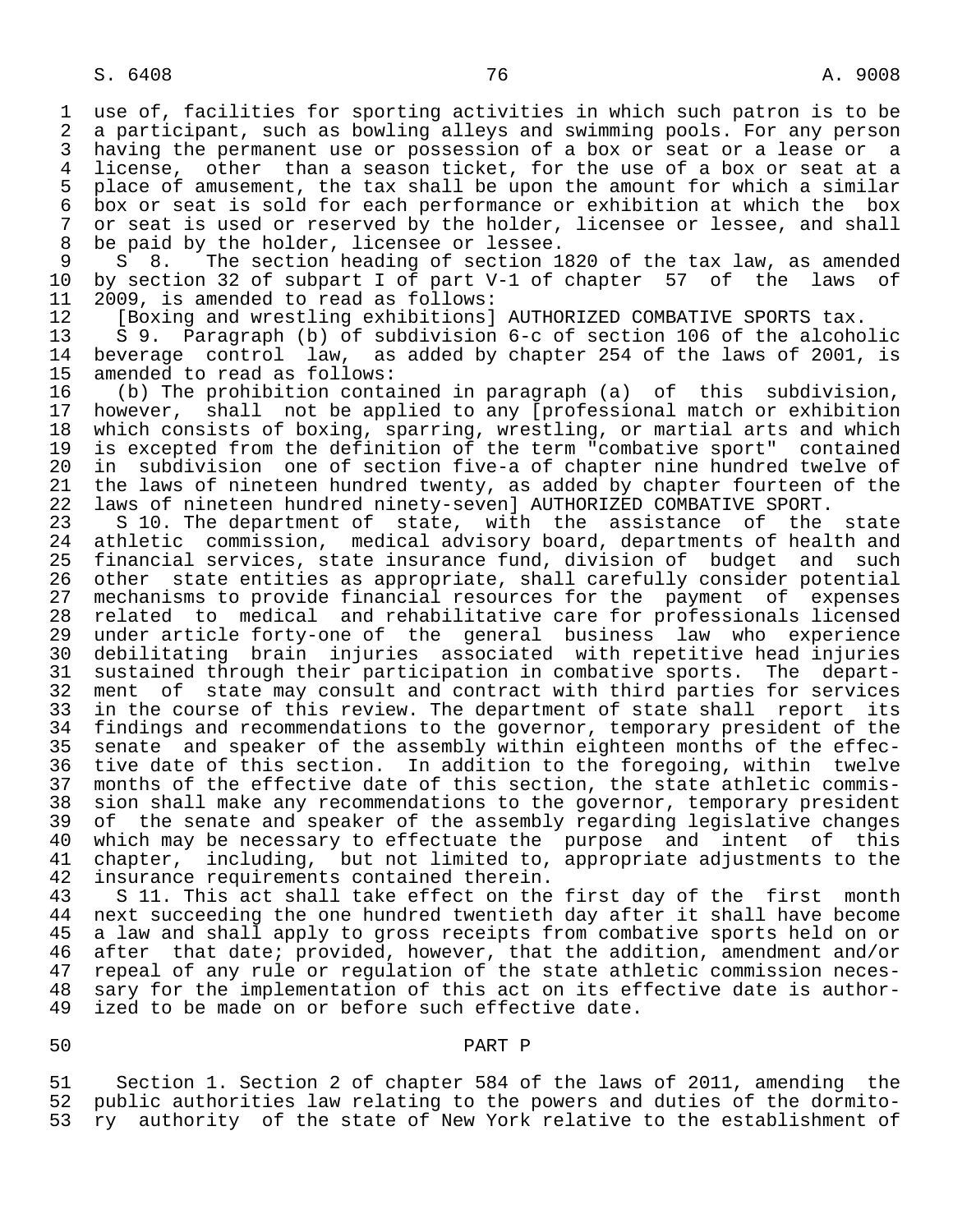1 subsidiaries for certain purposes, as amended by section 1 of part X of 2 chapter 57 of the laws of 2014, is amended to read as follows: 2 chapter 57 of the laws of 2014, is amended to read as follows:<br>3 S 2. This act shall take effect immediately and shall exp

3 S 2. This act shall take effect immediately and shall expire and be<br>4 deemed repealed on July 1, [2016] 2018; provided however, that the expi-4 deemed repealed on July 1, [2016] 2018; provided however, that the expi-<br>5 ration of this act shall not impair or otherwise affect any of the 5 ration of this act shall not impair or otherwise affect any of the<br>6 powers, duties, responsibilities, functions, rights or liabilities of 6 powers, duties, responsibilities, functions, rights or liabilities of 7 any subsidiary duly created pursuant to subdivision twenty-five of 8 section 1678 of the public authorities law prior to such expiration.<br>9 S 2. This act shall take effect immediately.

S 2. This act shall take effect immediately.

## 10 PART Q

11 Section 1. Subdivisions 10, 11, 12 and 13 of section 351 of the public<br>12 authorities law are REPEALED and subdivision 14 of such section is 12 authorities law are REPEALED and subdivision 14 of such section is<br>13 renumbered subdivision 10. 13 renumbered subdivision 10.

14 S 2. Subdivisions 6, 8 and 10 of section 354 of the public authorities<br>15 law, subdivision 6 as amended by chapter 506 of the laws of 2009, and 15 law, subdivision 6 as amended by chapter 506 of the laws of 2009, and 16 subdivisions 8 and 10 as amended by chapter 766 of the laws of 1992, are 17 amended to read as follows: 17 amended to read as follows:<br>18 6. To appoint officers

18 6. To appoint officers, agents and employees and fix their compen-<br>19 sation, provided, however, that the appointment of the executive direc-19 sation, provided, however, that the appointment of the executive direc-<br>20 tor shall be subject to confirmation by the senate in accordance with 20 tor shall be subject to confirmation by the senate in accordance with<br>21 section twenty-eight hundred fifty-two of this chapter; subject however section twenty-eight hundred fifty-two of this chapter; subject however 22 to the provisions of the civil service law, which shall apply to the<br>23 authority [and to the subsidiary corporation thereof] as a municipal 23 authority [and to the subsidiary corporation thereof] as a municipal<br>24 corporation other than a city;

24 corporation other than a city;<br>25  $8.$  Subject to agreements w 25 8. Subject to agreements with noteholders or bondholders, to fix and<br>26 collect such fees, rentals and charges for the use of the thruway 26 collect such fees, rentals and charges for the use of the thruway<br>27 [system] or any part thereof necessary or convenient, with an adequate 27 [system] or any part thereof necessary or convenient, with an adequate<br>28 margin of safety, to produce sufficient revenue to meet the expense of 28 margin of safety, to produce sufficient revenue to meet the expense of<br>29 maintenance and operation and to fulfill the terms of any agreements 29 maintenance and operation and to fulfill the terms of any agreements<br>30 made with the holders of its notes or bonds, and to establish the rights 30 made with the holders of its notes or bonds, and to establish the rights<br>31 and privileges granted upon payment thereof [; provided, however, that 31 and privileges granted upon payment thereof[; provided, however, that<br>32 tolls may only be imposed for the passage through locks and lift bridges 32 tolls may only be imposed for the passage through locks and lift bridges<br>33 by vessels which are propelled in whole or in part by mechanical power; 33 by vessels which are propelled in whole or in part by mechanical power;<br>34 and provided further that no tolls shall be imposed or collected prior and provided further that no tolls shall be imposed or collected prior 35 to the first day of April, nineteen hundred ninety-three].

 36 10. To construct, reconstruct or improve on or along the thruway 37 [system] in the manner herein provided, suitable facilities for gas 38 stations, restaurants, and other facilities for the public, or to lease<br>39 the right to construct, reconstruct or improve and operate such facili-39 the right to construct, reconstruct or improve and operate such facili-<br>40 ties; such facilities shall be publicly offered for leasing for opera-40 ties; such facilities shall be publicly offered for leasing for opera-<br>41 tion, or the right to construct, reconstruct or improve and operate such 41 tion, or the right to construct, reconstruct or improve and operate such<br>42 facilities shall be publicly offered under rules and requlations to be 42 facilities shall be publicly offered under rules and regulations to be<br>43 established by the authority, provided, however, that lessees operating 43 established by the authority, provided, however, that lessees operating<br>44 such facilities at the time this act becomes effective, may reconstruct 44 such facilities at the time this act becomes effective, may reconstruct<br>45 or improve them or may construct additional like facilities, in the or improve them or may construct additional like facilities, in the 46 manner and upon such terms and conditions as the board shall determine[;<br>47 and provided further, however, that such facilities constructed, recon-47 and provided further, however, that such facilities constructed, recon-<br>48 structed or improved on or along the canal system shall be consistent 48 structed or improved on or along the canal system shall be consistent<br>49 with the canal recreationway plan approved pursuant to section one 49 with the canal recreationway plan approved pursuant to section one<br>50 hundred thirty-eight-c of the canal law and section three hundred eight-50 hundred thirty-eight-c of the canal law and section three hundred eight-<br>51 y-two of this title];

51 y-two of this title];<br>52 S 3. Section 355 o 52 S 3. Section 355 of the public authorities law, as amended by chapter<br>53 138 of the laws of 1997, is amended to read as follows: 138 of the laws of 1997, is amended to read as follows: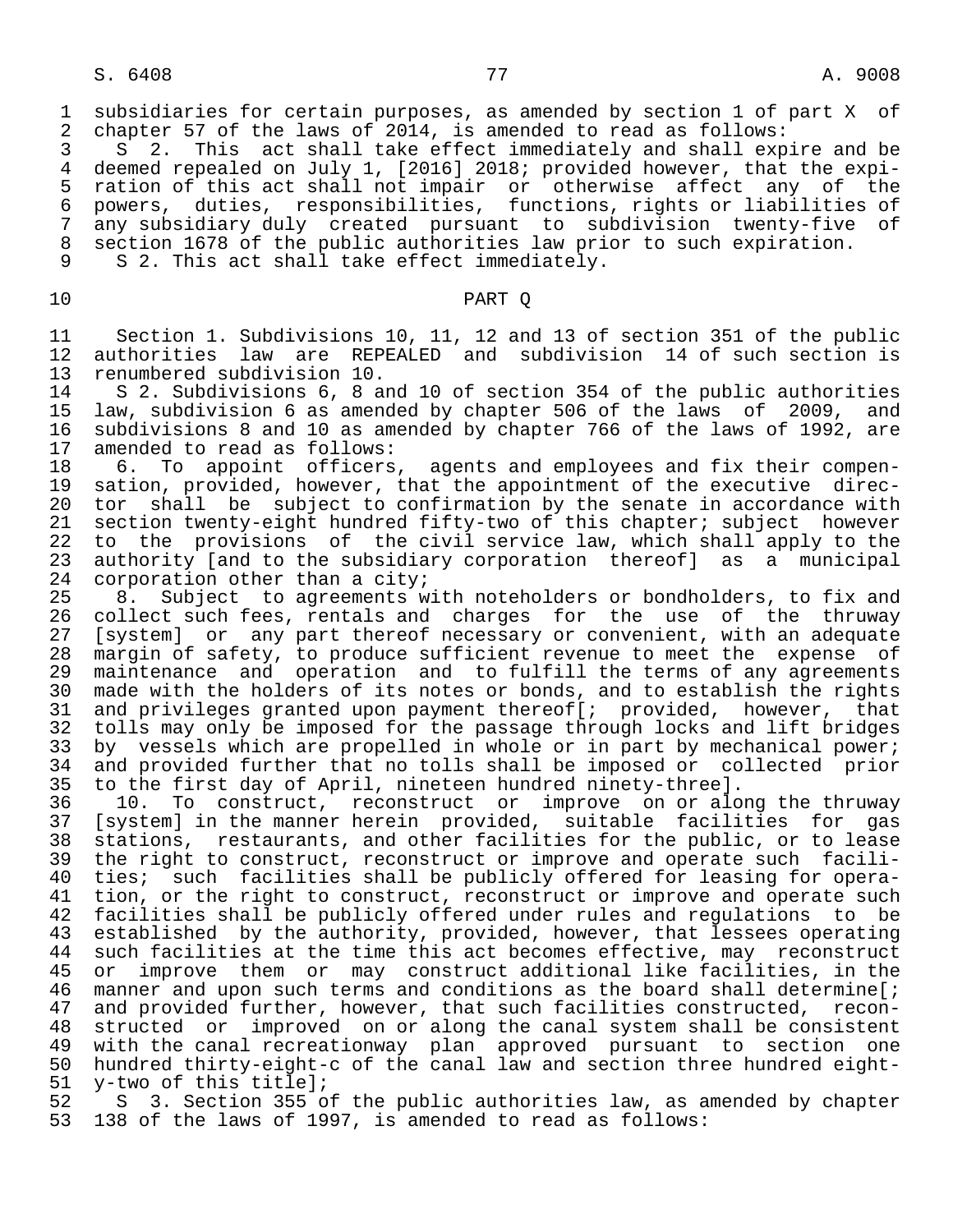1 S 355. Officers and employees; transfer, promotion and seniority. 1.<br>2 Officers and employees of state departments, agencies, for the canal 2 Officers and employees of state departments, agencies, [or the canal<br>3 corporation] OR DIVISIONS may be transferred to the authority and offi-3 corporation] OR DIVISIONS may be transferred to the authority and offi-<br>4 cers, agents and employees of the authority may be transferred to state 4 cers, agents and employees of the authority may be transferred to state<br>5 departments, agencies, [or the canal corporation] OR DIVISIONS, without 5 departments, agencies, [or the canal corporation] OR DIVISIONS, without 6 examination and without loss of any civil service status or rights. No 7 such transfer from the authority [or canal corporation] to any state<br>8 department, agency, or division may, however, be made except with the 8 department, agency, or division may, however, be made except with the<br>9 approval of the head of the state department, agency, or division 9 approval of the head of the state department, agency, or division<br>10 involved and the director of the budget and in compliance with the rules 10 involved and the director of the budget and in compliance with the rules<br>11 and requlations of the state civil service commission.

11 and regulations of the state civil service commission.<br>12 2. Promotions from positions in state departments 12 2. Promotions from positions in state departments and agencies to<br>13 positions in the authority (or canal corporation), and vice versa, may 13 positions in the authority [or canal corporation], and vice versa, may<br>14 be made from interdepartmental promotion lists resulting from promotion be made from interdepartmental promotion lists resulting from promotion 15 examinations in which employees of the authority[, employees of the 16 canal corporation,] and employees of the state are eligible to partic-

17 ipate.<br>18 3. I 18 3. In computing seniority for purposes of promotion or for purposes of<br>19 suspension or demotion upon the abolition of positions in the service of 19 suspension or demotion upon the abolition of positions in the service of<br>20 the authority or in the service of the state, in the case of an employee 20 the authority or in the service of the state, in the case of an employee<br>21 of the authority a period of prior employment in the service of the 21 of the authority a period of prior employment in the service of the<br>22 state shall be counted in the same manner as though such period of 22 state shall be counted in the same manner as though such period of<br>23 employment had been in the service of the authority, and in the case of 23 employment had been in the service of the authority, and in the case of<br>24 an employee of the state a period of prior employment in the service of 24 an employee of the state a period of prior employment in the service of<br>25 the authority shall be counted in the same manner as though such period the authority shall be counted in the same manner as though such period 26 of employment had been in the service of the state. For the purposes of<br>27 the establishment and certification of preferred lists, employees 27 the establishment and certification of preferred lists, employees<br>28 suspended from the authority shall be eligible for reinstatement in the 28 suspended from the authority shall be eligible for reinstatement in the<br>29 service of the state, and employees suspended from the service of the 29 service of the state, and employees suspended from the service of the<br>30 state shall be eligible for reinstatement in the service of the authori-30 state shall be eligible for reinstatement in the service of the authori-<br>31 ty, in the same manner as though the authority were a department of the 31 ty, in the same manner as though the authority were a department of the<br>32 state. [All provisions contained within this subdivision shall apply to 32 state. [All provisions contained within this subdivision shall apply to<br>33 the canal corporation in the same manner that they apply to the authori-33 the canal corporation in the same manner that they apply to the authori-<br>34 ty.]  $34$  ty.]<br>35 S

35 S 4. Section 357 of the public authorities law, as amended by chapter<br>36 766 of the laws of 1992, is amended to read as follows: 36 766 of the laws of 1992, is amended to read as follows:

 37 S 357. Right of authority to use state property; payment for improve- 38 ments. On assuming jurisdiction of a thruway highway section or 39 connection or any part thereof, or of a highway connection, [or of the 40 New York state canal system, ] the authority shall have the right to<br>41 possess and use for its corporate purposes so long as its corporate 41 possess and use for its corporate purposes so long as its corporate<br>42 existence shall continue, any real property and rights in real property 42 existence shall continue, any real property and rights in real property<br>43 theretofore acquired by the state, including all improvements thereon 43 theretofore acquired by the state, including all improvements thereon<br>44 [and state canal lands and properties; provided that the use by the 44 [and state canal lands and properties; provided that the use by the<br>45 authority of canal lands and properties for highway purposes shall not authority of canal lands and properties for highway purposes shall not 46 interfere with the use thereof for canal purposes].<br>47 S 5. Subdivisions 2 and 3 of section 357-a of t

5. Subdivisions 2 and 3 of section 357-a of the public authorities 48 law are REPEALED and subdivision 1, as added by section 1 of part E of 49 chapter 58 of the laws of 2013, is amended to read as follows:

50 1. Enforcement assistance [shall be] provided by the division of state<br>51 police at [a level consistent with historical precedents, as a matter of 51 police at [a level consistent with historical precedents, as a matter of<br>52 state interest, on all sections of the thruway. The authority shall 52 state interest, on all sections of the thruway. The authority shall<br>53 provide goods and services to the division of state police in connection 53 provide goods and services to the division of state police in connection<br>54 with its enforcement activity on the thruway. The division of state 54 with its enforcement activity on the thruway. The division of state<br>55 police and the authority shall enter into an agreement identifying those 55 police and the authority shall enter into an agreement identifying those<br>56 goods and services that the authority will provide to the division of 56 goods and services that the authority will provide to the division of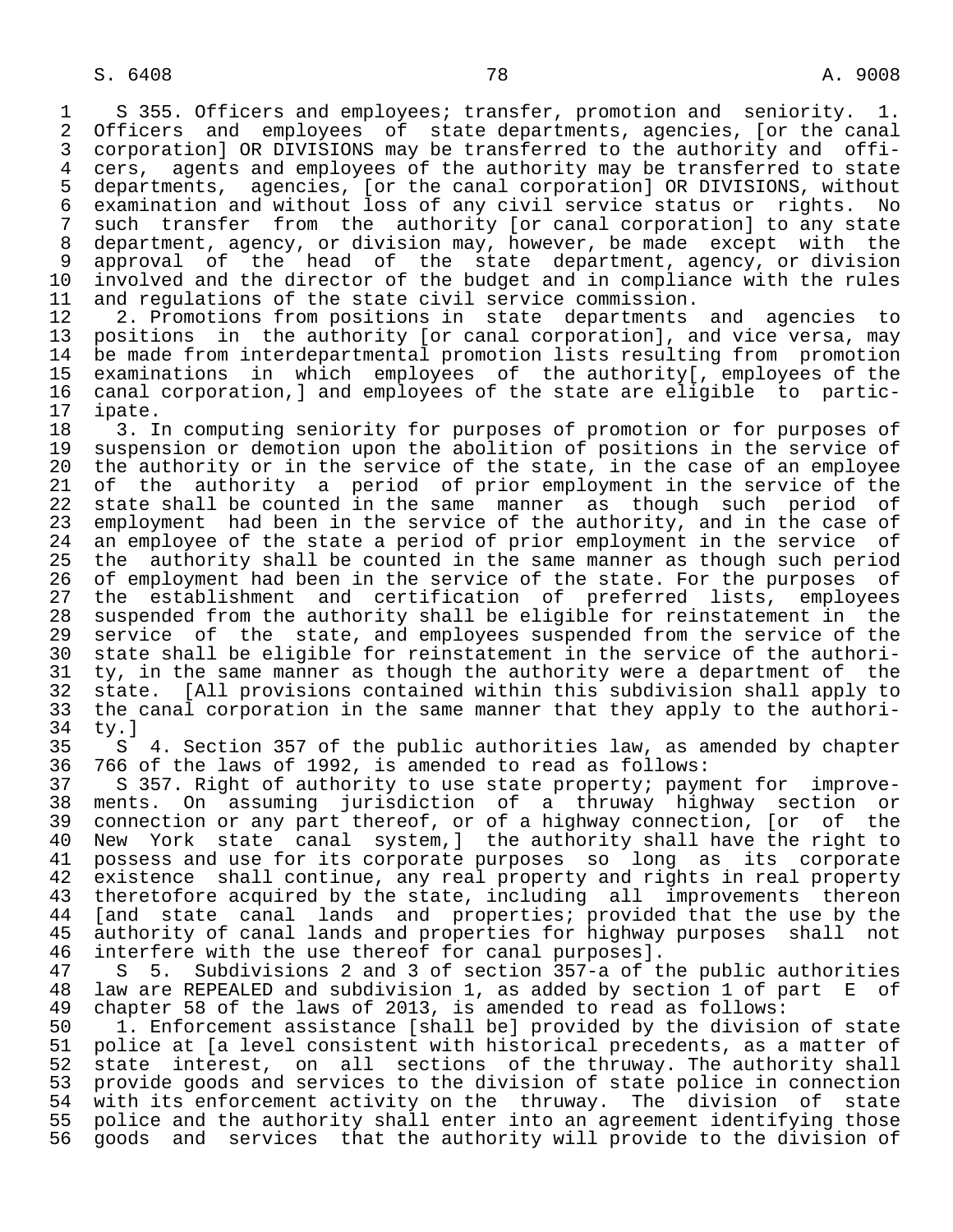1 state police and determine reporting and other requirements related<br>2 thereto, Any costs borne by the state police outside of such agreement 2 thereto. Any costs borne by the state police outside of such agreement<br>3 shall not be reimbursed by the authority nor shall they be deemed costs 3 shall not be reimbursed by the authority nor shall they be deemed costs<br>4 of the authorityl THE REOUEST OF THE AUTHORITY SHALL BE REIMBURSED BY 4 of the authority] THE REQUEST OF THE AUTHORITY SHALL BE REIMBURSED BY<br>5 THE AUTHORITY TO THE DIVISION OF STATE POLICE FROM THE GENERAL RESERVE 5 THE AUTHORITY TO THE DIVISION OF STATE POLICE FROM THE GENERAL RESERVE<br>6 FUND ESTABLISHED BY THE AUTHORITY UNDER ITS AGREEMENT WITH BONDHOLDERS. 6 FUND ESTABLISHED BY THE AUTHORITY UNDER ITS AGREEMENT WITH BONDHOLDERS,<br>7 AFTER PAYMENT OF ANY AMOUNTS DUE ON ANY BONDS OR NOTES OF THE AUTHORITY. 7 AFTER PAYMENT OF ANY AMOUNTS DUE ON ANY BONDS OR NOTES OF THE AUTHORITY. 8 THE COMPTROLLER IS HEREBY AUTHORIZED AND DIRECTED TO DEPOSIT TO THE 811 PHE AUTHORITY AS 9 POLICING NYS THRUWAY ACCOUNT, REVENUES RECEIVED FROM THE AUTHORITY AS<br>10 REIMBURSEMENT FOR PERSONAL SERVICE EXPENSES INCLUDING GENERAL STATE 10 REIMBURSEMENT FOR PERSONAL SERVICE EXPENSES<br>11 CHARGES. IN ADDITION, THE AUTHORITY SHALI 11 CHARGES. IN ADDITION, THE AUTHORITY SHALL-REIMBURSE THE DIVISION OF 12 STATE POLICE FOR NON-PERSONAL SERVICE EXPENSES CONNECTED WITH SUCH STATE POLICE FOR NON-PERSONAL SERVICE EXPENSES CONNECTED WITH SUCH 13 ASSISTANCE. SUCH REIMBURSEMENT SHALL BE MADE FROM SUCH GENERAL RESERVE<br>14 FUND. THE AUTHORITY SHALL DEPOSIT SAID REIMBURSEMENT FUNDS FOR NON-PER- 14 FUND. THE AUTHORITY SHALL DEPOSIT SAID REIMBURSEMENT FUNDS FOR NON-PER- 15 SONAL SERVICE EXPENSES TO THE CREDIT OF THE DIVISION OF STATE POLICE. NO<br>16 PAYMENTS MADE BY THE AUTHORITY UNDER THIS SUBSECTION SHALL BE DEEMED 16 PAYMENTS MADE BY THE AUTHORITY UNDER THIS SUBSECTION SHALL BE DEEMED<br>17 OPERATING EXPENSES OF THE AUTHORITY.

17 OPERATING EXPENSES OF THE AUTHORITY.<br>18 S 6. Subdivision 1 of section 359 18 S 6. Subdivision 1 of section 359 of the public authorities law, as<br>19 amended by chapter 766 of the laws of 1992, is amended to read as 19 amended by chapter 766 of the laws of 1992, is amended to read as 20 follows:

20 follows:<br>21 1. On 21 1. On assuming jurisdiction of a thruway section or connection or any<br>22 part thereof, or of a highway connection, [or of the New York state 22 part thereof, or of a highway connection, [or of the New York state<br>23 canal system,] the authority shall proceed with the construction, reconcanal system, ] the authority shall proceed with the construction, recon-24 struction or improvement thereof. All such work shall be done pursuant<br>25 to a contract or contracts which shall be let to the lowest responsible 25 to a contract or contracts which shall be let to the lowest responsible 26 bidder, by sealed proposals publicly opened, after public advertisement<br>27 and upon such terms and conditions as the authority shall require; 27 and upon such terms and conditions as the authority shall require;<br>28 provided, however, that the authority may reject any and all proposals 28 provided, however, that the authority may reject any and all proposals<br>29 and may advertise for new proposals, as herein provided, if in its opin-29 and may advertise for new proposals, as herein provided, if in its opin-<br>30 ion, the best interests of the authority will thereby be promoted; 30 ion, the best interests of the authority will thereby be promoted;<br>31 provided further, however, that at the request of the authority, all or 31 provided further, however, that at the request of the authority, all or<br>32 any portion of such work, together with any engineering required by the 32 any portion of such work, together with any engineering required by the<br>33 authority in connection therewith, shall be performed by the commission-33 authority in connection therewith, shall be performed by the commission-<br>34 er and his subordinates in the department of transportation as agents 34 er and his subordinates in the department of transportation as agents<br>35 for, and at the expense of, the authority. 35 for, and at the expense of, the authority.<br>36 S 7. Section 359-a of the public author

36 S 7. Section 359-a of the public authorities law, as added by chapter<br>37 140 of the laws of 2002, is amended to read as follows:

 37 140 of the laws of 2002, is amended to read as follows: 38 S 359-a. Procurement contracts. For the purposes of section twenty-<br>39 eight hundred seventy-nine of this chapter as applied to the authority 39 eight hundred seventy-nine of this chapter as applied to the authority<br>40 [or the canal corporation], the term "procurement contract" shall mean 40 [or the canal corporation], the term "procurement contract" shall mean<br>41 any written agreement for the acquisition of goods or services of any 41 any written agreement for the acquisition of goods or services of any<br>42 kind by the authority (or the canal corporation) in the actual or esti-42 kind by the authority [or the canal corporation] in the actual or esti-<br>43 mated amount of fifteen thousand dollars or more. 43 mated amount of fifteen thousand dollars or more.<br>44 S 8. Section 360 of the public authorities law

44 S 8. Section 360 of the public authorities law, as amended by chapter<br>45 766 of the laws of 1992, is amended to read as follows: 766 of the laws of 1992, is amended to read as follows:

46 S 360. Operation and maintenance. Operation and maintenance by the<br>47 authority of any thruway section or connection or any part thereof or of authority of any thruway section or connection or any part thereof or of 48 a highway connection[, the New York state canal system] of which it has 49 assumed jurisdiction shall be performed (a) by the use of authority<br>50 forces and equipment at the expense of the authority or by agreement at 50 forces and equipment at the expense of the authority or by agreement at<br>51 the expense of the state or other parties; (b) by contract with munici-51 the expense of the state or other parties; (b) by contract with munici-<br>52 palities or independent contractors; (c) at the request of the authori-52 palities or independent contractors; (c) at the request of the authori-<br>53 ty, by the commissioner and his subordinates in the department of trans-53 ty, by the commissioner and his subordinates in the department of trans-<br>54 portation as agents for, and at the expense of the authority, or (d) by 54 portation as agents for, and at the expense of the authority, or (d) by<br>55 a combination of such methods. a combination of such methods.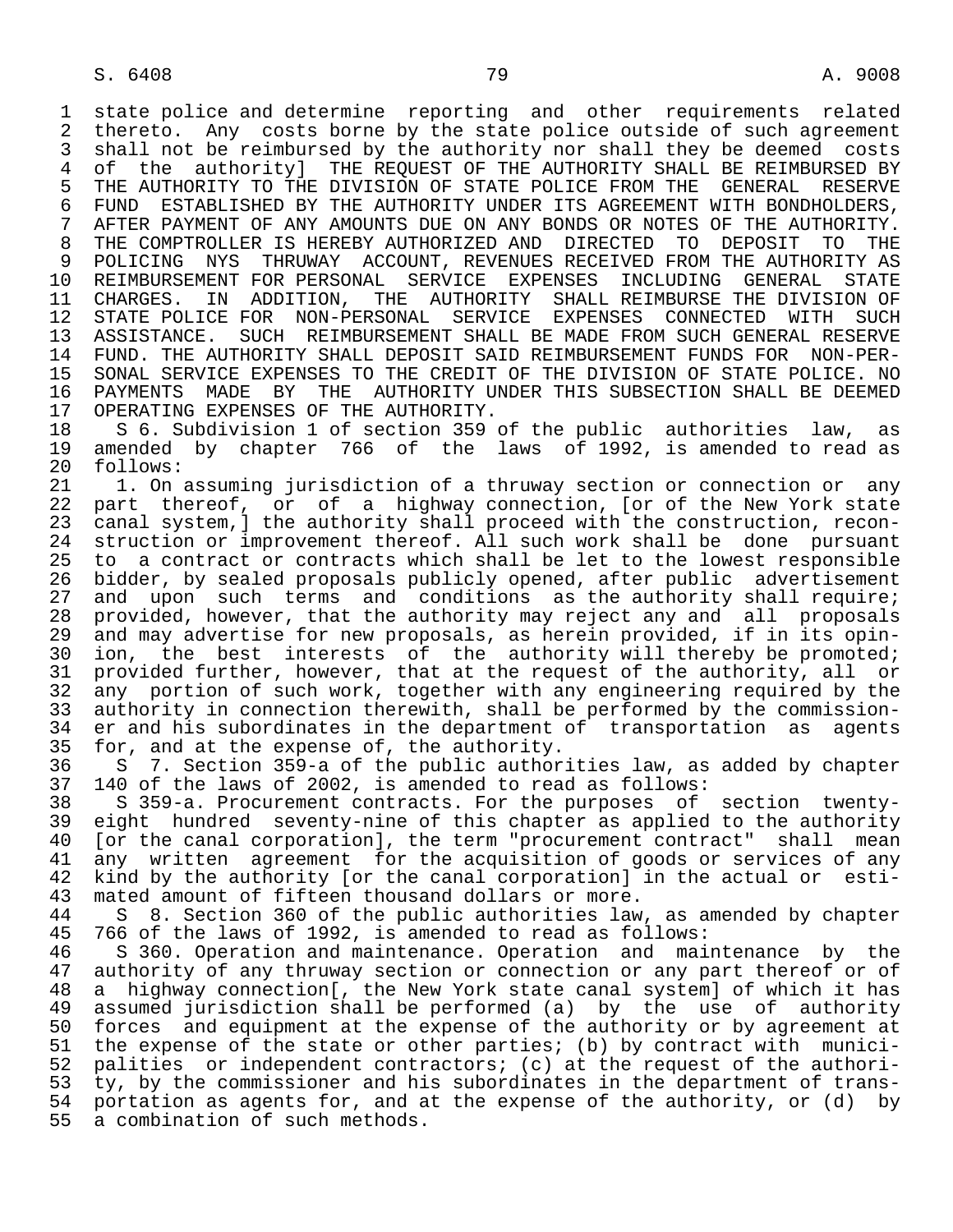1 S 9. Section 362 of the public authorities law, as amended by chapter<br>2 766 of the laws of 1992, is amended to read as follows: 2 766 of the laws of 1992, is amended to read as follows:<br>3 S 362. Assistance by state officers, departments,

3 S 362. Assistance by state officers, departments, boards, divisions<br>4 and commissions. At the request of the authority, engineering and legal 4 and commissions. At the request of the authority, engineering and legal<br>5 services for such authority shall be performed by forces or officers of 5 services for such authority shall be performed by forces or officers of<br>6 the department of transportation and the department of law respectively. 6 the department of transportation and the department of law respectively,<br>7 and all other state officers, departments, boards, divisions and commis-7 and all other state officers, departments, boards, divisions and commis-<br>8 sions shall render services within their respective functions. At the 8 sions shall render services within their respective functions. At the<br>9 request of the authority, services in connection with the collection of 9 request of the authority, services in connection with the collection of<br>10 any charges or fees for the use of the thruway[, the New York state 10 any charges or fees for the use of the thruway[, the New York state<br>11 canal system] or any part thereof may be performed by the department of 11 canal system] or any part thereof may be performed by the department of 12 motor vehicles. 12 motor vehicles.<br>13 S 10. Paragra

13 S 10. Paragraph (a) of subdivision 1, and paragraph (i) of subdivision<br>14 3 of section 365 of the public authorities law, as amended by chapter 14 3 of section 365 of the public authorities law, as amended by chapter<br>15 766 of the laws of 1992, are amended to read as follows:

 15 766 of the laws of 1992, are amended to read as follows: 16 (a) Subject to the provisions of section three hundred sixty-six of 17 this title, the authority shall have the power and is hereby authorized<br>18 from time to time to issue its negotiable notes and bonds in conformity 18 from time to time to issue its negotiable notes and bonds in conformity<br>19 with applicable provisions of the uniform commercial code in such prin-19 with applicable provisions of the uniform commercial code in such prin-<br>20 cipal amount as, in the opinion of the authority, shall be necessary to 20 cipal amount as, in the opinion of the authority, shall be necessary to<br>21 provide sufficient moneys for achieving the corporate purposes thereof, 21 provide sufficient moneys for achieving the corporate purposes<br>22 including construction, reconstruction and improvement of th 22 including construction, reconstruction and improvement of the thruway<br>23 sections and connections, and highway connections herein described, [the 23 sections and connections, and highway connections herein described, [the<br>24 New York state canal system subject to the provisions of section three 24 New York state canal system subject to the provisions of section three<br>25 hundred eighty-three of this title, cogether with suitable facilities hundred eighty-three of this title, ] together with suitable facilities 26 and appurtenances, the payment of all indebtedness to the state, the<br>27 cost of acquisition of all real property, the expense of maintenance and 27 cost of acquisition of all real property, the expense of maintenance and<br>28 operation, interest on notes and bonds during construction and for a 28 operation, interest on notes and bonds during construction and for a<br>29 reasonable period thereafter, establishment of reserves to secure notes 29 reasonable period thereafter, establishment of reserves to secure notes<br>20 or bonds, and all other expenditures of the authority incident to and 30 or bonds, and all other expenditures of the authority incident to and<br>31 necessary or convenient to carry out its corporate purposes and powers. 31 necessary or convenient to carry out its corporate purposes and powers.<br>32 (i) the acquisition of jurisdiction over, and of property for, thru

 32 (i) the acquisition of jurisdiction over, and of property for, thru- 33 ways, [the New York state canal system,] and the construction, recon-<br>34 struction, improvement, maintenance or operation thereof; 34 struction, improvement, maintenance or operation thereof;<br>35 S 11, Section 382 of the public authorities law is REPE

35 S 11. Section 382 of the public authorities law is REPEALED.<br>36 S 12. Section 383 of the public authorities law is REPEALED.

36 S 12. Section 383 of the public authorities law is REPEALED.

37 S 13. Section 388 of the public authorities law, as added by chapter<br>38 500 of the laws of 2011, is amended to read as follows: 38 500 of the laws of 2011, is amended to read as follows:

39 S 388. Limitation on powers of the authority. A department, authority,<br>40 division or agency of the state shall not offer or permit any officer or 40 division or agency of the state shall not offer or permit any officer or<br>41 employee of such department, authority, division or agency to use a pass 41 employee of such department, authority, division or agency to use a pass<br>42 to access and/or use the thruway [system] without the officer's or 42 to access and/or use the thruway [system] without the officer's or<br>43 employee's personal payment of tolls except when the use of such a pass 43 employee's personal payment of tolls except when the use of such a pass<br>44 and/or use of the thruway [system] without personal payment of tolls 44 and/or use of the thruway [system] without personal payment of tolls<br>45 occurs in the normal course of the employment or duties of such officer occurs in the normal course of the employment or duties of such officer 46 or employee. This section shall not diminish the rights of any employee<br>47 pursuant to a collective bargaining agreement. 47 pursuant to a collective bargaining agreement.<br>48 S 14. Subdivisions 18 and 21 of section 2 of

 48 S 14. Subdivisions 18 and 21 of section 2 of the canal law, subdivi- 49 sion 18 as amended and subdivision 21 as renumbered by chapter 335 of<br>50 the laws of 2001, subdivision 21 as added by chapter 442 of the laws of 50 the laws of 2001, subdivision 21 as added by chapter 442 of the laws of<br>51 1996, are amended and a new subdivision 24 is added to read as follows: 51 1996, are amended and a new subdivision 24 is added to read as follows:

52 18. "Authority" shall mean the [New York state thruway authority, a<br>53 body corporate and politic constituting a public corporation created and 53 body corporate and politic constituting a public corporation created and<br>54 constituted pursuant to title nine of article two] POWER AUTHORITY OF 54 constituted pursuant to title nine of article two] POWER AUTHORITY OF<br>55 THE STATE OF NEW YORK, A BODY CORPORATE AND POLITIC CONSTITUTING A POLI-THE STATE OF NEW YORK, A BODY CORPORATE AND POLITIC CONSTITUTING A POLI-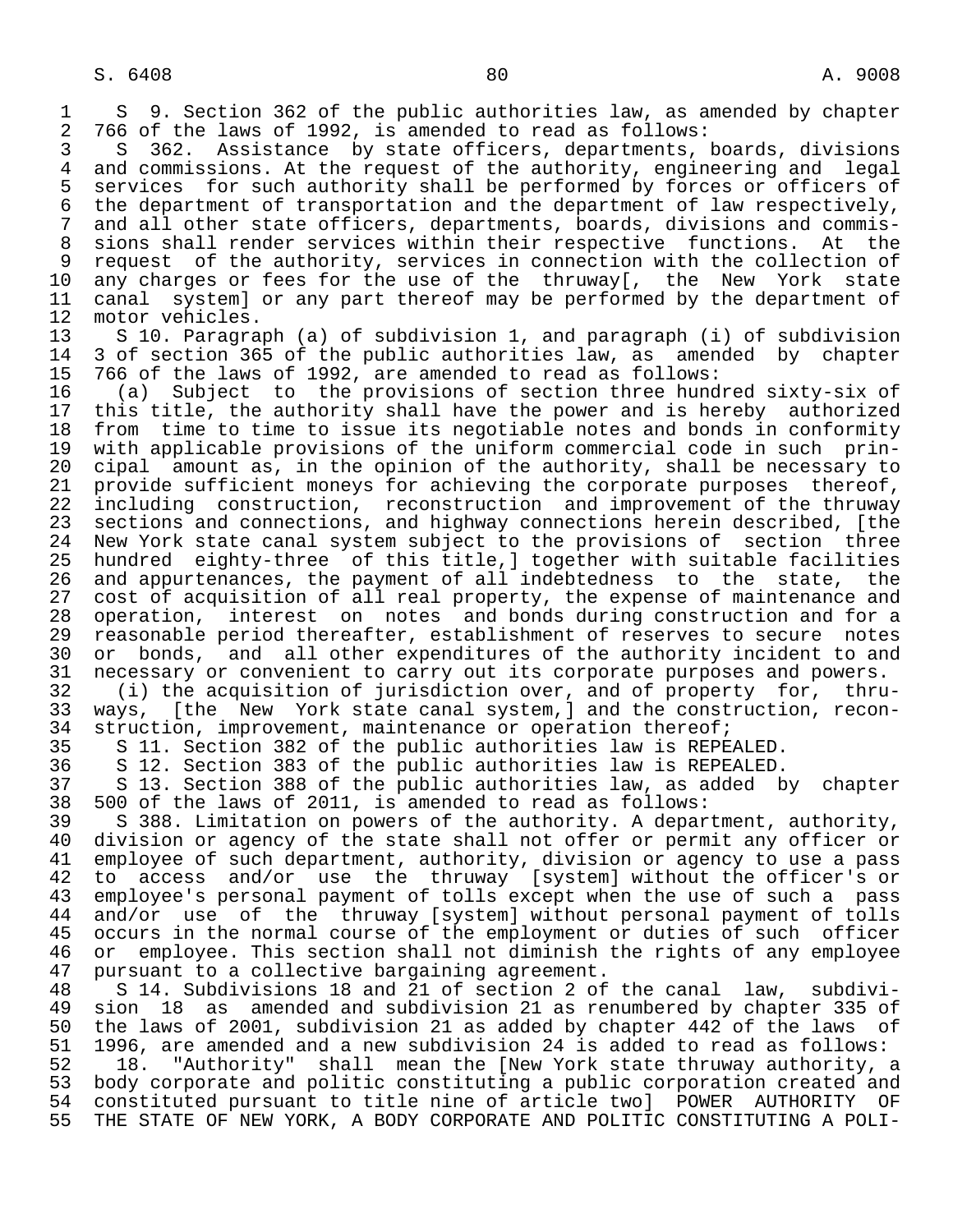1 TICAL SUBDIVISION OF THE STATE CREATED AND CONSTITUTED PURSUANT TO TITLE<br>2 ONE OF ARTICLE FIVE of the public authorities law. 2 ONE OF ARTICLE FIVE of the public authorities law.<br>3 21. "Corporation" AND "CANAL CORPORATION" s 3 21. "Corporation" AND "CANAL CORPORATION" shall mean the New York<br>4 state canal corporation. [a subsidiary of the New York state thruway 4 state canal corporation, [a subsidiary of the New York state thruway<br>5 authority, ] A PUBLIC BENEFIT CORPORATION created pursuant to [section 5 authority,] A PUBLIC BENEFIT CORPORATION created pursuant to [section 6 three hundred eighty-two of the public authorities law] CHAPTER SEVEN 7 HUNDRED SIXTY-SIX OF THE LAWS OF NINETEEN HUNDRED NINETY-TWO AND CONTIN- 8 UED AND RECONSTITUTED AS A SUBSIDIARY CORPORATION OF THE POWER AUTHORITY<br>9 OF THE STATE OF NEW YORK PURSUANT TO SUBDIVISION ONE OF SECTION ONE 9 OF THE STATE OF NEW YORK PURSUANT TO SUBDIVISION ONE OF SECTION ONE 10 THOUSAND FIVE-B OF THE PUBLIC AUTHORITIES LAW. 10 THOUSAND FIVE-B OF THE PUBLIC AUTHORITIES LAW.<br>11 24. "THRUWAY AUTHORITY" SHALL MEAN THE NEW Y 11 24. "THRUWAY AUTHORITY" SHALL MEAN THE NEW YORK STATE THRUWAY AUTHORI-<br>12 TY, A BODY CORPORATE AND POLITIC CONSTITUTING A PUBLIC CORPORATION 12 TY, A BODY CORPORATE AND POLITIC CONSTITUTING A PUBLIC CORPORATION<br>13 CREATED AND CONSTITUTED PURSUANT TO TITLE NINE OF ARTICLE TWO OF THE 13 CREATED AND CONSTITUTED PURSUANT TO TITLE NINE OF ARTICLE TWO OF THE 14 PUBLIC AUTHORITIES LAW. 14 PUBLIC AUTHORITIES LAW.<br>15 S 15. The article hea 15 S 15. The article heading of article 1-A of the canal law, as added by<br>16 chapter 766 of the laws of 1992, is amended to read as follows: 16 chapter 766 of the laws of 1992, is amended to read as follows: 17 TRANSFER TO [NEW YORK STATE THRUWAY AUTHORITY]<br>18 DOWER AUTHORITY OF THE STATE OF NEW YORK 18 **POWER AUTHORITY OF THE STATE OF NEW YORK**<br>19 S 16. Section 5 of the canal law, as amended by amended 19 S 16. Section 5 of the canal law, as amended by amended chapter 335 of 2001. is amended to read as follows: 20 the laws of 2001, is amended to read as follows:<br>21 S 5. Transfer of powers and duties relating to 21 S 5. Transfer of powers and duties relating to canals and canal lands<br>22 to the [New York state thruway authority] POWER AUTHORITY OF THE STATE 22 to the [New York state thruway authority] POWER AUTHORITY OF THE STATE<br>23 OF NEW YORK. The powers and duties of the [commissioner of transporta-23 OF NEW YORK. The powers and duties of the [commissioner of transporta-<br>24 tion] THRUWAY AUTHORITY relating to the New York state canal system as 24 tion] THRUWAY AUTHORITY relating to the New York state canal system as<br>25 set forth in articles one through and including fourteen, except article set forth in articles one through and including fourteen, except article 26 seven, of this chapter, and except properties in use on the effective<br>27 date of this article in support of highway-maintenance, equipment 27 date of this article in support of highway maintenance, equipment<br>28 management and traffic signal operations of the department of transpor-28 management and traffic signal operations of the department of transpor-<br>29 tation, HERETOFORE TRANSFERRED BY THE COMMISSIONER OF TRANSPORTATION TO 29 tation, HERETOFORE TRANSFERRED BY THE COMMISSIONER OF TRANSPORTATION TO<br>20 THE THRUWAY AUTHORITY, are hereby transferred to and merged with the THE THRUWAY AUTHORITY, are hereby transferred to and merged with the 31 authority, to be exercised by the authority DIRECTLY OR THROUGH THE<br>32 CANAL CORPORATION on behalf of the people of the state of New York. In 32 CANAL CORPORATION on behalf of the people of the state of New York.<br>33 addition, the commissioner of transportation and the [chairman] CHAIR 33 addition, the commissioner of transportation and the [chairman] CHAIR of<br>34 the authority OR HIS OR HER DESIGNEE may, in their discretion, enter 34 the authority OR HIS OR HER DESIGNEE may, in their discretion, enter<br>35 into an agreement or agreements transferring the powers and duties of 35 into an agreement or agreements transferring the powers and duties of<br>36 the commissioner of transportation relating to any or all of the bridges the commissioner of transportation relating to any or all of the bridges 37 and highways as set forth in article seven of this chapter, to be exer-<br>38 cised by the authority DIRECTLY OR THROUGH THE CANAL CORPORATION on 38 cised by the authority DIRECTLY OR THROUGH THE CANAL CORPORATION on<br>39 behalf of the people of the state of New York, and, AS DETERMINED TO BE 39 behalf of the people of the state of New York, and, AS DETERMINED TO BE<br>40 FEASIBLE AND ADVISABLE BY THE AUTHORITY'S TRUSTEES, shall enter into an 40 FEASIBLE AND ADVISABLE BY THE AUTHORITY'S TRUSTEES, shall enter into an<br>41 agreement or agreements DIRECTLY OR THROUGH THE CANAL CORPORATION for 41 agreement or agreements DIRECTLY OR THROUGH THE CANAL CORPORATION for<br>42 the financing, construction, reconstruction or improvement of lift and 42 the financing, construction, reconstruction or improvement of lift and<br>43 movable bridges on the canal system. Such powers shall be in addition to 43 movable bridges on the canal system. Such powers shall be in addition to<br>44 other powers enumerated in title [nine] ONE of article [two] FIVE of the 44 other powers enumerated in title [nine] ONE of article [two] FIVE of the<br>45 public authorities law. All of the provisions of title [nine] ONE of 45 public authorities law. All of the provisions of title [nine] ONE of 46 article [two] FIVE of such law which are not inconsistent with this<br>47 chapter shall apply to the actions and duties of the authority pursuant 47 chapter shall apply to the actions and duties of the authority pursuant<br>48 to this chapter. The authority shall be deemed to be the state in exer-48 to this chapter. The authority shall be deemed to be the state in exer-<br>49 cising the powers and duties transferred pursuant to this section but 49 cising the powers and duties transferred pursuant to this section but<br>50 for no other purposes. 50 for no other purposes.<br>51 S 17. Subdivisions 1 51 S 17. Subdivisions 1, 2, 3, 4 and 5 of section 6 of the canal law,<br>52 subdivisions 2 and 5 as added by chapter 766 of the laws of 1992, and 52 subdivisions 2 and 5 as added by chapter 766 of the laws of 1992, and<br>53 subdivisions 1, 3 and 4 as amended by chapter 335 of the laws of 2001, 53 subdivisions 1, 3 and 4 as amended by chapter 335 of the laws of 2001,<br>54 are amended to read as follows:

54 are amended to read as follows:<br>55 1. The jurisdiction of the 55 1. The jurisdiction of the [commissioner of transportation] THRUWAY<br>56 AUTHORITY over the New York state canal system and over all state AUTHORITY over the New York state canal system and over all state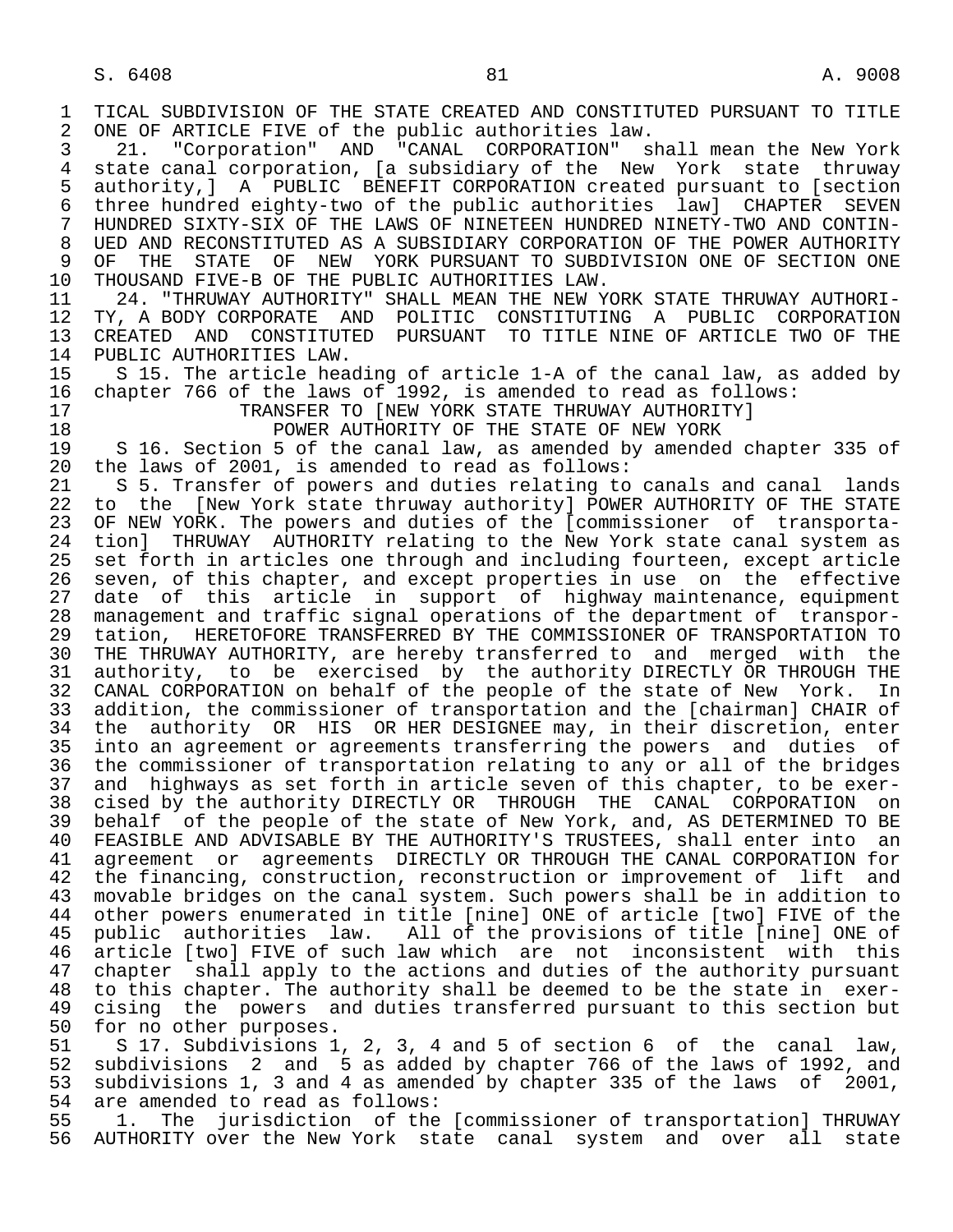1 assets, equipment and property, both tangible and intangible, owned or 2 used in connection with the planning, development, construction, recon-<br>3 struction, maintenance and operation of the New York state canal system, 3 struction, maintenance and operation of the New York state canal system,<br>4 as set forth in articles one through and including fourteen, except 4 as set forth in articles one-through-and-including-fourteen, except<br>5 article-seven, of this-chapter, and-except properties in use on the 5 article seven, of this chapter, and except properties in use on the 6 effective date of this article in support of highway maintenance, equip-<br>7 ment management and traffic signal operations of the department of 7 ment management and traffic signal operations of the department of<br>8 transportation, HERETOFORE TRANSFERRED BY THE COMMISSIONER OF TRANSPOR-8 transportation, HERETOFORE TRANSFERRED BY THE COMMISSIONER OF TRANSPOR-<br>9 TATION TO THE THRUWAY AUTHORITY, are hereby transferred without consid- 9 TATION TO THE THRUWAY AUTHORITY, are hereby transferred without consid- 10 eration to the authority, to be held by the authority in the name of the<br>11 people of the state of New York. In addition the commissioner of trans-11 people of the state of New York. In addition the commissioner of trans-<br>12 portation and the [chairman] CHAIR of the authority OR HIS OR HER DESIG-12 portation and the [chairman] CHAIR of the authority OR HIS OR HER DESIG-<br>13 NEE may, in their discretion, enter into an agreement or agreements 13 NEE may, in their discretion, enter into an agreement or agreements<br>14 transferring jurisdiction over any or all of the bridges and highways transferring jurisdiction over any or all of the bridges and highways 15 set forth in article seven of this chapter, and any or all state assets, 16 equipment and property, both tangible and intangible, owned or used in<br>17 connection with the planning, development, construction, reconstruction, 17 connection with the planning, development, construction, reconstruction,<br>18 maintenance and operation of such bridges and highways, which shall be 18 maintenance and operation of such bridges and highways, which shall be<br>19 transferred without consideration to the authority, to be held by the 19 transferred without consideration to the authority, to be held by the<br>20 authority through the corporation in the name of the people of the state 20 authority through the corporation in the name of the people of the state<br>21 of New York. Any other rights and obligations resulting from or arising 21 of New York. Any other rights and obligations resulting from or arising<br>22 out of the planning, development, construction, reconstruction, opera-22 out of the planning, development, construction, reconstruction, opera-<br>23 tion or maintenance of the New York state canal system shall be deemed 23 tion or maintenance of the New York state canal system shall be deemed<br>24 assigned to and shall be exercised by the authority through the corpo-24 assigned to and shall be exercised by the authority through the corpo-<br>25 ration, except that the authority may designate the [commissioner of ration, except that the authority may designate the [commissioner of 26 transportation] CHAIR OF THE THRUWAY AUTHORITY to be its agent for the<br>27 operation and maintenance of the New York state canal system, provided 27 operation and maintenance of the New York state canal system, provided<br>28 that such designation shall have no force or effect after [March thir-28 that such designation shall have no force or effect after [March thir-<br>29 ty-first, nineteen hundred ninety-three] JANUARY FIRST, TWO THOUSAND 29 ty-first, nineteen hundred ninety-three] JANUARY FIRST, TWO THOUSAND 30 SEVENTEEN. Such canal system shall remain the property of the state and<br>31 under its management and control as exercised by and through the author-31 under its management and control as exercised by and through the author-<br>32 ity, through the corporation which shall be deemed to be the state for 32 ity, through the corporation which shall be deemed to be the state for<br>33 the purposes of such management and control of the canals but for no 33 the purposes of such management and control of the canals but for 34 other purposes.

34 other purposes.<br>35 2. The depart 35 2. The department of transportation AND THRUWAY AUTHORITY shall deliv-<br>36 er to the authority all books, policies, procedures, papers, plans, er to the authority all books, policies, procedures, papers, plans, 37 maps, records, equipment and property of such department pertaining to<br>38 the functions transferred pursuant to this article. 38 the functions transferred pursuant to this article.<br>39 3. All rules, regulations, acts, determinations,

39 3. All rules, regulations, acts, determinations, orders and decisions<br>40 of the commissioner of transportation [and of the], department of trans-40 of the commissioner of transportation [and of the], department of trans-<br>41 portation, OR THRUWAY AUTHORITY pertaining to the functions transferred 41 portation, OR THRUWAY AUTHORITY pertaining to the functions transferred<br>42 pursuant to this article in force at the time of such transfer shall 42 pursuant to this article in force at the time of such transfer shall<br>43 continue in force and effect as rules, regulations, acts, determi-43 continue in force and effect as rules, regulations, acts, determi-<br>44 nations, orders and decisions of the authority and corporation until 44 nations, orders and decisions of the authority and corporation until<br>45 duly modified or abrogated by such authority [and] OR corporation. duly modified or abrogated by such authority [and] OR corporation.

46 the Any business or other matters undertaken or commenced by the<br>47 [commissioner of transportation or the department of transportation] 47 [commissioner of transportation or the department of transportation]<br>48 THRUWAY AUTHORITY, including executed contracts, permits and other 48 THRUWAY AUTHORITY, including executed contracts, permits and other 49 agreements, BUT EXCLUDING BONDS, NOTES OR OTHER EVIDENCES OF INDEBT-<br>50 EDNESS, pertaining to or connected with the [functions, ] powers, [obli-50 EDNESS, pertaining to or connected with the [functions,] powers, [obli-<br>51 gations and] duties AND OBLIGATIONS transferred pursuant to this arti-51 gations and] duties AND OBLIGATIONS transferred pursuant to this arti-<br>52 cle, and in effect on the effective date [hereof] OF THE TRANSFER OF 52 cle, and in effect on the effective date [hereof] OF THE TRANSFER OF<br>53 SUCH MATTERS FROM THE THRUWAY AUTHORITY TO THE AUTHORITY PROVIDED FOR IN 53 SUCH MATTERS FROM THE THRUWAY AUTHORITY TO THE AUTHORITY PROVIDED FOR IN<br>54 THIS ARTICLE, shall, EXCEPT AS OTHERWISE AGREED BY THE AUTHORITY AND THE 54 THIS ARTICLE, shall, EXCEPT AS OTHERWISE AGREED BY THE AUTHORITY AND THE<br>55 THRUWAY AUTHORITY, be conducted and completed by the authority through 55 THRUWAY AUTHORITY, be conducted and completed by the authority through<br>56 the corporation in the same manner and under the same terms and condithe corporation in the same manner and under the same terms and condi-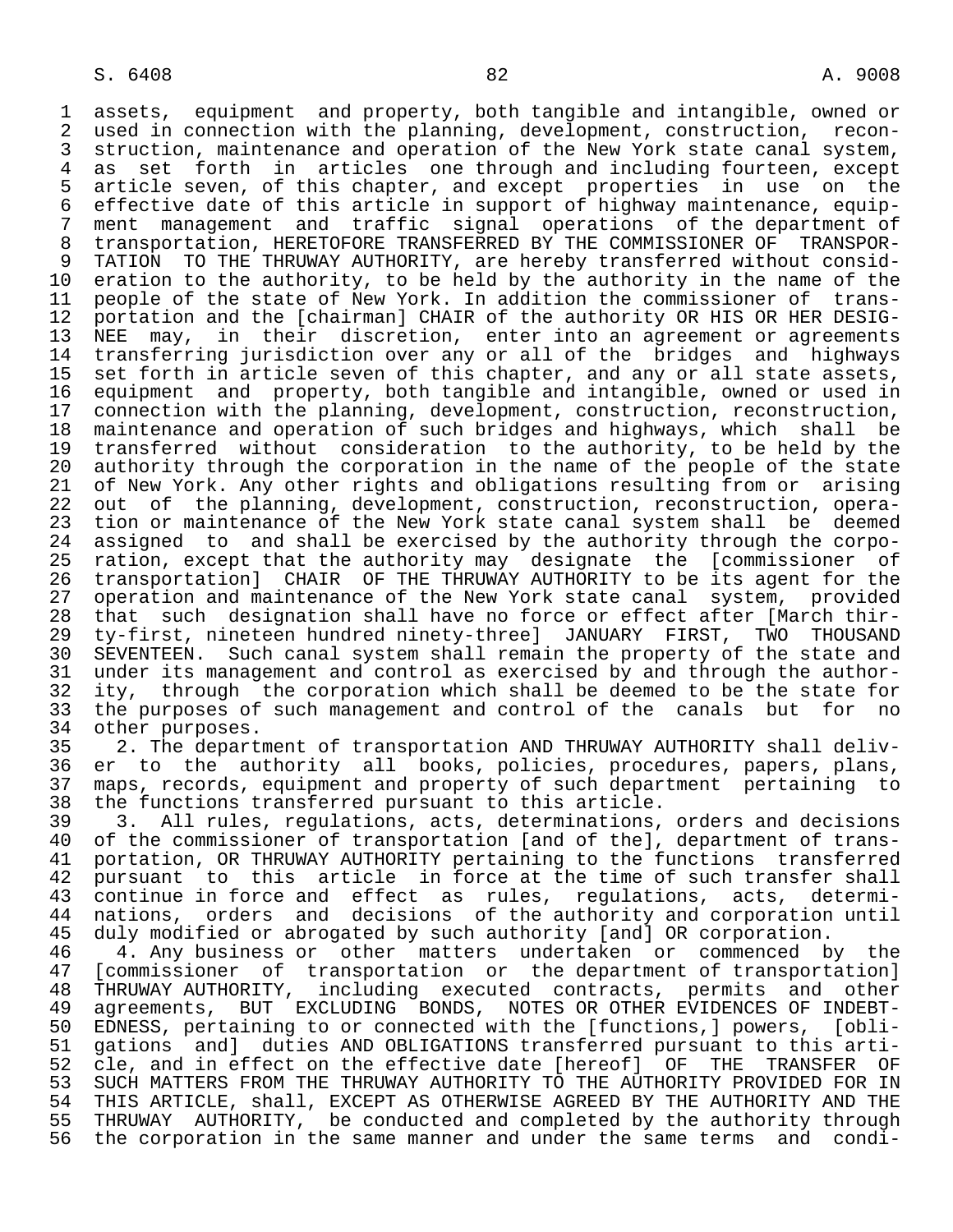1 tions and with the same effect as if conducted and completed by the<br>2 [commissioner of transportation or the department of transportation] 2 [commissioner of transportation or the department of transportation]<br>3 THRUWAY AUTHORITY, PROVIDED THAT NOTHING IN THIS SUBDIVISION SHALL BE 3 THRUWAY AUTHORITY, PROVIDED THAT NOTHING IN THIS SUBDIVISION SHALL BE 4 DEEMED TO REQUIRE THE AUTHORITY TO TAKE ANY ACTION IN A MANNER THAT<br>5 WOULD IN ITS JUDGMENT BE INCONSISTENT WITH THE PROVISIONS OF ANY BOND OR 5 WOULD IN ITS JUDGMENT BE INCONSISTENT WITH THE PROVISIONS OF ANY BOND OR<br>6 NOTE RESOLUTION OR ANY OTHER CONTRACT WITH THE HOLDERS OF THE AUTHORI-6 NOTE RESOLUTION OR ANY OTHER CONTRACT WITH THE HOLDERS OF THE AUTHORI-<br>7 TY'S BONDS, NOTES OR OTHER OBLIGATIONS. 7 TY'S BONDS, NOTES OR OTHER OBLIGATIONS.<br>8 5. No existing rights or remedie

8 5. No existing rights or remedies of the state, [including the]<br>9 authority. THRUWAY AUTHORITY. OR CANAL CORPORATION shall be lost. 9 authority, THRUWAY AUTHORITY, OR CANAL CORPORATION shall be lost,<br>10 impaired or affected by reason of this article. 10 impaired or affected by reason of this article.<br>11 S 18. Subdivision 6 of section 6 of the canal

11 S 18. Subdivision 6 of section 6 of the canal law, as added by chapter<br>12 766 of the laws of 1992, paragraph (b) as amended by chapter 335 of the 12 766 of the laws of 1992, paragraph (b) as amended by chapter 335 of the<br>13 laws of 2001, is amended and a new subdivision 7 is added to read as 13 laws of 2001, is amended and a new subdivision 7 is added to read as follows:

15 6. (a) No action or proceeding pending on the effective date of [this<br>16 article,] THE TRANSFER OF POWERS, DUTIES AND OBLIGATIONS FROM THE THRU- 16 article,] THE TRANSFER OF POWERS, DUTIES AND OBLIGATIONS FROM THE THRU- 17 WAY AUTHORITY TO THE AUTHORITY brought by or against THE THRUWAY AUTHOR-<br>18 ITY, the commissioner of transportation [or], THE CORPORATION, the 18 ITY, the commissioner of transportation [or], THE CORPORATION, the<br>19 department of transportation OR THE AUTHORITY shall be affected by this 19 department of transportation OR THE AUTHORITY shall be affected by this<br>20 article. Any liability arising out of any act or omission occurring 20 article. Any liability arising out of any act or omission occurring<br>21 prior to the effective date of the transfer of THE powers [and], duties 21 prior to the effective date of the transfer of THE powers [and], duties<br>22 [authorized herein] AND OBLIGATIONS FROM THE THRUWAY AUTHORITY TO THE 22 [authorized herein] AND OBLIGATIONS FROM THE THRUWAY AUTHORITY TO THE<br>23 AUTHORITY, of the officers, employees or agents of THE THRUWAY AUTHORI-AUTHORITY, of the officers, employees or agents of THE THRUWAY AUTHORI-24 TY, the department of transportation, or any other agency of the state,<br>25 other than the authority, in the performance of their obligations or 25 other than the authority, in the performance of their obligations or 26 duties under the canal law, any other law of the state or any federal<br>27 law, or pursuant to a contract entered into prior to the effective date 27 law, or pursuant to a contract entered into prior to the effective date<br>28 of such transfer, shall remain a liability of THE THRUWAY AUTHORITY, the 28 of such transfer, shall remain a liability of THE THRUWAY AUTHORITY, the<br>29 department of transportation or such other agency of the state and not 29 department of transportation or such other agency of the state and not<br>30 of the authority. 30 of the authority.<br>31 (b) Notwithstan

 31 (b) Notwithstanding any provision to the contrary contained in para- 32 graph (a) of this subdivision, the state shall indemnify and hold harm-<br>33 less the THRUWAY authority [and], THE corporation AND THE AUTHORITY for 33 less the THRUWAY authority [and], THE corporation AND THE AUTHORITY for<br>34 any and all claims, damages, or liabilities, whether or not caused by 34 any and all claims, damages, or liabilities, whether or not caused by<br>35 negligence, including civil and criminal fines, arising out of or relat-<sup>11</sup> and including civil and criminal fines, arising out of or relat-<br>36 ing to any generation, processing, handling, transportation, storage, ing to any generation, processing, handling, transportation, storage, 37 treatment, or disposal of solid or hazardous wastes in the canal system<br>38 by any person or entity other than the THRUWAY AUTHORITY OR THE authori-38 by any person or entity other than the THRUWAY AUTHORITY OR THE authori-<br>39 ty occurring prior to [the effective date of the transfer of powers and 39 ty occurring prior to [the effective date of the transfer of powers and<br>40 duties authorized herein] AUGUST THIRD, NINETEEN HUNDRED NINETY-TWO. 40 duties authorized herein] AUGUST THIRD, NINETEEN HUNDRED NINETY-TWO. 41 Such indemnification shall extend to, without limitation, any releases<br>42 into land, water or air, including but not limited to releases as 42 into land, water or air, including but not limited to releases as<br>43 defined under the federal comprehensive environmental response compen-43 defined under the federal comprehensive environmental response compen-<br>44 sation and liability act of nineteen hundred eighty, occurring or exist-44 sation and liability act of nineteen hundred eighty, occurring or exist-<br>45 ing prior to [the effective date of this section] AUGUST THIRD, NINETEEN ing prior to [the effective date of this section] AUGUST THIRD, NINETEEN 46 HUNDRED NINETY-TWO; provided that the THRUWAY AUTHORITY, THE CORPORATION<br>47 AND THE authority shall cooperate in the investigation and remediation AND THE authority shall cooperate in the investigation and remediation 48 of hazardous waste and other environmental problems.<br>49 (C) NOTWITHSTANDING ANY PROVISION TO THE CONTRARY

49 (C) NOTWITHSTANDING ANY PROVISION TO THE CONTRARY CONTAINED IN PARA-<br>50 GRAPH (A) OF THIS SUBDIVISION, THE THRUWAY AUTHORITY SHALL INDEMNIFY AND 50 GRAPH (A) OF THIS SUBDIVISION, THE THRUWAY AUTHORITY SHALL INDEMNIFY AND<br>51 HOLD HARMLESS THE CORPORATION AND THE AUTHORITY FOR ANY AND ALL CLAIMS, 51 HOLD HARMLESS THE CORPORATION AND THE AUTHORITY FOR ANY AND ALL CLAIMS,<br>52 DAMAGES, OR LIABILITIES, WHETHER OR NOT CAUSED BY NEGLIGENCE, INCLUDING 52 DAMAGES, OR LIABILITIES, WHETHER OR NOT CAUSED BY NEGLIGENCE, INCLUDING<br>53 CIVIL AND CRIMINAL FINES, ARISING OUT OF OR RELATING TO ANY GENERATION, 53 CIVIL AND CRIMINAL FINES, ARISING OUT OF OR RELATING TO ANY GENERATION,<br>54 PROCESSING, HANDLING, TRANSPORTATION, STORAGE, TREATMENT, OR DISPOSAL OF 54 PROCESSING, HANDLING, TRANSPORTATION, STORAGE, TREATMENT, OR DISPOSAL OF<br>55 SOLID OR HAZARDOUS WASTES IN THE CANAL SYSTEM BY ANY PERSON OR ENTITY 55 SOLID OR HAZARDOUS WASTES IN THE CANAL SYSTEM BY ANY PERSON OR ENTITY<br>56 OTHER THAN THE AUTHORITY OCCURRING AFTER AUGUST THIRD, NINETEEN HUNDRED 56 OTHER THAN THE AUTHORITY OCCURRING AFTER AUGUST THIRD, NINETEEN HUNDRED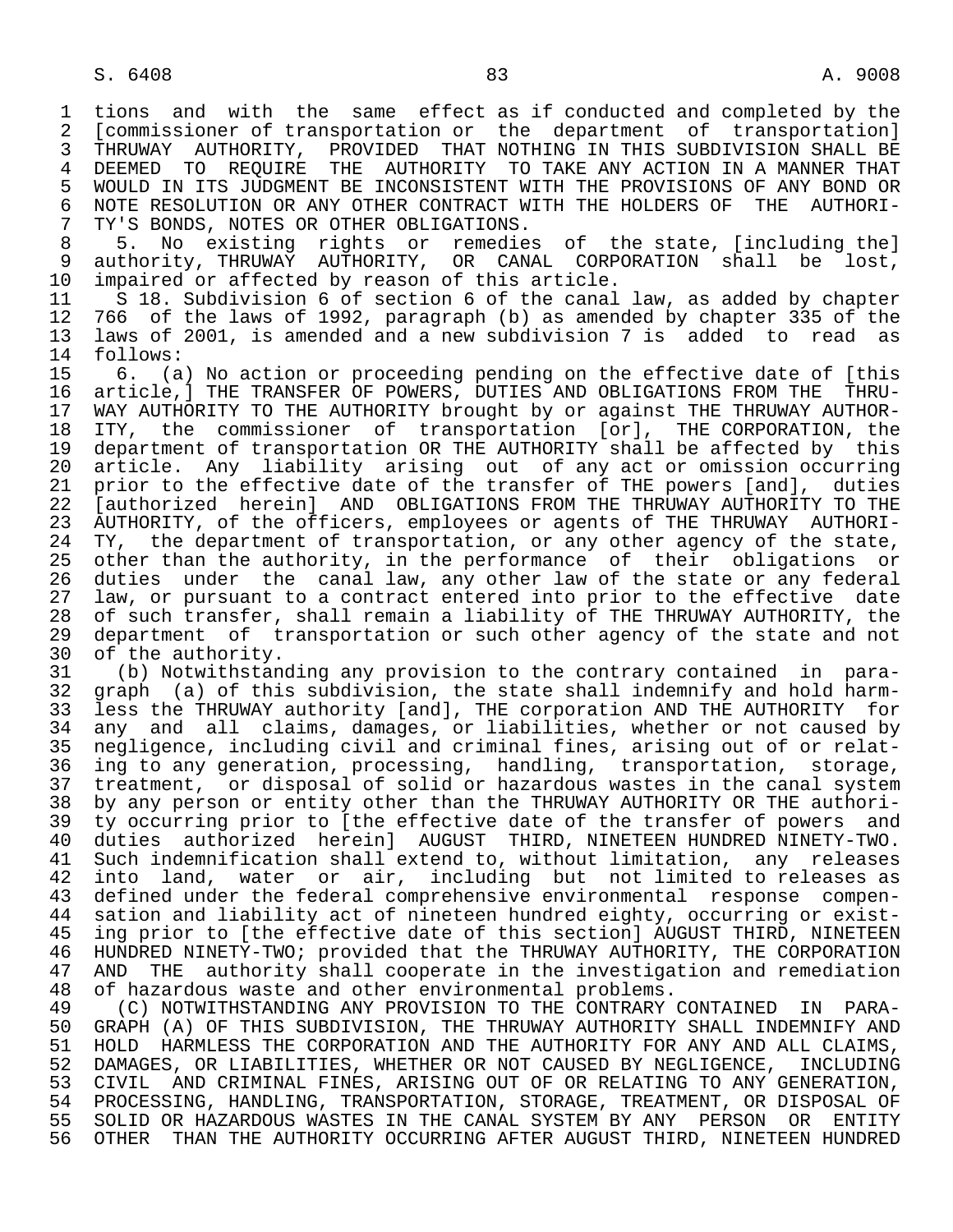1 NINETY-TWO AND NO LATER THAN THE EFFECTIVE DATE OF THE TRANSFER OF<br>2 POWERS, DUTIES AND OBLIGATIONS FROM THE THRUWAY AUTHORITY TO THE AUTHOR-2 POWERS, DUTIES AND OBLIGATIONS FROM THE THRUWAY AUTHORITY TO THE AUTHOR-<br>3 ITY. SUCH INDEMNIFICATION SHALL EXTEND TO, WITHOUT LIMITATION, ANY 3 ITY. SUCH INDEMNIFICATION SHALL EXTEND TO, WITHOUT LIMITATION, ANY<br>4 RELEASES INTO LAND, WATER OR AIR, INCLUDING BUT NOT LIMITED TO RELEASES 4 RELEASES INTO LAND, WATER OR AIR, INCLUDING BUT NOT LIMITED TO RELEASES<br>5 AS DEFINED UNDER THE FEDERAL COMPREHENSIVE ENVIRONMENTAL RESPONSE 5 AS DEFINED UNDER THE FEDERAL COMPREHENSIVE ENVIRONMENTAL RESPONSE<br>6 COMPENSATION AND LIABILITY ACT OF NINETEEN HUNDRED EIGHTY, OCCURRING OR 6 COMPENSATION AND LIABILITY ACT OF NINETEEN HUNDRED EIGHTY, OCCURRING OR<br>7 EXISTING PRIOR TO THE EFFECTIVE DATE OF THE TRANSFER OF POWERS, DUTIES 7 EXISTING PRIOR TO THE EFFECTIVE DATE OF THE TRANSFER OF POWERS, DUTIES<br>8 AND OBLIGATIONS FROM THE THRUWAY AUTHORITY TO THE AUTHORITY; PROVIDED 8 AND OBLIGATIONS FROM THE THRUWAY AUTHORITY TO THE AUTHORITY; PROVIDED<br>9 THAT THE CORPORATION AND THE AUTHORITY SHALL COOPERATE IN THE INVESTI-9 THAT THE CORPORATION AND THE AUTHORITY SHALL COOPERATE IN THE INVESTI-<br>10 GATION AND REMEDIATION OF HAZARDOUS WASTE AND OTHER ENVIRONMENTAL PROB-10 GATION AND REMEDIATION OF HAZARDOUS WASTE AND OTHER ENVIRONMENTAL PROB-<br>11 LEMS. 11 LEMS.<br>12 (D)

12 (D) EXCEPT AS OTHERWISE PROVIDED IN THIS CHAPTER, THE THRUWAY AUTHORI-<br>13 TY SHALL RETAIN ALL LIABILITIES, WHETHER OR NOT CAUSED BY NEGLIGENCE, 13 TY SHALL RETAIN ALL LIABILITIES, WHETHER OR NOT CAUSED BY NEGLIGENCE,<br>14 ARISING OUT OF ANY ACTS OR OMISSIONS OCCURRING ON OR AFTER AUGUST THIRD. 14 ARISING OUT OF ANY ACTS OR OMISSIONS OCCURRING ON OR AFTER AUGUST THIRD,<br>15 NINETEEN HUNDRED NINETY-TWO, IN CONNECTION WITH ITS POWERS, DUTIES AND 15 NINETEEN HUNDRED NINETY-TWO, IN CONNECTION WITH ITS POWERS, DUTIES AND 16 OBLIGATIONS WITH RESPECT TO THE CORPORATION. THE AUTHORITY AND THE STATE<br>17 SHALL NOT BE HELD LIABLE IN CONNECTION WITH ANY LIABILITIES ARISING OUT 17 SHALL NOT BE HELD LIABLE IN CONNECTION WITH ANY LIABILITIES ARISING OUT 18 OF SUCH ACTS OR OMISSIONS. 18 OF SUCH ACTS OR OMISSIONS.<br>19 7. NOTWITHSTANDING ANY P

19 1. NOTWITHSTANDING ANY PROVISION OF LAW TO THE CONTRARY, IN CONNECTION<br>20 WITH THE TRANSFER OF JURISDICTION OF THE CORPORATION TO THE AUTHORITY 20 WITH THE TRANSFER OF JURISDICTION OF THE CORPORATION TO THE AUTHORITY<br>21 AND THE ASSUMPTION OF MANAGEMENT OF THE CORPORATION AS A SUBSIDIARY 21 AND THE ASSUMPTION OF MANAGEMENT OF THE CORPORATION AS A SUBSIDIARY<br>22 CORPORATION OF THE AUTHORITY PURSUANT TO THE CHAPTER OF THE LAWS OF TWO 22 CORPORATION OF THE AUTHORITY PURSUANT TO THE CHAPTER OF THE LAWS OF TWO<br>23 THOUSAND SIXTEEN WHICH ADDED THIS SUBDIVISION, THE THRUWAY AUTHORITY 23 THOUSAND SIXTEEN WHICH ADDED THIS SUBDIVISION, THE THRUWAY AUTHORITY 24 SHALL HAVE THE POWER TO FULFILL ANY EXISTING AGREEMENTS OR OBLIGATIONS, 25 MAKE ANY AGREEMENTS, RECEIVE, RETAIN OR PAY ANY FUNDS, DEEMED NECESSARY 26 AND IN THE PUBLIC INTEREST TO EFFECTUATE THE PROVISIONS AND INTENT OF<br>27 THIS CHAPTER, INCLUDING BUT NOT LIMITED TO, THE ENTERING INTO ANY AGREE-THIS CHAPTER, INCLUDING BUT NOT LIMITED TO, THE ENTERING INTO ANY AGREE- 28 MENTS WITH THE CORPORATION, THE AUTHORITY AND ANY OTHER FEDERAL, STATE, 29 MUNICIPAL OR OTHER ENTITIES, AND TO RECEIVE FUNDS FROM THE FEDERAL EMER- 30 GENCY MANAGEMENT AGENCY OR THE STATE, TO FULFILL THE THRUWAY AUTHORITY'S 31 EXISTING FINANCIAL OR OTHER OBLIGATIONS ARISING FROM ITS JURISDICTION 32 OVER THE CANAL SYSTEM AND THE CORPORATION.<br>33 S 19. Subdivisions 2 and 5 of section 92

 33 S 19. Subdivisions 2 and 5 of section 92-u of the state finance law, 34 subdivision 2 as added by chapter 766 of the laws of 1992, and subdivi- 35 sion 5 as amended by chapter 483 of the laws of 1996, are amended to 36 read as follows:<br>37 2. Such fund s

37 2. Such fund shall consist of all revenues received from the operation<br>38 of the New York state canal system as defined in section three hundred 38 of the New York state canal system as defined in section three hundred<br>39 fifty-one of the public authorities law and section two of the canal 39 fifty-one of the public authorities law and section two of the canal<br>40 law, including payments on leases for use of canal lands, terminals and 40 law, including payments on leases for use of canal lands, terminals and<br>41 terminal lands, tolls received for lock and lift bridge passage, 41 terminal lands, tolls received for lock and lift bridge passage,<br>42 payments for hydroelectric easements and sales, for purchase of other 42 payments for hydroelectric easements and sales, for purchase of other<br>43 abandoned canal lands, payments for any permits and leases for use of 43 abandoned canal lands, payments for any permits and leases for use of<br>44 the water and lands of the system and payments for use of dry docks and the water and lands of the system and payments for use of dry docks and 45 other moneys made available to the fund from any other source other than 46 a grant, loan or other inter-corporate transfer of funds of the [New<br>47 York state thruway authority] POWER AUTHORITY OF THE STATE OF NEW YORK, 47 York state thruway authority] POWER AUTHORITY OF THE STATE OF NEW YORK,<br>48 and any income earned by, or incremental to, the fund due to investment 48 and any income earned by, or incremental to, the fund due to investment<br>49 thereof, or any repayment of any moneys advanced by the fund. 49 thereof, or any repayment of any moneys advanced by the fund.<br>50 5. Moneys of the fund, following appropriation by the l

50 5. Moneys of the fund, following appropriation by the legislature,<br>51 shall be available to the [New York state thruway authority] POWER shall be available to the [New York state thruway authority] POWER 52 AUTHORITY OF THE STATE OF NEW YORK and shall be expended by such author- 53 ity or [subsidiary corporation thereof] THE CANAL CORPORATION only for 54 the maintenance, construction, reconstruction, development or promotion 55 of the canal system[; provided, however, that in the initial years,<br>56 expenditures of moneys of the fund for the development and/or promotion expenditures of moneys of the fund for the development and/or promotion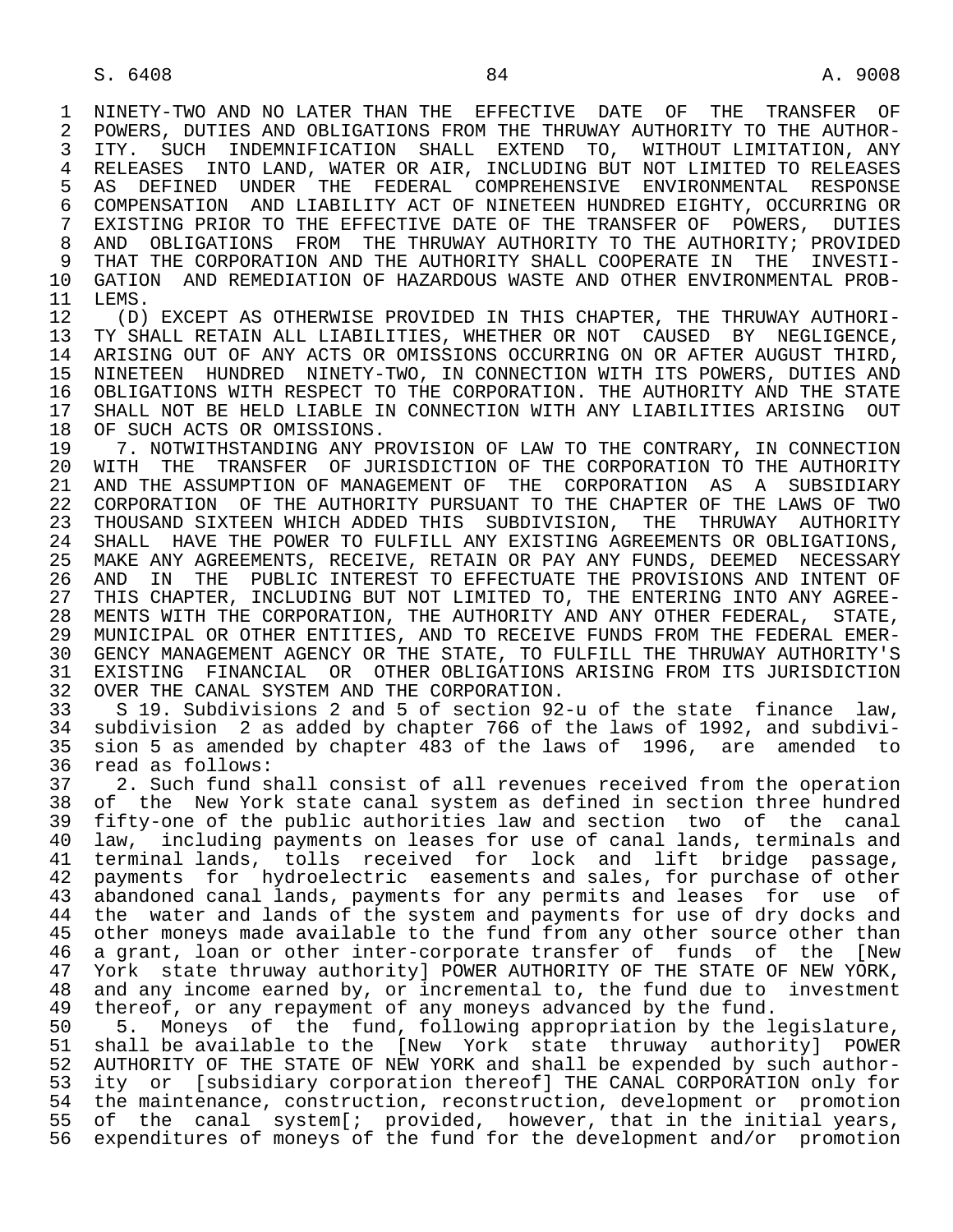1 of the canal system shall be accorded a priority by the authority or<br>2 subsidiary corporation thereofl. In addition, moneys of the fund may be 2 subsidiary corporation thereof]. In addition, moneys of the fund may be<br>3 used for the purposes of interpretive signage and promotion for approused for the purposes of interpretive signage and promotion for appro- 4 priate historically significant Erie canal lands and related sites. 5 Moneys shall be paid out of the fund by the state comptroller on certif-<br>6 icates issued by the director of the budget. 6 icates issued by the director of the budget.<br>7 S 20. Notwithstanding any other provision

7 S 20. Notwithstanding any other provision of law, the power authority<br>8 of the state of New York ("power authority"), New York state thruway of the state of New York ("power authority"), New York state thruway 9 authority and New York state canal corporation ("canal corporation"), 10 and any other state or municipal agency, department, office, board,<br>11 division, commission, public authority or public benefit corporation may 11 division, commission, public authority or public benefit corporation may<br>12 enter into such agreements and understandings relating to the transition 12 enter into such agreements and understandings relating to the transition<br>13 of the canal corporation to its status as a subsidiary of the power 13 of the canal corporation to its status as a subsidiary of the power<br>14 authority and for the administration, maintenance and operation of the authority and for the administration, maintenance and operation of the 15 canal corporation and the canal system as they may deem necessary or 16 desirable.<br>17 S 21. S

17 S 21. Section 1005 of the public authorities law is amended by adding<br>18 a new subdivision 25 to read as follows: 18 a new subdivision 25 to read as follows:<br>19 25. NOTWITHSTANDING ANY OTHER PROVISI

19 25. NOTWITHSTANDING ANY OTHER PROVISION OF LAW, TO ACCEPT GIFTS,<br>20 GRANTS. LOANS. OR CONTRIBUTIONS OF FUNDS OR PROPERTY IN ANY FORM FROM 20 GRANTS, LOANS, OR CONTRIBUTIONS OF FUNDS OR PROPERTY IN ANY FORM FROM<br>21 THE FEDERAL GOVERNMENT OR ANY AGENCY OR INSTRUMENTALLY THEREOF OR FROM 21 THE FEDERAL GOVERNMENT OR ANY AGENCY OR INSTRUMENTALLY THEREOF OR FROM<br>22 THE STATE OR ANY OTHER SOURCE (COLLECTIVELY, "RESOURCES"), AND ENTER 22 THE STATE OR ANY OTHER SOURCE (COLLECTIVELY, "RESOURCES"), AND ENTER<br>23 INTO CONTRACTS OR OTHER TRANSACTIONS REGARDING SUCH RESOURCES, AND TO 23 INTO CONTRACTS OR OTHER TRANSACTIONS REGARDING SUCH RESOURCES, AND TO 24 USE SUCH RESOURCES FOR ANY OF ITS CORPORATE PURPOSES.<br>25 S 22. The public authorities law is amended by a

 25 S 22. The public authorities law is amended by adding a new section 26 1005-b to read as follows:

27 S 1005-B. NEW YORK STATE CANAL CORPORATION. 1. THE PUBLIC BENEFIT<br>28 CORPORATION KNOWN AS THE "NEW YORK STATE CANAL CORPORATION" (HEREINAFTER 28 CORPORATION KNOWN AS THE "NEW YORK STATE CANAL CORPORATION" (HEREINAFTER<br>29 REFERRED TO AS THE "CANAL CORPORATION") CREATED AS A SUBSIDIARY CORPO-29 REFERRED TO AS THE "CANAL CORPORATION") CREATED AS A SUBSIDIARY CORPO-<br>30 RATION OF THE NEW YORK STATE THRUWAY AUTHORITY PURSUANT TO CHAPTER SEVEN 30 RATION OF THE NEW YORK STATE THRUWAY AUTHORITY PURSUANT TO CHAPTER SEVEN<br>31 HUNDRED SIXTY-SIX OF THE LAWS OF NINETEEN HUNDRED NINETY-TWO IS HEREBY 31 HUNDRED SIXTY-SIX OF THE LAWS OF NINETEEN HUNDRED NINETY-TWO IS HEREBY<br>32 CONTINUED AND RECONSTITUTED AS A SUBSIDIARY CORPORATION OF THE AUTHORITY 32 CONTINUED AND RECONSTITUTED AS A SUBSIDIARY CORPORATION OF THE AUTHORITY<br>33 AND SHALL HAVE ONLY THE POWER TO OPERATE, MAINTAIN, CONSTRUCT, RECON-AND SHALL HAVE ONLY THE POWER TO OPERATE, MAINTAIN, CONSTRUCT, RECON-34 STRUCT, IMPROVE, DEVELOP, FINANCE, AND PROMOTE ALL OF THE CANALS, CANAL<br>35 LANDS, FEEDER CANALS, RESERVOIRS, CANAL TERMINALS, CANAL TERMINAL LANDS 35 LANDS, FEEDER CANALS, RESERVOIRS, CANAL TERMINALS, CANAL TERMINAL LANDS<br>36 AND OTHER PROPERTY UNDER THE JURISDICTION OF THE CANAL CORPORATION 36 AND OTHER PROPERTY UNDER THE JURISDICTION OF THE CANAL CORPORATION 37 PURSUANT TO ARTICLE ONE-A OF THE CANAL LAW (HEREINAFTER REFERRED TO AS<br>38 THE "CANAL SYSTEM"). REFERENCE IN ANY PROVISION OF LAW, GENERAL, SPECIAL 38 THE "CANAL SYSTEM"). REFERENCE IN ANY PROVISION OF LAW, GENERAL, SPECIAL<br>39 OR LOCAL, OR IN ANY RULE, REGULATION OR PUBLIC DOCUMENT TO THE CANAL 39 OR LOCAL, OR IN ANY RULE, REGULATION OR PUBLIC DOCUMENT TO THE CANAL<br>40 CORPORATION OR THE CANAL CORPORATION AS A SUBSIDIARY OF THE NEW YORK 40 CORPORATION OR THE CANAL CORPORATION AS A SUBSIDIARY OF THE NEW YORK<br>41 STATE THRUWAY AUTHORITY SHALL BE DEEMED TO BE AND CONSTRUED AS A REFER-41 STATE THRUWAY AUTHORITY SHALL BE DEEMED TO BE AND CONSTRUED AS A REFER-<br>42 ENCE TO THE CANAL CORPORATION CONTINUED BY THIS SECTION. 42 ENCE TO THE CANAL CORPORATION CONTINUED BY THIS SECTION.<br>43 2. THE MANAGEMENT AND ADMINISTRATION OF THE CANAL CORP

43 2. THE MANAGEMENT AND ADMINISTRATION OF THE CANAL CORPORATION SHALL BE<br>44 AN ADDITIONAL CORPORATE PURPOSE OF THE AUTHORITY. TO THE EXTENT THAT THE 44 AN ADDITIONAL CORPORATE PURPOSE OF THE AUTHORITY. TO THE EXTENT THAT THE 45 TRUSTEES DEEM IT FEASIBLE AND ADVISABLE, THE AUTHORITY MAY TRANSFER TO 45 TRUSTEES DEEM IT FEASIBLE AND ADVISABLE, THE AUTHORITY MAY TRANSFER TO 46 THE CANAL CORPORATION ANY MONEYS, REAL, PERSONAL, OR MIXED PROPERTY OR<br>47 ANY PERSONNEL IN ORDER TO CARRY OUT THE PURPOSES OF THIS SECTION. ANY PERSONNEL IN ORDER TO CARRY OUT THE PURPOSES OF THIS SECTION, 48 PROVIDED THAT NOTHING IN THIS SECTION SHALL BE DEEMED TO REQUIRE THE 49 AUTHORITY TO APPLY ANY MONEYS, REVENUES OR PROPERTY OR TO TAKE ANY<br>50 ACTION IN A MANNER THAT WOULD BE INCONSISTENT WITH THE PROVISIONS OF ANY 50 ACTION IN A MANNER THAT WOULD BE INCONSISTENT WITH THE PROVISIONS OF ANY<br>51 BOND OR NOTE RESOLUTION OR ANY OTHER CONTRACT WITH THE HOLDERS OF THE 51 BOND OR NOTE RESOLUTION OR ANY OTHER CONTRACT WITH THE HOLDERS OF THE 52 AUTHORITY'S BONDS, NOTES OR OTHER OBLIGATIONS. 52 AUTHORITY'S BONDS, NOTES OR OTHER OBLIGATIONS.<br>53 3. THE CANAL CORPORATION AND ANY OF IT

53 THE CANAL CORPORATION AND ANY OF ITS PROPERTY, FUNCTIONS, AND 54 ACTIVITIES SHALL HAVE ALL OF THE PRIVILEGES, IMMUNITIES, TAX EXEMPTIONS 54 ACTIVITIES SHALL HAVE ALL OF THE PRIVILEGES, IMMUNITIES, TAX EXEMPTIONS<br>55 AND OTHER EXEMPTIONS OF THE AUTHORITY AND OF THE AUTHORITY'S PROPERTY, 55 AND OTHER EXEMPTIONS OF THE AUTHORITY AND OF THE AUTHORITY'S PROPERTY,<br>56 FUNCTIONS, AND ACTIVITIES. THE CANAL CORPORATION SHALL BE SUBJECT TO THE 56 FUNCTIONS, AND ACTIVITIES. THE CANAL CORPORATION SHALL BE SUBJECT TO THE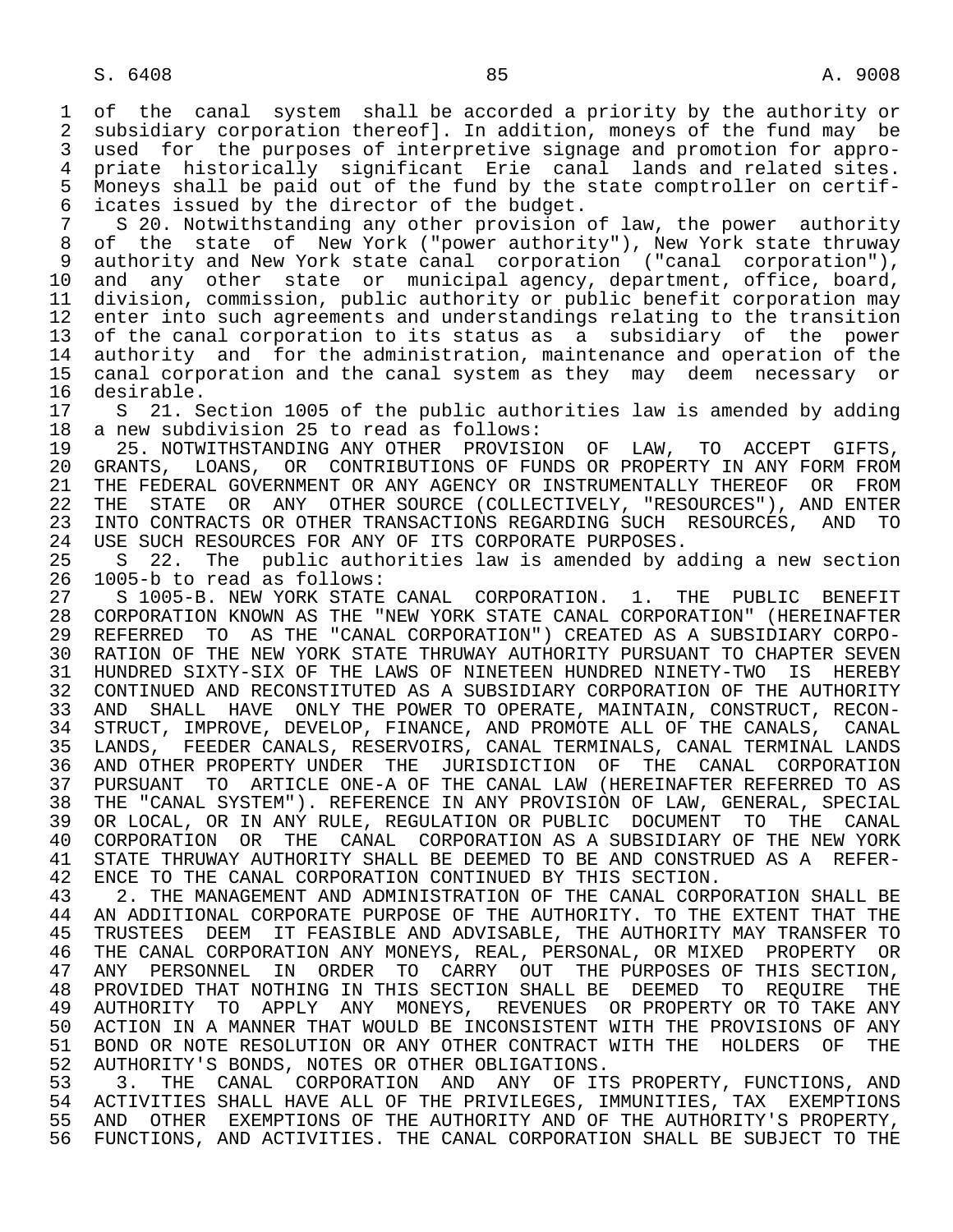1 RESTRICTIONS AND LIMITATIONS TO WHICH THE AUTHORITY MAY BE SUBJECT. THE 2 CANAL CORPORATION MAY DELEGATE TO ONE OR MORE OF ITS MEMBERS, OR ITS 2 CANAL CORPORATION MAY DELEGATE TO ONE OR MORE OF ITS MEMBERS, OR ITS<br>3 OFFICERS, AGENTS AND EMPLOYEES, SUCH DUTIES AND POWERS AS IT MAY DEEM OFFICERS, AGENTS AND EMPLOYEES, SUCH DUTIES AND POWERS AS IT MAY DEEM 4 PROPER.<br>5 4. E

5 4. EXCLUSIVE JURISDICTION IS CONFERRED UPON THE COURT OF CLAIMS TO<br>6 HEAR AND DETERMINE THE CLAIMS OF ANY PERSON AGAINST THE CANAL CORPO-6 HEAR AND DETERMINE THE CLAIMS OF ANY PERSON AGAINST THE CANAL CORPO-<br>7 RATION (A) FOR ITS TORTIOUS ACTS AND THOSE OF ITS AGENTS, AND (B) FOR RATION (A) FOR ITS TORTIOUS ACTS AND THOSE OF ITS AGENTS, AND (B) FOR 8 BREACH OF A CONTRACT, RELATING TO CONSTRUCTION, RECONSTRUCTION, IMPROVE-<br>9 MENT, MAINTENANCE OR OPERATION, IN THE SAME MANNER AND TO THE EXTENT 9 MENT, MAINTENANCE OR OPERATION, IN THE SAME MANNER AND TO THE EXTENT<br>10 PROVIDED BY AND SUBJECT TO THE PROVISIONS OF THE COURT OF CLAIMS ACT 10 PROVIDED BY AND SUBJECT TO THE PROVISIONS OF THE COURT OF CLAIMS ACT<br>11 WITH RESPECT TO CLAIMS AGAINST THE STATE, AND TO MAKE AWARDS AND RENDER 11 WITH RESPECT TO CLAIMS AGAINST THE STATE, AND TO MAKE AWARDS AND RENDER<br>12 JUDGMENTS THEREFOR. ALL AWARDS AND JUDGMENTS ARISING FROM SUCH CLAIMS 12 JUDGMENTS THEREFOR. ALL AWARDS AND JUDGMENTS ARISING FROM SUCH CLAIMS 13 SHALL BE PAID OUT OF MONEYS OF THE CANAL CORPORATION.<br>14 5 THE MEMBERS OF THE CANAL CORPORATION SHALL BE

5. THE MEMBERS OF THE CANAL CORPORATION SHALL BE THE SAME PERSONS 15 HOLDING THE OFFICES OF TRUSTEES OF THE AUTHORITY.<br>16 6. NO OFFICER OR MEMBER OF THE CANAL CORPORI

16 6. NO OFFICER OR MEMBER OF THE CANAL CORPORATION SHALL RECEIVE ANY<br>17 ADDITIONAL COMPENSATION, EITHER DIRECT OR INDIRECT, OTHER THAN 17 ADDITIONAL COMPENSATION, EITHER DIRECT OR INDIRECT, OTHER THAN<br>18 REIMBURSEMENT FOR ACTUAL AND NECESSARY EXPENSES INCURRED IN THE PERFORM-18 REIMBURSEMENT FOR ACTUAL AND NECESSARY EXPENSES INCURRED IN THE PERFORM-<br>19 ANCE OF HIS OR HER DUTIES, BY REASON OF HIS OR HER SERVING AS A MEMBER. 19 ANCE OF HIS OR HER DUTIES, BY REASON OF HIS OR HER SERVING AS A MEMBER, 20 DIRECTOR, OR TRUSTEE OF THE CANAL CORPORATION. 20 DIRECTOR, OR TRUSTEE OF THE CANAL CORPORATION.<br>21 7. THE EMPLOYEES OF THE CANAL CORPORATION SH

21 7. THE EMPLOYEES OF THE CANAL CORPORATION SHALL NOT BE DEEMED TO BE 22 EMPLOYEES OF THE AUTHORITY BY REASON OF THEIR EMPLOYMENT BY THE CANAL 22 EMPLOYEES OF THE AUTHORITY BY REASON OF THEIR EMPLOYMENT BY THE CANAL 23 CORPORATION. ALL OFFICERS AND EMPLOYEES OF THE CANAL CORPORATION SHALL 24 BE SUBJECT TO THE PROVISIONS OF THE CIVIL SERVICE LAW WHICH SHALL APPLY<br>25 TO THE CANAL CORPORATION AS A MUNICIPAL CORPORATION OTHER THAN A CITY. 25 TO THE CANAL CORPORATION AS A MUNICIPAL CORPORATION OTHER THAN A CITY. 26 THE CANAL CORPORATION SHALL PARTICIPATE IN THE NEW YORK STATE AND LOCAL<br>27 EMPLOYEES' RETIREMENT SYSTEM. NOTHING CONTAINED IN A CHAPTER OF THE LAWS 27 EMPLOYEES' RETIREMENT SYSTEM. NOTHING CONTAINED IN A CHAPTER OF THE LAWS<br>28 OF TWO THOUSAND SIXTEEN THAT ADDED THIS SECTION SHALL BE CONSTRUED TO OF TWO THOUSAND SIXTEEN THAT ADDED THIS SECTION SHALL BE CONSTRUED TO 29 AFFECT THE RIGHTS OF THE CANAL CORPORATION OR ANY OF ITS EMPLOYEES UNDER 30 ANY COLLECTIVE BARGAINING AGREEMENT IN EFFECT AS OF THE EFFECTIVE DATE 31 OF TRANSFER OF THE CANAL CORPORATION FROM THE THRUWAY AUTHORITY TO THE 32 AUTHORITY. 32 AUTHORITY.<br>33 8. THE

33 8. THE FISCAL YEAR OF THE CANAL CORPORATION SHALL BE THE SAME AS THE 34 FISCAL YEAR FOR THE AUTHORITY. 34 FISCAL YEAR FOR THE AUTHORITY.<br>35 9. THE CANAL CORPORATION SHA

35 9. THE CANAL CORPORATION SHALL HAVE THE POWER TO:<br>36 (A) OPERATE, MAINTAIN, CONSTRUCT, RECONSTRUCT,

(A) OPERATE, MAINTAIN, CONSTRUCT, RECONSTRUCT, IMPROVE, DEVELOP, 37 FINANCE, AND PROMOTE THE CANAL SYSTEM;<br>38 (B) SUE AND BE SUED;

38 (B) SUE AND BE SUED;<br>39 (C) HAVE A SEAL AND

39 (C) HAVE A SEAL AND ALTER THE SAME AT PLEASURE;<br>40 (D) MAKE AND ALTER BY-LAWS FOR ITS ORGANIZATI 40 (D) MAKE AND ALTER BY-LAWS FOR ITS ORGANIZATION AND INTERNAL MANAGE-<br>41 MENT AND MAKE RULES AND REGULATIONS GOVERNING THE USE. OF ITS PROPERTY 41 MENT AND MAKE RULES AND REGULATIONS GOVERNING THE USE OF ITS PROPERTY 42 AND FACILITIES; 42 AND FACILITIES;<br>43 (F.) APPOINT O

43 (E) APPOINT OFFICERS AND EMPLOYEES AND FIX THEIR COMPENSATION;<br>44 (F) MAKE AND EXECUTE CONTRACTS AND ALL OTHER INSTRUMENTS NECE

44 (F) MAKE AND EXECUTE CONTRACTS AND ALL OTHER INSTRUMENTS NECESSARY OR<br>45 CONVENIENT FOR THE EXERCISE OF ITS POWERS AND FUNCTIONS UNDER THIS CHAP- 45 CONVENIENT FOR THE EXERCISE OF ITS POWERS AND FUNCTIONS UNDER THIS CHAP- 46 TER;<br>47 (G)

47 (G) ACQUIRE, HOLD, AND DISPOSE OF REAL OR PERSONAL PROPERTY FOR ITS<br>48 CORPORATE PURPOSES; 48 CORPORATE PURPOSES;<br>49 (H) ENGAGE THE SE

49 (H) ENGAGE THE SERVICES OF PRIVATE CONSULTANTS ON A CONTRACT BASIS FOR<br>50 RENDERING PROFESSIONAL AND TECHNICAL ASSISTANCE AND ADVICE; 50 RENDERING PROFESSIONAL AND TECHNICAL ASSISTANCE AND ADVICE;<br>51 (I) PROCURE INSURANCE AGAINST ANY LOSS IN CONNECTION WI

51 (I) PROCURE INSURANCE AGAINST ANY LOSS IN CONNECTION WITH ITS ACTIV-<br>52 ITIES, PROPERTIES, AND OTHER ASSETS, IN SUCH AMOUNT AND FROM SUCH INSUR-52 ITIES, PROPERTIES, AND OTHER ASSETS, IN SUCH AMOUNT AND FROM SUCH INSUR-<br>53 ERS AS IT DEEMS DESIRABLE; 53 ERS AS IT DEEMS DESIRABLE;<br>54 (J) INVEST ANY FUNDS OF

54 (J) INVEST ANY FUNDS OF THE CANAL CORPORATION, OR ANY OTHER MONIES<br>55 UNDER ITS CUSTODY AND CONTROL NOT REOUIRED FOR IMMEDIATE USE. OR 55 UNDER ITS CUSTODY AND CONTROL NOT REQUIRED FOR IMMEDIATE USE OR 56 DISBURSEMENT, AT THE DISCRETION OF THE CANAL CORPORATION, IN OBLIGATIONS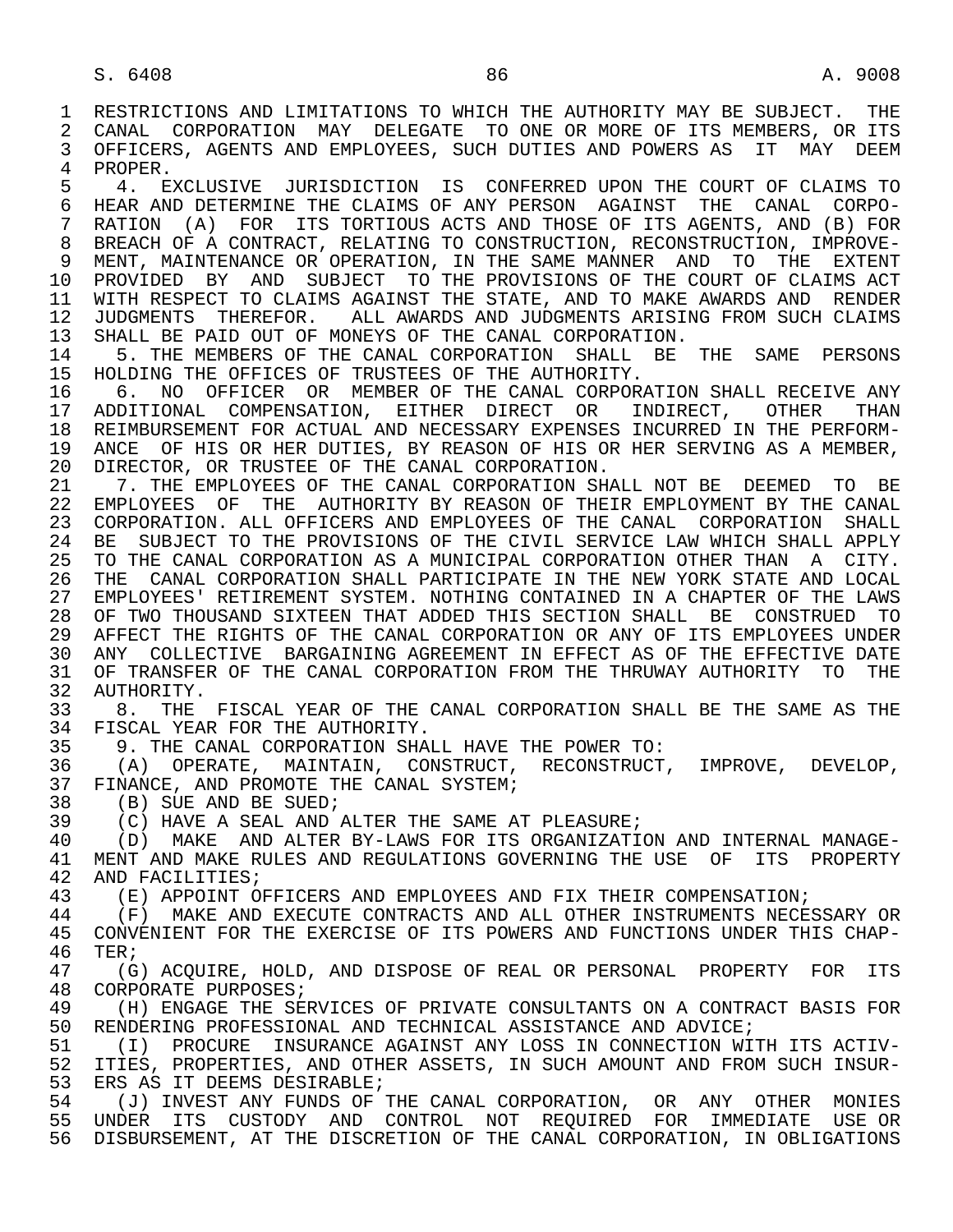6 (K) EXERCISE THOSE POWERS AND DUTIES OF THE AUTHORITY DELEGATED TO IT<br>7 BY THE AUTHORITY; 7 BY THE AUTHORITY;<br>8 (L) PREPARE AN

8 (L) PREPARE AND SUBMIT A CAPITAL PROGRAM PLAN PURSUANT TO SECTION TEN<br>9 OF THE CANAL LAW; 9 OF THE CANAL LAW;<br>10 (M) APPROVE AND

10 (M) APPROVE AND IMPLEMENT THE NEW YORK STATE CANAL RECREATIONWAY PLAN<br>11 SUBMITTED PURSUANT TO SECTION ONE HUNDRED THIRTY-EIGHT-C OF THE CANAL 11 SUBMITTED PURSUANT TO SECTION ONE HUNDRED THIRTY-EIGHT-C OF THE CANAL<br>12 LAW. THE CANAL CORPORATION'S REVIEW AND APPROVAL OF THE CANAL RECREA-12 LAW. THE CANAL CORPORATION'S REVIEW AND APPROVAL OF THE CANAL RECREA-<br>13 TIONWAY PLAN SHALL BE BASED UPON ITS CONSIDERATION OF A GENERIC ENVIRON- 13 TIONWAY PLAN SHALL BE BASED UPON ITS CONSIDERATION OF A GENERIC ENVIRON- 14 MENTAL IMPACT STATEMENT PREPARED BY THE CANAL CORPORATION IN ACCORDANCE 15 WITH ARTICLE EIGHT OF THE ENVIRONMENTAL CONSERVATION LAW AND THE REGU- 16 LATIONS THEREUNDER. PRIOR TO THE IMPLEMENTATION OF ANY SUBSTANTIAL<br>17 IMPROVEMENT BY THE CANAL CORPORATION ON CANAL LANDS. CANAL TERMINALS. OR 17 IMPROVEMENT BY THE CANAL CORPORATION ON CANAL LANDS, CANAL TERMINALS, OR 18 CANAL TERMINAL LANDS, OR THE LEASE OF CANAL LANDS, CANAL TERMINALS, OR 19 CANAL TERMINAL LANDS FOR SUBSTANTIAL COMMERCIAL IMPROVEMENT, THE CANAL 20 CORPORATION, IN ADDITION TO ANY REVIEW TAKEN PURSUANT TO SECTION 14.09<br>21 OF THE PARKS, RECREATION AND HISTORIC PRESERVATION LAW, SHALL CONDUCT A 21 OF THE PARKS, RECREATION AND HISTORIC PRESERVATION LAW, SHALL CONDUCT A<br>22 RECONNAISSANCE LEVEL SURVEY WITHIN THREE THOUSAND FEET OF SUCH LANDS TO 22 RECONNAISSANCE LEVEL SURVEY WITHIN THREE THOUSAND FEET OF SUCH LANDS TO<br>23 BE IMPROVED OF THE TYPE, LOCATION, AND SIGNIFICANCE OF HISTORIC BUILD-23 BE IMPROVED OF THE TYPE, LOCATION, AND SIGNIFICANCE OF HISTORIC BUILD-<br>24 INGS, SITES, AND DISTRICTS LISTED ON, OR WHICH MAY BE ELIGIBLE, FOR THE 24 INGS, SITES, AND DISTRICTS LISTED ON, OR WHICH MAY BE ELIGIBLE, FOR THE<br>25 STATE OR NATIONAL REGISTERS OF HISTORIC PLACES. THE FINDINGS OF SUCH STATE OR NATIONAL REGISTERS OF HISTORIC PLACES. THE FINDINGS OF SUCH 26 SURVEY SHALL BE USED TO IDENTIFY SIGNIFICANT HISTORICAL RESOURCES AND TO 27 DETERMINE WHETHER THE PROPOSED IMPROVEMENTS ARE COMPATIBLE WITH SUCH 28 HISTORIC BUILDINGS, SITES, AND DISTRICTS;

28 HISTORIC BUILDINGS, SITES, AND DISTRICTS;<br>29 (N) ENTER ON ANY LANDS, WATERS, OR PREI 29 (N) ENTER ON ANY LANDS, WATERS, OR PREMISES FOR THE PURPOSE OF MAKING<br>30 BORINGS, SOUNDINGS, AND SURVEYS; 30 BORINGS, SOUNDINGS, AND SURVEYS;<br>31 (O) ACCEPT ANY GIFTS OR ANY GR

31 (O) ACCEPT ANY GIFTS OR ANY GRANT OF FUNDS OR PROPERTY FROM THE FEDER-<br>32 AL GOVERNMENT OR FROM THE STATE OR ANY OTHER FEDERAL OR STATE PUBLIC 32 AL GOVERNMENT OR FROM THE STATE OR ANY OTHER FEDERAL OR STATE PUBLIC<br>33 BODY OR POLITICAL SUBDIVISION OR ANY OTHER PERSON AND TO COMPLY WITH THE 33 BODY OR POLITICAL SUBDIVISION OR ANY OTHER PERSON AND TO COMPLY WITH THE 34 TERMS AND CONDITIONS THEREOF; AND 34 TERMS AND CONDITIONS THEREOF; AND<br>35 (P) WAIVE ANY FEE FOR A WORK PEI

35 (P) WAIVE ANY FEE FOR A WORK PERMIT WHICH IT HAS THE POWER TO ISSUE IF<br>36 IN ITS DISCRETION THE PROJECT WHICH IS SUBJECT TO A WORK PERMIT WOULD IN ITS DISCRETION THE PROJECT WHICH IS SUBJECT TO A WORK PERMIT WOULD 37 ADD VALUE TO CANAL LANDS WITHOUT ANY COST TO THE CANAL CORPORATION, THE 38 AUTHORITY, OR THE STATE. 38 AUTHORITY, OR THE STATE.<br>39 10. (A) THE CANAL COR

39 10. (A) THE CANAL CORPORATION SHALL REVIEW THE BUDGET REQUEST SUBMIT-<br>40 TED BY THE CANAL RECREATIONWAY COMMISSION PURSUANT TO SECTION ONE 40 TED BY THE CANAL RECREATIONWAY COMMISSION PURSUANT TO SECTION ONE 41 HUNDRED THIRTY-RIGHT-B OF THE CANAL LAW 41 HUNDRED THIRTY-EIGHT-B OF THE CANAL LAW.<br>42 (B) THE CANAL CORPORATION, ON OR BEFOR

42 (B) THE CANAL CORPORATION, ON OR BEFORE THE FIFTEENTH DAY OF SEPTEMBER<br>43 OF EACH YEAR, SHALL SUBMIT TO THE DIRECTOR OF THE BUDGET A REOUEST FOR 43 OF EACH YEAR, SHALL SUBMIT TO THE DIRECTOR OF THE BUDGET A REQUEST FOR<br>44 THE EXPENDITURE OF FUNDS AVAILABLE FROM THE NEW YORK STATE CANAL SYSTEM 44 THE EXPENDITURE OF FUNDS AVAILABLE FROM THE NEW YORK STATE CANAL SYSTEM<br>45 DEVELOPMENT FUND PURSUANT TO SECTION NINETY-TWO-U OF THE STATE FINANCE 45 DEVELOPMENT FUND PURSUANT TO SECTION NINETY-TWO-U OF THE STATE FINANCE 46 LAW OR AVAILABLE FROM ANY OTHER NON-FEDERAL SOURCES APPROPRIATED FROM<br>47 THE STATE TREASURY. 47 THE STATE TREASURY.<br>48 (C) IN THE EVENT

48 (C) IN THE EVENT THAT THE REQUEST SUBMITTED BY THE CANAL CORPORATION<br>49 TO THE DIRECTOR OF THE BUDGET DIFFERS FROM THE REOUEST SUBMITTED BY THE 49 TO THE DIRECTOR OF THE BUDGET DIFFERS FROM THE REQUEST SUBMITTED BY THE 50 COMMISSION TO THE CANAL CORPORATION. THEN THE REQUEST SUBMITTED BY THE 50 COMMISSION TO THE CANAL CORPORATION, THEN THE REQUEST SUBMITTED BY THE 51 CANAL CORPORATION TO THE DIRECTOR OF THE BUDGET SHALL SPECIFY THE 51 CANAL CORPORATION TO THE DIRECTOR OF THE BUDGET SHALL SPECIFY THE 52 DIFFERENCES. 52 DIFFERENCES AND SHALL SET FORTH THE REASONS FOR SUCH DIFFERENCES.<br>53 11. THE CANAL CORPORATION SHALL NOT HAVE THE POWER TO ISSUE

11. THE CANAL CORPORATION SHALL NOT HAVE THE POWER TO ISSUE BONDS, 54 NOTES, OR OTHER EVIDENCES OF INDEBTEDNESS; PROVIDED THAT NOTWITHSTANDING 55 THE FOREGOING, THE CANAL CORPORATION MAY AGREE TO REPAY AMOUNTS ADVANCED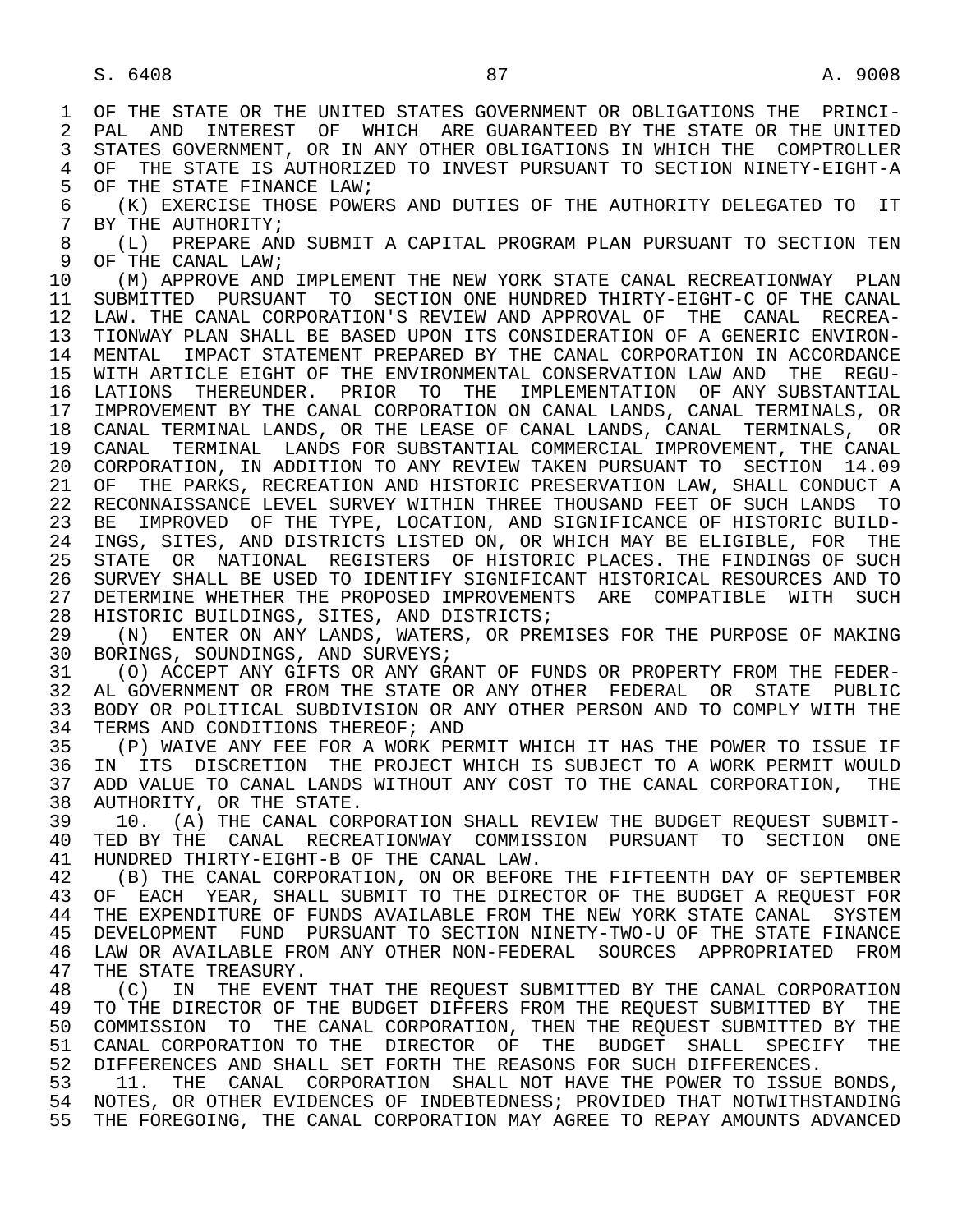1 TO THE CANAL CORPORATION BY THE AUTHORITY AND TO EVIDENCE SUCH AGREEMENT<br>2 BY DELIVERY OF A PROMISSORY NOTE OR NOTES TO THE AUTHORITY. 2 BY DELIVERY OF A PROMISSORY NOTE OR NOTES TO THE AUTHORITY.<br>3 12. THE CANAL CORPORATION MAY DO ANY AND ALL THINGS 3 12. THE CANAL CORPORATION MAY DO ANY AND ALL THINGS NECESSARY OR 4 CONVENIENT TO CARRY OUT AND EXERCISE THE POWERS GIVEN AND GRANTED BY<br>5 THIS SECTION. 5 THIS SECTION.<br>6 13. THE A 6 13. THE AUTHORITY AND ALL OTHER STATE OFFICERS, DEPARTMENTS, BOARDS,<br>7 DIVISIONS, COMMISSIONS, PUBLIC AUTHORITIES, AND PUBLIC BENEFIT CORPO- 7 DIVISIONS, COMMISSIONS, PUBLIC AUTHORITIES, AND PUBLIC BENEFIT CORPO- 8 RATIONS MAY RENDER SUCH SERVICES TO THE CANAL CORPORATION WITHIN THEIR<br>9 RESPECTIVE FUNCTIONS AS MAY BE REOUESTED BY THE CANAL CORPORATION. 9 RESPECTIVE FUNCTIONS AS MAY BE REQUESTED BY THE CANAL CORPORATION.<br>10 14. WHENEVER ANY STATE POLITICAL SUBDIVISION. MUNICIPALITY. C 10 14. WHENEVER ANY STATE POLITICAL SUBDIVISION, MUNICIPALITY, COMMIS-<br>11 SION, AGENCY, OFFICER, DEPARTMENT, BOARD, DIVISION, OR PERSON IS AUTHOR-11 SION, AGENCY, OFFICER, DEPARTMENT, BOARD, DIVISION, OR PERSON IS AUTHOR-<br>12 IZED AND EMPOWERED FOR ANY OF THE PURPOSES OF THIS TITLE TO COOPERATE 12 IZED AND EMPOWERED FOR ANY OF THE PURPOSES OF THIS TITLE TO COOPERATE<br>13 AND ENTER INTO AGREEMENTS WITH THE AUTHORITY, SUCH STATE POLITICAL 13 AND ENTER INTO AGREEMENTS WITH THE AUTHORITY, SUCH STATE POLITICAL 14 SUBDIVISION, MUNICIPALITY, COMMISSION, AGENCY, OFFICER, DEPARTMENT, 15 BOARD, DIVISION, OR PERSON SHALL HAVE THE SAME AUTHORIZATION AND POWER<br>16 FOR ANY SUCH PURPOSES TO COOPERATE AND ENTER INTO AGREEMENTS WITH THE 16 FOR ANY SUCH PURPOSES TO COOPERATE AND ENTER INTO AGREEMENTS WITH THE 17 CANAL CORPORATION. 17 CANAL CORPORATION.<br>18 S 23. The public 18 S 23. The public authorities law is amended by adding a new section<br>19 1005-c to read as follows: 19 1005-c to read as follows: 20 S 1005-C. ADDITIONAL POWERS OF THE AUTHORITY TO FINANCE CERTAIN<br>21 PROJECTS IN CONNECTION WITH THE NEW YORK STATE CANAL SYSTEM. 1. (A) THE 21 PROJECTS IN CONNECTION WITH THE NEW YORK STATE CANAL SYSTEM. 1. (A) THE 22 AUTHORITY IS HERESY AUTHORIZED. AS AN ADDITIONAL CORPORATE PURPOSE THER-22 AUTHORITY IS HEREBY AUTHORIZED, AS AN ADDITIONAL CORPORATE PURPOSE THER-<br>23 EOF, TO ISSUE ITS BONDS, NOTES AND OTHER EVIDENCES OF INDEBTEDNESS IN 23 EOF, TO ISSUE ITS BONDS, NOTES AND OTHER EVIDENCES OF INDEBTEDNESS IN<br>24 CONFORMITY WITH APPLICABLE PROVISIONS OF THE UNIFORM COMMERCIAL CODE FOR 24 CONFORMITY WITH APPLICABLE PROVISIONS OF THE UNIFORM COMMERCIAL CODE FOR<br>25 PURPOSES OF FINANCING THE CONSTRUCTION, RECONSTRUCTION, DEVELOPMENT AND PURPOSES OF FINANCING THE CONSTRUCTION, RECONSTRUCTION, DEVELOPMENT AND 26 IMPROVEMENT OF THE NEW YORK STATE CANAL SYSTEM.<br>27 (B) THE AUTHORITY SHALL ISSUE ANY SUCH BOND. 27 (B) THE AUTHORITY SHALL ISSUE ANY SUCH BONDS, NOTES, OR EVIDENCES OF<br>28 INDEBTEDNESS PURSUANT TO PARAGRAPH (A) OF THIS SUBDIVISION ON A BASIS 28 INDEBTEDNESS PURSUANT TO PARAGRAPH (A) OF THIS SUBDIVISION ON A BASIS 29 SUBORDINATE IN LIEN AND PRIORITY OF PAYMENT TO THE AUTHORITY'S SENIOR<br>30 LIEN INDEBTEDNESS AS THE AUTHORITY SHALL PROVIDE BY RESOLUTION. 30 LIEN INDEBTEDNESS AS THE AUTHORITY SHALL PROVIDE BY RESOLUTION.<br>31 12. ALL OF THE PROVISIONS OF THIS TITLE RELATING TO BONDS. N 31 2. ALL OF THE PROVISIONS OF THIS TITLE RELATING TO BONDS, NOTES AND<br>32 OTHER EVIDENCE OF INDEBTEDNESS, WHICH ARE NOT INCONSISTENT WITH THIS 32 OTHER EVIDENCE OF INDEBTEDNESS, WHICH ARE NOT INCONSISTENT WITH THIS<br>33 SECTION, SHALL APPLY TO OBLIGATIONS AUTHORIZED BY THIS SECTION, INCLUD-33 SECTION, SHALL APPLY TO OBLIGATIONS AUTHORIZED BY THIS SECTION, INCLUD-<br>34 ING BUT NOT LIMITED TO THE POWER TO ISSUE RENEWAL NOTES OR REFUNDING 34 ING BUT NOT LIMITED TO THE POWER TO ISSUE RENEWAL NOTES OR REFUNDING<br>35 BONDS THEREOF. 35 BONDS THEREOF.<br>36 3. SUBJECT TO 36 3. SUBJECT TO AGREEMENTS WITH NOTEHOLDERS OR BONDHOLDERS, THE AUTHORI- 37 TY SHALL HAVE THE AUTHORITY TO FIX AND COLLECT SUCH FEES, RENTALS AND 38 CHARGES FOR THE USE OF THE CANAL SYSTEM OR ANY PART THEREOF NECESSARY OR 38 CHARGES FOR THE USE OF THE CANAL SYSTEM OR ANY PART THEREOF NECESSARY OR 39 CONVENIENT, WITH AN ADEQUATE MARGIN OF SAFETY, TO PRODUCE SUFFICIENT 40 REVENUE TO MEET THE EXPENSE OF MAINTENANCE AND OPERATION AND TO FULFILL<br>41 THE TERMS OF ANY AGREEMENTS MADE WITH THE HOLDERS OF ITS NOTES OR BONDS. 41 THE TERMS OF ANY AGREEMENTS MADE WITH THE HOLDERS OF ITS NOTES OR BONDS, 42 AND TO ESTABLISH THE RIGHTS AND PRIVILEGES GRANTED UPON PAYMENT THEREOF; 42 AND TO ESTABLISH THE RIGHTS AND PRIVILEGES GRANTED UPON PAYMENT THEREOF;<br>43 PROVIDED, HOWEVER, THAT TOLLS MAY ONLY BE IMPOSED FOR THE PASSAGE 43 PROVIDED, HOWEVER, THAT TOLLS MAY ONLY BE IMPOSED—FOR THE PASSAGE 44 THROUGH LOCKS AND LIFT BRIDGES BY VESSELS WHICH ARE PROPELLED IN WHOLE 44 THROUGH LOCKS AND LIFT BRIDGES BY VESSELS WHICH ARE PROPELLED IN WHOLE 45 OR IN PART BY MECHANICAL POWER. OR IN PART BY MECHANICAL POWER. 46 S 24. Paragraph (i) of subdivision 1 of section 19 of the public offi-<br>47 cers law, as added by chapter 115 of the laws of 2000, is REPEALED and a 47 cers law, as added by chapter 115 of the laws of 2000, is REPEALED and a 48 new paragraph (i) is added to read as follows: 48 new paragraph (j) is added to read as follows: 49 (J) FOR PURPOSES OF THIS SECTION, THE TERM "EMPLOYEE" SHALL INCLUDE<br>50 DIRECTORS, OFFICERS AND EMPLOYEES OF THE THRUWAY AUTHORITY, AND THE 50 DIRECTORS, OFFICERS AND EMPLOYEES OF THE THRUWAY AUTHORITY, AND THE 51 DIRECTORS, OFFICERS AND EMPLOYEES OF THE CANAL CORPORATION. IN THOSE 51 DIRECTORS, OFFICERS AND EMPLOYEES OF THE CANAL CORPORATION. IN THOSE 52 CASES WHERE THE DEFINITION OF THE TERM "EMPLOYEE" PROVIDED IN THIS PARA- 53 GRAPH IS APPLICABLE, THE TERM "STATE", AS UTILIZED IN SUBDIVISIONS TWO, 54 THREE, AND FOUR OF THIS SECTION, SHALL MEAN THE THRUWAY AUTHORITY WHEN 55 THE EMPLOYEE IS A DIRECTOR, OFFICER, OR EMPLOYEE OF THE THRUWAY AUTHORI-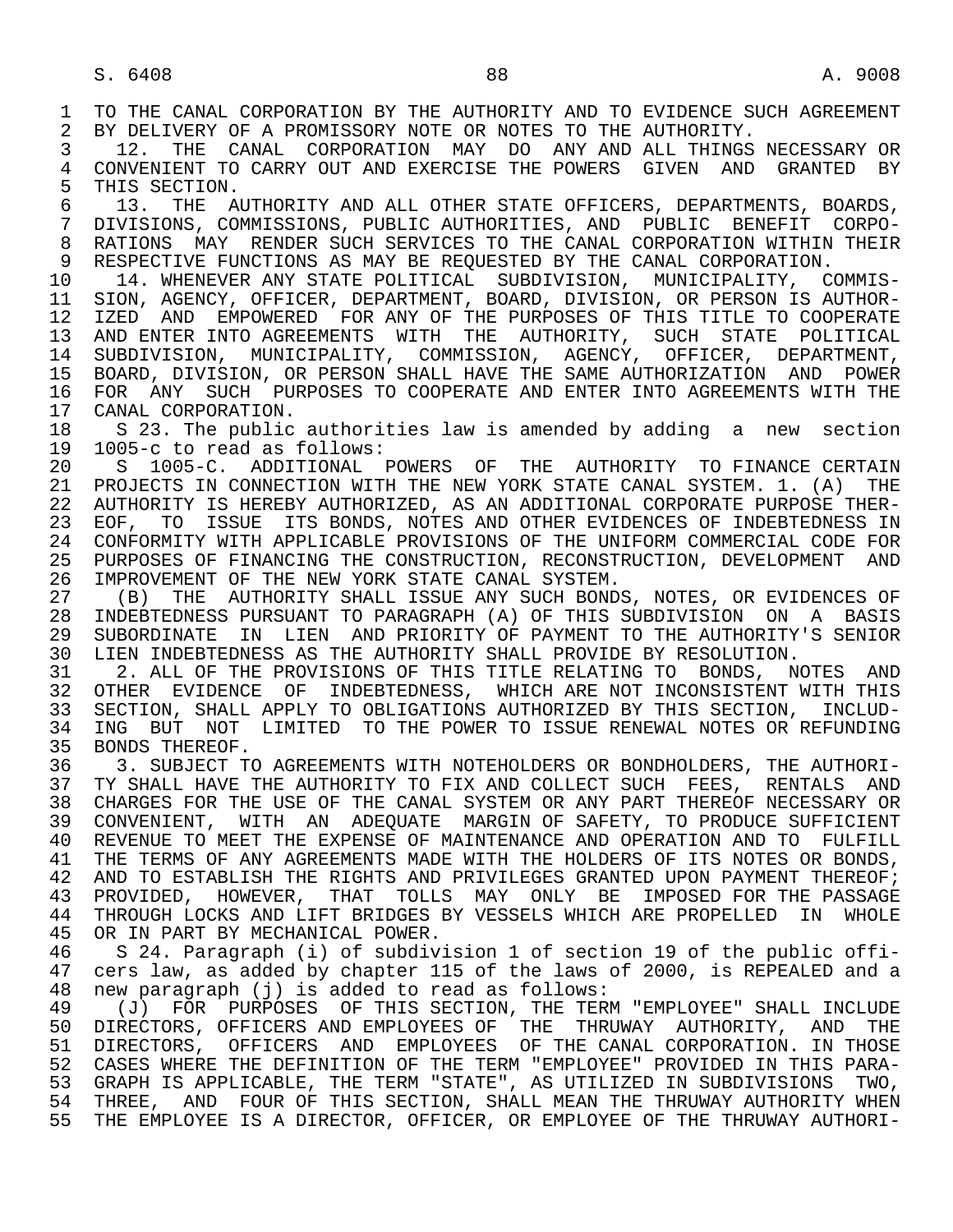1 TY, OR THE CANAL CORPORATION, WHEN THE EMPLOYEE IS A DIRECTOR, OFFICER,<br>2 OR EMPLOYEE OF THE CANAL CORPORATION. 2 OR EMPLOYEE OF THE CANAL CORPORATION.<br>3 S 25. Subdivisions 9 and 10 of sec

 3 S 25. Subdivisions 9 and 10 of section 481 of the transportation law, 4 as added by section 1 of part A of chapter 60 of the laws of 2005, are<br>5 amended to read as follows: 5 amended to read as follows:<br>6 9. "Canal corporation" sh

 6 9. "Canal corporation" shall mean the New York state canal corporation 7 created [pursuant to section three hundred eighty-two] AS A SUBSIDIARY 8 CORPORATION OF THE NEW YORK STATE THRUWAY AUTHORITY PURSUANT TO CHAPTER 9 SEVEN HUNDRED SIXTY-SIX OF THE LAWS OF NINETEEN HUNDRED NINETY-TWO AND<br>10 CONTINUED AND RECONSTITUTED AS A SUBSIDIARY CORPORATION OF THE POWER 10 CONTINUED AND RECONSTITUTED AS A SUBSIDIARY CORPORATION OF<br>11 AUTHORITY OF THE STATE OF NEW YORK PURSUANT TO SUBDIV 11 AUTHORITY OF THE STATE OF NEW YORK PURSUANT TO SUBDIVISION ONE OF<br>12 SECTION ONE THOUSAND FIVE-B of the public authorities law. 12 SECTION ONE THOUSAND FIVE-B of the public authorities law.<br>13 10. "Canal system" shall mean the "New York state canal

13 10. "Canal system" shall mean the "New York state canal system"[, as<br>14 such term is defined by subdivision ten of section three hundred fiftysuch term is defined by subdivision ten of section three hundred fifty-15 one of the public authorities law] SHALL MEAN ALL OF THE CANALS, CANAL<br>16 LANDS, FEEDER CANALS, RESERVOIRS, CANAL TERMINALS, CANAL TERMINAL LANDS 16 LANDS, FEEDER CANALS, RESERVOIRS, CANAL TERMINALS, CANAL TERMINAL LANDS<br>17 AND OTHER PROPERTY UNDER THE JURISDICTION OF THE CANAL CORPORATION OF 17 AND OTHER PROPERTY UNDER THE JURISDICTION OF THE CANAL CORPORATION OF<br>18 THE STATE OF NEW YORK PURSUANT TO ARTICLE ONE-A OF THE CANAL LAW. 18 THE STATE OF NEW YORK PURSUANT TO ARTICLE ONE-A OF THE CANAL LAW.<br>19 S 26. Section 33.01 of the parks, recreation and historic prese

19 S 26. Section 33.01 of the parks, recreation and historic preservation<br>20 law, as amended by chapter 317 of the laws of 2009, is amended to read 20 law, as amended by chapter 317 of the laws of 2009, is amended to read 21 as follows:

22 S 33.01 New York state heritage areas advisory council. There shall<br>23 continue to be in the office a New York state heritage areas advisory continue to be in the office a New York state heritage areas advisory 24 council which shall consist of twenty-six members or their designated<br>25 representatives. The commissioner shall be a member of the advisory 25 representatives. The commissioner shall be a member of the advisory 26 council. In addition, the advisory council shall consist of the follow-<br>27 ing twenty-five other members: the commissioner of economic development, 27 ing twenty-five other members: the commissioner of economic development,<br>28 to advise and assist regarding related tourism and economic revitaliza-28 to advise and assist regarding related tourism and economic revitaliza-<br>29 tion; the commissioner of education, to advise and assist regarding the 29 tion; the commissioner of education, to advise and assist regarding the<br>20 interpretive and educational aspects of the programs; the secretary of 30 interpretive and educational aspects of the programs; the secretary of 31 state, to advise and assist regarding matters of community development 31 state, to advise and assist regarding matters of community development<br>32 and state planning and to advise on the identification and preservation 32 and state planning and to advise on the identification and preservation<br>33 of rural resources; the commissioner of transportation, to advise and 33 of rural resources; the commissioner of transportation, to advise and<br>34 assist regarding matters of transportation to and within heritage areas; 34 assist regarding matters of transportation to and within heritage areas;<br>35 the president of the New York state urban development corporation, to 35 the president of the New York state urban development corporation, to<br>36 advise and assist regarding matters of economic development; the commisadvise and assist regarding matters of economic development; the commis- 37 sioner of environmental conservation, to advise and assist regarding 38 matters of conservation and use of natural resources; the chairman of<br>39 the state board for historic preservation, to advise and assist in 39 the state board for historic preservation, to advise and assist in<br>40 matters regarding historic preservation; the commissioner of housing and 40 matters regarding historic preservation; the commissioner of housing and<br>41 community renewal to advise and assist regarding neighborhood and commu-41 community renewal to advise and assist regarding neighborhood and commu-<br>42 nity development and preservation programs; the [chairman of the New 42 nity development and preservation programs; the [chairman of the New<br>43 York state thruway authority] PRESIDENT AND CHIEF EXECUTIVE OFFICER OF 43 York state thruway authority] PRESIDENT AND CHIEF EXECUTIVE OFFICER OF<br>44 THE POWER AUTHORITY OF THE STATE OF NEW YORK regarding the operation of 44 THE POWER AUTHORITY OF THE STATE OF NEW YORK regarding the operation of<br>45 the New York state canal system; the commissioner of agriculture and the New York state canal system; the commissioner of agriculture and 46 markets regarding agriculture in heritage areas; a representative of the<br>47 State Heritage Area Association; the director or chief executive officer 47 State Heritage Area Association; the director or chief executive officer<br>48 of the Hudson River National Heritage Area, the Erie Canalway National 48 of the Hudson River National Heritage Area, the Erie Canalway National 49 Heritage Corridor, the Champlain Valley National Heritage Partnership<br>50 and the Niagara Falls National Heritage Area; and ten members to be 50 and the Niagara Falls National Heritage Area; and ten members to be<br>51 appointed by the governor, three of such members shall be municipal appointed by the governor, three of such members shall be municipal 52 officers, elected officials or representatives of local government<br>53 interest and seven of such members shall be, by professional training or 53 interest and seven of such members shall be, by professional training or<br>54 experience or attainment, qualified to analyze or interpret matters 54 experience or attainment, qualified to analyze or interpret matters<br>55 relevant to the establishment and maintenance of state designated herit-55 relevant to the establishment and maintenance of state designated herit-<br>56 age areas including urban cultural parks and heritage corridors, one of age areas including urban cultural parks and heritage corridors, one of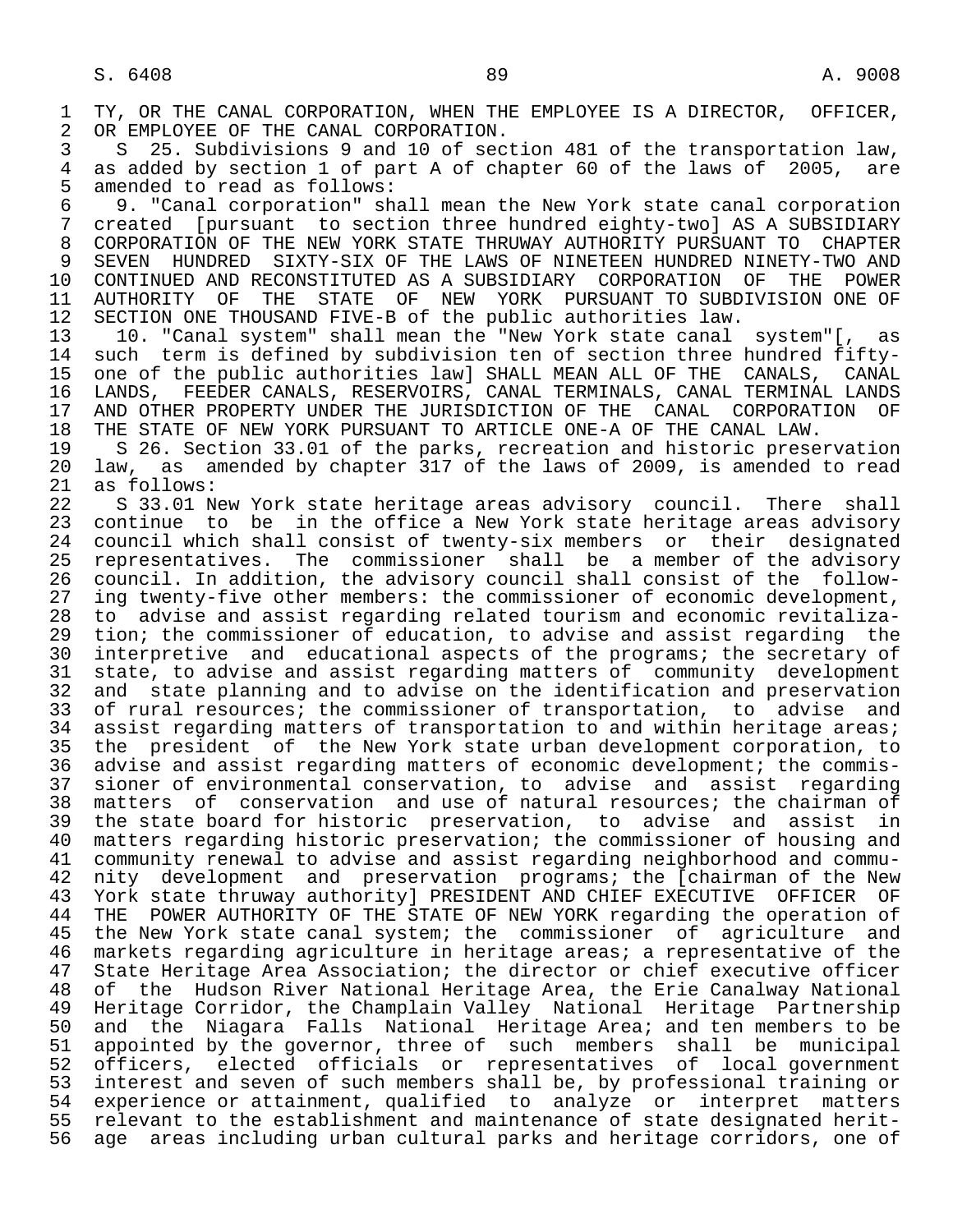1 whom shall be the director of a heritage area. Of these last seven, two<br>2 are to be appointed from names recommended by the majority leader of the 2 are to be appointed from names recommended by the majority leader of the<br>3 senate, two are to be appointed from names recommended by the speaker of 3 senate, two are to be appointed from names recommended by the speaker of<br>4 the assembly, one is to be appointed from names recommended by the 4 the assembly, one is to be appointed from names recommended by the<br>5 minority leader of the senate and one is to be appointed from names 5 minority leader of the senate and one is to be appointed from names<br>6 recommended by the minority leader of the assembly. The governor may 6 recommended by the minority leader of the assembly. The governor may<br>7 designate such ex-officio members who shall be from the executive 7 designate such ex-officio members who shall be from the executive<br>8 department, state agencies or public corporations as he or she deems 8 department, state agencies or public corporations as he or she deems<br>9 appropriate; provided that such ex-officio members shall not vote on 9 appropriate; provided that such ex-officio members shall not vote on<br>10 matters before the advisory council. For the ten members appointed by 10 matters before the advisory council. For the ten members appointed by<br>11 the governor, each shall hold office for a term of five years and until 11 the governor, each shall hold office for a term of five years and until<br>12 his or her successor shall have been appointed or until he or she shall 12 his or her successor shall have been appointed or until he or she shall<br>13 resign. The members of the advisory council shall elect a chair from 13 resign. The members of the advisory council shall elect a chair from<br>14 amongst its members for a term of three years. Eleven members of the amongst its members for a term of three years. Eleven members of the 15 advisory council shall constitute a quorum for the transaction of any<br>16 business at both reqular and special meetings. Any ex-officio member may 16 business at both regular and special meetings. Any ex-officio member may<br>17 delegate all his or her duties of membership, including voting rights, 17 delegate all his or her duties of membership, including voting rights,<br>18 to an officer or employee of such member's organization. No member shall 18 to an officer or employee of such member's organization. No member shall<br>19 receive any compensation.

19 receive any compensation.<br>20 S 27. Paragraph (h-1) o 20 S 27. Paragraph (h-1) of subdivision 2 of section 35.07 of the parks,<br>21 recreation and historic preservation law, as amended by chapter 666 of 21 recreation and historic preservation law, as amended by chapter 666 of<br>22 the laws of 1994, is amended to read as follows: 22 the laws of 1994, is amended to read as follows:<br>23 (h-1) [Chairman of the New York state thruway

 23 (h-1) [Chairman of the New York state thruway authority] PRESIDENT AND 24 CHIEF EXECUTIVE OFFICER OF THE POWER AUTHORITY OF THE STATE OF NEW YORK<br>25 regarding [its] operation of the New York state canal system; regarding [its] operation of the New York state canal system;

26 S 28. Notwithstanding any other provision of law, the power authority<br>27 of the state of New York (power authority) and the New York state thru-27 of the state of New York (power authority) and the New York state thru-<br>28 way authority (thruway authority) are hereby authorized to enter into an 28 way authority (thruway authority) are hereby authorized to enter into an<br>29 agreement, effective April 1, 2016, whereby the power authority shall 29 agreement, effective April 1, 2016, whereby the power authority shall<br>20 reimburse the thruway authority, monthly, for any and all operating and 30 reimburse the thruway authority, monthly, for any and all operating and<br>31 capital costs, expended by the thruway authority for the operation and 31 capital costs, expended by the thruway authority for the operation and<br>32 maintenance of the New York state canal system (canal system), and the 32 maintenance of the New York state canal system (canal system), and the<br>33 operation of the New York state canal corporation (canal corporation), 33 operation of the New York state canal corporation (canal corporation),<br>34 for the period of April 1, 2016 through January 1, 2017. The thruway 34 for the period of April 1, 2016 through January 1, 2017. The thruway<br>35 authority shall provide the power authority with a monthly report of all 35 authority shall provide the power authority with a monthly report of all<br>36 expenditures related to the canal corporation and the canal system, and expenditures related to the canal corporation and the canal system, and 37 provide access to all necessary financial records to carry out the<br>38 intent of this section. 38 intent of this section.<br>39 S 29. This act, bei

39 S 29. This act, being necessary for the welfare of the state and its<br>40 inhabitants, shall be liberally construed to effect the purposes there-40 inhabitants, shall be liberally construed to effect the purposes there-<br>41 of. 41 of.

42 S 30. This act shall take effect on January 1, 2017; provided, howev-<br>43 er, that sections five and twentv-eight of this act shall take effect 43 er, that sections five and twenty-eight of this act shall take effect<br>44 immediately. immediately.

## 45 PART R

46 Section 1. Short title. This act shall be known and may be cited as<br>47 the "private activity bond allocation act of 2016". 47 the "private activity bond allocation act of 2016".<br>48 S 2. Legislative findings and declaration. The

48 S 2. Legislative findings and declaration. The legislature hereby<br>49 finds and declares that the federal tax reform act of 1986 established a finds and declares that the federal tax reform act of 1986 established a 50 statewide bond volume ceiling on the issuance of certain tax exempt 51 private activity bonds and notes and, under certain circumstances,<br>52 governmental use bonds and notes issued by the state and its public 52 governmental use bonds and notes issued by the state and its public<br>53 authorities, local governments, agencies which issue on behalf of local authorities, local governments, agencies which issue on behalf of local 54 governments, and certain other issuers. The federal tax reform act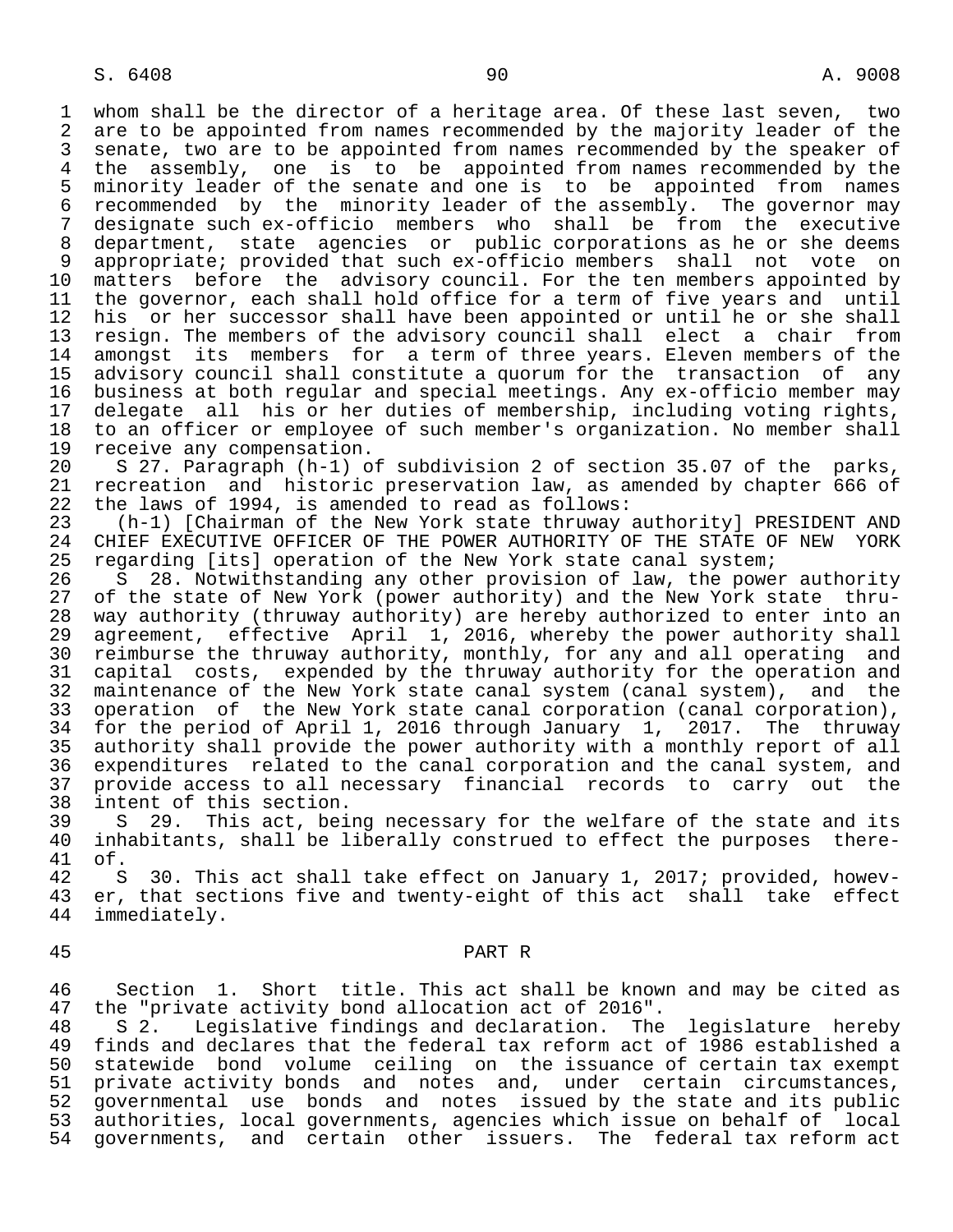1 establishes a formula for the allocation of the bond volume ceiling<br>2 which was subject to temporary modification by qubernatorial executive 2 which was subject to temporary modification by gubernatorial executive<br>3 order until December 31, 1987, That act also permits state legislatures order until December 31, 1987. That act also permits state legislatures 4 to establish, by statute, an alternative formula for allocating the 5 volume ceiling. Bonds and notes subject to the volume ceiling require<br>6 an allocation from the state's annual volume ceiling in order to qualify 6 an allocation from the state's annual volume ceiling in order to qualify<br>7 for federal tax exemption. 7 for federal tax exemption.<br>8 It is hereby declared 8 It is hereby declared to be the policy of the state to maximize the<br>9 public benefit through the issuance of private activity bonds for the 9 public benefit through the issuance of private activity bonds for the<br>10 purposes of, among other things, allocating a fair share of the bond 10 purposes of, among other things, allocating a fair share of the bond<br>11 yolume ceiling upon initial allocation and from a bond reserve to local 11 volume ceiling upon initial allocation and from a bond reserve to local<br>12 agencies and for needs identified by local governments; providing hous-12 agencies and for needs identified by local governments; providing hous-<br>13 ing and promoting economic development; iob creation; an economical 13 ing and promoting economic development; job creation; an economical<br>14 energy supply; and resource recovery and to provide for an orderly and energy supply; and resource recovery and to provide for an orderly and 15 efficient volume ceiling allocation process for state and local agencies<br>16 by establishing an alternative formula for making such allocations. 16 by establishing an alternative formula for making such allocations.<br>17 S 3. Definitions. As used in this act, unless the context req 17 S 3. Definitions. As used in this act, unless the context requires<br>18 otherwise: 18 otherwise:<br>19 1. "Bond 19 1. "Bonds" means bonds, notes or other obligations.<br>20 2. "Carryforward" means an amount of unused pr 20 2. "Carryforward" means an amount of unused private activity bond<br>21 ceiling available to an issuer pursuant to an election filed with the 21 ceiling available to an issuer pursuant to an election filed with the<br>22 internal revenue service pursuant to section 146(f) of the code. 22 internal revenue service pursuant to section 146(f) of the code.<br>23 3. "Code" means the internal revenue code of 1986, as amended. 23 3. "Code" means the internal revenue code of 1986, as amended.<br>24 3. "Commissioner" means the commissioner of the New York state 24 4. "Commissioner" means the commissioner of the New York state depart-<br>25 ment of economic development. ment of economic development. 26 5. "Covered bonds" means those tax exempt private activity bonds and<br>27 that portion of the non-qualified amount of an issue of governmental use 27 that portion of the non-qualified amount of an issue of governmental use<br>28 bonds for which an allocation of the statewide ceiling is required for 28 bonds for which an allocation of the statewide ceiling is required for<br>29 the interest earned by holders of such bonds to be excluded from the 29 the interest earned by holders of such bonds to be excluded from the<br>30 gross income of such holders for federal income tax purposes under the 30 gross income of such holders for federal income tax purposes under the<br>31 code. 31 code.<br>32 6. 32 6. "Director" means the director of the New York state division of the 33 budget.<br>34 7. "I 34 7. "Issuer" means a local agency, state agency or other issuer. 35 8. "Local agency" means an industrial development agency established<br>36 or operating pursuant to article 18-A of the general municipal law. the or operating pursuant to article 18-A of the general municipal law, the 37 Troy industrial development authority and the Auburn industrial develop- 38 ment authority.<br>39 9. "Other i 39 9. "Other issuer" means any agency, political subdivision or other<br>40 entity, other than a local agency or state agency, that is authorized to 40 entity, other than a local agency or state agency, that is authorized to 41 issue covered bonds. 41 issue covered bonds.<br>42 10. "Oualified sma 42 10. "Qualified small issue bonds" means qualified small issue bonds,<br>43 as defined in section 144(a) of the code. 43 as defined in section 144(a) of the code.<br>44 11. "State agency" means the state 44 11. "State agency" means the state of New York, the New York state<br>45 energy research and development authority, the New York job development 45 energy research and development authority, the New York job development 46 authority, the New York state environmental facilities corporation, the<br>47 New York state urban development corporation and its subsidiaries, the New York state urban development corporation and its subsidiaries, the 48 Battery Park city authority, the port-authority of New York and New<br>49 Jersey, the power-authority of the state of New York, the dormitory 49 Jersey, the power authority of the state of New York, the dormitory<br>50 authority of the state of New York, the New York state housing finance 50 authority of the state of New York, the New York state housing finance<br>51 agency, the state of New York mortgage agency, and any other public 51 agency, the state of New York mortgage agency, and any other public<br>52 benefit corporation or public authority designated by the governor for 52 benefit corporation or public authority designated by the governor for<br>53 the purposes of this act. 53 the purposes of this act.<br>54 12. "Statewide ceiling" 54 12. "Statewide ceiling" means for any calendar year the highest state<br>55 ceiling (as such term is used in section 146 of the code) applicable to 55 ceiling (as such term is used in section 146 of the code) applicable to<br>56 New York state.

New York state.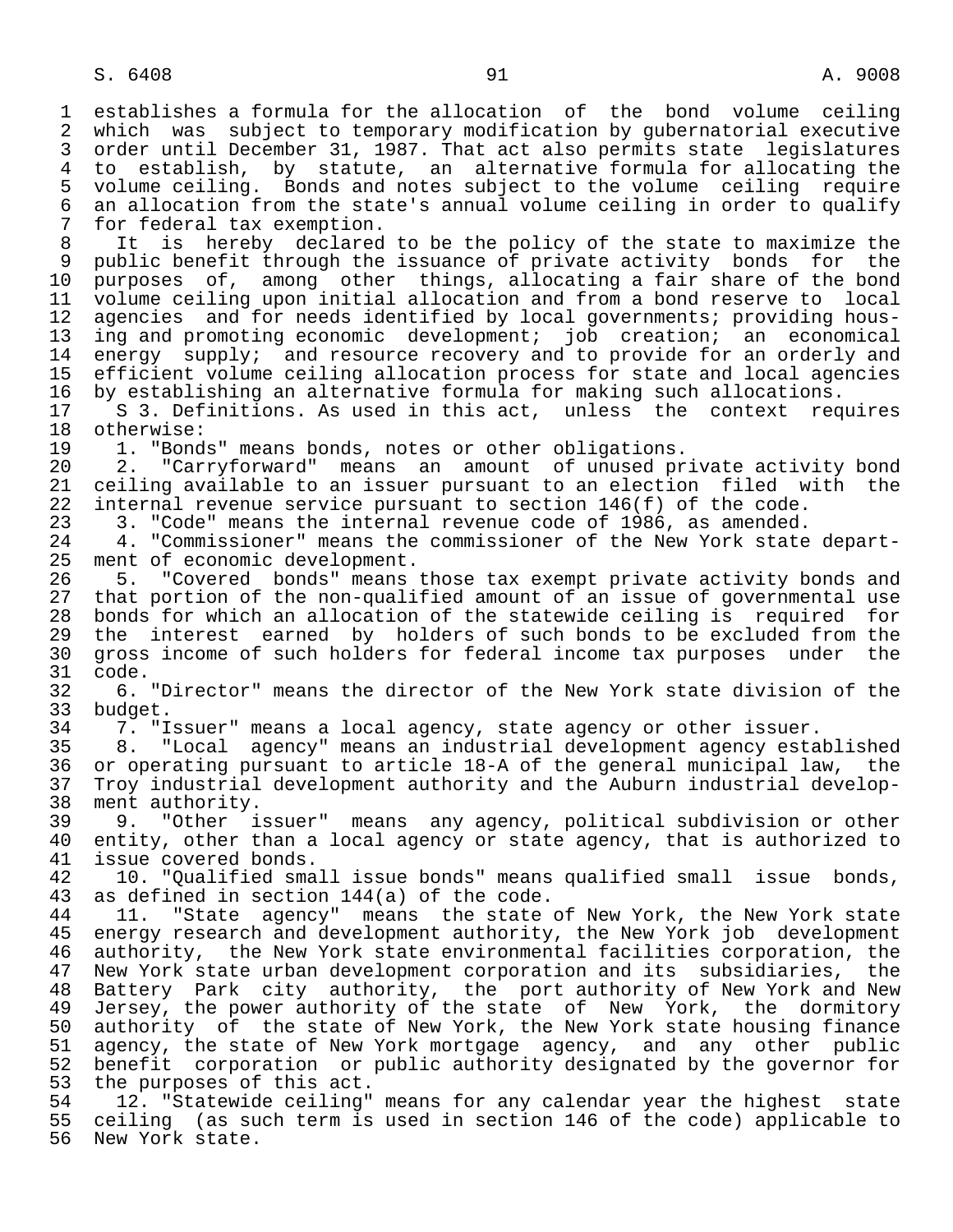1 13. "Future allocations" means allocations of statewide ceiling for up<br>2 to two future vears. 2 to two future years.<br>3 14. "Multi-year ho

 3 14. "Multi-year housing development project" means a project (a) which 4 qualifies for covered bonds;<br>5 (b) which is to be constru

5 (b) which is to be constructed over two or more years; and<br>6 (c) in which at least twenty percent of the dwelling up

6 (c) in which at least twenty percent of the dwelling units will be 6 coupled by persons and families of low income. 7 occupied by persons and families of low income.<br>8 S 4. Local agency set-aside. (a) A set-aside

 8 S 4. Local agency set-aside. (a) A set-aside of statewide ceiling for 9 local agencies for any calendar year shall be an amount which bears the<br>10 same ratio to one-third of the statewide ceiling as the population of 10 same ratio to one-third of the statewide ceiling as the population of<br>11 the jurisdiction of such local agency bears to the population of the 11 the jurisdiction of such local agency bears to the population of the<br>12 entire state. The commissioner shall administer allocations of such 12 entire state. The commissioner shall administer allocations of such<br>13 set-aside to local agencies.

13 set-aside to local agencies.<br>14 (b) Any financings or 14 (b) Any financings or bond issuances that utilize the local agency<br>15 set-aside authorized by this section and executed by entities or succes- 15 set-aside authorized by this section and executed by entities or succes- 16 sor entities defined by subdivisions 8 and 9 of section 3 of<br>17 including entities established pursuant to article 18-A of 17 including entities established pursuant to article 18-A of the general<br>18 municipal law, and corporations established pursuant to section 1411 of 18 municipal law, and corporations established pursuant to section 1411 of<br>19 the not-for-profit corporation law and article 12 of the private housing 19 the not-for-profit corporation law and article 12 of the private housing<br>20 finance law, shall be subject to the provisions of article 1-A of the 20 finance law, shall be subject to the provisions of article 1-A of the<br>21 public authorities law. 21 public authorities law.<br>22 S 5. State agency set

22 S 5. State agency set-aside. A set-aside of statewide ceiling for all<br>23 state agencies for any calendar year shall be one-third of the statewide state agencies for any calendar year shall be one-third of the statewide 24 ceiling. The director shall administer allocations of such set-aside to<br>25 state agencies and may grant an allocation to any state agency upon state agencies and may grant an allocation to any state agency upon

 26 receipt of an application in such form as the director shall require. 27 S 6. Statewide bond reserve. One-third of the statewide ceiling is<br>28 hereby set aside as a statewide bond reserve to be administered by the 28 hereby set aside as a statewide bond reserve to be administered by the<br>29 director. 1. Allocation of the statewide bond reserve among state agen-29 director. 1. Allocation of the statewide bond reserve among state agen-<br>20 cies, local agencies and other issuers. The director shall transfer a 30 cies, local agencies and other issuers. The director shall transfer a<br>31 portion of the statewide bond reserve to the commissioner for allocation 31 portion of the statewide bond reserve to the commissioner for allocation<br>32 to and use by local agencies and other issuers in accordance with the 32 to and use by local agencies and other issuers in accordance with the<br>33 terms of this section. The remainder of the statewide bond reserve may 33 terms of this section. The remainder of the statewide bond reserve may<br>34 be allocated by the director to state agencies in accordance with the 34 be allocated by the director to state agencies in accordance with the<br>35 terms of this section.

35 terms of this section.<br>36 2. Allocation of 2. Allocation of statewide bond reserve to local agencies or other 37 issuers. (a) Local agencies or other issuers may at any time apply to 38 the commissioner for an allocation from the statewide bond reserve. Such<br>39 application shall demonstrate: 39 application shall demonstrate:<br>40 (i) that the requested all

40 (i) that the requested allocation is required under the code for the<br>41 interest earned on the bonds to be excluded from the gross income of 41 interest earned on the bonds to be excluded from the gross income of 42 bondholders for federal income tax purposes; 42 bondholders for federal income tax purposes;<br>43 (ii) that the local agency's remaining

43 (ii) that the local agency's remaining unused allocation provided<br>44 pursuant to section four of this act, and other issuer's remaining 44 pursuant to section four of this act, and other issuer's remaining<br>45 unused allocation, or any available carryforward will be insufficient unused allocation, or any available carryforward will be insufficient 46 for the specific project or projects for which the reserve allocation is<br>47 requested; and 47 requested; and<br>48 (iii) that,

48 (iii) that, except for those allocations made pursuant to section<br>49 twelve of this act to enable carryforward elections, the requested allo-49 twelve of this act to enable carryforward elections, the requested allo-<br>50 cation is reasonably expected to be used during the calendar year, and 50 cation is reasonably expected to be used during the calendar year, and<br>51 the requested future allocation is reasonably expected to be used in the 51 the requested future allocation is reasonably expected to be used in the<br>52 calendar year to which the future allocation relates. 52 calendar year to which the future allocation relates.<br>53 (b) In reviewing and approving or disapproving

 53 (b) In reviewing and approving or disapproving applications, the 54 commissioner shall exercise discretion to ensure an equitable distrib-<br>55 ution of allocations from the statewide bond reserve to local agencies 55 ution of allocations from the statewide bond reserve to local agencies<br>56 and other issuers. Prior to making a determination on such applications, and other issuers. Prior to making a determination on such applications,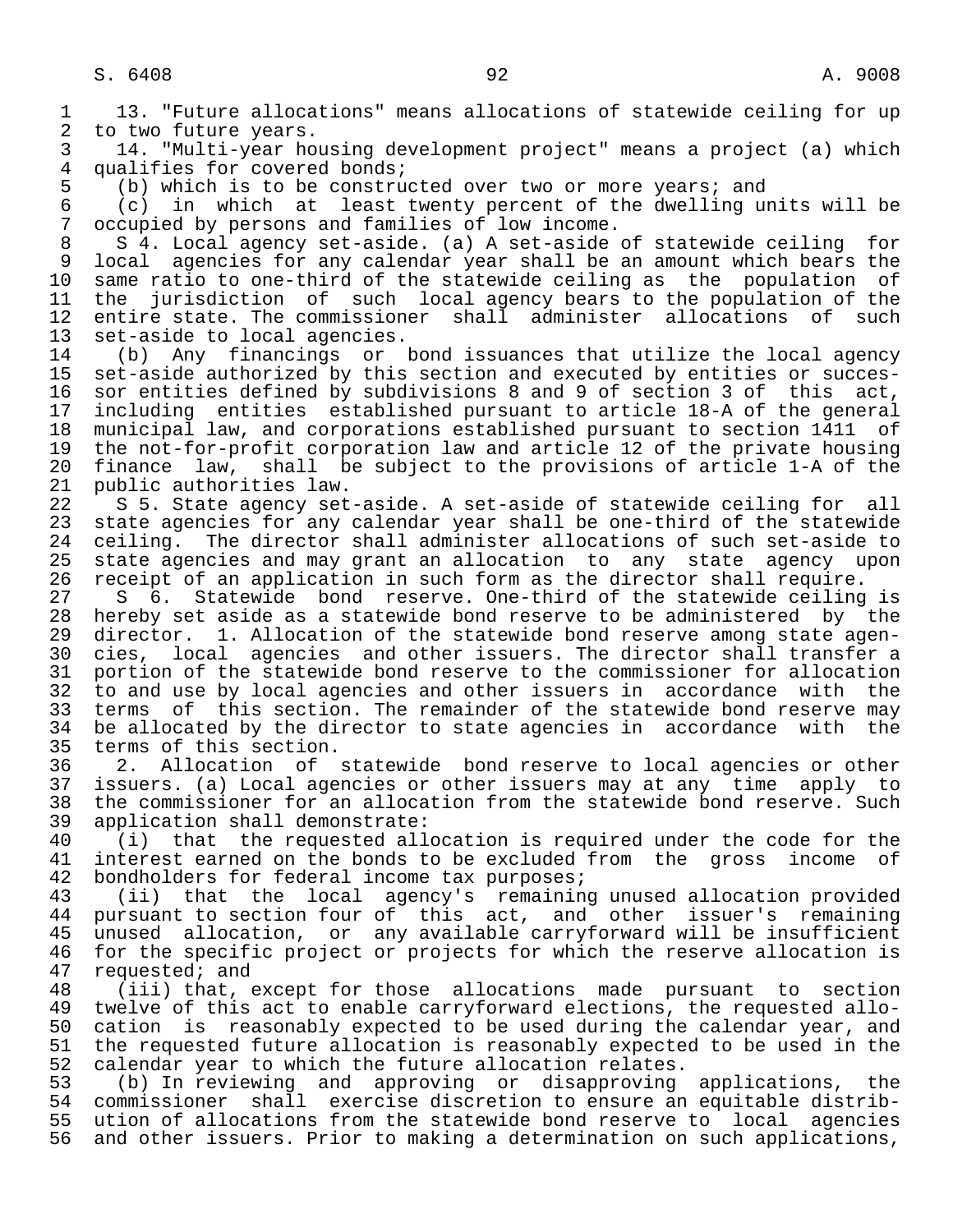1 the commissioner shall notify and seek the recommendation of the presi-<br>2 dent and chief executive officer of the New York state housing finance 2 dent and chief executive officer of the New York state housing finance<br>3 agency in the case of an application related to the issuance of multi-3 agency in the case of an application related to the issuance of multi-<br>4 family housing or mortgage revenue bonds, and in the case of other 4 family housing or mortgage revenue bonds, and in the case of other 5 requests, such state officers, departments, divisions and agencies as<br>6 the commissioner deems appropriate.

6 the commissioner deems appropriate.<br>7 (c) Applications for allocatio 7 (c) Applications for allocations shall be made in such form and<br>8 contain such information and reports as the commissioner shall require. 8 contain such information and reports as the commissioner shall require.<br>8 3. Allocation of statewide bond reserve to state agencies. The direc

 9 3. Allocation of statewide bond reserve to state agencies. The direc- 10 tor may make an allocation from the statewide bond reserve to any state<br>11 agency. Before making any allocation of statewide bond reserve to state 11 agency. Before making any allocation of statewide bond reserve to state<br>12 agencies the director shall be satisfied: (a) that the allocation is 12 agencies the director shall be satisfied: (a) that the allocation is<br>13 required under the code for the interest earned on the bonds to be 13 required under the code for the interest earned on the bonds to be<br>14 excluded from the gross income of bondholders for federal income tax 14 excluded from the gross income of bondholders for federal income tax<br>15 purposes;

15 purposes;<br>16 (b) tha 16 (b) that the state agency's remaining unused allocation provided 17 pursuant to section five of this act or any available carryforward will<br>18 be insufficient to accommodate the specific bond issue or issues for 18 be insufficient to accommodate the specific bond issue or issues for<br>19 which the reserve allocation is requested; and 19 which the reserve allocation is requested; and<br>20 (c) that, except for those allocations made t

20 (c) that, except for those allocations made pursuant to section twelve<br>21 of this act to enable carryforward elections, the requested allocation 21 of this act to enable carryforward elections, the requested allocation<br>22 is reasonably expected to be used during the calendar year, and the 22 is reasonably expected to be used during the calendar year, and the<br>23 requested future allocation is reasonably expected to be used in the 23 requested future allocation is reasonably expected to be used in the<br>24 calendar vear to which the future allocation relates. 24 calendar year to which the future allocation relates.<br>25 S 7. Access to employment opportunities. 1. All iss

 25 S 7. Access to employment opportunities. 1. All issuers shall require 26 that any new employment opportunities created in connection with the<br>27 industrial or manufacturing projects financed through the issuance of 27 industrial or manufacturing projects financed through the issuance of<br>28 qualified small issue bonds shall be listed with the New York state 28 qualified small issue bonds shall be listed with the New York state<br>29 department of labor and with the one-stop career center established 29 department of labor and with the one-stop career center established<br>30 pursuant to the federal workforce investment act (Pub. L. No. 105-220) 30 pursuant to the federal workforce investment act (Pub. L. No. 105-220) 31 serving the locality in which the employment opportunities are being<br>32 created. Such listing shall be in a manner and form prescribed by the 32 created. Such listing shall be in a manner and form prescribed by the<br>33 commissioner. All issuers shall further require that for any new employ-33 commissioner. All issuers shall further require that for any new employ-<br>34 ment opportunities created in connection with an industrial or manufac- 34 ment opportunities created in connection with an industrial or manufac- 35 turing project financed through the issuance of qualified small issue<br>36 bonds by such issuer, industrial or manufacturing firms shall first 36 bonds by such issuer, industrial or manufacturing firms shall first 37 consider persons eligible to participate in workforce investment act 38 (Pub. L. No. 105-220) programs who shall be referred to the industrial 39 or manufacturing firm by one-stop centers in local workforce investment<br>40 areas or by the department of labor. Issuers of qualified small issue 40 areas or by the department of labor. Issuers of qualified small issue<br>41 bonds are required to monitor compliance with the provisions of this 41 bonds are required to monitor compliance with the provisions of this<br>42 section as prescribed by the commissioner. 42 section as prescribed by the commissioner.<br>43 2. Nothing in this section shall be con

43 2. Nothing in this section shall be construed to require users of<br>44 qualified small issue bonds to violate any existing collective bargain-44 qualified small issue bonds to violate any existing collective bargain-<br>45 ing agreement with respect to the hiring of new employees. Failure on ing agreement with respect to the hiring of new employees. Failure on 46 the part of any user of qualified small issue bonds to comply with the<br>47 requirements of this section shall not affect the allocation of bonding 47 requirements of this section shall not affect the allocation of bonding<br>48 authority to the issuer of the bonds or the validity or tax exempt 48 authority to the issuer of the bonds or the validity or tax exempt<br>49 status of such bonds. 49 status of such bonds.<br>50 S 8. Overlapping ju

50 S 8. Overlapping jurisdictions. In a geographic area represented by a<br>51 county local agency and one or more sub-county local agencies, the allo-51 county local agency and one or more sub-county local agencies, the allo-<br>52 cation granted by section four of this act with respect to such area of 52 cation granted by section four of this act with respect to such area of<br>53 overlapping jurisdiction shall be apportioned one-half to the county 53 overlapping jurisdiction shall be apportioned one-half to the county<br>54 local agency and one-half to the sub-county local agency or agencies. 54 local agency and one-half to the sub-county local agency or agencies.<br>55 Where there is a local agency for the benefit of a village within the 55 Where there is a local agency for the benefit of a village within the<br>56 geographic area of a town for the benefit of which there is a local geographic area of a town for the benefit of which there is a local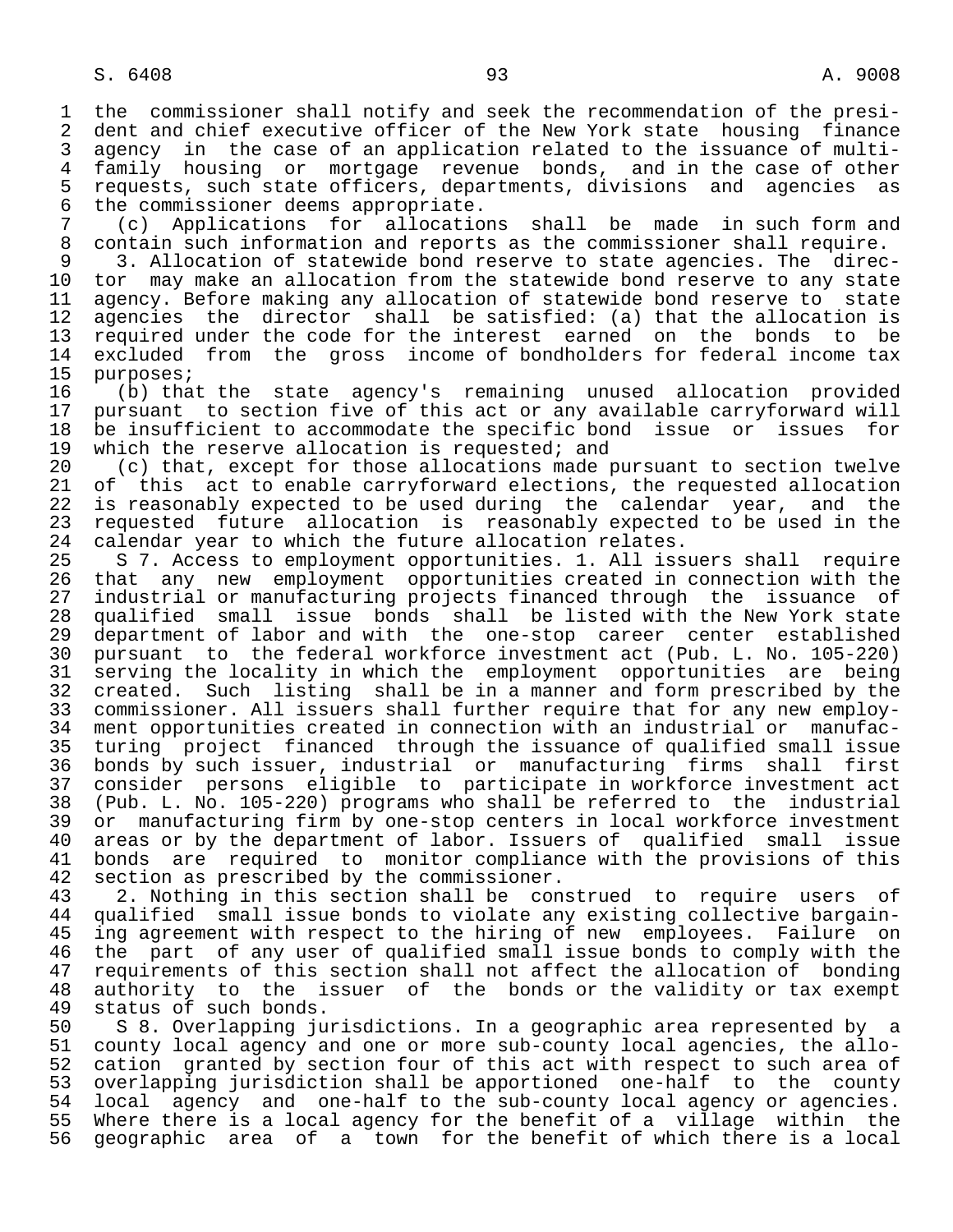1 agency, the allocation of the village local agency shall be based on the<br>2 population of the geographic area of the village, and the allocation of 2 population of the geographic area of the village, and the allocation of<br>3 the town local agency shall be based upon the population of the 3 the town local agency shall be based upon the population of the 4 geographic area of the town outside of the village. Notwithstanding the<br>5 foregoing, a local agency may surrender all or part of its allocation 5 foregoing, a local agency may surrender all or part of its allocation<br>6 for such calendar year to another local agency with an overlapping of the such calendar year to another local agency with an overlapping<br>7 iurisdiction. Such surrender shall be made at such time and in such 7 jurisdiction. Such surrender shall be made at such time and in such 8 manner as the commissioner shall prescribe.<br>9 S 9. Ineligible local agencies. To the ext

9 S 9. Ineligible local agencies. To the extent that any allocation of<br>10 the local agency set-aside would be made by this act to a local agency 10 the local agency set-aside would be made by this act to a local agency<br>11 which is ineligible to receive such allocation under the code or under 11 which is ineligible to receive such allocation under the code or under<br>12 regulations interpreting the state volume ceiling provisions of the 12 regulations interpreting the state volume ceiling provisions of the<br>13 code, such allocation shall instead be made to the political subdivision 13 code, such allocation shall instead be made to the political subdivision<br>14 for whose benefit that local agency was created. 14 for whose benefit that local agency was created.<br>15 S 10. Municipal reallocation. The chief execut

15 S 10. Municipal reallocation. The chief executive officer of any poli-<br>16 tical subdivision or, if such political subdivision has no chief execu- 16 tical subdivision or, if such political subdivision has no chief execu- 17 tive officer, the governing board of the political subdivision for the<br>18 benefit of which a local agency has been established, may withdraw all 18 benefit of which a local agency has been established, may withdraw all<br>19 or any portion of the allocation granted by section four of this act to 19 or any portion of the allocation granted by section four of this act to<br>20 such local agency. The political subdivision may then reallocate all or 20 such local agency. The political subdivision may then reallocate all or<br>21 any portion of such allocation, as well as all or any portion of the 21 any portion of such allocation, as well as all or any portion of the<br>22 allocation received pursuant to section nine of this act, to itself or 22 allocation received pursuant to section nine of this act, to itself or<br>23 any other issuer established for the benefit of that political subdivi-23 any other issuer established for the benefit of that political subdivi-<br>24 sion or may assign all or any portion of the allocation received pursu-24 sion or may assign all or any portion of the allocation received pursu-<br>25 ant to section nine of this act to the local agency created for its ant to section nine of this act to the local agency created for its 26 benefit. The chief executive officer or governing board of the political<br>27 subdivision, as the case may be, shall notify, and receive prior 27 subdivision, as the case may be, shall notify, and receive prior 28 approval from the commissioner before any such reallocation.

29 S 11. Future allocations for multi-year housing development projects.<br>20 1. In addition to other powers granted under this act, the commissioner 30 1. In addition to other powers granted under this act, the commissioner<br>31 is authorized to make the following future allocations of statewide 31 is authorized to make the following future allocations of statewide<br>32 ceiling for any multi-year housing development project for which the 32 ceiling for any multi-year housing development project for which the<br>33 commissioner also makes an allocation of statewide ceiling for the 33 commissioner also makes an allocation of statewide ceiling for the<br>34 current year under this act: (a) to local agencies from the local agen-34 current year under this act: (a) to local agencies from the local agen-<br>35 cy set-aside (but only with the approval of the chief executive officer 35 cy set-aside (but only with the approval of the chief executive officer<br>36 of the political subdivision to which the local agency set-aside relates 36 of the political subdivision to which the local agency set-aside relates<br>37 or the governing body of a political subdivision having no chief execu- 37 or the governing body of a political subdivision having no chief execu- 38 tive officer) and<br>39 (b) to other is:

39 (b) to other issuers from that portion, if any, of the statewide bond<br>40 reserve transferred to the commissioner by the director. Any future 40 reserve transferred to the commissioner by the director. Any future<br>41 allocation made by the commissioner shall constitute an allocation of 41 allocation made by the commissioner shall constitute an allocation of<br>42 statewide ceiling for the future year specified by the commissioner and 42 statewide ceiling for the future year specified by the commissioner and<br>43 shall be deemed to have been made on the first day of the future year so 43 shall be deemed to have been made on the first day of the future year so<br>44 specified. 44 specified.<br>45 2. In ad

2. In addition to other powers granted under this act, the director is 46 authorized to make future allocations of statewide ceiling from the state agency set-aside or from the statewide bond reserve to state agen- 48 cies for any multi-year housing development project for which the direc- 49 tor also makes an allocation of statewide ceiling from the current year<br>50 under this act, and is authorized to make transfers of the statewide 50 under this act, and is authorized to make transfers of the statewide<br>51 bond reserve to the commissioner for future allocations to other issuers 51 bond reserve to the commissioner for future allocations to other issuers<br>52 for multi-year housing development projects for which the commissioner 52 for multi-year housing development projects for which the commissioner<br>53 has made an allocation of statewide ceiling for the current year. Any 53 has made an allocation of statewide ceiling for the current year. Any<br>54 such future allocation or transfer of the statewide bond reserve for 54 such future allocation or transfer of the statewide bond reserve for<br>55 future allocation made by the director shall constitute an allocation of 55 future allocation made by the director shall constitute an allocation of<br>56 statewide ceiling or transfer of the statewide bond reserve for the statewide ceiling or transfer of the statewide bond reserve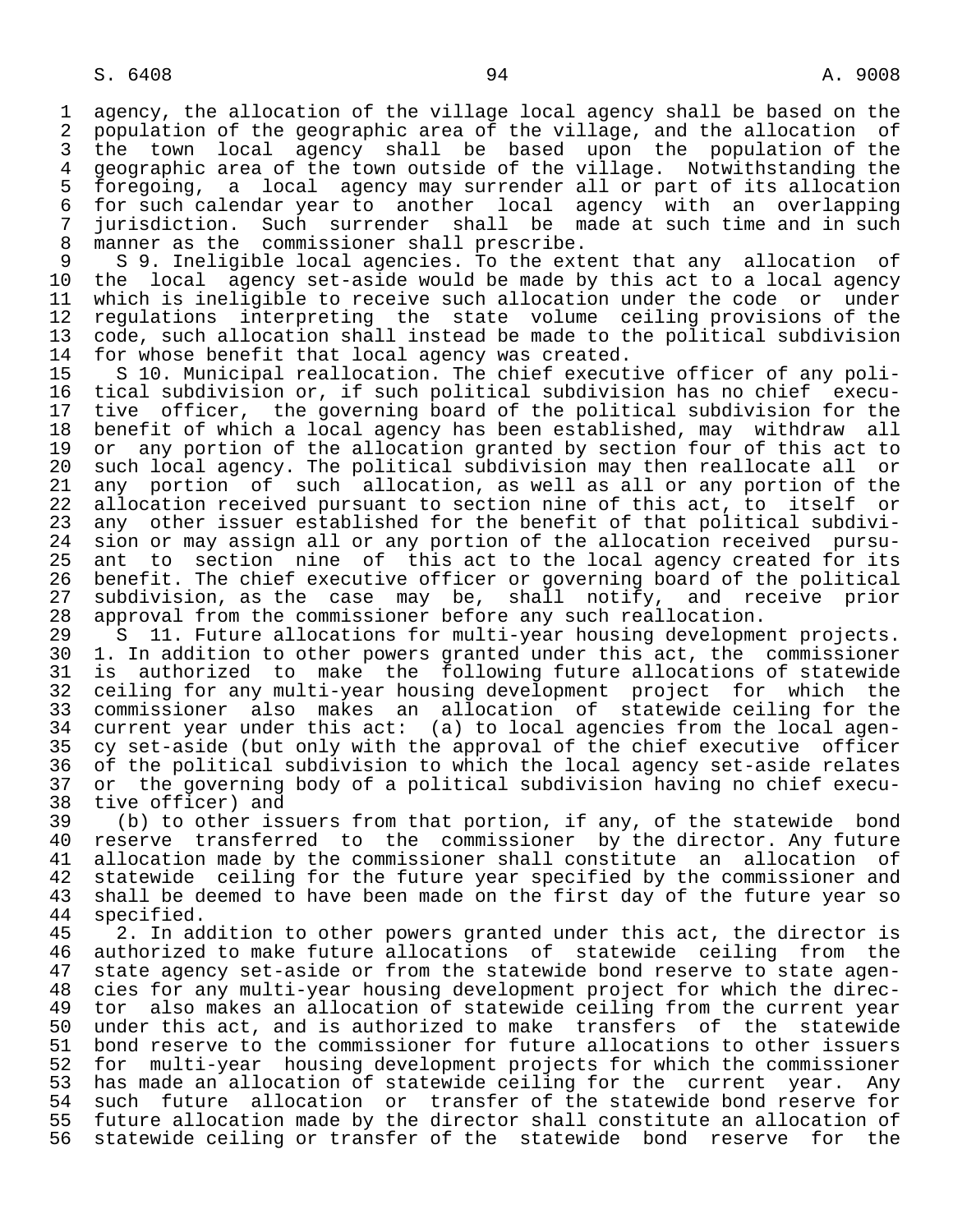1 future years specified by the director and shall be deemed to have been<br>2 made on the first day of the future year so specified. 2 made on the first day of the future year so specified.<br>3 3. (a) If an allocation made with respect to a

3 3. (a) If an allocation made with respect to a multi-year housing<br>4 development project is not used by October fifteenth of the year to 4 development project is not used by October fifteenth of the year to<br>5 which the allocation relates, the allocation with respect to the then 5 which the allocation relates, the allocation with respect to the then<br>6 current year shall be subject to recapture in accordance with the 6 current year shall be subject to recapture in accordance with the 7 provisions of section twelve of this act, and in the event of such a 8 recapture, unless a carryforward election by another issuer shall have 9 been approved by the commissioner or a carryforward election by a state<br>10 agency shall have been approved by the director, all future allocations 10 agency shall have been approved by the director, all future allocations<br>11 made with respect to such project pursuant to subdivision one or two of 11 made with respect to such project pursuant to subdivision one or two of 12 this section shall be canceled. 12 this section shall be canceled.<br>13 (b) The commissioner and the

 13 (b) The commissioner and the director shall have the authority to make future allocations from recaptured current year allocations and canceled 15 future allocations to multi-year housing development projects in a<br>16 manner consistent with the provisions of this act. 16 manner consistent with the provisions of this act.<br>17 (c) The commissioner and the director shal

 17 (c) The commissioner and the director shall establish procedures 18 consistent with the provisions of this act relating to carryforward of<br>19 future allocations. 19 future allocations.<br>20 4. The aggregate

20 4. The aggregate future allocations from either of the two succeeding<br>21 years shall not exceed six hundred fifty million dollars for each such 21 years shall not exceed six hundred fifty million dollars for each such<br>22 year. 22 year.

23 S 12. Year end allocation recapture. On or before October first of 24 each vear, each state agency shall report to the director and each local 24 each year, each state agency shall report to the director and each local<br>25 agency and each other issuer shall report to the commissioner the amount agency and each other issuer shall report to the commissioner the amount 26 of bonds subject to allocation under this act that will be issued prior<br>27 to the end of the then current calendar year, and the amount of the 27 to the end of the then current calendar year, and the amount of the<br>28 issuer's then total allocation that will remain unused. As of October 28 issuer's then total allocation that will remain unused. As of October<br>29 fifteenth of each year, the unused portion of each local agency's and 29 fifteenth of each year, the unused portion of each local agency's and<br>30 other issuer's then total allocation as reported and the unallocated 30 other issuer's then total allocation as reported and the unallocated<br>31 portion of the set-aside for state agencies shall be recaptured and 31 portion of the set-aside for state agencies shall be recaptured and<br>32 added to the statewide bond reserve and shall no longer be available to 32 added to the statewide bond reserve and shall no longer be available to<br>33 covered bond issuers except as otherwise provided herein. From October covered bond issuers except as otherwise provided herein. From October 34 fifteenth through the end of the year, each local agency or other issuer 35 having an allocation shall immediately report to the commissioner and 36 each state agency having an allocation shall immediately report to the 37 director any changes to the status of its allocation or the status of<br>38 projects for which allocations have been made which should affect the 38 projects for which allocations have been made which should affect the<br>39 timing or likelihood of the issuance of covered bonds therefor. If the 39 timing or likelihood of the issuance of covered bonds therefor.<br>40 commissioner determines that a local agency or other issuer has 40 commissioner determines that a local agency or other issuer has overes-<br>41 timated the amount of covered bonds subject to allocation that will be 41 timated the amount of covered bonds subject to allocation that will be<br>42 issued prior to the end of the calendar year, the commissioner may 42 issued prior to the end of the calendar year, the commissioner may<br>43 recapture the amount of the allocation to such local agency or other 43 recapture the amount of the allocation to such local agency or other<br>44 issuer represented by such overestimation by notice to the local agency 44 issuer represented by such overestimation by notice to the local agency<br>45 or other issuer, and add such allocation to the statewide bond reserve. or other issuer, and add such allocation to the statewide bond reserve. 46 The director may likewise make such determination and recapture with<br>47 respect to state agency allocations. 47 respect to state agency allocations.<br>48 S 13. Allocation carryforward. 1.

 48 S 13. Allocation carryforward. 1. No local agency or other issuer 49 shall make a carryforward election utilizing any unused allocation<br>50 (pursuant to section 146(f) of the code) without the prior approval of 50 (pursuant to section 146(f) of the code) without the prior approval of<br>51 the commissioner. Likewise no state agency shall make or file such an 51 the commissioner. Likewise no state agency shall make or file such an<br>52 election, or elect to issue or carryforward mortgage credit certif-52 election, or elect to issue or carryforward mortgage credit certif-<br>53 icates, without the prior approval of the director. 53 icates, without the prior approval of the director.<br>54 2. On or before November fifteenth of each ve

54 2. On or before November fifteenth of each year, each state agency<br>55 seeking unused statewide ceiling for use in future years shall make a 55 seeking unused statewide ceiling for use in future years shall make a<br>56 request for an allocation for a carryforward to the director, whose request for an allocation for a carryforward to the director, whose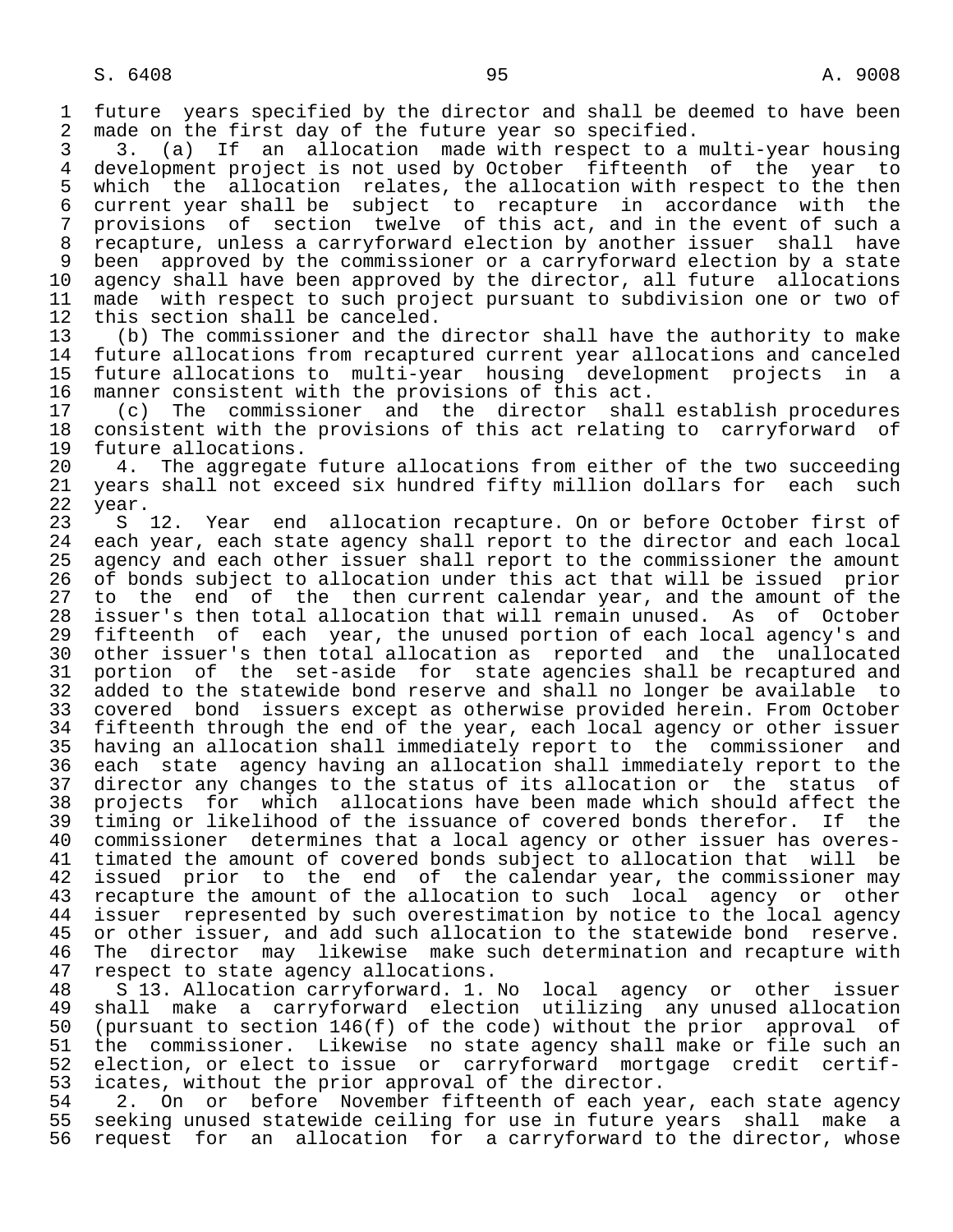1 approval shall be required before a carryforward election is filed by or 2 on behalf of any state agency. A later request may also be considered by<br>3 the director, who may file a carryforward election for any state agency 3 the director, who may file a carryforward election for any state agency<br>4 with the consent of such agency. 4 with the consent of such agency.<br>5 3. On or before November fift

5 3. On or before November fifteenth of each year, each local agency or<br>6 other issuer seeking unused statewide ceiling for use in future years 6 other issuer seeking unused statewide ceiling for use in future years shall make a request for an allocation for a carryforward to the commis- 8 sioner, whose approval shall be required before a carryforward election 9 is filed by or on behalf of any local or other agency. A later request<br>10 may also be considered by the commissioner. 10 may also be considered by the commissioner.<br>11 S 14. New York state bond allocation po

11 S 14. New York state bond allocation policy advisory panel. 1. There<br>12 is hereby created a policy advisory panel and process to provide policy 12 is hereby created a policy advisory panel and process to provide policy<br>13 advice regarding the priorities for distribution of the statewide ceil-13 advice regarding the priorities for distribution of the statewide ceil-<br>14 ing. 14 ing.<br>15 2.

15 2. The panel shall consist of five members, one designee being<br>16 appointed by each of the following: the governor, the temporary presi-16 appointed by each of the following: the governor, the temporary presi-<br>17 dent of the senate, the speaker of the assembly, the minority leader of 17 dent of the senate, the speaker of the assembly, the minority leader of<br>18 the senate and the minority leader of the assembly. The designee of the 18 the senate and the minority leader of the assembly. The designee of the<br>19 qovernor shall chair the panel. The panel shall monitor the allocation 19 governor shall chair the panel. The panel shall monitor the allocation<br>20 process through the year, and in that regard, the division of the budget 20 process through the year, and in that regard, the division of the budget<br>21 and the department of economic development shall assist and cooperate 21 and the department of economic development shall assist and cooperate<br>22 with the panel as provided in this section. The advisory process shall 22 with the panel as provided in this section. The advisory process shall<br>23 operate through the issuance of advisory opinions by members of the operate through the issuance of advisory opinions by members of the 24 panel as provided in subdivisions six and seven of this section. A meet-<br>25 ing may be held at the call of the chair with the unanimous consent of ing may be held at the call of the chair with the unanimous consent of

26 the members.<br>27 3. (a) U 27 3. (a) Upon receipt of a request for allocation or a request for<br>28 approval of a carryforward election from the statewide reserve from a 28 approval of a carryforward election from the statewide reserve from a<br>29 local agency or other issuer, the commissioner shall, within five work-29 local agency or other issuer, the commissioner shall, within five work-<br>20 ing days, notify the panel of such request and provide the panel with 30 ing days, notify the panel of such request and provide the panel with<br>31 copies of all application materials submitted by the applicant. 31 copies of all application materials submitted by the applicant.<br>32 (b) Upon receipt of a request for allocation or a request for

32 (b) Upon receipt of a request for allocation or a request for approval<br>33 of carryforward election from the statewide reserve from a state agency, 33 of carryforward election from the statewide reserve from a state agency,<br>34 the director shall, within five working days, notify the panel of such 34 the director shall, within five working days, notify the panel of such<br>35 request and provide the panel with copies of all application materials 35 request and provide the panel with copies of all application materials<br>36 submitted by the applicant. submitted by the applicant.

 37 4. (a) Following receipt of a request for allocation from a local 38 agency or other issuer, the commissioner shall notify the panel of a<br>39 decision to approve or exclude from further consideration such request. 39 decision to approve or exclude from further consideration such request,<br>40 and the commissioner shall state the reasons. Such notification shall be 40 and the commissioner shall state the reasons. Such notification shall be 41 made with or after the transmittal of the information specified in 41 made with or after the transmittal of the information specified in<br>42 subdivision three of this section and at least five working days before 42 subdivision three of this section and at least five working days before<br>43 formal notification is made to the applicant. 43 formal notification is made to the applicant.<br>44 (b) Following receipt of a request for allo

44 (b) Following receipt of a request for allocation from a state agency,<br>45 the director shall notify the panel of a decision to approve or exclude the director shall notify the panel of a decision to approve or exclude 46 from further consideration such request, and shall state the reasons.<br>47 Such notification shall be made with or after the transmission of the Such notification shall be made with or after the transmission of the 48 information specified in subdivision three of this section and at least 49 five working days before formal notification is made to the state agen-<br>50 cy. 50 cy.

51 5. The requirements of subdivisions three and four of this section<br>52 shall not apply to adjustments to allocations due to bond sizing changshall not apply to adjustments to allocations due to bond sizing chang-53 es.

54 6. In the event that any decision to approve or to exclude from<br>55 further consideration a request for allocation is made within ten work-55 further consideration a request for allocation is made within ten work-<br>56 ing days of the end of the calendar year and in the case of all requests ing days of the end of the calendar year and in the case of all requests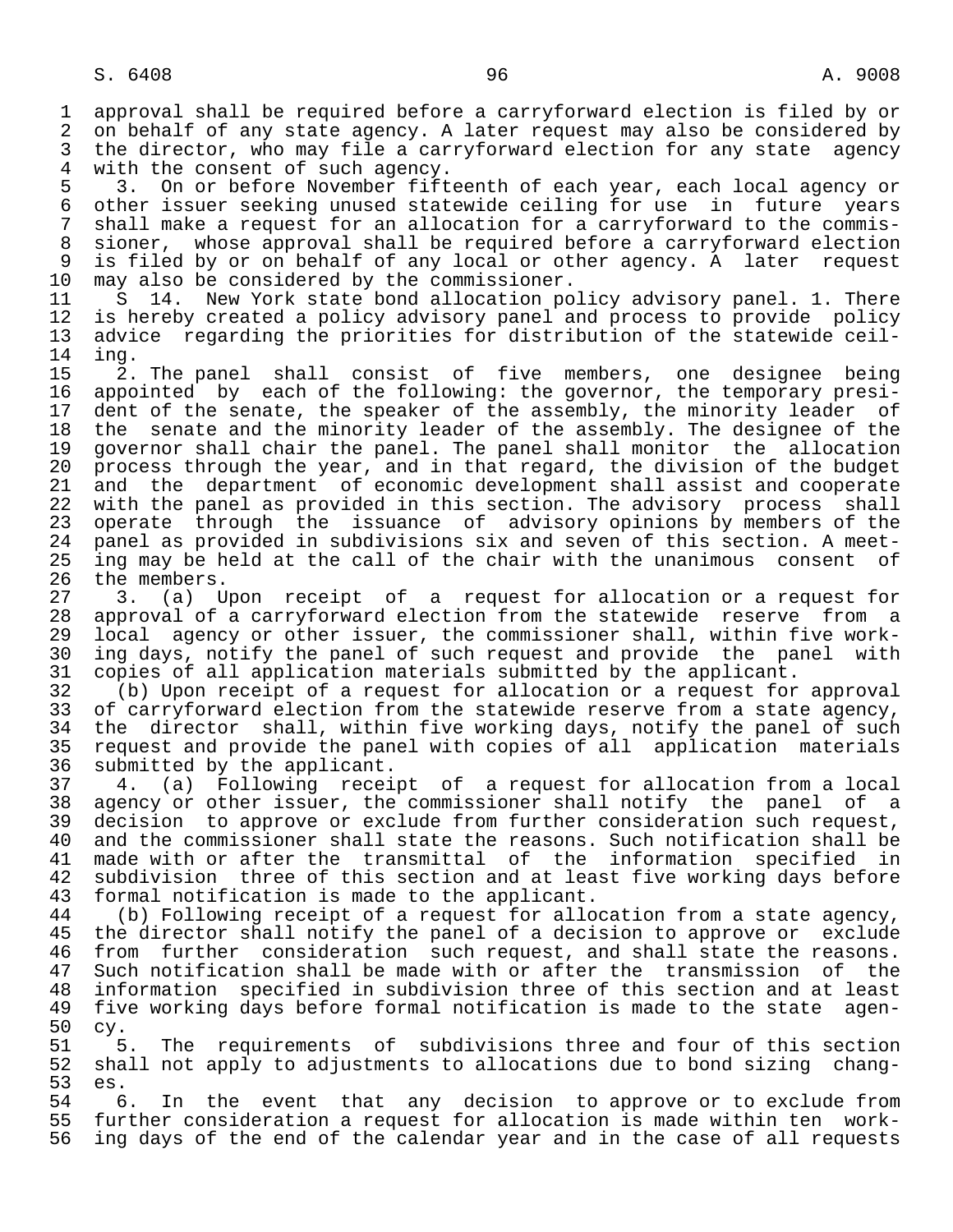1 for consent to a carryforward election, the commissioner or director, as<br>2 is appropriate, shall provide the panel with the longest possible 2 is appropriate, shall provide the panel with the longest possible<br>3 advance notification of the action, consistent with the requirements of 3 advance notification of the action, consistent with the requirements of<br>4 the code, and shall, wherever possible, solicit the opinions of the 4 the code, and shall, wherever possible, solicit the opinions of the<br>5 members of the panel before formally notifying any applicant of the 5 members of the panel before formally notifying any applicant of the 6 action. Such notification may be made by means of telephone communi- 7 cation to the members or by written notice delivered to the Albany<br>8 office of the appointing authority of the respective members.

8 office of the appointing authority of the respective members.<br>9 7. Upon notification by the director or the commissioner. 9 7. Upon notification by the director or the commissioner, any member<br>10 of the panel may, within five working days, notify the commissioner or 10 of the panel may, within five working days, notify the commissioner or<br>11 the director of any policy objection concerning the expected action. If 11 the director of any policy objection concerning the expected action. If<br>12 three or more members of the panel shall submit policy objections in 12 three or more members of the panel shall submit policy objections in<br>13 writing to the intended action, the commissioner or the director shall 13 writing to the intended action, the commissioner or the director shall<br>14 respond in writing to the objection prior to taking the intended action respond in writing to the objection prior to taking the intended action 15 unless exigent circumstances make it necessary to respond after the 16 action has been taken.<br>17 8. On or before the

17 8. On or before the first day of July, in any year, the director shall<br>18 report to the members of the New York state bond allocation policy advi-18 report to the members of the New York state bond allocation policy advi-<br>19 sory panel on the actual utilization of volume cap for the issuance of 19 sory panel on the actual utilization of volume cap for the issuance of<br>20 bonds during the prior calendar year and the amount of such cap allo-20 bonds during the prior calendar year and the amount of such cap allo-<br>21 cated for carryforwards for future bond issuance. The report shall 21 cated for carryforwards for future bond issuance. The report shall<br>22 include, for each local agency or other issuer and each state agency the 22 include, for each local agency or other issuer and each state agency the<br>23 initial allocation, the amount of bonds issued subject to the alloinitial allocation, the amount of bonds issued subject to the allo-24 cation, the amount of the issuer's allocation that remained unused, the<br>25 allocation of the statewide bond reserve, carryforward allocations and allocation of the statewide bond reserve, carryforward allocations and 26 recapture of allocations. Further, the report shall include projections<br>27 regarding private activity bond issuance for state and local issuers for 27 regarding private activity bond issuance for state and local issuers for<br>28 the calendar vear, as well as any recommendations for legislative 28 the calendar year, as well as any recommendations for legislative

29 action.<br>30 S 15. 30 S 15. Severability. If any clause, sentence, paragraph, section, or 31 part of this act shall be adjudged by any court of competent jurisdic-<br>32 tion to be invalid, such judgment shall not affect, impair, or invali-32 tion to be invalid, such judgment shall not affect, impair, or invali-<br>33 date the remainder thereof, but shall be confined in its operation to 33 date the remainder thereof, but shall be confined in its operation to<br>34 the clause, sentence, paragraph, section, or part thereof directly 34 the clause, sentence, paragraph, section, or part thereof directly<br>35 involved in the controversy in which such judgment shall have been 35 involved in the controversy in which such judgment shall have been<br>36 rendered. 36 rendered.<br>37 S 16. C

37 S 16. Chapter 49 of the laws of 2014 is REPEALED.

38 S 17. Section 51 of the public authorities law is amended by adding a<br>39 new subdivision 6 to read as follows: 39 new subdivision 6 to read as follows:<br>40 6. NOTWITHSTANDING ANY OTHER PROV

40 6. NOTWITHSTANDING ANY OTHER PROVISIONS OF LAW, THE BOARD SHALL HAVE<br>41 THE POWER AND IT SHALL BE ITS DUTY TO RECEIVE APPLICATIONS FOR APPROVAL 41 THE POWER AND IT SHALL BE ITS DUTY TO RECEIVE APPLICATIONS FOR APPROVAL<br>42 FOR ANY FINANCING OR BOND ISSUANCES THAT UTILIZE THE LOCAL AGENCY SET-42 FOR ANY FINANCING OR BOND ISSUANCES THAT UTILIZE THE LOCAL AGENCY SET-<br>43 ASIDE, AS AUTHORIZED BY THE "PRIVATE ACTIVITY BOND ALLOCATION ACT OF 43 ASIDE, AS AUTHORIZED BY THE "PRIVATE ACTIVITY BOND ALLOCATION ACT OF<br>44 2016", EXECUTED BY ENTITIES OR SUCCESSOR ENTITIES AS DEFINED BY SUBDIVI-44 2016", EXECUTED BY ENTITIES OR SUCCESSOR ENTITIES AS DEFINED BY SUBDIVI-<br>45 SIONS EIGHT AND NINE OF SECTION THREE OF THAT ACT, INCLUDING ENTITIES 45 SIONS EIGHT AND NINE OF SECTION THREE OF THAT ACT, INCLUDING ENTITIES 46 ESTABLISHED PURSUANT TO ARTICLE EIGHTEEN-A OF THE GENERAL MUNICIPAL LAW, 47 AND CORPORATIONS ESTABLISHED PURSUANT TO SECTION FOURTEEN HUNDRED ELEVEN 48 OF THE NOT-FOR-PROFIT CORPORATION LAW AND ARTICLE TWELVE OF THE PRIVATE 49 HOUSING FINANCE LAW. 49 HOUSING FINANCE LAW.<br>50 S 18. This act sha

S 18. This act shall take effect immediately.

## 51 PART S

 52 Section 1. Section 258-aa and article 25 of the agriculture and markets law are REPEALED.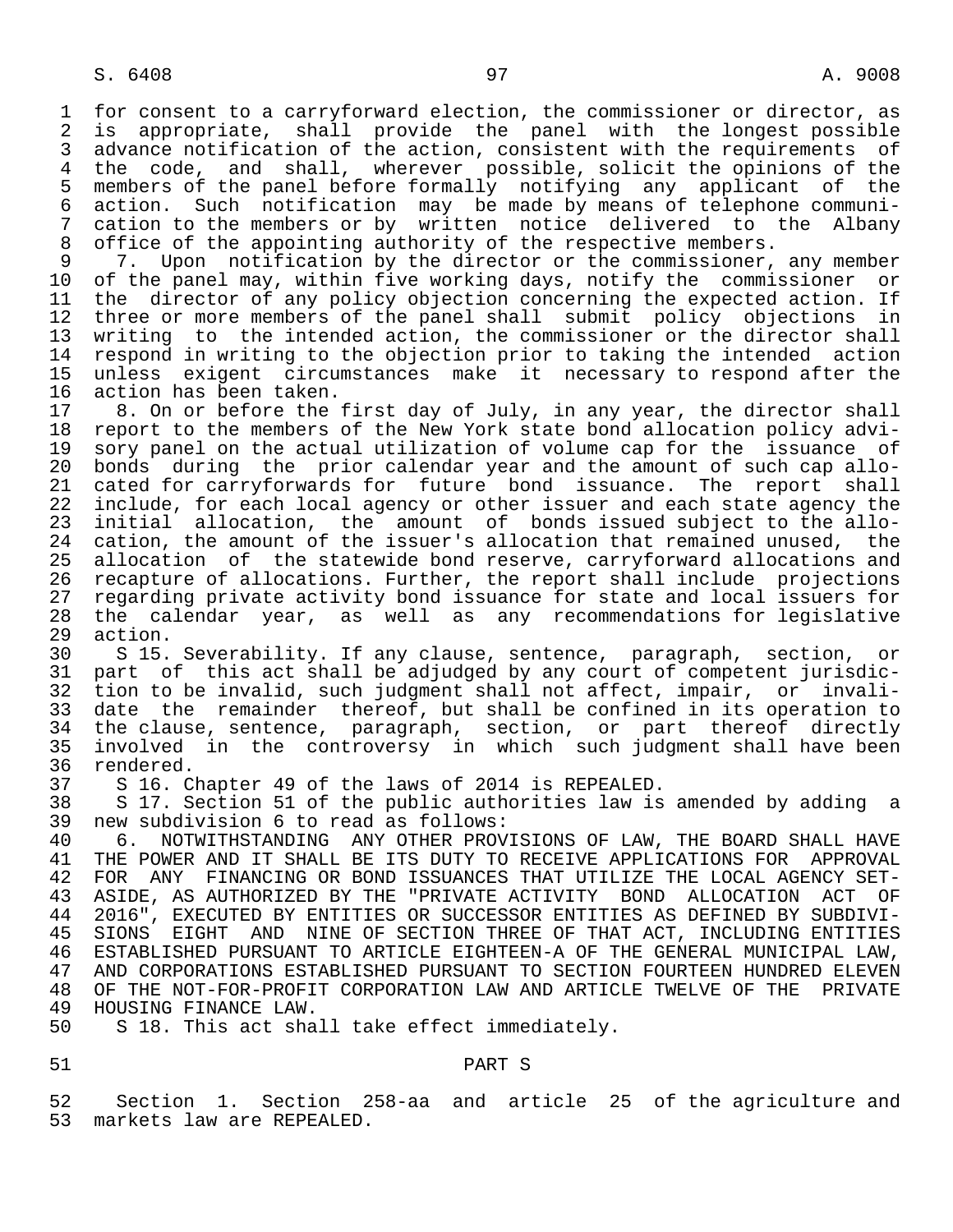1 S 2. Section 1 of chapter 174 of the laws of 1968, constituting the<br>2 New York state urban development corporation act, is amended by adding 2 New York state urban development corporation act, is amended by adding<br>3 three new sections 16-x, 16-y and 16-z to read as follows: three new sections  $16-x$ ,  $16-y$  and  $16-z$  to read as follows:

4 S 16-X. DAIRY PROMOTION ACT. 1. DECLARATION OF POLICY. (A) IT IS HERE-<br>5 BY DECLARED THAT THE MISSION OF THE CORPORATION IS TO PROMOTE A VIGOROUS 5 BY DECLARED THAT THE MISSION OF THE CORPORATION IS TO PROMOTE A VIGOROUS<br>6 AND GROWING STATE ECONOMY, IN IMPLEMENTING THIS MISSION, THE CORPORATION 6 AND GROWING STATE ECONOMY. IN IMPLEMENTING THIS MISSION, THE CORPORATION<br>7 HAS UNDERTAKEN A VIGOROUS CAMPAIGN TO MARKET THE STATE'S ASSETS AND, BY HAS UNDERTAKEN A VIGOROUS CAMPAIGN TO MARKET THE STATE'S ASSETS AND, BY 8 CARRYING OUT THE PROVISIONS OF THIS SECTION, WOULD FURTHER THIS MISSION<br>9 BY PROMOTING THE STATE'S DAIRY INDUSTRY. 9 BY PROMOTING THE STATE'S DAIRY INDUSTRY.<br>10 (B) IT IS FURTHER DECLARED THAT THE

10 (B) IT IS FURTHER DECLARED THAT THE CONTINUED EXISTENCE OF THE STATE<br>11 DAIRY INDUSTRY, AND THE CONTINUED PRODUCTION OF MILK ON THE FARMS OF 11 DAIRY INDUSTRY, AND THE CONTINUED PRODUCTION OF MILK ON THE FARMS OF<br>12 THIS STATE, IS OF VAST ECONOMIC IMPORTANCE TO THE STATE AND TO THE THIS STATE, IS OF VAST ECONOMIC IMPORTANCE TO THE STATE AND TO THE 13 HEALTH AND WELFARE OF THE INHABITANTS THEREOF; THAT IT IS ESSENTIAL, IN<br>14 ORDER TO ASSURE SUCH CONTINUED PRODUCTION OF MILK AND ITS HANDLING AND 14 ORDER TO ASSURE SUCH CONTINUED PRODUCTION OF MILK AND ITS HANDLING AND 15 DISTRIBUTION, THAT PRICES TO PRODUCERS BE SUCH AS TO RETURN REASONABLE<br>16 COSTS OF PRODUCTION, AND AT THE SAME TIME TO ASSURE AN ADEOUATE SUPPLY 16 COSTS OF PRODUCTION, AND AT THE SAME TIME TO ASSURE AN ADEQUATE SUPPLY<br>17 OF MILK AND DAIRY PRODUCTS TO CONSUMERS AT REASONABLE PRICES; AND TO 17 OF MILK AND DAIRY PRODUCTS TO CONSUMERS AT REASONABLE PRICES; AND TO<br>18 THESE ENDS IT IS ESSENTIAL THAT CONSUMERS AND OTHERS BE ADEOUATELY 18 THESE ENDS IT IS ESSENTIAL THAT CONSUMERS AND OTHERS BE ADEQUATELY<br>19 INFORMED AS TO THE DIETARY NEEDS AND ADVANTAGES OF MILK AND DAIRY 19 INFORMED AS TO THE DIETARY NEEDS AND ADVANTAGES OF MILK AND DAIRY 20 PRODUCTS AND AS TO THE ECONOMIES RESULTING FROM THE USE OF MILK AND 21 DAIRY PRODUCTS, AND TO COMMAND FOR MILK AND DAIRY PRODUCTS, CONSUMER 22 ATTENTION AND DEMAND CONSISTENT WITH THEIR IMPORTANCE AND VALUE. IT IS 23 FURTHER DECLARED THAT CONTINUED DECLINE IN THE CONSUMPTION OF FLUID MILK 24 AND SOME OTHER DAIRY PRODUCTS WILL JEOPARDIZE THE PRODUCTION OF ADEQUATE<br>25 SUPPLIES OF MILK AND DAIRY PRODUCTS BECAUSE OF INCREASING SURPLUSES 25 SUPPLIES OF MILK AND DAIRY PRODUCTS BECAUSE OF INCREASING SURPLUSES 26 NECESSARILY RETURNING LESS TO PRODUCERS; AND THAT CONTINUED ADEQUATE 27 SUPPLIES OF MILK AND DAIRY PRODUCTS IS A MATTER OF VITAL CONCERN AS<br>28 AFFECTING THE HEALTH AND GENERAL WELFARE OF THE PEOPLE OF THIS STATE. IT 28 AFFECTING THE HEALTH AND GENERAL WELFARE OF THE PEOPLE OF THIS STATE. IT<br>29 IS THEREFORE DECLARED TO BE THE LEGISLATIVE INTENT AND POLICY OF THE 29 IS THEREFORE DECLARED TO BE THE LEGISLATIVE INTENT AND POLICY OF THE 30 STATE:

30 STATE:<br>31 (I) 31 (I) TO ENABLE MILK PRODUCERS AND OTHERS IN THE DAIRY INDUSTRY, WITH<br>32 THE AID OF THE STATE, TO MORE EFFECTIVELY PROMOTE THE CONSUMPTION OF 32 THE AID OF THE STATE, TO MORE EFFECTIVELY PROMOTE THE CONSUMPTION OF 33 MILK AND DAIRY PRODUCTS. 33 MILK AND DAIRY PRODUCTS,<br>34 (II) TO PROVIDE METHODS

34 (II) TO PROVIDE METHODS AND MEANS FOR THE DEVELOPMENT OF NEW AND<br>35 IMPROVED DAIRY PRODUCTS, AND TO PROMOTE THEIR USE, AND 35 IMPROVED DAIRY PRODUCTS, AND TO PROMOTE THEIR USE, AND 36 (III) TO THIS END. TO ELIMINATE THE POSSIBLE

36 (III) TO THIS END, TO ELIMINATE THE POSSIBLE IMPAIRMENT\_OF\_THE<br>37 PURCHASING POWER OF\_THE\_MILK PRODUCERS OF\_THIS\_STATE\_AND\_\_TO\_\_ASSURE\_\_AN 37 PURCHASING POWER OF THE MILK PRODUCERS OF THIS STATE AND TO ASSURE AN<br>38 ADEOUATE SUPPLY OF MILK FOR CONSUMERS AT REASONABLE PRICES. 38 ADEQUATE SUPPLY OF MILK FOR CONSUMERS AT REASONABLE PRICES.<br>39 12. DEFINITIONS, AS USED IN THIS SECTION THE FOLLOWING TER

39 2. DEFINITIONS. AS USED IN THIS SECTION THE FOLLOWING TERMS SHALL HAVE 40 THE FOLLOWING MEANINGS: 40 THE FOLLOWING MEANINGS:<br>41 (A) "PRESIDENT" MEANS

41 (A) "PRESIDENT" MEANS THE PRESIDENT OF THE CORPORATION.<br>42 (B) "DAIRY PRODUCTS" MEANS MILK AND PRODUCTS DERIVED

42 (B) "DAIRY PRODUCTS" MEANS MILK AND PRODUCTS DERIVED THEREFROM, AND 43 PRODUCTS OF WHICH MILK OR A PORTION THERECT IS A SIGNIFICANT PART. 43 PRODUCTS OF WHICH MILK OR A PORTION THEREOF IS A SIGNIFICANT PART.<br>44 (C) "PRODUCER" MEANS ANY PERSON IN THIS STATE WHO IS ENGAGED II

44 (C) "PRODUCER" MEANS ANY PERSON IN THIS STATE WHO IS ENGAGED IN THE 45 PRODUCTION OF MILK OR WHO CAUSES MILK TO BE PRODUCED FOR ANY MARKET IN 45 PRODUCTION OF MILK OR WHO CAUSES MILK TO BE PRODUCED FOR ANY MARKET IN 46 THIS OR ANY OTHER STATE.<br>47 (D) "ADVISORY BOARD" M

47 (D) "ADVISORY BOARD" MEANS THE PERSONS APPOINTED BY THE PRESIDENT FROM<br>48 NOMINATIONS FROM PRODUCERS TO ASSIST THE PRESIDENT IN ADMINISTERING A 48 NOMINATIONS FROM PRODUCERS TO ASSIST THE PRESIDENT IN ADMINISTERING A<br>49 DAIRY PROMOTION ORDER. 49 DAIRY PROMOTION ORDER.<br>50 (E) "MILK DEALER"

50 (E) "MILK DEALER" MEANS ANY PERSON WHO PURCHASES OR<sup>HANDLES</sup> OR HANDLES OR SELLS MILK, INCLUDING INDIVIDUALS, PARTNERSHIPS, CORPO-51 RECEIVES OR SELLS MILK, INCLUDING INDIVIDUALS, PARTNERSHIPS, CORPO-<br>52 RATIONS, COOPERATIVE ASSOCIATIONS, AND UNINCORPORATED COOPERATIVE ASSO-52 RATIONS, COOPERATIVE ASSOCIATIONS, AND UNINCORPORATED COOPERATIVE ASSO-<br>53 CIATIONS. 53 CIATIONS.<br>54 (F) "DA

54 (F) "DAIRY PROMOTION ORDER" MEANS AN ORDER ISSUED BY THE PRESIDENT,<br>55 PURSUANT TO THE PROVISIONS OF THIS SECTION. PURSUANT TO THE PROVISIONS OF THIS SECTION.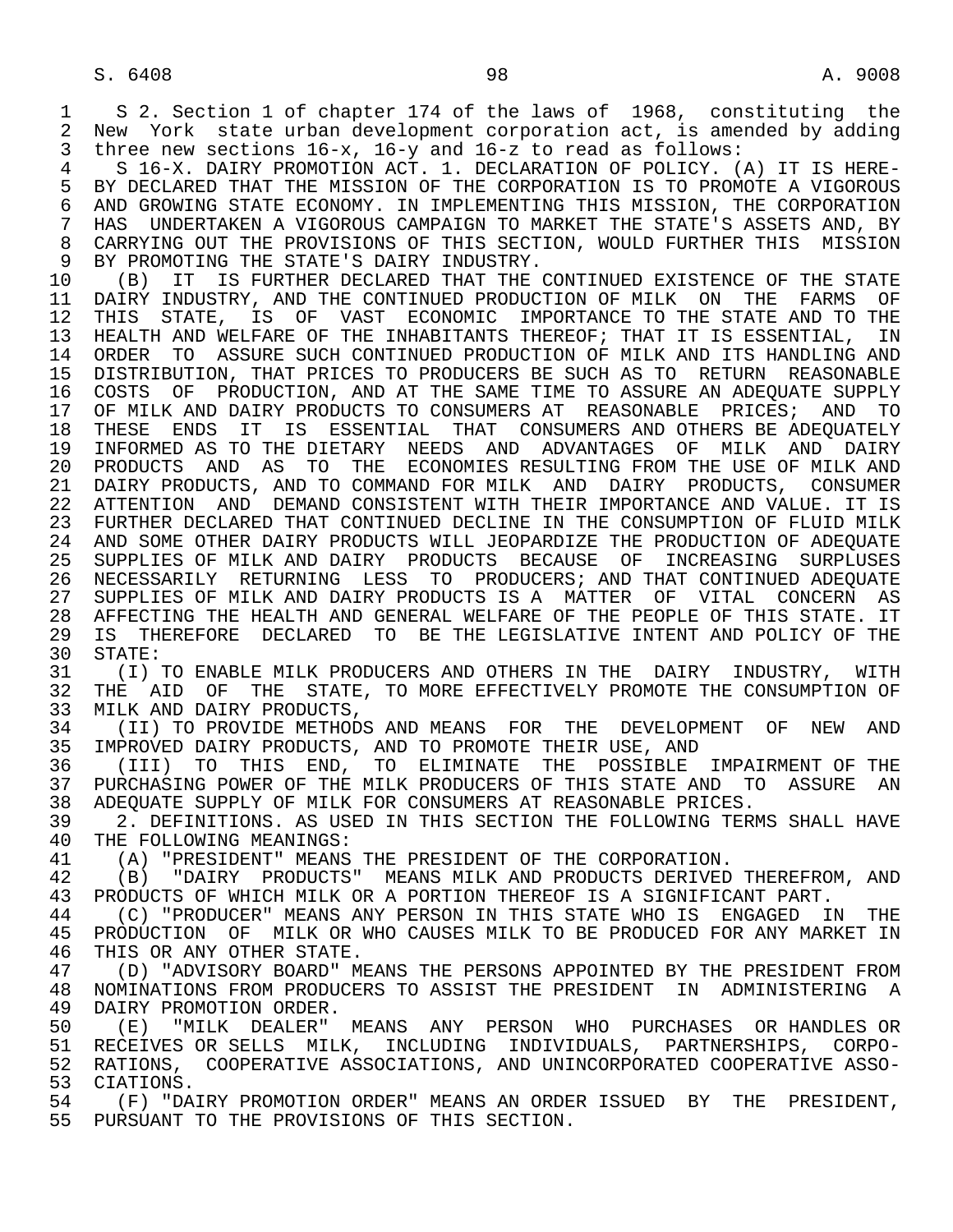1 (G) "COOPERATIVE" MEANS AN ASSOCIATION OR FEDERATION OR COOPERATIVE OF<br>2 MILK PRODUCERS ORGANIZED UNDER THE LAWS OF NEW YORK STATE, OR ANY OTHER 2 MILK PRODUCERS ORGANIZED UNDER THE LAWS OF NEW YORK STATE, OR ANY OTHER<br>3 STATE, HAVING AGREEMENTS WITH THEIR PRODUCER MEMBERS TO MARKET, BARGAIN 3 STATE, HAVING AGREEMENTS WITH THEIR PRODUCER MEMBERS TO MARKET, BARGAIN 4 FOR OR SELL THE MILK OF SUCH PRODUCERS, AND IS ACTUALLY PERFORMING ONE<br>5 OR MORE OF THESE SERVICES IN THE MARKETING OF THE MILK PRODUCED BY THEIR 5 OR MORE OF THESE SERVICES IN THE MARKETING OF THE MILK PRODUCED BY THEIR<br>6 MEMBERS, THROUGH THE COOPERATIVE OR THROUGH A FEDERATION OF MILK COOPER-6 MEMBERS, THROUGH THE COOPERATIVE OR THROUGH A FEDERATION OF MILK COOPER-<br>7 ATIVES IN WHICH THE COOPERATIVE HAS MEMBERSHIP. 7 ATIVES IN WHICH THE COOPERATIVE HAS MEMBERSHIP.<br>8 (H) "STATE" MEANS THE STATE OF NEW YORK.

8 (H) "STATE" MEANS THE STATE OF NEW YORK.<br>9 3. POWERS AND DUTIES OF THE PRESIDENT.

9 3. POWERS AND DUTIES OF THE PRESIDENT. (A) THE PRESIDENT SHALL ADMIN-<br>10 ISTER AND ENFORCE THE PROVISIONS OF THIS SECTION. IN ORDER TO EFFECTUATE 10 ISTER AND ENFORCE THE PROVISIONS OF THIS SECTION. IN ORDER TO EFFECTUATE<br>11 THE DECLARED POLICY OF THIS SECTION THE PRESIDENT, IN CONSULTATION WITH 11 THE DECLARED POLICY OF THIS SECTION THE PRESIDENT, IN CONSULTATION WITH<br>12 THE COMMISSIONER OF AGRICULTURE AND MARKETS, MAY, AFTER DUE NOTICE AND 12 THE COMMISSIONER OF AGRICULTURE AND MARKETS, MAY, AFTER DUE NOTICE AND<br>13 HEARING, MAKE AND ISSUE A DAIRY PROMOTION ORDER, OR ORDERS. 13 HEARING, MAKE AND ISSUE A DAIRY PROMOTION ORDER, OR ORDERS.<br>14 The Such order or orders shall be issued and amended or t

14 (B) SUCH ORDER OR ORDERS SHALL BE ISSUED AND AMENDED OR TERMINATED IN<br>15 ACCORDANCE WITH THE FOLLOWING PROCEDURES: 15 ACCORDANCE WITH THE FOLLOWING PROCEDURES:<br>16 (I) BEFORE ANY SUCH ORDER MAY BECOME EI

16 TH SERORE ANY SUCH ORDER MAY BECOME EFFECTIVE IT MUST BE APPROVED BY 17 FIFTY-ONE PER CENTUM OF THE PRODUCERS OF MILK VOTING IN THE REFERENDUM 17 FIFTY-ONE PER CENTUM OF THE PRODUCERS OF MILK VOTING IN THE REFERENDUM<br>18 FOR THE AREA TO BE REGULATED BY SUCH ORDER. SUCH REFERENDUM SHALL NOT 18 FOR THE AREA TO BE REGULATED BY SUCH ORDER. SUCH REFERENDUM SHALL NOT<br>19 CONSTITUTE VALID APPROVAL UNLESS FIFTY-ONE PER CENTUM OF ALL MILK 19 CONSTITUTE VALID APPROVAL UNLESS FIFTY-ONE PER CENTUM OF ALL MILK 20 PRODUCERS FOR THE AREA TO BE REGULATED VOTE IN THE REFERENDUM. PRODUCERS<br>21 MAY VOTE BY INDIVIDUAL BALLOT OR THROUGH THEIR COOPERATIVES IN ACCORD-21 MAY VOTE BY INDIVIDUAL BALLOT OR THROUGH THEIR COOPERATIVES IN ACCORD-<br>22 ANCE WITH THE FOLLOWING PROCEDURES: 22 ANCE WITH THE FOLLOWING PROCEDURES:<br>23 (A) COOPERATIVES MAY SUBMIT WRITT

23 (A) COOPERATIVES MAY SUBMIT WRITTEN APPROVAL OF SUCH ORDER WITHIN A<br>24 PERIOD OF ONE HUNDRED TWENTY DAYS AFTER THE PRESIDENT HAS ANNOUNCED A 24 PERIOD OF ONE HUNDRED TWENTY DAYS AFTER THE PRESIDENT HAS ANNOUNCED A<br>25 REFERENDUM ON A PROPOSED ORDER, FOR SUCH PRODUCERS WHO ARE LISTED AND 25 REFERENDUM ON A PROPOSED ORDER, FOR SUCH PRODUCERS WHO ARE LISTED AND 26 CERTIFIED TO THE PRESIDENT AS MEMBERS OF SUCH COOPERATIVE; PROVIDED, 27 HOWEVER, THAT ANY COOPERATIVE BEFORE SUBMITTING SUCH WRITTEN APPROVAL<br>28 SHALL GIVE AT LEAST SIXTY DAYS PRIOR WRITTEN NOTICE TO EACH PRODUCER WHO 28 SHALL GIVE AT LEAST SIXTY DAYS PRIOR WRITTEN NOTICE TO EACH PRODUCER WHO<br>29 IS ITS MEMBER, OF THE INTENTION OF THE COOPERATIVE TO APPROVE SUCH IS ITS MEMBER, OF THE INTENTION OF THE COOPERATIVE TO APPROVE SUCH 30 PROPOSED ORDER, AND FURTHER PROVIDE THAT IF SUCH COOPERATIVE DOES NOT<br>31 INTEND TO APPROVE SUCH PROPOSED ORDER, IT SHALL LIKEWISE GIVE WRITTEN 31 INTEND TO APPROVE SUCH PROPOSED ORDER, IT SHALL LIKEWISE GIVE WRITTEN 32 NOTICE TO EACH SUCH PRODUCER WHO IS ITS MEMBER, OF ITS INTENTION NOT TO 33 APPROVE OF SUCH PROPOSED ORDER. 33 APPROVE OF SUCH PROPOSED ORDER.<br>34 (B) ANY PRODUCER MAY OBTAIN A

34 (B) ANY PRODUCER MAY OBTAIN A BALLOT FROM THE PRESIDENT SO THAT HE OR<br>35 SHE MAY REGISTER HIS OR HER OWN APPROVAL OR DISAPPROVAL OF THE PROPOSED 35 SHE MAY REGISTER HIS OR HER OWN APPROVAL OR DISAPPROVAL OF THE PROPOSED<br>36 ORDER. 36 ORDER.<br>37 (C)

37 (C) A PRODUCER WHO IS A MEMBER OF A COOPERATIVE WHICH HAS NOTIFIED HIM<br>38 OR HER OF ITS INTENT TO APPROVE OR NOT TO APPROVE OF A PROPOSED ORDER, 38 OR HER OF ITS INTENT TO APPROVE OR NOT TO APPROVE OF A PROPOSED ORDER,<br>39 AND WHO OBTAINS A BALLOT AND WITH SUCH BALLOT EXPRESSES HIS OR HER 39 AND WHO OBTAINS A BALLOT AND WITH SUCH BALLOT EXPRESSES HIS OR HER<br>40 APPROVAL OR DISAPPROVAL OF THE PROPOSED ORDER, SHALL NOTIFY THE PRESI- 40 APPROVAL OR DISAPPROVAL OF THE PROPOSED ORDER, SHALL NOTIFY THE PRESI- 41 DENT AS TO THE NAME OF THE COOPERATIVE OF WHICH HE OR SHE IS A MEMBER,<br>42 AND THE PRESIDENT SHALL REMOVE SUCH PRODUCER'S NAME FROM THE LIST CERTI-42 AND THE PRESIDENT SHALL REMOVE SUCH PRODUCER'S NAME FROM THE LIST CERTI-<br>43 FIED BY SUCH COOPERATIVE 43 FIED BY SUCH COOPERATIVE.<br>44 (D) IN ORDER TO ENSURE

44 (D) IN ORDER TO ENSURE THAT ALL MILK PRODUCERS ARE INFORMED REGARDING<br>45 A PROPOSED ORDER, THE PRESIDENT SHALL NOTIFY ALL MILK PRODUCERS THAT AN 45 A PROPOSED ORDER, THE PRESIDENT SHALL NOTIFY ALL MILK PRODUCERS THAT AN 46 ORDER IS BEING CONSIDERED AND THAT EACH PRODUCER MAY REGISTER HIS OR HER<br>47 APPROVAL, OR, DISAPPROVAL, WITH THE PRESIDENT EITHER DIRECTLY OR THROUGH 47 APPROVAL OR DISAPPROVAL WITH THE PRESIDENT EITHER DIRECTLY OR THROUGH 48 HIS OR HER COOPERATIVE.

48 HIS OR HER COOPERATIVE.<br>49 (E) THE PRESIDENT MAY 49 (E) THE PRESIDENT MAY APPOINT A REFERENDUM ADVISORY COMMITTEE TO<br>50 ASSIST AND ADVISE HIM OR HER IN THE CONDUCT OF THE REFERENDUM. SUCH 50 ASSIST AND ADVISE HIM OR HER IN THE CONDUCT OF THE REFERENDUM. SUCH 51 COMMITTEE SHALL REVIEW REFERENDUM PROCEDURES AND THE TABULATION OF 51 COMMITTEE SHALL REVIEW REFERENDUM PROCEDURES AND THE TABULATION OF 52 RESULTS, AND SHALL ADVISE THE PRESIDENT OF ITS FINDINGS. THE FINAL 53 CERTIFICATION OF THE REFERENDUM RESULTS SHALL BE MADE BY THE PRESIDENT.<br>54 THE COMMITTEE SHALL CONSIST OF NOT LESS THAN THREE MEMBERS. NONE OF WHOM 54 THE COMMITTEE SHALL CONSIST OF NOT LESS THAN THREE MEMBERS, NONE OF WHOM<br>55 SHALL BE PERSONS DIRECTLY AFFECTED BY THE PROMOTION ORDER BEING VOTED 55 SHALL BE PERSONS DIRECTLY AFFECTED BY THE PROMOTION ORDER BEING VOTED 56 UPON. TWO MEMBERS SHALL BE REPRESENTATIVES OF GENERAL FARM ORGANIZA-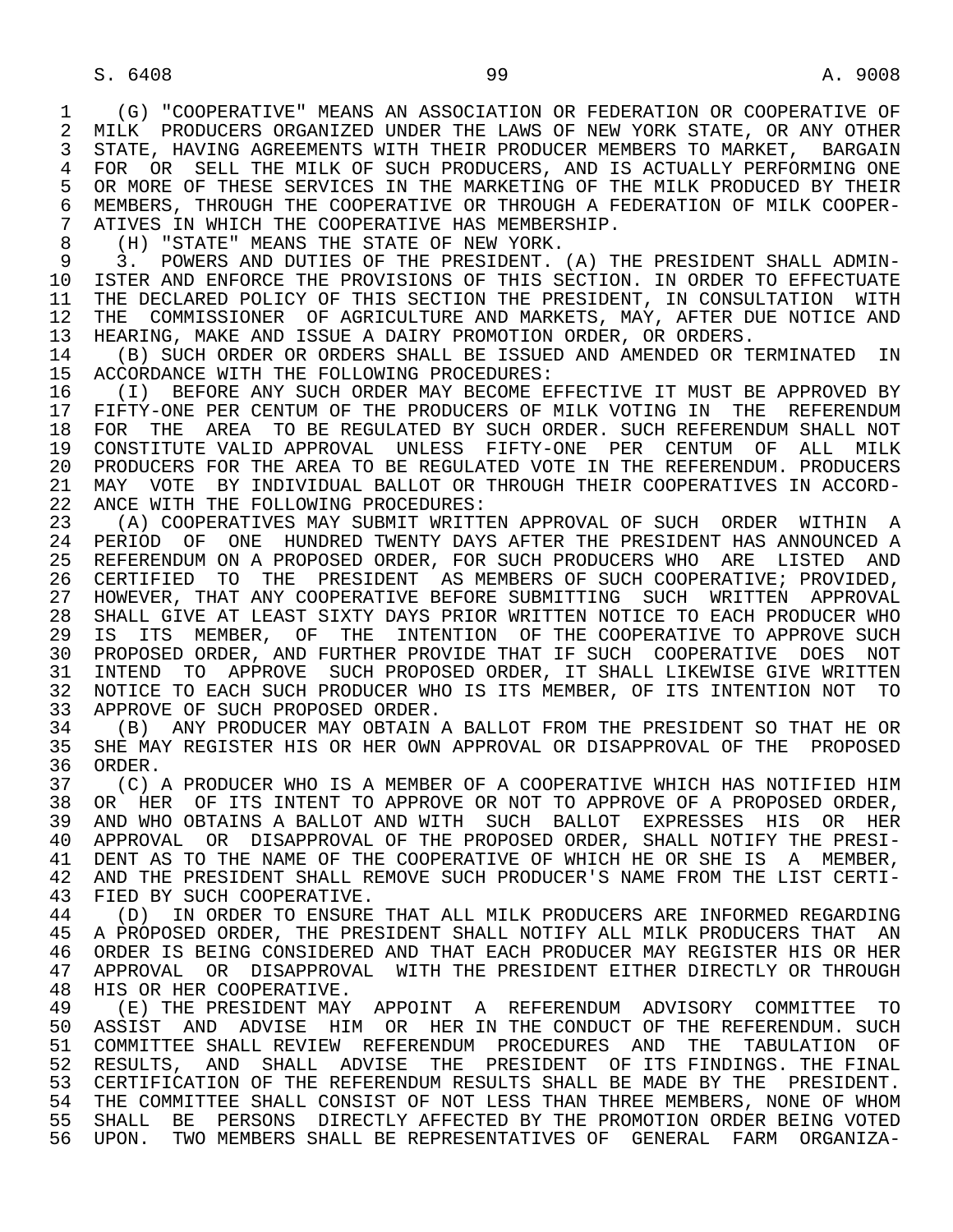1 TIONS WHICH ARE NOT DIRECTLY AFFECTED BY THE ORDER BEING VOTED UPON. THE 2 MEMBERS OF THE COMMITTEE SHALL NOT RECEIVE A SALARY BUT SHALL BE ENTI-2 MEMBERS OF THE COMMITTEE SHALL NOT RECEIVE A SALARY BUT SHALL BE ENTI-<br>3 TLED TO ACTUAL AND REASONABLE EXPENSES INCURRED IN THE PERFORMANCE OF TLED TO ACTUAL AND REASONABLE EXPENSES INCURRED IN THE PERFORMANCE OF 4 THEIR DUTIES.<br>5 (II) THE PR 5 THE PRESIDENT MAY, AND UPON WRITTEN PETITION OF NOT LESS THAN TEN SANDIDIDENT MAY, AND UPON WRITTEN PETITION OF NOT LESS THAN TEN 6 PER CENTUM OF THE PRODUCERS IN THE AREA, EITHER—AS INDIVIDUALS OR<br>7 THROUGH-COOPERATIVE-REPRESENTATION, SHALL CALL A HEARING TO AMEND OR 7 THROUGH COOPERATIVE REPRESENTATION, SHALL CALL A HEARING TO AMEND OR 8 TERMINATE SUCH ORDER, AND ANY SUCH AMENDMENT OR TERMINATION SHALL BE 9 EFFECTIVE ONLY UPON APPROVAL OF FIFTY-ONE PER CENTUM OF THE PRODUCERS OF<br>10 MILK FOR THE AREA REGULATED PARTICIPATING IN A REFERENDUM VOTE AS 10 MILK FOR THE AREA REGULATED PARTICIPATING IN A REFERENDUM VOTE AS<br>11 PROVIDED PURSUANT TO THIS PARAGRAPH. 11 PROVIDED PURSUANT TO THIS PARAGRAPH.<br>12 (C) THE PRESIDENT SHALL ADMINI 12 (C) THE PRESIDENT SHALL ADMINISTER AND ENFORCE ANY SUCH DAIRY<br>13 PROMOTION ORDER WHILE IT IS IN EFFECT, FOR THE PURPOSE OF: 13 PROMOTION ORDER WHILE IT IS IN EFFECT, FOR THE PURPOSE OF:<br>14 (I) ENCOURAGING THE CONSUMPTION OF MILK AND DAIRY 14 (I) ENCOURAGING THE CONSUMPTION OF MILK AND DAIRY PRODUCTS BY 15 ACQUAINTING CONSUMERS AND OTHERS WITH THE ADVANTAGES AND ECONOMY OF 16 USING MORE OF SUCH PRODUCTS, 16 USING MORE OF SUCH PRODUCTS,<br>17 (II) PROTECTING THE HEALTH 17 (II) PROTECTING THE HEALTH AND WELFARE OF CONSUMERS BY ASSURING AN 18 ADEOUATE SUPPLY OF MILK AND DAIRY PRODUCTS, 18 ADEQUATE SUPPLY OF MILK AND DAIRY PRODUCTS,<br>19 (TTT) PROVIDING FOR RESEARCH PROGRAMS 19 (III) PROVIDING FOR RESEARCH PROGRAMS DESIGNED TO DEVELOP NEW AND<br>20 IMPROVED DAIRY PRODUCTS. 20 IMPROVED DAIRY PRODUCTS,<br>21 (IV) PROVIDING FOR RES 21 (IV) PROVIDING FOR RESEARCH PROGRAMS DESIGNED TO ACQUAINT CONSUMERS<br>22 AND THE PUBLIC GENERALLY WITH THE EFFECTS OF THE USE OF MILK AND DAIRY 22 AND THE PUBLIC GENERALLY WITH THE EFFECTS OF THE USE OF MILK AND DAIRY<br>23 PRODUCTS ON THE HEALTH OF SUCH CONSUMERS, PRODUCTS ON THE HEALTH OF SUCH CONSUMERS, 24 (V) CARRYING OUT, IN OTHER WAYS, THE DECLARED POLICY AND INTENT OF 25 THIS SECTION. THIS SECTION. 26 The PROVISIONS OF DAIRY PROMOTION ORDERS. ANY DAIRY PROMOTION ORDER OR 27 ORDERS MAY CONTAIN, AMONG OTHERS, ANY OR ALL OF THE FOLLOWING: 27 ORDERS MAY CONTAIN, AMONG OTHERS, ANY OR ALL OF THE FOLLOWING:<br>28 (A) PROVISION FOR LEVYING AN ASSESSMENT AGAINST ALL PRODUCER 28 (A) PROVISION FOR LEVYING AN ASSESSMENT AGAINST ALL PRODUCERS SUBJECT<br>29 TO THE REGULATION FOR THE PURPOSE OF CARRYING OUT THE PROVISIONS OF SUCH 29 TO THE REGULATION FOR THE PURPOSE OF CARRYING OUT THE PROVISIONS OF SUCH 30 ORDER AND TO PAY THE COST OF ADMINISTERING AND ENFORCING SUCH ORDER. IN<br>31 ORDER TO COLLECT ANY SUCH ASSESSMENTS, PROVISION SHALL BE MADE FOR EACH 31 ORDER TO COLLECT ANY SUCH ASSESSMENTS, PROVISION SHALL BE MADE FOR EACH<br>32 MILK DEALER WHO RECEIVES MILK FROM PRODUCERS TO DEDUCT THE AMOUNT OF 32 MILK DEALER WHO RECEIVES MILK FROM PRODUCERS TO DEDUCT THE AMOUNT OF<br>33 ASSESSMENT FROM MONEYS OTHERWISE DUE TO PRODUCERS FOR THE MILK SO DELIV-33 ASSESSMENT FROM MONEYS OTHERWISE DUE TO PRODUCERS FOR THE MILK SO DELIV-<br>34 ERED. THE RATE OF SUCH ASSESSMENT SHALL NOT EXCEED TWO PERCENT PER 34 ERED. THE RATE OF SUCH ASSESSMENT SHALL NOT EXCEED TWO PERCENT PER<br>35 HUNDREDWEIGHT OF THE GROSS VALUE OF THE PRODUCERS' MILK, AND THERE MAY 35 HUNDREDWEIGHT OF THE GROSS VALUE OF THE PRODUCERS' MILK, AND THERE MAY<br>36 BE CREDITED AGAINST ANY SUCH ASSESSMENT THE AMOUNTS PER HUNDREDWEIGHT BE CREDITED AGAINST ANY SUCH ASSESSMENT THE AMOUNTS PER HUNDREDWEIGHT 37 OTHERWISE PAID BY ANY PRODUCER COVERED BY THE ORDER BY VOLUNTARY<br>38 CONTRIBUTION OR OTHERWISE PURSUANT TO ANY OTHER FEDERAL OR STATE MILK 38 CONTRIBUTION OR OTHERWISE PURSUANT TO ANY OTHER FEDERAL OR STATE MILK<br>39 MARKET ORDER FOR ANY SIMILAR RESEARCH PROMOTION OR ADVERTISING PROGRAM. 39 MARKET ORDER FOR ANY SIMILAR RESEARCH PROMOTION OR ADVERTISING PROGRAM.<br>40 NOTWITHSTANDING THE PROVISIONS OF PARAGRAPH (B) OF SUBDIVISION THREE OF 40 NOTWITHSTANDING THE PROVISIONS OF PARAGRAPH (B) OF SUBDIVISION THREE OF 41 THIS SECTION, THE PRESIDENT, UPON WRITTEN PETITION OF NO LESS THAN TWEN-<br>42 TY-FIVE PERCENT OF PRODUCERS IN THE AREA, EITHER AS INDIVIDUALS OR 42 TY-FIVE PERCENT OF PRODUCERS IN THE AREA, EITHER AS INDIVIDUALS OR<br>43 THROUGH COOPERATIVE REPRESENTATION, MAY CALL, A HEARING FOR THE SOLE 43 THROUGH COOPERATIVE REPRESENTATION, MAY CALL A-HEARING-FOR-THE-SOLE<br>44 PURPOSE OF ESTABLISHING-A-NEW RATE OF ASSESSMENT HEREUNDER AND MAY 44 PURPOSE OF ESTABLISHING A NEW RATE OF ASSESSMENT HEREUNDER AND MAY<br>45 SUBMIT A PROPOSED CHANGE IN THE RATE OF ASSESSMENT TO THE PRODUCERS FOR 45 SUBMIT A PROPOSED CHANGE IN THE RATE OF ASSESSMENT TO THE PRODUCERS FOR 46 ACCEPTANCE OR REJECTION WITHOUT OTHERWISE AFFECTING THE ORDER. THE 17 PRODUCERS IN THE AREA MAY VOTE ON THE PROPOSED RATE EITHER AS INDIVID- 47 PRODUCERS IN THE AREA MAY VOTE ON THE PROPOSED RATE EITHER AS INDIVID- 48 UALS OR THROUGH COOPERATIVE REPRESENTATION. NOTWITHSTANDING THE FOREGO- 49 ING PROVISIONS OF THIS PARAGRAPH AND OF PARAGRAPH (B) OF SUBDIVISION<br>50 THREE OF THIS SECTION, OR THE PROVISIONS OF ANY ORDER PROMULGATED PURSU-THREE OF THIS SECTION, OR THE PROVISIONS OF ANY ORDER PROMULGATED PURSU- 51 ANT TO THIS SECTION, THE RATE OF ASSESSMENT, FOR ANY PERIOD DURING WHICH 52 A DAIRY PRODUCTS PROMOTION AND RESEARCH ORDER ESTABLISHED PURSUANT TO<br>53 THE FEDERAL DAIRY AND TOBACCO ADJUSTMENT ACT OF 1983 IS IN EFFECT, SHALL 53 THE FEDERAL DAIRY AND TOBACCO ADJUSTMENT ACT OF 1983 IS IN EFFECT, SHALL<br>54 NOT BE LESS THAN AN AMOUNT EOUAL TO THE MAXIMUM CREDIT WHICH PRODUCERS 54 NOT BE LESS THAN AN AMOUNT EQUAL TO THE MAXIMUM CREDIT WHICH PRODUCERS<br>55 PARTICIPATING IN THIS STATE'S DAIRY PRODUCTS PROMOTION OR NUTRITION 55 PARTICIPATING IN THIS STATE'S DAIRY PRODUCTS PROMOTION OR NUTRITION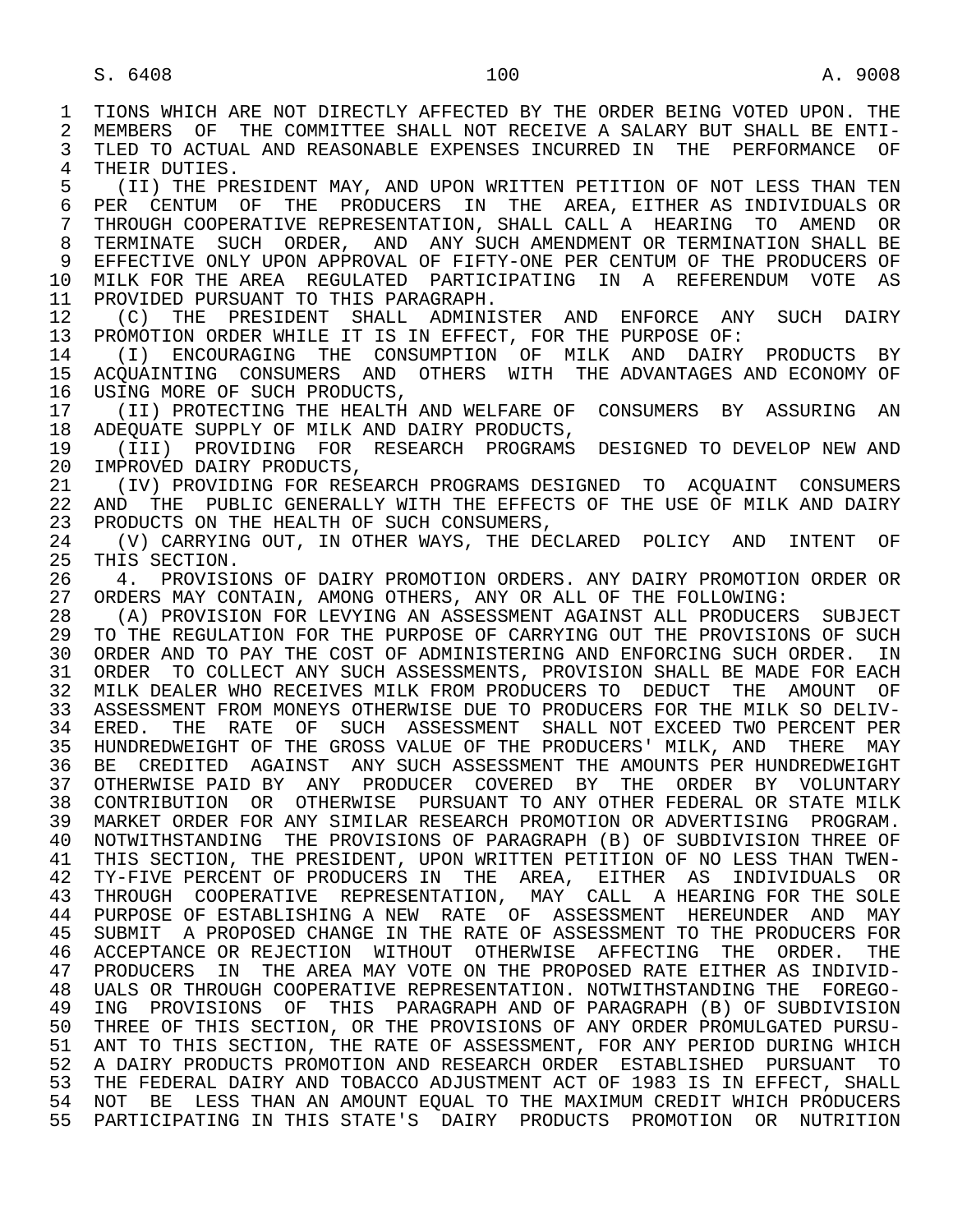1 EDUCATION PROGRAMS MAY RECEIVE PURSUANT TO SUBDIVISION (G) OF SEC. 113<br>2 OF SAID FEDERAL ACT. 2 OF SAID FEDERAL ACT.<br>3 (B) PROVISION FO 3 (B) PROVISION FOR PAYMENTS TO ORGANIZATIONS ENGAGED IN CAMPAIGNS BY 4 ADVERTISEMENTS OR OTHERWISE, INCLUDING PARTICIPATION IN SIMILAR REGIONAL<br>5 OR NATIONAL PLANS OR CAMPAIGNS TO PROMOTE THE INCREASED CONSUMPTION OF 5 OR NATIONAL PLANS OR CAMPAIGNS TO PROMOTE THE INCREASED CONSUMPTION OF<br>6 MILK AND DAIRY PRODUCTS, TO ACOUAINT THE PUBLIC WITH THE DIETARY ADVAN-6 MILK AND DAIRY PRODUCTS, TO ACQUAINT THE PUBLIC WITH THE DIETARY ADVAN-<br>7 TAGES OF MILK AND DAIRY PRODUCTS AND WITH THE ECONOMY OF THEIR INCLUSION 7 TAGES OF MILK AND DAIRY PRODUCTS AND WITH THE ECONOMY OF THEIR INCLUSION 8 IN THE DIET AND TO COMMAND, FOR MILK AND DAIRY PRODUCTS, CONSUMER ATTEN-<br>9 TION CONSISTENT WITH THEIR IMPORTANCE AND VALUE. 9 TION CONSISTENT WITH THEIR IMPORTANCE AND VALUE.<br>10 (C) PROVISION FOR PAYMENTS TO INSTITUTIONS OR 10 (C) PROVISION FOR PAYMENTS TO INSTITUTIONS OR ORGANIZATIONS ENGAGED IN<br>11 RESEARCH LEADING TO THE DEVELOPMENT OF NEW OR IMPROVED DAIRY PRODUCTS OR 11 RESEARCH LEADING TO THE DEVELOPMENT OF NEW OR IMPROVED DAIRY PRODUCTS OR<br>12 RESEARCH WITH RESPECT TO THE VALUE OF MILK AND DAIRY PRODUCTS IN THE 12 RESEARCH WITH RESPECT TO THE VALUE OF MILK AND DAIRY PRODUCTS IN THE 13 HUMAN DIET. 13 HUMAN DIET.<br>14 (D) PROVI 14 (D) PROVISION FOR REQUIRING RECORDS TO BE KEPT AND REPORTS TO BE FILED<br>15 BY MILK DEALERS WITH RESPECT TO MILK RECEIVED FROM PRODUCERS AND WITH 15 BY MILK DEALERS WITH RESPECT TO MILK RECEIVED FROM PRODUCERS AND WITH 16 RESPECT TO ASSESSMENTS ON THE MILK OF SUCH PRODUCERS. 16 RESPECT TO ASSESSMENTS ON THE MILK OF SUCH PRODUCERS.<br>17 (E) PROVISION FOR THE AUDITING OF THE RECORDS OF SU 17 (E) PROVISION FOR THE AUDITING OF THE RECORDS OF SUCH MILK DEALERS FOR<br>18 THE PURPOSE OF VERIFYING PAYMENT OF PRODUCER ASSESSMENTS. 18 THE PURPOSE OF VERIFYING PAYMENT OF PRODUCER ASSESSMENTS.<br>19 (F) PROVISION FOR AN ADVISORY BOARD PURSUANT TO SUBDIVI 19 (F) PROVISION FOR AN ADVISORY BOARD PURSUANT TO SUBDIVISION 10 OF THIS<br>20 SECTION. 20 SECTION.<br>21 (G) PR 21 (G) PROVISION FOR THE PRESIDENT TO RETAIN MONEY COLLECTED UNDER ANY<br>22 MARKETING ORDER ISSUED PURSUANT TO THIS SECTION. TO DEFRAY THE COSTS AND 22 MARKETING ORDER ISSUED PURSUANT TO THIS SECTION, TO DEFRAY THE COSTS AND 23 EXPENSES IN THE ADMINISTRATION THEREOF. 23 EXPENSES IN THE ADMINISTRATION THEREOF.<br>24 (H) SUCH OTHER PROVISIONS AS MAY 24 (H) SUCH OTHER PROVISIONS AS MAY BE NECESSARY TO EFFECTUATE THE 25 DECLARED POLICIES OF THIS SECTION. DECLARED POLICIES OF THIS SECTION. 26 The Sundert State of the Consident Conductor Constructor Constructors Of This<br>27 SECTION AND PARTICULARLY IN DETERMINING WHETHER OR NOT A DAIRY PROMOTION 27 SECTION AND PARTICULARLY IN DETERMINING WHETHER OR NOT A DAIRY PROMOTION<br>28 ORDER SHALL BE ISSUED, THE PRESIDENT, IN CONSULTATION WITH THE COMMIS-28 ORDER SHALL BE ISSUED, THE PRESIDENT, IN CONSULTATION WITH THE COMMIS-<br>29 SIONER OF AGRICULTURE AND MARKETS, SHALL TAKE INTO CONSIDERATION, AMONG 29 SIONER OF AGRICULTURE AND MARKETS, SHALL TAKE INTO CONSIDERATION, AMONG<br>30 OTHERS, FACTS AVAILABLE TO HIM OR HER WITH RESPECT TO THE FOLLOWING: 30 OTHERS, FACTS AVAILABLE TO HIM OR HER WITH RESPECT TO THE FOLLOWING:<br>31 (A) THE TOTAL PRODUCTION OF MILK IN THE AREA AND THE PROPORTION 31 (A) THE TOTAL PRODUCTION OF MILK IN THE AREA AND THE PROPORTION OF 32 SUCH MILK BEING UTILIZED IN FLUID FORM AND IN OTHER PRODUCTS. 32 SUCH MILK BEING UTILIZED IN FLUID FORM AND IN OTHER PRODUCTS,<br>33 (B) THE PRICES BEING RECEIVED FOR MILK BY PRODUCERS IN THE 33 (B) THE PRICES BEING RECEIVED FOR MILK BY PRODUCERS IN THE AREA,<br>34 (C) THE LEVEL OF CONSUMPTION PER CAPITA FOR FLUID MILK AND OF 34 (C) THE LEVEL OF CONSUMPTION PER CAPITA FOR FLUID MILK AND OF OTHER<br>35 DAIRY PRODUCTS. 35 DAIRY PRODUCTS,<br>36 (D) THE PURCH 36 (D) THE PURCHASING POWER OF CONSUMERS,<br>37 (E) OTHER PRODUCTS WHICH COMPETE 37 (E) OTHER PRODUCTS WHICH COMPETE WITH MILK AND DAIRY PRODUCTS AND 38 PRICES OF SUCH PRODUCTS . 38 PRICES OF SUCH PRODUCTS.<br>39 6. INTERSTATE ORDERS F 39 6. INTERSTATE ORDERS FOR COMPACTS. THE PRESIDENT, IN CONSULTATION WITH 40 THE COMMISSIONER OF AGRICULTURE AND MARKETS, IS AUTHORIZED TO CONFER AND 40 THE COMMISSIONER OF AGRICULTURE AND MARKETS, IS AUTHORIZED TO CONFER AND<br>41 COOPERATE WITH THE LEGALLY CONSTITUTED AUTHORITIES OF OTHER STATES AND 41 COOPERATE WITH THE LEGALLY CONSTITUTED AUTHORITIES OF OTHER STATES AND 42 OF THE UNITED STATES WITH RESPECT TO THE ISSUANCE AND OPERATION OF JOINT 42 OF THE UNITED STATES WITH RESPECT TO THE ISSUANCE AND OPERATION OF JOINT<br>43 AND CONCURRENT DAIRY PROMOTION ORDERS OR OTHER ACTIVITIES TENDING TO 43 AND CONCURRENT DAIRY PROMOTION ORDERS OR OTHER ACTIVITIES TENDING TO 44 CARRY OUT THE DECLARED INTENT OF THE ACT. HE OR SHE MAY JOIN WITH SUCH<br>45 OTHER AUTHORITIES IN CONDUCTING JOINT INVESTIGATIONS, HOLDING JOINT 45 OTHER AUTHORITIES IN CONDUCTING JOINT INVESTIGATIONS, HOLDING JOINT 46 HEARINGS AND ISSUING JOINT OR CONCURRENT ORDER OR ORDERS COMPLEMENTARY<br>47 TO THOSE OF THE FEDERAL GOVERNMENT AND SHALL HAVE THE AUTHORITY TO 47 TO THOSE OF THE FEDERAL GOVERNMENT AND SHALL HAVE THE AUTHORITY TO 48 EMPLOY OR DESIGNATE A JOINT AGENT OR JOINT AGENCIES TO CARRY OUT AND 48 EMPLOY OR DESIGNATE A JOINT AGENT OR JOINT AGENCIES TO CARRY OUT AND 49 ENFORCE SUCH JOINT, CONCURRENT OR SUPPLEMENTARY ORDERS.<br>50 7. PRIOR ASSESSMENTS. PRIOR TO THE EFFECTIVE D 50 7. PRIOR ASSESSMENTS. PRIOR TO THE EFFECTIVE DATE OF ANY DAIRY<br>51 PROMOTION ORDER AS PROVIDED IN THIS SECTION, THE PRESIDENT MAY REOUIRE 51 PROMOTION ORDER AS PROVIDED IN THIS SECTION, THE PRESIDENT MAY REQUIRE<br>52 THAT COOPERATIVE ASSOCIATIONS WHICH HAVE PETITIONED FOR SUCH AN ORDER 52 THAT COOPERATIVE ASSOCIATIONS WHICH HAVE PETITIONED FOR SUCH AN ORDER<br>53 AND THAT HAVE APPROVED OF THE ISSUANCE OF SUCH AN ORDER. TO DEPOSIT WITH 53 AND THAT HAVE APPROVED OF THE ISSUANCE OF SUCH AN ORDER, TO DEPOSIT WITH 54 THE PRESIDENT SUCH AMOUNTS AS HE OR SHE MAY DEEM NECESSARY TO DEFRAY THE THE PRESIDENT SUCH AMOUNTS AS HE OR SHE MAY DEEM NECESSARY TO DEFRAY THE 55 EXPENSE OF ADMINISTERING AND ENFORCING SUCH ORDER UNTIL SUCH TIME AS THE 56 ASSESSMENTS AS HEREIN BEFORE PROVIDED ARE ADEQUATE FOR THAT PURPOSE.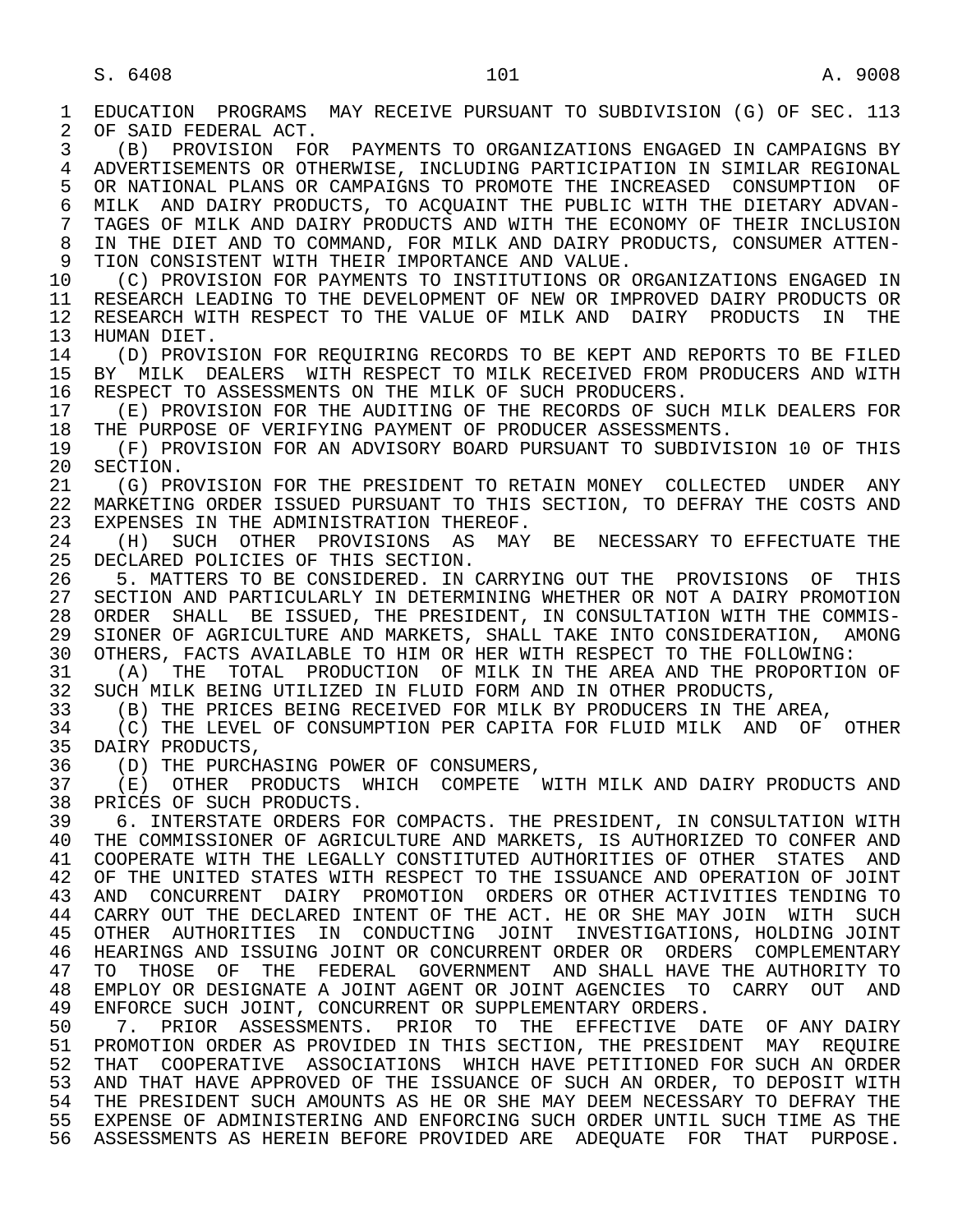1 SUCH FUNDS SHALL BE RECEIVED, DEPOSITED AND DISBURSED BY THE PRESIDENT<br>2 IN THE SAME MANNER AS OTHER FUNDS RECEIVED BY HIM OR HER PURSUANT TO 2 IN THE SAME MANNER AS OTHER FUNDS RECEIVED BY HIM OR HER PURSUANT TO<br>3 THIS SECTION AND THE PRESIDENT SHALL REIMBURSE THOSE WHO PAID THESE 3 THIS SECTION AND THE PRESIDENT SHALL REIMBURSE THOSE WHO PAID THESE<br>4 PRIOR ASSESSMENTS FROM OTHER FUNDS RECEIVED BY HIM OR HER PURSUANT TO 4 PRIOR ASSESSMENTS FROM OTHER FUNDS RECEIVED BY HIM OR HER PURSUANT TO<br>5 THIS SECTION. 5 THIS SECTION.<br>6 8. STATUS O

 6 8. STATUS OF FUNDS. ANY MONEYS COLLECTED UNDER ANY MARKET ORDER ISSUED 7 PURSUANT TO THIS SECTION SHALL NOT BE DEEMED TO BE STATE FUNDS AND SHALL 8 BE DEPOSITED IN A BANK OR OTHER DEPOSITORY OF THE CORPORATION, APPROVED<br>9 BY THE PRESIDENT, ALLOCATED TO EACH DAIRY PROMOTION ORDER UNDER WHICH 9 BY THE PRESIDENT, ALLOCATED TO EACH DAIRY PROMOTION ORDER UNDER WHICH<br>10 THEY WERE COLLECTED, AND SHALL BE DISBURSED BY THE PRESIDENT ONLY FOR 10 THEY WERE COLLECTED, AND SHALL BE DISBURSED BY THE PRESIDENT ONLY FOR<br>11 THE NECESSARY EXPENSES INCURRED BY THE PRESIDENT WITH RESPECT TO EACH 11 THE NECESSARY EXPENSES INCURRED BY THE PRESIDENT WITH RESPECT TO EACH<br>12 SEPARATE ORDER, ALL IN ACCORDANCE WITH THE RULES AND REGULATIONS OF THE SEPARATE ORDER, ALL IN ACCORDANCE WITH THE RULES AND REGULATIONS OF THE 13 PRESIDENT. ALL SUCH EXPENSES SHALL BE AUDITED BY THE CORPORATION AT 14 I.EAST ANNUALLY. ANY MONEYS REMAINING IN SUCH FUND ALLOCABLE TO A 14 LEAST ANNUALLY. ANY MONEYS REMAINING IN SUCH FUND ALLOCABLE TO A 15 PARTICULAR ORDER, AFTER THE TERMINATION OF SUCH ORDER AND NOT REQUIRED<br>16 BY THE PRESIDENT TO DEFRAY THE EXPENSES OF OPERATING SUCH ORDER, MAY IN 16 BY THE PRESIDENT TO DEFRAY THE EXPENSES OF OPERATING SUCH ORDER, MAY IN<br>17 THE DISCRETION OF THE PRESIDENT BE REFUNDED ON A PRO-RATA BASIS TO ALL 17 THE DISCRETION OF THE PRESIDENT BE REFUNDED ON A PRO-RATA BASIS TO ALL<br>18 PERSONS FROM WHOM ASSESSMENTS THEREFOR WERE COLLECTED; PROVIDED, HOWEV-18 PERSONS FROM WHOM ASSESSMENTS THEREFOR WERE COLLECTED; PROVIDED, HOWEV-<br>19 ER. THAT IF THE PRESIDENT FINDS THAT THE AMOUNTS SO REFUNDABLE ARE SO 19 ER, THAT IF THE PRESIDENT FINDS THAT THE AMOUNTS SO REFUNDABLE ARE SO<br>20 SMALL AS TO MAKE IMPRACTICABLE THE COMPUTATION AND REFUNDING OF SUCH 20 SMALL AS TO MAKE IMPRACTICABLE THE COMPUTATION AND REFUNDING OF SUCH 21 MONEYS, THE PRESIDENT MAY USE SUCH MONEYS TO DEFRAY THE EXPENSES 21 MONEYS, THE PRESIDENT MAY USE SUCH MONEYS TO DEFRAY-THE-EXPENSES<br>22 INCURRED BY HIM OR HER IN THE PROMULGATION, ISSUANCE, ADMINISTRATION OR 22 INCURRED BY HIM OR HER IN THE PROMULGATION, ISSUANCE, ADMINISTRATION OR<br>23 ENFORCEMENT OF ANY OTHER SIMILAR DAIRY PROMOTION ORDER OR IN THE ABSENCE 23 ENFORCEMENT OF ANY OTHER SIMILAR DAIRY PROMOTION ORDER OR IN THE ABSENCE 24 OF ANY OTHER SUCH DAIRY PROMOTION ORDER, THE PRESIDENT MAY PAY SUCH<br>25 MONEYS TO ANY ORGANIZATION OR INSTITUTION AS PROVIDED IN PARAGRAPH (B) 25 MONEYS TO ANY ORGANIZATION OR INSTITUTION AS PROVIDED IN PARAGRAPH (B) 26 OR (C) OF SUBDIVISION FOUR OF THIS SECTION.<br>27 9. BUDGET. THE PRESIDENT SHALL PREPARE A I

27 9. BUDGET. THE PRESIDENT SHALL PREPARE A BUDGET FOR THE ADMINISTRATION<br>28 AND OPERATING COSTS AND EXPENSES INCLUDING ADVERTISING AND SALES 28 AND OPERATING COSTS AND EXPENSES INCLUDING ADVERTISING AND SALES<br>29 PROMOTION—WHEN REOUIRED IN ANY DAIRY PROMOTION ORDER EXECUTED HEREUNDER 29 PROMOTION WHEN REQUIRED IN ANY DAIRY PROMOTION ORDER EXECUTED HEREUNDER<br>30 AND TO PROVIDE FOR THE COLLECTION OF SUCH NECESSARY FEES OR ASSESSMENTS 30 AND TO PROVIDE FOR THE COLLECTION OF SUCH NECESSARY FEES OR ASSESSMENTS<br>31 TO DEFRAY COSTS AND EXPENSES, IN NO CASE TO EXCEED TWO PERCENT PER 31 TO DEFRAY COSTS AND EXPENSES, IN NO CASE TO EXCEED TWO PERCENT PER<br>32 HUNDREDWEIGHT OF THE GROSS VALUE OF MILK MARKETED BY PRODUCERS IN THE 32 HUNDREDWEIGHT OF THE GROSS VALUE OF MILK MARKETED BY PRODUCERS IN THE 33 AREA COVERED BY THE ORDER. 33 AREA COVERED BY THE ORDER.<br>34 10. ADVISORY BOARD. (A)

34 10. ADVISORY BOARD. (A) ANY DAIRY PROMOTION ORDER ISSUED PURSUANT TO<br>35 THIS SECTION SHALL PROVIDE FOR THE ESTABLISHMENT OF AN ADVISORY BOARD TO 35 THIS SECTION SHALL PROVIDE FOR THE ESTABLISHMENT OF AN ADVISORY BOARD TO<br>36 ADVISE AND ASSIST THE PRESIDENT IN THE ADMINISTRATION OF SUCH ORDER. 36 ADVISE AND ASSIST THE PRESIDENT IN THE ADMINISTRATION OF SUCH ORDER. 37 THIS BOARD SHALL CONSIST OF NOT LESS THAN FIVE MEMBERS AND SHALL BE<br>38 APPOINTED BY THE PRESIDENT FROM NOMINATIONS SUBMITTED BY PRODUCERS 38 APPOINTED BY THE PRESIDENT FROM NOMINATIONS SUBMITTED BY PRODUCERS<br>39 MARKETING MILK IN THE AREA TO WHICH THE ORDER APPLIES. NOMINATING PROCE-39 MARKETING MILK IN THE AREA TO WHICH THE ORDER APPLIES. NOMINATING PROCE-<br>40 DURE, OUALIFICATION, REPRESENTATION, AND SIZE OF THE ADVISORY BOARD 40 DURE, QUALIFICATION, REPRESENTATION, AND SIZE OF THE ADVISORY BOARD<br>41 SHALL BE PRESCRIBED IN THE ORDER FOR WHICH SUCH BOARD WAS APPOINTED. 41 SHALL BE PRESCRIBED IN THE ORDER FOR WHICH SUCH BOARD WAS APPOINTED.<br>42 (B) NO MEMBER OF AN ADVISORY BOARD SHALL RECEIVE A SALARY BUT SHALL

42 (B) NO MEMBER OF AN ADVISORY BOARD SHALL RECEIVE A SALARY BUT SHALL BE<br>43 ENTITLED TO HIS OR HER ACTUAL AND REASONABLE EXPENSES INCURRED WHILE 43 ENTITLED TO HIS OR HER—ACTUAL AND REASONABLE EXPENSES INCURRED WHILE<br>44 PERFORMING HIS OR HER DUTIES AS AUTHORIZED IN THIS SECTION. 44 PERFORMING HIS OR HER DUTIES AS AUTHORIZED IN THIS SECTION.<br>45 (C) THE DUTIES AND RESPONSIBILITIES OF THE ADVISORY BOA

(C) THE DUTIES AND RESPONSIBILITIES OF THE ADVISORY BOARD SHALL BE 46 PRESCRIBED BY THE PRESIDENT AND HE OR SHE MAY SPECIFICALLY DELEGATE TO 47 THE ADVISORY BOARD, BY INCLUSION IN THE DAIRY PROMOTION ORDER, ALL OR 47 THE ADVISORY BOARD, BY INCLUSION IN THE DAIRY PROMOTION ORDER, ALL OR<br>48 ANY OF THE FOLLOWING DUTIES AND RESPONSIBILITIES: 48 ANY OF THE FOLLOWING DUTIES AND RESPONSIBILITIES:<br>49 (I) THE RECOMMENDATION TO THE PRESIDENT OF A

49 (I) THE RECOMMENDATION TO THE PRESIDENT OF ADMINISTRATIVE RULES AND<br>50 REGULATIONS RELATING TO THE ORDER. 50 REGULATIONS RELATING TO THE ORDER.<br>51 (II) RECOMMENDING TO THE PRESIDE

51 (II) RECOMMENDING TO THE PRESIDENT SUCH AMENDMENTS TO THE ORDER AS<br>52 DEEMED ADVISABLE. 52 DEEMED ADVISABLE.<br>53 (III) THE PREP.

53 (III) THE PREPARATION AND SUBMISSION TO THE PRESIDENT OF AN ESTIMATED<br>54 BUDGET REOUIRED FOR THE PROPER OPERATION OF THE ORDER 54 BUDGET REQUIRED FOR THE PROPER OPERATION OF THE ORDER.<br>55 (IV) RECOMMENDING TO THE PRESIDENT METHODS FOR ASSES.

(IV) RECOMMENDING TO THE PRESIDENT METHODS FOR ASSESSING PRODUCERS AND 56 METHODS FOR COLLECTING THE NECESSARY FUNDS.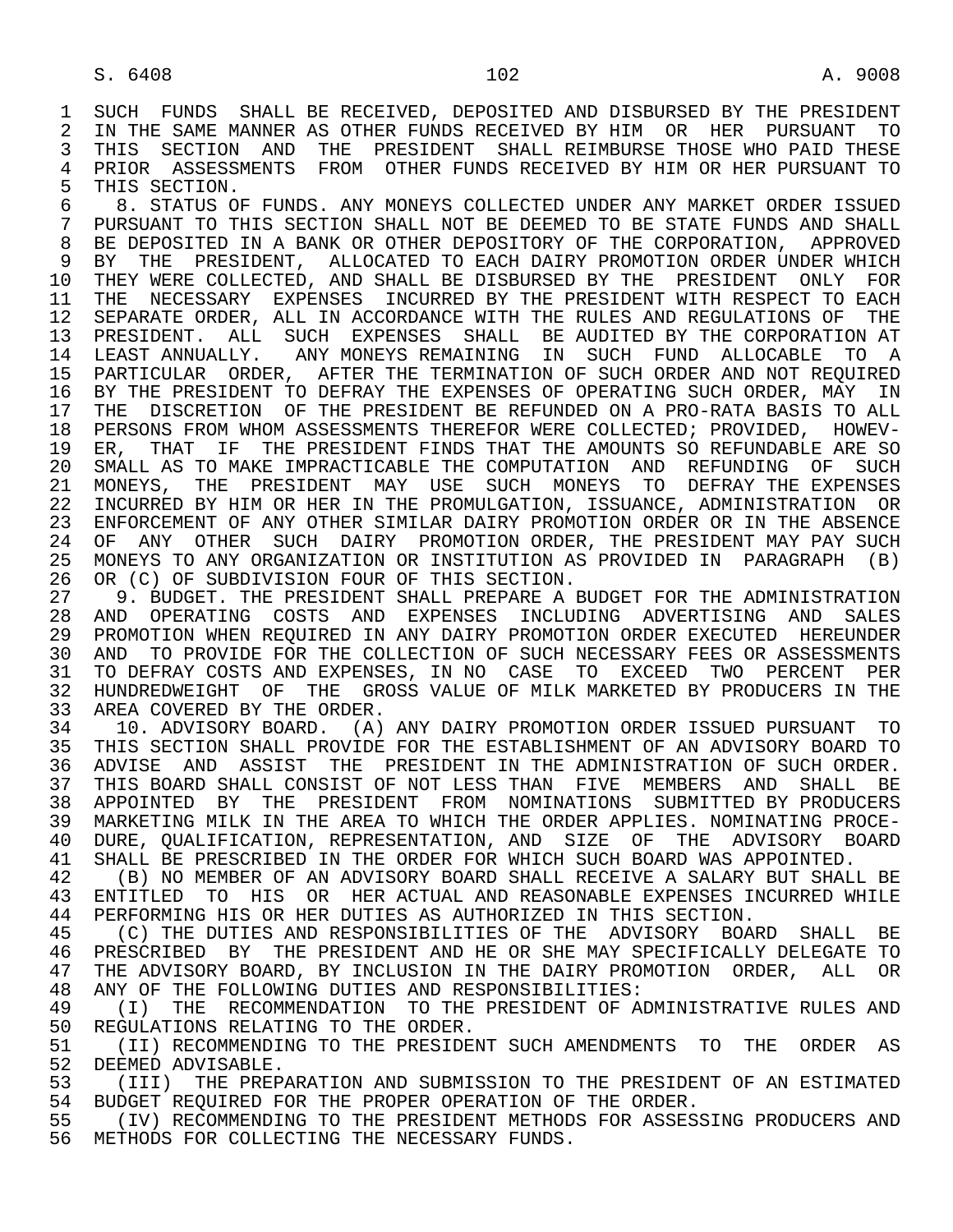3 (VI) THE PERFORMANCE OF SUCH OTHER DUTIES IN CONNECTION WITH THE ORDER<br>4 AS THE PRESIDENT SHALL DESIGNATE.

4 AS THE PRESIDENT SHALL DESIGNATE.<br>5 11. RULES AND REGULATIONS; EN 5 11. RULES AND REGULATIONS; ENFORCEMENT. (A) THE PRESIDENT MAY, WITH<br>6 THE ADVICE AND ASSISTANCE OF THE ADVISORY BOARD, MAKE AND ISSUE SUCH 6 THE ADVICE AND ASSISTANCE OF THE ADVISORY BOARD, MAKE AND ISSUE SUCH<br>7 RULES AND REGULATIONS AS MAY BE NECESSARY TO EFFECTUATE THE PROVISIONS 7 RULES AND REGULATIONS AS MAY BE NECESSARY TO EFFECTUATE THE PROVISIONS (3) AND TNTENT OF THIS SECTION AND TO ENFORCE THE PROVISIONS OF ANY DAIRY 8 AND INTENT OF THIS SECTION AND TO ENFORCE THE PROVISIONS OF ANY DAIRY<br>9 PROMOTION ORDER, ALL OF WHICH SHALL HAVE THE FORCE AND EFFECT OF LAW. 9 PROMOTION ORDER, ALL OF WHICH SHALL HAVE THE FORCE AND EFFECT OF LAW.<br>10 (B) THE PRESIDENT MAY INSTITUTE SUCH ACTION AT LAW OR IN EOUITY AS

10 (B) THE PRESIDENT MAY INSTITUTE SUCH ACTION AT LAW OR IN EQUITY AS MAY<br>11 APPEAR NECESSARY TO ENFORCE COMPLIANCE WITH ANY PROVISION OF THIS 11 APPEAR NECESSARY TO ENFORCE COMPLIANCE WITH ANY PROVISION OF THIS<br>12 SECTION, OR ANY RULE OR REGULATION, OR DAIRY PROMOTION ORDER COMMITTED SECTION, OR ANY RULE OR REGULATION, OR DAIRY PROMOTION ORDER COMMITTED 13 TO HIS OR HER ADMINISTRATION, AND MAY APPLY FOR RELIEF BY INJUNCTION IF<br>14 NECESSARY TO PROTECT THE PUBLIC INTEREST WITHOUT BEING COMPELLED TO 14 NECESSARY TO PROTECT THE PUBLIC INTEREST WITHOUT BEING COMPELLED TO 15 ALLEGE OR PROVE THAT AN ADEQUATE REMEDY AT LAW DOES NOT EXIST. SUCH<br>16 APPLICATION SHALL BE MADE TO THE SUPREME COURT IN ANY DISTRICT OR COUNTY 16 APPLICATION SHALL BE MADE TO THE SUPREME COURT IN ANY DISTRICT OR COUNTY<br>17 PROVIDED IN THE CIVIL PRACTICE LAW AND RULES, OR TO THE SUPREME COURT IN 17 PROVIDED IN THE CIVIL PRACTICE LAW AND RULES, OR TO THE SUPREME COURT IN 18 THE THIRD JUDICIAL DISTRICT. 18 THE THIRD JUDICIAL DISTRICT.<br>19 12. COOPERATION BY THE DEP

19 12. COOPERATION BY THE DEPARTMENT OF AGRICULTURE AND MARKETS. THE 20 PRESIDENT OF THE CORPORATION MAY REOUEST AND RECEIVE. WITHIN NINETY DAYS 20 PRESIDENT OF THE CORPORATION MAY REQUEST AND RECEIVE, WITHIN NINETY DAYS<br>21 OF SUCH REOUEST FROM THE NEW YORK STATE DEPARTMENT OF AGRICULTURE AND 21 OF SUCH REQUEST FROM THE NEW YORK STATE DEPARTMENT OF AGRICULTURE AND<br>22 MARKETS (HEREAFTER REFERRED TO IN THIS SUBDIVISION AS THE "DEPARTMENT") 22 MARKETS (HEREAFTER REFERRED TO IN THIS SUBDIVISION AS THE "DEPARTMENT")<br>23 SUCH ASSISTANCE, INFORMATION AND COOPERATION AS MAY BE NECESSARY FOR THE SUCH ASSISTANCE, INFORMATION AND COOPERATION AS MAY BE NECESSARY FOR THE 24 CORPORATION TO PROVIDE SERVICES WITH RESPECT TO THE ADMINISTRATION OF 25 THE PROCEDURES SET FORTH FOR THE ISSUANCE, TERMINATION OR AMENDMENT OF 25 THE PROCEDURES SET FORTH FOR THE ISSUANCE, TERMINATION OR AMENDMENT OF 26 ANY DAIRY PROMOTION ORDER AND/OR THE ADMINISTRATION OF ANY SUCH ORDER.<br>27 THE CORPORATION SHALL RETAIN AN AMOUNT EOUAL TO THE EXPENSES INCURRED BY 27 THE CORPORATION SHALL RETAIN AN AMOUNT EQUAL TO THE EXPENSES INCURRED BY<br>28 THE CORPORATION IN PERFORMING ITS DUTIES PURSUANT TO THIS SECTION AND 28 THE CORPORATION IN PERFORMING ITS DUTIES PURSUANT TO THIS SECTION AND<br>29 REIMBURSE THE DEPARTMENT AN AMOUNT EOUAL TO THE EXPENSES INCURRED BY THE 29 REIMBURSE THE DEPARTMENT AN AMOUNT EQUAL TO THE EXPENSES INCURRED BY THE 30 DEPARTMENT IN SUPPLYING SUCH SERVICES, SUBSEQUENT—TO-SUBMISSION AND 31 AUDIT OF A VOUCHER THEREFOR. SUCH REIMBURSEMENT SHALL NOT EXCEED THE 31 AUDIT OF A VOUCHER THEREFOR. SUCH REIMBURSEMENT SHALL NOT EXCEED THE<br>32 TOTAL AMOUNT OF FUNDS COLLECTED BY THE CORPORATION PURSUANT TO THIS 32 TOTAL AMOUNT OF FUNDS COLLECTED BY THE CORPORATION PURSUANT TO THIS<br>33 SECTION LESS THE REASONABLE EXPENSES INCURRED BY THE CORPORATION IN 33 SECTION LESS THE REASONABLE EXPENSES INCURRED BY THE CORPORATION IN<br>34 PERFORMING ITS DUTIES PURSUANT TO THIS SECTION. 34 PERFORMING ITS DUTIES PURSUANT TO THIS SECTION.<br>35 13. INDEMNIFICATION. THE STATE SHALL DEFEND,

35 13. INDEMNIFICATION. THE STATE SHALL DEFEND, INDEMNIFY AND HOLD HARM-<br>36 LESS THE CORPORATION, ITS DIRECTORS, OFFICERS, AND EMPLOYEES, FROM AND LESS THE CORPORATION, ITS DIRECTORS, OFFICERS, AND EMPLOYEES, FROM AND 37 AGAINST ANY AND ALL CLAIMS, DEMANDS, CAUSES OF ACTION, DAMAGES, COSTS<br>38 AND EXPENSES WHATSOEVER ARISING DIRECTLY OR INDIRECTLY FROM, OR RELATING 38 AND EXPENSES WHATSOEVER ARISING DIRECTLY OR INDIRECTLY FROM, OR RELATING<br>39 TO, THE ADMINISTRATION OF A DAIRY PROMOTION ORDER ISSUED OR ADMINISTERED 39 TO, THE ADMINISTRATION OF A DAIRY PROMOTION ORDER ISSUED OR ADMINISTERED<br>40 PURSUANT TO THIS SECTION. IN CONNECTION WITH THE FOREGOING, THE CORPO-40 PURSUANT TO THIS SECTION. IN CONNECTION WITH THE FOREGOING, THE CORPO-<br>41 RATION SHALL GIVE THE STATE (A) PROMPT WRITTEN NOTICE OF ANY ACTION. 41 RATION SHALL GIVE THE STATE (A) PROMPT\_WRITTEN\_NOTICE\_OF\_ANY\_ACTION,<br>42 CLAIM\_OR\_THREAT\_OF\_SUIT, (B)\_THE\_OPPORTUNITY\_TO\_\_TAKE\_\_OVER,\_\_SETTLE\_\_OR 42 CLAIM OR THREAT OF SUIT, (B) THE OPPORTUNITY TO TAKE OVER, SETTLE OR<br>43 DEFEND SUCH ACTION, CLAIM OR SUIT AT THE STATE'S SOLE EXPENSE, AND (C) 43 DEFEND SUCH ACTION, CLAIM OR SUIT AT THE STATE'S SOLE EXPENSE, AND (C)<br>44 ASSISTANCE IN THE DEFENSE OF ANY SUCH ACTION AT THE EXPENSE OF THE 44 ASSISTANCE IN THE DEFENSE OF ANY SUCH ACTION AT THE EXPENSE OF THE STATE.

46 14. CONTRACTUAL PROVISIONS. THE CORPORATION MAY CONTRACT FOR SERVICES<br>47 WITH RESPECT TO THE IMPLEMENTATION OF THIS SECTION IN ACCORDANCE WITH WITH RESPECT TO THE IMPLEMENTATION OF THIS SECTION IN ACCORDANCE WITH 48 THE CORPORATION'S POLICIES, PROCEDURES AND GUIDELINES. NOTWITHSTANDING<br>49 SECTION 2879 OF THE PUBLIC AUTHORITIES LAW OR ANY OTHER LAW TO THE 49 SECTION 2879 OF THE PUBLIC AUTHORITIES LAW OR ANY OTHER LAW TO THE 50 CONTRARY, ANY SUCH CONTRACT MAY BE PROCURED BY THE CORPORATION ON A 50 CONTRARY, ANY SUCH CONTRACT MAY BE PROCURED BY THE CORPORATION ON A<br>51 SOLE-SOURCE BASIS, AND SHALL NOT BE SUBJECT TO COMPETITIVE BID OR 51 SOLE-SOURCE BASIS, AND SHALL NOT BE SUBJECT TO COMPETITIVE BID OR<br>52 COMPETITIVE REOUEST FOR PROPOSAL REOUIREMENTS. 52 COMPETITIVE REQUEST FOR PROPOSAL REQUIREMENTS.

 53 S 16-Y. MARKETING OF AGRICULTURAL PRODUCTS. DECLARATION OF POLICY. (A) 54 IT IS HEREBY DECLARED THAT THE MISSION OF THE CORPORATION IS TO PROMOTE<br>55 A VIGOROUS AND GROWING STATE ECONOMY. IN IMPLEMENTING THIS MISSION, THE 55 A VIGOROUS AND GROWING STATE ECONOMY. IN IMPLEMENTING THIS MISSION, THE<br>56 CORPORATION HAS UNDERTAKEN A VIGOROUS CAMPAIGN TO MARKET THE STATE'S 56 CORPORATION HAS UNDERTAKEN A VIGOROUS CAMPAIGN TO MARKET THE STATE'S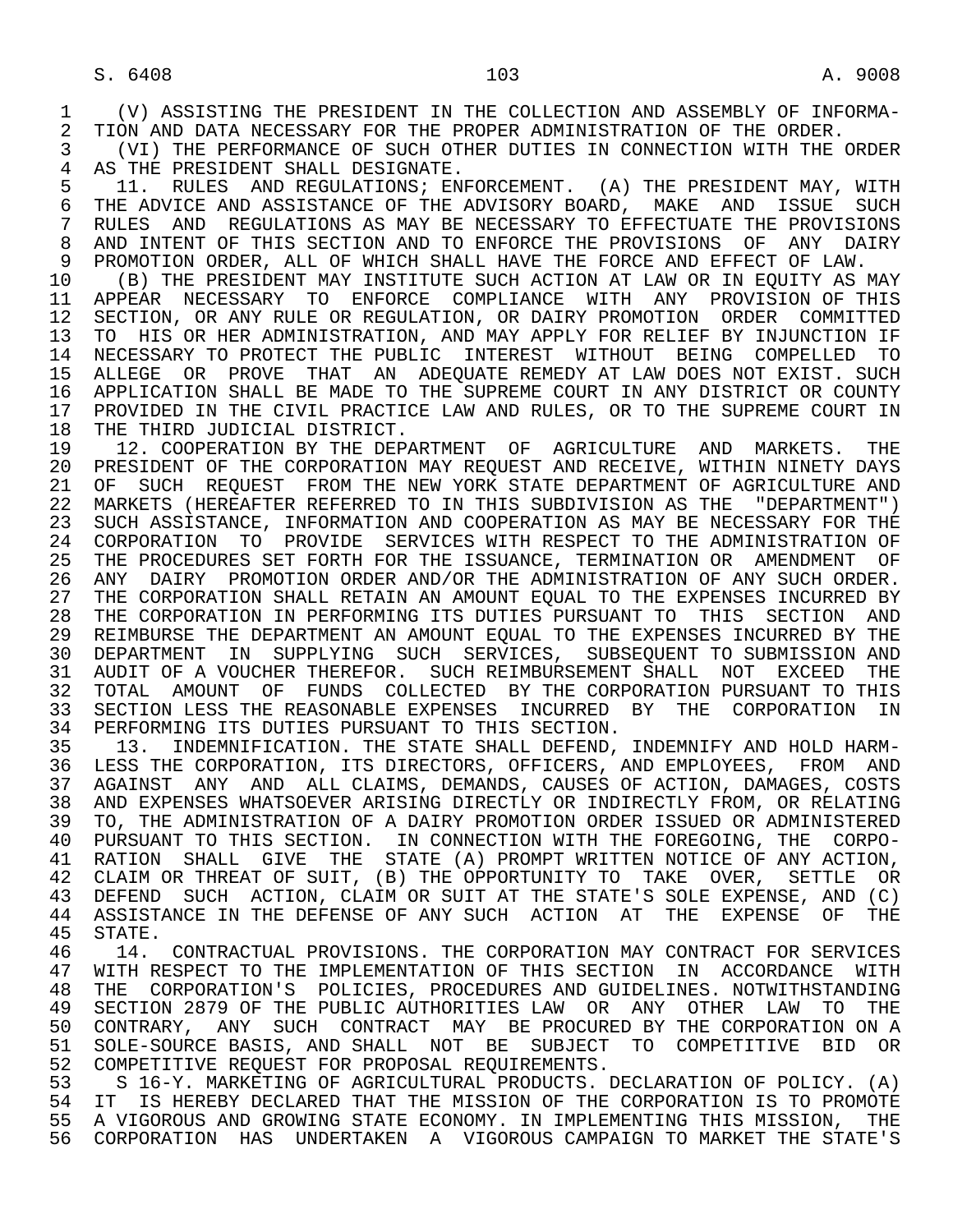1 ASSETS AND BY CARRYING OUT THE PROVISIONS OF THIS SECTION, WOULD FURTHER<br>2 THIS MISSION BY PROMOTING THE DEVELOPMENT OF MARKETS FOR AGRICULTURAL 2 THIS MISSION BY PROMOTING THE DEVELOPMENT OF MARKETS FOR AGRICULTURAL<br>3 PRODUCTS GROWN AND PRODUCED IN THE STATE. PRODUCTS GROWN AND PRODUCED IN THE STATE.

4 (B) IT IS FURTHER DECLARED THAT THE MARKETING OF AGRICULTURAL COMMOD-<br>5 ITIES AND AOUATIC PRODUCTS IN THIS STATE, IN EXCESS OF REASONABLE AND 5 ITIES AND AQUATIC PRODUCTS IN THIS STATE, IN EXCESS OF REASONABLE AND<br>6 NORMAL MARKET DEMANDS THEREFOR; DISORDERLY MARKETING OF SUCH COMMOD- 6 NORMAL MARKET DEMANDS THEREFOR; DISORDERLY MARKETING OF SUCH COMMOD- 7 ITIES; IMPROPER PREPARATION FOR MARKET AND LACK OF UNIFORM GRADING AND 8 CLASSIFICATION OF AGRICULTURAL COMMODITIES AND AQUATIC PRODUCTS; UNFAIR 9 METHODS OF COMPETITION IN THE MARKETING OF SUCH COMMODITIES AND THE<br>10 INABILITY OF INDIVIDUAL PRODUCERS TO DEVELOP NEW AND LARGER MARKETS FOR 10 INABILITY OF INDIVIDUAL PRODUCERS TO DEVELOP NEW AND LARGER MARKETS FOR<br>11 AGRICULTURAL COMMODITIES AND AOUATIC PRODUCTS, RESULT IN AN UNREASONABLE AGRICULTURAL COMMODITIES AND AQUATIC PRODUCTS, RESULT IN AN UNREASONABLE 12 AND UNNECESSARY ECONOMIC WASTE OF THE AGRICULTURAL WEALTH OF THIS STATE. 13 SUCH CONDITIONS AND THE ACCOMPANYING WASTE JEOPARDIZE THE FUTURE CONTIN-<br>14 UED PRODUCTION OF ADEOUATE FOOD SUPPLIES FOR THE PEOPLE. OF THIS AND UED PRODUCTION OF ADEOUATE FOOD SUPPLIES FOR THE PEOPLE OF THIS AND 15 OTHER STATES. THESE CONDITIONS VITALLY CONCERN THE HEALTH, SAFETY AND<br>16 GENERAL WELFARE OF THE PEOPLE OF THIS STATE.

16 GENERAL WELFARE OF THE PEOPLE OF THIS STATE.<br>17 TI IS THEREFORE DECLARED THE LEGISLATIVE P 17 IT IS THEREFORE DECLARED THE LEGISLATIVE PURPOSE AND THE POLICY OF 18 THIS STATE: 18 THIS STATE:<br>19 (I) TO

19 (I) TO ENABLE AGRICULTURAL PRODUCERS AND AQUATIC PRODUCERS OF THIS<br>20 STATE WITH THE AID OF THE STATE MORE EFFECTIVELY TO CORRELATE THE 20 STATE, WITH THE AID OF THE STATE, MORE EFFECTIVELY TO CORRELATE THE 21 MARKETING OF THEIR AGRICULTURAL COMMODITIES AND AOUATIC PRODUCTS WITH 21 MARKETING OF THEIR AGRICULTURAL COMMODITIES AND AQUATIC PRODUCTS WITH 22 MARKET DEMANDS THEREFOR. 22 MARKET DEMANDS THEREFOR.<br>23 (II) TO ESTABLISH ORDE

(II) TO ESTABLISH ORDERLY, EFFICIENT AND EOUITABLE MARKETING OF AGRI-24 CULTURAL COMMODITIES AND AQUATIC PRODUCTS.<br>25 (III) TO PROVIDE FOR UNIFORM GRADING AL

 25 (III) TO PROVIDE FOR UNIFORM GRADING AND PROPER PREPARATION OF AGRI- 26 CULTURAL COMMODITIES AND AQUATIC PRODUCTS FOR MARKET.<br>27 (IV) TO PROVIDE METHODS AND MEANS FOR THE DEVELOPME

27 (IV) TO PROVIDE METHODS AND MEANS FOR THE DEVELOPMENT OF NEW AND LARG-<br>28 ER MARKETS FOR AGRICULTURAL COMMODITIES AND AOUATIC PRODUCTS PRODUCED IN 28 ER MARKETS FOR AGRICULTURAL COMMODITIES AND AQUATIC PRODUCTS PRODUCED IN 29 NEW YORK.<br>30 (V) TO

30 (V) TO ELIMINATE OR REDUCE THE ECONOMIC WASTE IN THE MARKETING OF 31 AGRICULTURAL COMMODITIES AND AOUATIC PRODUCTS. 31 AGRICULTURAL COMMODITIES AND AQUATIC PRODUCTS.<br>32 (VI) TO ELIMINATE UNJUST IMPAIRMENT OF THE PU

32 (VI) TO ELIMINATE UNJUST IMPAIRMENT OF THE PURCHASING POWER OF AQUATIC<br>33 PRODUCERS AND THE AGRICULTURAL PRODUCERS OF THIS STATE; AND 33 PRODUCERS AND THE AGRICULTURAL PRODUCERS OF THIS STATE; AND 34 (VII) TO AID AGRICULTURAL AND AOUATIC PRODUCERS IN MA

34 (VII) TO AID AGRICULTURAL AND AQUATIC PRODUCERS IN MAINTAINING AN<br>35 INCOME AT AN ADEOUATE AND EOUITABLE LEVEL. 35 INCOME AT AN ADEQUATE AND EQUITABLE LEVEL.<br>36 2. DEFINITIONS. (A) "AGRICULTURAL COMMOD

 36 2. DEFINITIONS. (A) "AGRICULTURAL COMMODITY" MEANS ANY AND ALL AGRI- 37 CULTURAL, HORTICULTURAL, VINEYARD PRODUCTS, CORN FOR GRAIN, OATS, SOYBE- 38 ANS, BARLEY, WHEAT, POULTRY OR POULTRY PRODUCTS, BEES, MAPLE SAP AND<br>39 PURE MAPLE PRODUCTS PRODUCED THEREFROM, CHRISTMAS TREES, LIVESTOCK, 39 PURE MAPLE PRODUCTS PRODUCED THEREFROM, CHRISTMAS TREES, LIVESTOCK,<br>40 INCLUDING SWINE, AND HONEY, SOLD IN THE STATE EITHER IN THEIR NATURAL 40 INCLUDING SWINE, AND HONEY, SOLD IN THE STATE EITHER IN THEIR NATURAL 41 STATE OR AS PROCESSED BY THE PRODUCER THEREOF BUT DOES NOT INCLUDE MILK,<br>42 TIMBER OR TIMBER PRODUCTS, OTHER THAN CHRISTMAS TREES, ALL HAY, RYE AND 42 TIMBER OR TIMBER PRODUCTS, OTHER THAN CHRISTMAS TREES, ALL HAY, RYE AND 43 LEGIMES EXCEPT FOR SOYBEANS 43 LEGUMES EXCEPT FOR SOYBEANS.<br>44 (B) "AOUACULTURE" MEANS TH

 44 (B) "AQUACULTURE" MEANS THE CULTURE, CULTIVATION AND HARVEST OF AQUAT- IC PLANTS AND ANIMALS.

46 (C) "AQUATIC PRODUCTS" MEANS ANY FOOD OR FIBER PRODUCTS OBTAINED<br>47 THROUGH THE PRACTICE OF AOUACULTURE, INCLUDING MARICULTURE; OR BY THROUGH THE PRACTICE OF AOUACULTURE, INCLUDING MARICULTURE; OR BY 48 HARVEST FROM THE SEA WHEN SUCH PRODUCTS ARE CULTURED OR LANDED IN THIS<br>49 STATE. SUCH PRODUCTS INCLUDE BUT ARE NOT LIMITED TO FISH, SHELLFISH, 49 STATE. SUCH PRODUCTS INCLUDE BUT ARE NOT LIMITED TO FISH, SHELLFISH,<br>50 SEAWEED OR OTHER WATER BASED PLANT LIFE. 50 SEAWEED OR OTHER WATER BASED PLANT LIFE.<br>51 (D) "PRODUCER" MEANS ANY PERSON ENGAGE

51 (D) "PRODUCER" MEANS ANY PERSON ENGAGED WITHIN THIS STATE IN THE BUSI-<br>52 NESS OF PRODUCING, OR CAUSING TO BE PRODUCED FOR ANY MARKET, ANY AGRI-52 NESS OF PRODUCING, OR CAUSING TO BE PRODUCED FOR ANY MARKET, ANY AGRI-<br>53 CULTURAL COMMODITY OR AOUATIC PRODUCT. 53 CULTURAL COMMODITY OR AQUATIC PRODUCT.<br>54 (E) "HANDLER" MEANS ANY PERSON ENGAG

54 (E) "HANDLER" MEANS ANY PERSON ENGAGED IN THE OPERATION OF PACKING,<br>55 GRADING, SELLING, OFFERING FOR SALE OR MARKETING ANY MARKETABLE AGRICUL-55 GRADING, SELLING, OFFERING FOR SALE OR MARKETING ANY MARKETABLE AGRICUL-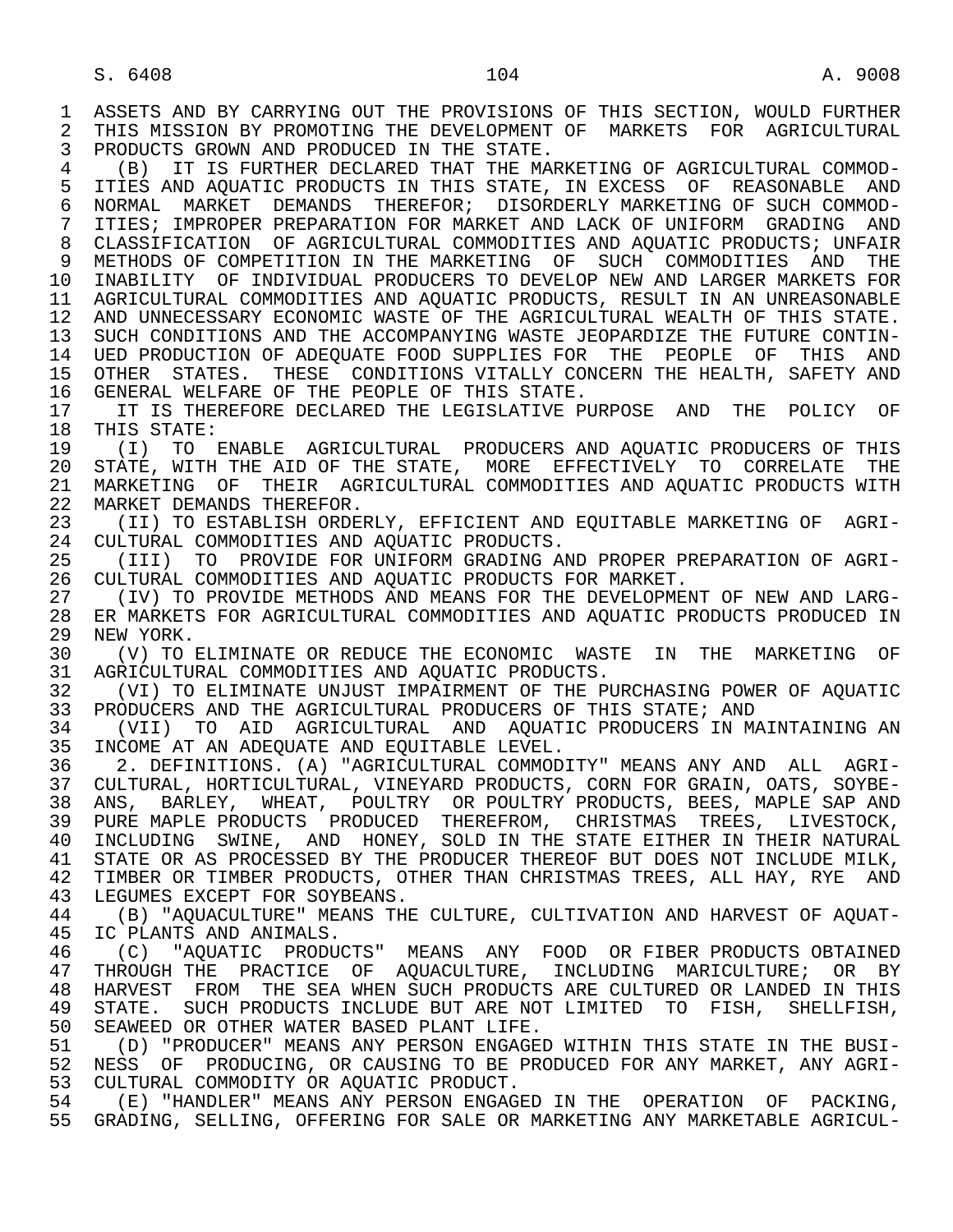1 TURAL COMMODITIES OR AQUATIC PRODUCTS, WHO AS OWNER, AGENT OR OTHERWISE<br>2 SHIPS OR CAUSES AN AGRICULTURAL COMMODITY TO BE SHIPPED. 2 SHIPS OR CAUSES AN AGRICULTURAL COMMODITY TO BE SHIPPED.<br>3 (F) "PROCESSOR" MEANS ANY PERSON ENGAGED WITHIN THIS S

 3 (F) "PROCESSOR" MEANS ANY PERSON ENGAGED WITHIN THIS STATE IN PROCESS- 4 ING, OR IN THE OPERATION OF RECEIVING, GRADING, PACKING, CANNING, FREEZ-<br>5 ING, DEHYDRATING, FERMENTING, DISTILLING, EXTRACTING, PRESERVING, GRIND-5 ING, DEHYDRATING, FERMENTING, DISTILLING, EXTRACTING, PRESERVING, GRIND-<br>6 ING, CRUSHING, OR IN ANY OTHER WAY PRESERVING OR CHANGING THE FORM OF AN 6 ING, CRUSHING, OR IN ANY OTHER WAY PRESERVING OR CHANGING THE FORM OF AN<br>7 AGRICULTURAL PRODUCT OR AOUATIC PRODUCT FOR THE PURPOSE OF MARKETING 7 AGRICULTURAL PRODUCT OR AQUATIC PRODUCT FOR THE PURPOSE OF MARKETING 8 SUCH COMMODITY BUT SHALL NOT INCLUDE A PERSON ENGAGED IN MANUFACTURING<br>9 FROM AN AGRICULTURAL COMMODITY OR AOUATIC PRODUCT ANOTHER AND DIFFERENT 9 FROM AN AGRICULTURAL COMMODITY OR AQUATIC PRODUCT ANOTHER AND DIFFERENT 10 PRODUCT. 10 PRODUCT.<br>11 (G) "D

11 (G) "DISTRIBUTOR" MEANS ANY PERSON ENGAGED WITHIN THIS STATE, IN SELL-<br>12 ING, OFFERING FOR SALE, MARKETING OR DISTRIBUTING AN AGRICULTURAL 12 ING, OFFERING FOR SALE, MARKETING OR DISTRIBUTING AN AGRICULTURAL 13 COMMODITY OR AQUATIC PRODUCT WHICH HE OR SHE HAS PURCHASED OR ACQUIRED<br>14 FROM A PRODUCER OR OTHER PERSON OR WHICH HE. OR SHE, IS MARKETING ON FROM A PRODUCER OR OTHER PERSON OR WHICH HE OR SHE IS MARKETING ON 15 BEHALF OF A PRODUCER OR OTHER PERSON, WHETHER AS OWNER, AGENT, EMPLOYEE, 16 BROKER OR OTHERWISE, BUT SHALL NOT INCLUDE A RETAILER, EXCEPT SUCH 16 BROKER OR OTHERWISE, BUT SHALL NOT INCLUDE<sup>ARETAILER, EXCEPT SUCH</sup><br>17 RETAILER WHO PURCHASES OR ACOUIRES FROM, OR HANDLES ON BEHALF OF ANY RETAILER WHO PURCHASES OR ACQUIRES FROM, OR HANDLES ON BEHALF OF ANY 18 PRODUCER OR OTHER PERSON, AN AGRICULTURAL COMMODITY OR AQUATIC PRODUCT<br>19 SUBJECT TO REGULATION BY THE MARKETING AGREEMENT OR ORDER COVERING SUCH 19 SUBJECT TO REGULATION BY THE MARKETING AGREEMENT OR ORDER COVERING SUCH 20 COMMODITY. 20 COMMODITY.<br>21 (H) "PRE

21 (H) "PRESIDENT" MEANS THE PRESIDENT OF THE CORPORATION.<br>22 (I) "MARKETING AGREEMENT" MEANS AN AGREEMENT ENTERED

22 (I) "MARKETING AGREEMENT" MEANS AN AGREEMENT ENTERED INTO, WITH THE 23 APPROVAL OF THE PRESIDENT, BY PRODUCERS WITH DISTRIBUTORS, PROCESSORS 23 APPROVAL OF THE PRESIDENT, BY PRODUCERS WITH DISTRIBUTORS, PROCESSORS 24 AND HANDLERS REGULATING THE PREPARATION, SALE AND HANDLING OF AGRICUL-<br>25 TURAL COMMODITIES OR AOUATIC PRODUCTS. TURAL COMMODITIES OR AOUATIC PRODUCTS.

 26 (J) "MARKETING ORDER" MEANS AN ORDER ISSUED BY THE PRESIDENT PURSUANT 27 TO THIS SECTION, PRESCRIBING RULES AND REGULATIONS GOVERNING THE MARKET-<br>28 ING FOR PROCESSING, THE DISTRIBUTING, THE SALE OF, OR THE HANDLING IN 28 ING FOR PROCESSING, THE DISTRIBUTING, THE SALE OF, OR THE HANDLING IN<br>29 ANY MANNER OF ANY AGRICULTURAL COMMODITY OR AOUATIC PRODUCT SOLD IN THIS 29 ANY MANNER OF ANY AGRICULTURAL COMMODITY OR AQUATIC PRODUCT SOLD IN THIS<br>30 STATE DURING ANY SPECIFIED PERIOD OR PERIODS. 30 STATE DURING ANY SPECIFIED PERIOD OR PERIODS.<br>31 3. POWERS AND DUTIES OF THE PRESIDENT. (A)

31 3. POWERS AND DUTIES OF THE PRESIDENT. (A) IN ORDER TO EFFECTUATE THE 32 DECLARED POLICY OF THIS SECTION. THE PRESIDENT. IN CONSULTATION WITH THE 32 DECLARED POLICY OF THIS SECTION, THE PRESIDENT, IN CONSULTATION WITH THE 33 COMMISSIONER OF AGRICULTURE AND MARKETS, MAY, AFTER DUE NOTICE AND 33 COMMISSIONER OF AGRICULTURE AND MARKETS, MAY, AFTER DUE NOTICE AND 34 OPPORTUNITY FOR HEARING, APPROVE MARKETING AGREEMENTS, WHICH MARKETING 35 AGREEMENTS SHALL THEREUPON BE BINDING UPON THE SIGNATORIES THERETO<br>36 EXCLUSIVELY. 36 EXCLUSIVELY.<br>37 (B) THE PR

37 (B) THE PRESIDENT MAY MAKE AND ISSUE MARKETING ORDERS, AFTER DUE<br>38 NOTICE AND OPPORTUNITY FOR HEARING, SUBJECT TO: 38 NOTICE AND OPPORTUNITY FOR HEARING, SUBJECT TO:

 39 (I) APPROVAL OF NOT LESS THAN SIXTY-SIX AND TWO-THIRDS PER CENTUM OF 40 THE PRODUCERS PARTICIPATING IN A REFERENDUM IN THE AREA AFFECTED, OR<br>41 TIL APPROVAL OF NOT LESS THAN SIXTY-FIVE PER CENTUM OF THE PRODUC

41 (II) APPROVAL OF NOT LESS THAN SIXTY-FIVE PER CENTUM OF THE PRODUCERS<br>42 PARTICIPATING IN A REFERENDUM VOTE, IN THE AREA AFFECTED, AND HAVING 42 PARTICIPATING IN A REFERENDUM VOTE, IN THE AREA AFFECTED, AND HAVING<br>43 MARKETED NOT LESS THAN FIFTY-ONE PER CENTUM OF THE TOTAL OUANTITY OF THE 43 MARKETED NOT LESS THAN FIFTY-ONE PER CENTUM OF THE TOTAL QUANTITY OF THE 44 COMMODITY WHICH WAS MARKETED IN THE NEXT PRECEDING, ORDINARY MARKETING<br>45 SEASON BY ALL PRODUCERS THAT VOTED IN THE REFERENDUM, OR 45 SEASON BY ALL PRODUCERS THAT VOTED IN THE REFERENDUM, OR

46 (III) APPROVAL OF NOT LESS THAN FIFTY-ONE PER CENTUM OF THE PRODUCERS<br>47 PARTICIPATING IN A REFERENDUM VOTE, IN THE AREA AFFECTED, AND HAVING 47 PARTICIPATING IN A REFERENDUM VOTE, IN THE AREA AFFECTED, AND HAVING<br>48 MARKETED NOT LESS THAN SIXTY-FIVE PER CENTUM OF THE TOTAL OUANTITY OF 48 MARKETED NOT LESS THAN SIXTY-FIVE PER CENTUM OF THE TOTAL QUANTITY OF 49 THE COMMODITY WHICH WAS MARKETED IN THE NEXT PRECEDING, ORDINARY MARKET-49 THE COMMODITY WHICH WAS MARKETED IN THE NEXT PRECEDING, ORDINARY MARKET-<br>50 ING SEASON BY ALL PRODUCERS THAT VOTED IN THE REFERENDUM. THE PRESIDENT ING SEASON BY ALL PRODUCERS THAT VOTED IN THE REFERENDUM. THE PRESIDENT 51 MAY, AND UPON WRITTEN PETITION DULY SIGNED BY TWENTY-FIVE PER CENTUM OF<br>52 THE PRODUCERS IN THE AREA AMEND OR TERMINATE SUCH ORDER AFTER DUE NOTICE THE PRODUCERS IN THE AREA AMEND OR TERMINATE SUCH ORDER AFTER DUE NOTICE 53 AND OPPORTUNITY FOR HEARING, BUT SUBJECT TO THE APPROVAL OF NOT LESS<br>54 THAN FIFTY PER CENTUM OF SUCH PRODUCERS PARTICIPATING IN A REFERENDUM THAN FIFTY PER CENTUM OF SUCH PRODUCERS PARTICIPATING IN A REFERENDUM 55 VOTE.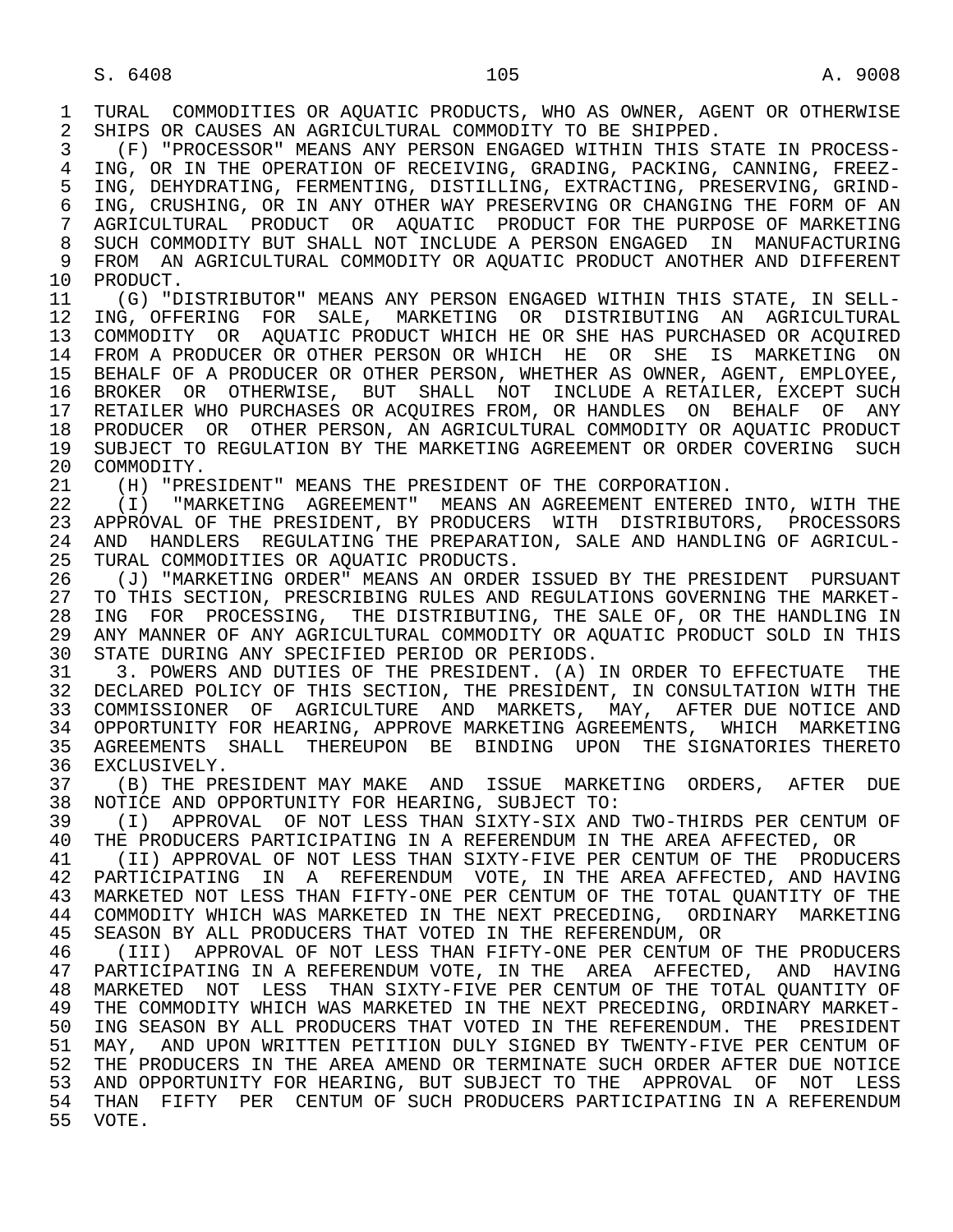1 (C) THE PRESIDENT SHALL ADMINISTER AND ENFORCE ANY MARKETING ORDER,<br>2 WHILE IT IS IN EFFECT, TO: 2 WHILE IT IS IN EFFECT, TO:<br>3 (I) ENCOURAGE AND MAI 3 (I) ENCOURAGE AND MAINTAIN STABLE PRICES RECEIVED BY PRODUCERS FOR 4 SUCH AGRICULTURAL COMMODITY AND AQUATIC PRODUCT AT A LEVEL WHICH IS<br>5 CONSISTENT WITH THE PROVISIONS AND AIMS OF THIS ACT. 5 CONSISTENT WITH THE PROVISIONS AND AIMS OF THIS ACT.<br>6 (II) PREVENT THE UNREASONABLE OR UNNECESSARY WA 6 (II) PREVENT THE UNREASONABLE OR UNNECESSARY WASTE OF LAND OR WATER BASED WEALTH. 8 (III) PROTECT THE INTERESTS OF CONSUMERS OF SUCH COMMODITY, BY EXER-<br>9 CISING THE POWERS OF THIS SECTION TO SUCH EXTENT AS IS NECESSARY TO 9 CISING THE POWERS OF THIS SECTION TO SUCH EXTENT AS IS NECESSARY TO 10 EFFECTUATE THE PURPOSES OF THIS ACT. 10 EFFECTUATE THE PURPOSES OF THIS ACT.<br>11 (IV) PREPARE A BUDGET FOR THE ADMI 11 (IV) PREPARE A BUDGET FOR THE ADMINISTRATION AND OPERATING COSTS AND<br>12 EXPENSES INCLUDING ADVERTISING AND SALES PROMOTION WHEN REOUIRED IN ANY EXPENSES INCLUDING ADVERTISING AND SALES PROMOTION WHEN REQUIRED IN ANY 13 MARKETING AGREEMENT OR ORDER EXECUTED IN THIS SECTION AND TO PROVIDE FOR<br>14 THE COLLECTION AND RETENTION OF SUCH NECESSARY FEES TO DEFRAY SUCH COSTS THE COLLECTION AND RETENTION OF SUCH NECESSARY FEES TO DEFRAY SUCH COSTS 15 AND EXPENSES, IN NO CASE TO EXCEED FIVE PERCENT OF THE GROSS DOLLAR<br>16 VOLUME OF SALES OR DOLLAR VOLUME OF PURCHASES OR AMOUNTS HANDLED, TO BE 16 VOLUME OF SALES OR DOLLAR VOLUME OF PURCHASES OR AMOUNTS HANDLED, TO BE 17 COLLECTED FROM EACH PERSON ENGAGED IN THE PRODUCTION. PROCESSING. 17 COLLECTED FROM EACH PERSON ENGAGED IN THE PRODUCTION, PROCESSING, 18 DISTRIBUTING OR THE HANDLING OF ANY MARKETABLE AGRICULTURAL COMMODITY 19 AND AQUATIC PRODUCT PRODUCED OR LANDED IN THIS STATE AND DIRECTLY<br>20 AFFECTED BY ANY MARKETING ORDER ISSUED PURSUANT TO THIS SECTION FOR SUCH 20 AFFECTED BY ANY MARKETING ORDER ISSUED PURSUANT TO THIS SECTION FOR SUCH 21 COMMODITY. 21 COMMODITY.<br>22 (V) CON 22 (V) CONFER AND COOPERATE WITH THE LEGALLY CONSTITUTED AUTHORITIES OF 23 OTHER STATES AND THE UNITED STATES. OTHER STATES AND THE UNITED STATES. 24 (D) ANY MARKETING AGREEMENT OR ORDER ISSUED BY THE PRESIDENT PURSUANT<br>25 TO THIS SECTION MAY CONTAIN ANY OR ALL OF THE FOLLOWING: 25 TO THIS SECTION MAY CONTAIN ANY OR ALL OF THE FOLLOWING: 26 (I) PROVISIONS FOR DETERMINING THE EXISTENCE AND EXTENT OF THE SURPLUS<br>27 OF ANY AGRICULTURAL COMMODITY, OR OF ANY GRADE, SIZE OR OUALITY THEREOF, 27 OF ANY AGRICULTURAL COMMODITY, OR OF ANY GRADE, SIZE OR QUALITY THEREOF, 28 AND PROVIDING FOR THE REGULATION AND DISPOSITION OF SUCH SURPLUS. 28 AND PROVIDING FOR THE REGULATION AND DISPOSITION OF SUCH SURPLUS.<br>29 (II) PROVISIONS FOR LIMITING THE TOTAL OUANTITY OF ANY AGRIC 29 (II) PROVISIONS FOR LIMITING THE TOTAL QUANTITY OF ANY AGRICULTURAL<br>30 PRODUCT, OR OF ANY GRADE OR GRADES, SIZE OR SIZES, OR OUALITY OR 30 PRODUCT, OR OF ANY GRADE OR GRADES, SIZE OR SIZES, OR QUALITY OR<br>31 PORTIONS OR COMBINATIONS THEREOF, WHICH MAY BE MARKETED DURING ANY SPEC-31 PORTIONS OR COMBINATIONS THEREOF, WHICH MAY BE MARKETED DURING ANY SPEC-<br>32 IFIED PERIOD OR PERIODS, SUCH TOTAL OUANTITY OF ANY SUCH COMMODITY SO 32 IFIED PERIOD OR PERIODS. SUCH TOTAL QUANTITY OF ANY SUCH COMMODITY SO<br>33 REGULATED SHALL NOT BE LESS THAN THE OUANTITY WHICH THE PRESIDENT SHALL 33 REGULATED SHALL NOT BE LESS THAN THE QUANTITY WHICH THE PRESIDENT SHALL<br>34 FIND IS REASONABLY NECESSARY TO SUPPLY THE MARKET DEMAND OF CONSUMERS 34 FIND IS REASONABLY NECESSARY TO SUPPLY THE MARKET DEMAND OF CONSUMERS<br>35 FOR SUCH COMMODITY. 35 FOR SUCH COMMODITY.<br>36 (III) PROVISIONS R (III) PROVISIONS REGULATING TO THE PERIOD, OR PERIODS, DURING WHICH 37 ANY AGRICULTURAL COMMODITY, OR ANY GRADE OR GRADES, SIZE OR SIZES OR 38 QUALITY OR PORTIONS OR COMBINATIONS OF SUCH COMMODITY, MAY BE MARKETED.<br>39 (IV) PROVISIONS FOR THE ESTABLISHMENT OF UNIFORM GRADING. STANDARDS 39 (IV) PROVISIONS FOR THE ESTABLISHMENT OF UNIFORM GRADING, STANDARDS, 40 AND INSPECTION OF ANY AGRICULTURAL COMMODITY DELIVERED BY PRODUCERS OR 41 OTHER PERSONS TO HANDLERS, PROCESSORS, DISTRIBUTORS OR OTHERS ENGAGING<br>42 IN THE HANDLING THEREOF, AND FOR THE ESTABLISHMENT OF GRADING OR STAND-42 IN THE HANDLING THEREOF, AND FOR THE ESTABLISHMENT OF GRADING OR STAND-<br>43 ARDS OF OUALITY, CONDITION, SIZE, MATURITY OR PACK FOR ANY AGRICULTURAL 43 ARDS OF QUALITY, CONDITION, SIZE, MATURITY OR PACK FOR ANY AGRICULTURAL<br>44 COMMODITY, AND THE INSPECTION AND GRADING OF SUCH COMMODITY IN ACCORD-44 COMMODITY, AND THE INSPECTION AND GRADING OF SUCH COMMODITY IN ACCORD-<br>45 ANCE WITH SUCH GRADING OR STANDARDS SO ESTABLISHED; AND FOR PROVISIONS 45 ANCE WITH SUCH GRADING OR STANDARDS SO ESTABLISHED; AND FOR PROVISIONS 46 THAT NO PRODUCER, HANDLER, PROCESSOR OR DISTRIBUTOR OF ANY AGRICULTURAL<br>47 COMMODITY FOR WHICH GRADING OR STANDARDS ARE SO ESTABLISHED MAY, EXCEPT 47 COMMODITY FOR WHICH GRADING OR STANDARDS ARE SO ESTABLISHED MAY, EXCEPT 48 AS OTHERWISE PROVIDED IN SUCH MARKETING AGREEMENT OR ORDER, SELL, OFFER 49 FOR SALE, PROCESS, DISTRIBUTE OR OTHERWISE HANDLE ANY SUCH COMMODITY<br>50 WHETHER PRODUCED WITHIN OR WITHOUT THIS STATE, NOT MEETING AND COMPLYING 50 WHETHER PRODUCED WITHIN OR WITHOUT THIS STATE, NOT MEETING AND COMPLYING<br>51 WITH SUCH ESTABLISHED GRADING OR STANDARDS. FOR THE PURPOSES OF THIS 51 WITH SUCH ESTABLISHED GRADING OR STANDARDS. FOR THE PURPOSES OF THIS<br>52 SECTION, THE FEDERAL-STATE INSPECTION SERVICE SHALL PERFORM ALL 52 SECTION, THE FEDERAL-STATE INSPECTION SERVICE SHALL PERFORM ALL<br>53 INSPECTIONS—MADE—NECESSARY—BY SUCH—PROVISIONS. 53 INSPECTIONS MADE NECESSARY BY SUCH PROVISIONS.<br>54 (V) PROVISIONS FOR THE ESTABLISHMENT OF RES 54 (V) PROVISIONS FOR THE ESTABLISHMENT OF RESEARCH PROGRAMS DESIGNED TO<br>55 BENEFIT A SPECIFIED COMMODITY OR NEW YORK AGRICULTURE IN GENERAL. 55 BENEFIT A SPECIFIED COMMODITY OR NEW YORK AGRICULTURE IN GENERAL.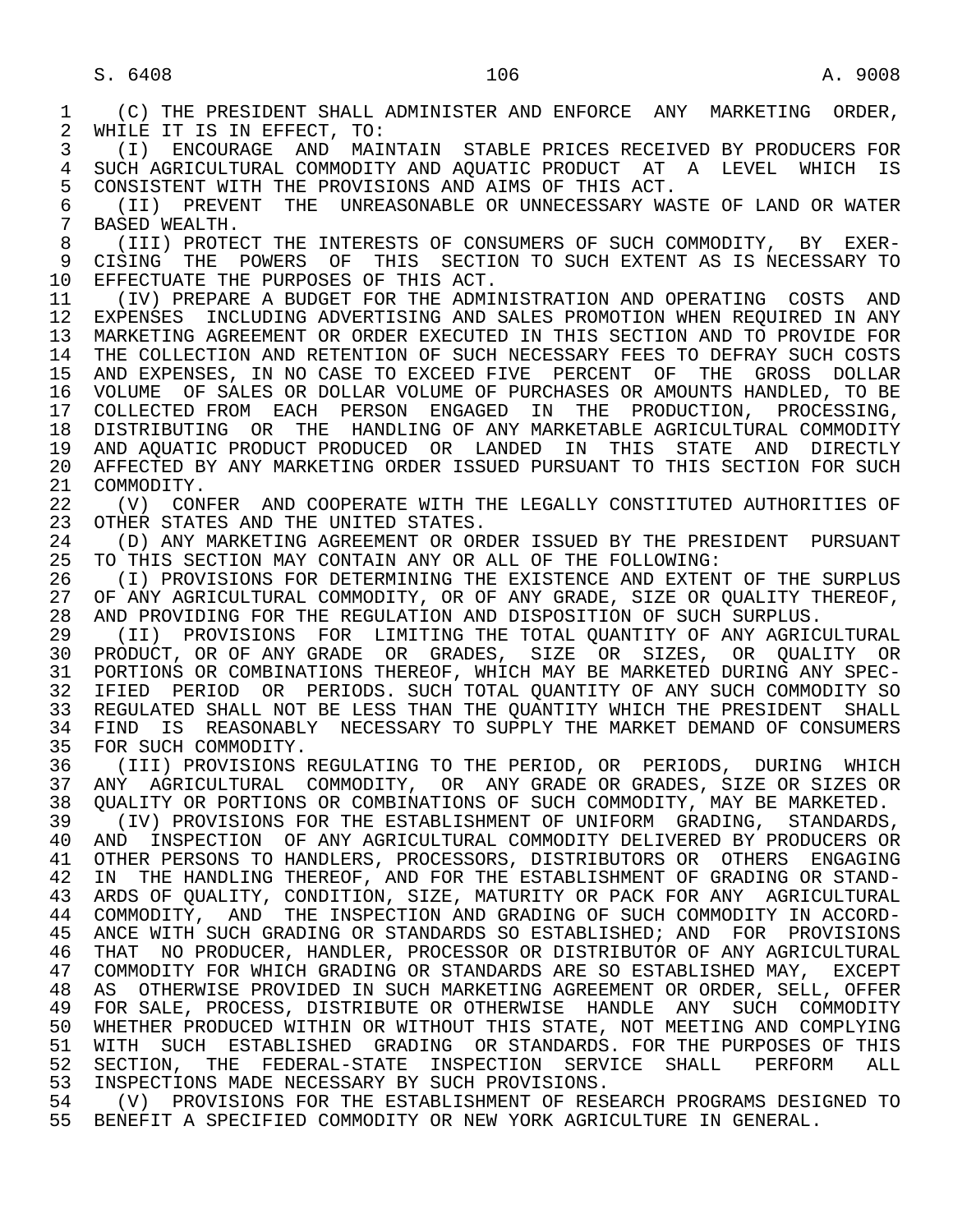S. 6408 107 A. 9008

 1 (VI) PROVISIONS FOR THE PRESIDENT TO RETAIN MONEY COLLECTED UNDER ANY 2 MARKETING ORDER ISSUED PURSUANT TO THIS SECTION TO DEFRAY THE COSTS AND<br>3 EXPENSES IN THE ADMINISTRATION THEREOF. EXPENSES IN THE ADMINISTRATION THEREOF. 4 (VII) SUCH OTHER PROVISIONS AS MAY BE NECESSARY TO EFFECTUATE THE 5 DECLARED POLICIES OF THIS SECTION. 5 DECLARED POLICIES OF THIS SECTION.<br>6 (VIII) PROVISIONS TO ESTABLISE 6 (VIII) PROVISIONS TO ESTABLISH MARKETING PROMOTION AND RESEARCH 7 PROGRAMS FOR AQUATIC PRODUCTS WHICH MAY INCLUDE SUBPARAGRAPHS (I)<br>8 THROUGH (VII) OF THIS PARAGRAPH 8 THROUGH (VII) OF THIS PARAGRAPH.<br>9 (E) THE PRESIDENT MAY TEMPORARI 9 (E) THE PRESIDENT MAY TEMPORARILY SUSPEND THE OPERATION OF AN EFFEC- 10 TIVE MARKETING ORDER FOR A CONTINUING PERIOD OF NOT LONGER THAN ONE<br>11 GROWING AND MARKETING SEASON, IF THE PURPOSES OF THIS SECTION ARE DEEMED 11 GROWING AND MARKETING SEASON, IF THE PURPOSES OF THIS SECTION ARE DEEMED 12 UNNECESSARY DURING SUCH SEASON. 12 UNNECESSARY DURING SUCH SEASON.<br>13 (F) IN CARRYING OUT THE PURPOS 13 (F) IN CARRYING OUT THE PURPOSES OF THIS SECTION, THE PRESIDENT, IN<br>14 CONSULTATION WITH THE COMMISSIONER OF AGRICULTURE AND MARKETS, SHALL 14 CONSULTATION WITH THE COMMISSIONER OF AGRICULTURE AND MARKETS, SHALL 15 TAKE INTO CONSIDERATION ANY AND ALL FACTS AVAILABLE TO HIM OR HER WITH 16 RESPECT TO THE FOLLOWING ECONOMIC FACTORS: 16 RESPECT TO THE FOLLOWING ECONOMIC FACTORS:<br>17 (I) THE OUANTITY OF SUCH AGRICULTURAL COM 17 (I) THE QUANTITY OF SUCH AGRICULTURAL COMMODITY AVAILABLE FOR DISTRIB- 18 UTION.<br>19 (TT) 19 (II) THE QUANTITY OF SUCH AGRICULTURAL COMMODITY NORMALLY REQUIRED BY<br>20 CONSUMERS. 20 CONSUMERS.<br>21 (III) TH 21 (III) THE COST OF PRODUCING SUCH AGRICULTURAL COMMODITY.<br>22 (IV) THE PURCHASING POWER OF CONSUMERS. 22 (IV) THE PURCHASING POWER OF CONSUMERS.<br>23 (V) THE LEVEL OF PRICES OF COMMODITIES, 23 (V) THE LEVEL OF PRICES OF COMMODITIES, SERVICES AND SECTIONS WHICH 24 THE FARMERS COMMONLY BUY. 24 THE FARMERS COMMONLY BUY.<br>25 (VI) THE LEVEL OF PR 25 (VI) THE LEVEL OF PRICES OF OTHER COMMODITIES WHICH COMPETE WITH OR 26 ARE UTILIZED AS SUBSTITUTES FOR SUCH AGRICULTURAL COMMODITY.<br>27 (G) THE EXECUTION OF SUCH MARKETING AGREEMENTS SHALL IN 27 (G) THE EXECUTION OF SUCH MARKETING AGREEMENTS SHALL IN NO MANNER 28 AFFECT THE ISSUANCE, ADMINISTRATION OR ENFORCEMENT OF ANY MARKETING<br>29 ORDER PROVIDED FOR IN THIS SECTION. THE PRESIDENT MAY ISSUE SUCH MARKET-ORDER PROVIDED FOR IN THIS SECTION. THE PRESIDENT MAY ISSUE SUCH MARKET- 30 ING ORDER WITHOUT EXECUTING A MARKETING AGREEMENT OR MAY EXECUTE A 31 MARKETING AGREEMENT WITHOUT ISSUING A MARKETING ORDER COVERING THE SAME<br>32 COMMODITY. THE PRESIDENT, IN HIS OR HER DISCRETION, MAY HOLD A CONCUR- 32 COMMODITY. THE PRESIDENT, IN HIS OR HER DISCRETION, MAY HOLD A CONCUR- 33 RENT HEARING UPON A PROPOSED MARKETING AGREEMENT AND A PROPOSED MARKET-<br>34 ING ORDER IN THE MANNER PROVIDED FOR GIVING DUE NOTICE AND OPPORTUNITY 34 ING ORDER IN THE MANNER PROVIDED FOR GIVING DUE NOTICE AND OPPORTUNITY<br>35 FOR HEARING FOR A MARKETING ORDER AS PROVIDED IN THIS SECTION. 35 FOR HEARING FOR A MARKETING ORDER AS PROVIDED IN THIS SECTION.<br>36 (H) PRIOR TO THE ISSUANCE, AMENDMENT OR TERMINATION OF ANY 36 (H) PRIOR TO THE ISSUANCE, AMENDMENT OR TERMINATION OF ANY MARKETING 37 ORDER, THE PRESIDENT MAY REQUIRE THE APPLICANTS FOR SUCH ISSUANCE,<br>38 AMENDMENT OR TERMINATION TO DEPOSIT WITH HIM OR HER SUCH AMOUNT AS HE OR 38 AMENDMENT OR TERMINATION TO DEPOSIT WITH HIM OR HER SUCH AMOUNT AS HE OR<br>39 SHE MAY DEEM NECESSARY TO DEFRAY THE EXPENSES OF PREPARING AND MAKING 39 SHE MAY DEEM NECESSARY TO DEFRAY THE EXPENSES OF PREPARING AND MAKING<br>40 EFFECTIVE AMENDING OR TERMINATING A MARKETING ORDER. SUCH FUNDS SHALL BE 40 EFFECTIVE AMENDING OR TERMINATING A MARKETING ORDER. SUCH FUNDS SHALL BE 41 RECEIVED, DEPOSITED AND DISBURSED BY THE PRESIDENT IN THE SAME MANNER AS 42 OTHER FEES RECEIVED BY HIM OR HER UNDER THIS SECTION AND, IN THE EVENT 43 THE FORM FOR ADOPTION FOR ANDER AND ANDER THE STREET THAT THE APPLICATION FOR ADOPTION, AMENDMENT OR TERMINATION OF A MARKETING 44 ORDER IS APPROVED IN A REFERENDUM, THE PRESIDENT SHALL REIMBURSE ANY<br>45 SUCH APPLICANT IN THE AMOUNT OF ANY SUCH DEPOSIT FROM ANY UNEXPENDED 45 SUCH APPLICANT IN THE AMOUNT OF ANY SUCH DEPOSIT FROM ANY UNEXPENDED 46 MONIES COLLECTED UNDER THE MARKETING ORDER AFFECTED BY SUCH REFERENDUM.<br>47 (I) ANY MONEYS COLLECTED BY THE PRESIDENT PURSUANT TO THIS SECTION 47 (I) ANY MONEYS COLLECTED BY THE PRESIDENT PURSUANT TO THIS SECTION<br>48 SHALL NOT BE DEEMED STATE FUNDS AND SHALL BE DEPOSITED IN A BANK OR 48 SHALL NOT BE DEEMED STATE FUNDS AND SHALL BE DEPOSITED IN A BANK OR<br>49 OTHER DEPOSITORY OF THE CORPORATION, APPROVED BY THE PRESIDENT, ALLO-49 OTHER DEPOSITORY OF THE CORPORATION, APPROVED BY THE PRESIDENT, ALLO-<br>50 CATED TO EACH MARKETING ORDER UNDER WHICH THEY ARE COLLECTED. AND SHALL 50 CATED TO EACH MARKETING ORDER UNDER WHICH THEY ARE COLLECTED, AND SHALL<br>51 BE DISBURSED BY THE PRESIDENT ONLY FOR THE NECESSARY EXPENSES INCURRED BE DISBURSED BY THE PRESIDENT ONLY FOR THE NECESSARY EXPENSES INCURRED 52 BY THE PRESIDENT WITH RESPECT TO EACH SUCH SEPARATE MARKETING ORDER, ALL<br>53 IN ACCORDANCE WITH THE RULES AND REGULATIONS OF THE PRESIDENT. ALL SUCH 53 IN ACCORDANCE WITH THE RULES AND REGULATIONS OF THE PRESIDENT. ALL SUCH<br>54 EXPENDITURES SHALL BE AUDITED BY THE CORPORATION AT LEAST ANNUALLY. ANY 54 EXPENDITURES SHALL BE AUDITED BY THE CORPORATION AT LEAST ANNUALLY. ANY 55 MONEYS REMAINING IN SUCH FUND ALLOCABLE TO ANY PARTICULAR COMMODITY 56 AFFECTED BY A MARKETING ORDER MAY, IN THE DISCRETION OF THE PRESIDENT,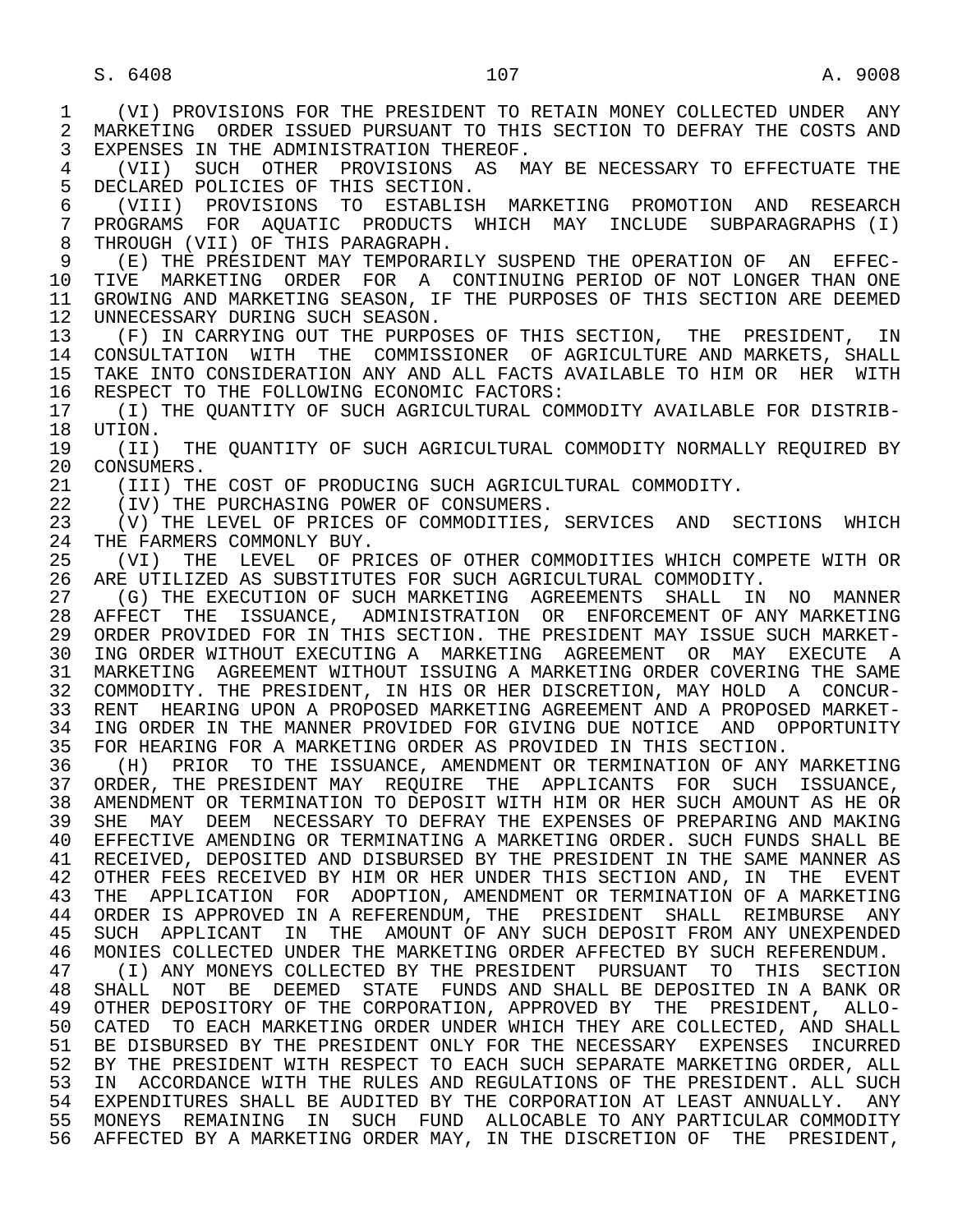1 BE REFUNDED AT THE CLOSE OF ANY MARKETING SEASON UPON A PRO-RATA BASIS<br>2 TO ALL PERSONS FROM WHOM ASSESSMENTS THEREFOR WERE COLLECTED OR, WHENEV-2 TO ALL PERSONS FROM WHOM ASSESSMENTS THEREFOR WERE COLLECTED OR, WHENEV-<br>3 ER THE PRESIDENT FINDS THAT SUCH MONEYS MAY BE NECESSARY TO DEFRAY THE ER THE PRESIDENT FINDS THAT SUCH MONEYS MAY BE NECESSARY TO DEFRAY THE 4 COST OF OPERATING SUCH MARKETING ORDER IN A SUCCEEDING MARKETING SEASON,<br>5 HE OR SHE MAY CARRY OVER ALL OR ANY PORTION OF SUCH MONEYS INTO THE NEXT 5 HE OR SHE MAY CARRY OVER ALL OR ANY PORTION OF SUCH MONEYS INTO THE NEXT<br>6 SUCH SUCCEEDING SEASON. UPON THE TERMINATION BY THE PRESIDENT OF ANY 6 SUCH SUCCEEDING SEASON. UPON THE TERMINATION BY THE PRESIDENT OF ANY<br>7 MARKETING ORDER, ALL MONEYS REMAINING AND NOT REOUIRED BY THE PRESIDENT 7 MARKETING ORDER, ALL MONEYS REMAINING AND NOT REQUIRED BY THE PRESIDENT 8 TO DEFRAY THE EXPENSES OF OPERATING SUCH-MARKETING-ORDER, SHALL BE 8 8 2011 FOR THE PRESIDENT UPON A PRO-RATA BASIS TO ALL PERSONS FROM WHOM 9 REFUNDED BY THE PRESIDENT UPON A PRO-RATA BASIS TO ALL PERSONS FROM WHOM<br>10 ASSESSMENTS THEREFOR WERE COLLECTED; PROVIDED, HOWEVER, THAT IF THE 10 ASSESSMENTS THEREFOR WERE COLLECTED; PROVIDED, HOWEVER, THAT IF THE THE<br>11 PRESIDENT FINDS THAT THE AMOUNTS SO REFUNDABLE ARE SO SMALL AS TO MAKE 11 PRESIDENT FINDS THAT THE AMOUNTS SO REFUNDABLE ARE SO SMALL AS TO MAKE<br>12 IMPRACTICABLE THE COMPUTATION AND REFUNDING OF SUCH REFUNDS, THE PRESI- 12 IMPRACTICABLE THE COMPUTATION AND REFUNDING OF SUCH REFUNDS, THE PRESI- 13 DENT MAY USE SUCH MONEYS TO DEFRAY THE EXPENSES INCURRED BY HIM OR HER<br>14 IN THE FORMULATION, ISSUANCE, ADMINISTRATION OR ENFORCEMENT OF ANY IN THE FORMULATION, ISSUANCE, ADMINISTRATION OR ENFORCEMENT OF ANY

15 SUBSEQUENT MARKETING ORDER FOR SUCH COMMODITY.<br>16 (J) ADVISORY BOARD. (I) ANY MARKETING ORD 16 (J) ADVISORY BOARD. (I) ANY MARKETING ORDER ISSUED PURSUANT TO THIS<br>17 SECTION SHALL PROVIDE FOR THE ESTABLISHMENT OF AN ADVISORY BOARD, TO 17 SECTION SHALL PROVIDE FOR THE ESTABLISHMENT OF AN ADVISORY BOARD, TO<br>18 CONSIST OF NOT LESS THAN FIVE MEMBERS NOR MORE THAN NINE MEMBERS, TO 18 CONSIST OF NOT LESS THAN FIVE MEMBERS NOR MORE THAN NINE MEMBERS, TO<br>19 ADVISE THE PRESIDENT IN THE ADMINISTRATION OF SUCH MARKETING ORDER IN 19 ADVISE THE PRESIDENT IN THE ADMINISTRATION OF SUCH MARKETING ORDER IN<br>20 ACCORDANCE WITH ITS TERMS AND PROVISIONS. THE MEMBERS OF SAID BOARD 20 ACCORDANCE WITH ITS TERMS AND PROVISIONS. THE MEMBERS OF SAID BOARD<br>21 SHALL BE APPOINTED BY THE PRESIDENT FROM NOMINATIONS RECEIVED FROM THE 21 SHALL BE APPOINTED BY THE PRESIDENT FROM NOMINATIONS RECEIVED FROM THE<br>22 COMMODITY GROUP FOR WHICH THE MARKETING ORDER IS ESTABLISHED. NOMINATING 22 COMMODITY GROUP FOR WHICH THE MARKETING ORDER IS ESTABLISHED. NOMINATING<br>23 PROCEDURE, OUALIFICATION, REPRESENTATION AND SIZE OF THE ADVISORY BOARD 23 PROCEDURE, QUALIFICATION, REPRESENTATION AND SIZE OF THE ADVISORY BOARD 24 SHALL BE PRESCRIBED IN EACH MARKETING ORDER FOR WHICH SUCH BOARD IS<br>25 APPOINTED. EACH ADVISORY BOARD SHALL BE COMPOSED OF SUCH PRODUCERS AND 25 APPOINTED. EACH ADVISORY BOARD SHALL BE COMPOSED OF SUCH PRODUCERS AND 26 HANDLERS OR PROCESSORS AS ARE DIRECTLY AFFECTED BY THE MARKETING ORDER 27 IN SUCH PROPORTION OF REPRESENTATION AS THE ORDER SHALL PRESCRIBE. THE 28 PRESTIDENT MAY APPOINT ONE PERSON WHO IS NEITHER A PRODUCER, PROCESSOR OR 28 PRESIDENT MAY APPOINT ONE PERSON WHO IS NEITHER A PRODUCER, PROCESSOR OR 29 OTHER HANDLER TO REPRESENT THE DEPARTMENT OF AGRICULTURE AND MARKETS,<br>30 THE CORPORATION, OR THE PUBLIC GENERALLY 30 THE CORPORATION, OR THE PUBLIC GENERALLY.<br>31 (II) NO MEMBER OF AN ADVISORY BOARD S

31 (II) NO MEMBER OF AN ADVISORY BOARD SHALL RECEIVE A SALARY, BUT EACH<br>32 SHALL BE ENTITLED TO HIS OR HER ACTUAL EXPENSES INCURRED WHILE ENGAGED 32 SHALL BE ENTITLED TO HIS OR HER ACTUAL EXPENSES INCURRED WHILE ENGAGED<br>33 IN PERFORMING HIS OR HER DUTIES HEREIN AUTHORIZED. 33 IN PERFORMING HIS OR HER DUTIES HEREIN AUTHORIZED.<br>34 (III) THE DUTIES AND RESPONSIBILITIES OF EACH A

34 (III) THE DUTIES AND RESPONSIBILITIES OF EACH ADVISORY BOARD SHALL BE<br>35 PRESCRIBED BY THE PRESIDENT, AND HE OR SHE MAY SPECIFICALLY DELEGATE TO 35 PRESCRIBED BY THE PRESIDENT, AND HE OR SHE MAY SPECIFICALLY DELEGATE TO<br>36 THE ADVISORY BOARD, BY INCLUSION IN THE MARKETING ORDER, ALL OR ANY OF THE ADVISORY BOARD, BY INCLUSION IN THE MARKETING ORDER, ALL OR ANY OF 37 THE FOLLOWING DUTIES AND RESPONSIBILITIES:<br>38 (A) THE RECOMMENDATION TO THE PRESIDENT (

38 (A) THE RECOMMENDATION TO THE PRESIDENT OF ADMINISTRATIVE RULES AND<br>39 REGULATIONS RELATING TO THE MARKETING ORDER. 39 REGULATIONS RELATING TO THE MARKETING ORDER.<br>40 (B) RECOMMENDING TO THE PRESIDENT SUCH

40 (B) RECOMMENDING TO THE PRESIDENT SUCH AMENDMENTS TO THE MARKETING<br>41 ORDER AS DEEMED ADVISABLE. 41 ORDER AS DEEMED ADVISABLE.<br>42 (C) THE PREPARATION AND

42 (C) THE PREPARATION AND SUBMISSION TO THE PRESIDENT OF THE ESTIMATED<br>43 BUDGET REQUIRED FOR THE PROPER OPERATION OF THE MARKETING ORDER 43 BUDGET REQUIRED FOR THE PROPER OPERATION OF THE MARKETING ORDER.<br>44 (D) RECOMMENDING TO THE PRESIDENT METHODS FOR ASSESSING MEMBER

44 (D) RECOMMENDING TO THE PRESIDENT METHODS FOR ASSESSING MEMBERS OF THE 45 INDUSTRY AND METHODS FOR COLLECTING THE NECESSARY FUNDS. 45 INDUSTRY AND METHODS FOR COLLECTING THE NECESSARY FUNDS.

46 (E) ASSISTING THE PRESIDENT IN THE COLLECTION AND ASSEMBLING OF INFOR-<br>47 MATION AND DATA NECESSARY TO THE PROPER ADMINISTRATION OF THE ORDER 47 MATION AND DATA NECESSARY TO THE PROPER ADMINISTRATION OF THE ORDER.<br>48 (F) THE PERFORMANCE OF SUCH OTHER DUTIES IN CONNECTION WITH

 48 (F) THE PERFORMANCE OF SUCH OTHER DUTIES IN CONNECTION WITH THE 49 MARKETING ORDER AS THE PRESIDENT SHALL DESIGNATE.<br>50 4. RULES AND REGULATIONS; ENFORCEMENT. THE PR

50 1. RULES AND REGULATIONS; ENFORCEMENT. THE PRESIDENT MAY MAKE AND<br>51 PROMULGATE SUCH RULES AND REGULATIONS AS MAY BE NECESSARY TO EFFECTUATE 51 PROMULGATE SUCH RULES AND REGULATIONS AS MAY BE NECESSARY TO EFFECTUATE<br>52 THE PROVISIONS AND INTENT OF THIS SECTION AND TO ENFORCE THE PROVISION 52 THE PROVISIONS AND INTENT OF THIS SECTION AND TO ENFORCE THE PROVISION<br>53 OF ANY MARKETING AGREEMENT OR ORDER, ALL OF WHICH SHALL HAVE THE FORCE 53 OF ANY MARKETING AGREEMENT OR ORDER, ALL OF WHICH SHALL HAVE THE FORCE<br>54 AND EFFECT OF LAW 54 AND EFFECT OF LAW.<br>55 THE PRESIDENT MAY

55 THE PRESIDENT MAY INSTITUTE SUCH ACTION AT LAW OR IN EQUITY AS MAY<br>56 APPEAR NECESSARY TO ENFORCE COMPLIANCE WITH ANY PROVISION OF THIS 56 APPEAR NECESSARY TO ENFORCE COMPLIANCE WITH ANY PROVISION OF THIS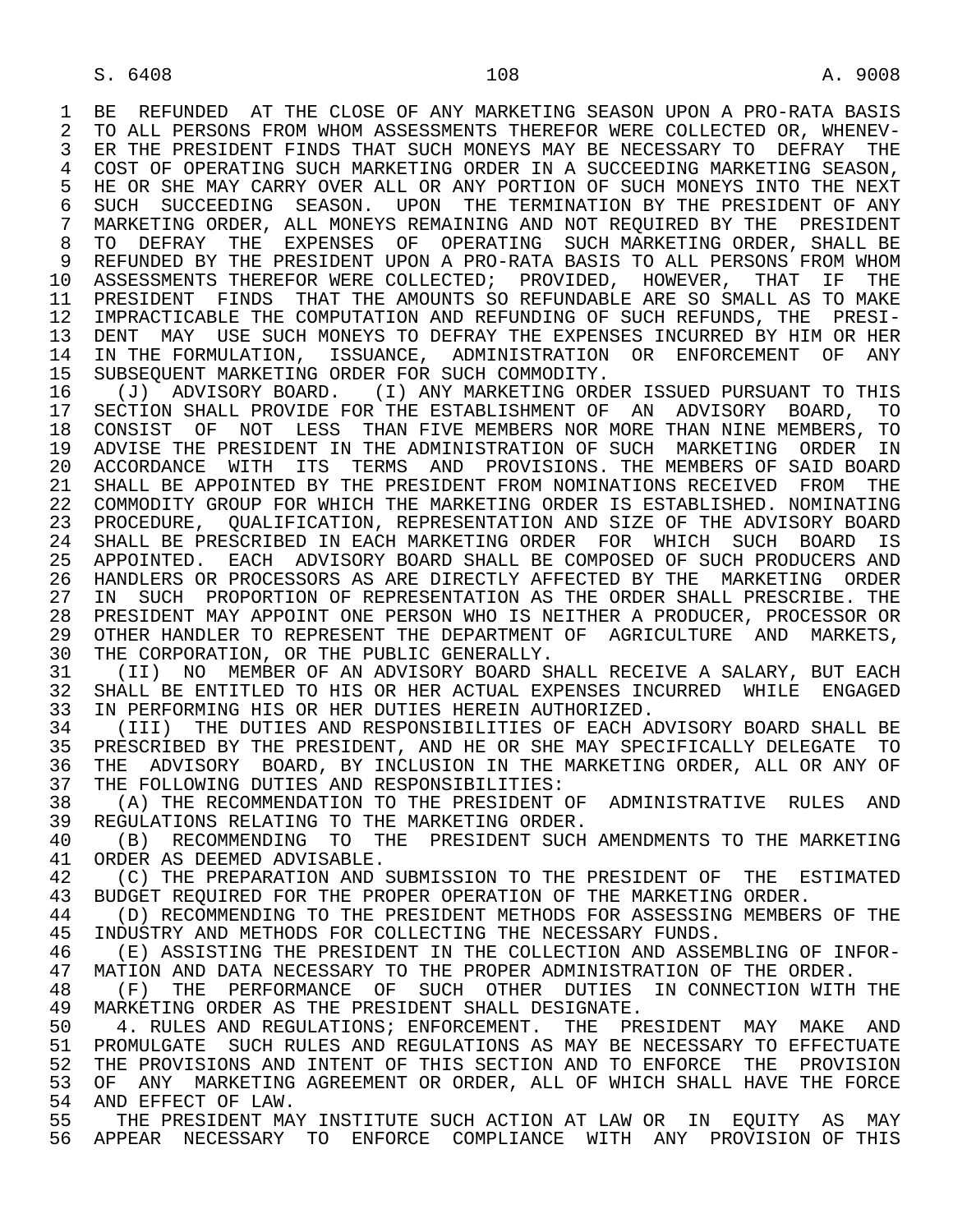1 SECTION, OR ANY RULE OR REGULATION, MARKETING AGREEMENT OR ORDER,<br>2 COMMITTED TO HIS OR HER ADMINISTRATION, AND IN ADDITION MAY APPLY FOR 2 COMMITTED TO HIS OR HER ADMINISTRATION, AND IN ADDITION MAY APPLY FOR<br>3 RELIEF BY INJUNCTION IF NECESSARY TO PROTECT THE PUBLIC INTEREST WITHOUT RELIEF BY INJUNCTION IF NECESSARY TO PROTECT THE PUBLIC INTEREST WITHOUT 4 BEING COMPELLED TO ALLEGE OR PROVE THAT AN ADEQUATE REMEDY AT LAW DOES<br>5 NOT EXIST. SUCH APPLICATION MAY BE MADE TO THE SUPREME COURT IN ANY 5 NOT EXIST. SUCH APPLICATION MAY BE MADE TO THE SUPREME COURT IN ANY<br>6 DISTRICT OR COUNTY AS PROVIDED IN THE CIVIL PRACTICE LAW AND RULES, OR 6 DISTRICT OR COUNTY AS PROVIDED IN THE CIVIL PRACTICE LAW AND RULES, OR<br>7 TO THE SUPREME COURT IN THE THIRD JUDICIAL DISTRICT. 7 TO THE SUPREME COURT IN THE THIRD JUDICIAL DISTRICT.<br>8 5. COOPERATION BY THE DEPARTMENT OF AGRICULTURE AND

8 5. COOPERATION BY THE DEPARTMENT OF AGRICULTURE AND MARKETS. THE PRES-<br>9 IDENT OF THE CORPORATION MAY REOUEST AND RECEIVE, WITHIN NINETY DAYS OF 9 IDENT OF THE CORPORATION MAY REQUEST AND RECEIVE, WITHIN NINETY DAYS OF<br>10 SUCH REOUEST, FROM THE NEW YORK STATE DEPARTMENT OF AGRICULTURE AND 10 SUCH REQUEST, FROM THE NEW YORK STATE DEPARTMENT OF AGRICULTURE AND<br>11 MARKETS (HEREINAFTER REFERRED TO IN THIS SUBDIVISION AS THE "DEPART-11 MARKETS (HEREINAFTER REFERRED TO IN THIS SUBDIVISION AS THE "DEPART-<br>12 MENT") SUCH ASSISTANCE, INFORMATION AND COOPERATION AS MAY BE NECESSARY 12 MENT") SUCH ASSISTANCE, INFORMATION AND COOPERATION AS MAY BE NECESSARY<br>13 FOR THE CORPORATION TO PROVIDE SERVICES WITH RESPECT TO THE ADMINIS-13 FOR THE CORPORATION TO PROVIDE SERVICES WITH RESPECT TO THE ADMINIS-<br>14 TRATION OF THE PROCEDURES SET FORTH FOR THE ISSUANCE, TERMINATION OR TRATION OF THE PROCEDURES SET FORTH FOR THE ISSUANCE, TERMINATION OR 15 AMENDMENT OF ANY AGRICULTURAL, COMMODITIES OR AQUATIC ORDER AND/OR THE 16 ADMINISTRATION OF ANY SUCH ORDER. THE CORPORATION SHALL RETAIN AN<br>17 AMOUNT EOUAL TO THE EXPENSES INCURRED BY THE CORPORATION IN PERFORMING 17 AMOUNT EQUAL TO THE EXPENSES INCURRED BY THE CORPORATION IN PERFORMING<br>18 ITS DUTIES PURSUANT TO THIS SECTION AND REIMBURSE THE DEPARTMENT AN ITS DUTIES PURSUANT TO THIS SECTION AND REIMBURSE THE DEPARTMENT AN 19 AMOUNT EQUAL TO THE EXPENSES INCURRED BY THE DEPARTMENT IN SUPPLYING 20 SUCH SERVICES, SUBSEQUENT TO SUBMISSION AND AUDIT OF A VOUCHER THEREFOR.<br>21 SUCH REIMBURSEMENT SHALL NOT EXCEED THE TOTAL AMOUNT OF FUNDS COLLECTED 21 SUCH REIMBURSEMENT SHALL NOT EXCEED THE TOTAL AMOUNT OF FUNDS COLLECTED<br>22 BY THE CORPORATION PURSUANT TO THIS SECTION LESS THE REASONABLE EXPENSES 22 BY THE CORPORATION PURSUANT TO THIS SECTION LESS THE REASONABLE EXPENSES<br>23 INCURRED BY THE CORPORATION IN PERFORMING ITS DUTIES PURSUANT TO THIS 23 INCURRED BY THE CORPORATION IN PERFORMING ITS DUTIES PURSUANT TO THIS<br>24 SECTION. 24 SECTION.<br>25 6. IND

 25 6. INDEMNIFICATION. THE STATE SHALL DEFEND, INDEMNIFY AND HOLD HARM- 26 LESS THE CORPORATION, ITS DIRECTORS, OFFICERS, AND EMPLOYEES, FROM AND<br>27 AGAINST ANY AND ALL CLAIMS, DEMANDS, CAUSES OF ACTION, DAMAGES, COSTS 27 AGAINST ANY AND ALL CLAIMS, DEMANDS, CAUSES OF ACTION, DAMAGES, COSTS<br>28 AND EXPENSES WHATSOEVER ARISING DIRECTLY OR INDIRECTLY FROM, OR RELATING 28 AND EXPENSES WHATSOEVER ARISING DIRECTLY OR INDIRECTLY FROM, OR RELATING<br>29 TO, THE ADMINISTRATION OF ANY AGRICULTURAL, COMMODITIES OR AOUATIC 29 TO, THE ADMINISTRATION OF ANY AGRICULTURAL, COMMODITIES OR AQUATIC 30 PROMOTION ORDER ISSUED OR ADMINISTERED PURSUANT TO THIS SECTION. IN 31 CONNECTION WITH THE FOREGOING, THE CORPORATION SHALL GIVE THE STATE (A)<br>32 PROMPT WRITTEN NOTICE OF ANY ACTION, CLAIM OR THREAT OF SUIT, (B) THE 32 PROMPT WRITTEN NOTICE OF ANY ACTION, CLAIM OR THREAT OF SUIT, (B) THE 33 OPPORTUNITY TO TAKE OVER. SETTLE OR DEFEND SUCH ACTION. CLAIM OR SUIT AT 33 OPPORTUNITY TO TAKE OVER, SETTLE OR DEFEND SUCH ACTION, CLAIM OR SUIT AT 34 THE STATE'S SOLE EXPENSE, AND (C) ASSISTANCE IN THE DEFENSE OF ANY SUCH 34 THE STATE'S SOLE EXPENSE, AND (C) ASSISTANCE IN THE DEFENSE OF ANY SUCH 35 ACTION AT THE EXPENSE OF THE STATE. 35 ACTION AT THE EXPENSE OF THE STATE.<br>36 7. CONTRACTUAL PROVISIONS. THE C

36 T. CONTRACTUAL PROVISIONS. THE CORPORATION MAY CONTRACT FOR SERVICES<br>37 WITH RESPECT TO THE IMPLEMENTATION OF THIS SECTION IN ACCORDANCE WITH 37 WITH RESPECT TO THE IMPLEMENTATION OF THIS SECTION IN ACCORDANCE WITH<br>38 THE CORPORATION'S POLICIES, PROCEDURES AND GUIDELINES. NOTWITHSTANDING 38 THE CORPORATION'S POLICIES, PROCEDURES AND GUIDELINES. NOTWITHSTANDING<br>39 SECTION 2879 OF THE PUBLIC AUTHORITIES LAW OR ANY OTHER LAW TO THE 39 SECTION 2879 OF THE PUBLIC AUTHORITIES LAW OR ANY OTHER LAW TO THE 40 CONTRARY, ANY SUCH CONTRACT MAY BE PROCURED BY THE CORPORATION ON A 40 CONTRARY, ANY SUCH CONTRACT MAY BE PROCURED BY THE CORPORATION ON A<br>41 SOLE-SOURCE BASIS, AND SHALL NOT BE SUBJECT TO COMPETITIVE BID OR 41 SOLE-SOURCE BASIS, AND SHALL NOT BE SUBJECT TO COMPETITIVE BID OR<br>42 COMPETITIVE REOUEST FOR PROPOSAL REOUIREMENTS. 42 COMPETITIVE REQUEST FOR PROPOSAL REQUIREMENTS.<br>43 S. 16-Z. MARKETING ORDERS. THE MARKETII

 43 S 16-Z. MARKETING ORDERS. THE MARKETING ORDERS, THE REGULATORY 44 PROVISIONS RELATING THERETO, SET FORTH IN TITLE ONE OF THE OFFICIAL<br>45 COMPILATION OF CODES, RULES AND REGULATIONS OF THE STATE OF NEW YORK 45 COMPILATION OF CODES, RULES AND REGULATIONS OF THE STATE OF NEW YORK 46 PARTS 40, 200, 201, 203, 204, AND 205, AND THE CONTRACTS RELATING THERE- 47 TO SHALL REMAIN IN FULL FORCE AND EFFECT UNTIL AMENDED OR REPEALED<br>48 PURSUANT TO THE STATUTORY AUTHORITY SET FORTH IN SECTIONS 16-X AND 16-Y 48 PURSUANT TO THE STATUTORY AUTHORITY SET FORTH IN SECTIONS 16-X AND 16-Y<br>49 OF THIS ACT EXCEPT THAT: (A) SUCH MARKETING ORDERS, THE REGULATORY 49 OF THIS ACT EXCEPT THAT: (A) SUCH MARKETING ORDERS, THE REGULATORY<br>50 PROVISIONS RELATING THERETO, AND THE CONTRACTS RELATING THERETO SHALL BE 50 PROVISIONS RELATING THERETO, AND THE CONTRACTS RELATING THERETO SHALL BE<br>51 ADMINISTERED BY AND UNDER THE SUPERVISION OF THE PRESIDENT OF THE CORPO-51 ADMINISTERED BY AND UNDER THE SUPERVISION OF THE PRESIDENT OF THE CORPO-<br>52 RATION AS OF THE EFFECTIVE DATE OF SECTIONS 16-X AND 16-Y OF THIS ACT; 52 RATION AS OF THE EFFECTIVE DATE OF SECTIONS 16-X AND 16-Y OF THIS ACT; 53 (B) ALL UNDISBURSED FUNDS UNDER THE CONTROL OF THE DEPARTMENT OF AGRI-<br>54 CULTURE AND MARKETS SHALL BE TRANSFERRED TO THE CORPORATION ON OR BEFORE 54 CULTURE AND MARKETS SHALL BE TRANSFERRED TO THE CORPORATION ON OR BEFORE<br>55 SUCH EFFECTIVE DATE; AND (C) ANY ASSESSMENTS DUE AND PAYABLE UNDER SUCH 55 SUCH EFFECTIVE DATE; AND (C) ANY ASSESSMENTS DUE AND PAYABLE UNDER SUCH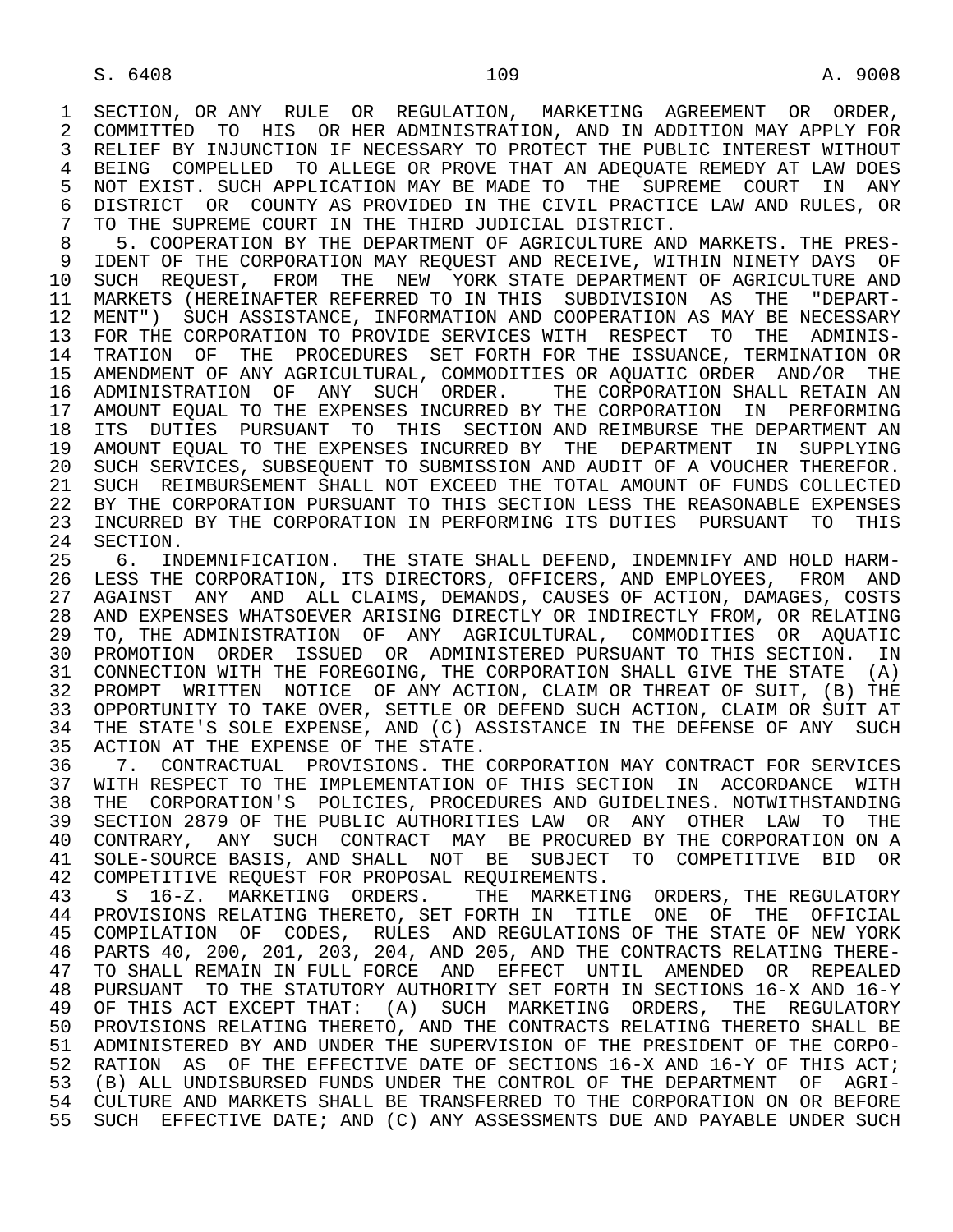1 MARKETING ORDERS SHALL BE REMITTED TO THE CORPORATION STARTING 30 DAYS<br>2 AFTER THE EFFECTIVE DATE OF THIS SECTION. 2 AFTER THE EFFECTIVE DATE OF THIS SECTION.<br>3 S 3. This act shall take effect on t

3 S 3. This act shall take effect on the ninetieth day after it shall<br>4 have become a law and shall expire and be deemed repealed five vears 4 have become a law and shall expire and be deemed repealed five years<br>5 after such date; provided, however, that any assessment due and payable 5 after such date; provided, however, that any assessment due and payable 6 under such marketing orders shall be remitted to the urban development 7 corporation starting 30 days after such effective date.

## 8 PART T

9 Section 1. Subdivision 1 and the opening paragraph of subdivision 2 of<br>10 section 27-1905 of the environmental conservation law, as amended by 10 section 27-1905 of the environmental conservation law, as amended by<br>11 section 1 of part G of chapter 58 of the laws of 2013, are amended to 11 section 1 of part G of chapter 58 of the laws of 2013, are amended to 12 read as follows: 12 read as follows:<br>13 1. [Until Dec

13 1. [Until December thirty-first, two thousand sixteen, accept] ACCEPT<br>14 from a customer, waste tires of approximately the same size and in a 14 from a customer, waste tires of approximately the same size and in a<br>15 quantity equal to the number of new tires purchased or installed by the 15 quantity equal to the number of new tires purchased or installed by the<br>16 customer; and 16 customer; and<br>17 [Until Decen

 17 [Until December thirty-first, two thousand sixteen, post] POST written 18 notice in a prominent location, which must be at least eight and one-<br>19 half inches by fourteen inches in size and contain the following 19 half inches by fourteen inches in size and contain the following<br>20 language: 20 language:<br>21 S 2. Th

 21 S 2. The opening paragraph of subdivisions 1, 2 and 3 and paragraph 22 (a) of subdivision 6 of section 27-1913 of the environmental conserva-<br>23 tion law, as amended by section 2 of part G of chapter 58 of the laws of 23 tion law, as amended by section 2 of part G of chapter 58 of the laws of 24 2013, are amended to read as follows: 24 2013, are amended to read as follows:<br>25 [Until December thirty-first, two t

 25 [Until December thirty-first, two thousand sixteen, a] A waste tire 26 management and recycling fee of two dollars and fifty cents shall be<br>27 charged on each new tire sold. The fee shall be paid by the purchaser to 27 charged on each new tire sold. The fee shall be paid by the purchaser to 28 the tire service at the time the new tire or new motor vehicle is 28 the tire service at the time the new tire or new motor vehicle is<br>29 purchased. 29 purchased.<br>30 [Until

30 [Until December thirty-first, two thousand sixteen, the] THE tire<br>31 service shall collect the waste tire management and recycling fee from 31 service shall collect the waste tire management and recycling fee from<br>32 the purchaser at the time of the sale and shall remit such fee to the 32 the purchaser at the time of the sale and shall remit such fee to the<br>33 department of taxation and finance with the quarterly report filed 33 department of taxation and finance with the quarterly report filed<br>34 pursuant to subdivision three of this section. 34 pursuant to subdivision three of this section.<br>35 [Until March thirty-first, two thousand

 35 [Until March thirty-first, two thousand seventeen, each] EACH tire 36 service maintaining a place of business in this state shall make a<br>37 return to the department of taxation and finance on a quarterly basis. 37 return to the department of taxation and finance on a quarterly basis,<br>38 with the return for December, January, and February being due on or 38 with the return for December, January, and February being due on or<br>39 before the immediately following March thirty-first; the return for 39 before the immediately following March thirty-first; the return for<br>40 March, April, and May being due on or before the immediately following 40 March, April, and May being due on or before the immediately following<br>41 June thirtieth; the return for June, July, and August being due on or 41 June thirtieth; the return for June, July, and August being due on or<br>42 before the immediately following September thirtieth; and the return for 42 before the immediately following September thirtieth; and the return for<br>43 September, October, and November being due on or before the immediately September, October, and November being due on or before the immediately 44 following December thirty-first.<br>45 (a) [Until December thirty-fir

(a) [Until December thirty-first, two thousand sixteen, any] ANY addi-46 tional waste tire management and recycling costs of the tire service in<br>47 excess of the amount authorized to be retained pursuant to paragraph (b) 47 excess of the amount authorized to be retained pursuant to paragraph (b)<br>48 of subdivision two of this section may be included in the published 48 of subdivision two of this section may be included in the published<br>49 selling price of the new tire, or charged as a separate per-tire charge 49 selling price of the new tire, or charged as a separate per-tire charge<br>50 on each new tire sold. When such costs are charged as a separate per-50 on each new tire sold. When such costs are charged as a separate per-<br>51 tire charge: (i) such charge shall be stated as an invoice item separate 51 tire charge: (i) such charge shall be stated as an invoice item separate<br>52 and distinct from the selling price of the tire; (ii) the invoice shall 52 and distinct from the selling price of the tire; (ii) the invoice shall<br>53 state that the charge is imposed at the sole discretion of the tire 53 state that the charge is imposed at the sole discretion of the tire<br>54 service; and (iii) the amount of such charge shall reflect the actual service; and (iii) the amount of such charge shall reflect the actual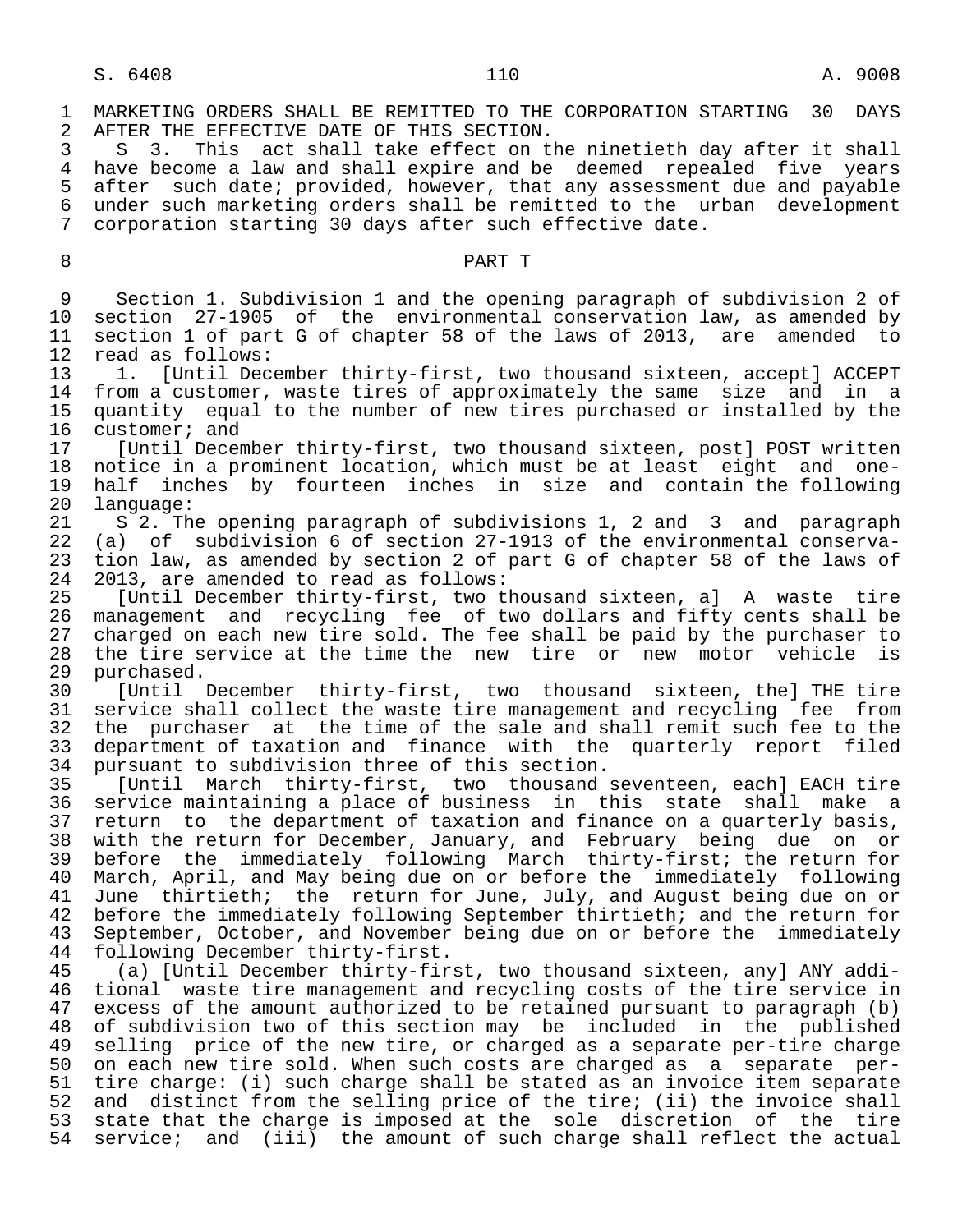1 cost to the tire service for the management and recycling of waste tires<br>2 accepted by the tire service pursuant to section 27-1905 of this title. 2 accepted by the tire service pursuant to section 27-1905 of this title,<br>3 provided however, that in no event shall such charge exceed two dollars provided however, that in no event shall such charge exceed two dollars 4 and fifty cents on each new tire sold.<br>5 S 3. This act shall take effect imme 5 S 3. This act shall take effect immediately. 6 PART U 7 Section 1. Paragraph a of subdivision 2 of section 92-s of the state 8 finance law, as added by chapter 610 of the laws of 1993, is amended to<br>9 read as follows: 9 read as follows:<br>10 a. The comptro a. The comptroller shall establish the following separate and distinct 11 accounts within the environmental protection fund:<br>12 (i) solid waste account; 12 (i) solid waste account;<br>13 (ii) parks, recreation a 13 (ii) parks, recreation and historic preservation account;<br>14 (iii) open space account; [and] 14 (iii) open space account; [and]<br>15 (iv) CLIMATE CHANGE MITIGATION 15 (iv) CLIMATE CHANGE MITIGATION AND ADAPTATION ACCOUNT; AND 16 (V) environmental protection transfer account. 16 (V) environmental protection transfer account. 17 S 2. Paragraph (b) of subdivision 6 of section 92-s of the state 18 finance law, as amended by chapter 432 of the laws of 1997, is amended<br>19 to read as follows: 19 to read as follows:<br>20 (b) Moneys from 20 (b) Moneys from the solid waste account shall be available, pursuant<br>21 to appropriation and upon certificate of approval of availability by the to appropriation and upon certificate of approval of availability by the 22 director of the budget, for any non-hazardous municipal landfill closure<br>23 project; municipal waste reduction or recycling project, as defined in 23 project; municipal waste reduction or recycling project, as defined in<br>24 article fifty-four of the environmental conservation law; for the 24 article fifty-four of the environmental conservation law;<br>25 purposes-of-section two hundred sixty-one and section two 25 purposes of section two hundred sixty-one and section two hundred<br>26 sixty-four of the economic development law; any project for the develop-26 sixty-four of the economic development law; any project for the develop-<br>27 ment, updating or revision of local solid waste management plans pursu-27 ment, updating or revision of local solid waste management plans pursu-<br>28 ant to sections 27-0107 and 27-0109 of the environmental conservation 28 ant to sections 27-0107 and 27-0109 of the environmental conservation<br>29 law; ENVIRONMENTAL, JUSTICE PROGRAMS, PROJECTS AND GRANTS; and for the 29 law; ENVIRONMENTAL JUSTICE PROGRAMS, PROJECTS AND GRANTS; and for the<br>30 development of the pesticide sales and use data base [in conjunction 30 development of the pesticide sales and use data base [in conjunction 31 with Cornell University] pursuant to title twelve of article thirty- 32 three of the environmental conservation law.<br>33 S 3. Subdivision 6 of section 92-s of the 33 S 3. Subdivision 6 of section 92-s of the state finance law is amended<br>34 by adding a new paragraph (f) to read as follows: by adding a new paragraph (f) to read as follows: 35 (F) MONEYS FROM THE CLIMATE CHANGE MITIGATION AND ADAPTATION ACCOUNT<br>36 SHALL BE AVAILABLE, PURSUANT TO APPROPRIATION AND UPON CERTIFICATE OF 36 SHALL BE AVAILABLE, PURSUANT TO APPROPRIATION AND UPON CERTIFICATE OF 37 APPROVAL OF AVAILABILITY BY THE DIRECTOR OF THE BUDGET, FOR PROGRAMS AND<br>38 PROJECTS TO REDUCE GREENHOUSE GASSES; FOR THE DEVELOPMENT, UPDATING OR 38 PROJECTS TO REDUCE GREENHOUSE GASSES; FOR THE DEVELOPMENT, UPDATING OR<br>39 REVISION OF LOCAL WATERFRONT REVITALIZATION PLANS PURSUANT TO TITLE 39 REVISION OF LOCAL WATERFRONT REVITALIZATION PLANS PURSUANT TO TITLE<br>40 ELEVEN OF ARTICLE FIFTY-FOUR OF THE ENVIRONMENTAL CONSERVATION LAW TO 40 ELEVEN OF ARTICLE FIFTY-FOUR OF THE ENVIRONMENTAL CONSERVATION LAW TO<br>41 ADAPT FOR CLIMATE CHANGE, OR FOR OTHER PLANNING UNDERTAKEN TO IMPROVE 41 ADAPT FOR CLIMATE CHANGE, OR FOR OTHER PLANNING UNDERTAKEN TO IMPROVE<br>42 RESILIENCY FROM IMPACTS OF CLIMATE CHANGE; FOR SMART GROWTH PROGRAMS; 42 RESILIENCY FROM IMPACTS OF CLIMATE CHANGE; FOR SMART GROWTH PROGRAMS;<br>43 AND FOR ADAPTIVE INFRASTRUCTURE, INCLUDING GRANTS PURSUANT TO THE AND FOR ADAPTIVE INFRASTRUCTURE, INCLUDING GRANTS PURSUANT 44 CLIMATE SMART COMMUNITIES PROGRAM; RESILIENCY PLANTING PROJECTS; THE<br>45 CLIMATE RESILIENT FARMS PROGRAM; STATE VULNERABILITY ASSESSMENTS; AND CLIMATE RESILIENT FARMS PROGRAM; STATE VULNERABILITY ASSESSMENTS; AND 46 PROGRAMS AND PROJECTS TO IMPLEMENT AND COMPLY WITH THE PROVISIONS OF<br>47 CHAPTER THREE HUNDRED FIFTY-FIVE OF THE LAWS OF TWO THOUSAND FOURTEEN, 47 CHAPTER THREE HUNDRED FIFTY-FIVE OF THE LAWS OF TWO THOUSAND FOURTEEN,<br>48 KNOWN AS THE "COMMUNITY RISK AND RESILIENCY ACT". 48 KNOWN AS THE "COMMUNITY RISK AND RESILIENCY ACT".<br>49 S 4. Section 54-1101 of the environmental conse 49 S 4. Section 54-1101 of the environmental conservation law, as amended 50 by chapter 309 of the laws of 1996, subdivisions 1 and 5 as amended by<br>51 chapter 355 of the laws of 2014, is amended to read as follows: 51 chapter 355 of the laws of 2014, is amended to read as follows:<br>52 S 54-1101. Local waterfront revitalization programs. 52 S 54-1101. Local waterfront revitalization programs.<br>53 1. The secretary is authorized to provide on 53 1. The secretary is authorized to provide on a competitive basis,<br>54 within amounts appropriated, state assistance payments AND/OR TECHNICAL within amounts appropriated, state assistance payments AND/OR TECHNICAL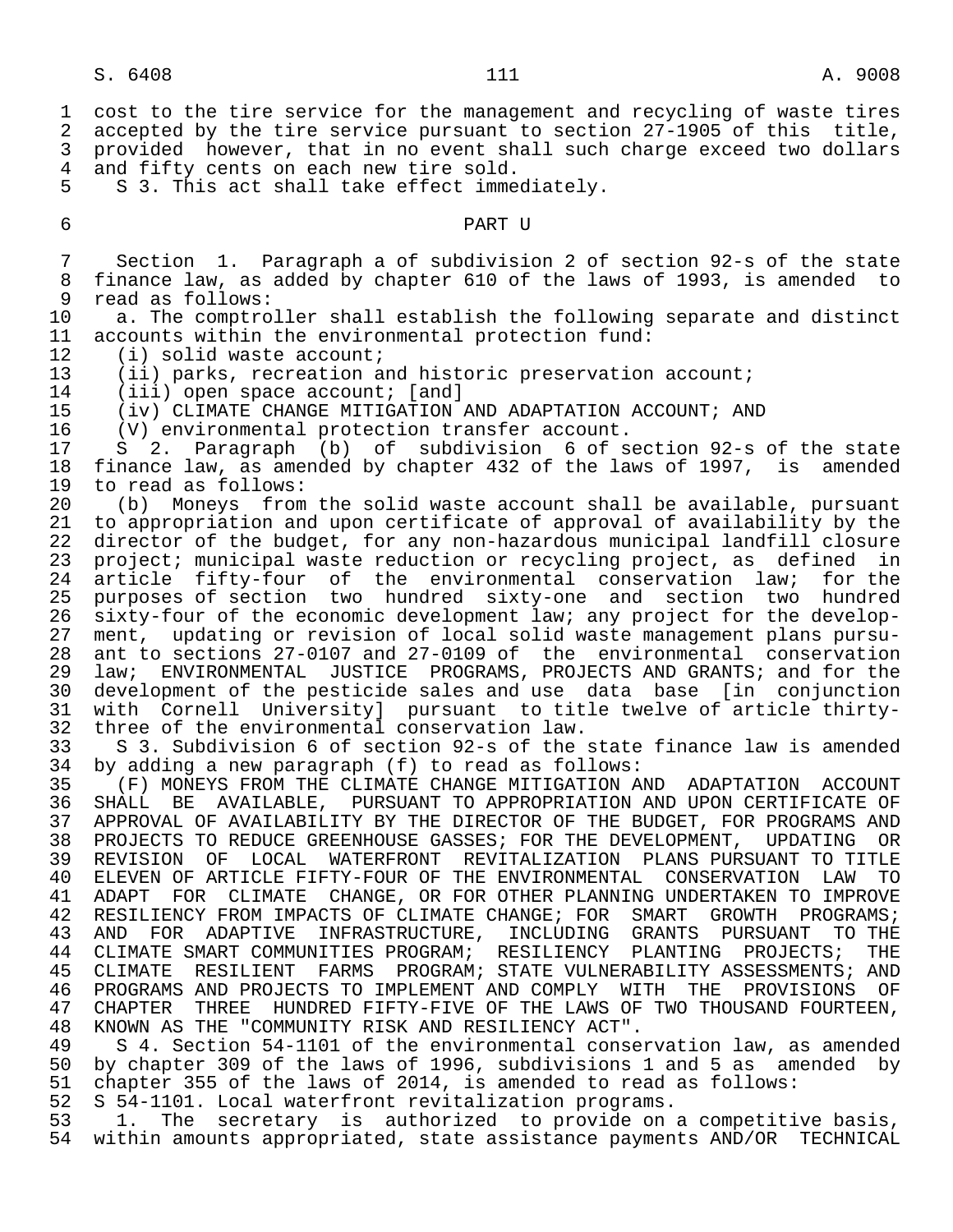1 ASSISTANCE to municipalities toward the [cost] DEVELOPMENT of any local 2 waterfront revitalization program, including planning projects to miti-<br>3 gate future physical climate risks. Eligible costs include planning. gate future physical climate risks. Eligible costs include planning, 4 studies, preparation of local laws, and construction projects.

5 2. State assistance payments AND/OR TECHNICAL ASSISTANCE shall not<br>6 exceed fifty percent of the cost of the program, EXCEPT WHERE THE MUNI-6 exceed fifty percent of the cost of the program, EXCEPT WHERE THE MUNI-<br>7 CIPALITY HAS A POPULATION, AS DETERMINED IN THE MOST RECENT UNITED 7 CIPALITY HAS A POPULATION, AS DETERMINED IN THE MOST RECENT UNITED 8 STATES CENSUS, OF UNDER THREE HUNDRED THOUSAND AND A MEDIAN HOUSEHOLD 9 INCOME OF LESS THAN OR EQUAL TO ONE HUNDRED TWENTY-FIVE PERCENT OF THE<br>10 STATEWIDE MEDIAN HOUSEHOLD INCOME FOR THE MOST RECENT UNITED STATES 10 STATEWIDE MEDIAN HOUSEHOLD INCOME FOR THE MOST RECENT UNITED STATES<br>11 CENSUS, OR AS OTHERWISE DETERMINED BY REGULATION PROMULGATED BY THE 11 CENSUS, OR AS OTHERWISE DETERMINED BY REGULATION PROMULGATED BY THE<br>12 DEPARTMENT OF STATE, OR FOR PLANNING PROJECTS TO MITIGATE FUTURE PHYS- 12 DEPARTMENT OF STATE, OR FOR PLANNING PROJECTS TO MITIGATE FUTURE PHYS- 13 ICAL CLIMATE RISKS, IN WHICH CASE STATE ASSISTANCE PAYMENTS AND/OR TECH-<br>14 NICAL ASSISTANCE SHALL NOT EXCEED NINETY PERCENT OF THE COST OF THE 14 NICAL ASSISTANCE SHALL NOT EXCEED NINETY PERCENT OF THE COST OF THE 15 PROGRAM. For the purpose of determining the amount of state assistance<br>16 payments, costs shall not be more than the amount set forth in the 16 payments, costs shall not be more than the amount set forth in the<br>17 application for state assistance payments approved by the secretary. The 17 application for state assistance payments approved by the secretary. The<br>18 state assistance payments shall be paid on audit and warrant of the 18 state assistance payments shall be paid on audit and warrant of the 19 state comptroller on a certificate of availability of the director of 20 the budget. 20 the budget.<br>21 3. THE SE

21 3. THE SECRETARY IS AUTHORIZED TO PROVIDE ON A NONCOMPETITIVE BASIS,<br>22 WITHIN AMOUNTS APPROPRIATED, STATE ASSISTANCE PAYMENTS AND/OR TECHNICAL 22 WITHIN AMOUNTS APPROPRIATED, STATE ASSISTANCE PAYMENTS AND/OR TECHNICAL<br>23 ASSISTANCE TOWARD THE DEVELOPMENT OF PLANNING PROJECTS TO MITIGATE 23 ASSISTANCE TOWARD THE DEVELOPMENT OF PLANNING PROJECTS TO MITIGATE 24 FUTURE PHYSICAL CLIMATE RISKS TO MUNICIPALITIES THAT HAVE BEEN AWARDED<br>25 STATE ASSISTANCE PAYMENTS AND/OR TECHNICAL ASSISTANCE UNDER SUBDIVISION 25 STATE ASSISTANCE PAYMENTS AND/OR TECHNICAL ASSISTANCE UNDER SUBDIVISION 26 ONE OF THIS SECTION. SUCH PAYMENTS MAY BE USED FOR UPDATES DESIGNED TO 27 MITIGATE FUTURE PHYSICAL CLIMATE RISKS. 27 MITIGATE FUTURE PHYSICAL CLIMATE RISKS.<br>28 – 4. The secretary shall have the power

28 4. The secretary shall have the power to approve vouchers for payments<br>29 pursuant to an approved contract. 29 pursuant to an approved contract.<br>30 [4.] 5. No moneys shall be expe

30 [4.] 5. No moneys shall be expended as authorized by this section<br>31 except pursuant to an appropriation therefor. 31 except pursuant to an appropriation therefor.<br>32 [5.] 6. The secretary shall impose such c

32 [5.] 6. The secretary shall impose such contractual requirements and<br>33 conditions upon any municipality which receives state assistance 33 conditions upon any municipality which receives state assistance<br>34 payments pursuant to this article as may be necessary and appropriate to 34 payments pursuant to this article as may be necessary and appropriate to<br>35 ensure that a public benefit shall accrue from the use of such funds by 35 ensure that a public benefit shall accrue from the use of such funds by<br>36 the municipality including but not limited to, a demonstration that the municipality including but not limited to, a demonstration that 37 future physical climate risk due to sea level rise, and/or storm surges<br>38 and/or flooding, based on available data predicting the likelihood of 38 and/or flooding, based on available data predicting the likelihood of 39 future extreme weather events, including hazard risk analysis data if 40 applicable, has been considered.<br>41 5 5. Section 912 of the execut

41 S 5. Section 912 of the executive law is amended by adding a new 42 subdivision 17 to read as follows: 42 subdivision 17 to read as follows:<br>43 17. TO ENCOURAGE STATE AGENC

43 17. TO ENCOURAGE STATE AGENCIES AND LOCAL GOVERNMENTS TO CONSIDER<br>44 PHYSICAL CLIMATE RISKS IN PLANNING AND DEVELOPMENT EFFORTS. 44 PHYSICAL CLIMATE RISKS IN PLANNING AND DEVELOPMENT EFFORTS.<br>45 S 6. Subdivision 1 of section 918 of the executive law,

 45 S 6. Subdivision 1 of section 918 of the executive law, as added by 46 chapter 840 of the laws of 1981, is amended to read as follows:<br>47 1. The secretary may enter into a contract or contracts for

1. The secretary may enter into a contract or contracts for grants OR 48 PAYMENTS to be made, within the limits of any appropriations therefor,<br>49 for the following: 49 for the following:<br>50 a. To any local

50 a. To any local governments, or to two or more local governments, for<br>51 projects approved by the secretary which lead to preparation of a waterprojects approved by the secretary which lead to preparation of a water- 52 front revitalization program; provided, however, that such grants OR 53 PAYMENTS shall not exceed fifty percent of the approved cost of such<br>54 projects, EXCEPT WHERE EACH LOCAL GOVERNMENT HAS A POPULATION, AS DETER-54 projects, EXCEPT WHERE EACH LOCAL GOVERNMENT HAS A POPULATION, AS DETER-<br>55 MINED IN THE MOST RECENT UNITED STATES CENSUS, OF UNDER THREE HUNDRED 55 MINED IN THE MOST RECENT UNITED STATES CENSUS, OF UNDER THREE HUNDRED<br>56 THOUSAND AND A MEDIAN HOUSEHOLD INCOME OF LESS THAN OR EOUAL TO ONE 56 THOUSAND AND A MEDIAN HOUSEHOLD INCOME OF LESS THAN OR EQUAL TO ONE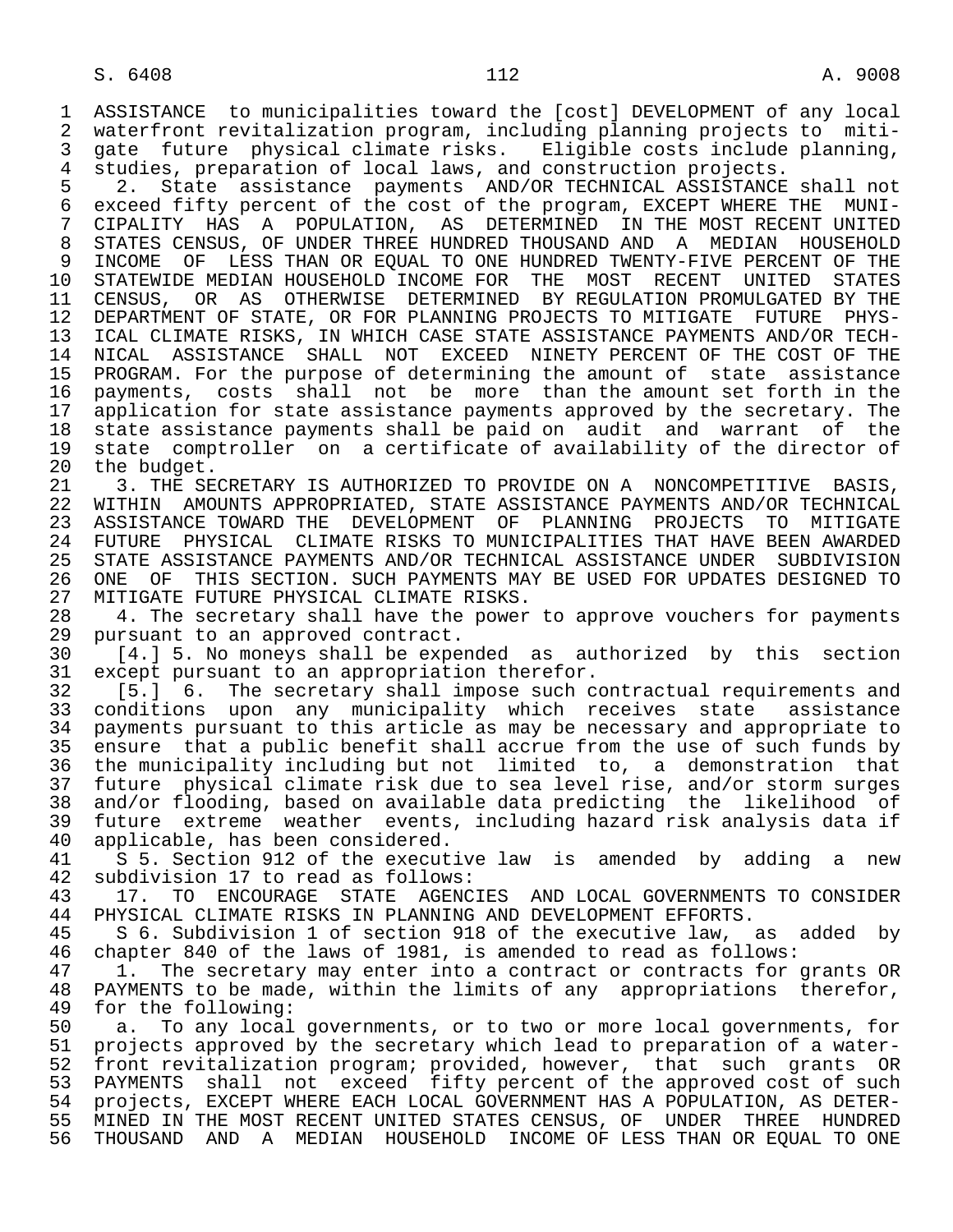1 HUNDRED TWENTY-FIVE PERCENT OF THE STATEWIDE MEDIAN HOUSEHOLD INCOME FOR<br>2 THE MOST RECENT UNITED STATES CENSUS. OR AS OTHERWISE DETERMINED BY 2 THE MOST RECENT UNITED STATES CENSUS, OR AS OTHERWISE DETERMINED BY<br>3 REGULATION PROMULGATED BY THE DEPARTMENT OF STATE, OR FOR PLANNING 3 REGULATION PROMULGATED BY<br>4 PROJECTS TO MITIGATE–FUTUE 4 PROJECTS TO MITIGATE FUTURE PHYSICAL CLIMATE RISKS, IN WHICH CASE SUCH<br>5 GRANTS OR PAYMENTS SHALL NOT EXCEED NINETY PERCENT OF THE APPROVED COST 5 GRANTS OR PAYMENTS SHALL NOT EXCEED NINETY PERCENT OF THE APPROVED COST<br>6 OF SUCH PROJECTS; 6 OF SUCH PROJECTS;<br>7 b. TO SERVICE

<sup>7</sup> b. TO SERVICE PROVIDERS, ON BEHALF OF AND IN CONSULTATION WITH ANY<br>8 LOCAL GOVERNMENTS OR TWO OR MORE LOCAL GOVERNMENTS. FOR PROJECTS 8 LOCAL GOVERNMENTS OR TWO OR MORE LOCAL GOVERNMENTS, FOR PROJECTS<br>9 APPROVED BY THE SECRETARY WHICH LEAD TO PREPARATION OF A WATERFRONT 9 APPROVED BY THE SECRETARY WHICH LEAD TO PREPARATION OF A WATERFRONT<br>10 REVITALIZATION PROGRAM; HOWEVER, THAT SUCH GRANTS OR PAYMENTS SHALL NOT 10 REVITALIZATION PROGRAM; HOWEVER, THAT SUCH GRANTS OR PAYMENTS SHALL NOT<br>11 EXCEED FIFTY PERCENT OF THE APPROVED COST OF SUCH PROJECTS, EXCEPT WHERE 11 EXCEED FIFTY PERCENT OF THE APPROVED COST OF SUCH PROJECTS, EXCEPT WHERE<br>12 EACH LOCAL GOVERNMENT HAS A POPULATION, AS DETERMINED IN THE MOST RECENT 12 EACH LOCAL GOVERNMENT HAS A POPULATION, AS DETERMINED IN THE MOST RECENT<br>13 UNITED STATES CENSUS, OF UNDER THREE HUNDRED THOUSAND AND A MEDIAN 13 UNITED STATES CENSUS, OF UNDER THREE HUNDRED THOUSAND AND A MEDIAN<br>14 HOUSEHOLD INCOME OF LESS THAN OR EOUAL TO ONE HUNDRED TWENTY-FIVE 14 HOUSEHOLD INCOME OF LESS THAN OR EQUAL TO ONE HUNDRED TWENTY-FIVE 15 PERCENT OF THE STATEWIDE MEDIAN HOUSEHOLD INCOME FOR THE MOST RECENT<br>16 UNITED STATES CENSUS,OR AS OTHERWISE DETERMINED BY REGULATION PROMUL-16 UNITED STATES CENSUS, OR AS OTHERWISE DETERMINED BY REGULATION PROMUL-<br>17 GATED BY THE DEPARTMENT OF STATE, OR FOR PLANNING PROJECTS TO MITIGATE 17 GATED BY THE DEPARTMENT OF STATE, OR FOR PLANNING PROJECTS TO MITIGATE<br>18 FUTURE PHYSICAL CLIMATE RISKS, IN WHICH CASE SUCH GRANTS OR PAYMENTS 18 FUTURE PHYSICAL CLIMATE RISKS, IN WHICH CASE SUCH GRANTS OR PAYMENTS<br>19 SHALL NOT EXCEED NINETY PERCENT OF THE APPROVED COST OF SUCH PROJECTS; 19 SHALL NOT EXCEED NINETY PERCENT OF THE APPROVED COST OF SUCH PROJECTS;<br>20 C. To any local government or local government agency for researc

20 C. To any local government or local government agency for research,<br>21 design, and other activities which serve to facilitate construction 21 design, and other activities which serve to facilitate construction<br>22 projects provided for in an approved waterfront revitalization program; 22 projects provided for in an approved waterfront revitalization program;<br>23 provided, however, that such grants or payments shall not exceed ten 23 provided, however, that such grants or payments shall not exceed ten<br>24 percent of the estimated cost of such construction project. 24 percent of the estimated cost of such construction project.<br>25 S 7. This act shall take effect immediately. S 7. This act shall take effect immediately.

## 26 PART V

27 Section 1. Subdivision 3 of section 79-b of the navigation law, as<br>28 amended by section 1 of part D of chapter 109 of the laws of 2010, is 28 amended by section 1 of part D of chapter 109 of the laws of 2010, is 29 amended to read as follows: 29 amended to read as follows:<br>30 3. The amount of state

30 3. The amount of state aid to be allocated to eligible governmental<br>31 entities pursuant to this article shall be determined by the commission-31 entities pursuant to this article shall be determined by the commission-<br>32 er as hereinafter provided. The commissioner shall determine the 32 er as hereinafter provided. The commissioner shall determine the 33 percentage proportion which the authorized expenditures of each individ- 34 ual entity, not exceeding four hundred thousand dollars for each county 35 including municipalities therein, shall bear to the total authorized 36 expenditures of all entities. Such percentage proportion shall then be 37 applied against an amount equal to one-half of the total of the amount<br>38 received by the state in each preceding program year in vessel registra-38 received by the state in each preceding program year in vessel registra-<br>39 tion fees as provided in section twenty-two hundred fifty-one of the 39 tion fees as provided in section twenty-two hundred fifty-one of the<br>40 vehicle and traffic law, less no more than thirty percent, subject to whicle and traffic law, less no more than thirty percent, subject to<br>41 appropriation, which may be used by the commissioner and the commission-41 appropriation, which may be used by the commissioner and the commission-<br>42 er of motor vehicles for administrative costs of the program, including 42 er of motor vehicles for administrative costs of the program, including<br>43 training and equipment, and by the department of environmental conservatraining and equipment, and by the department of environmental conserva-44 tion, the division of state police and other state agencies, subject to<br>45 the approval of the commissioner, for the purposes of this article, plus the approval of the commissioner, for the purposes of this article, plus 46 the entire amount received pursuant to subdivision nine of section 47 forty-four of this chapter. The amount thus determined shall constitute<br>48 the maximum amount of state aid to which each such entity shall be enti-48 the maximum amount of state aid to which each such entity shall be enti-<br>49 tled; provided, however, that no entity shall receive state aid in an tled; provided, however, that no entity shall receive state aid in an 50 amount in excess of [fifty] TWENTY-FIVE percent of its authorized 51 expenditures as approved by the commissioner for such program year. The 52 commissioner shall certify to the comptroller the amount thus determined 53 for each eligible local governmental entity as the amount of state aid 54 to be apportioned to such eligible local governmental entity. The allo-